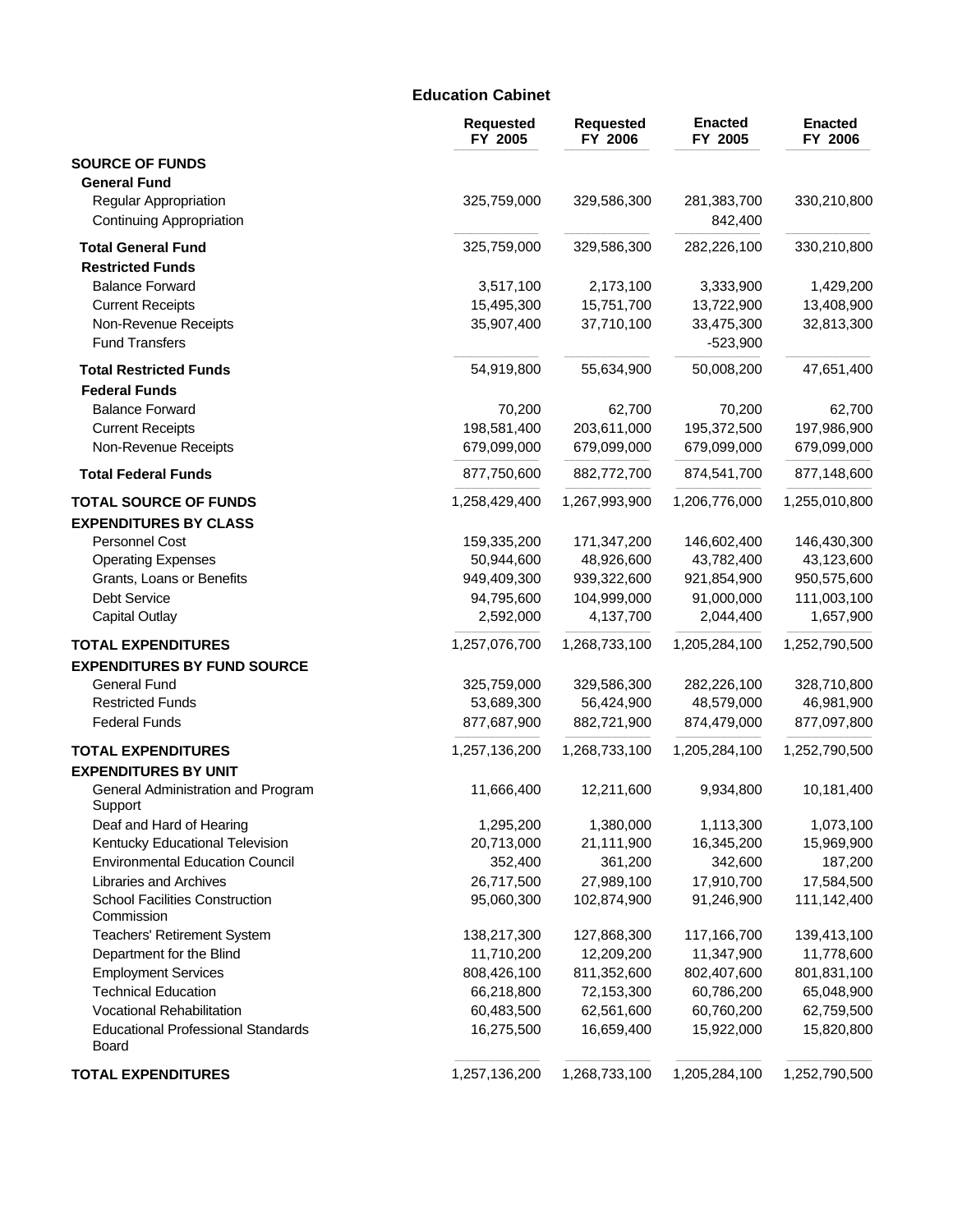## **General Administration and Program Support Education Cabinet**

|                                                       | <b>Requested</b><br>FY 2005 | <b>Requested</b><br>FY 2006 | <b>Enacted</b><br>FY 2005 | <b>Enacted</b><br>FY 2006 |
|-------------------------------------------------------|-----------------------------|-----------------------------|---------------------------|---------------------------|
| <b>SOURCE OF FUNDS</b><br><b>General Fund</b>         |                             |                             |                           |                           |
| Regular Appropriation                                 | 4,945,800                   | 5,160,200                   | 4,022,600                 | 4,264,200                 |
| <b>Total General Fund</b><br><b>Restricted Funds</b>  | 4,945,800                   | 5,160,200                   | 4,022,600                 | 4,264,200                 |
| <b>Balance Forward</b>                                | 150,300                     | 150,000                     |                           |                           |
| <b>Current Receipts</b>                               | 46,400                      | 46,400                      | 38,400                    | 38,400                    |
| Non-Revenue Receipts                                  | 6,478,100                   | 6,790,500                   | 5,688,800                 | 5,688,800                 |
| <b>Total Restricted Funds</b><br><b>Federal Funds</b> | 6,674,800                   | 6,986,900                   | 5,727,200                 | 5,727,200                 |
| <b>Current Receipts</b>                               | 195,800                     | 214,500                     | 185,000                   | 190,000                   |
| <b>Total Federal Funds</b>                            | 195,800                     | 214,500                     | 185,000                   | 190,000                   |
| <b>TOTAL SOURCE OF FUNDS</b>                          | 11,816,400                  | 12,361,600                  | 9,934,800                 | 10,181,400                |
| <b>EXPENDITURES BY CLASS</b>                          |                             |                             |                           |                           |
| Personnel Cost                                        | 7,441,300                   | 7,947,700                   | 6,425,200                 | 6,190,200                 |
| <b>Operating Expenses</b>                             | 1,808,900                   | 1,821,200                   | 1,591,800                 | 1,602,600                 |
| Grants, Loans or Benefits                             | 2,416,200                   | 2,442,700                   | 1,917,800                 | 2,388,600                 |
| <b>TOTAL EXPENDITURES</b>                             | 11,666,400                  | 12,211,600                  | 9,934,800                 | 10,181,400                |
| <b>EXPENDITURES BY FUND SOURCE</b>                    |                             |                             |                           |                           |
| <b>General Fund</b>                                   | 4,945,800                   | 5,160,200                   | 4,022,600                 | 4,264,200                 |
| <b>Restricted Funds</b>                               | 6,524,800                   | 6,836,900                   | 5,727,200                 | 5,727,200                 |
| <b>Federal Funds</b>                                  | 195,800                     | 214,500                     | 185,000                   | 190,000                   |
| <b>TOTAL EXPENDITURES</b>                             | 11,666,400                  | 12,211,600                  | 9,934,800                 | 10,181,400                |

The Education Cabinet was created by Executive Order 2005-576 signed on June 20, 2005, combining several departments and offices from the former Education, Arts and Humanities Cabinet and the former Workforce Development Cabinet.

General Administration and Program Support provides the central coordination and direction for the overall planning, management and oversight of the agencies within the Cabinet. The program is responsible for the provision of specialized support of Cabinet activities including: policy and budget development and personnel transactions; legal services including legislative and regulatory development and oversight; a communications strategy with the public, business, and industry; economic analysis and research; accounting, purchasing, facilities management, and computer services; and administrative support services.

The program includes the following units:

The Office of the Secretary provides strategic direction and leadership to establish the focus for policy development, implementation, and program priorities. The Office coordinates Cabinet activities among its departments and agencies to ensure continuous improvement in administration and efficient service to the citizens of the Commonwealth. The Secretary serves as the Chief Executive Officer of the Cabinet and is an advisor to the Governor and the General Assembly.

The Office of Operations and Development coordinates fiscal and personnel operations, strategic planning, development initiatives, and legislative programs of cabinet agencies. By coordinating strategic partnership planning, legislative review and presentation, and overall fundraising strategy in the Office of Operations and Development, the cabinet agencies can concentrate on maintaining and enhancing the quality and delivery of services, while enriching ongoing programs and ensuring the success of new program ventures.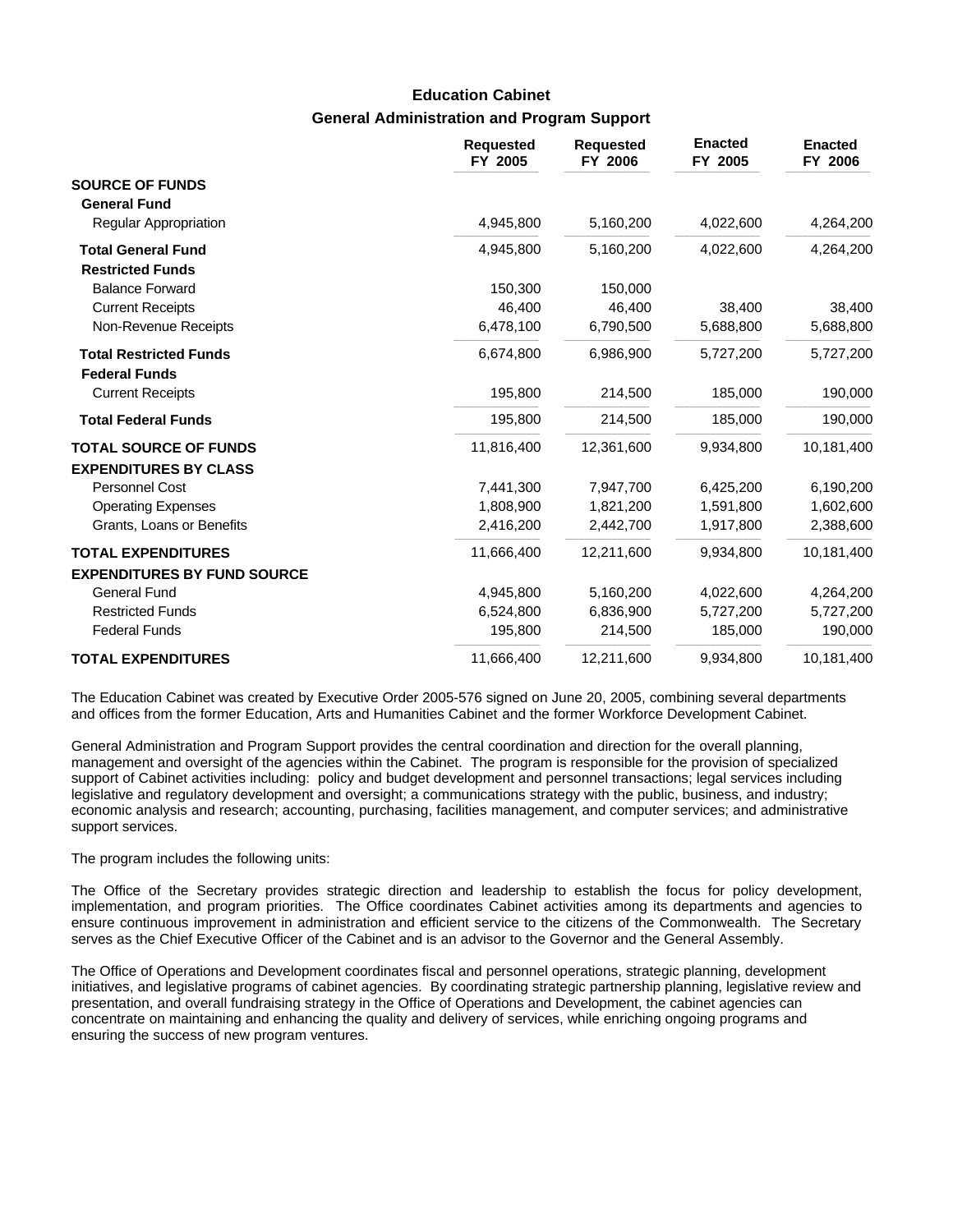The Martin Luther King Commission was formally attached to the Education, Arts and Humanities Cabinet in 1996. The Commission's duties include: developing proposals for and overseeing a special program for the annual King holiday celebration; participating in Black History Month; assisting in developing educational materials and contests; and encouraging public participation in holiday observances. The Commission provides other state agencies guidance and assistance on issues and programs related to diversity, equality, and multi-culturalism.

### **Policy**

Senate Bill 134 as enacted by the 2005 General Assembly transferred the Governor's Scholars Program to the Governor's Office for administrative purposes.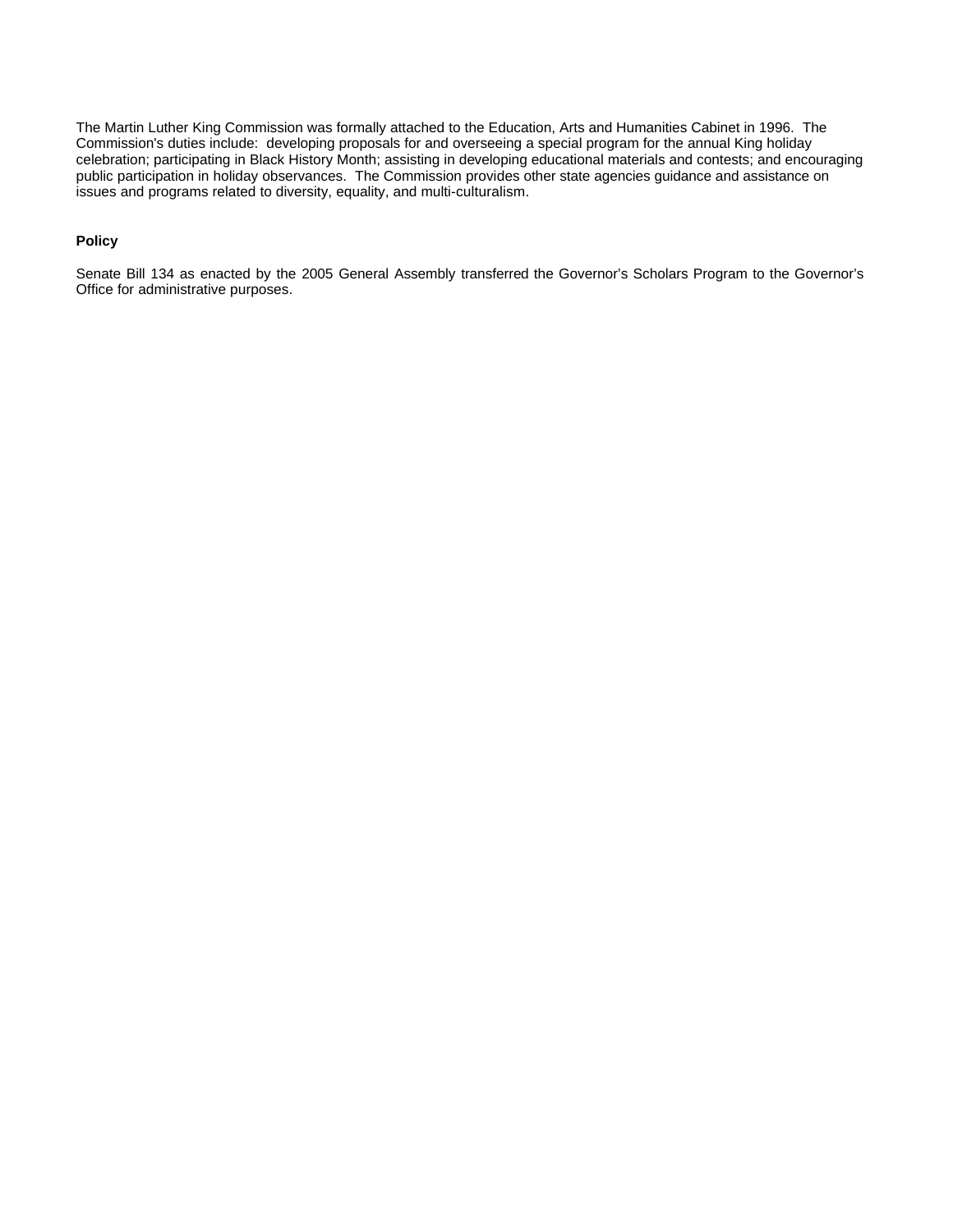# **Kentucky Educational Television Education Cabinet**

|                                    | <b>Requested</b><br>FY 2005 | <b>Requested</b><br>FY 2006 | <b>Enacted</b><br>FY 2005 | <b>Enacted</b><br>FY 2006 |
|------------------------------------|-----------------------------|-----------------------------|---------------------------|---------------------------|
| <b>SOURCE OF FUNDS</b>             |                             |                             |                           |                           |
| <b>General Fund</b>                |                             |                             |                           |                           |
| Regular Appropriation              | 18,902,200                  | 19,160,000                  | 14,145,200                | 14,194,200                |
| <b>Total General Fund</b>          | 18,902,200                  | 19,160,000                  | 14,145,200                | 14,194,200                |
| <b>Restricted Funds</b>            |                             |                             |                           |                           |
| <b>Balance Forward</b>             |                             |                             | 33,400                    |                           |
| <b>Current Receipts</b>            | 1,110,800                   | 1,251,900                   | 1,466,600                 | 1,075,700                 |
| <b>Total Restricted Funds</b>      | 1,110,800                   | 1,251,900                   | 1,500,000                 | 1,075,700                 |
| <b>Federal Funds</b>               |                             |                             |                           |                           |
| <b>Current Receipts</b>            | 700,000                     | 700,000                     | 700,000                   | 700,000                   |
| <b>Total Federal Funds</b>         | 700,000                     | 700,000                     | 700,000                   | 700,000                   |
| <b>TOTAL SOURCE OF FUNDS</b>       | 20,713,000                  | 21,111,900                  | 16,345,200                | 15,969,900                |
| <b>EXPENDITURES BY CLASS</b>       |                             |                             |                           |                           |
| Personnel Cost                     | 11,149,400                  | 11,830,900                  | 9,309,400                 | 9,593,200                 |
| <b>Operating Expenses</b>          | 8,003,400                   | 6,014,200                   | 5,352,400                 | 4,987,000                 |
| Grants, Loans or Benefits          | 489,000                     | 489,000                     | 440,700                   | 440,700                   |
| Debt Service                       |                             | 1,445,000                   |                           | 49,000                    |
| <b>Capital Outlay</b>              | 1,071,200                   | 1,332,800                   | 1,242,700                 | 900,000                   |
| <b>TOTAL EXPENDITURES</b>          | 20,713,000                  | 21,111,900                  | 16,345,200                | 15,969,900                |
| <b>EXPENDITURES BY FUND SOURCE</b> |                             |                             |                           |                           |
| <b>General Fund</b>                | 18,902,200                  | 19,160,000                  | 14,145,200                | 14,194,200                |
| <b>Restricted Funds</b>            | 1,110,800                   | 1,251,900                   | 1,500,000                 | 1,075,700                 |
| <b>Federal Funds</b>               | 700,000                     | 700,000                     | 700,000                   | 700,000                   |
| <b>TOTAL EXPENDITURES</b>          | 20,713,000                  | 21,111,900                  | 16,345,200                | 15,969,900                |
| <b>EXPENDITURES BY UNIT</b>        |                             |                             |                           |                           |
| General Administration and Support | 2,539,800                   | 2,648,800                   | 2,363,200                 | 2,453,600                 |
| Broadcasting and Education         | 11,544,800                  | 13,230,100                  | 9,738,400                 | 9,514,600                 |
| Engineering                        | 6,628,400                   | 5,233,000                   | 4,243,600                 | 4,001,700                 |
| <b>TOTAL EXPENDITURES</b>          | 20,713,000                  | 21,111,900                  | 16,345,200                | 15,969,900                |

As required by KRS 168, the Kentucky Authority for Educational Television (KET) produces and transmits educational programming for students in public schools, state supported institutions of higher education, and others desiring broadcast programs and services. KET is divided into three program areas: General Administration and Support, Engineering, and Broadcasting and Education. KET operates a statewide network of 16 digital transmitters, 16 analog transmitters and three translators. KET currently distributes as many as six channels of content across the Commonwealth by means of its digital transmitter network with educational and informational services for the schools and students listed previously and for the general public with digital data services for Public Health, Emergency Management, law enforcement, the Transportation Cabinet, and others as needs are uncovered.

### **Policy**

Included in the above General Fund appropriation is \$49,000 in fiscal year 2005-2006 for debt service to support new bonds as set forth in Part II, Capital Projects Budget, House Bill 267 as enacted by the 2005 General Assembly.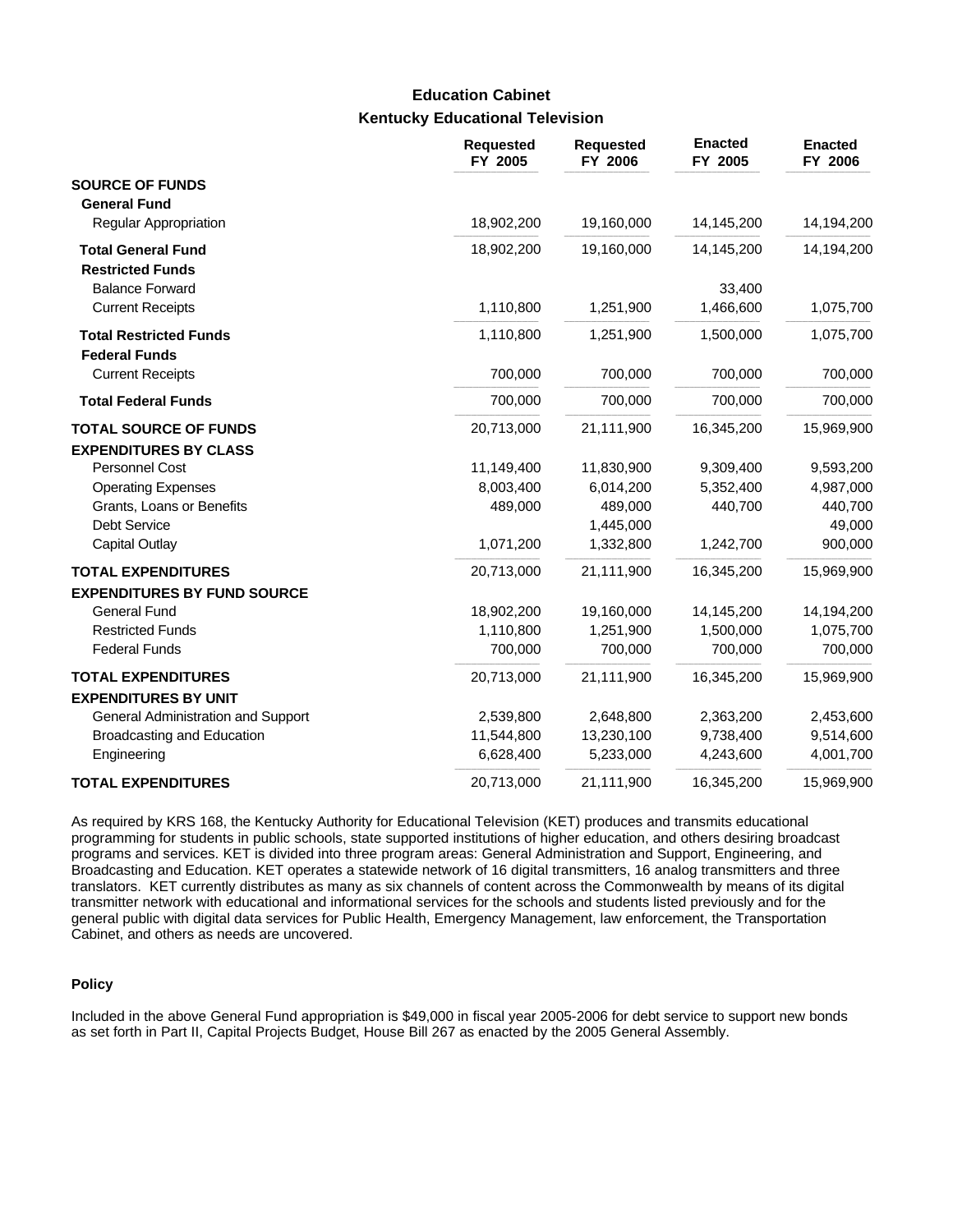# **Kentucky Educational Television General Administration and Support Education Cabinet**

|                                    | <b>Requested</b><br>FY 2005 | <b>Requested</b><br>FY 2006 | <b>Enacted</b><br>FY 2005 | <b>Enacted</b><br>FY 2006 |
|------------------------------------|-----------------------------|-----------------------------|---------------------------|---------------------------|
| <b>SOURCE OF FUNDS</b>             |                             |                             |                           |                           |
| <b>General Fund</b>                |                             |                             |                           |                           |
| <b>Regular Appropriation</b>       | 2,539,800                   | 2,648,800                   | 2,363,200                 | 2,453,600                 |
| <b>Total General Fund</b>          | 2,539,800                   | 2,648,800                   | 2,363,200                 | 2,453,600                 |
| <b>TOTAL SOURCE OF FUNDS</b>       | 2,539,800                   | 2,648,800                   | 2,363,200                 | 2,453,600                 |
| <b>EXPENDITURES BY CLASS</b>       |                             |                             |                           |                           |
| Personnel Cost                     | 1,645,500                   | 1,765,900                   | 1,538,300                 | 1,576,700                 |
| <b>Operating Expenses</b>          | 894,300                     | 882,900                     | 824,900                   | 827,900                   |
| Debt Service                       |                             |                             |                           | 49,000                    |
| <b>TOTAL EXPENDITURES</b>          | 2,539,800                   | 2,648,800                   | 2,363,200                 | 2,453,600                 |
| <b>EXPENDITURES BY FUND SOURCE</b> |                             |                             |                           |                           |
| General Fund                       | 2,539,800                   | 2,648,800                   | 2,363,200                 | 2,453,600                 |
| <b>TOTAL EXPENDITURES</b>          | 2,539,800                   | 2,648,800                   | 2,363,200                 | 2,453,600                 |

The General Administration and Support Unit oversees the implementation of Kentucky Educational Television's (KET) mission as directed by the Kentucky Authority for Educational Television. KET was established by the Kentucky General Assembly in the early 1960's for the purpose of supporting educational excellence in the Commonwealth. The agency's mission includes service the citizens of the Commonwealth in the home, in institutions of education and in the workplace.

This unit recommends and carries out the policies of the Authority in all matters of the agency. The unit assures that the agency is in compliance with pertinent state regulations and federal broadcast laws. The Unit also works to ascertain the desires of the citizens of the Commonwealth.

The unit carries out research and planning activities to verify the needs of current and potential audiences. It then works to assure effective, efficient and appropriate service to those audiences. Major areas of agency effort include programs and services in public affairs, K-12 student learning and teacher training, adult basic education, higher education, outreach programs on important state issues, and cultural and performing arts programs.

The Unit recognizes that coordination of efforts with other agencies, organizations and institutions is essential to effective service. It works to insure complementing, productive, non-duplicative efforts with groups such as the Kentucky Department of Education, the Commonwealth Office of Technology, Workforce Development, colleges and universities including KCTCS, and the Council on Postsecondary Education, and all public schools and school districts throughout the state.

The General Administration and Support Unit also conducts activities which lead to constructive recommendations on current practice and future directions of telecommunications for the Commonwealth. Technologies that the agency currently exploits or will shortly include broadcast (analog and digital), microwave transmission, two-way audio and video conferencing through the Kentucky Telelinking Network, the Internet and Internet 2, KPEN (The Kentucky Post-secondary Educational Network), digital data-casting through its new digital broadcast network and of course, more traditional technologies such as CD, DVD and video tape.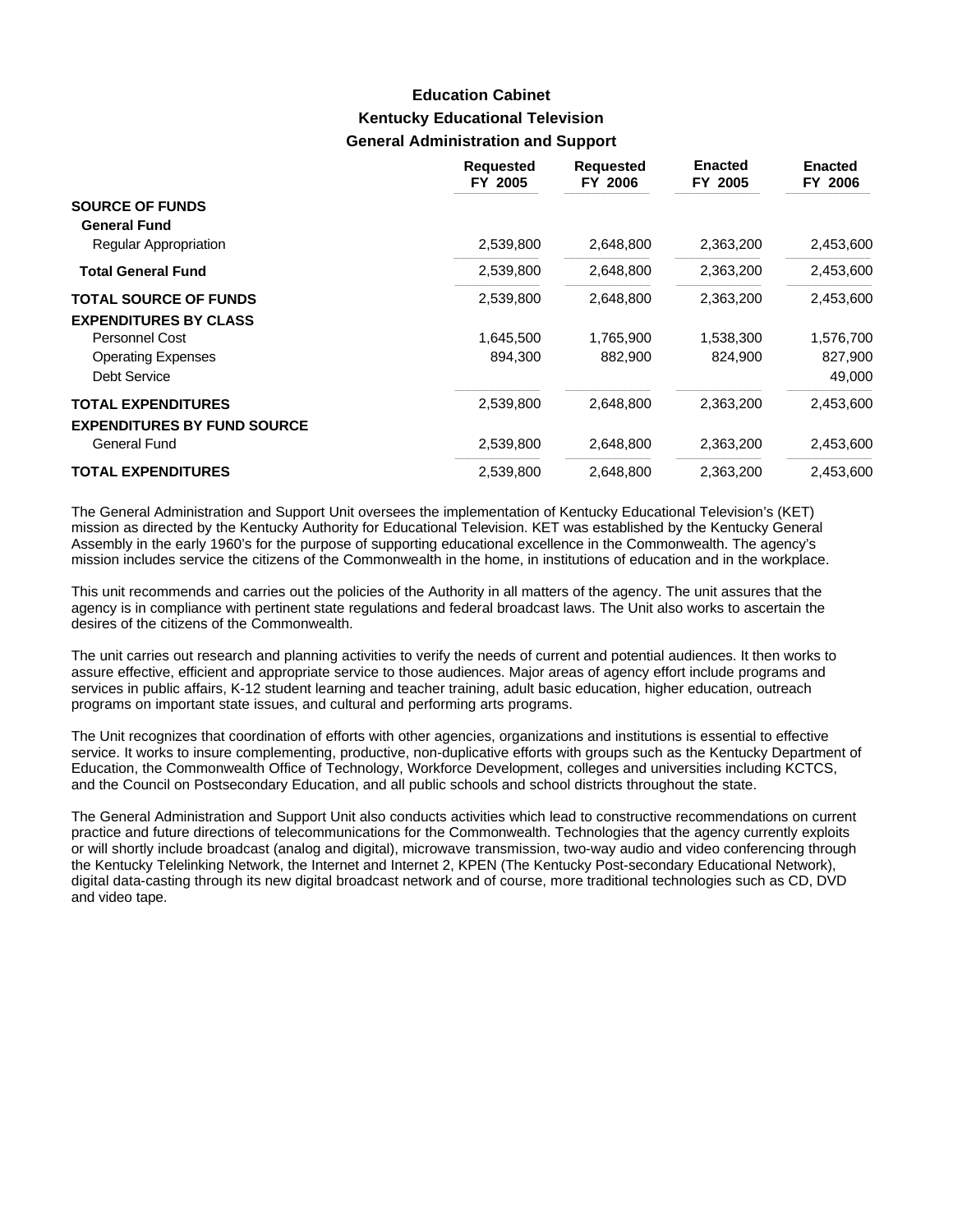## **Kentucky Educational Television Broadcasting and Education Education Cabinet**

|                                                                 | <b>Requested</b><br>FY 2005 | <b>Requested</b><br>FY 2006 | <b>Enacted</b><br>FY 2005 | <b>Enacted</b><br>FY 2006 |
|-----------------------------------------------------------------|-----------------------------|-----------------------------|---------------------------|---------------------------|
| <b>SOURCE OF FUNDS</b><br><b>General Fund</b>                   |                             |                             |                           |                           |
| <b>Regular Appropriation</b>                                    | 10,820,100                  | 12,364,300                  | 8,624,500                 | 8,825,000                 |
| <b>Total General Fund</b><br><b>Restricted Funds</b>            | 10,820,100                  | 12,364,300                  | 8,624,500                 | 8,825,000                 |
| <b>Balance Forward</b>                                          |                             |                             | 33,400                    |                           |
| <b>Current Receipts</b>                                         | 724,700                     | 865,800                     | 1,080,500                 | 689,600                   |
| <b>Total Restricted Funds</b>                                   | 724,700                     | 865,800                     | 1,113,900                 | 689,600                   |
| <b>TOTAL SOURCE OF FUNDS</b>                                    | 11,544,800                  | 13,230,100                  | 9,738,400                 | 9,514,600                 |
| <b>EXPENDITURES BY CLASS</b>                                    |                             |                             |                           |                           |
| Personnel Cost                                                  | 7,306,100                   | 7,677,700                   | 5,744,000                 | 5,930,400                 |
| <b>Operating Expenses</b>                                       | 3,549,700                   | 3,418,400                   | 3,011,000                 | 2,943,500                 |
| Grants, Loans or Benefits                                       | 489.000                     | 489.000                     | 440.700                   | 440,700                   |
| <b>Debt Service</b>                                             |                             | 1,445,000                   |                           |                           |
| Capital Outlay                                                  | 200,000                     | 200,000                     | 542,700                   | 200,000                   |
| <b>TOTAL EXPENDITURES</b><br><b>EXPENDITURES BY FUND SOURCE</b> | 11,544,800                  | 13,230,100                  | 9,738,400                 | 9,514,600                 |
| <b>General Fund</b>                                             | 10,820,100                  | 12,364,300                  | 8,624,500                 | 8,825,000                 |
| <b>Restricted Funds</b>                                         | 724,700                     | 865,800                     | 1,113,900                 | 689,600                   |
| <b>TOTAL EXPENDITURES</b>                                       | 11,544,800                  | 13,230,100                  | 9,738,400                 | 9,514,600                 |

The Broadcasting and Education Unit acquires and produces programs and related support material which will be most effectively carry out the mission and policies set by the Authority. This process includes soliciting feedback from appropriate audiences and seeking input from agencies and groups such as the Kentucky Department of Education and the Higher Education Telecommunications Consortium. The Unit daily assembles up to 6 channels of television programming (KET1 and KET2 for public and general informational programming, KET3 and KET4 for the students and teachers of Kentucky, and KET5 and KET6 which carry the activities of the Kentucky General Assembly when in session or in committee as well as occasional special feeds for the State Department of Education, KCTCS or other partners as needed).

One category of programming is aimed at needs of students at all levels. Instructional programming for elementary and secondary schools directly support KERA's learning goals and outcomes. The Unit produces interactive and other distance learning courses designed to provide equal access to a variety of learning opportunities for all students. It produces professional development opportunities for educators throughout the state. It also provides for the delivery of college courses to post-secondary students across the Commonwealth. The Unit also broadcasts programs designed to help people in the workplace. Acquired and / or locally produced programming services are delivered to under-educated adults, professionals in need of training, and other citizens with various needs related to their jobs and professions. The unit also produces multiple schedules of national and locally produced programs for citizens at home and the workplace. This includes educational and public affairs programming and quality arts experiences for all Kentuckians. A full line-up of educational children's programs offers a quality alternative to commercial television viewing.

A state-wide, regional support staff of instructional and technical specialists provide training, information and help to users with technical issues. This service is provided freely to educational institutions and to citizens in their homes and in the workplace. The Operations staff maintains and operates network master control, studio and remote facilities. Now with the initial phases of digital broadcasting complete, this staff is faced with the challenge of operating and maintaining both analog and digital transmission systems until the analog spectrum is returned by law to the federal government by the end of 2006 or later.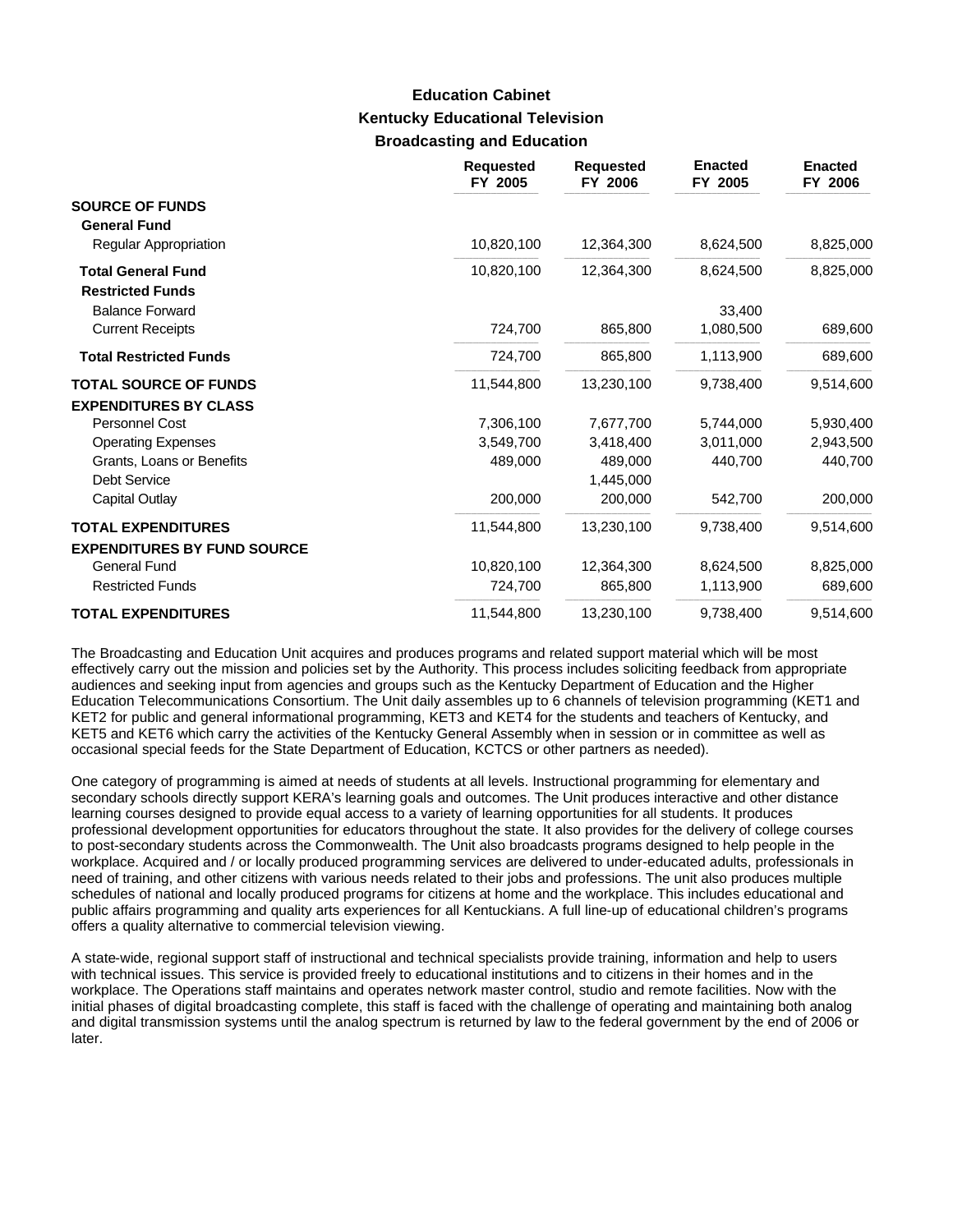### **Kentucky Educational Television Engineering Education Cabinet**

|                                                              | <b>Requested</b><br>FY 2005 | <b>Requested</b><br>FY 2006 | <b>Enacted</b><br>FY 2005 | <b>Enacted</b><br>FY 2006 |
|--------------------------------------------------------------|-----------------------------|-----------------------------|---------------------------|---------------------------|
| <b>SOURCE OF FUNDS</b><br><b>General Fund</b>                |                             |                             |                           |                           |
| Regular Appropriation                                        | 5,542,300                   | 4,146,900                   | 3,157,500                 | 2,915,600                 |
| <b>Total General Fund</b><br><b>Restricted Funds</b>         | 5,542,300                   | 4,146,900                   | 3,157,500                 | 2,915,600                 |
| <b>Current Receipts</b>                                      | 386,100                     | 386,100                     | 386,100                   | 386,100                   |
| <b>Total Restricted Funds</b><br><b>Federal Funds</b>        | 386,100                     | 386,100                     | 386,100                   | 386,100                   |
| <b>Current Receipts</b>                                      | 700,000                     | 700,000                     | 700,000                   | 700,000                   |
| <b>Total Federal Funds</b>                                   | 700,000                     | 700,000                     | 700,000                   | 700,000                   |
| <b>TOTAL SOURCE OF FUNDS</b><br><b>EXPENDITURES BY CLASS</b> | 6,628,400                   | 5,233,000                   | 4,243,600                 | 4,001,700                 |
| Personnel Cost                                               | 2,197,800                   | 2.387.300                   | 2,027,100                 | 2,086,100                 |
| <b>Operating Expenses</b>                                    | 3,559,400                   | 1,712,900                   | 1,516,500                 | 1,215,600                 |
| Capital Outlay                                               | 871,200                     | 1,132,800                   | 700,000                   | 700,000                   |
| <b>TOTAL EXPENDITURES</b>                                    | 6,628,400                   | 5,233,000                   | 4,243,600                 | 4,001,700                 |
| <b>EXPENDITURES BY FUND SOURCE</b>                           |                             |                             |                           |                           |
| <b>General Fund</b>                                          | 5,542,300                   | 4,146,900                   | 3,157,500                 | 2,915,600                 |
| <b>Restricted Funds</b>                                      | 386,100                     | 386,100                     | 386,100                   | 386,100                   |
| <b>Federal Funds</b>                                         | 700,000                     | 700,000                     | 700,000                   | 700,000                   |
| <b>TOTAL EXPENDITURES</b>                                    | 6,628,400                   | 5,233,000                   | 4,243,600                 | 4,001,700                 |

KET's Engineering Service Unit oversees the delivery of KET programs and other services. It operates and maintains a landbased broadcast network of 16 analog and 16 digital transmitters and 3 translators capable of delivering multiple channels of content and data into all parts of the state. This network is the largest public television network in the United States, second in the world to the public network in Japan, NHK. The Engineering Service Unit operates all technical equipment to specifications mandated by the Federal Communications Commission (FCC).

This unit is currently exploring and developing new digital data services through its new transmitter network and in partnership with the Cabinet for Health and Human Services, the Transportation Cabinet, Emergency Management, law enforcement and other agencies to enhance the state's preparedness for disasters on the local, state and national levels and to provide data transmission services where data services are otherwise not available or marginal.

Engineering continues to develop new uses of technologies that can extend the capacity of KET's staff and financial resources. It works to interface KET's technical capabilities with other appropriate technical systems in Kentucky and elsewhere, further extending the variety, reach, accessibility and versatility of KET services to the Commonwealth.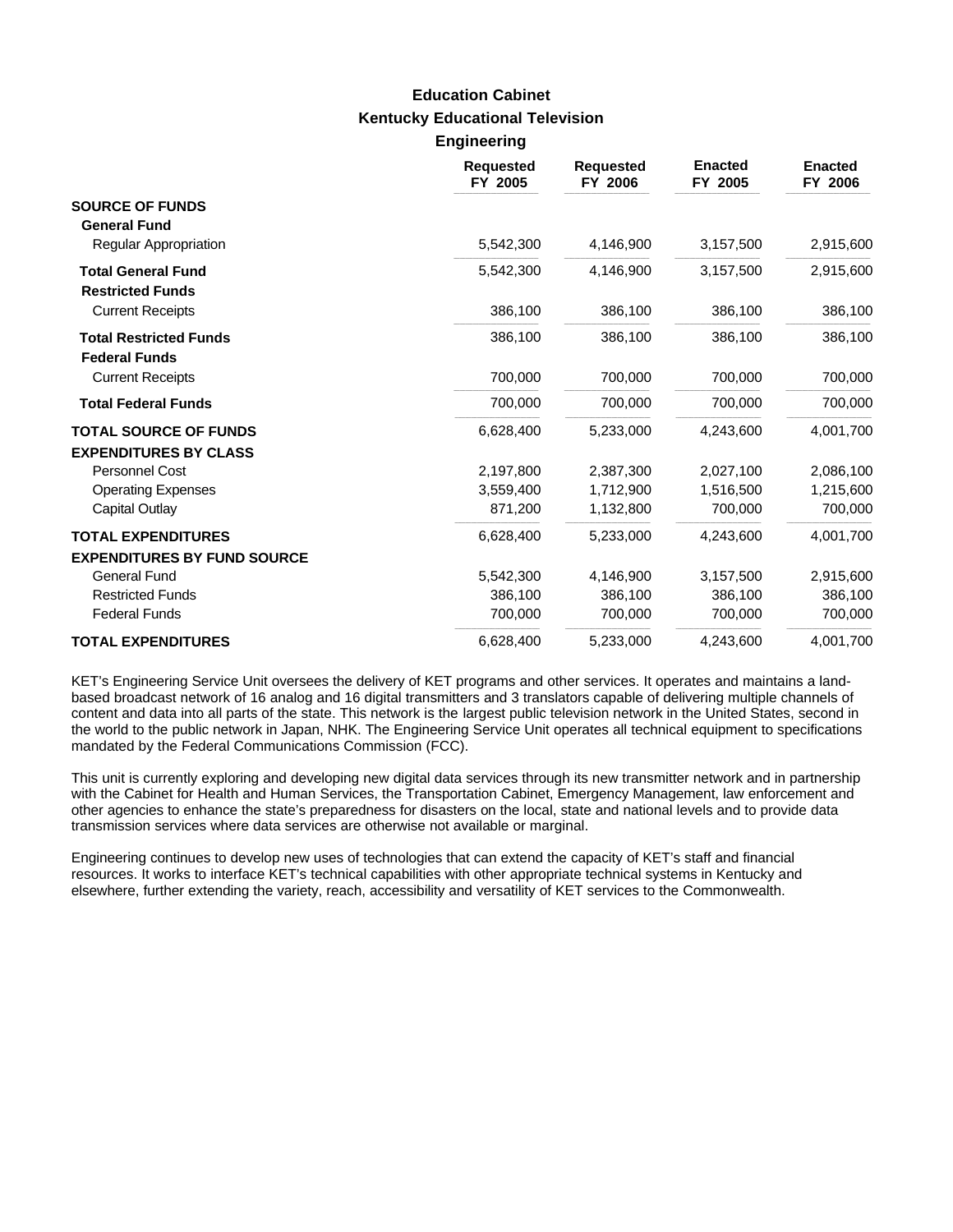## **School Facilities Construction Commission Education Cabinet**

|                                                              | <b>Requested</b><br>FY 2005 | <b>Requested</b><br>FY 2006 | <b>Enacted</b><br>FY 2005 | <b>Enacted</b><br>FY 2006 |
|--------------------------------------------------------------|-----------------------------|-----------------------------|---------------------------|---------------------------|
| <b>SOURCE OF FUNDS</b><br><b>General Fund</b>                |                             |                             |                           |                           |
| Regular Appropriation                                        | 91,827,700                  | 98,257,000                  | 91,246,900                | 111,142,400               |
| <b>Total General Fund</b><br><b>Restricted Funds</b>         | 91,827,700                  | 98,257,000                  | 91,246,900                | 111,142,400               |
| Non-Revenue Receipts                                         | 2,290,000                   | 2,290,000                   |                           |                           |
| <b>Total Restricted Funds</b>                                | 2,290,000                   | 2,290,000                   |                           |                           |
| <b>TOTAL SOURCE OF FUNDS</b><br><b>EXPENDITURES BY CLASS</b> | 94,117,700                  | 100,547,000                 | 91,246,900                | 111,142,400               |
| Personnel Cost                                               | 231,300                     | 249,200                     | 219,700                   | 224,800                   |
| <b>Operating Expenses</b>                                    | 33,400                      | 33,700                      | 27,200                    | 27,500                    |
| <b>Debt Service</b>                                          | 94,795,600                  | 102,592,000                 | 91,000,000                | 110,890,100               |
| <b>TOTAL EXPENDITURES</b>                                    | 95,060,300                  | 102,874,900                 | 91,246,900                | 111,142,400               |
| <b>EXPENDITURES BY FUND SOURCE</b>                           |                             |                             |                           |                           |
| <b>General Fund</b>                                          | 91,827,700                  | 98,257,000                  | 91,246,900                | 111,142,400               |
| <b>Restricted Funds</b>                                      | 3,232,600                   | 4,617,900                   |                           |                           |
| <b>TOTAL EXPENDITURES</b>                                    | 95,060,300                  | 102,874,900                 | 91,246,900                | 111,142,400               |
| <b>EXPENDITURES BY UNIT</b>                                  |                             |                             |                           |                           |
| <b>School Facilities Construction</b><br>Commission          | 95,006,200                  | 102,816,500                 | 91,195,500                | 111,089,600               |
| <b>Education Technology</b>                                  | 54,100                      | 58,400                      | 51,400                    | 52,800                    |
| <b>TOTAL EXPENDITURES</b>                                    | 95,060,300                  | 102,874,900                 | 91,246,900                | 111,142,400               |

The School Facilities Construction Commission, created by the 1985 Extraordinary Session of the General Assembly (KRS 157.611 et seq.), exists to assist local school districts with their school building needs. The School Facilities Construction Commission is responsible for the distribution of available state funds to eligible local school districts which have demonstrated a reasonable local effort to provide adequate school facilities but still have unmet building needs. The Commission is empowered to act on behalf of local school districts to issue bonds in the name of the Commission and to enter into lease arrangements with local boards of education to finance construction of new facilities or major renovation of existing school facilities.

Administration of offers of assistance to local school districts made under the auspices of the Kentucky Education Technology System (KETS) is performed by staff attached to the School Facilities Construction Commission.

### **Policy**

The Budget of the Commonwealth includes increases in debt service necessary to fulfill commitments made by previous sessions of the General Assembly in authorizing additional bonded indebtedness and related offers of assistance to local school districts.

The enacted budget includes \$4,031,800 in additional General Funds in fiscal year 2005 and \$15,623,700 in additional General Funds in fiscal year 2006 to: 1) fulfill the commitment made by the 2000 Regular Session of the General Assembly for \$100 million in bonded indebtedness for local school construction and renovation; 2) fulfill the commitment made by the 2003 Regular Session of the General Assembly for an additional \$100 million in bonded indebtedness for school construction and renovation; 3) fulfill the commitment made by the 2003 Regular Session of the General Assembly to the Fayette County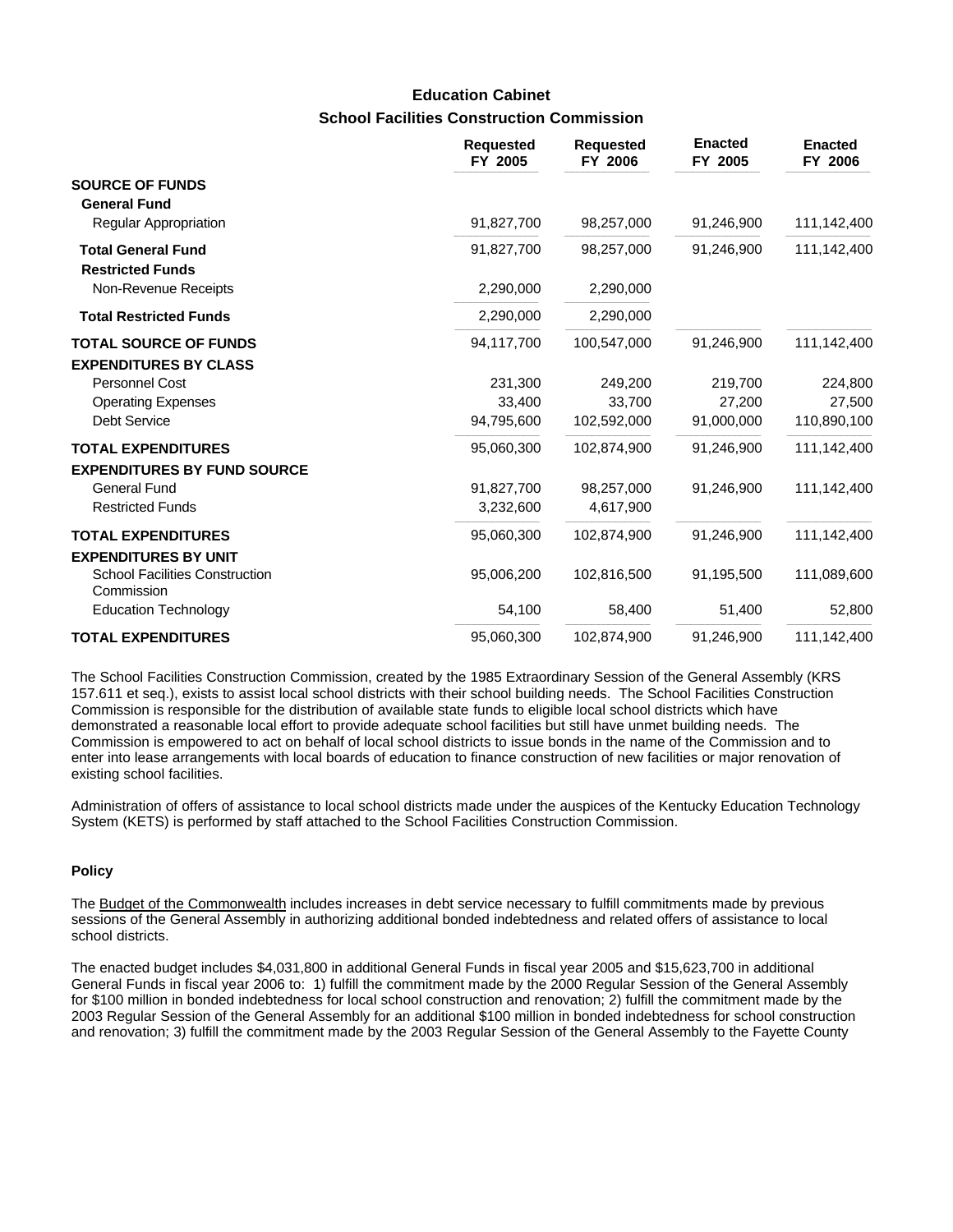public school system for \$4.6 million in bonded indebtedness; and 4) fulfill the commitment made by the 2003 Regular Session of the General Assembly for \$110 million in bonded indebtedness to address the needs of Category 5 (worst condition) schools.

The Budget of the Commonwealth includes \$7,723,400 in new debt service in fiscal year 2006 in support of \$91,536,000 of new bonding authority for additional Urgent Need school building projects. The enacted budget also includes \$574,700 in debt service in fiscal year 2006 in support of \$6,811,300 in increased bonding authority to accommodate additional construction costs associated with Urgent Need and Category 5 schools' projects authorized by the 2003 Regular Session of the General Assembly.

The enacted budget also authorizes \$100,000,000 in new offers of assistance during the 2004-2006 biennium in anticipation of debt service availability during the 2006-2008 biennium. No bonded indebtedness based on the new offers is to be incurred during the 2004-2006 biennium.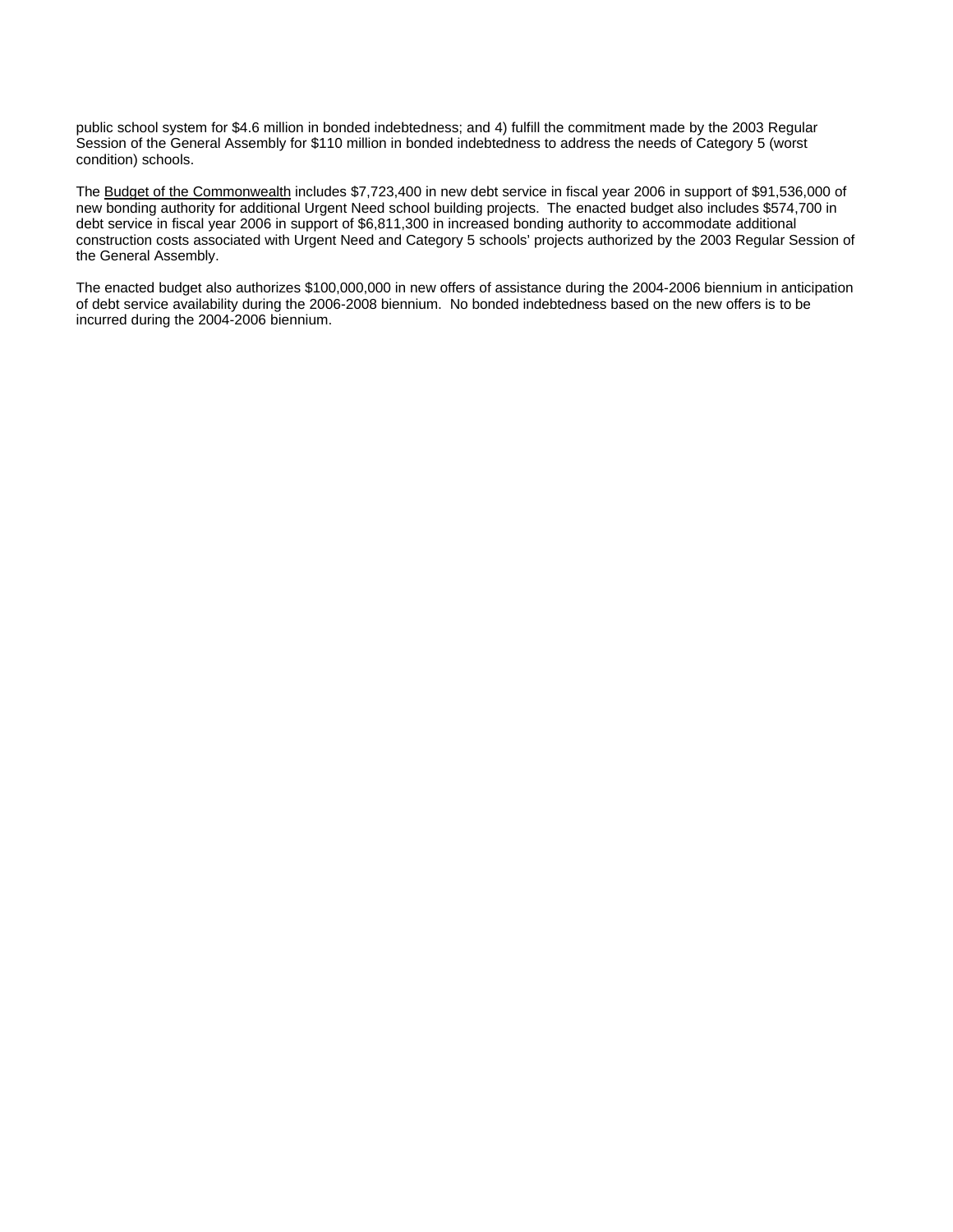## **Deaf and Hard of Hearing Education Cabinet**

|                                               | <b>Requested</b><br>FY 2005 | <b>Requested</b><br>FY 2006 | <b>Enacted</b><br>FY 2005 | <b>Enacted</b><br>FY 2006 |
|-----------------------------------------------|-----------------------------|-----------------------------|---------------------------|---------------------------|
| <b>SOURCE OF FUNDS</b>                        |                             |                             |                           |                           |
| <b>General Fund</b>                           |                             |                             |                           |                           |
| <b>Regular Appropriation</b>                  | 1,035,200                   | 1,120,000                   | 821,100                   | 821,100                   |
| <b>Total General Fund</b>                     | 1,035,200                   | 1,120,000                   | 821,100                   | 821,100                   |
| <b>Restricted Funds</b>                       |                             |                             |                           |                           |
| <b>Balance Forward</b>                        | 61,300                      | 31,200                      | 72,500                    | 32,300                    |
| <b>Current Receipts</b>                       | 229,900                     | 228,800                     | 252,000                   | 252,000                   |
| <b>Total Restricted Funds</b>                 | 291,200                     | 260,000                     | 324,500                   | 284,300                   |
| <b>TOTAL SOURCE OF FUNDS</b>                  | 1,326,400                   | 1,380,000                   | 1,145,600                 | 1,105,400                 |
| <b>EXPENDITURES BY CLASS</b>                  |                             |                             |                           |                           |
| Personnel Cost                                | 882,100                     | 970.300                     | 766,600                   | 752,900                   |
| <b>Operating Expenses</b>                     | 413,100                     | 409,700                     | 346,700                   | 320,200                   |
| <b>TOTAL EXPENDITURES</b>                     | 1,295,200                   | 1,380,000                   | 1,113,300                 | 1,073,100                 |
| <b>EXPENDITURES BY FUND SOURCE</b>            |                             |                             |                           |                           |
| <b>General Fund</b>                           | 1,035,200                   | 1,120,000                   | 821,100                   | 821,100                   |
| <b>Restricted Funds</b>                       | 260,000                     | 260,000                     | 292,200                   | 252,000                   |
| <b>TOTAL EXPENDITURES</b>                     | 1,295,200                   | 1,380,000                   | 1,113,300                 | 1,073,100                 |
| <b>EXPENDITURES BY UNIT</b>                   |                             |                             |                           |                           |
| Commission on the Deaf and Hard of<br>Hearing | 1,295,200                   | 1,380,000                   | 1,113,300                 | 1,073,100                 |
| <b>TOTAL EXPENDITURES</b>                     | 1,295,200                   | 1,380,000                   | 1,113,300                 | 1,073,100                 |

In accordance with KRS 163.500 - 163.525, the Commission on the Deaf and Hard of Hearing advises the Governor and the General Assembly concerning policies and programs to enhance the quality and coordination of services for deaf and hard of hearing individuals in both the public and private sectors. The Commission oversees the provision of interpreter services to deaf and hard of hearing individuals. The Commission identifies and evaluates public and private entities that provide services to deaf and hard of hearing residents of Kentucky for information, referral, and advocacy services. The Commission administers a TDD Distribution program which distributes specialized telecommunications equipment to qualified deaf, hard of hearing, and speech-impaired residents of Kentucky. The Commission assists local, state, and federal governments and public and private agencies in the development of programs for the deaf and hard of hearing. The Commission reviews legislative programs relating to services to deaf and hard of hearing persons and conducts studies of conditions affecting the health and welfare of the deaf and hard of hearing.

#### **Policy**

Included in the above restricted funds appropriation is \$35,000 in fiscal year 2004-2005 for distribution of communications equipment to hard-of-hearing constituents.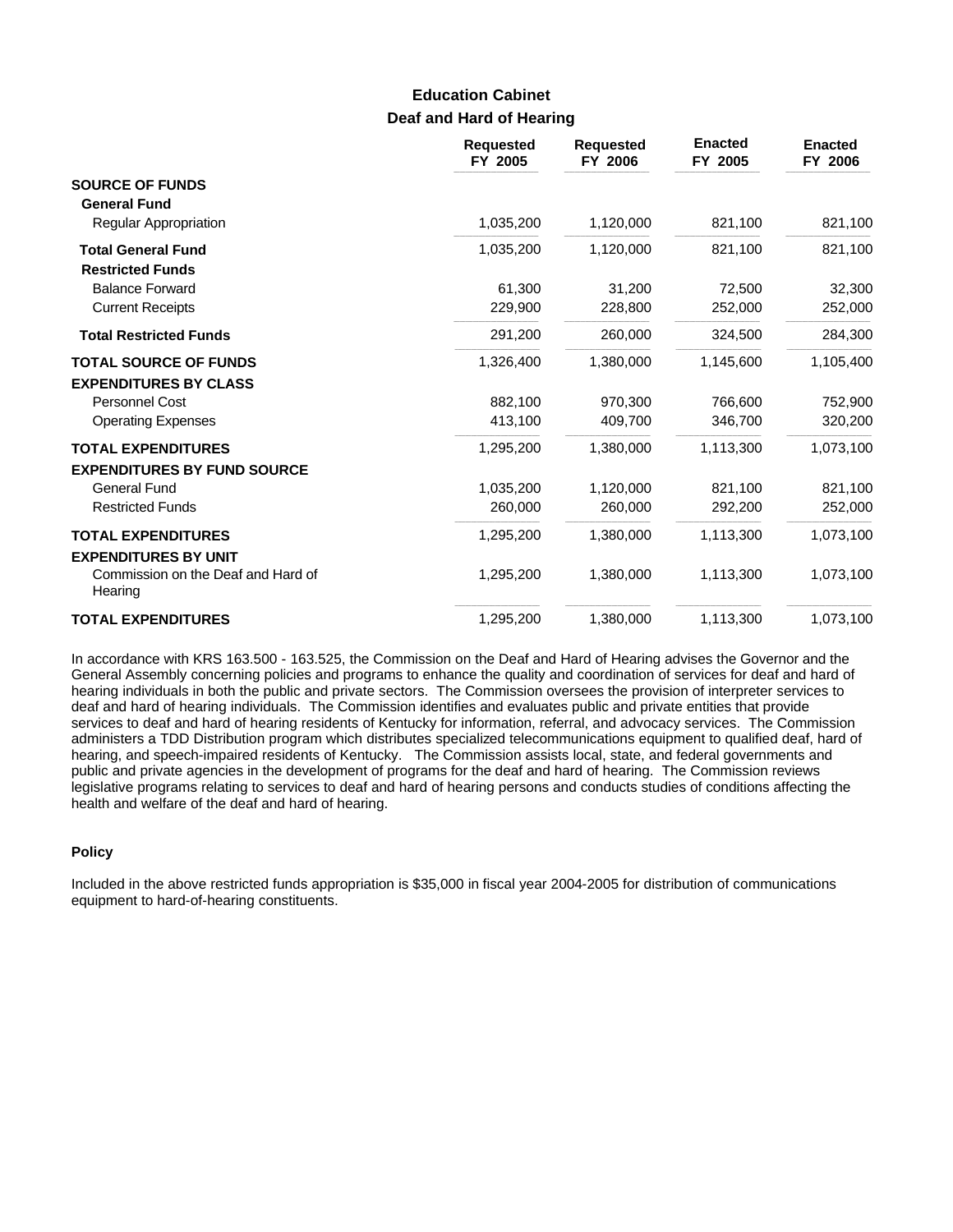# **Environmental Education Council Education Cabinet**

|                                    | <b>Requested</b><br>FY 2005 | <b>Requested</b><br>FY 2006 | <b>Enacted</b><br>FY 2005 | <b>Enacted</b><br>FY 2006 |
|------------------------------------|-----------------------------|-----------------------------|---------------------------|---------------------------|
| <b>SOURCE OF FUNDS</b>             |                             |                             |                           |                           |
| <b>General Fund</b>                |                             |                             |                           |                           |
| Regular Appropriation              | 10,400                      | 19,200                      |                           |                           |
| <b>Total General Fund</b>          | 10,400                      | 19,200                      |                           |                           |
| <b>Restricted Funds</b>            |                             |                             |                           |                           |
| <b>Balance Forward</b>             | 78,300                      | 78,300                      | 106,200                   | 111,000                   |
| <b>Current Receipts</b>            | 42,000                      | 42,000                      | 42,000                    | 42,000                    |
| Non-Revenue Receipts               | 300,000                     | 300,000                     | 305,400                   | 150,000                   |
| <b>Total Restricted Funds</b>      | 420,300                     | 420,300                     | 453,600                   | 303,000                   |
| <b>TOTAL SOURCE OF FUNDS</b>       | 430,700                     | 439,500                     | 453,600                   | 303,000                   |
| <b>EXPENDITURES BY CLASS</b>       |                             |                             |                           |                           |
| Personnel Cost                     | 122,700                     | 131,500                     | 112,600                   | 114,800                   |
| <b>Operating Expenses</b>          | 44,900                      | 44,900                      | 44,200                    | 37,600                    |
| Grants, Loans or Benefits          | 184,800                     | 184,800                     | 185,800                   | 34,800                    |
| <b>TOTAL EXPENDITURES</b>          | 352,400                     | 361,200                     | 342,600                   | 187,200                   |
| <b>EXPENDITURES BY FUND SOURCE</b> |                             |                             |                           |                           |
| <b>General Fund</b>                | 10,400                      | 19,200                      |                           |                           |
| <b>Restricted Funds</b>            | 342,000                     | 342,000                     | 342,600                   | 187,200                   |
| <b>TOTAL EXPENDITURES</b>          | 352,400                     | 361,200                     | 342,600                   | 187,200                   |

The Kentucky Environmental Education Council is dedicated to improving the environmental literacy of all Kentuckians. The Council provides opportunities for all Kentuckians to understand both that environmental problems exist and how each person's actions contribute to the health of the environment. The Council sponsors programs and activities that improve the quality of environmental education in the Commonwealth. These programs and activities include:

- Working with citizens, especially those engaged in environmental education, to implement the master plan for improving environmental education and environmental literacy.
- Working with the Kentucky Department of Education, the Education Professional Standards Board, and the Environmental Education Interagency Committee to establish guidelines for improving professional development in environmental education for educators.
- Establishing standards for environmental education that fit within the Kentucky Department of Education's instructional standards and help insure balanced, ecologically based curriculum and instruction.
- Working to ensure that environmental education is equitably distributed to all Kentuckians.

#### **Policy**

Included in the above restricted funds appropriation is \$155,400 in fiscal year 2004-2005 for execution of its Environmental Education Master Plan pursuant to KRS 224.43-505(2)(b).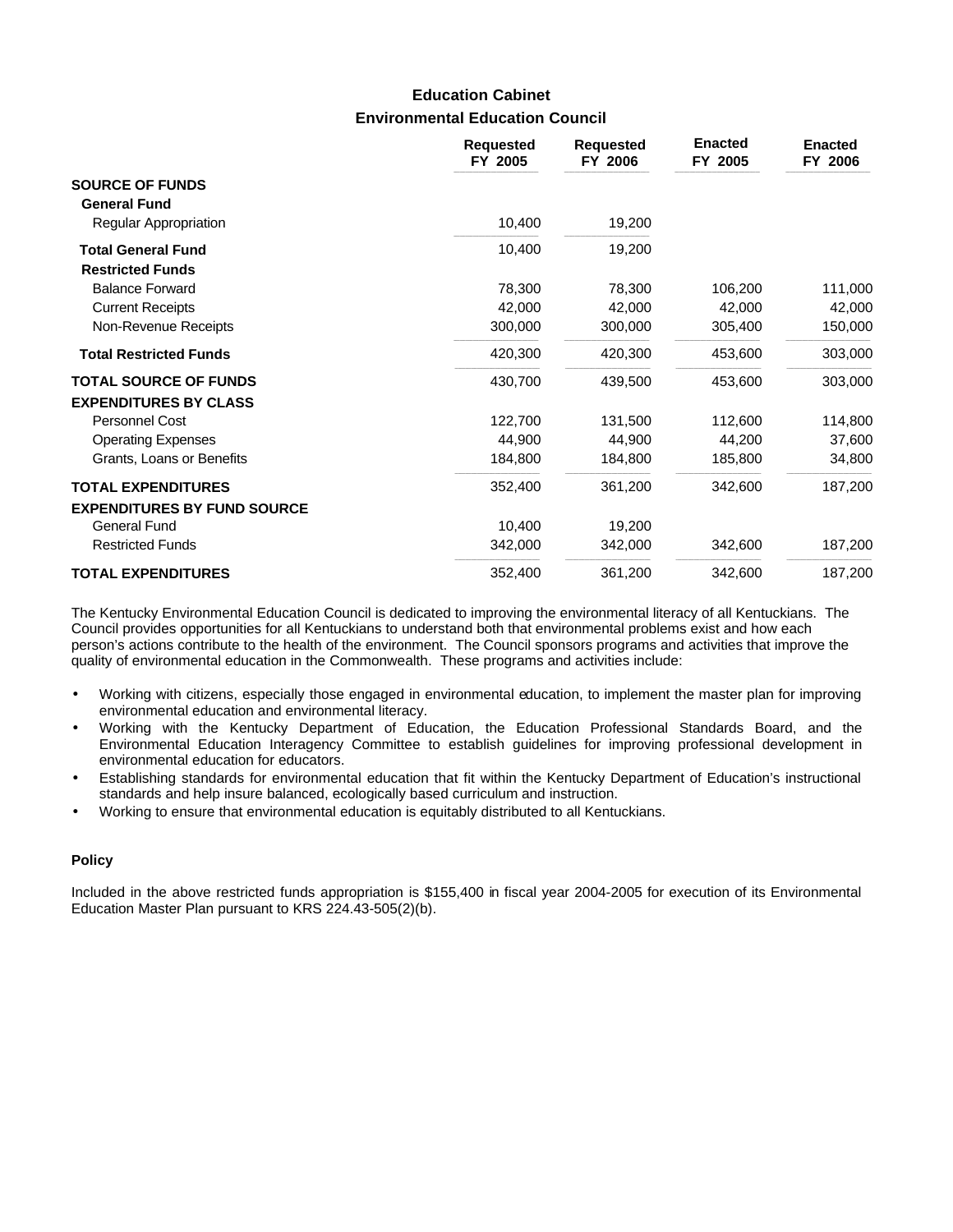### **Libraries and Archives Education Cabinet**

|                                                              | Requested<br>FY 2005 | <b>Requested</b><br>FY 2006 | <b>Enacted</b><br>FY 2005 | <b>Enacted</b><br>FY 2006 |
|--------------------------------------------------------------|----------------------|-----------------------------|---------------------------|---------------------------|
| <b>SOURCE OF FUNDS</b><br><b>General Fund</b>                |                      |                             |                           |                           |
| Regular Appropriation                                        | 22,506,800           | 23,700,100                  | 13,300,000                | 13,300,000                |
| <b>Total General Fund</b><br><b>Restricted Funds</b>         | 22,506,800           | 23,700,100                  | 13,300,000                | 13,300,000                |
| <b>Balance Forward</b>                                       | 359,500              | 233,800                     | 306,700                   | 181,000                   |
| <b>Current Receipts</b>                                      | 1,710,900            | 1,763,200                   | 1,710,900                 | 1,763,200                 |
| <b>Total Restricted Funds</b><br><b>Federal Funds</b>        | 2,070,400            | 1,997,000                   | 2,017,600                 | 1,944,200                 |
| <b>Current Receipts</b>                                      | 2,374,100            | 2,379,300                   | 2,774,100                 | 2,379,300                 |
| <b>Total Federal Funds</b>                                   | 2,374,100            | 2,379,300                   | 2,774,100                 | 2,379,300                 |
| <b>TOTAL SOURCE OF FUNDS</b><br><b>EXPENDITURES BY CLASS</b> | 26,951,300           | 28,076,400                  | 18,091,700                | 17,623,500                |
| Personnel Cost                                               | 8,066,000            | 8,721,100                   | 6,891,100                 | 7,083,600                 |
| <b>Operating Expenses</b>                                    | 3,765,100            | 3,768,000                   | 3,618,100                 | 3,646,000                 |
| Grants, Loans or Benefits                                    | 14,267,500           | 14,317,500                  | 7,361,500                 | 6,814,900                 |
| <b>Debt Service</b>                                          |                      | 962,000                     |                           |                           |
| <b>Capital Outlay</b>                                        | 618,900              | 220,500                     | 40,000                    | 40,000                    |
| <b>TOTAL EXPENDITURES</b>                                    | 26,717,500           | 27,989,100                  | 17,910,700                | 17,584,500                |
| <b>EXPENDITURES BY FUND SOURCE</b>                           |                      |                             |                           |                           |
| <b>General Fund</b>                                          | 22,506,800           | 23,700,100                  | 13,300,000                | 13,300,000                |
| <b>Restricted Funds</b>                                      | 1,836,600            | 1,909,700                   | 1,836,600                 | 1,905,200                 |
| <b>Federal Funds</b>                                         | 2,374,100            | 2,379,300                   | 2,774,100                 | 2,379,300                 |
| <b>TOTAL EXPENDITURES</b>                                    | 26,717,500           | 27,989,100                  | 17,910,700                | 17,584,500                |
| <b>EXPENDITURES BY UNIT</b><br><b>General Operations</b>     | 12,193,500           | 13,415,100                  | 10,899,700                | 10,720,100                |
| Direct Local Aid                                             | 14,524,000           | 14,574,000                  | 7,011,000                 | 6,864,400                 |
| <b>TOTAL EXPENDITURES</b>                                    | 26,717,500           | 27,989,100                  | 17,910,700                | 17,584,500                |

The Department for Libraries and Archives supports and promotes equitable access to quality library services and information resources, and ensures that adequate documentation of government programs is created, maintained, and available for public use.

The Department is directed by three goals: (1) to provide effective services that meet the needs of library and public records customers; (2) to build effective and productive partnerships with other organizations and public agencies for enhanced management of and access to information and services; and, (3) to improve employee job satisfaction and agency operations.

The Department serves both governmental agencies and the people of Kentucky directly through local public libraries. The Department also serves several distinct customer populations including the general public, the blind and physically disabled, institutionalized persons, state government personnel, state and local public agencies, and researchers needing historic public records.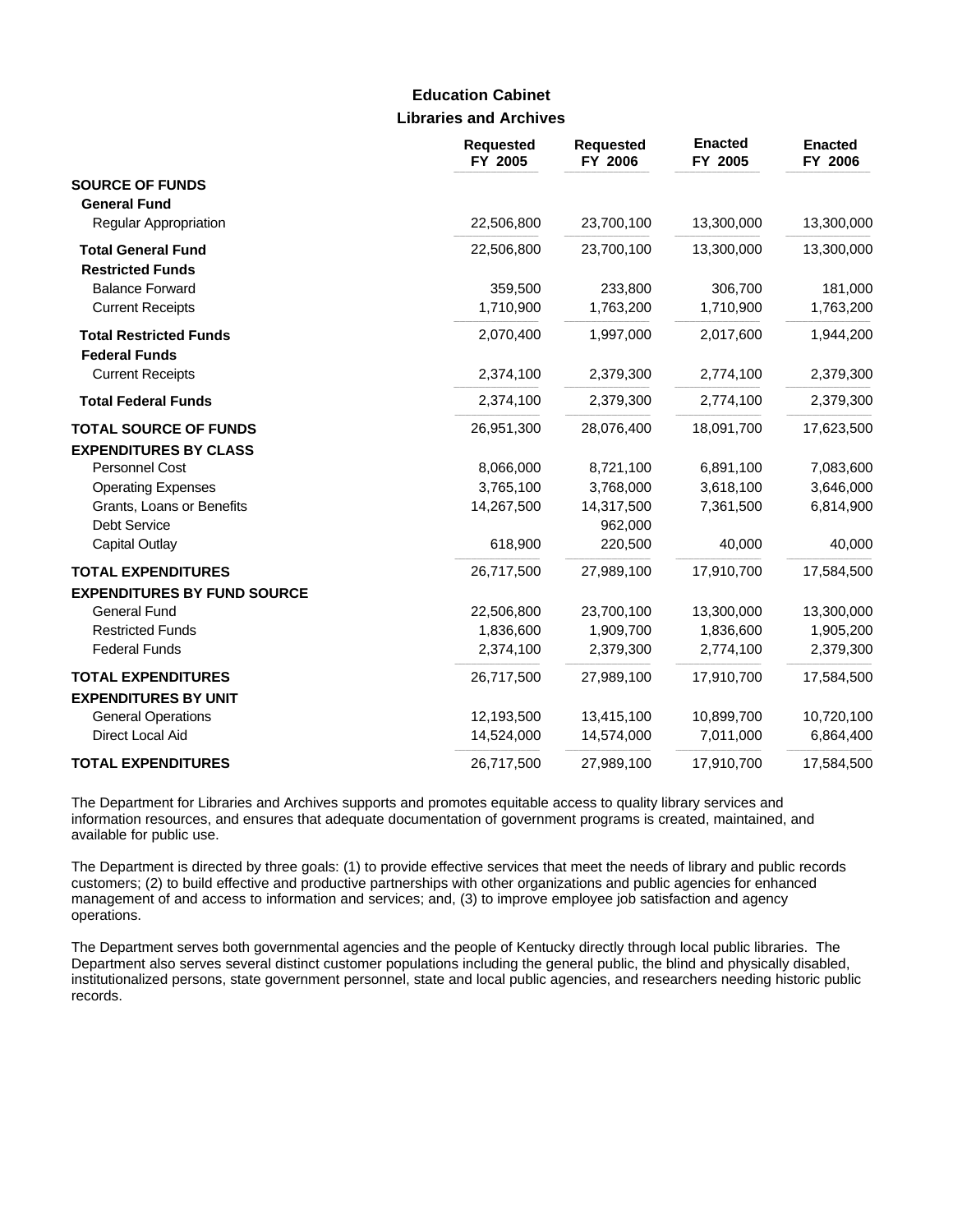# **Libraries and Archives General Operations Education Cabinet**

|                                    | Requested<br>FY 2005 | <b>Requested</b><br>FY 2006 | <b>Enacted</b><br>FY 2005 | <b>Enacted</b><br>FY 2006 |
|------------------------------------|----------------------|-----------------------------|---------------------------|---------------------------|
| <b>SOURCE OF FUNDS</b>             |                      |                             |                           |                           |
| <b>General Fund</b>                |                      |                             |                           |                           |
| Regular Appropriation              | 8,415,800            | 9,559,100                   | 6,722,000                 | 6,868,600                 |
| <b>Total General Fund</b>          | 8,415,800            | 9,559,100                   | 6,722,000                 | 6,868,600                 |
| <b>Restricted Funds</b>            |                      |                             |                           |                           |
| <b>Balance Forward</b>             | 341,000              | 223,800                     | 306,700                   | 171,000                   |
| <b>Current Receipts</b>            | 1,710,400            | 1,762,700                   | 1,710,400                 | 1,762,700                 |
| Non-Revenue Receipts               |                      |                             | $-18,500$                 |                           |
| <b>Total Restricted Funds</b>      | 2,051,400            | 1,986,500                   | 1,998,600                 | 1,933,700                 |
| <b>Federal Funds</b>               |                      |                             |                           |                           |
| <b>Current Receipts</b>            | 1,950,100            | 1,955,300                   | 2,350,100                 | 1,955,300                 |
| <b>Total Federal Funds</b>         | 1,950,100            | 1,955,300                   | 2,350,100                 | 1,955,300                 |
| <b>TOTAL SOURCE OF FUNDS</b>       | 12,417,300           | 13,500,900                  | 11,070,700                | 10,757,600                |
| <b>EXPENDITURES BY CLASS</b>       |                      |                             |                           |                           |
| Personnel Cost                     | 8,066,000            | 8,721,100                   | 6,891,100                 | 7,083,600                 |
| <b>Operating Expenses</b>          | 3,604,600            | 3,607,500                   | 3,491,600                 | 3,519,500                 |
| Grants, Loans or Benefits          | 77,000               | 77,000                      | 477,000                   | 77,000                    |
| Debt Service                       |                      | 962,000                     |                           |                           |
| <b>Capital Outlay</b>              | 445,900              | 47,500                      | 40,000                    | 40,000                    |
| <b>TOTAL EXPENDITURES</b>          | 12,193,500           | 13,415,100                  | 10,899,700                | 10,720,100                |
| <b>EXPENDITURES BY FUND SOURCE</b> |                      |                             |                           |                           |
| <b>General Fund</b>                | 8,415,800            | 9,559,100                   | 6,722,000                 | 6,868,600                 |
| <b>Restricted Funds</b>            | 1,827,600            | 1,900,700                   | 1,827,600                 | 1,896,200                 |
| <b>Federal Funds</b>               | 1,950,100            | 1,955,300                   | 2,350,100                 | 1,955,300                 |
| <b>TOTAL EXPENDITURES</b>          | 12,193,500           | 13,415,100                  | 10,899,700                | 10,720,100                |
| <b>EXPENDITURES BY UNIT</b>        |                      |                             |                           |                           |
| <b>Administrative Services</b>     | 3,653,700            | 3,503,200                   | 3,265,700                 | 3,330,200                 |
| <b>Field Services</b>              | 2,599,100            | 2,741,900                   | 2,274,000                 | 2,020,000                 |
| <b>State Library Services</b>      | 2,327,700            | 2,460,600                   | 2,094,200                 | 2,028,100                 |
| <b>Public Records</b>              | 3,613,000            | 4,709,400                   | 3,265,800                 | 3,341,800                 |
| <b>TOTAL EXPENDITURES</b>          | 12,193,500           | 13,415,100                  | 10,899,700                | 10,720,100                |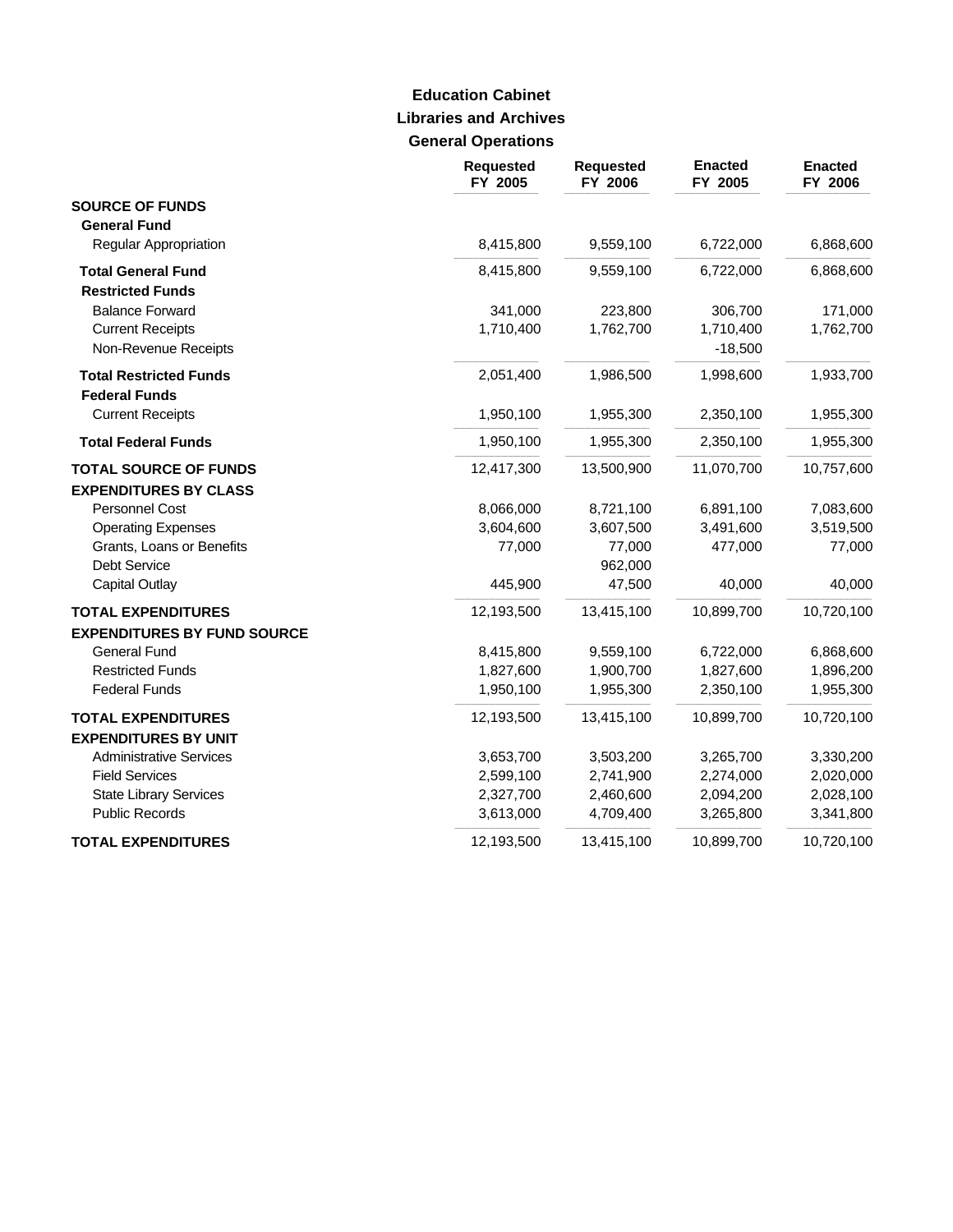# **Libraries and Archives General Operations Administrative Services Education Cabinet**

|                                                              | <b>Requested</b><br>FY 2005 | <b>Requested</b><br>FY 2006 | <b>Enacted</b><br>FY 2005 | <b>Enacted</b><br>FY 2006 |
|--------------------------------------------------------------|-----------------------------|-----------------------------|---------------------------|---------------------------|
| <b>SOURCE OF FUNDS</b><br><b>General Fund</b>                |                             |                             |                           |                           |
| Regular Appropriation                                        | 2,928,600                   | 2,775,700                   | 2,540,600                 | 2,602,700                 |
| <b>Total General Fund</b><br><b>Restricted Funds</b>         | 2,928,600                   | 2,775,700                   | 2,540,600                 | 2,602,700                 |
| <b>Balance Forward</b><br>Non-Revenue Receipts               | 33,300                      | 7,400                       | 21,500<br>11,800          | 7,400                     |
| <b>Total Restricted Funds</b><br><b>Federal Funds</b>        | 33,300                      | 7,400                       | 33,300                    | 7,400                     |
| <b>Current Receipts</b>                                      | 699,200                     | 720,100                     | 699,200                   | 720,100                   |
| <b>Total Federal Funds</b>                                   | 699,200                     | 720,100                     | 699,200                   | 720,100                   |
| <b>TOTAL SOURCE OF FUNDS</b><br><b>EXPENDITURES BY CLASS</b> | 3,661,100                   | 3,503,200                   | 3,273,100                 | 3,330,200                 |
| <b>Personnel Cost</b>                                        | 1,557,200                   | 1,678,300                   | 1,468,700                 | 1,505,300                 |
| <b>Operating Expenses</b>                                    | 1,782,000                   | 1,774,900                   | 1,747,000                 | 1,774,900                 |
| Grants, Loans or Benefits                                    | 10.000                      | 10,000                      | 10,000                    | 10,000                    |
| <b>Capital Outlay</b>                                        | 304,500                     | 40,000                      | 40,000                    | 40,000                    |
| <b>TOTAL EXPENDITURES</b>                                    | 3,653,700                   | 3,503,200                   | 3,265,700                 | 3,330,200                 |
| <b>EXPENDITURES BY FUND SOURCE</b>                           |                             |                             |                           |                           |
| <b>General Fund</b>                                          | 2,928,600                   | 2,775,700                   | 2,540,600                 | 2,602,700                 |
| <b>Restricted Funds</b>                                      | 25,900                      | 7,400                       | 25,900                    | 7,400                     |
| <b>Federal Funds</b>                                         | 699,200                     | 720,100                     | 699,200                   | 720,100                   |
| <b>TOTAL EXPENDITURES</b>                                    | 3,653,700                   | 3,503,200                   | 3,265,700                 | 3,330,200                 |

The Commissioner's Office sets overall policy and direction for the Department and provides communication advice and support to each division. The Office supports the activities of the State Advisory Council on Libraries, chairs the Archives and Records Commission, and serves on the State Information Systems Commission, the Communications Advisory Committee, and the Oral History Commission.

The Division of Administrative Services formulates and implements executive direction for planning, policy, and procedures for the Department in accordance with KRS Chapter 171. The Division provides administrative support to the program areas of the Department. This division funds and supports the activities of the Commissioner's Office, as well as those of the Financial, Personnel and Payroll, Federal Grants Management, Information Systems, Building Facilities, and Administrative Support units.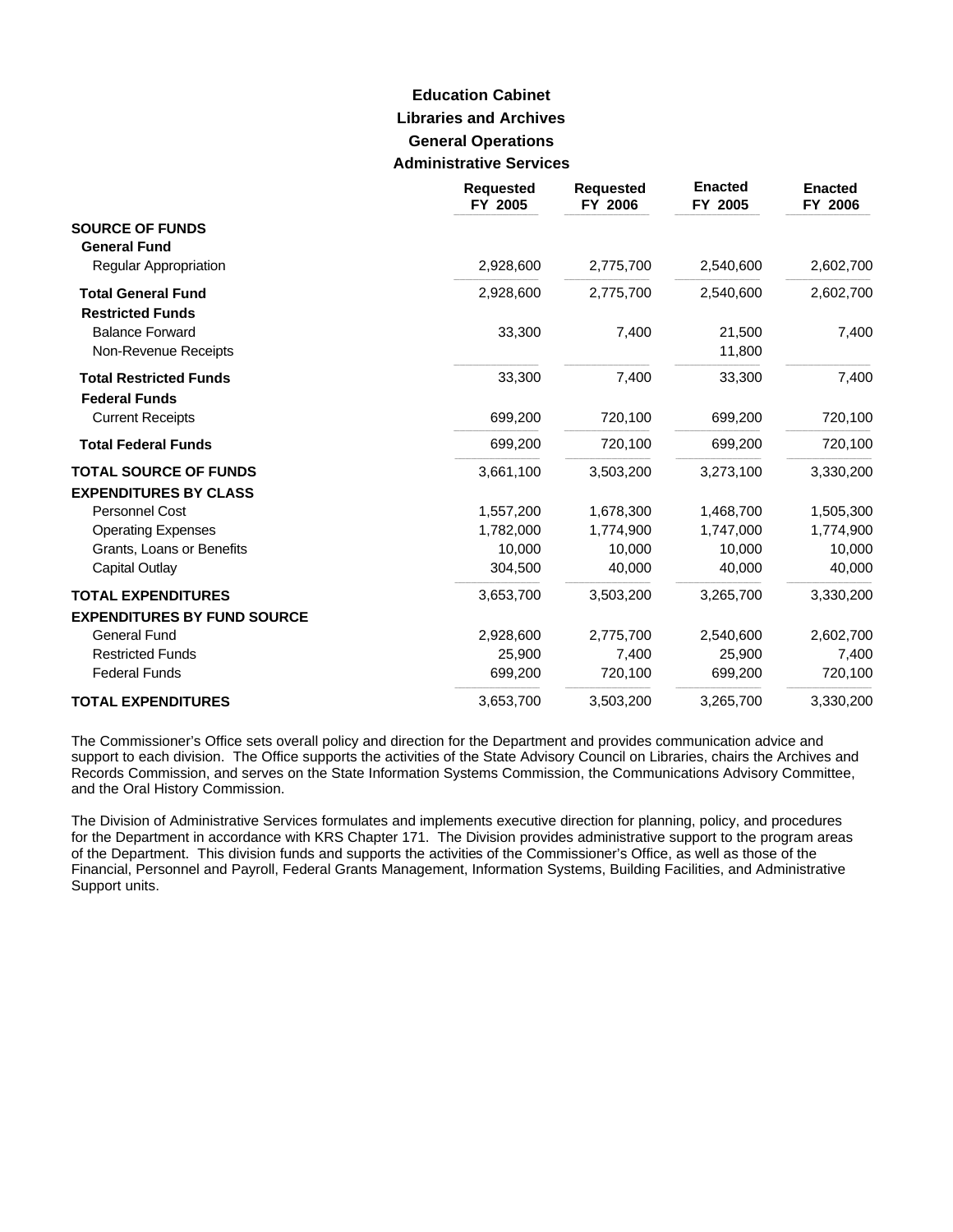# **Libraries and Archives General Operations Field Services Education Cabinet**

|                                                       | <b>Requested</b><br>FY 2005 | <b>Requested</b><br>FY 2006 | <b>Enacted</b><br>FY 2005 | <b>Enacted</b><br>FY 2006 |
|-------------------------------------------------------|-----------------------------|-----------------------------|---------------------------|---------------------------|
| <b>SOURCE OF FUNDS</b><br><b>General Fund</b>         |                             |                             |                           |                           |
| Regular Appropriation                                 | 2,092,700                   | 2,265,300                   | 1,467,600                 | 1,543,400                 |
| <b>Total General Fund</b><br><b>Restricted Funds</b>  | 2,092,700                   | 2,265,300                   | 1,467,600                 | 1,543,400                 |
| <b>Balance Forward</b>                                | 32,400                      | 15,000                      | 80,100                    | 32,500                    |
| <b>Current Receipts</b><br>Non-Revenue Receipts       | 29,000                      | 31,400                      | 29,000<br>$-30,200$       | 31,400                    |
| <b>Total Restricted Funds</b><br><b>Federal Funds</b> | 61,400                      | 46,400                      | 78,900                    | 63,900                    |
| <b>Current Receipts</b>                               | 460,000                     | 430,200                     | 760,000                   | 430,200                   |
| <b>Total Federal Funds</b>                            | 460,000                     | 430,200                     | 760,000                   | 430,200                   |
| <b>TOTAL SOURCE OF FUNDS</b>                          | 2,614,100                   | 2,741,900                   | 2,306,500                 | 2,037,500                 |
| <b>EXPENDITURES BY CLASS</b>                          |                             |                             |                           |                           |
| Personnel Cost                                        | 2,292,100                   | 2,481,300                   | 1,713,400                 | 1,759,400                 |
| <b>Operating Expenses</b>                             | 193,600                     | 193,600                     | 193,600                   | 193,600                   |
| Grants, Loans or Benefits                             | 67,000                      | 67,000                      | 367,000                   | 67,000                    |
| Capital Outlay                                        | 46,400                      |                             |                           |                           |
| <b>TOTAL EXPENDITURES</b>                             | 2,599,100                   | 2,741,900                   | 2,274,000                 | 2,020,000                 |
| <b>EXPENDITURES BY FUND SOURCE</b>                    |                             |                             |                           |                           |
| <b>General Fund</b>                                   | 2,092,700                   | 2,265,300                   | 1,467,600                 | 1,543,400                 |
| <b>Restricted Funds</b>                               | 46,400                      | 46,400                      | 46,400                    | 46,400                    |
| <b>Federal Funds</b>                                  | 460,000                     | 430,200                     | 760,000                   | 430,200                   |
| <b>TOTAL EXPENDITURES</b>                             | 2,599,100                   | 2,741,900                   | 2,274,000                 | 2,020,000                 |

The Division of Field Services supports Kentucky's public libraries for the improvement of library services by providing consultation, technical assistance, and financial aid. The Division provides services pursuant to KRS Chapter 171.

This division's Public Library Development Branch includes professional and technical staff who provide consultative and technical assistance concerning public library services and programs provided by the Department. The staff is located in regional offices that are mainly housed in local public libraries.

The Program Development Branch provides statewide guidance in specialized library services. This office plans and implements statewide continuing education programs. Services are also provided for technological development, automated operations, and statistical analysis. Branch staff provide consulting services in the areas of library construction; assistance in developing early childhood, children's, and young adult programs and materials; and provides administrative support to the Kentucky State Board for the Certification of Librarians.

The Kentucky Talking Book Library and Institutions Branch provides special library materials and playback equipment to eligible service clientele. Volunteers record materials that are of special interest to Kentucky Talking Book patrons, and department staff coordinate distribution. The Branch also provides library materials and professional consultation to state residential institution libraries.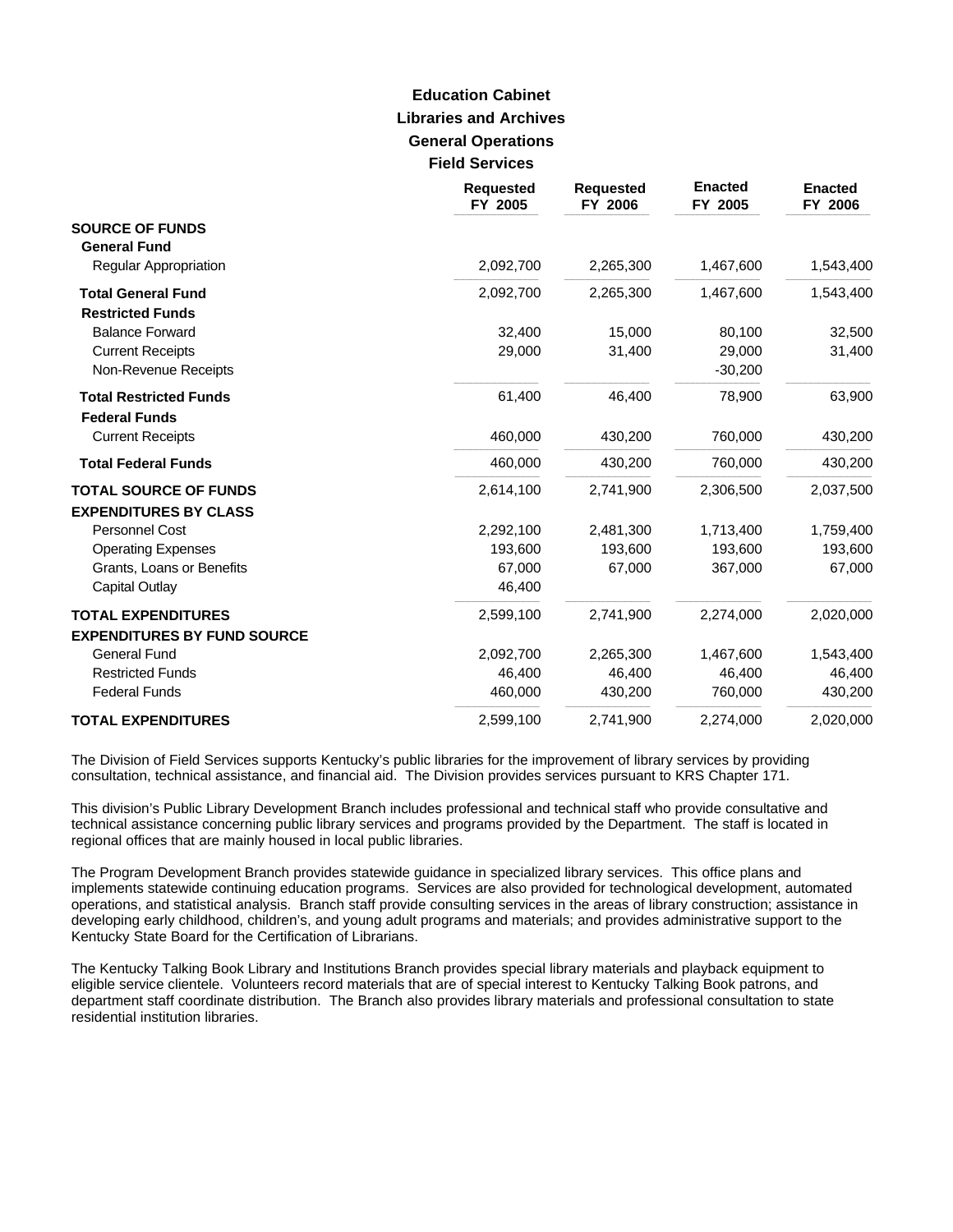# **Libraries and Archives General Operations State Library Services Education Cabinet**

|                                                                 | <b>Requested</b><br>FY 2005 | <b>Requested</b><br>FY 2006 | <b>Enacted</b><br>FY 2005 | <b>Enacted</b><br>FY 2006 |
|-----------------------------------------------------------------|-----------------------------|-----------------------------|---------------------------|---------------------------|
| <b>SOURCE OF FUNDS</b><br><b>General Fund</b>                   |                             |                             |                           |                           |
| Regular Appropriation                                           | 1,591,200                   | 1,706,100                   | 1,257,700                 | 1,278,100                 |
| <b>Total General Fund</b><br><b>Restricted Funds</b>            | 1,591,200                   | 1,706,100                   | 1,257,700                 | 1,278,100                 |
| <b>Balance Forward</b>                                          | 6,600                       | 7,700                       | 900                       | 1,900                     |
| <b>Current Receipts</b><br>Non-Revenue Receipts                 | 1,100                       | 1,100                       | 1,100<br>$-100$           | 1,100                     |
| <b>Total Restricted Funds</b><br><b>Federal Funds</b>           | 7,700                       | 8,800                       | 1,900                     | 3,000                     |
| <b>Current Receipts</b>                                         | 736,500                     | 747,000                     | 836,500                   | 747,000                   |
| <b>Total Federal Funds</b>                                      | 736,500                     | 747,000                     | 836,500                   | 747,000                   |
| <b>TOTAL SOURCE OF FUNDS</b>                                    | 2,335,400                   | 2,461,900                   | 2,096,100                 | 2,028,100                 |
| <b>EXPENDITURES BY CLASS</b>                                    |                             |                             |                           |                           |
| <b>Personnel Cost</b>                                           | 1,356,800                   | 1,472,200                   | 1,101,300                 | 1,135,200                 |
| <b>Operating Expenses</b><br>Grants, Loans or Benefits          | 970,900                     | 980,900                     | 892,900<br>100,000        | 892,900                   |
| <b>Capital Outlay</b>                                           |                             | 7,500                       |                           |                           |
| <b>TOTAL EXPENDITURES</b><br><b>EXPENDITURES BY FUND SOURCE</b> | 2,327,700                   | 2,460,600                   | 2,094,200                 | 2,028,100                 |
| <b>General Fund</b><br><b>Restricted Funds</b>                  | 1,591,200                   | 1,706,100<br>7,500          | 1,257,700                 | 1,278,100<br>3,000        |
| <b>Federal Funds</b>                                            | 736,500                     | 747,000                     | 836,500                   | 747,000                   |
| <b>TOTAL EXPENDITURES</b>                                       | 2,327,700                   | 2,460,600                   | 2,094,200                 | 2,028,100                 |

The Division of State Library Services operates the State Library that serves state government personnel, public libraries, other institutions, and individuals. In an effort to equalize library services and access to information across the state, this division promotes and maintains cooperative arrangements for information and resource sharing among all types of libraries, library consortia, and information centers, including state agencies, as mandated by Chapter 171.

State Library Support is the administrative unit of the division and provides coordinated program planning and control to ensure the best service in a cost-effective manner. The unit directs the statewide library resource sharing activities of the Department, including direct service delivery, coordination of activities on a statewide basis, and support via direct local aid. The Department works closely with the Kentucky Virtual Library (KYVL) in the delivery of services and coordination of activities, and also participates as an individual library institution.

The Public Services Branch is committed to providing resources, research, consultation, and assistance to state agencies and public libraries through use of a variety of information formats including the Internet. The State Library partners with the Governmental Services Center (GSC) and the Kentucky Employees Assistance Program (KEAP) to provide supplementary information resources for those agencies' clients through the Library's web site.

The Audiovisual unit of the branch provides a centralized collection of videos and films that are loaned without a fee to public libraries, state agencies, and walk-in customers. The unit is unique in that it is the only major source of films and "public performance" videos in the Commonwealth. The primary needs are for children's films suitable for large audience viewing and videos designed for adult training and education.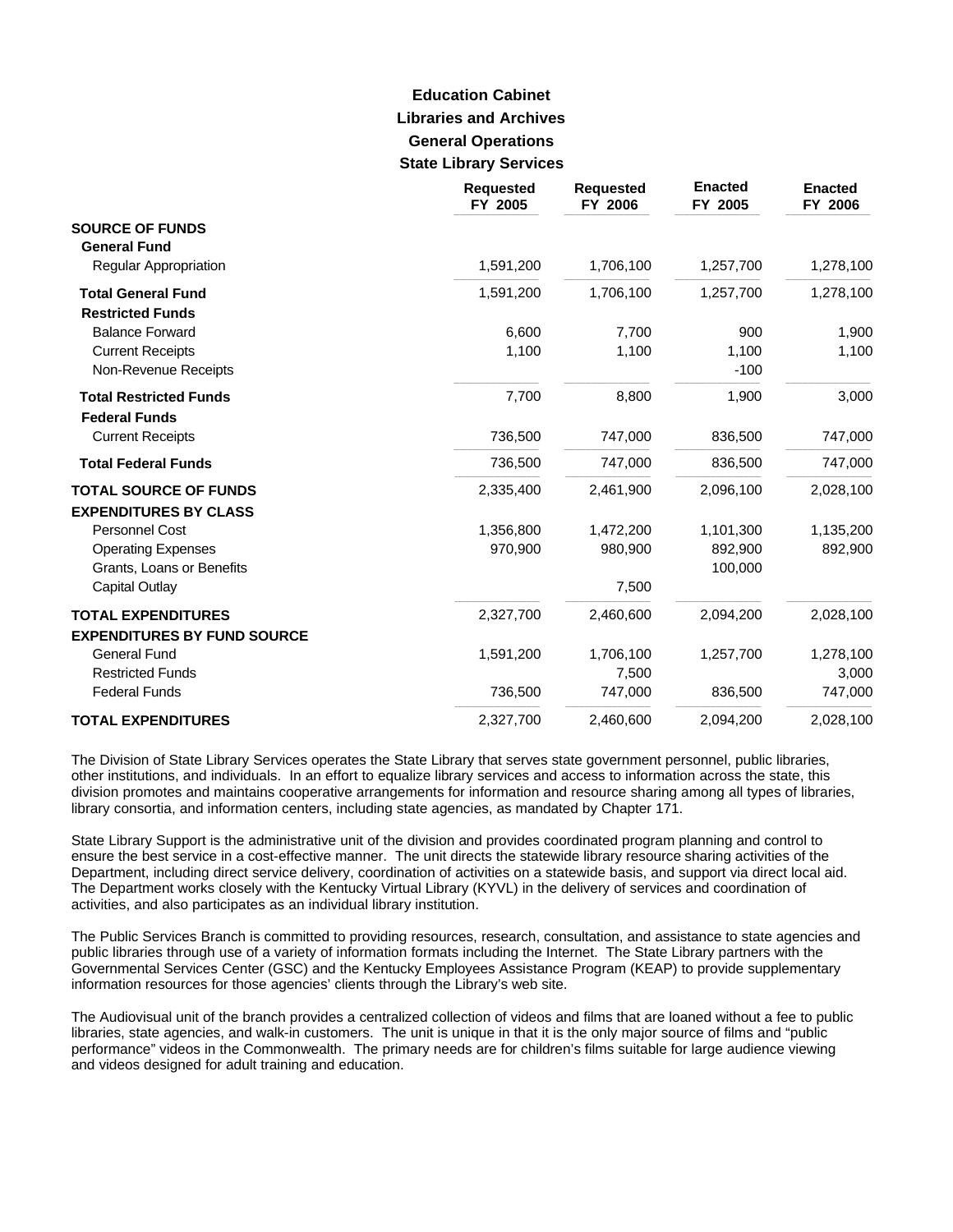The Technical Support Branch provides computerized access to information for the State Library's collections and public libraries. The branch serves as a model for quality control throughout the state, and supplies training and consulting services to librarians and state agency personnel involved in the organization of reference materials.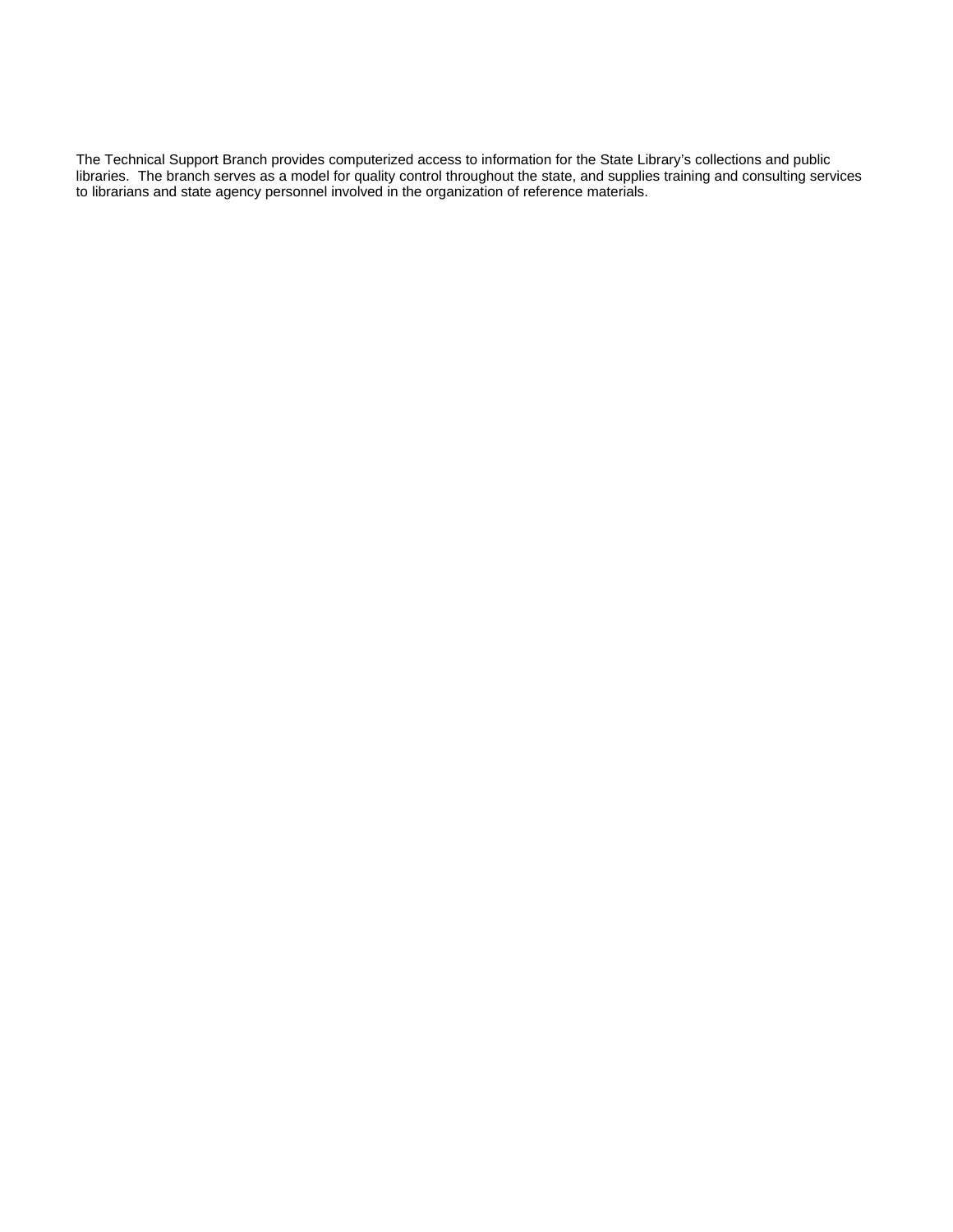# **Libraries and Archives General Operations Public Records Education Cabinet**

|                                                       | <b>Requested</b><br>FY 2005 | <b>Requested</b><br>FY 2006 | <b>Enacted</b><br>FY 2005 | <b>Enacted</b><br>FY 2006 |
|-------------------------------------------------------|-----------------------------|-----------------------------|---------------------------|---------------------------|
| <b>SOURCE OF FUNDS</b>                                |                             |                             |                           |                           |
| <b>General Fund</b><br>Regular Appropriation          | 1,803,300                   | 2,812,000                   | 1,456,100                 | 1,444,400                 |
|                                                       |                             |                             |                           |                           |
| <b>Total General Fund</b><br><b>Restricted Funds</b>  | 1,803,300                   | 2,812,000                   | 1,456,100                 | 1,444,400                 |
| <b>Balance Forward</b>                                | 268,700                     | 193,700                     | 204,200                   | 129,200                   |
| <b>Current Receipts</b>                               | 1,680,300                   | 1,730,200                   | 1,680,300                 | 1,730,200                 |
| <b>Total Restricted Funds</b><br><b>Federal Funds</b> | 1,949,000                   | 1,923,900                   | 1,884,500                 | 1,859,400                 |
| <b>Current Receipts</b>                               | 54,400                      | 58,000                      | 54,400                    | 58,000                    |
| <b>Total Federal Funds</b>                            | 54,400                      | 58,000                      | 54,400                    | 58,000                    |
| <b>TOTAL SOURCE OF FUNDS</b>                          | 3,806,700                   | 4,793,900                   | 3,395,000                 | 3,361,800                 |
| <b>EXPENDITURES BY CLASS</b>                          |                             |                             |                           |                           |
| <b>Personnel Cost</b>                                 | 2,859,900                   | 3,089,300                   | 2,607,700                 | 2,683,700                 |
| <b>Operating Expenses</b>                             | 658,100                     | 658,100                     | 658,100                   | 658,100                   |
| <b>Debt Service</b>                                   |                             | 962,000                     |                           |                           |
| <b>Capital Outlay</b>                                 | 95,000                      |                             |                           |                           |
| <b>TOTAL EXPENDITURES</b>                             | 3,613,000                   | 4,709,400                   | 3,265,800                 | 3,341,800                 |
| <b>EXPENDITURES BY FUND SOURCE</b>                    |                             |                             |                           |                           |
| <b>General Fund</b>                                   | 1,803,300                   | 2,812,000                   | 1,456,100                 | 1,444,400                 |
| <b>Restricted Funds</b>                               | 1,755,300                   | 1,839,400                   | 1,755,300                 | 1,839,400                 |
| <b>Federal Funds</b>                                  | 54,400                      | 58,000                      | 54,400                    | 58,000                    |
| <b>TOTAL EXPENDITURES</b>                             | 3,613,000                   | 4,709,400                   | 3,265,800                 | 3,341,800                 |

The Division of Public Records, under KRS 171.410-740, works with government agencies to ensure creation and preservation of documentation of agencies' organizational functions, policies, decisions, procedures, and essential transactions, as well as information that protects the legal and financial rights of government and of individuals directly affected by an agency's activities. The Division establishes standards, procedures, and administrative regulations for recording, managing, preserving, and reproducing government records. It works with the heads of state and local government agencies to ensure that they create and maintain active programs for the efficient management of their records.

The Public Records Support Office provides overall policy development, coordination of program planning, and administrative direction of division programs in public records administration and archival management.

The State Records Branch assists state agencies, boards and commissions, public universities, and judicial offices in developing and maintaining programs to manage government information. Branch staff manage the State Records Center for high volume storage of non-permanent records still in business use.

The Archival Services Branch operates the state's central repository for valuable government records. It serves as the official point of access for state government information. The Branch is also involved in a variety of outreach and educational activities that inform public officials and the general public about the wealth and range of materials housed at the State Archives.

The Technology Analysis and Support Branch provides support to agencies on archival and records management considerations in the application of information technology. It works with other units to provide guidance to public agencies on the management of electronic records and oversees the work of the department's Document Preservation Laboratory.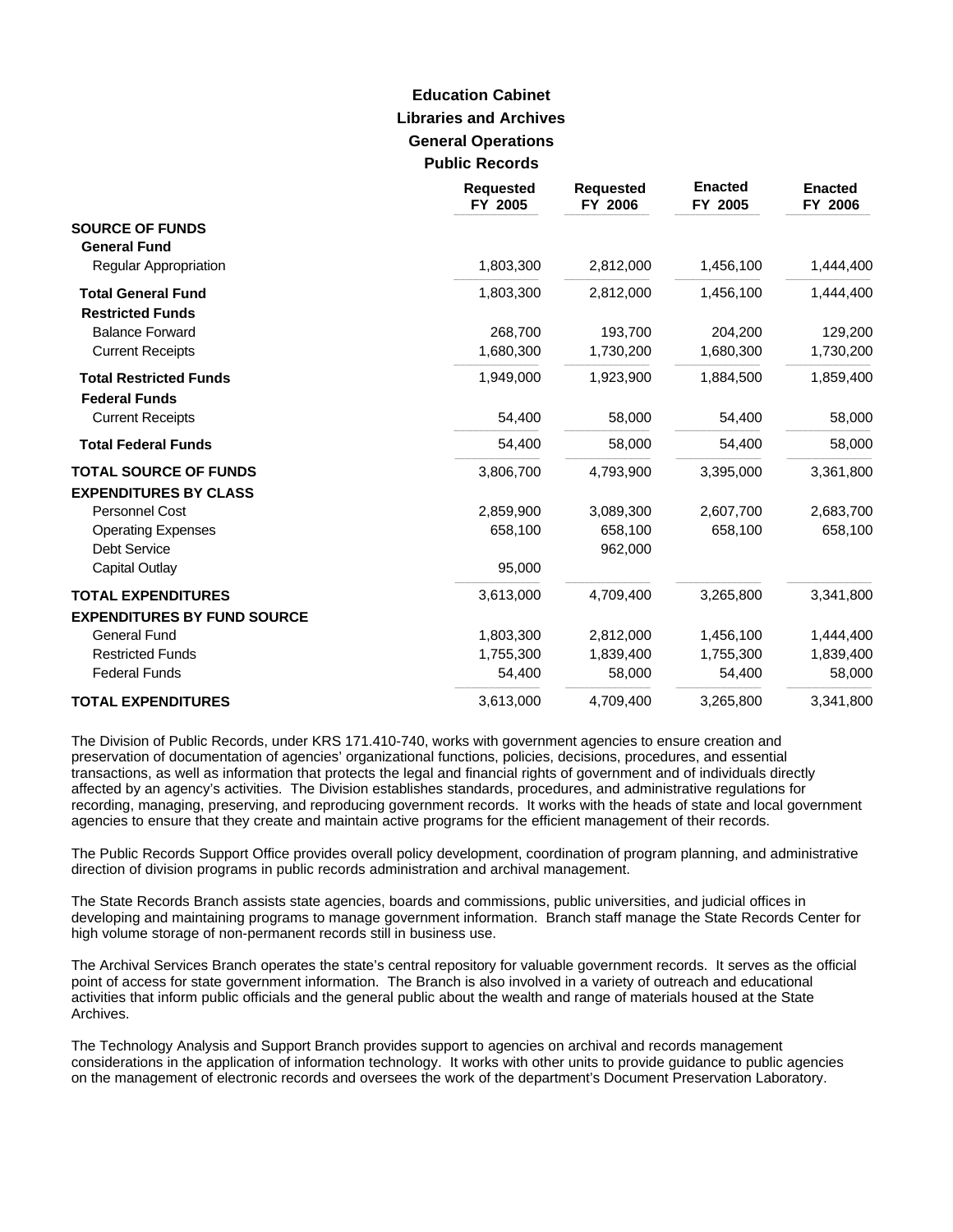This includes professional consulting, education and training programs, records disaster recovery assistance, and laboratory conservation treatment.

The Image Management Branch provides centralized image management and micrographics services to state and local government agencies on a cost recovery basis. These central services help improve and speed access to information, reduce the volume of paper-based files, and ensure archival preservation of information contained in fragile paper records.

The Local Records Branch assists local government agencies in implementing and maintaining archives and records management programs.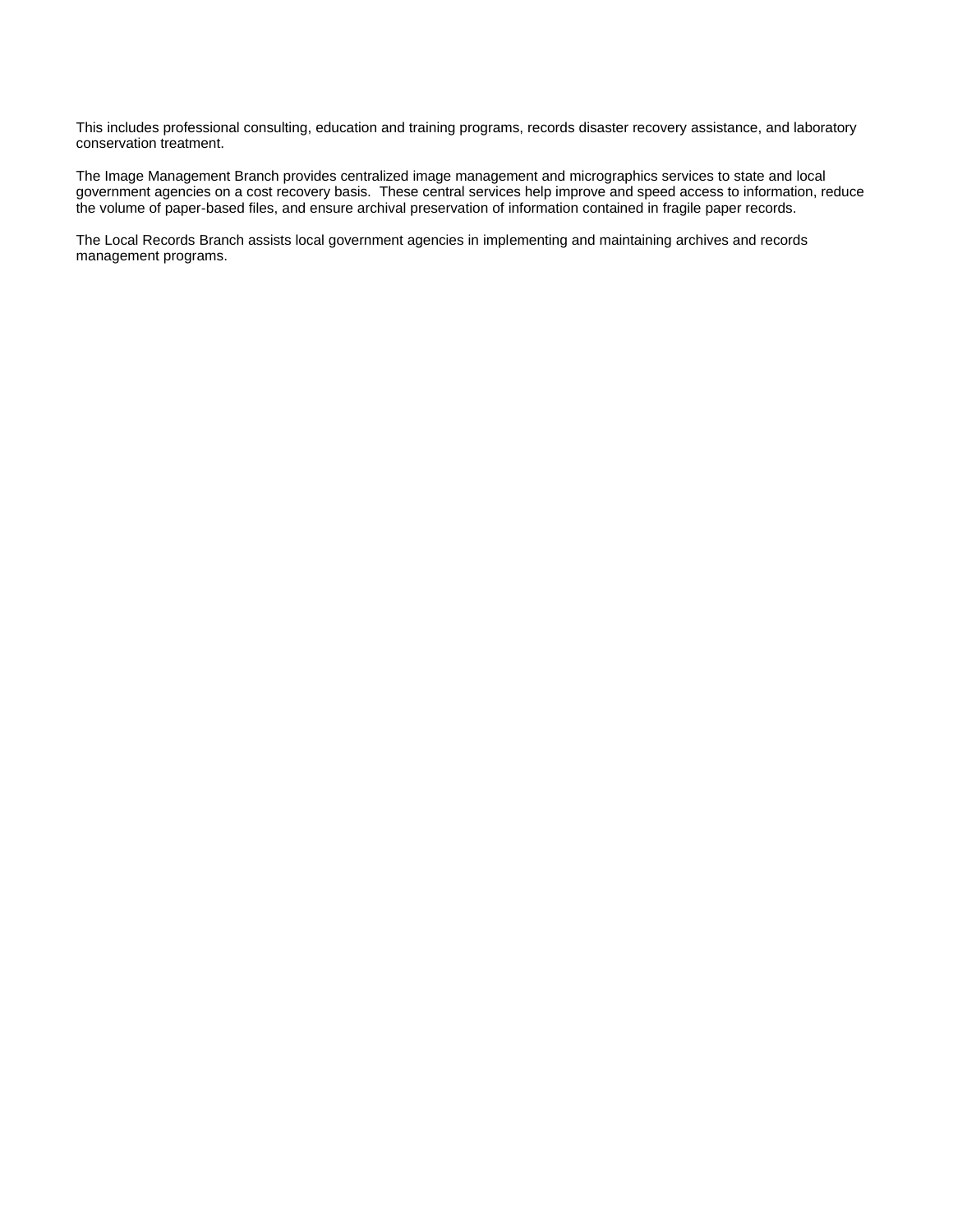# **Libraries and Archives Direct Local Aid Education Cabinet**

|                                                                 | <b>Requested</b><br>FY 2005 | <b>Requested</b><br>FY 2006 | <b>Enacted</b><br>FY 2005 | <b>Enacted</b><br>FY 2006 |
|-----------------------------------------------------------------|-----------------------------|-----------------------------|---------------------------|---------------------------|
| <b>SOURCE OF FUNDS</b><br><b>General Fund</b>                   |                             |                             |                           |                           |
| <b>Regular Appropriation</b>                                    | 14,091,000                  | 14,141,000                  | 6,578,000                 | 6,431,400                 |
| <b>Total General Fund</b><br><b>Restricted Funds</b>            | 14,091,000                  | 14,141,000                  | 6,578,000                 | 6,431,400                 |
| <b>Balance Forward</b>                                          | 18,500                      | 10,000                      |                           | 10,000                    |
| <b>Current Receipts</b><br>Non-Revenue Receipts                 | 500                         | 500                         | 500<br>18,500             | 500                       |
| <b>Total Restricted Funds</b><br><b>Federal Funds</b>           | 19,000                      | 10,500                      | 19,000                    | 10,500                    |
| <b>Current Receipts</b>                                         | 424,000                     | 424,000                     | 424,000                   | 424,000                   |
| <b>Total Federal Funds</b>                                      | 424,000                     | 424,000                     | 424,000                   | 424,000                   |
| <b>TOTAL SOURCE OF FUNDS</b><br><b>EXPENDITURES BY CLASS</b>    | 14,534,000                  | 14,575,500                  | 7,021,000                 | 6,865,900                 |
| <b>Operating Expenses</b>                                       | 160,500                     | 160,500                     | 126,500                   | 126,500                   |
| Grants, Loans or Benefits                                       | 14,190,500                  | 14,240,500                  | 6,884,500                 | 6,737,900                 |
| <b>Capital Outlay</b>                                           | 173,000                     | 173,000                     |                           |                           |
| <b>TOTAL EXPENDITURES</b><br><b>EXPENDITURES BY FUND SOURCE</b> | 14,524,000                  | 14,574,000                  | 7,011,000                 | 6,864,400                 |
| <b>General Fund</b>                                             | 14,091,000                  | 14,141,000                  | 6,578,000                 | 6,431,400                 |
| <b>Restricted Funds</b>                                         | 9,000                       | 9,000                       | 9,000                     | 9,000                     |
| <b>Federal Funds</b>                                            | 424,000                     | 424,000                     | 424,000                   | 424,000                   |
| <b>TOTAL EXPENDITURES</b><br><b>EXPENDITURES BY UNIT</b>        | 14,524,000                  | 14,574,000                  | 7,011,000                 | 6,864,400                 |
| <b>Field Services</b>                                           | 13,099,000                  | 13,099,000                  | 5,864,500                 | 5,864,500                 |
| <b>State Library Services</b>                                   | 745,000                     | 795,000                     | 591,000                   | 519,900                   |
| <b>Public Records</b>                                           | 680,000                     | 680,000                     | 555,500                   | 480,000                   |
| <b>TOTAL EXPENDITURES</b>                                       | 14,524,000                  | 14,574,000                  | 7,011,000                 | 6,864,400                 |

Direct Local Aid provides the following services to citizens of the Commonwealth:

- Federal grants are provided for continuing education, training, and demonstration projects.
- State Aid provides cash grants to all counties with legally established public libraries. The grant funds may be used for the following purposes: purchase, upgrading, and maintenance of technology resources; purchase of library materials and equipment; maintenance and operation of bookmobiles and extension programs; staff and trustee training and compensation; building maintenance; debt service; resource-sharing; program development; and certain other local library needs and services.
- The Bookmobile program furnishes and replaces bookmobiles used by Kentucky's public libraries. The bookmobiles provide informational and educational resources to those who cannot physically reach a public library. Bookmobiles make regular stops at schools, daycare centers, and after-school centers. Services are also provided to the elderly and homebound individuals. Funds are also provided for maintenance and repair of existing bookmobiles. Services are provided as funds are available.
- Construction grants are available through a competitive application process to assist with retiring debt associated with the construction or repair of library facilities.
- Institution grants are given to two local libraries to administer library service in three state prisons. The Danville Library works with the Northpoint Training Center, and the Oldham County Public Library works with the Kentucky State Reformatory and the Kentucky Correctional Institution for Women.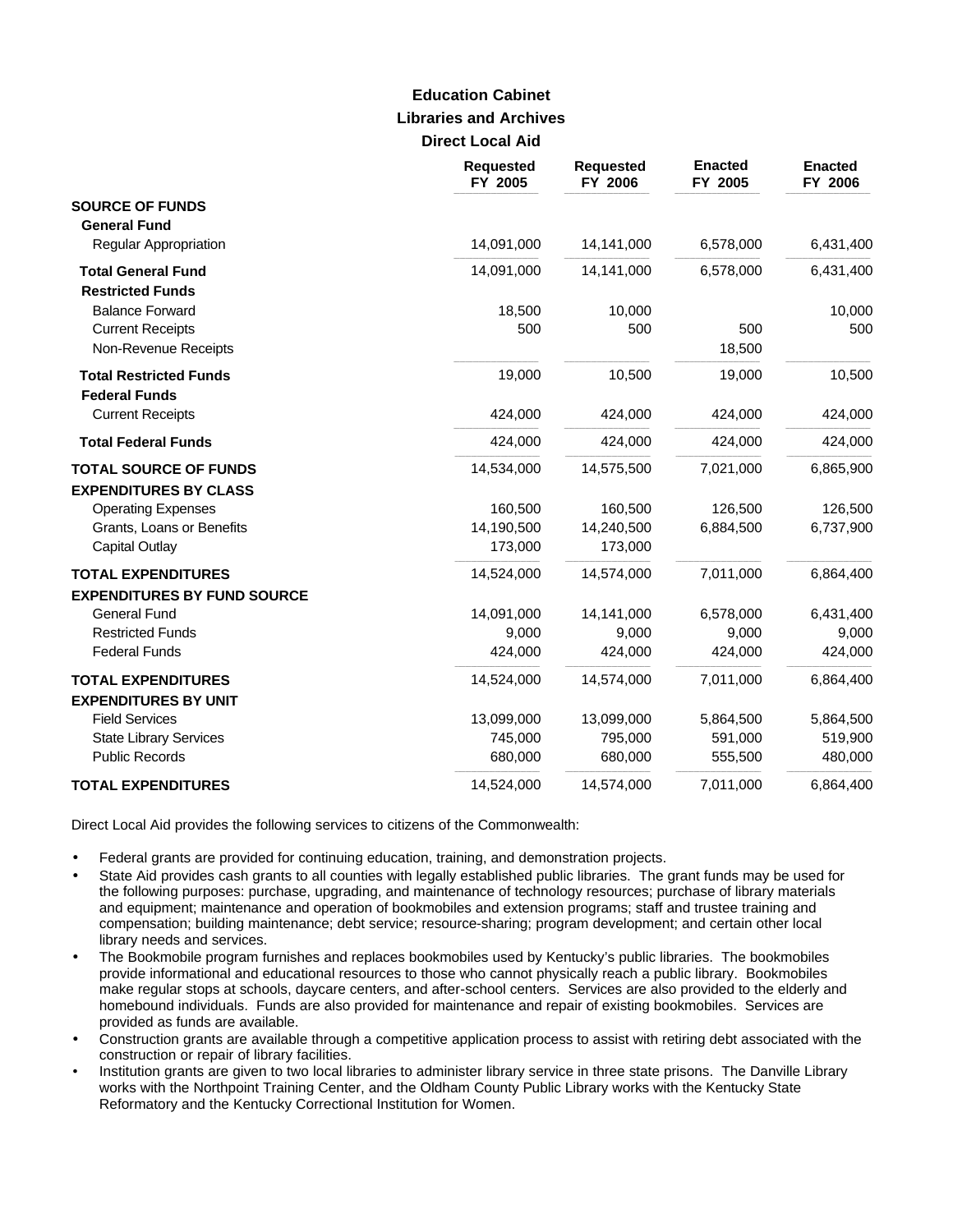- Kentucky Talking Book Library grants are given to assist in the delivery of services directly to blind and physically disabled library patrons.
- Local Records grants provide funds to assist local governments with the protection and preservation of public records, and the improvement of local government records management programs.

These services are administered by the Department's program divisions: Field Services, State Library Services, and Public Records. Direct services include cash grants, library materials, and bookmobiles.

### **Policy**

Included in the above General Fund appropriation is \$4,000,000 in each fiscal year to award per capita grants. Notwithstanding KRS 171.201, the allotment of General Fund dollars distributed to each local library district shall not be less than received in fiscal year 2003-2004.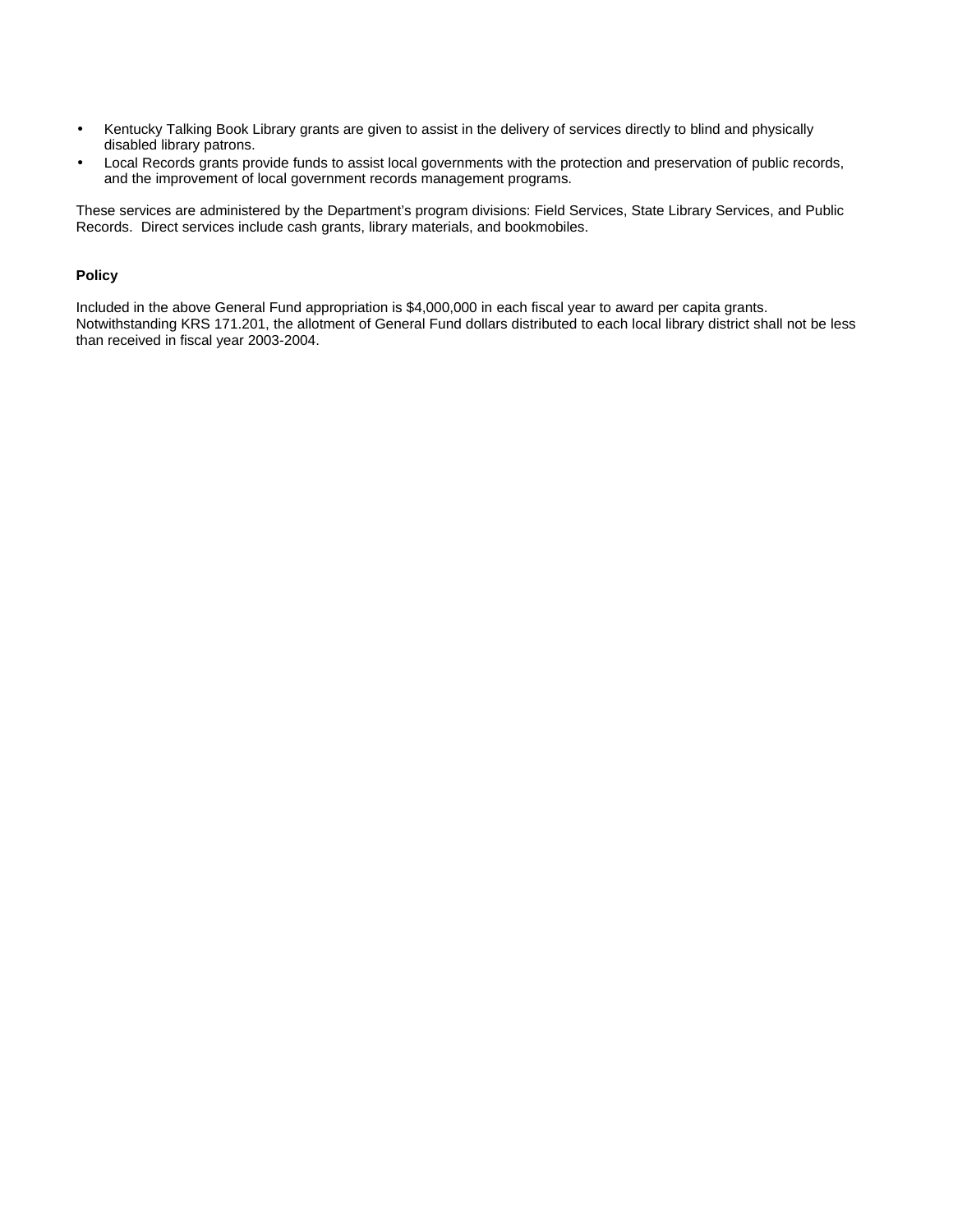### **Teachers' Retirement System Education Cabinet**

|                                                      | <b>Requested</b><br>FY 2005 | <b>Requested</b><br>FY 2006 | <b>Enacted</b><br>FY 2005 | <b>Enacted</b><br>FY 2006 |
|------------------------------------------------------|-----------------------------|-----------------------------|---------------------------|---------------------------|
| <b>SOURCE OF FUNDS</b><br><b>General Fund</b>        |                             |                             |                           |                           |
| Regular Appropriation                                | 130,069,400                 | 119,254,800                 | 109,018,800               | 130,799,600               |
| <b>Total General Fund</b><br><b>Restricted Funds</b> | 130,069,400                 | 119,254,800                 | 109,018,800               | 130,799,600               |
| Non-Revenue Receipts                                 | 8,147,900                   | 8,613,500                   | 8,147,900                 | 8,613,500                 |
| <b>Total Restricted Funds</b>                        | 8,147,900                   | 8,613,500                   | 8,147,900                 | 8,613,500                 |
| <b>TOTAL SOURCE OF FUNDS</b>                         | 138,217,300                 | 127,868,300                 | 117,166,700               | 139,413,100               |
| <b>EXPENDITURES BY CLASS</b>                         |                             |                             |                           |                           |
| Personnel Cost                                       | 6,719,200                   | 7,145,600                   | 6,719,200                 | 7,145,600                 |
| <b>Operating Expenses</b>                            | 1,346,000                   | 1,385,200                   | 1,346,000                 | 1,385,200                 |
| Grants, Loans or Benefits                            | 130,069,400                 | 119,254,800                 | 109,018,800               | 130,799,600               |
| Capital Outlay                                       | 82,700                      | 82,700                      | 82,700                    | 82,700                    |
| <b>TOTAL EXPENDITURES</b>                            | 138,217,300                 | 127,868,300                 | 117,166,700               | 139,413,100               |
| <b>EXPENDITURES BY FUND SOURCE</b>                   |                             |                             |                           |                           |
| <b>General Fund</b>                                  | 130,069,400                 | 119,254,800                 | 109,018,800               | 130,799,600               |
| <b>Restricted Funds</b>                              | 8,147,900                   | 8,613,500                   | 8,147,900                 | 8,613,500                 |
| <b>TOTAL EXPENDITURES</b>                            | 138,217,300                 | 127,868,300                 | 117,166,700               | 139,413,100               |

The Teachers' Retirement System, as defined in KRS 161.220-161.716, was established in 1940 to provide a broad program of retirement benefits, death and survivor benefits, medical insurance benefits, and disability benefits to its membership.

Administration of the System is the responsibility of the nine-member Board of Trustees. Two of the members are ex-officio, serving by reason of their constitutional offices. They are the Commissioner of Education and the State Treasurer. The members of the Retirement System elect the remaining seven trustees for four-year terms. Four of these must be active members of the Retirement System, one must be a retired member, and two must be persons from outside the teaching profession. The Board of Trustees appoints an Executive Secretary who is responsible for the administration of the affairs of the Retirement System under policies established by the Board. The most important objectives of the Board of Trustees are to maintain a retirement system that is actuarially sound and to maintain member benefits at a level that is comparable with the benefits provided other state employees through the Kentucky Employees' Retirement System and the Social Security System.

Membership is comprised of all persons occupying positions in the public elementary or secondary schools for which certification is required. In addition, staff members of Western Kentucky University, Eastern Kentucky University, Morehead State University, Murray State University, Kentucky State University, professional staff of the Department of Education, Cabinet for Workforce Development, faculty members of the School for the Deaf, the School for the Blind, as well as faculty of the state and area vocational schools are members. Membership is mandatory for all persons teaching in the public schools or other institutions covered by the statutes governing teachers' retirement.

Benefits are financed through member contributions, corresponding contributions by the state, and income accruing from the invested reserves of the system. The General Assembly has set the member and state contribution rate at 9.855 percent of gross salary. University faculty members contribute 8.375 percent of gross salary and the state matches this amount. In addition, each employer contributes an overmatch of 3.25 percent of gross salary to help reduce the system's unfunded liability. The reserves of the agency are invested in a manner that will provide a reasonable rate of return with major emphasis on the protection of the reserves.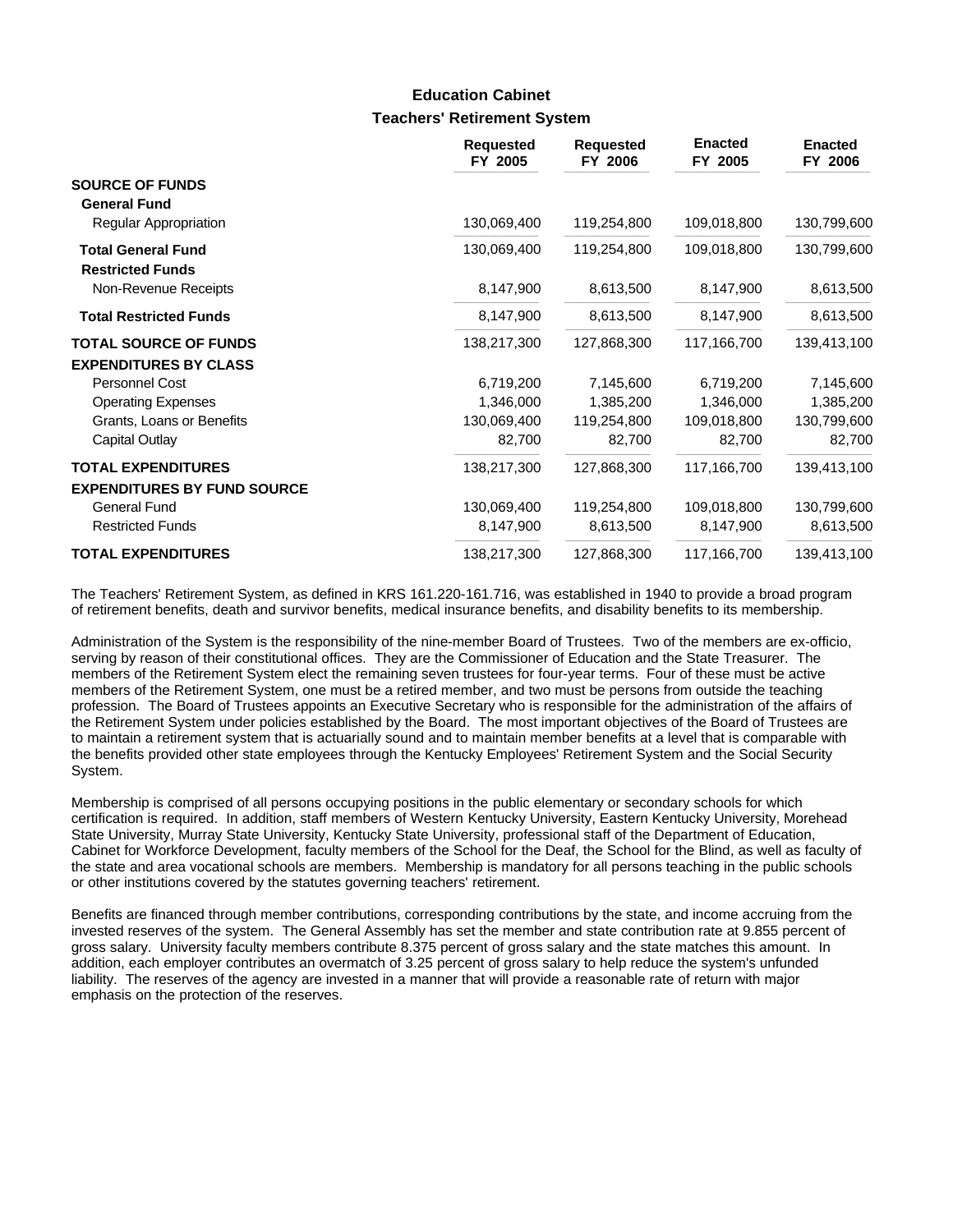The employer match for Department of Education, the Cabinet for Workforce Development, and university employees is budgeted within the Department, the Cabinet, and the affected universities and is then transferred to the Teachers' Retirement System.

Funding for the employer match on behalf of local school district members is provided as an adjunct to the Support Education Excellence in Kentucky program (SEEK) within the Department of Education.

### **Policy**

The Budget of the Commonwealth includes sufficient General Fund support to meet the amortized cost of previously enacted cost-of-living adjustments (COLAs) and other benefit improvements for system members.

The enacted budget includes \$9,282,500 in General Fund support in fiscal year 2006 toward making up for underestimates of required state appropriations to the system in fiscal year 2002 and fiscal year 2003.

The enacted budget includes \$3,669,700 in fiscal year 2005 and \$8,009,200 in fiscal year 2006 in General Fund support for initial payments on the amortized cost of increased retirement allowances for those recipients retiring during the 2004-2006 biennium who are eligible to add accrued sick leave to their final year of service.

The Budget of the Commonwealth includes \$3,996,200 in fiscal year 2005 and \$7,706,900 in fiscal year 2006 to provide an ad hoc COLA of 0.8 percent in fiscal year 2005 and an additional 0.7 percent in fiscal year 2006 to retired members of the system. These COLAs are in addition to the automatic annual 1.5 percent COLA provided by the retirement system.

The enacted budget provides \$2,228,000 in fiscal year 2005 and \$5,669,500 in fiscal year 2006 for a subsidy for retired members who choose couple, family or parent-plus coverage under the state health insurance plan. These amounts were authorized by the October 2004 Extraordinary Session of the General Assembly. Also provided is \$50,000 in fiscal year 2006 for a subsidy for retired members over age 65 who insure their spouses under age 65 through the state health insurance plan. These amounts were authorized by the October 2004 Extraordinary Session of the General Assembly.

The enacted budget includes \$4,249,600 in fiscal year 2006 as an initial payment to amortize the cost of health insurance for retired teachers during the 2004-2006 biennium. Additional payments in fiscal year 2007 and continuing through fiscal year 2016 will be required to address this cost.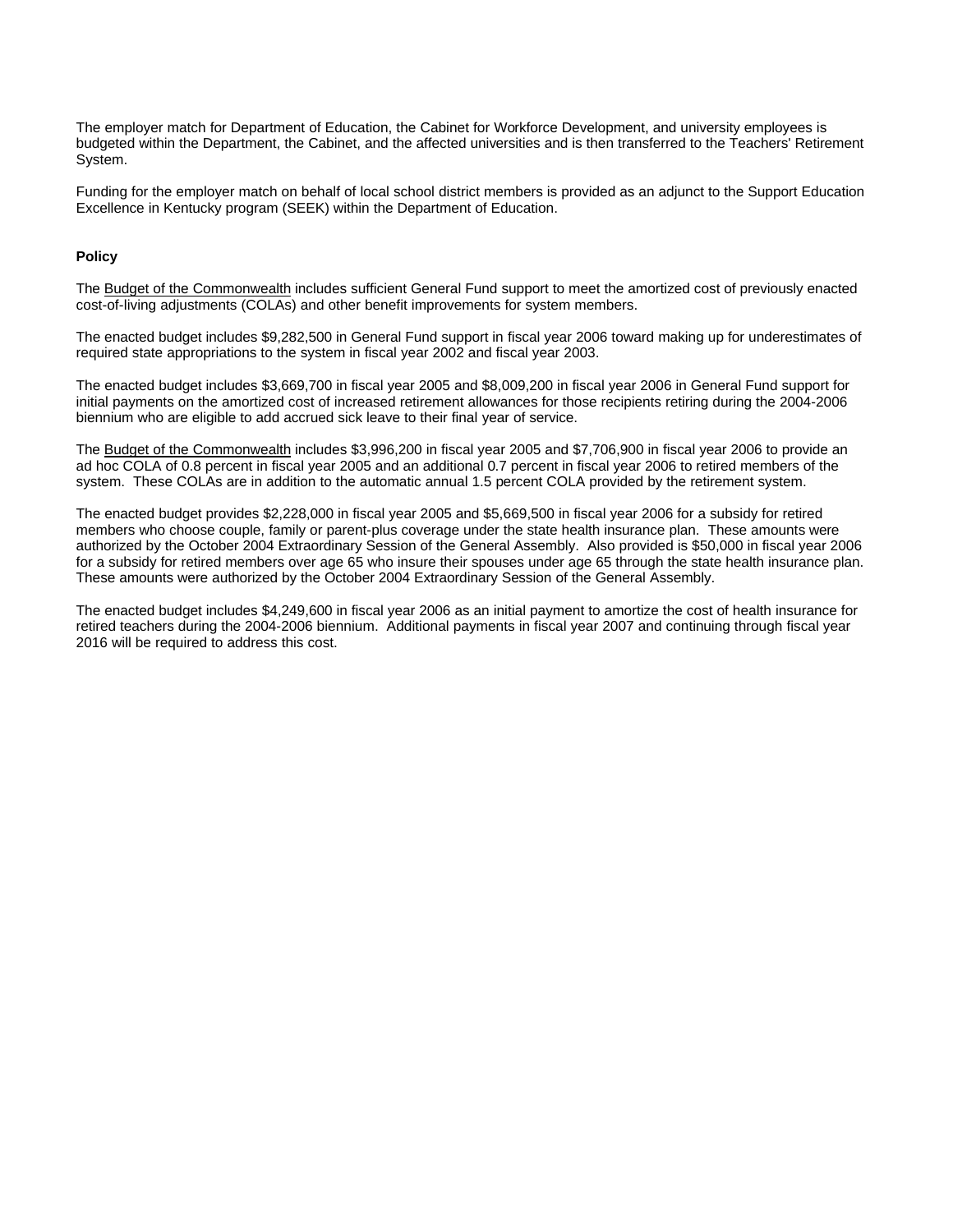## **Education Professional Standards Board Education Cabinet**

|                                                                 | <b>Requested</b><br>FY 2005 | <b>Requested</b><br>FY 2006 | <b>Enacted</b><br>FY 2005 | <b>Enacted</b><br>FY 2006 |
|-----------------------------------------------------------------|-----------------------------|-----------------------------|---------------------------|---------------------------|
| <b>SOURCE OF FUNDS</b><br><b>General Fund</b>                   |                             |                             |                           |                           |
| Regular Appropriation<br>Continuing Appropriation               | 11,062,900                  | 11,442,400                  | 9,870,800<br>842,400      | 10,312,000                |
| <b>Total General Fund</b><br><b>Restricted Funds</b>            | 11,062,900                  | 11,442,400                  | 10,713,200                | 10,312,000                |
| <b>Balance Forward</b>                                          | 1,017,700                   | 1,017,700                   | 947,200                   | 497,200                   |
| <b>Current Receipts</b><br><b>Fund Transfers</b>                | 829,600                     | 829,600                     | 829,600<br>$-450,000$     | 829,600                   |
| <b>Total Restricted Funds</b><br><b>Federal Funds</b>           | 1,847,300                   | 1,847,300                   | 1,326,800                 | 1,326,800                 |
| <b>Balance Forward</b>                                          | 70,200                      | 62,700                      | 70,200                    | 62,700                    |
| <b>Current Receipts</b>                                         | 4,375,500                   | 4,375,500                   | 4,371,700                 | 4,367,300                 |
| <b>Total Federal Funds</b>                                      | 4,445,700                   | 4,438,200                   | 4,441,900                 | 4,430,000                 |
| <b>TOTAL SOURCE OF FUNDS</b><br><b>EXPENDITURES BY CLASS</b>    | 17,355,900                  | 17,727,900                  | 16,481,900                | 16,068,800                |
| Personnel Cost                                                  | 3,090,900                   | 3,349,800                   | 3,750,700                 | 3,002,100                 |
| <b>Operating Expenses</b>                                       | 3,716,200                   | 3,549,500                   | 3,710,300                 | 3,543,600                 |
| Grants, Loans or Benefits                                       | 9,408,900                   | 9,760,100                   | 8,461,000                 | 9,275,100                 |
| <b>TOTAL EXPENDITURES</b><br><b>EXPENDITURES BY FUND SOURCE</b> | 16,216,000                  | 16,659,400                  | 15,922,000                | 15,820,800                |
| <b>General Fund</b>                                             | 11,062,900                  | 11,442,400                  | 10,713,200                | 10,312,000                |
| <b>Restricted Funds</b>                                         | 829,600                     | 829,600                     | 829,600                   | 1,129,600                 |
| <b>Federal Funds</b>                                            | 4,383,000                   | 4,387,400                   | 4,379,200                 | 4,379,200                 |
| <b>TOTAL EXPENDITURES</b>                                       | 16,275,500                  | 16,659,400                  | 15,922,000                | 15,820,800                |

Authorized in KRS 161.028, the Education Professional Standards Board (EPSB) is a 17-member body appointed by the Governor to oversee teacher and administrator preparation, internship, and certification.

The EPSB is responsible for issuing, suspending, and revoking of certificates for Kentucky's 45,000 P-12 professional educators, and ensures via an annual review that all professional positions in the state's 176 school districts are appropriately staffed. It is responsible for developing (in cooperation with the Kentucky Department of Education and the Council On Postsecondary Education) a statewide data system, for the collection, interpretation, and dissemination of data relative to the quality of educator preparation, supply, demand, and effectiveness. The board establishes performance-based standards for teacher/administrator preparation and induction, and for the accreditation of the 27 preparation programs at Kentucky's public and independent colleges and universities. It oversees the teacher/administrator assessments and the related Title II reporting, and annually publishes the Kentucky Educator Preparation Program Report Card. It administers the Continuing Education Option, in which teachers can use professional development to renew certification and move up in rank; the National Board Certification incentive programs; the supervising teacher stipend program; and alternative routes to certification, including the Troops to Teachers program.

The EPSB annually provides support to approximately 3,000 teacher interns, 300 principal interns, 2,600 supervising teachers, and 400 prospective National Board-certified teachers.

#### **Policy**

The enacted budget uses restricted fund balances to help support certification activities. This use is consistent with and authorized by KRS 161.028.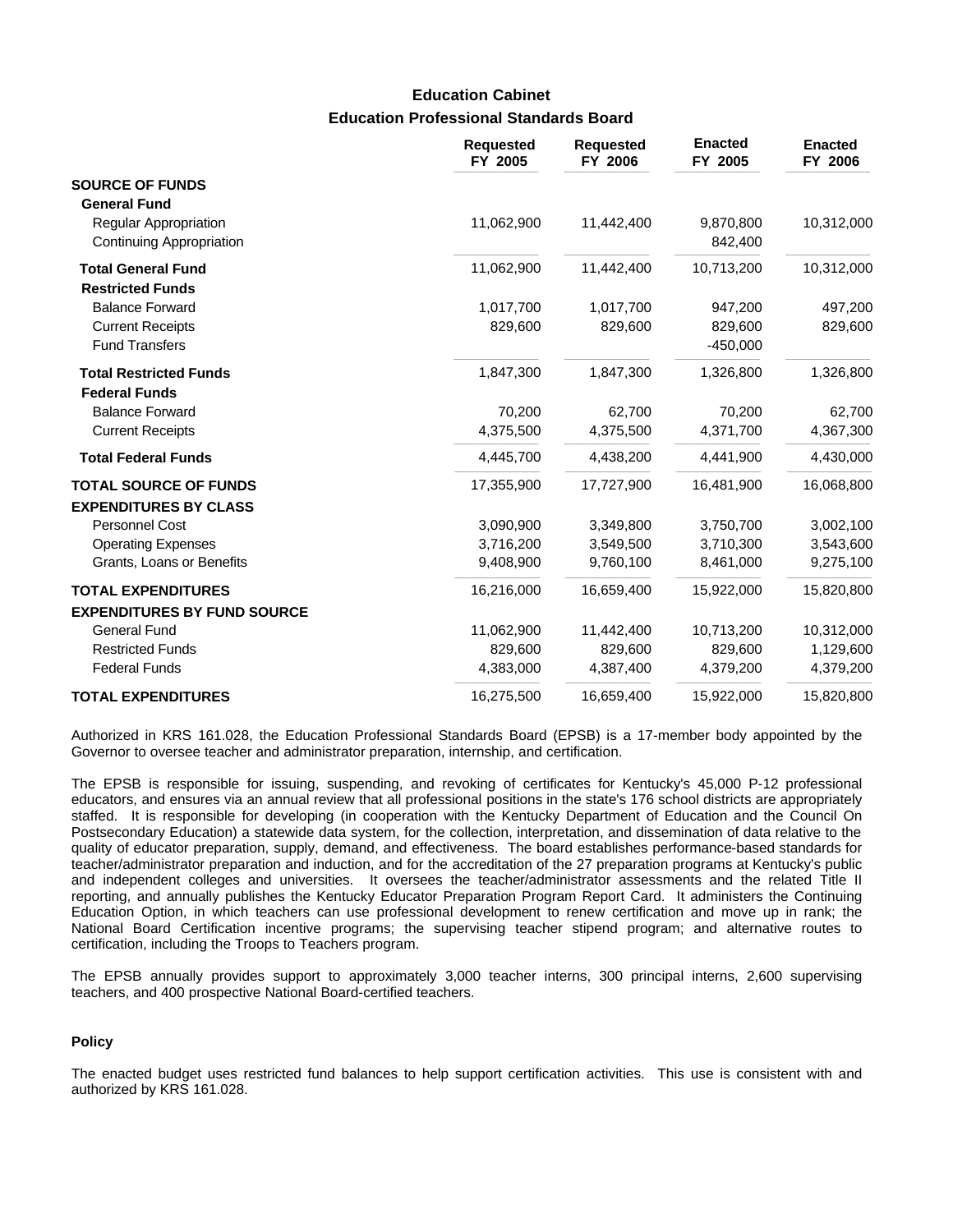Included in the above General Fund appropriation is up to \$725,000 in fiscal year 2005 and \$800,000 in fiscal year 2006 to support financial incentives for teachers who are pursuing National Board for Professional Teaching Standards certification.

In fiscal year 2005, restricted funds in the amount of \$450,000 shall be transferred to the credit of the General Fund.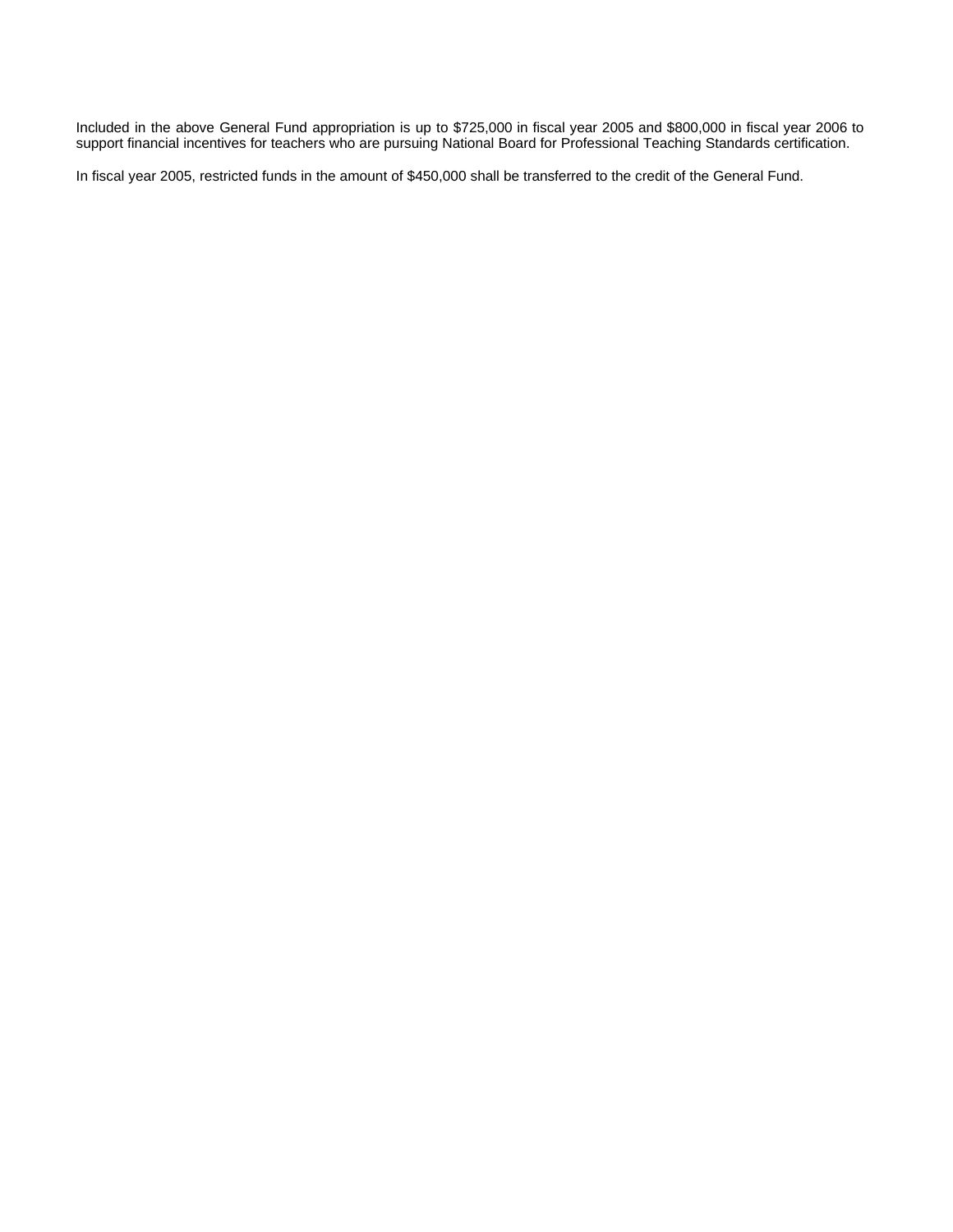# **Career and Technical Education Education Cabinet**

|                                                       | <b>Requested</b><br>FY 2005 | <b>Requested</b><br>FY 2006 | <b>Enacted</b><br>FY 2005 | <b>Enacted</b><br>FY 2006 |
|-------------------------------------------------------|-----------------------------|-----------------------------|---------------------------|---------------------------|
| <b>SOURCE OF FUNDS</b>                                |                             |                             |                           |                           |
| <b>General Fund</b>                                   |                             |                             |                           |                           |
| <b>Regular Appropriation</b>                          | 29,765,800                  | 35,325,300                  | 25,373,700                | 31,398,700                |
| <b>Total General Fund</b>                             | 29,765,800                  | 35,325,300                  | 25,373,700                | 31,398,700                |
| <b>Restricted Funds</b>                               |                             |                             |                           |                           |
| <b>Balance Forward</b>                                | 1,224,600                   | 341,400                     | 1,168,600                 | 285,400                   |
| <b>Current Receipts</b>                               | 1,658,700                   | 1,698,200                   | 1,516,400                 | 1,516,400                 |
| Non-Revenue Receipts                                  | 18,691,400                  | 19,716,100                  | 17,833,200                | 18,361,000                |
| <b>Total Restricted Funds</b><br><b>Federal Funds</b> | 21,574,700                  | 21,755,700                  | 20,518,200                | 20,162,800                |
| <b>Current Receipts</b>                               | 15,219,700                  | 15,264,600                  | 15,179,700                | 15,179,700                |
| <b>Total Federal Funds</b>                            | 15,219,700                  | 15,264,600                  | 15,179,700                | 15,179,700                |
| <b>TOTAL SOURCE OF FUNDS</b>                          | 66,560,200                  | 72,345,600                  | 61,071,600                | 66,741,200                |
| <b>EXPENDITURES BY CLASS</b>                          |                             |                             |                           |                           |
| Personnel Cost                                        | 38,273,400                  | 42,295,100                  | 34,262,300                | 35,106,300                |
| <b>Operating Expenses</b>                             | 11,167,200                  | 11,423,200                  | 9,832,300                 | 9,595,500                 |
| Grants, Loans or Benefits                             | 16,033,600                  | 16,007,900                  | 16,108,600                | 19,807,900                |
| <b>Capital Outlay</b>                                 | 744,600                     | 2,427,100                   | 583,000                   | 539,200                   |
| <b>TOTAL EXPENDITURES</b>                             | 66,218,800                  | 72,153,300                  | 60,786,200                | 65,048,900                |
| <b>EXPENDITURES BY FUND SOURCE</b>                    |                             |                             |                           |                           |
| <b>General Fund</b>                                   | 29,765,800                  | 35,325,300                  | 25,373,700                | 29,898,700                |
| <b>Restricted Funds</b>                               | 21,233,300                  | 21,563,400                  | 20,232,800                | 19,970,500                |
| <b>Federal Funds</b>                                  | 15,219,700                  | 15,264,600                  | 15,179,700                | 15,179,700                |
| <b>TOTAL EXPENDITURES</b>                             | 66,218,800                  | 72,153,300                  | 60,786,200                | 65,048,900                |
| <b>EXPENDITURES BY UNIT</b>                           |                             |                             |                           |                           |
| School Support and Administration                     | 49,643,000                  | 55,509,800                  | 44,647,000                | 48,909,700                |
| Equipment                                             | 1,807,500                   | 1,807,500                   | 1,537,500                 | 1,537,500                 |
| <b>Contract Services</b>                              | 971,900                     | 1,011,400                   | 829,600                   | 829,600                   |
| <b>Federal Programs</b>                               | 13,769,900                  | 13,798,100                  | 13,745,600                | 13,745,600                |
| <b>Tech Ed Personnel Committee</b>                    | 26,500                      | 26,500                      | 26,500                    | 26,500                    |
| <b>TOTAL EXPENDITURES</b>                             | 66,218,800                  | 72,153,300                  | 60,786,200                | 65,048,900                |

The Office for Career and Technical Education has two major statewide roles: the management and operation of the 53 Area Technology Centers serving high school students and workers in business and industry; and serving as the sole state agency for federal funds through the Carl D. Perkins Vocational and Applied Technology Education Act of 1998 (Public Law 105-332).

The Office for Career and Technical Education provides occupational specific education and training for Kentucky's citizens in order to develop a skilled and versatile workforce. The main responsibility is providing education and technical training to youth and incumbent workers that match the needs of Kentucky business and industry. Skill training is directed at high school students who go directly to work after leaving high school, while creating an avenue for continued education

Area Technology Centers are located throughout the Commonwealth in small- to medium-sized counties. These schools are uniquely positioned to serve business and industries in close cooperation with KCTCS. This provides cost-effective measures for training needs of business and industry, and assists in local economic development initiatives. Area Technology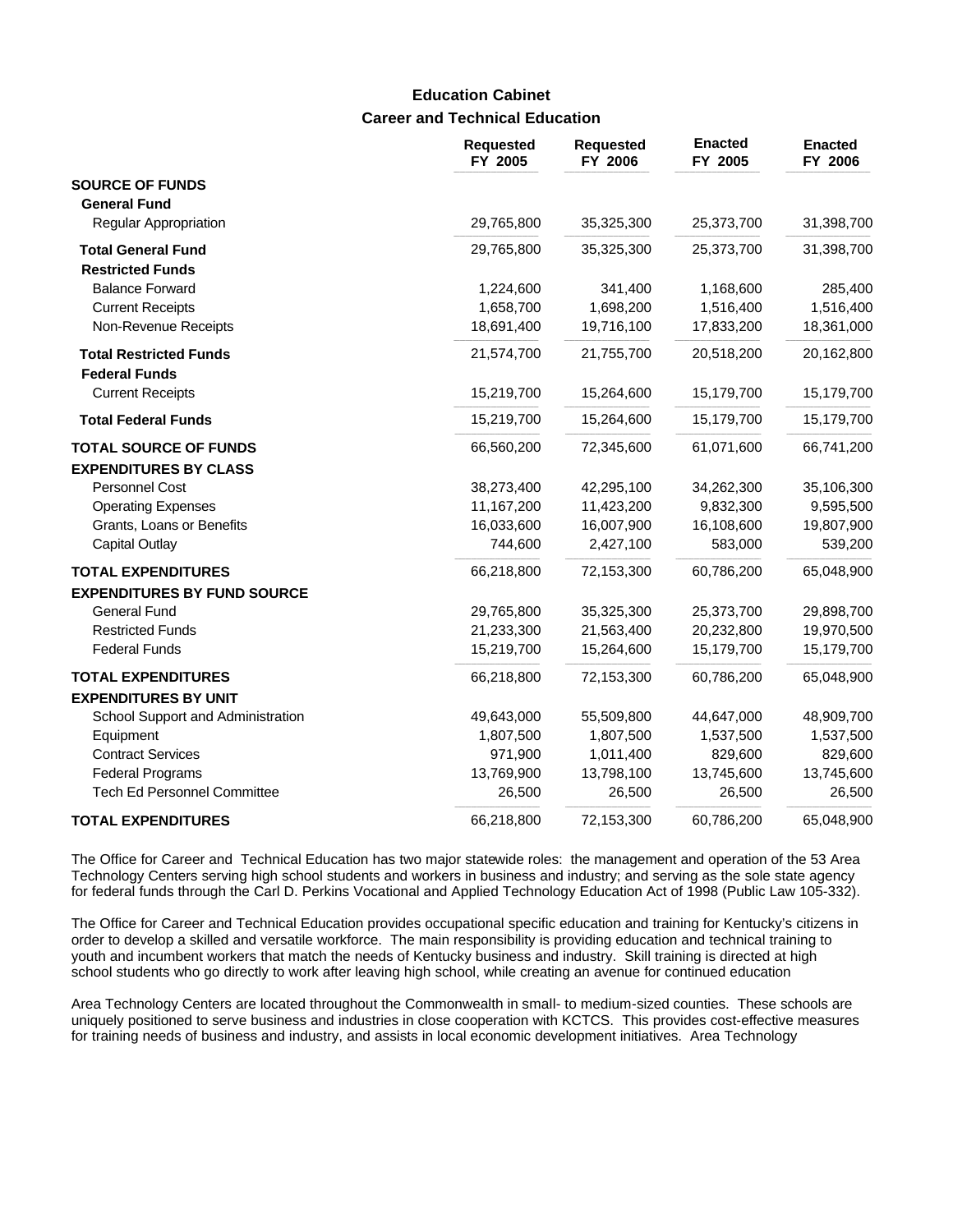Centers are not only vital in the overall scheme of Kentucky's efforts to better prepare secondary technical students for postsecondary education or employment, but also provide an additional avenue to skill upgrades by incumbent workers in the local businesses and industries.

The 53 Area Technology Centers provide continuing and customized technical education programs on an as-needed basis. This system serves business and industry, as well as adults in the community seeking to enhance their employment opportunities. Area Technology Centers provide opportunities in areas of the Commonwealth where continuing education is not available at a postsecondary institution.

Demand for training programs from business and industry may range from continuing education in computer applications to customized training programs such as robotics.

Training programs are also designed to meet the increasing demands of various state and local regulatory certification requirements. Examples include additional programs in water handling, blood and air borne pathogens, and heating and cooling systems.

The Office coordinates the state plan for the Carl D. Perkins Vocational and Technical Education Act of 1998 (P. L. 105 332) and implements the provisions related to the distribution of federal funds. Other functions include: reviewing and approving the local plans; monitoring and evaluating program effectiveness; monitoring and auditing the expenditure of federal funds; implementing and reevaluating the statewide system of accountability; coordinating the development of the annual performance report; assuring compliance with all applicable Federal laws; and providing technical assistance. The Office serves as the liaison to occupational programs and related services in the community and technical colleges, the universities, and the Department of Education. Programs of leadership and professional development are coordinated and monitored for program effectiveness. An automated student information system, with selected characteristics for technical programs, is used in evaluating the effective preparation of students for continued education, employment, and service in the military. This automated system is a major factor in the accountability requirements of the Act. In addition, the operation and refinement of the Methods of Administration are components of the ongoing program evaluation.

The Perkins Act includes two major components: the Basic Grant and Tech Prep. The Basic Grant funds are for program improvement. Tech Prep funds are earmarked for the development of programs that combine at least two years of secondary education with at least two years of postsecondary education in a technical course of study leading to employment or further education. Tech Prep uses work-based and worksite learning where appropriate and available. The Department for Technical Education provides statewide direction, leadership, and supervision for this initiative.

#### **Policy**

In fiscal year 2006 an additional \$3,800,000 from the General Fund is provided for the creation of the Career and Technical Education Accessibility Fund. The Fund will provide start-up grants for personnel and operating costs to eligible providers for the creation of new, secondary career and technical education programs within the 176 local school districts. The funds shall not be used for capital construction.

The additional \$1,500,000 from the General Fund in fiscal year 2006 appropriated in House Bill 267 to support the facility upgrade of the Butler County Area Vocational Center was vetoed by Governor Fletcher and sustained by the General Assembly, as House Bill 350 provided sufficient funds for this project.; therefore, \$1,500,000 of the General Fund appropriation will lapse as a result.

The General Fund amounts attributable to the employer contribution to the Kentucky Teachers' Retirement System for eligible employees in this department have been allocated within the Technical Education budget. These funds were separately appropriated in the past.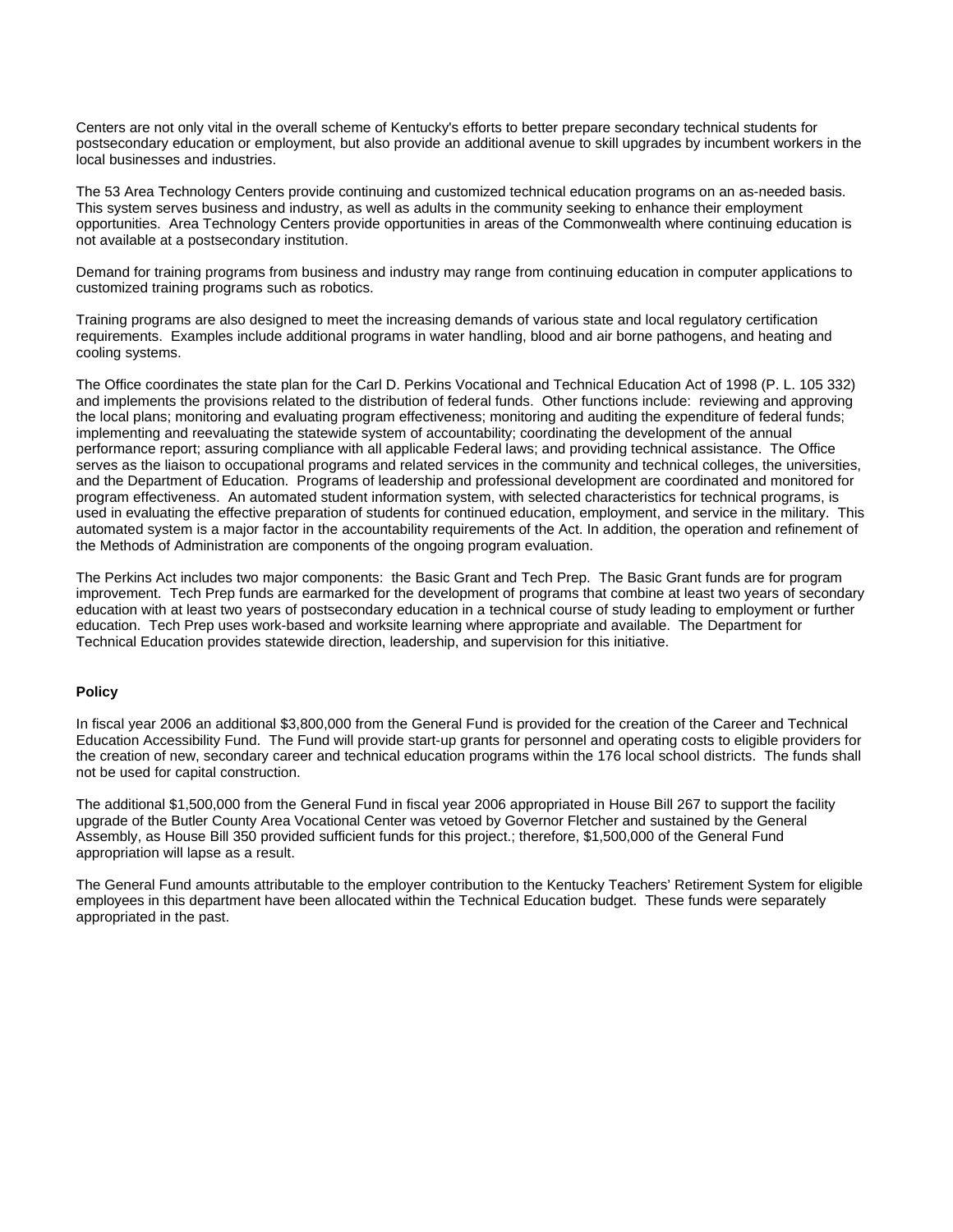### **Vocational Rehabilitation Education Cabinet**

|                                               | <b>Requested</b><br>FY 2005 | <b>Requested</b><br>FY 2006 | <b>Enacted</b><br>FY 2005 | <b>Enacted</b><br>FY 2006 |
|-----------------------------------------------|-----------------------------|-----------------------------|---------------------------|---------------------------|
| <b>SOURCE OF FUNDS</b>                        |                             |                             |                           |                           |
| <b>General Fund</b>                           |                             |                             |                           |                           |
| <b>Regular Appropriation</b>                  | 12,040,000                  | 12,452,000                  | 12,294,300                | 12,672,300                |
| <b>Total General Fund</b>                     | 12,040,000                  | 12,452,000                  | 12,294,300                | 12,672,300                |
| <b>Restricted Funds</b>                       |                             |                             |                           |                           |
| <b>Balance Forward</b>                        | 116,100                     | 50,600                      | 190,000                   | 28,200                    |
| <b>Current Receipts</b>                       | 2,865,000                   | 2,865,000                   | 2,865,000                 | 2,865,000                 |
| <b>Fund Transfers</b>                         |                             |                             | $-73,900$                 |                           |
| <b>Total Restricted Funds</b>                 | 2,981,100                   | 2,915,600                   | 2,981,100                 | 2,893,200                 |
| <b>Federal Funds</b>                          |                             |                             |                           |                           |
| <b>Current Receipts</b>                       | 45,513,000                  | 47,194,000                  | 45,513,000                | 47,194,000                |
| <b>Total Federal Funds</b>                    | 45,513,000                  | 47,194,000                  | 45,513,000                | 47,194,000                |
| <b>TOTAL SOURCE OF FUNDS</b>                  | 60,534,100                  | 62,561,600                  | 60,788,400                | 62,759,500                |
| <b>EXPENDITURES BY CLASS</b>                  |                             |                             |                           |                           |
| Personnel Cost                                | 26,051,700                  | 27,757,900                  | 25,522,400                | 25,582,800                |
| <b>Operating Expenses</b>                     | 5,065,000                   | 5,066,500                   | 4,953,900                 | 4,955,400                 |
| Grants, Loans or Benefits                     | 29,322,800                  | 29,693,200                  | 30,249,900                | 32,123,300                |
| Debt Service                                  |                             |                             |                           | 64,000                    |
| <b>Capital Outlay</b>                         | 44,000                      | 44,000                      | 34,000                    | 34,000                    |
| <b>TOTAL EXPENDITURES</b>                     | 60,483,500                  | 62,561,600                  | 60,760,200                | 62,759,500                |
| <b>EXPENDITURES BY FUND SOURCE</b>            |                             |                             |                           |                           |
| <b>General Fund</b>                           | 12,040,000                  | 12,452,000                  | 12,294,300                | 12,672,300                |
| <b>Restricted Funds</b>                       | 2,930,500                   | 2,915,600                   | 2,952,900                 | 2,893,200                 |
| <b>Federal Funds</b>                          | 45,513,000                  | 47,194,000                  | 45,513,000                | 47,194,000                |
| <b>TOTAL EXPENDITURES</b>                     | 60,483,500                  | 62,561,600                  | 60,760,200                | 62,759,500                |
| <b>EXPENDITURES BY UNIT</b>                   |                             |                             |                           |                           |
| Program Planning and Development              | 2,209,300                   | 2,279,300                   | 2,209,300                 | 2,279,300                 |
| Carl D. Perkins Comprehensive Rehab<br>Center | 8,404,400                   | 8,831,300                   | 8,225,700                 | 8,700,800                 |
| Program Services                              | 47,710,500                  | 49,181,300                  | 48,304,300                | 49,762,000                |
| Administrative Management                     | 2,159,300                   | 2,269,700                   | 2,020,900                 | 2,017,400                 |
| <b>TOTAL EXPENDITURES</b>                     | 60,483,500                  | 62,561,600                  | 60,760,200                | 62,759,500                |

The Department of Vocational Rehabilitation provides for and improves the vocational rehabilitation of citizens with physical and mental disabilities. The Department helps eligible persons with disabilities achieve suitable employment.

The Department uses vocational assessments, counseling and guidance services to match workers with disabilities to labor market needs. Job preparation activities include on-the-job training and vocational and classroom instruction. Job development and placement services assist the individual in obtaining and maintaining suitable employment. Transition activities support a move from the classroom to the workplace. Rehabilitation technology adapts the physical environment at work or home to meet employment needs. Follow-up services ensure that employment is progressing satisfactorily.

The Department also provides services for employers. The Department prepares job-qualified applicants, conducts job analyses, recommends job modifications, and conducts disability awareness programs. Other services include disability awareness training programs and affirmative action planning and services to employees with disability related problems. As a result, employers experience risk reduction, save resources spent on training new hires, and increase cash flow through access to tax incentives.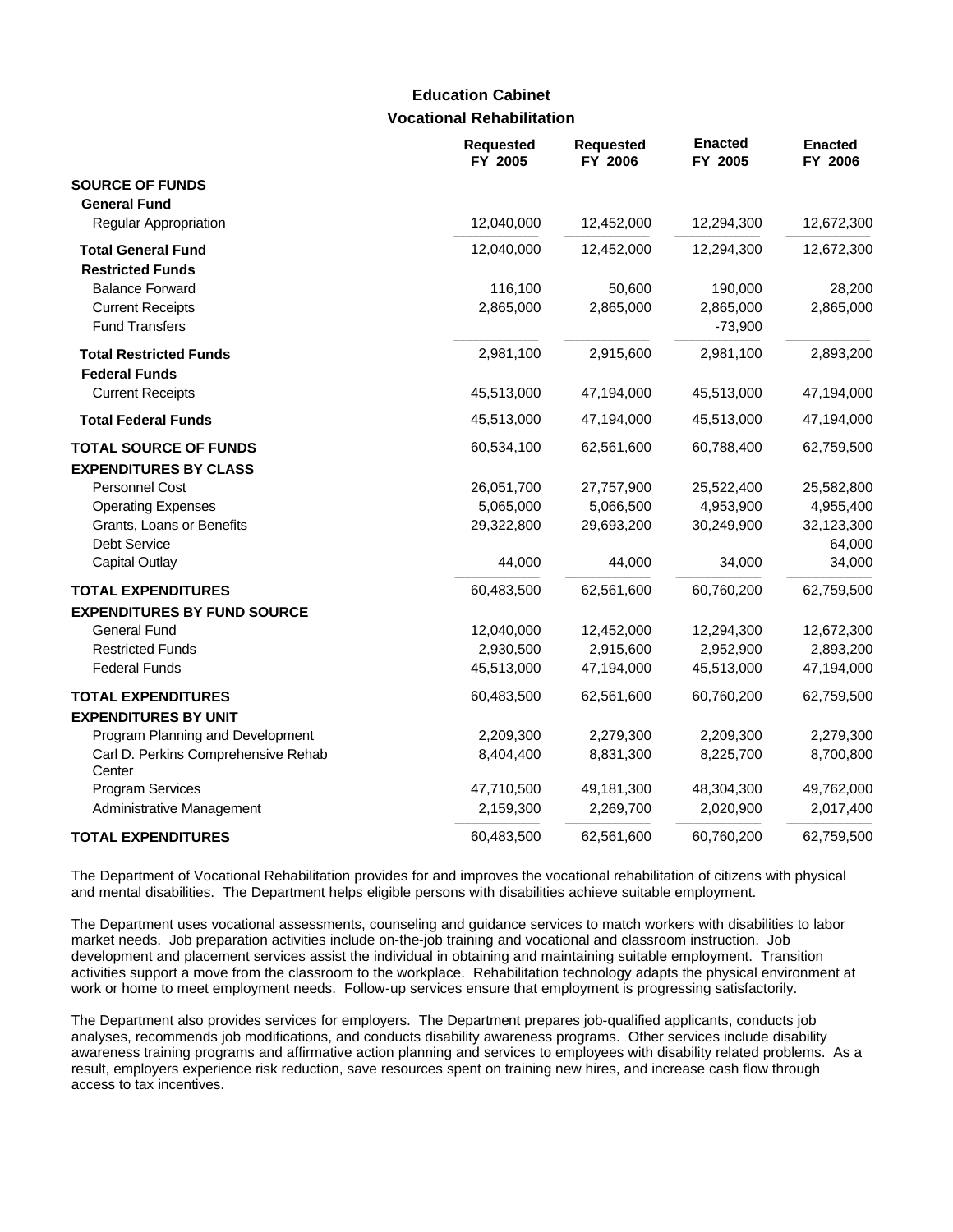The Rehabilitation Act of 1973 authorizes and provides federal funding for state vocational rehabilitation programs. KRS 151B.180-210 complies with all provisions of the Acts. The Code of Federal Regulations (CFR Chapter 34) and Title 781 of the Kentucky Administrative Regulations establish functions of the program. The Department also complies with relevant sections of the Kentucky Department of Education's administrative regulations.

Program Planning and Development provides administrative and staff functions to enhance equitable, efficient service delivery to eligible individuals with disabilities. The Division has statewide responsibility for program planning, program evaluation, policy development, human resource development, job development and placement, and development of new and innovative programs. The Division also provides staff support to the Statewide Advisory Council for Vocational Rehabilitation and the Statewide Independent Living Council. Federal regulations require an approved State Plan for Vocational Rehabilitation Services under Title I of the Rehabilitation Act as a condition for receiving federal funds. State plans, administrative regulations and policy development are housed in Planning and Development. Strategic, long-range planning addresses the economic and public policy needs of the identified 346,000 Kentuckians of working age with disabilities who are unemployed, as well as the more than 60,000 children with severe disabilities who will soon enter the vocational rehabilitation service delivery system.

The Carl D. Perkins Comprehensive Rehabilitation Center (CDPCRC) at Thelma, Kentucky, is a multi-disciplinary residential rehabilitation facility located in Johnson County. The proportion of disabilities in the population of Kentucky is highest in southeast Kentucky. Although the majority of referrals to the CDPCRC come from the eastern part of Kentucky, staff of the Center regularly provide services to consumers from the entire Commonwealth.

The CDPCRC operates five major programs: Vocational Evaluation; Work Adjustment; Vocational Training; Physical Restoration/Outpatient Medical Rehabilitation; and Brain Injury Community Re-entry. All programs meet state of the art standards for program quality as documented by the Commission on Accreditation of Rehabilitation Facilities (CARF). The CARF is the nationally recognized accreditation authority for organizations serving consumers with disabilities. The CARF standards require that accredited facilities provide consumers with timely, quality services that meet the needs of each individual. Center staff utilize CARF accreditation as a marketing tool to obtain new referrals for all programs. The Center's Outpatient Program is CORF (Comprehensive Outpatient Rehabilitation Facility) licensed.

Within these five programs the following professional services are available: comprehensive vocational assessment; vocational training; physical therapy; occupational therapy; speech therapy; nursing services; physician services; adjustment services; psychological and psychiatric services; adult therapeutic recreation; vocational rehabilitation counseling; social services; assistive technology; transportation; and administrative services. A wide range of educational programs and services including developmental math, reading, and GED test preparation and the External Diploma Program are also available. The CDPCRC offers individualized placement services through PACE (Preparing Adults for Competitive Employment) and an Employment Relations Specialist.

The Program Services unit provides direct vocational rehabilitation services to eligible individuals who have physical or mental disabilities to enable them to achieve suitable employment. Program Services is responsible for the actual intake and client service delivery efforts of the Department and performs certain administration functions.

The Division implements the federal Rehabilitation Act of 1973 and must make available services appropriate to the needs of individuals with disabilities. The services enumerated in the Rehabilitation Act include: evaluation of vocational rehabilitation potential; counseling and guidance; physical and mental restoration services; vocational and other training services; maintenance; transportation; services to family members; interpreter services and note-taking services for persons who are deaf; reader services and note-taking services for persons who are blind; assistive technology and devices; personal assistance services; recruitment and training services; placement; post-employment services; occupational licenses, equipment, initial stock, and supplies; and other goods and services needed for employment.

The Administrative Management Division provides all administrative, technical, and budget related services for the Department and is responsive to the needs of the direct service delivery program staff. Responsibilities include budgeting, purchasing, financial reporting, and federal grant accounting. The Division oversees the implementation and administration of the automated case management system and coordinates the development of application programs. Staff in the Division are also responsible for records retention and maintenance of the Department's inventory records.

The Division coordinates the recouping of program income through the Social Security Administration (SSA). This is coordinated with the SSA for reimbursement of paid vocational rehabilitation services for individuals receiving SSI/disability benefits. The Division negotiates on behalf of the Department and certain Community Rehabilitation Programs for the purchase of facility and community-based competitive employment outcomes and vocational evaluations. The staff then monitors the success of purchased services.

#### **Policy**

Debt service in the amount of \$64,000 from the General Fund is provided for a bond financed roof replacement capital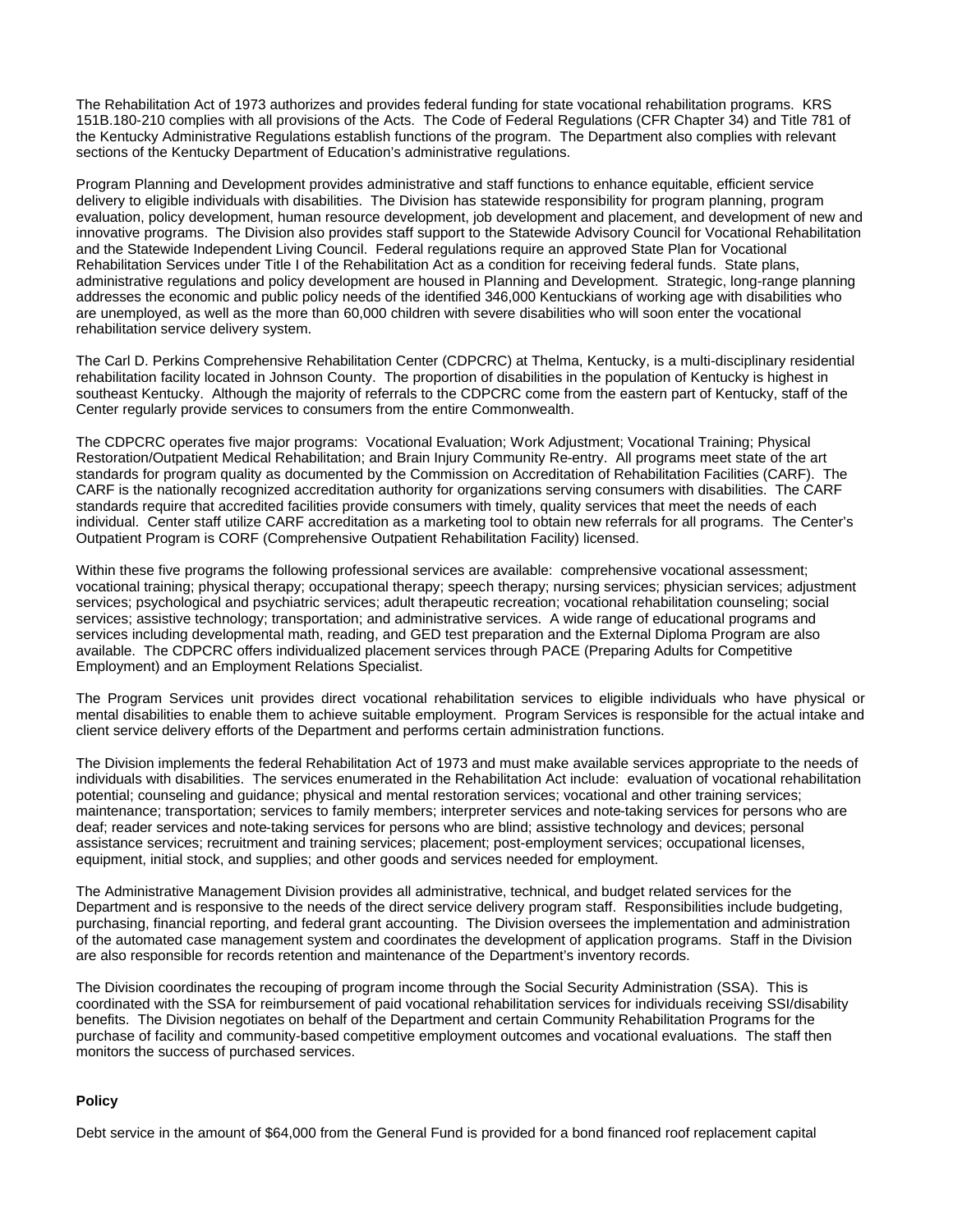project at the Carl D. Perkins Comprehensive Rehabilitation Center. The \$64,000 represents a half-year's debt service amount.

 The General Fund amounts attributable to the employer contribution for the Kentucky Teachers' Retirement System for eligible employees in this department have been allocated within the Vocational Rehabilitation budget. These funds were separately appropriated in the past.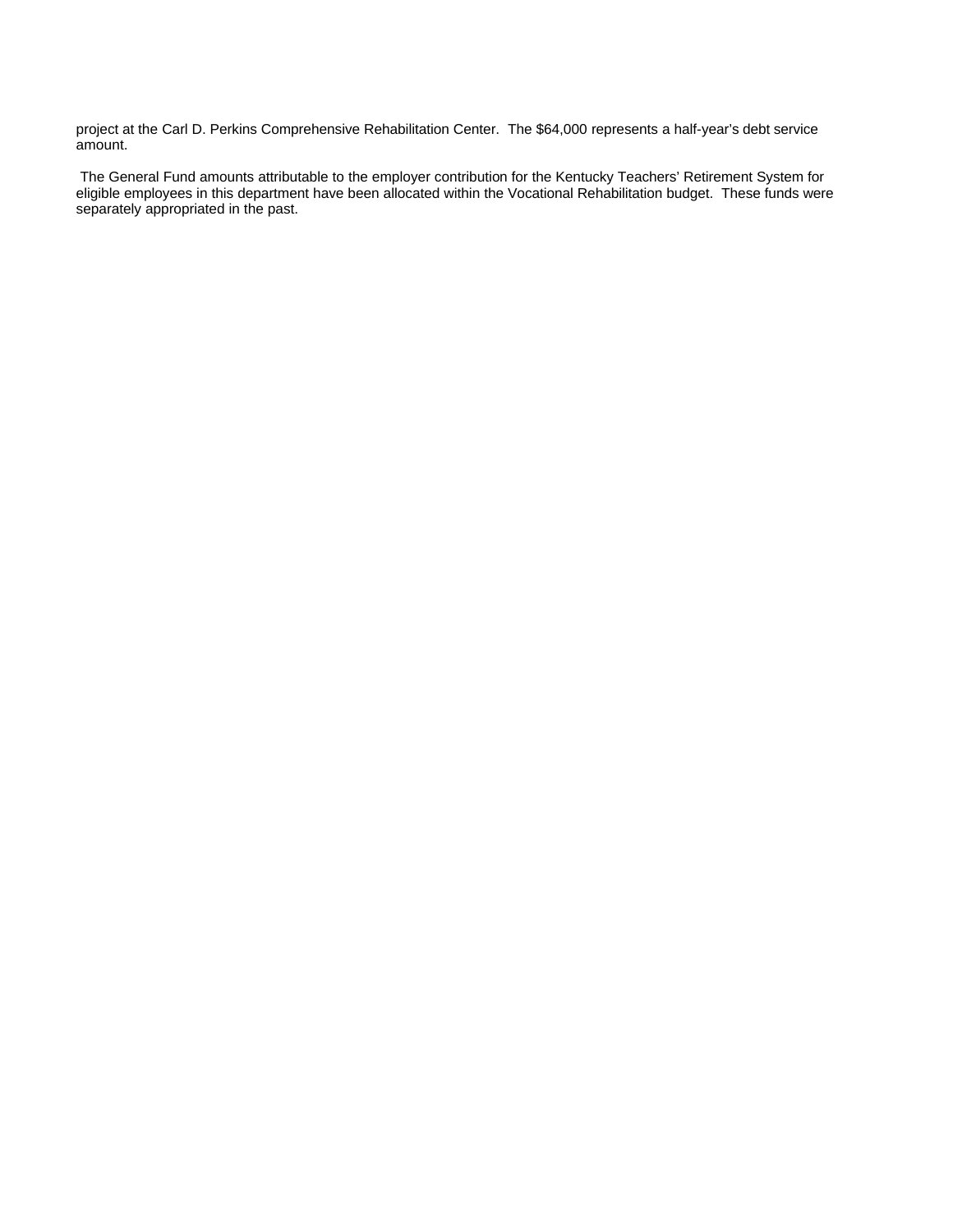### **Office for the Blind Education Cabinet**

|                                    | <b>Requested</b><br>FY 2005 | <b>Requested</b><br>FY 2006 | <b>Enacted</b><br>FY 2005 | <b>Enacted</b><br>FY 2006 |
|------------------------------------|-----------------------------|-----------------------------|---------------------------|---------------------------|
| <b>SOURCE OF FUNDS</b>             |                             |                             |                           |                           |
| <b>General Fund</b>                |                             |                             |                           |                           |
| <b>Regular Appropriation</b>       | 1,627,900                   | 1,680,300                   | 1,290,300                 | 1,306,300                 |
| <b>Total General Fund</b>          | 1,627,900                   | 1,680,300                   | 1,290,300                 | 1,306,300                 |
| <b>Restricted Funds</b>            |                             |                             |                           |                           |
| <b>Balance Forward</b>             | 508,600                     | 269,400                     | 508,600                   | 294,100                   |
| <b>Current Receipts</b>            | 1,632,700                   | 1,632,700                   | 1,632,700                 | 1,632,700                 |
| <b>Total Restricted Funds</b>      | 2,141,300                   | 1,902,100                   | 2,141,300                 | 1,926,800                 |
| <b>Federal Funds</b>               |                             |                             |                           |                           |
| <b>Current Receipts</b>            | 8,210,400                   | 8,638,400                   | 8,210,400                 | 8,638,400                 |
| <b>Total Federal Funds</b>         | 8,210,400                   | 8,638,400                   | 8,210,400                 | 8,638,400                 |
| <b>TOTAL SOURCE OF FUNDS</b>       | 11,979,600                  | 12,220,800                  | 11,642,000                | 11,871,500                |
| <b>EXPENDITURES BY CLASS</b>       |                             |                             |                           |                           |
| Personnel Cost                     | 7,062,800                   | 7,606,300                   | 6,185,500                 | 6,187,900                 |
| <b>Operating Expenses</b>          | 1,621,300                   | 1,619,200                   | 1,621,300                 | 1,619,200                 |
| Grants, Loans or Benefits          | 2,995,500                   | 2,953,100                   | 3,510,500                 | 3,940,900                 |
| <b>Capital Outlay</b>              | 30,600                      | 30,600                      | 30,600                    | 30,600                    |
| <b>TOTAL EXPENDITURES</b>          | 11,710,200                  | 12,209,200                  | 11,347,900                | 11,778,600                |
| <b>EXPENDITURES BY FUND SOURCE</b> |                             |                             |                           |                           |
| <b>General Fund</b>                | 1,627,900                   | 1,680,300                   | 1,290,300                 | 1,306,300                 |
| <b>Restricted Funds</b>            | 1,871,900                   | 1,890,500                   | 1,847,200                 | 1,833,900                 |
| <b>Federal Funds</b>               | 8,210,400                   | 8,638,400                   | 8,210,400                 | 8,638,400                 |
| <b>TOTAL EXPENDITURES</b>          | 11,710,200                  | 12,209,200                  | 11,347,900                | 11,778,600                |
| <b>EXPENDITURES BY UNIT</b>        |                             |                             |                           |                           |
| <b>General Blind Services</b>      | 9,483,300                   | 9,912,500                   | 9,157,500                 | 9,566,100                 |
| <b>Business Enterprise Program</b> | 1,078,400                   | 1,108,200                   | 1,053,700                 | 1,051,600                 |
| Center for Independent Living      | 751,400                     | 788,600                     | 739,600                   | 761,000                   |
| Assistive Technology Service       | 397,100                     | 399,900                     | 397,100                   | 399,900                   |
| <b>TOTAL EXPENDITURES</b>          | 11,710,200                  | 12,209,200                  | 11,347,900                | 11,778,600                |

Pursuant to KRS 163.470, the Department for the Blind provides services to assist individuals with severe visual disabilities in preparing for and obtaining employment. The Department provides services to approximately 1,500 individuals with severe visual impairments so that they can receive the education and specialized training services needed to become independent and self-sufficient in the workplace.

Since its creation 20 years ago, the Department has provided for the vocational rehabilitation of blind and visually impaired Kentuckians. Departmental staff perform vocational counseling, evaluation, physical and mental restoration, vocational and higher education training, assistive technology training, adaptive devices, orientation and mobility training, and job placement services. The Department accomplishes this mission through the following avenues:

- The Department has 11 field offices that provide direct vocational rehabilitation services to individuals with severe visual impairments.
- The Charles McDowell Comprehensive Rehabilitation Center for the Blind is a comprehensive rehabilitation facility in Louisville that provides training in vocational preparation, personal adjustment services, independent living skills, orientation and mobility skills, Braille, assistive technology, career assessment, vocational planning, work adjustment, and work experience.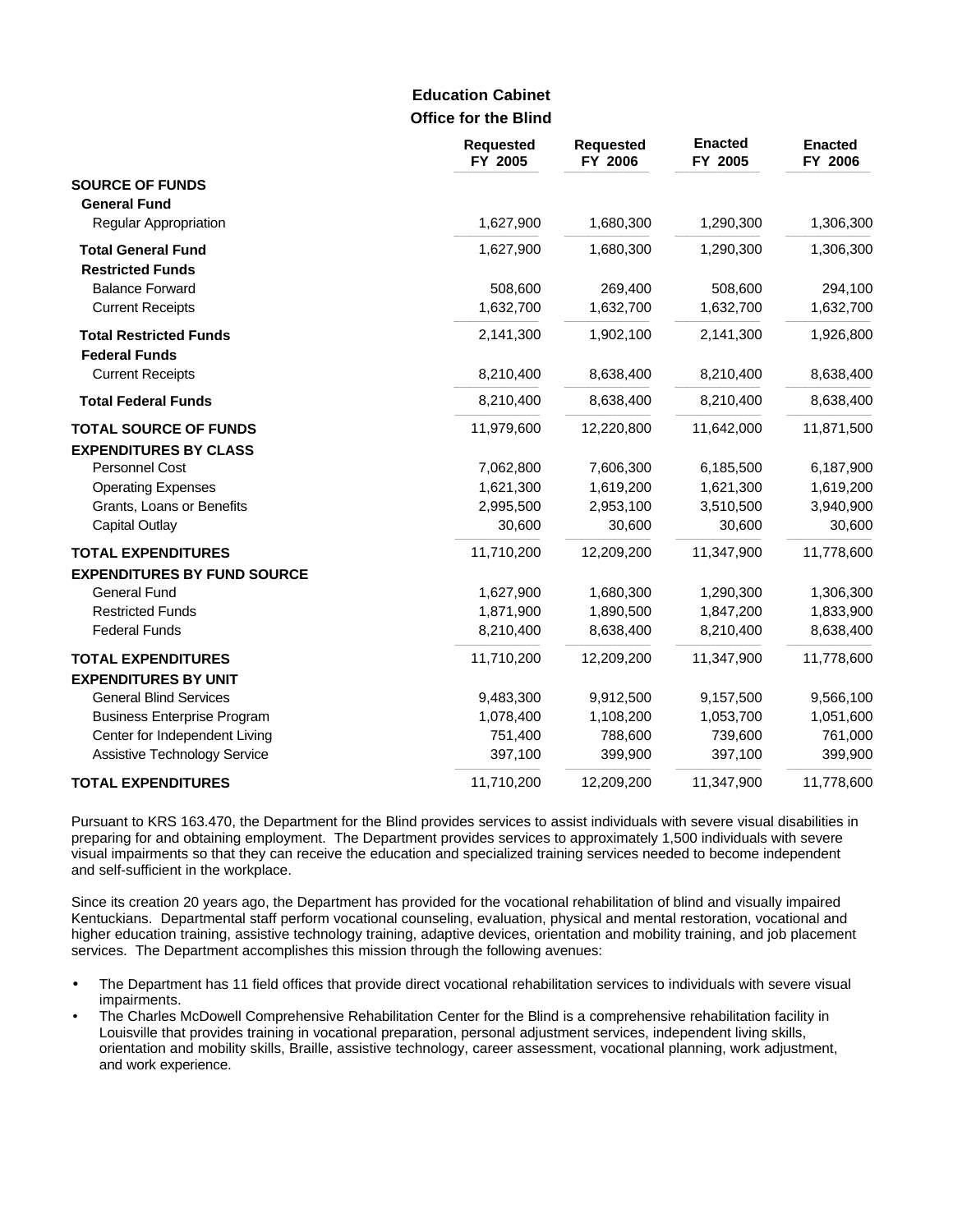- In Lexington and Paducah, the Department operates two volunteer recording units that provide audio-recorded materials statewide for blind and visually impaired individuals.
- The Business Enterprise Program trains blind individuals for self-employment at vending facilities located statewide.
- The Independent Living Program provides training to blind and visually impaired individuals in areas that will enable them to live and function independently.

Pursuant to KRS 163.470(12) and the federal Randolph-Sheppard Act, the Division of Business Enterprises Program (BEP) establishes vending facilities on state, federal, and other property to provide remunerative employment for licensed visually impaired merchants. This program provides management services and training to visually impaired individuals, identifies and develops new sites suitable for vending facilities, and repairs and replaces equipment in existing vending facilities.

The Department for the Blind receives a commission based upon the percentage of gross sales from vending operations located in all interstate highway rest areas. The visually impaired merchants contribute five percent of their net income to the Department. The funds received from the interstate vending contract are utilized exclusively in the Business Enterprise Program.

Pursuant to KRS 163.470 and Title VII of the Rehabilitation Act, independent living specialists provide short-term, individualized instruction for individuals who are blind so they may be able to function independently. Services include information, counseling, and skills training in activities of daily living. Mobility training, assistive devices, referrals to community resources in housing and transportation, and information on services offered by other agencies are provided. The service population consists mainly of individuals who are elderly or unable to work due to the severity of disabilities. The population of the Independent Living program makes up two-thirds of the blind population in the State.

The Department employs independent living specialists who are located throughout the state. The average caseload for an independent living specialist is currently 150 new cases annually. These specialists make home visits and provide speciallyadapted aids and appliances such as Braille and talking watches, controls on stoves, writing guides, phone dials, and canes. They provide limited instruction in household tasks such as cooking, keeping time, and learning in the home. The specialists also work with families to educate them about blindness and how to promote independent living.

The Kentucky Assistive Technology Service (KATS) Network is a federally funded project operating within the Department for the Blind. KATS is a statewide collaborative system of consumer-oriented organizations that help to provide assistive technologies.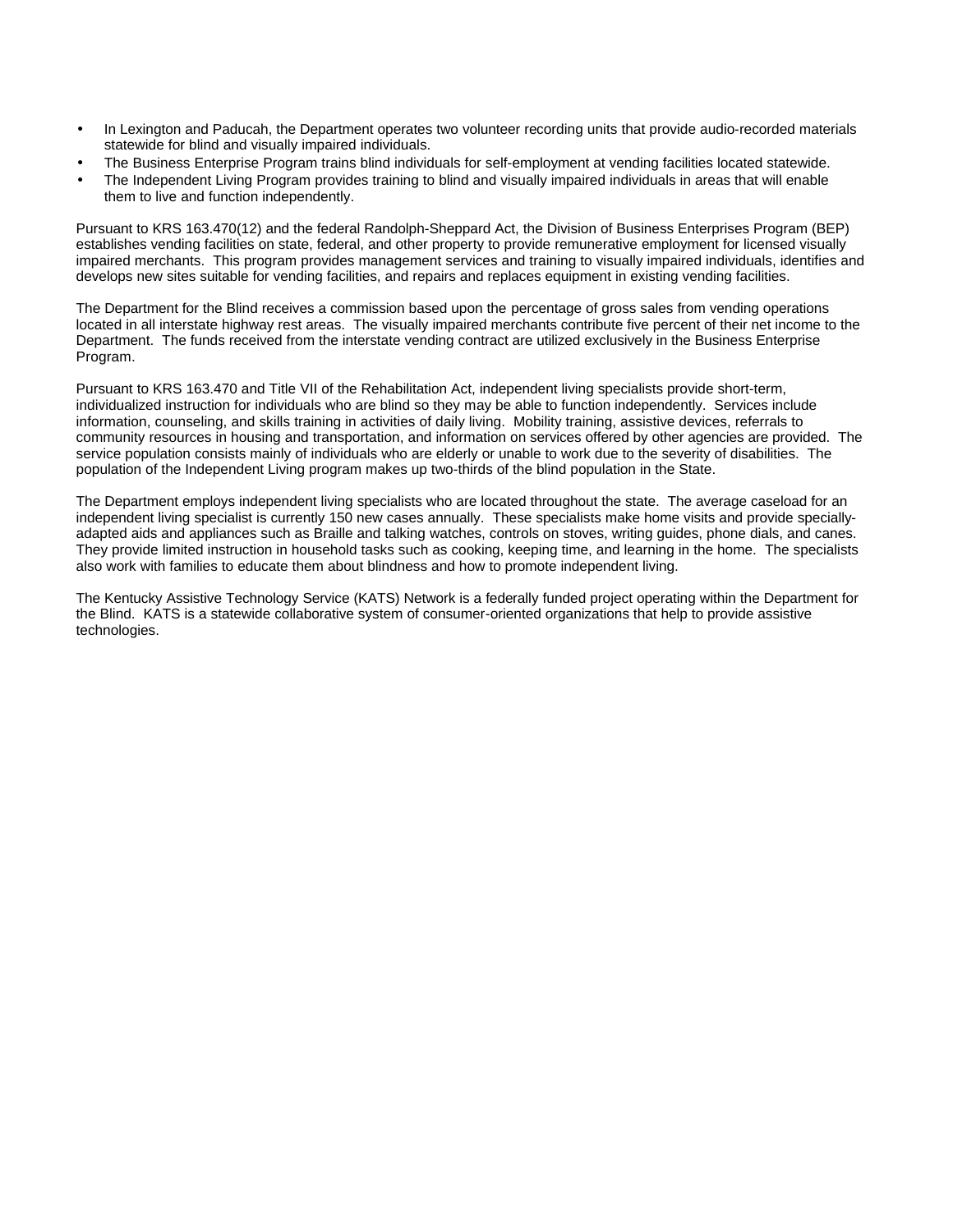### **Employment and Training Education Cabinet**

|                                        | <b>Requested</b><br>FY 2005 | <b>Requested</b><br>FY 2006 | <b>Enacted</b><br>FY 2005 | <b>Enacted</b><br>FY 2006 |
|----------------------------------------|-----------------------------|-----------------------------|---------------------------|---------------------------|
| <b>SOURCE OF FUNDS</b>                 |                             |                             |                           |                           |
| <b>General Fund</b>                    |                             |                             |                           |                           |
| Regular Appropriation                  | 1,964,900                   | 2,015,000                   |                           |                           |
| <b>Total General Fund</b>              | 1,964,900                   | 2,015,000                   |                           |                           |
| <b>Restricted Funds</b>                |                             |                             |                           |                           |
| <b>Balance Forward</b>                 | 700                         | 700                         | 700                       |                           |
| <b>Current Receipts</b>                | 5,369,300                   | 5,393,900                   | 3,369,300                 | 3,393,900                 |
| Non-Revenue Receipts                   |                             |                             | 1,500,000                 |                           |
| <b>Total Restricted Funds</b>          | 5,370,000                   | 5,394,600                   | 4,870,000                 | 3,393,900                 |
| <b>Federal Funds</b>                   |                             |                             |                           |                           |
| <b>Current Receipts</b>                | 121,992,900                 | 124,844,700                 | 118,438,600               | 119,338,200               |
| Non-Revenue Receipts                   | 679,099,000                 | 679,099,000                 | 679,099,000               | 679,099,000               |
| <b>Total Federal Funds</b>             | 801,091,900                 | 803,943,700                 | 797,537,600               | 798,437,200               |
| <b>TOTAL SOURCE OF FUNDS</b>           | 808,426,800                 | 811,353,300                 | 802,407,600               | 801,831,100               |
| <b>EXPENDITURES BY CLASS</b>           |                             |                             |                           |                           |
| Personnel Cost                         | 50,244,400                  | 53,341,800                  | 46,437,700                | 45,446,100                |
| <b>Operating Expenses</b>              | 13,960,100                  | 13,791,300                  | 11,338,200                | 11,403,800                |
| Grants, Loans or Benefits              | 744,221,600                 | 744,219,500                 | 744,600,300               | 744,949,800               |
| <b>Capital Outlay</b>                  |                             |                             | 31,400                    | 31,400                    |
| <b>TOTAL EXPENDITURES</b>              | 808,426,100                 | 811,352,600                 | 802,407,600               | 801,831,100               |
| <b>EXPENDITURES BY FUND SOURCE</b>     |                             |                             |                           |                           |
| <b>General Fund</b>                    | 1,964,900                   | 2,015,000                   |                           |                           |
| <b>Restricted Funds</b>                | 5,369,300                   | 5,393,900                   | 4,870,000                 | 3,393,900                 |
| <b>Federal Funds</b>                   | 801,091,900                 | 803,943,700                 | 797,537,600               | 798,437,200               |
| <b>TOTAL EXPENDITURES</b>              | 808,426,100                 | 811,352,600                 | 802,407,600               | 801,831,100               |
| <b>EXPENDITURES BY UNIT</b>            |                             |                             |                           |                           |
| <b>Employer and Placement Services</b> | 24,299,300                  | 24,839,900                  | 22,334,400                | 22,824,900                |
| Unemployment Insurance                 | 713,687,200                 | 715,717,300                 | 710,132,900               | 710,210,800               |
| <b>Special Programs</b>                | 4,207,800                   | 4,450,200                   | 4,207,800                 | 4,450,200                 |
| Service Capacity Upgrade               | 2,000,000                   | 2,000,000                   | 1,500,000                 |                           |
| Training and Reemployment              | 64,231,800                  | 64,345,200                  | 64,232,500                | 64,345,200                |
| <b>TOTAL EXPENDITURES</b>              | 808,426,100                 | 811,352,600                 | 802,407,600               | 801,831,100               |

The Department for Employment Services (DES) administers federally-funded programs that provide employment related services to the citizens of Kentucky. The DES provides a wide array of high quality, professional services to employers and job seekers which result in economic stability for the individual and further the economic well-being of the Commonwealth. These services include employment counseling, testing, assessment, job search assistance, and placement services to all citizens, as well as training programs for dislocated workers and other individuals who are economically disadvantaged.

The majority of the programs in the Department are funded by federal grants, with the principle revenue source derived from the Unemployment Insurance (UI) program. The federal government, through the employer-paid Federal Unemployment Tax (FUTA), provides the Department's operating and capital funding for the two programs.

The Department also receives funds to administer several smaller programs that are related to UI and ES, including: Veterans' Employment and Training Services, Labor Market Information, Alien Labor Certification, Agricultural Wage Surveys,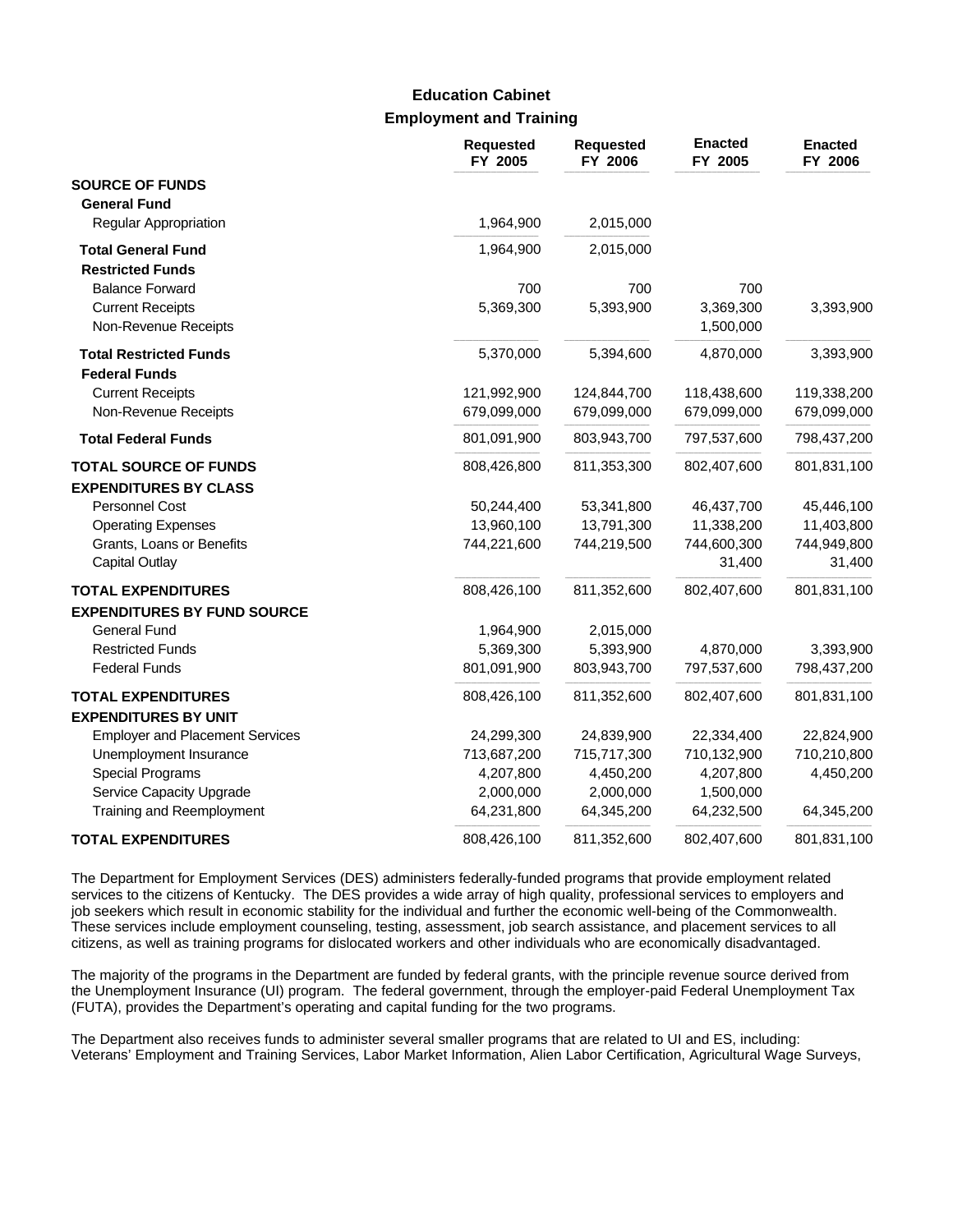Alien Farmworker Housing Inspections, and Temporary Assistance for Needy Families (TANF). The DES administers training programs under the Trade Adjustment Assistance program, Title I of the Workforce Investment Act, and the North American Free Trade Agreement-Transitional Adjustment Assistance/Transitional Readjustment Allowances programs. These programs are designed to provide temporary income maintenance through UI to individuals who are unemployed through no fault of their own, and to assist the unemployed, underemployed, and persons who wish to change occupations in finding suitable employment. Additional benefits include the reduction of public burden through the early placement of welfare recipients and UI claimants.

The Department is also responsible for assessing and collecting taxes from employers to distribute benefits to those who qualify for unemployment compensation.

#### **Policy**

Notwithstanding KRS 341.835, the Department may use up to \$2,700,000 each year from the Unemployment Insurance Penalty and Interest Account during the 2004-2006 biennium for the operation of Employment Services programs, and for Unemployment Insurance administration purposes.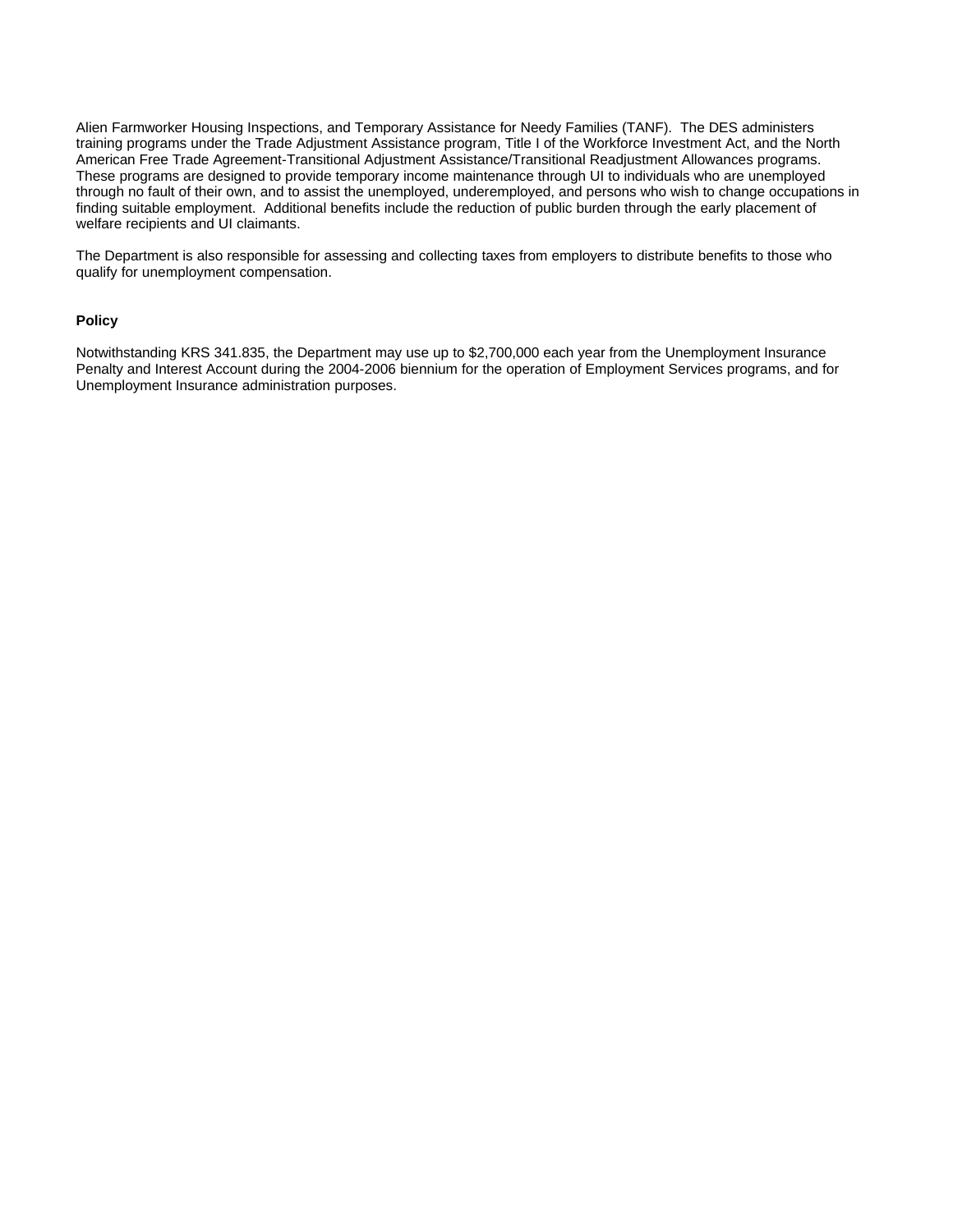# **Employment and Training Employer and Placement Services Education Cabinet**

|                                                                 | <b>Requested</b><br>FY 2005 | <b>Requested</b><br>FY 2006 | <b>Enacted</b><br>FY 2005 | <b>Enacted</b><br>FY 2006 |
|-----------------------------------------------------------------|-----------------------------|-----------------------------|---------------------------|---------------------------|
| <b>SOURCE OF FUNDS</b><br><b>General Fund</b>                   |                             |                             |                           |                           |
| <b>Regular Appropriation</b>                                    | 1,964,900                   | 2,015,000                   |                           |                           |
| <b>Total General Fund</b><br><b>Restricted Funds</b>            | 1,964,900                   | 2,015,000                   |                           |                           |
| <b>Current Receipts</b>                                         | 3,000,000                   | 3,000,000                   | 3,000,000                 | 3,000,000                 |
| <b>Total Restricted Funds</b><br><b>Federal Funds</b>           | 3,000,000                   | 3,000,000                   | 3,000,000                 | 3,000,000                 |
| <b>Current Receipts</b>                                         | 19,334,400                  | 19,824,900                  | 19,334,400                | 19,824,900                |
| <b>Total Federal Funds</b>                                      | 19,334,400                  | 19,824,900                  | 19,334,400                | 19,824,900                |
| <b>TOTAL SOURCE OF FUNDS</b><br><b>EXPENDITURES BY CLASS</b>    | 24,299,300                  | 24,839,900                  | 22,334,400                | 22,824,900                |
| Personnel Cost                                                  | 16,860,800                  | 17,584,900                  | 14,710,200                | 14,943,000                |
| <b>Operating Expenses</b>                                       | 4,038,500                   | 3,855,000                   | 4,046,400                 | 4,112,000                 |
| Grants, Loans or Benefits                                       | 3,400,000                   | 3,400,000                   | 3,577,800                 | 3,769,900                 |
| <b>TOTAL EXPENDITURES</b><br><b>EXPENDITURES BY FUND SOURCE</b> | 24,299,300                  | 24,839,900                  | 22,334,400                | 22,824,900                |
| <b>General Fund</b>                                             | 1,964,900                   | 2,015,000                   |                           |                           |
| <b>Restricted Funds</b>                                         | 3,000,000                   | 3,000,000                   | 3,000,000                 | 3,000,000                 |
| <b>Federal Funds</b>                                            | 19,334,400                  | 19,824,900                  | 19,334,400                | 19,824,900                |
| <b>TOTAL EXPENDITURES</b><br><b>EXPENDITURES BY UNIT</b>        | 24,299,300                  | 24,839,900                  | 22,334,400                | 22,824,900                |
| <b>Job Placement Services</b>                                   | 16,017,500                  | 16,254,900                  | 14,052,600                | 14,239,900                |
| <b>Special Employment Services</b>                              | 6,539,300                   | 6,711,200                   | 6,539,300                 | 6,711,200                 |
| <b>Employment Information Support</b>                           | 1,742,500                   | 1,873,800                   | 1,742,500                 | 1,873,800                 |
| <b>TOTAL EXPENDITURES</b>                                       | 24,299,300                  | 24,839,900                  | 22,334,400                | 22,824,900                |

There are two objectives of the Employer and Placement Services program. The first is to assist individuals who are unemployed, underemployed, or simply seeking to change their employment situation. The second is to assist employers in obtaining qualified workers to fill job openings as quickly as possible. This program provides counseling, employment testing, job development, referral, and placement.

#### **Policy**

Notwithstanding KRS 341.835, the Governor's Recommended budget provides that the Department for Employment Services may use funds from the Unemployment Insurance Penalty and Interest Account in the Unemployment Compensation Administration Fund during each fiscal year of the biennium for employment and training programs. Any use of Reed Act funds for employment and training programs are subject to the provisions of KRS 48.630.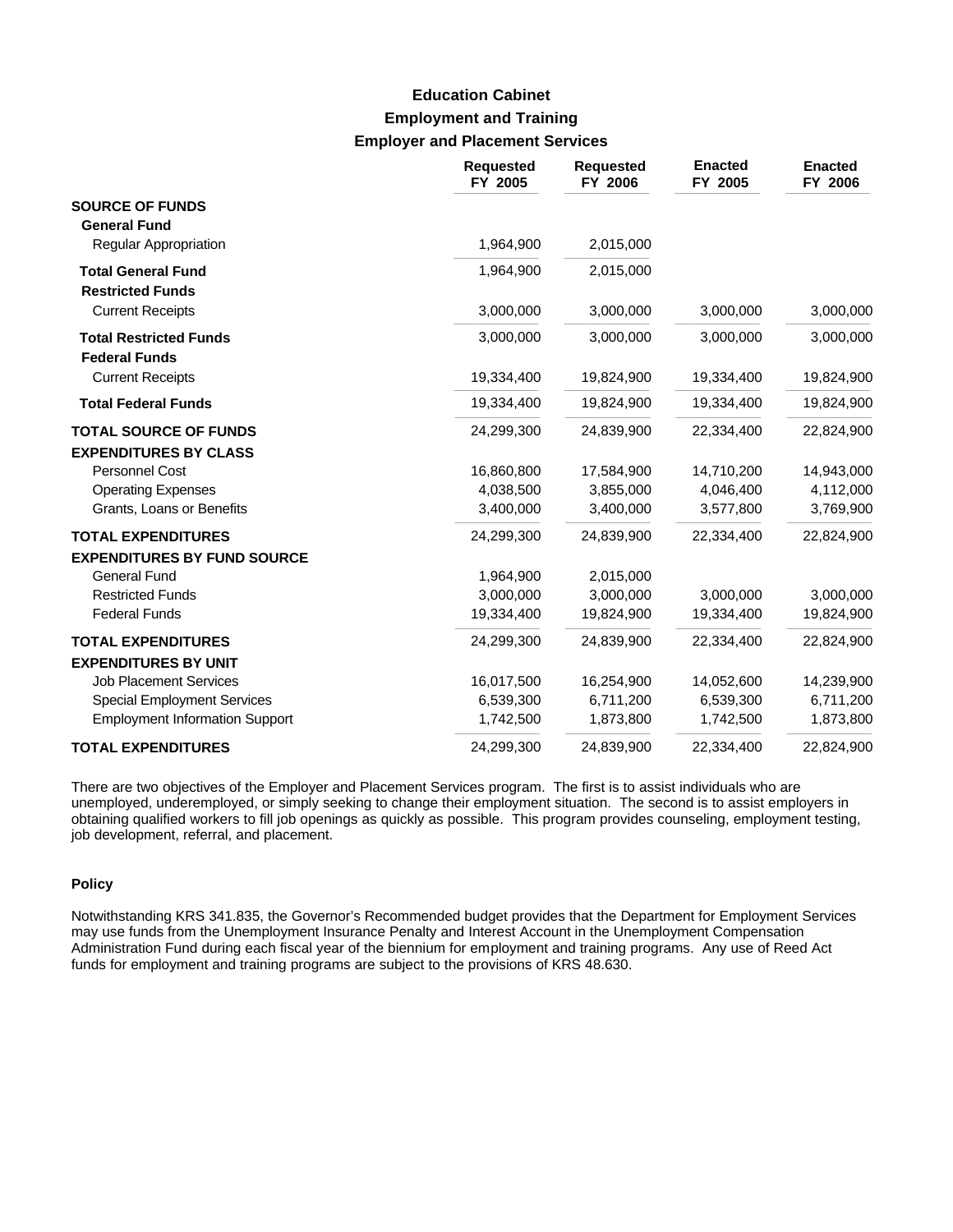# **Employment and Training Unemployment Insurance Education Cabinet**

|                                                          | <b>Requested</b><br>FY 2005 | <b>Requested</b><br>FY 2006 | <b>Enacted</b><br>FY 2005 | <b>Enacted</b><br>FY 2006 |
|----------------------------------------------------------|-----------------------------|-----------------------------|---------------------------|---------------------------|
| <b>SOURCE OF FUNDS</b>                                   |                             |                             |                           |                           |
| <b>Federal Funds</b>                                     |                             |                             |                           |                           |
| <b>Current Receipts</b>                                  | 34,588,200                  | 36,618,300                  | 31,033,900                | 31,111,800                |
| Non-Revenue Receipts                                     | 679,099,000                 | 679,099,000                 | 679,099,000               | 679,099,000               |
| <b>Total Federal Funds</b>                               | 713,687,200                 | 715,717,300                 | 710,132,900               | 710,210,800               |
| <b>TOTAL SOURCE OF FUNDS</b>                             | 713,687,200                 | 715,717,300                 | 710,132,900               | 710,210,800               |
| <b>EXPENDITURES BY CLASS</b>                             |                             |                             |                           |                           |
| Personnel Cost                                           | 26,144,100                  | 28,159,500                  | 25,194,800                | 25,272,700                |
| <b>Operating Expenses</b>                                | 8,437,500                   | 8,452,200                   | 5,807,700                 | 5,807,700                 |
| Grants, Loans or Benefits                                | 679,105,600                 | 679,105,600                 | 679,099,000               | 679,099,000               |
| Capital Outlay                                           |                             |                             | 31,400                    | 31,400                    |
| <b>TOTAL EXPENDITURES</b>                                | 713,687,200                 | 715,717,300                 | 710,132,900               | 710,210,800               |
| <b>EXPENDITURES BY FUND SOURCE</b>                       |                             |                             |                           |                           |
| <b>Federal Funds</b>                                     | 713,687,200                 | 715,717,300                 | 710,132,900               | 710,210,800               |
| <b>TOTAL EXPENDITURES</b><br><b>EXPENDITURES BY UNIT</b> | 713,687,200                 | 715,717,300                 | 710,132,900               | 710,210,800               |
| Unemployment Insurance Administration                    | 34,588,200                  | 36,618,300                  | 31,033,900                | 31,111,800                |
| Unemployment Insurance Benefits                          | 679,099,000                 | 679,099,000                 | 679,099,000               | 679,099,000               |
| <b>TOTAL EXPENDITURES</b>                                | 713,687,200                 | 715,717,300                 | 710,132,900               | 710,210,800               |

The purpose of the Unemployment Insurance (UI) program is to provide temporary financial assistance to workers who become unemployed through no fault of their own, in the form of regular UI benefit payments in an amount determined by the claimant's wage history. Regular UI benefits are funded entirely through payment of the state unemployment taxes by employers within the state determined liable under KRS Chapter 341 based upon the size and duration of payroll.

Within the Department, the Division of Unemployment Insurance supports the claims activities initiated in the local offices of the Division of Field Services. In the central office, the Benefit Branch ensures and accounts for the proper payment of regular Unemployment Insurance (UI) and federal program benefits, including the determination of chargeability to a specific employer for the cost of each regular UI claim. In cases where benefits have been drawn in error, the branch pursues restitution and, if fraud is involved, pursues prosecution of the claimant. The Benefits Branch also operates an interstate claims "local office" to serve claimants covered under Kentucky law but filing from other states.

In addition to regular UI benefits, the program also administers payment of federal benefits to unemployed federal employees and discharged military personnel, those affected by changes in international trade, those affected financially in federal disaster areas, and those covered under the Extended Unemployment Compensation program. With the exception of partial payment from State UI funds in the case of some extended benefits, these programs are financed by employer federal unemployment tax collected by the Internal Revenue Service.

The administrative component of the Unemployment Insurance program provides benefit payments based on earnings in a specific transaction period. Revenues for this program are derived from a federal unemployment tax on employers' payrolls.

KRS Chapter 341 provides the statutory authority and structure for the operation of the Unemployment Insurance (UI) program in Kentucky. With regard to most particulars involving worker coverage, benefit entitlement, and employer liability, KRS Chapter 341 conforms to federal unemployment law derived from the Social Security Act of 1935. This state and federal statutory conformity is required in order for Kentucky employers to receive a credit against federal unemployment tax based on state tax payments, and in order for the agency to receive federal administrative funding.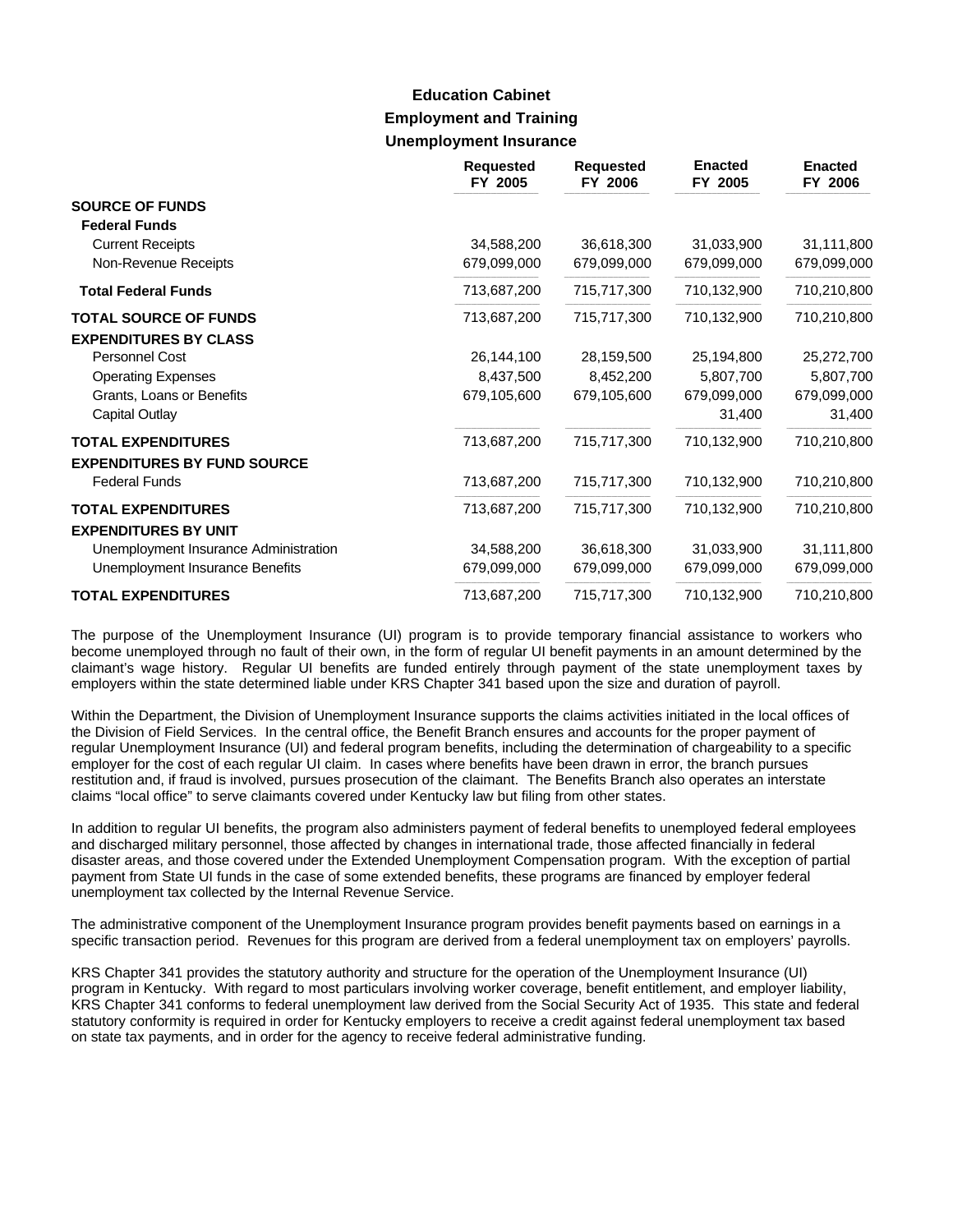#### **Policy**

Notwithstanding KRS 341.835, the Governor's Recommended budget provides that the Department for Employment Services may use funds from the Unemployment Insurance Penalty and Interest Account in the Unemployment Compensation Administration Fund during each fiscal year of the biennium for Unemployment administration purposes. Any use of Reed Act funds for unemployment insurance administration purposes is subject to the provisions of KRS 48.630.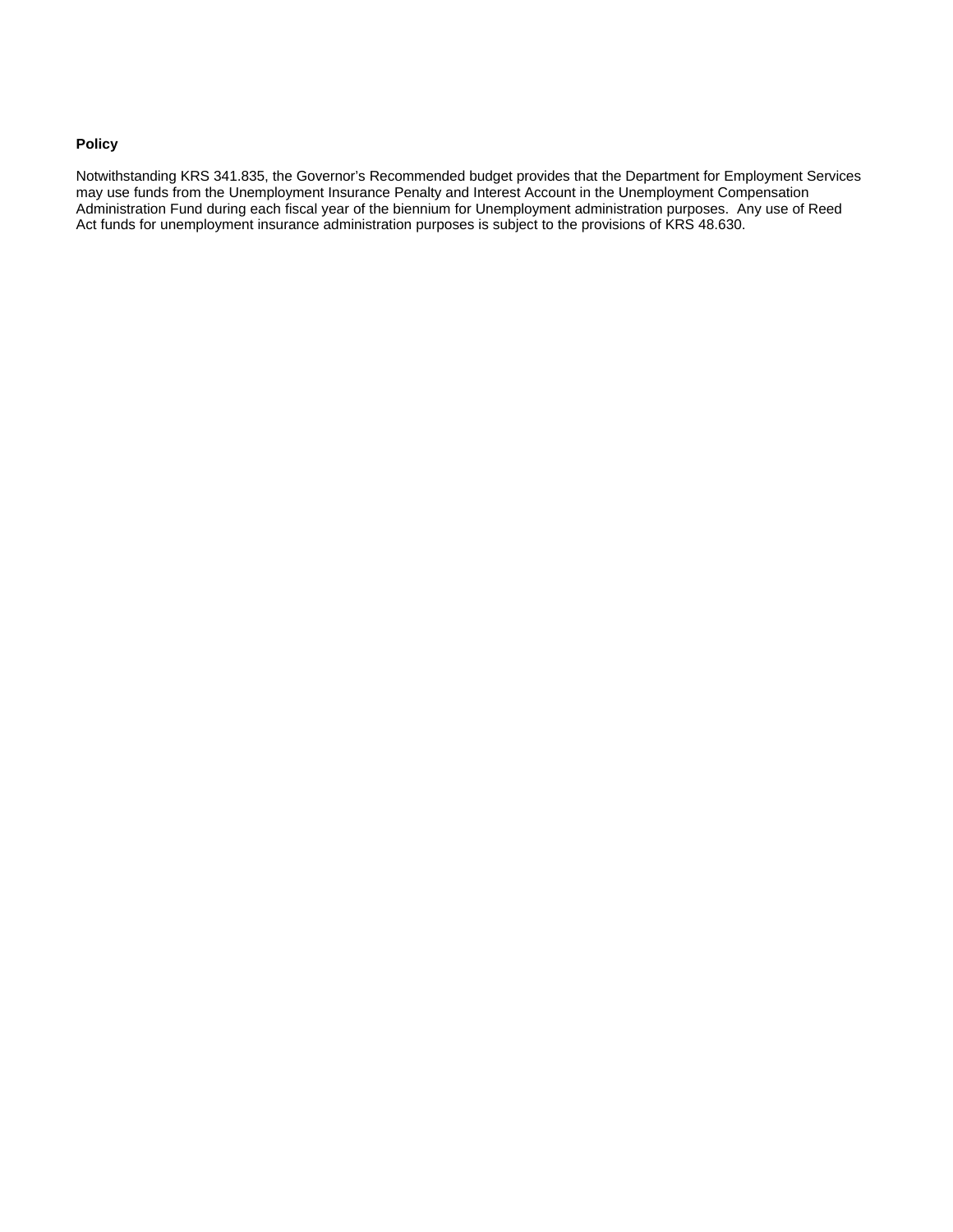## **Employment and Training Special Programs Education Cabinet**

|                                                       | <b>Requested</b><br>FY 2005 | <b>Requested</b><br>FY 2006 | <b>Enacted</b><br>FY 2005 | <b>Enacted</b><br>FY 2006 |
|-------------------------------------------------------|-----------------------------|-----------------------------|---------------------------|---------------------------|
| <b>SOURCE OF FUNDS</b><br><b>Restricted Funds</b>     |                             |                             |                           |                           |
| <b>Current Receipts</b>                               | 369,300                     | 393,900                     | 369,300                   | 393,900                   |
| <b>Total Restricted Funds</b><br><b>Federal Funds</b> | 369,300                     | 393,900                     | 369,300                   | 393,900                   |
| <b>Current Receipts</b>                               | 3,838,500                   | 4,056,300                   | 3,838,500                 | 4,056,300                 |
| <b>Total Federal Funds</b>                            | 3,838,500                   | 4,056,300                   | 3,838,500                 | 4,056,300                 |
| <b>TOTAL SOURCE OF FUNDS</b>                          | 4,207,800                   | 4,450,200                   | 4,207,800                 | 4,450,200                 |
| <b>EXPENDITURES BY CLASS</b>                          |                             |                             |                           |                           |
| Personnel Cost                                        | 3,361,800                   | 3,604,200                   | 3,361,800                 | 3,557,400                 |
| <b>Operating Expenses</b>                             | 596,000                     | 596,000                     | 596,000                   | 596,000                   |
| Grants, Loans or Benefits                             | 250,000                     | 250,000                     | 250,000                   | 296,800                   |
| <b>TOTAL EXPENDITURES</b>                             | 4,207,800                   | 4,450,200                   | 4,207,800                 | 4,450,200                 |
| <b>EXPENDITURES BY FUND SOURCE</b>                    |                             |                             |                           |                           |
| <b>Restricted Funds</b>                               | 369,300                     | 393,900                     | 369,300                   | 393,900                   |
| <b>Federal Funds</b>                                  | 3,838,500                   | 4,056,300                   | 3,838,500                 | 4,056,300                 |
| <b>TOTAL EXPENDITURES</b>                             | 4,207,800                   | 4,450,200                   | 4,207,800                 | 4,450,200                 |

The Special Projects Program covers three contractual programs which are offered by the Department for Employment Services.

Under Title I of the Workforce Investment Act (WIA), dislocated worker services are funded through 11 workforce investment areas across the state. In two of the areas, the administrative entity has contracted with the Department to provide a full range of applicant services to dislocated workers.

The Department for Employment Services receives funding from the U.S. Department of Labor under a National Reserve Grant to provide services to dislocated workers from the garment industry. The grant was written to serve affected garment workers whose jobs were impacted by foreign trade. Under this grant, the Department provides assessment, counseling, testing, brokers for retraining, and assists in job placement to eligible dislocated workers.

The Department contracts with the Health and Family Services Cabinet to implement a strategy and program to help adult Kentuckians make the transition from welfare dependency to long term self-sufficiency.

The Department performs an employment assessment on each participant referred by CFC, Department for Community-Based Services, to determine needs and skills. An "Employability Development Plan" is created for each participant that includes an employment goal and a series of activities necessary to reach that goal, including high school and equivalency programs, basic and remedial education, work readiness activities, and job skills training.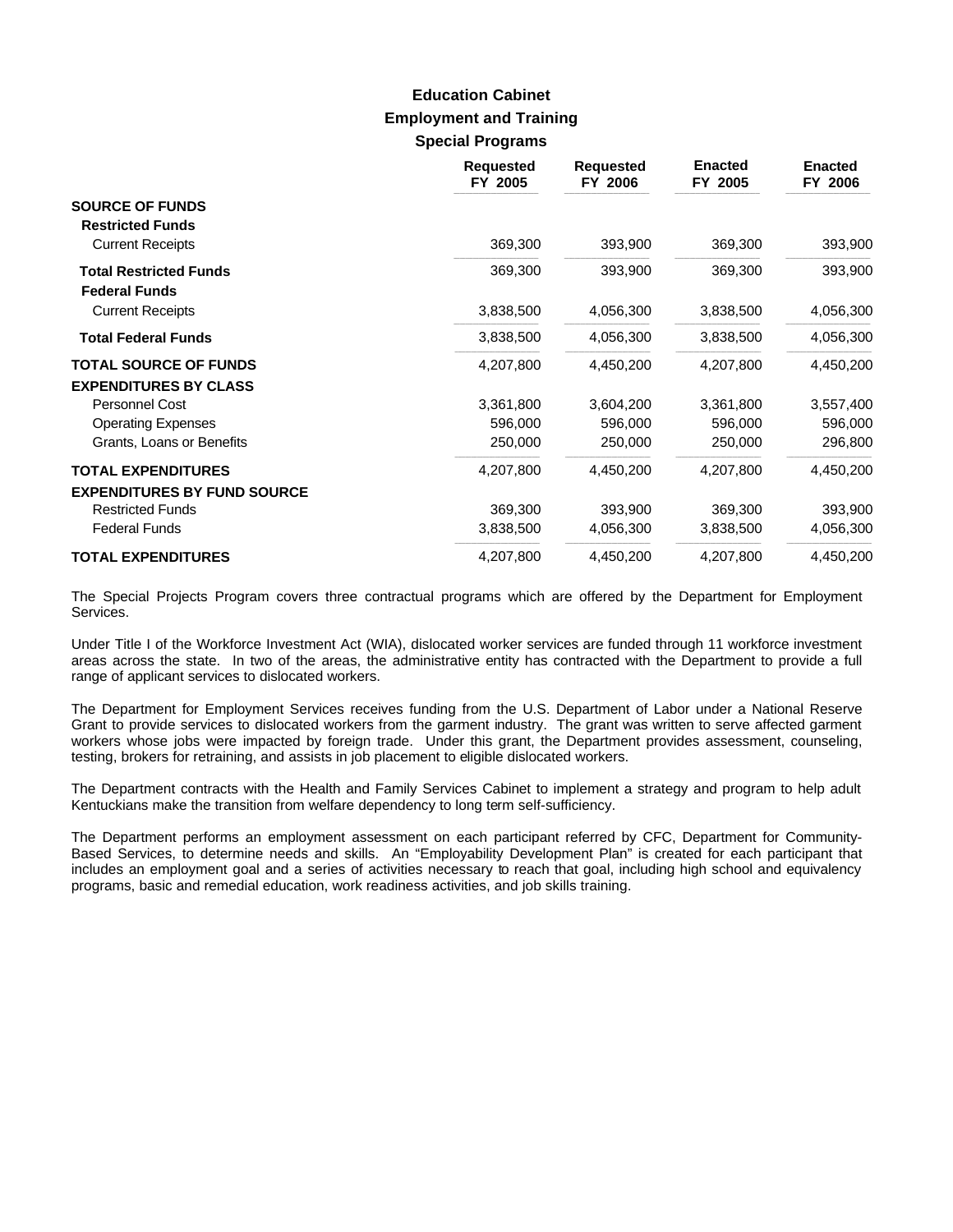# **Employment and Training Service Capacity Upgrade Education Cabinet**

|                                    | <b>Requested</b><br>FY 2005 | <b>Requested</b><br>FY 2006 | <b>Enacted</b><br>FY 2005 | <b>Enacted</b><br>FY 2006 |
|------------------------------------|-----------------------------|-----------------------------|---------------------------|---------------------------|
| <b>SOURCE OF FUNDS</b>             |                             |                             |                           |                           |
| <b>Restricted Funds</b>            |                             |                             |                           |                           |
| <b>Current Receipts</b>            | 2,000,000                   | 2,000,000                   |                           |                           |
| Non-Revenue Receipts               |                             |                             | 1,500,000                 |                           |
| <b>Total Restricted Funds</b>      | 2,000,000                   | 2,000,000                   | 1,500,000                 |                           |
| <b>TOTAL SOURCE OF FUNDS</b>       | 2,000,000                   | 2,000,000                   | 1,500,000                 |                           |
| <b>EXPENDITURES BY CLASS</b>       |                             |                             |                           |                           |
| <b>Personnel Cost</b>              | 2,000,000                   | 2,000,000                   | 1,500,000                 |                           |
| <b>TOTAL EXPENDITURES</b>          | 2,000,000                   | 2,000,000                   | 1,500,000                 |                           |
| <b>EXPENDITURES BY FUND SOURCE</b> |                             |                             |                           |                           |
| <b>Restricted Funds</b>            | 2,000,000                   | 2,000,000                   | 1,500,000                 |                           |
| <b>TOTAL EXPENDITURES</b>          | 2,000,000                   | 2,000,000                   | 1,500,000                 |                           |

Senate Bill 296 was passed by the Kentucky General Assembly in 1998. The bill cut employer-paid Unemployment Insurance (UI) taxes, increased UI benefit payments for unemployed workers, and provided \$10 million per year over a three-year period to improve the Department for Employment Services' ability to deliver services to Kentucky employers and job seekers. This latter provision is referred to as the Service Capacity Upgrade Fund (SCUF).

While the bulk of SCUF monies are to be invested in automating unemployment insurance tax collection, benefits claims, work registration, and other processes, funding was also allotted to provide immediate and direct services to job seekers and employers. Specifically, funding was allotted to provide customized recruitment services for employers (Account Management), testing of job seekers to provide the most qualified workers to meet employer needs, and intensive job placement efforts on behalf of UI recipients (Case Management). These services were implemented in April 1999.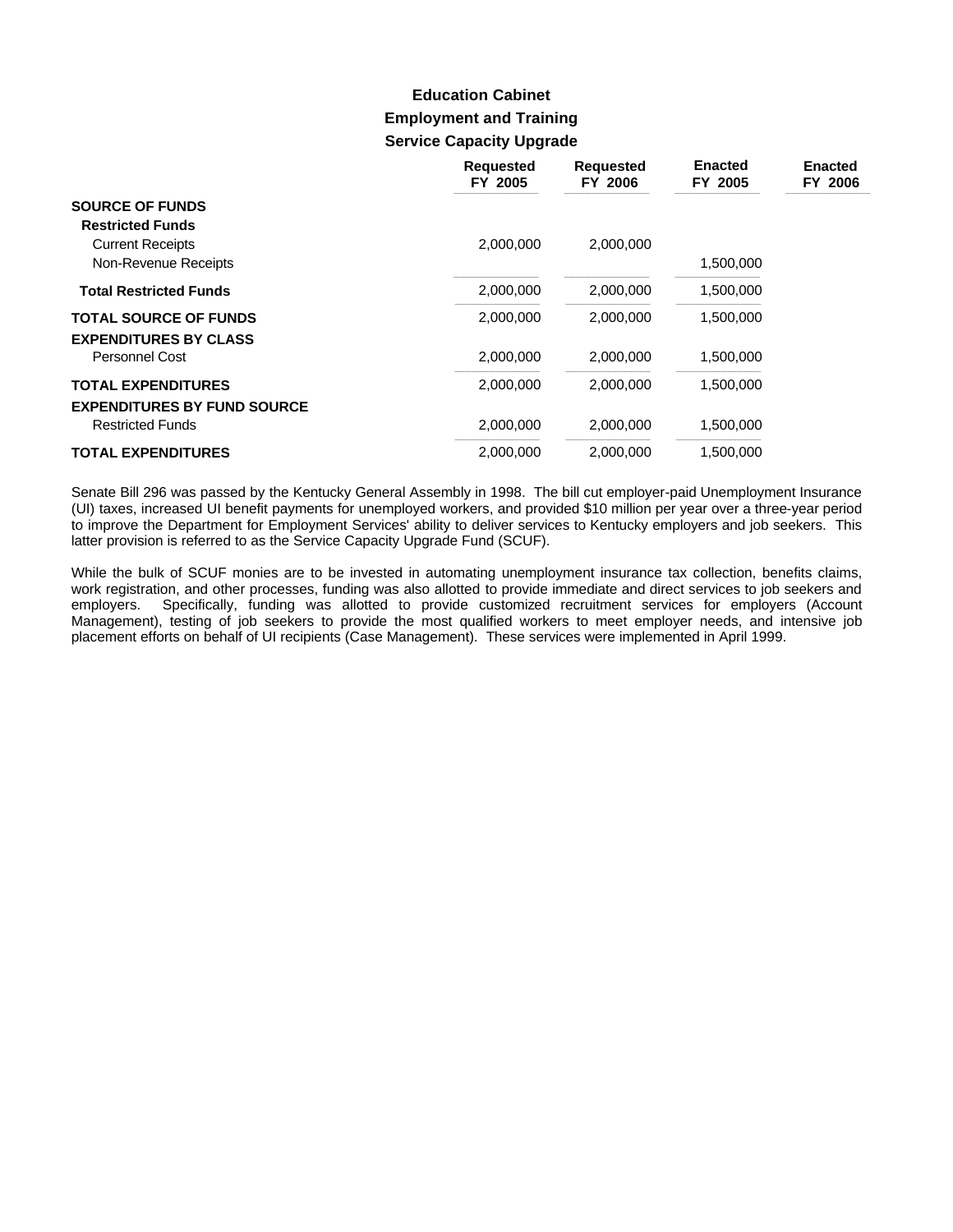# **Employment and Training Training and Reemployment Education Cabinet**

|                                                       | <b>Requested</b><br>FY 2005 | <b>Requested</b><br>FY 2006 | <b>Enacted</b><br>FY 2005 | <b>Enacted</b><br>FY 2006 |
|-------------------------------------------------------|-----------------------------|-----------------------------|---------------------------|---------------------------|
| <b>SOURCE OF FUNDS</b><br><b>Restricted Funds</b>     |                             |                             |                           |                           |
| <b>Balance Forward</b>                                | 700                         | 700                         | 700                       |                           |
| <b>Total Restricted Funds</b><br><b>Federal Funds</b> | 700                         | 700                         | 700                       |                           |
| <b>Current Receipts</b>                               | 64,231,800                  | 64,345,200                  | 64,231,800                | 64,345,200                |
| <b>Total Federal Funds</b>                            | 64,231,800                  | 64,345,200                  | 64,231,800                | 64,345,200                |
| <b>TOTAL SOURCE OF FUNDS</b>                          | 64,232,500                  | 64,345,900                  | 64,232,500                | 64,345,200                |
| <b>EXPENDITURES BY CLASS</b>                          |                             |                             |                           |                           |
| Personnel Cost                                        | 1,877,700                   | 1,993,200                   | 1,670,900                 | 1,673,000                 |
| <b>Operating Expenses</b>                             | 888,100                     | 888,100                     | 888,100                   | 888,100                   |
| Grants, Loans or Benefits                             | 61,466,000                  | 61,463,900                  | 61,673,500                | 61,784,100                |
| <b>TOTAL EXPENDITURES</b>                             | 64,231,800                  | 64,345,200                  | 64,232,500                | 64,345,200                |
| <b>EXPENDITURES BY FUND SOURCE</b>                    |                             |                             |                           |                           |
| <b>Restricted Funds</b>                               |                             |                             | 700                       |                           |
| <b>Federal Funds</b>                                  | 64,231,800                  | 64,345,200                  | 64,231,800                | 64,345,200                |
| <b>TOTAL EXPENDITURES</b>                             | 64,231,800                  | 64,345,200                  | 64,232,500                | 64,345,200                |

The Training and Reemployment program is responsible for the administration and implementation of the Workforce Investment Act of 1998. These responsibilities include:

- Conducting the day-to-day program operation of the Workforce Investment Act (WIA) and providing technical assistance to the local workforce development areas that administer WIA. The Financial and Program Operations Branch performs this duty and ensures compliance with the overall financial management functions required by WIA.
- Conducting oversight and monitoring of Title I of WIA and related activities. This includes annual on-site monitoring reviews of local areas' compliance with uniform administrative standards, the Act, and regulations. The Program Compliance and Support Branch performs these duties along with local board certification, development and issuance of eligibility policies, development and maintenance of a statewide training provider list, implementation of a mandated and optional performance management system, and the development of a Management Information System (MIS).

The Workforce Investment Act specifies three funding streams to the states and local areas: adults, dislocated workers, and youth.

- Of the total adult funds received by the state, 85 percent of the funds are allocated to Kentucky's ten Workforce Investment Areas, ten percent of the funds are reserved for statewide programs, and five percent is retained for state administrative functions.
- Of the total dislocated worker funds received by the state, 60 percent of the funds are allocated to Kentucky's ten Workforce Investment Areas, 25 percent of the funds are reserved for State Rapid Response activities, ten percent of the funds are reserved for statewide programs, and five percent is retained for state administrative functions.
- Of the youth funds received by the state, 85 percent of the funds are allocated to Kentucky's ten Workforce Investment Areas, ten percent of the funds are reserved for statewide programs, and five percent is retained for state administrative functions.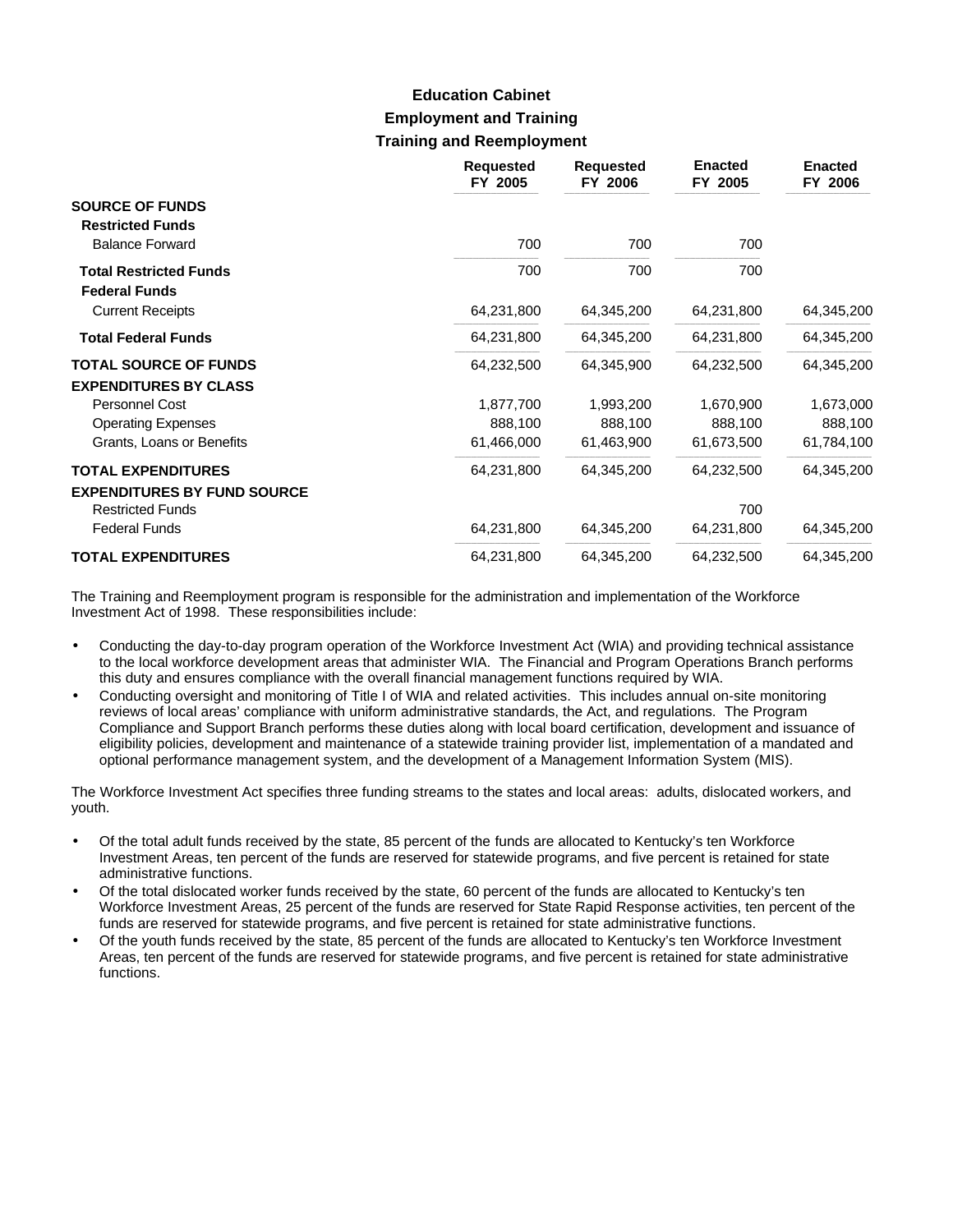## **Environmental and Public Protection Cabinet**

|                                                                | <b>Requested</b><br>FY 2005 | <b>Requested</b><br>FY 2006 | <b>Enacted</b><br>FY 2005 | <b>Enacted</b><br>FY 2006 |
|----------------------------------------------------------------|-----------------------------|-----------------------------|---------------------------|---------------------------|
| <b>SOURCE OF FUNDS</b>                                         |                             |                             |                           |                           |
| <b>General Fund</b>                                            |                             |                             |                           |                           |
| Regular Appropriation                                          | 141,674,900                 | 149,678,100                 | 87,608,500                | 89,818,900                |
| Continuing Appropriation                                       | 2,326,300                   | 2,276,300                   | 1,807,300                 |                           |
| <b>Total General Fund</b><br><b>Tobacco Settlement-Phase I</b> | 144,001,200                 | 151,954,400                 | 89,415,800                | 89,818,900                |
| Tobacco Settlement - I                                         | 26,555,100                  | 26,725,000                  | 25,782,600                | 25,751,700                |
| <b>Total Tobacco Settlement-Phase I</b>                        | 26,555,100                  | 26,725,000                  | 25,782,600                | 25,751,700                |
| <b>Restricted Funds</b>                                        |                             |                             |                           |                           |
| <b>Balance Forward</b>                                         | 90,573,000                  | 94,610,700                  | 85,024,900                | 88,484,200                |
| <b>Current Receipts</b>                                        | 222,130,300                 | 219,042,700                 | 220,303,400               | 218,199,800               |
| Non-Revenue Receipts                                           | 216,515,600                 | 228,341,700                 | 230,271,400               | 256,081,300               |
| <b>Fund Transfers</b>                                          | $-297,200$                  |                             | $-9,538,800$              | -77,523,800               |
| <b>Total Restricted Funds</b>                                  | 528,921,700                 | 541,995,100                 | 526,060,900               | 485,241,500               |
| <b>Federal Funds</b>                                           |                             |                             |                           |                           |
| <b>Balance Forward</b>                                         | 326,100                     | 321,300                     | 326,100                   | 321,300                   |
| <b>Current Receipts</b>                                        | 78,291,100                  | 79,236,200                  | 81,093,900                | 75,879,800                |
| Non-Revenue Receipts                                           | $-5,044,900$                | $-5,245,300$                | $-4,828,100$              | $-4,964,500$              |
| <b>Total Federal Funds</b>                                     | 73,572,300                  | 74,312,200                  | 76,591,900                | 71,236,600                |
| <b>TOTAL SOURCE OF FUNDS</b>                                   | 773,050,300                 | 794,986,700                 | 717,851,200               | 672,048,700               |
| <b>EXPENDITURES BY CLASS</b>                                   |                             |                             |                           |                           |
| Personnel Cost                                                 | 234,329,900                 | 251,250,800                 | 219,126,200               | 220,976,300               |
| <b>Operating Expenses</b>                                      | 235,227,600                 | 235,553,300                 | 211,307,900               | 203,618,300               |
| Grants, Loans or Benefits                                      | 166,362,700                 | 161,586,200                 | 162,769,200               | 157,613,400               |
| Debt Service                                                   | 589,000                     | 589,000                     | 589,000                   | 2,357,000                 |
| <b>Capital Outlay</b>                                          | 12,262,200                  | 7,283,100                   | 7,182,600                 | 5,100,000                 |
| Construction                                                   | 27,370,600                  | 32,553,300                  | 26,263,500                | 31,183,600                |
| <b>TOTAL EXPENDITURES</b>                                      | 676,142,000                 | 688,815,700                 | 627,238,400               | 620,848,600               |
| <b>EXPENDITURES BY FUND SOURCE</b>                             |                             |                             |                           |                           |
| <b>General Fund</b>                                            | 141,724,900                 | 149,728,100                 | 87,608,500                | 89,818,900                |
| Tobacco Settlement-Phase I                                     | 26,555,100                  | 26,725,000                  | 25,782,600                | 25,751,700                |
| Restricted Funds                                               | 434,608,200                 | 438,360,100                 | 437,576,700               | 434,362,700               |
| <b>Federal Funds</b>                                           | 73,251,000                  | 73,990,900                  | 76,270,600                | 70,915,300                |
| <b>TOTAL EXPENDITURES</b>                                      | 676,139,200                 | 688,804,100                 | 627,238,400               | 620,848,600               |
| <b>EXPENDITURES BY UNIT</b>                                    |                             |                             |                           |                           |
| General Administration and Program<br>Support                  | 19,281,800                  | 20,448,600                  | 17,555,800                | 16,855,900                |
| <b>Environmental Protection</b>                                | 134,813,500                 | 140,522,100                 | 116,098,600               | 120,901,400               |
| <b>Natural Resources</b>                                       | 118,080,500                 | 118,725,800                 | 110,421,500               | 106,527,500               |
| <b>Environmental Quality Commission</b>                        | 274,400                     | 310,400                     | 250,900                   | 258,500                   |
| Kentucky Nature Preserves Commission                           | 2,325,800                   | 2,317,300                   | 1,424,400                 | 1,452,900                 |
| <b>Public Protection</b>                                       | 123,889,400                 | 130,238,800                 | 110,163,700               | 108,127,500               |
| Labor                                                          | 117,183,300                 | 115,796,600                 | 132,757,400               | 130,517,500               |
| Occupational Safety and Health Review<br>Commission            | 637,100                     | 613,100                     | 479,300                   | 447,500                   |
| <b>Workers' Compensation Board</b>                             |                             |                             | 900,000                   | 922,200                   |
| <b>Workers' Compensation Funding</b><br>Commission             | 159,386,000                 | 159,556,900                 | 136,955,800               | 134,607,200               |
| Mine Safety Review Commission                                  | 267,400                     | 274,500                     | 231,000                   | 230,500                   |
| <b>TOTAL EXPENDITURES</b>                                      | 676,139,200                 | 688,804,100                 | 627,238,400               | 620,848,600               |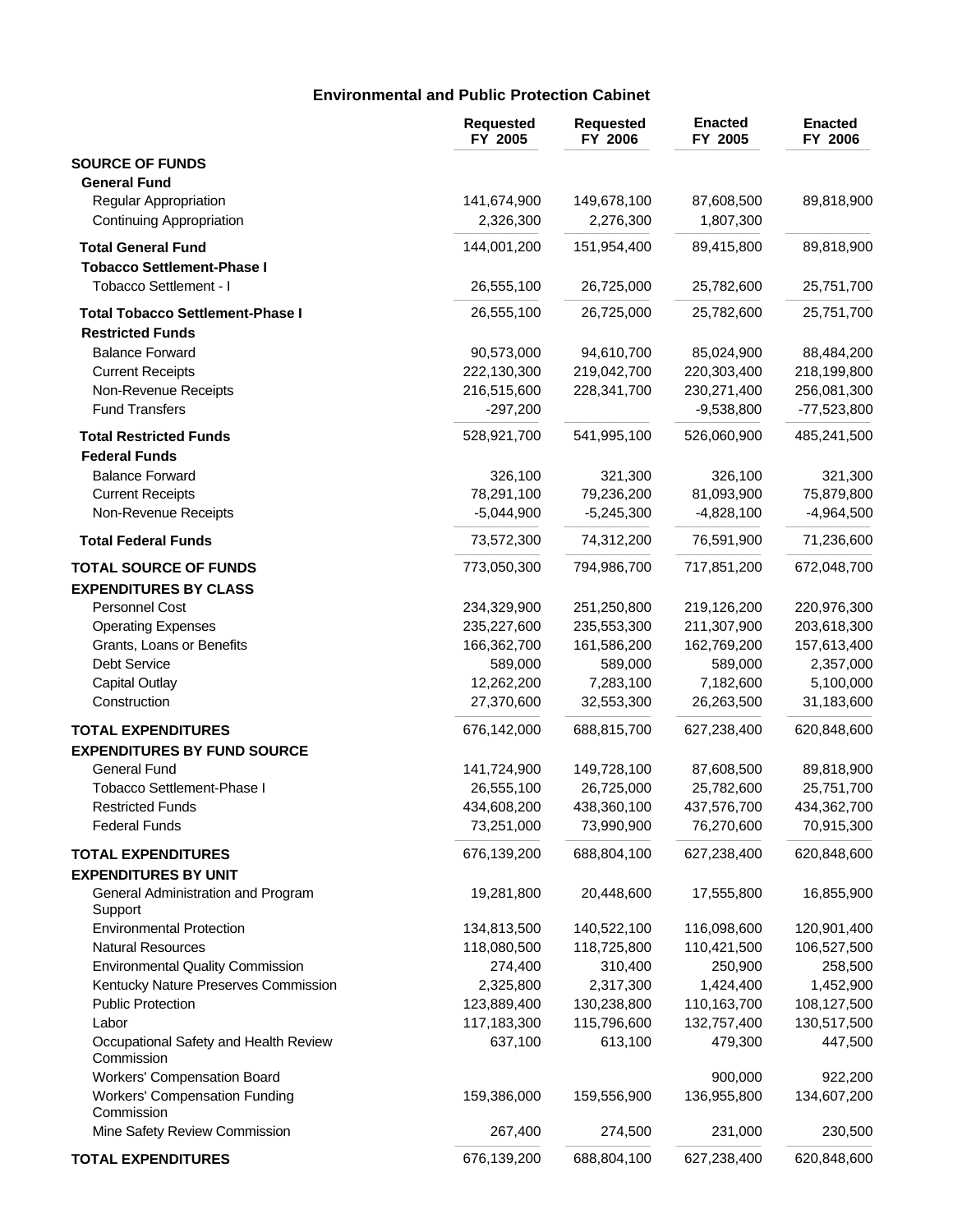Senate Bill 41, as enacted by the 2005 Regular Session of the General Assembly, created the Environmental and Public Protection Cabinet, combining several departments and offices from the former Natural Resources and Environmental Protection Cabinet, Public Protection Cabinet, and Labor Cabinet.

The Environmental and Public Protection Cabinet is charged with the protection and preservation of land, air and water resources, supervision and regulation of industries providing services to the citizens of the Commonwealth and the administration of rules for the state concerning employer-employee relationships.

A Secretary appointed by the Governor heads the Cabinet. The Secretary is responsible for environmental leadership, monitoring environmental trends and shaping a vision for Kentucky's environmental future. The Secretary enforces statutes and regulations ensuring the integrity of supervised industries and the safety of employees through oversight activities relating to wages and hours, occupational safety and employee health, child labor, apprenticeship, and workers' compensation.

By Executive Order 2003-064 the Mine Safety Review Commission is part of the Environmental and Public Protection Cabinet under supervision of the Secretary. KRS 351.1041 establishes the Mine Safety Review Commission to enforce sanctions against licensed premises and certified and non-certified personnel whose willful and repeated violations of mine safety laws place miners in imminent danger of serious injury or death. The Commission is charged with conducting hearings and issuing orders regarding licensees, coal operators, and other persons involved in the mining of coal in accordance with KRS 351.194.

#### **Policy**

Notwithstanding KRS 224.60-130 to 224.60-145, 287.485, and 304.2-400, the Secretary of the Environmental and Public Protection Cabinet may request authorization to expend restricted funds for specified purposes, subject to the provisions of KRS 48.630, in an amount not to exceed ten percent of the Cabinet's restricted funds appropriation for fiscal year 2004-2005 and fiscal year 2005-2006.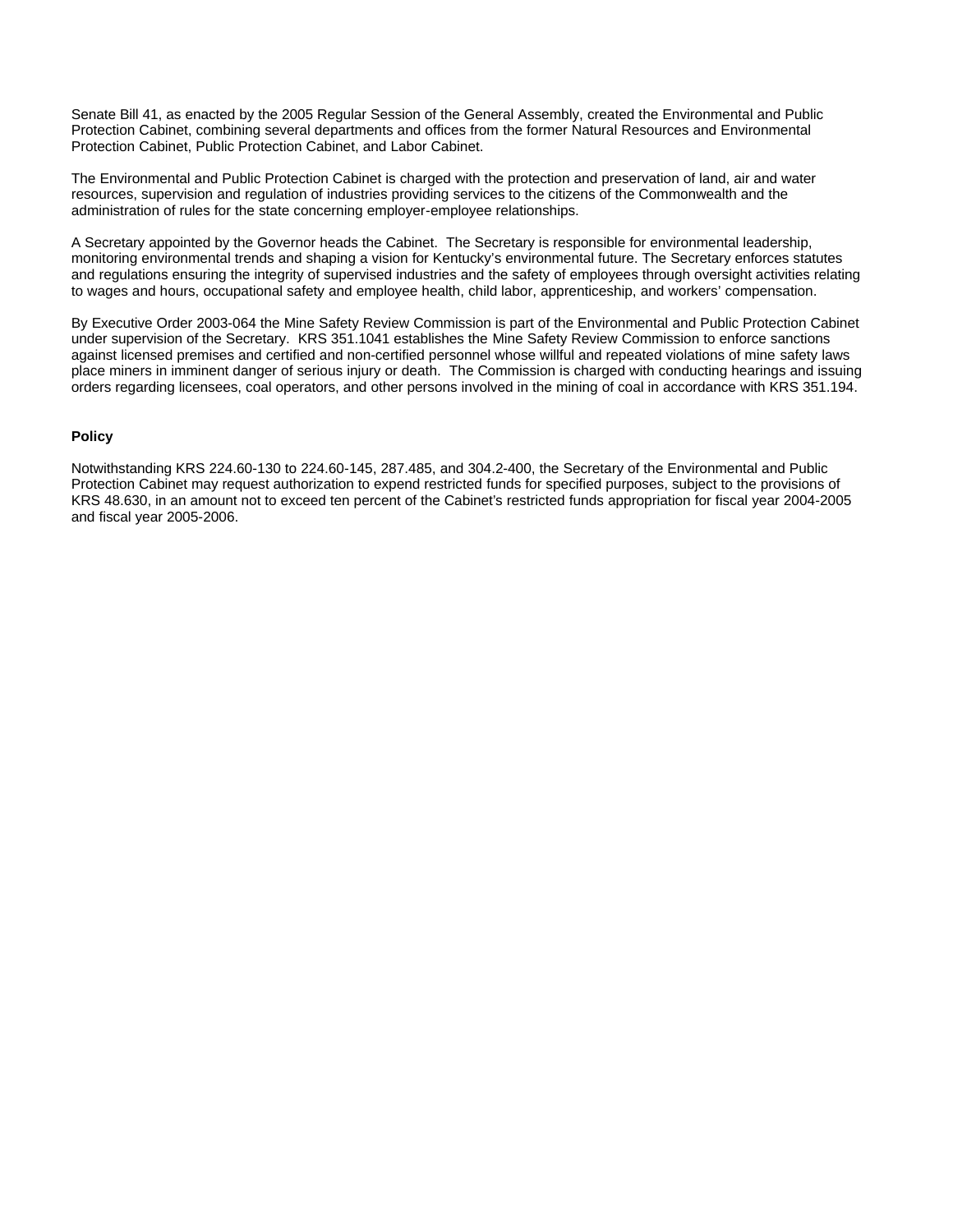### **General Administration and Program Support Environmental and Public Protection Cabinet**

|                                                       | <b>Requested</b><br>FY 2005 | <b>Requested</b><br>FY 2006 | <b>Enacted</b><br>FY 2005 | <b>Enacted</b><br>FY 2006 |
|-------------------------------------------------------|-----------------------------|-----------------------------|---------------------------|---------------------------|
| <b>SOURCE OF FUNDS</b><br><b>General Fund</b>         |                             |                             |                           |                           |
| Regular Appropriation                                 | 11,320,800                  | 12,175,100                  | 10,216,500                | 10,174,500                |
| <b>Total General Fund</b><br><b>Restricted Funds</b>  | 11,320,800                  | 12,175,100                  | 10,216,500                | 10,174,500                |
| <b>Balance Forward</b>                                | 309,800                     | 158,700                     | 400,100                   | 350,000                   |
| <b>Current Receipts</b>                               | 56,400                      | 57,400                      | 56,400                    | 57,400                    |
| Non-Revenue Receipts                                  | 6,064,900                   | 6,265,500                   | 5,525,700                 | 4,668,300                 |
| <b>Total Restricted Funds</b><br><b>Federal Funds</b> | 6,431,100                   | 6,481,600                   | 5,982,200                 | 5,075,700                 |
| <b>Current Receipts</b>                               | 1,773,800                   | 1,877,200                   | 1,645,700                 | 1,666,800                 |
| Non-Revenue Receipts                                  | $-85,200$                   | $-85,300$                   | 61,400                    | 61,300                    |
| <b>Total Federal Funds</b>                            | 1,688,600                   | 1,791,900                   | 1,707,100                 | 1,728,100                 |
| <b>TOTAL SOURCE OF FUNDS</b>                          | 19,440,500                  | 20,448,600                  | 17,905,800                | 16,978,300                |
| <b>EXPENDITURES BY CLASS</b>                          |                             |                             |                           |                           |
| Personnel Cost                                        | 16,051,900                  | 17,326,400                  | 14,443,300                | 13,946,000                |
| <b>Operating Expenses</b>                             | 2,974,000                   | 2,971,100                   | 2,890,900                 | 2,793,200                 |
| Capital Outlay                                        | 255,900                     | 151,100                     | 221,600                   | 116,700                   |
| <b>TOTAL EXPENDITURES</b>                             | 19,281,800                  | 20,448,600                  | 17,555,800                | 16,855,900                |
| <b>EXPENDITURES BY FUND SOURCE</b>                    |                             |                             |                           |                           |
| <b>General Fund</b>                                   | 11,320,800                  | 12,175,100                  | 10,216,500                | 10,174,500                |
| <b>Restricted Funds</b>                               | 6,272,400                   | 6,481,600                   | 5,632,200                 | 4,953,300                 |
| <b>Federal Funds</b>                                  | 1,688,600                   | 1,791,900                   | 1,707,100                 | 1,728,100                 |
| <b>TOTAL EXPENDITURES</b>                             | 19,281,800                  | 20,448,600                  | 17,555,800                | 16,855,900                |

The General Administration and Program Support appropriation unit is responsible for providing the executive direction, leadership, and administrative support necessary to accomplish the goals and missions of the Environmental and Public Protection Cabinet.

#### **Policy**

Senate Bill 41, as enacted by the 2005 Regular Session of the General Assembly, established within this appropriation unit the Office of the Secretary, and Office of Communications and Public Outreach, an Office of Administrative Hearings, an Office of Regulatory Affairs, an Office of Legislative and Intergovernmental Affairs, an Office of Inspector General, an Office of Legal Services, and an Office of Administrative and Information Services. Funding for the Office of Communications and Public Outreach and the Office of Legislative and Intergovernmental Affairs is provided within the Office of the Secretary's budget.

In each fiscal year of the 2004-2006 biennium, restricted funds in the amount of \$500,000 shall be transferred to the General Fund.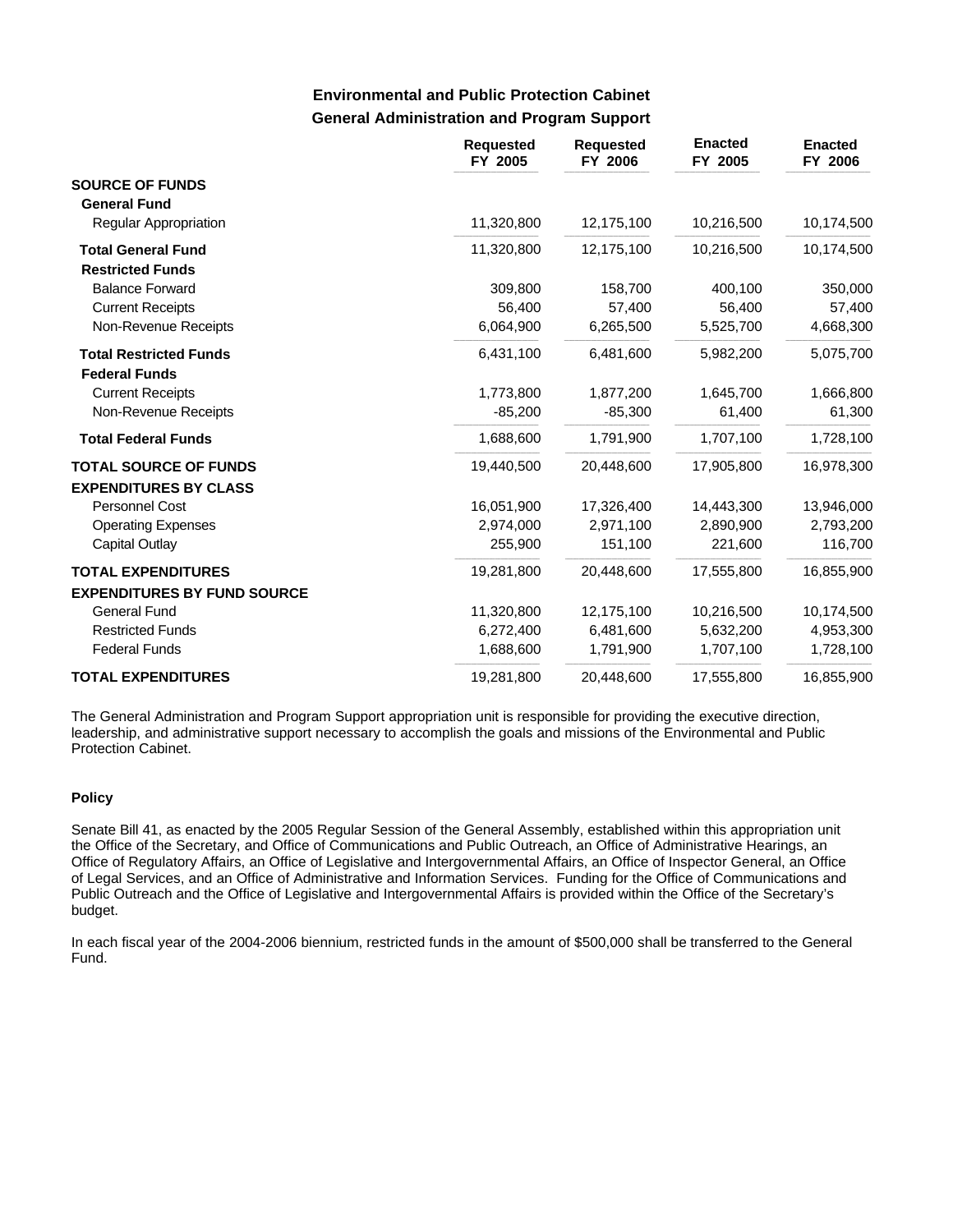### **Environmental Protection Environmental and Public Protection Cabinet**

|                                                          | <b>Requested</b><br>FY 2005 | <b>Requested</b><br>FY 2006 | <b>Enacted</b><br>FY 2005 | <b>Enacted</b><br>FY 2006 |
|----------------------------------------------------------|-----------------------------|-----------------------------|---------------------------|---------------------------|
| <b>SOURCE OF FUNDS</b>                                   |                             |                             |                           |                           |
| <b>General Fund</b>                                      |                             |                             |                           |                           |
| <b>Regular Appropriation</b>                             | 34,354,000                  | 37,278,700                  | 23,793,500                | 25,361,500                |
| <b>Total General Fund</b>                                | 34,354,000                  | 37,278,700                  | 23,793,500                | 25,361,500                |
| <b>Restricted Funds</b>                                  |                             |                             |                           |                           |
| <b>Balance Forward</b>                                   | 11,301,100                  | 16,359,800                  | 12,716,400                | 24,358,300                |
| <b>Current Receipts</b>                                  | 12,852,400                  | 14,083,300                  | 12,467,900                | 14,466,100                |
| Non-Revenue Receipts                                     | 75,733,300                  | 81,358,700                  | 76,062,500                | 106,386,800               |
| <b>Fund Transfers</b>                                    | $-297,200$                  |                             | $-648,600$                | $-63,471,400$             |
| <b>Total Restricted Funds</b>                            | 99,589,600                  | 111,801,800                 | 100,598,200               | 81,739,800                |
| <b>Federal Funds</b>                                     |                             |                             |                           |                           |
| <b>Current Receipts</b>                                  | 18,913,000                  | 18,386,400                  | 18,015,500                | 17,538,600                |
| Non-Revenue Receipts                                     | $-1,980,500$                | $-1,965,900$                | $-1,950,300$              | $-1,935,700$              |
| <b>Total Federal Funds</b>                               | 16,932,500                  | 16,420,500                  | 16,065,200                | 15,602,900                |
| <b>TOTAL SOURCE OF FUNDS</b>                             | 150,876,100                 | 165,501,000                 | 140,456,900               | 122,704,200               |
| <b>EXPENDITURES BY CLASS</b>                             |                             |                             |                           |                           |
| Personnel Cost                                           | 54,627,100                  | 58,836,100                  | 48,623,600                | 49,554,900                |
| <b>Operating Expenses</b>                                | 42,401,400                  | 42,433,600                  | 32,736,200                | 33,023,300                |
| Grants, Loans or Benefits                                | 18,845,900                  | 16,157,300                  | 18,995,900                | 16, 157, 300              |
| Debt Service                                             |                             |                             |                           | 1,768,000                 |
| <b>Capital Outlay</b>                                    | 4,339,100                   | 3,495,100                   | 2,425,000                 | 2,167,600                 |
| Construction                                             | 14,600,000                  | 19,600,000                  | 13,317,900                | 18,230,300                |
| <b>TOTAL EXPENDITURES</b>                                | 134,813,500                 | 140,522,100                 | 116,098,600               | 120,901,400               |
| <b>EXPENDITURES BY FUND SOURCE</b>                       |                             |                             |                           |                           |
| <b>General Fund</b>                                      | 34,354,000                  | 37,278,700                  | 23,793,500                | 25,361,500                |
| <b>Restricted Funds</b>                                  | 83,527,000                  | 86,822,900                  | 76,239,900                | 79,937,000                |
| <b>Federal Funds</b>                                     | 16,932,500                  | 16,420,500                  | 16,065,200                | 15,602,900                |
| <b>TOTAL EXPENDITURES</b><br><b>EXPENDITURES BY UNIT</b> | 134,813,500                 | 140,522,100                 | 116,098,600               | 120,901,400               |
| <b>Environmental Protection Management</b>               | 97,731,200                  | 103,130,400                 | 87,685,600                | 90,113,000                |
| Petroleum Storage Tank Environmental<br>Assur. Fund      | 37,082,300                  | 37,391,700                  | 28,413,000                | 30,788,400                |
| <b>TOTAL EXPENDITURES</b>                                | 134,813,500                 | 140,522,100                 | 116,098,600               | 120,901,400               |

The 2005 Session of the General Assembly enacted Senate Bill 41, a reorganization bill which placed Petroleum Storage Tank Environmental Assurance Fund (PSTEAF) under the management of the Department for Environmental Protection, Division of Waste Management. The PSTEAF is included in the above appropriation.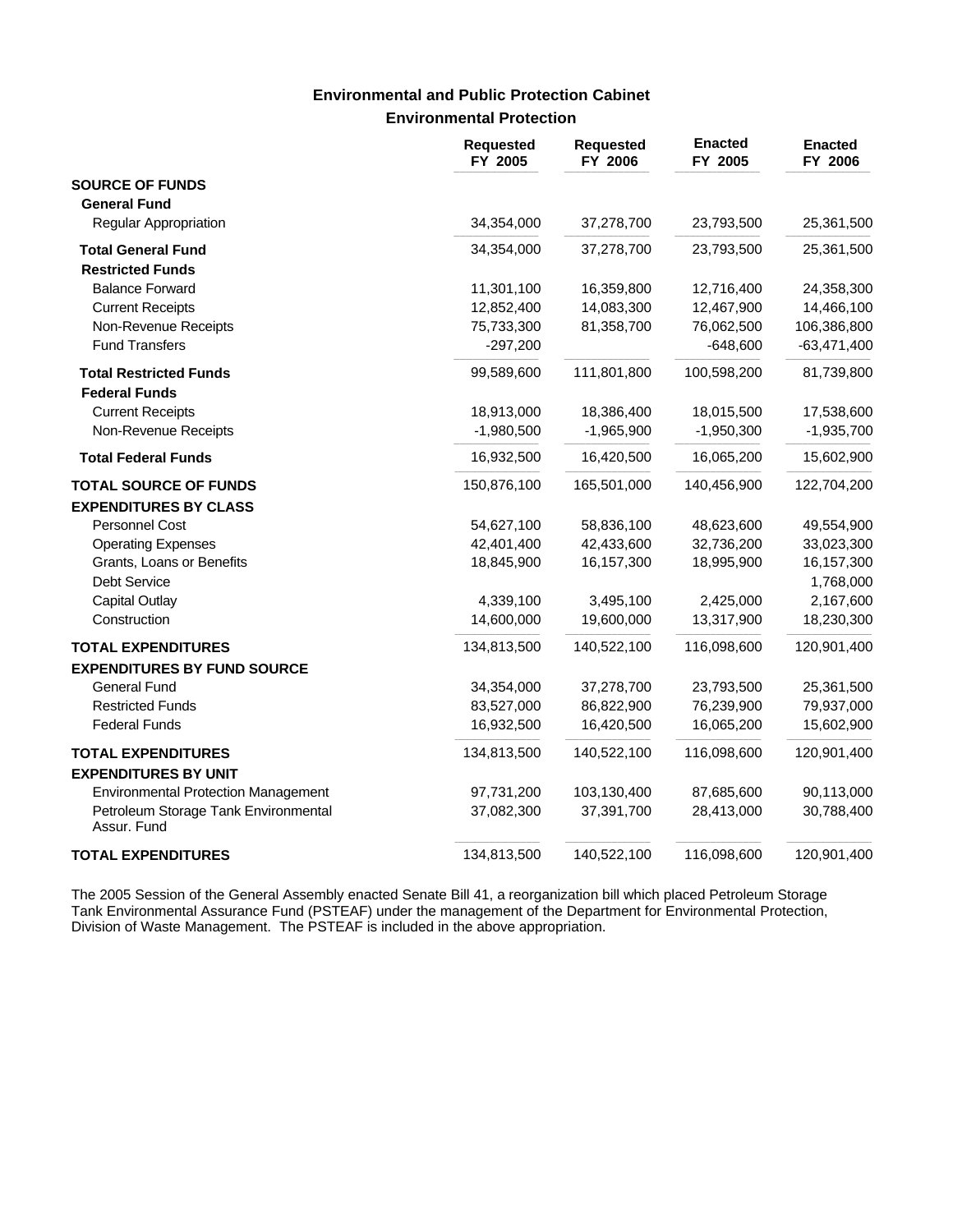# **Environmental Protection Environmental Protection Management Environmental and Public Protection Cabinet**

|                                    | <b>Requested</b><br>FY 2005 | <b>Requested</b><br>FY 2006 | <b>Enacted</b><br>FY 2005 | <b>Enacted</b><br>FY 2006 |
|------------------------------------|-----------------------------|-----------------------------|---------------------------|---------------------------|
| <b>SOURCE OF FUNDS</b>             |                             |                             |                           |                           |
| <b>General Fund</b>                |                             |                             |                           |                           |
| <b>Regular Appropriation</b>       | 34,354,000                  | 37,278,700                  | 23,793,500                | 23,642,500                |
| <b>Total General Fund</b>          | 34,354,000                  | 37,278,700                  | 23,793,500                | 23,642,500                |
| <b>Restricted Funds</b>            |                             |                             |                           |                           |
| <b>Balance Forward</b>             | 11,250,300                  | 6,891,500                   | 10,095,700                | 3,746,800                 |
| <b>Current Receipts</b>            | 12,333,400                  | 12,458,800                  | 12,002,900                | 14,466,100                |
| Non-Revenue Receipts               | 29,752,500                  | 34,740,400                  | 29,826,500                | 34,457,500                |
| <b>Fund Transfers</b>              |                             |                             | $-351,400$                |                           |
| <b>Total Restricted Funds</b>      | 53,336,200                  | 54,090,700                  | 51,573,700                | 52,670,400                |
| <b>Federal Funds</b>               |                             |                             |                           |                           |
| <b>Current Receipts</b>            | 18,913,000                  | 18,386,400                  | 18,015,500                | 17,538,600                |
| Non-Revenue Receipts               | $-1,980,500$                | $-1,965,900$                | $-1,950,300$              | $-1,935,700$              |
| <b>Total Federal Funds</b>         | 16,932,500                  | 16,420,500                  | 16,065,200                | 15,602,900                |
| <b>TOTAL SOURCE OF FUNDS</b>       | 104,622,700                 | 107,789,900                 | 91,432,400                | 91,915,800                |
| <b>EXPENDITURES BY CLASS</b>       |                             |                             |                           |                           |
| Personnel Cost                     | 50,814,200                  | 54,686,000                  | 45,094,200                | 45,985,500                |
| <b>Operating Expenses</b>          | 9,662,000                   | 9,692,000                   | 8,352,600                 | 8,023,300                 |
| Grants, Loans or Benefits          | 18,845,900                  | 16,157,300                  | 18,995,900                | 16,157,300                |
| Debt Service                       |                             |                             |                           | 49,000                    |
| <b>Capital Outlay</b>              | 3,809,100                   | 2,995,100                   | 1,925,000                 | 1,667,600                 |
| Construction                       | 14,600,000                  | 19,600,000                  | 13,317,900                | 18,230,300                |
| <b>TOTAL EXPENDITURES</b>          | 97,731,200                  | 103,130,400                 | 87,685,600                | 90,113,000                |
| <b>EXPENDITURES BY FUND SOURCE</b> |                             |                             |                           |                           |
| <b>General Fund</b>                | 34,354,000                  | 37,278,700                  | 23,793,500                | 23,642,500                |
| <b>Restricted Funds</b>            | 46,444,700                  | 49,431,200                  | 47,826,900                | 50,867,600                |
| <b>Federal Funds</b>               | 16,932,500                  | 16,420,500                  | 16,065,200                | 15,602,900                |
| <b>TOTAL EXPENDITURES</b>          | 97,731,200                  | 103,130,400                 | 87,685,600                | 90,113,000                |
| <b>EXPENDITURES BY UNIT</b>        |                             |                             |                           |                           |
| Commissioner                       | 2,099,100                   | 2,215,300                   | 1,837,200                 | 1,846,300                 |
| Water                              | 25,173,000                  | 25,755,500                  | 21,157,400                | 20,756,800                |
| Waste Management                   | 49,722,500                  | 53,526,000                  | 46,488,300                | 49,176,700                |
| <b>Air Quality</b>                 | 14,916,800                  | 15,605,800                  | 13,596,700                | 13,586,100                |
| <b>Environmental Services</b>      | 4,492,700                   | 4,714,200                   | 4,120,900                 | 4,262,000                 |
| <b>Maxey Flats</b>                 | 1,327,100                   | 1,313,600                   | 485,100                   | 485,100                   |
| <b>TOTAL EXPENDITURES</b>          | 97,731,200                  | 103,130,400                 | 87,685,600                | 90,113,000                |

The Department for Environmental Protection is responsible for the protection of the environmental health of Kentucky's citizens through the prevention, abatement, and control of water, land, and air pollution. The Department conducts operations in eight program areas: the Office of the Commissioner, Water, Air Quality, Waste Management, Environmental Services, the Maxey Flats low-level nuclear waste disposal site, the Division of Enforcement, and the Division of Compliance Assistance.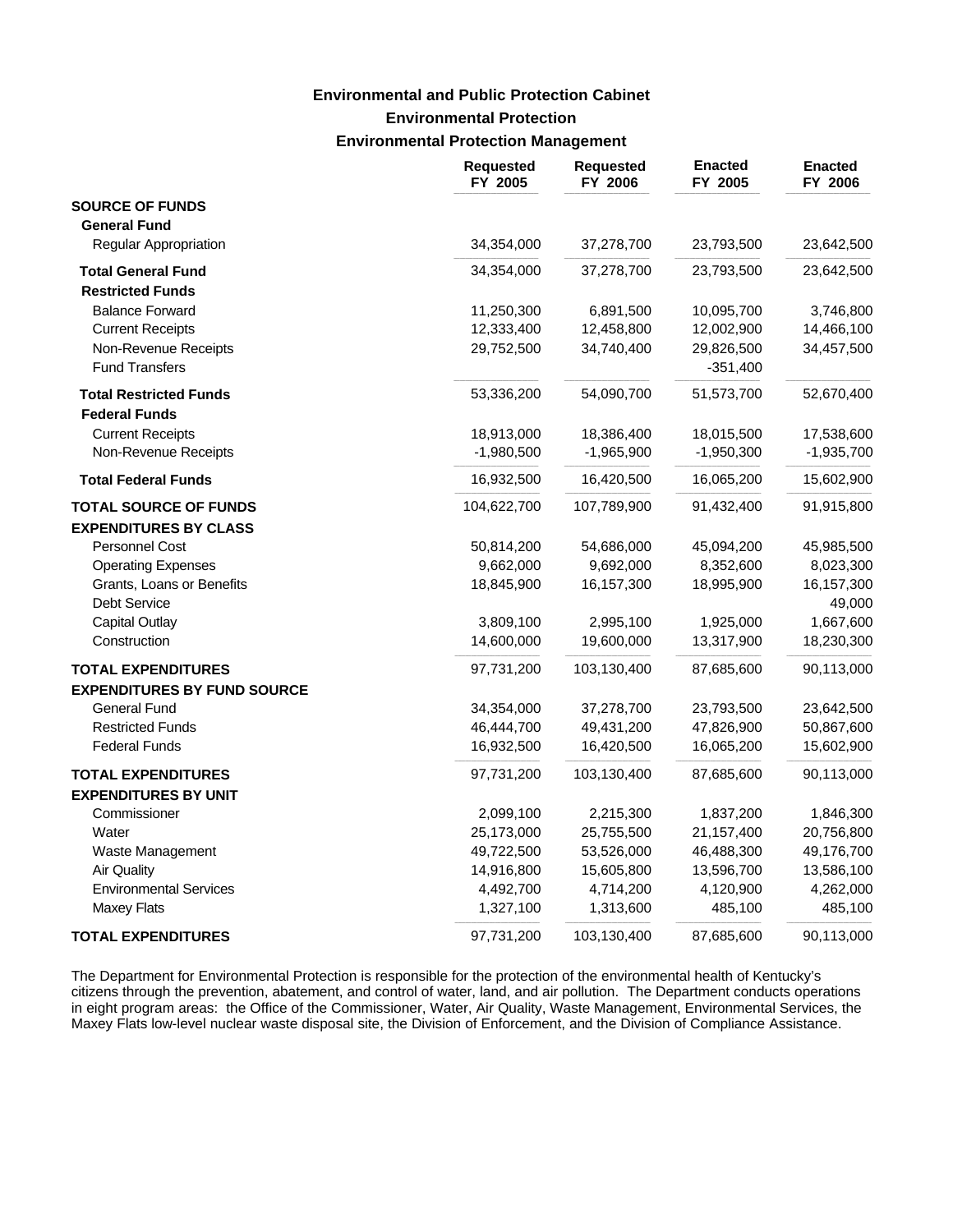### **Policy**

Senate Bill 41, as enacted by the 2005 Regular Session of the General Assembly, created the Division of Enforcement and the Division of Compliance Assistance. Funding for these new Divisions is provided within the above appropriations for Water, Air Quality, and Waste Management.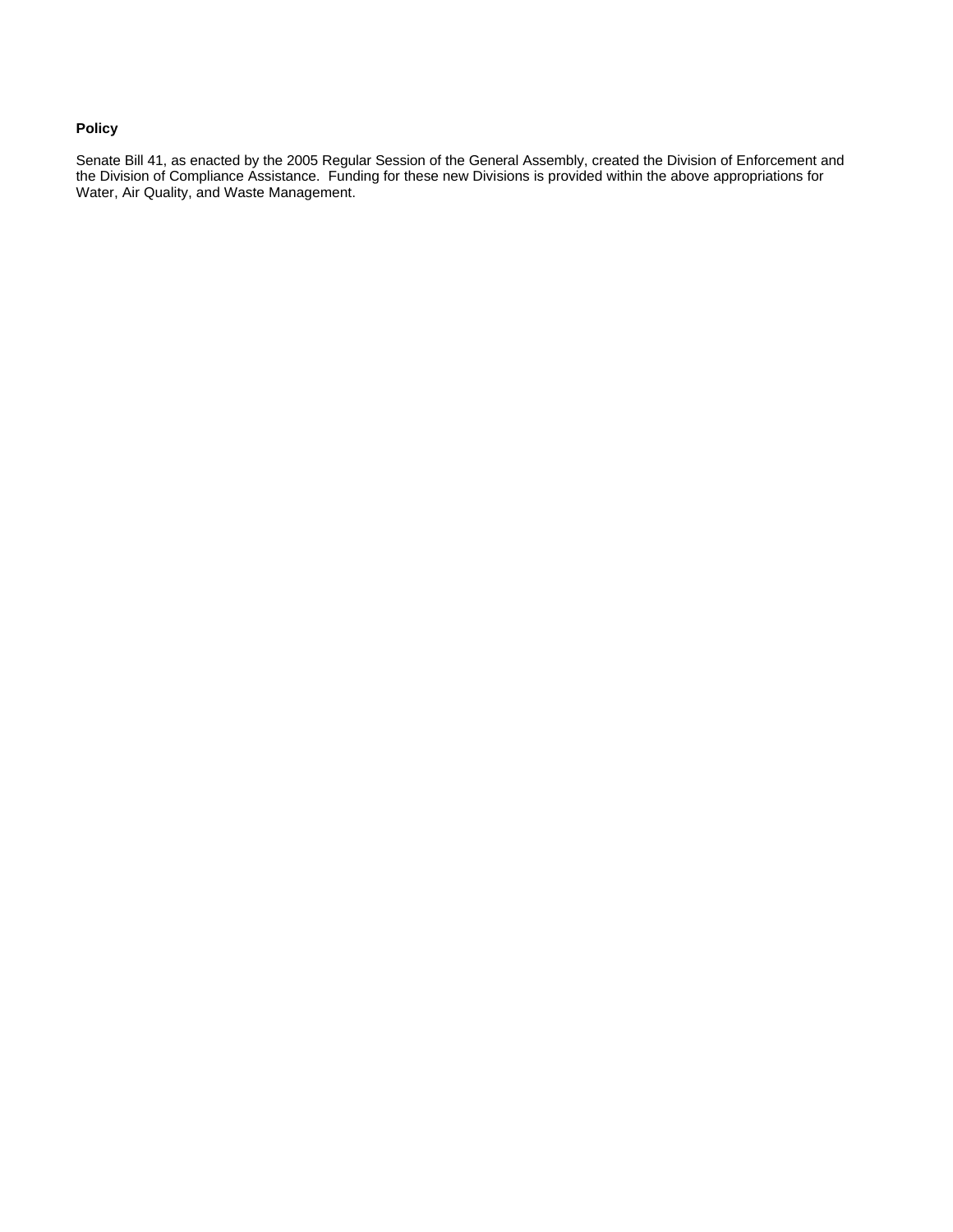# **Environmental Protection Environmental Protection Management Commissioner Environmental and Public Protection Cabinet**

|                                                           | <b>Requested</b><br>FY 2005 | <b>Requested</b><br>FY 2006 | <b>Enacted</b><br>FY 2005 | <b>Enacted</b><br>FY 2006 |
|-----------------------------------------------------------|-----------------------------|-----------------------------|---------------------------|---------------------------|
| <b>SOURCE OF FUNDS</b><br><b>General Fund</b>             |                             |                             |                           |                           |
| <b>Regular Appropriation</b>                              | 1,948,000                   | 2,055,100                   | 1,686,100                 | 1,686,100                 |
| <b>Total General Fund</b><br><b>Restricted Funds</b>      | 1,948,000                   | 2,055,100                   | 1,686,100                 | 1,686,100                 |
| <b>Balance Forward</b>                                    | 113,800                     | 113,100                     | 35,800                    | 13,100                    |
| <b>Current Receipts</b>                                   | 14,000                      | 23,200                      | 14,000                    | 23,200                    |
| Non-Revenue Receipts                                      | 136,400                     | 138,600                     | 114,400                   | 138,600                   |
| <b>Total Restricted Funds</b>                             | 264,200                     | 274,900                     | 164,200                   | 174,900                   |
| <b>TOTAL SOURCE OF FUNDS</b>                              | 2,212,200                   | 2,330,000                   | 1,850,300                 | 1,861,000                 |
| <b>EXPENDITURES BY CLASS</b>                              |                             |                             |                           |                           |
| Personnel Cost                                            | 1,845,200                   | 1,977,000                   | 1,604,200                 | 1,622,400                 |
| <b>Operating Expenses</b><br>Capital Outlay               | 247,000<br>6,900            | 238,300                     | 233,000                   | 223,900                   |
| <b>TOTAL EXPENDITURES</b>                                 | 2,099,100                   | 2,215,300                   | 1,837,200                 | 1,846,300                 |
| <b>EXPENDITURES BY FUND SOURCE</b><br><b>General Fund</b> | 1,948,000                   | 2,055,100                   | 1,686,100                 | 1,686,100                 |
| <b>Restricted Funds</b>                                   | 151,100                     | 160,200                     | 151,100                   | 160,200                   |
| <b>TOTAL EXPENDITURES</b>                                 | 2,099,100                   | 2,215,300                   | 1,837,200                 | 1,846,300                 |

The Office of the Commissioner provides leadership, policy direction, and management for the Department for Environmental Protection.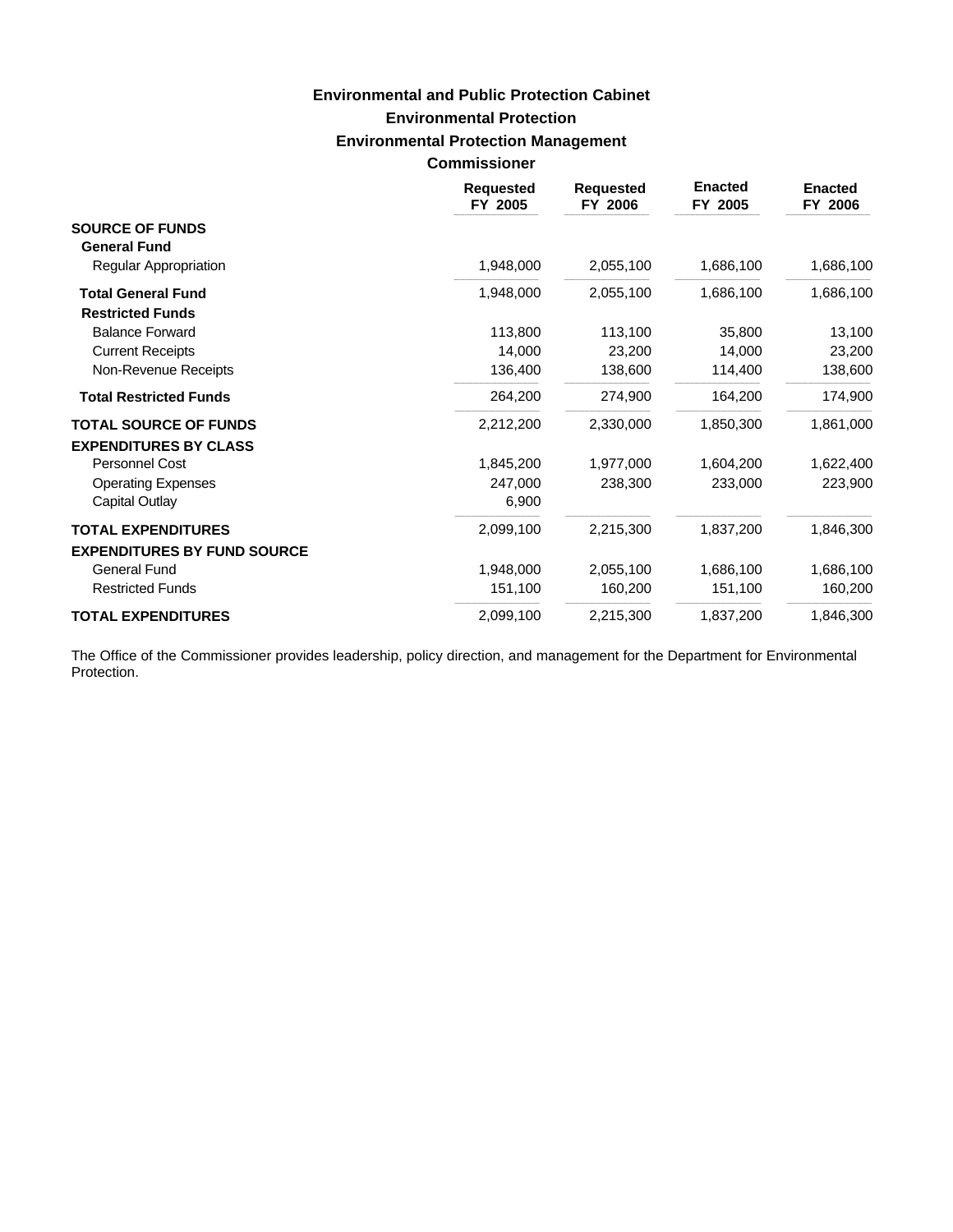# **Environmental Protection Environmental Protection Management Environmental and Public Protection Cabinet**

|                                    | Water                       |                             |                           |                           |
|------------------------------------|-----------------------------|-----------------------------|---------------------------|---------------------------|
|                                    | <b>Requested</b><br>FY 2005 | <b>Requested</b><br>FY 2006 | <b>Enacted</b><br>FY 2005 | <b>Enacted</b><br>FY 2006 |
| <b>SOURCE OF FUNDS</b>             |                             |                             |                           |                           |
| <b>General Fund</b>                |                             |                             |                           |                           |
| <b>Regular Appropriation</b>       | 14,664,800                  | 15,861,800                  | 10,637,100                | 10,686,100                |
| <b>Total General Fund</b>          | 14,664,800                  | 15,861,800                  | 10,637,100                | 10,686,100                |
| <b>Restricted Funds</b>            |                             |                             |                           |                           |
| <b>Balance Forward</b>             | 518,400                     | 267,400                     | 1,045,700                 | 363,600                   |
| <b>Current Receipts</b>            | 866,000                     | 865,500                     | 1,054,000                 | 1,145,300                 |
| Non-Revenue Receipts               | 1,268,200                   | 1,265,200                   | 718,400                   | 1,066,200                 |
| <b>Fund Transfers</b>              |                             |                             | $-57,200$                 |                           |
| <b>Total Restricted Funds</b>      | 2,652,600                   | 2,398,100                   | 2,760,900                 | 2,575,100                 |
| <b>Federal Funds</b>               |                             |                             |                           |                           |
| <b>Current Receipts</b>            | 9,137,400                   | 8,495,400                   | 9,137,400                 | 8,495,400                 |
| Non-Revenue Receipts               | $-1,014,400$                | $-999,800$                  | $-1,014,400$              | $-999,800$                |
| <b>Total Federal Funds</b>         | 8,123,000                   | 7,495,600                   | 8,123,000                 | 7,495,600                 |
| <b>TOTAL SOURCE OF FUNDS</b>       | 25,440,400                  | 25,755,500                  | 21,521,000                | 20,756,800                |
| <b>EXPENDITURES BY CLASS</b>       |                             |                             |                           |                           |
| Personnel Cost                     | 18,532,700                  | 20,004,500                  | 15,717,500                | 16,027,900                |
| <b>Operating Expenses</b>          | 2,825,000                   | 2,891,900                   | 2,184,400                 | 2,175,500                 |
| Grants, Loans or Benefits          | 3,105,500                   | 2,504,400                   | 3,255,500                 | 2,504,400                 |
| <b>Debt Service</b>                |                             |                             |                           | 49,000                    |
| <b>Capital Outlay</b>              | 709,800                     | 354,700                     |                           |                           |
| <b>TOTAL EXPENDITURES</b>          | 25,173,000                  | 25,755,500                  | 21,157,400                | 20,756,800                |
| <b>EXPENDITURES BY FUND SOURCE</b> |                             |                             |                           |                           |
| <b>General Fund</b>                | 14,664,800                  | 15,861,800                  | 10,637,100                | 10,686,100                |
| <b>Restricted Funds</b>            | 2,385,200                   | 2,398,100                   | 2,397,300                 | 2,575,100                 |
| <b>Federal Funds</b>               | 8,123,000                   | 7,495,600                   | 8,123,000                 | 7,495,600                 |
| <b>TOTAL EXPENDITURES</b>          | 25,173,000                  | 25,755,500                  | 21,157,400                | 20,756,800                |

The Division of Water, operating under authority granted by both state and federal statutes, is responsible for administering programs for: ensuring a safe drinking water supply; water quality maintenance; water storage overflow prevention; water improvements construction safety; groundwater protection; wastewater treatment and sewer line construction; and water conservation, promotion, regulation, and development.

The Division includes programmatic responsibilities relating to Groundwater Protection Plans, Total Maximum Daily Load (TMDL) Plans, the Non-Point Source (NPS) 319(h) Grant program, Watershed Management, Dam Safety Inspections, Clean Water and Drinking Water State Revolving Loan programs (CWSRF/DWSRF), Kentucky Pollution Discharge Elimination System (KPDES) permitting, On-site Sewage Inspections, Confined Animal Feeding Operations (CAFOs) compliance, and Logging Operations Forestry Conservation Act (FCA) compliance.

#### **Policy**

In fiscal year 2005, restricted funds in the amount of \$57,200 shall be transferred to the credit of the General Fund.

Included in the above General Fund appropriation is \$49,000 for fiscal year 2005-2006 for debt service to support new bonds for state-owned dam repair as set forth in Part II, Capital Projects Budget, of House Bill 267 enacted by the 2005 General Assembly.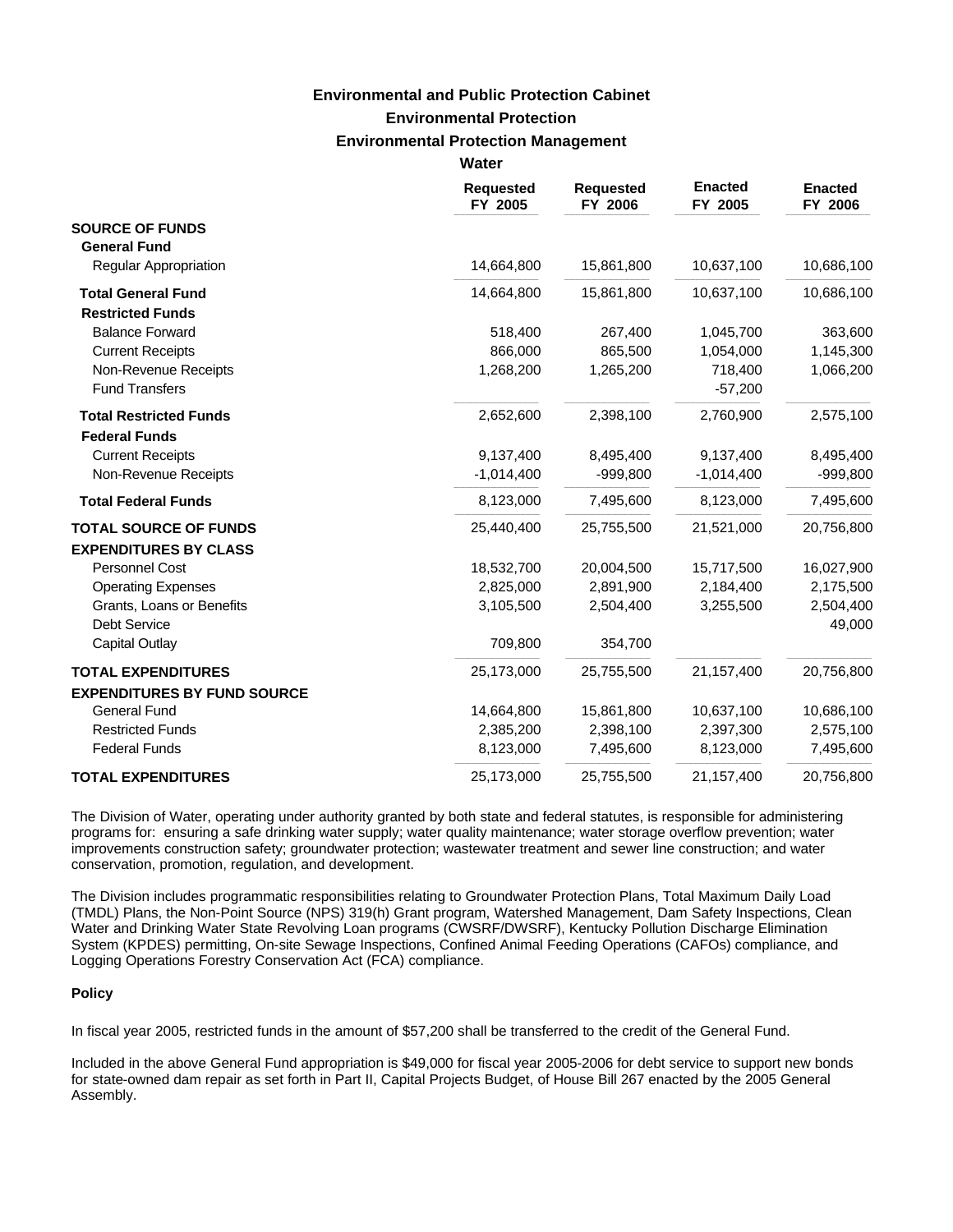## **Environmental Protection Environmental Protection Management Waste Management Environmental and Public Protection Cabinet**

| <b>Requested</b><br>FY 2005 | <b>Requested</b><br>FY 2006 | <b>Enacted</b><br>FY 2005 | <b>Enacted</b><br>FY 2006 |
|-----------------------------|-----------------------------|---------------------------|---------------------------|
|                             |                             |                           |                           |
|                             |                             |                           |                           |
|                             |                             |                           | 5,763,100                 |
| 11,071,200                  | 12,351,400                  | 5,763,100                 | 5,763,100                 |
|                             |                             |                           |                           |
| 8,305,900                   | 5,178,400                   | 4,947,600                 | 2,446,100                 |
| 1,304,700                   | 1,321,900                   | 3,704,700                 | 3,721,900                 |
| 28,245,800                  | 33,245,800                  | 28,921,800                | 33,192,100                |
|                             |                             | $-50,000$                 |                           |
| 37,856,400                  | 39,746,100                  | 37,524,100                | 39,360,100                |
|                             |                             |                           |                           |
| 6,695,100                   | 6,695,100                   | 6,369,000                 | 6,534,100                 |
| $-721,800$                  | $-721,800$                  | $-721,800$                | $-721,800$                |
| 5,973,300                   | 5,973,300                   | 5,647,200                 | 5,812,300                 |
| 54,900,900                  | 58,070,800                  | 48,934,400                | 50,935,500                |
|                             |                             |                           |                           |
| 16,452,600                  | 17,633,800                  | 15,354,700                | 15,626,700                |
| 2,564,100                   | 2,553,200                   | 2,564,100                 | 2,458,400                 |
| 14,962,500                  | 12,861,300                  | 14,962,500                | 12,861,300                |
| 1,143,300                   | 877,700                     | 289,100                   |                           |
| 14,600,000                  | 19,600,000                  | 13,317,900                | 18,230,300                |
| 49,722,500                  | 53,526,000                  | 46,488,300                | 49,176,700                |
|                             |                             |                           |                           |
| 11,071,200                  | 12,351,400                  | 5,763,100                 | 5,763,100                 |
| 32,678,000                  | 35,201,300                  | 35,078,000                | 37,601,300                |
| 5,973,300                   | 5,973,300                   | 5,647,200                 | 5,812,300                 |
| 49,722,500                  | 53,526,000                  | 46,488,300                | 49,176,700                |
|                             | 11,071,200                  | 12,351,400                | 5,763,100                 |

The Division of Waste Management, pursuant to KRS 224, operates programs that regulate the generation, transportation, storage, treatment, and disposal of all hazardous wastes in the state; ensures proper disposal of all solid waste produced in the Commonwealth; and administers the Certified Clean Counties initiative. Additional responsibilities include resources use and recycling initiatives; technical assistance to counties and solid waste management districts to facilitate compliance with 401 KAR, Chapter 49; investigation and restoration duties at abandoned hazardous waste disposal sites; and citizen education concerning waste management issues. The Division has responsibility for the Voluntary Environmental Remediation Act.

Pursuant to KRS 224.43-505, the Division also manages the Kentucky Pride Fund, which encourages proper solid waste management in Kentucky through waste reduction, recycling, proper closure of abandoned landfills, education, proper collection and disposal of solid waste, elimination of illegal open dumps, and abatement of litter.

### **Policy**

Included in the above restricted funds appropriation is \$24,991,500 in fiscal year 2004-2005 and \$29,835,100 in fiscal year 2005-2006 for the Kentucky Pride Program.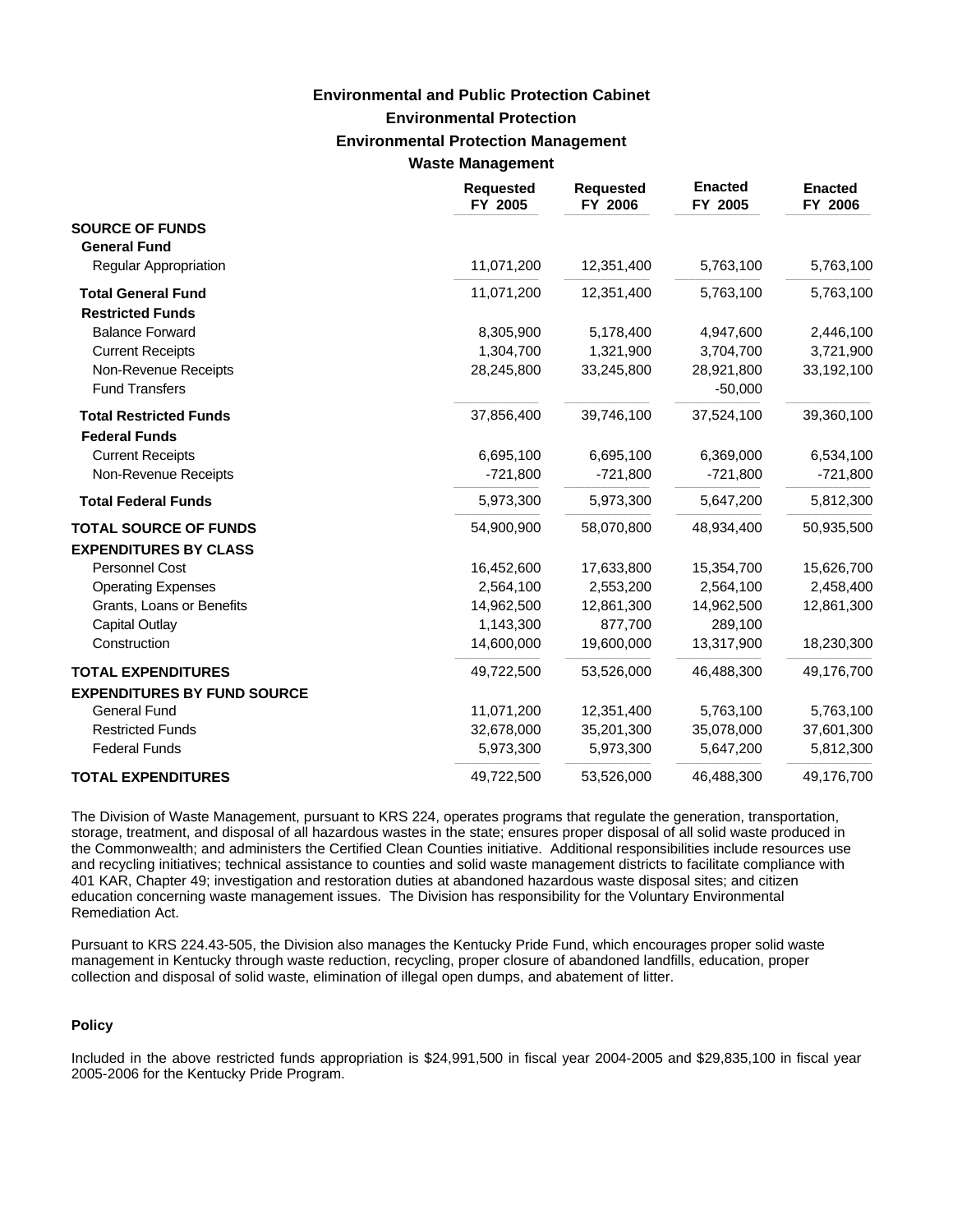Pursuant to KRS 224.43-505(2)(a)5, in each fiscal year of the 2004-2006 biennium, restricted funds in the amount of \$2,006,300 shall be transferred to the credit of the General Fund to support the General Fund debt service on the bonds sold as authorized by 2003 Ky. Acts Ch. 156, Part II, Capital Projects Budget, A. Government Operations, 3. Kentucky Infrastructure Authority, c. Kentucky Pride Fund projects.

The Governor's recommended budget provides restricted fund resources for the Division of Waste Management, Hazardous Waste Management program of \$2,400,000 in fiscal year 2005 and \$2,400,000 in fiscal year 2006.

The Governor's recommended budget provides restricted fund resources for the Division of Waste Management, Waste Tire Cleanup program of \$2,500,000 in fiscal year 2005 and \$2,500,000 in fiscal year 2006.

The Governor's recommended budget provides restricted fund resources for the Division of Waste Management, Underground Storage Tank program of \$425,000 in each fiscal year.

In fiscal year 2005, restricted funds in the amount of \$50,000 shall be transferred to the credit of the General Fund.

Notwithstanding KRS 224.43-320, no funds are provided in the above appropriations for the assignment of full-time inspectors to each municipal solid waste landfill operating in the Commonwealth.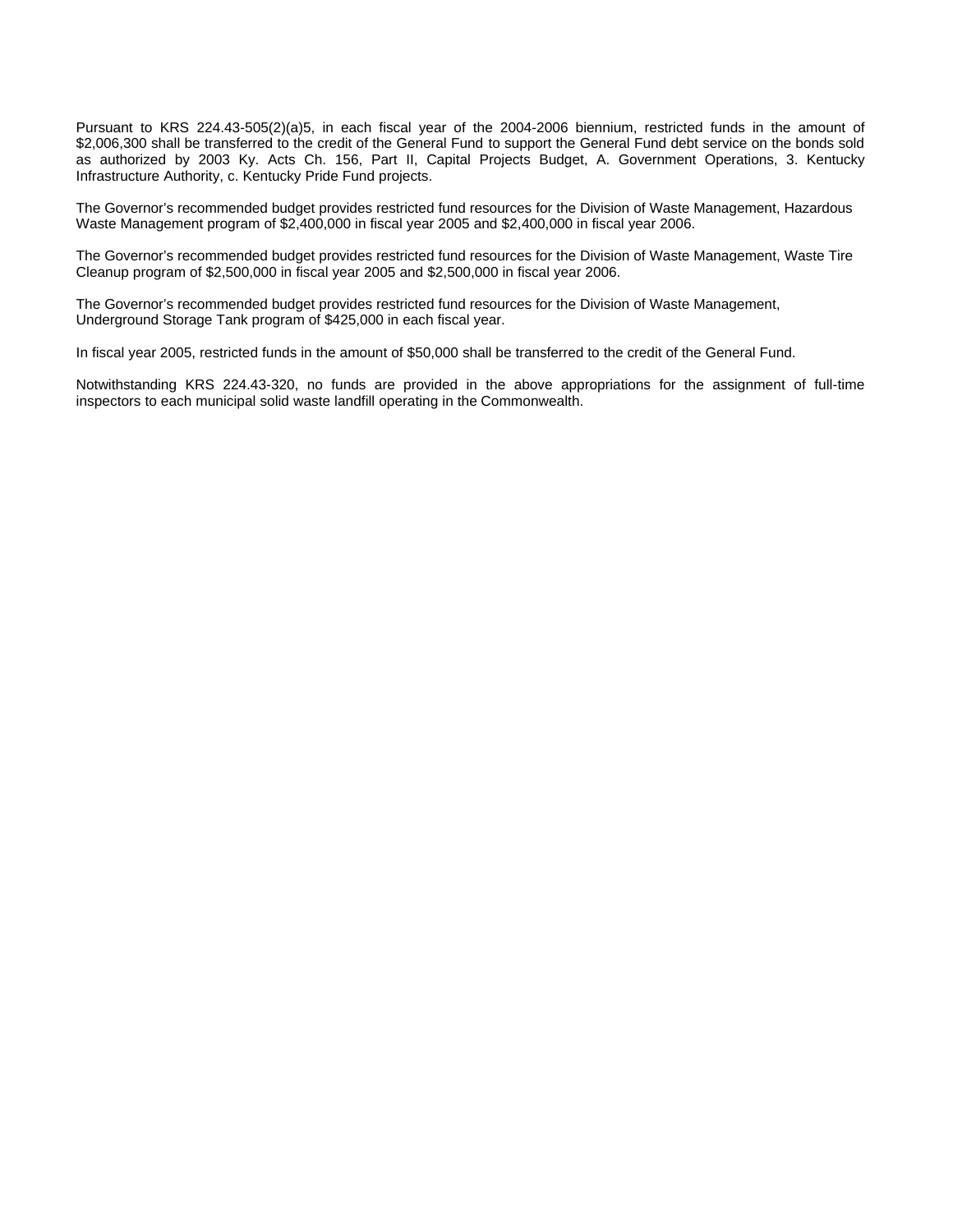# **Environmental Protection Environmental Protection Management Environmental Services Environmental and Public Protection Cabinet**

|                                    | <b>Requested</b><br>FY 2005 | <b>Requested</b><br>FY 2006 | <b>Enacted</b><br>FY 2005 | <b>Enacted</b><br>FY 2006 |
|------------------------------------|-----------------------------|-----------------------------|---------------------------|---------------------------|
| <b>SOURCE OF FUNDS</b>             |                             |                             |                           |                           |
| <b>General Fund</b>                |                             |                             |                           |                           |
| <b>Regular Appropriation</b>       | 3,706,000                   | 3,914,800                   | 3,470,900                 | 3,470,900                 |
| <b>Total General Fund</b>          | 3,706,000                   | 3,914,800                   | 3,470,900                 | 3,470,900                 |
| <b>Restricted Funds</b>            |                             |                             |                           |                           |
| <b>Balance Forward</b>             | 99,400                      |                             | 128,700                   | 135,800                   |
| <b>Current Receipts</b>            | 39,000                      | 123,600                     | 39,000                    | 39,000                    |
| Non-Revenue Receipts               | 393,400                     | 420,900                     | 363,200                   | 390,700                   |
| <b>Total Restricted Funds</b>      | 531,800                     | 544,500                     | 530,900                   | 565,500                   |
| <b>Federal Funds</b>               |                             |                             |                           |                           |
| <b>Current Receipts</b>            | 310,500                     | 310,500                     | 280,300                   | 280,300                   |
| Non-Revenue Receipts               | $-55,600$                   | $-55,600$                   | $-25,400$                 | $-25,400$                 |
| <b>Total Federal Funds</b>         | 254,900                     | 254,900                     | 254,900                   | 254,900                   |
| <b>TOTAL SOURCE OF FUNDS</b>       | 4,492,700                   | 4,714,200                   | 4,256,700                 | 4,291,300                 |
| <b>EXPENDITURES BY CLASS</b>       |                             |                             |                           |                           |
| Personnel Cost                     | 3,064,200                   | 3,306,600                   | 2,839,600                 | 2,916,300                 |
| <b>Operating Expenses</b>          | 1,332,500                   | 1,345,600                   | 1,281,300                 | 1,275,700                 |
| Capital Outlay                     | 96,000                      | 62,000                      |                           | 70,000                    |
| <b>TOTAL EXPENDITURES</b>          | 4,492,700                   | 4,714,200                   | 4,120,900                 | 4,262,000                 |
| <b>EXPENDITURES BY FUND SOURCE</b> |                             |                             |                           |                           |
| <b>General Fund</b>                | 3,706,000                   | 3,914,800                   | 3,470,900                 | 3,470,900                 |
| <b>Restricted Funds</b>            | 531,800                     | 544,500                     | 395,100                   | 536,200                   |
| <b>Federal Funds</b>               | 254,900                     | 254,900                     | 254,900                   | 254,900                   |
| <b>TOTAL EXPENDITURES</b>          | 4,492,700                   | 4,714,200                   | 4,120,900                 | 4,262,000                 |

The Division of Environmental Services provides the necessary laboratory services for characterizing, evaluating, and documenting the nature and extent of environmental pollutants in the Commonwealth. KRS 224.10-100(7) requires services to be conducted in support of the regulatory, permitting, and enforcement efforts for air, water, and waste management activities, along with the investigation of spills and other environmental emergencies. The Division also certifies chemistry laboratories that test drinking water in Kentucky.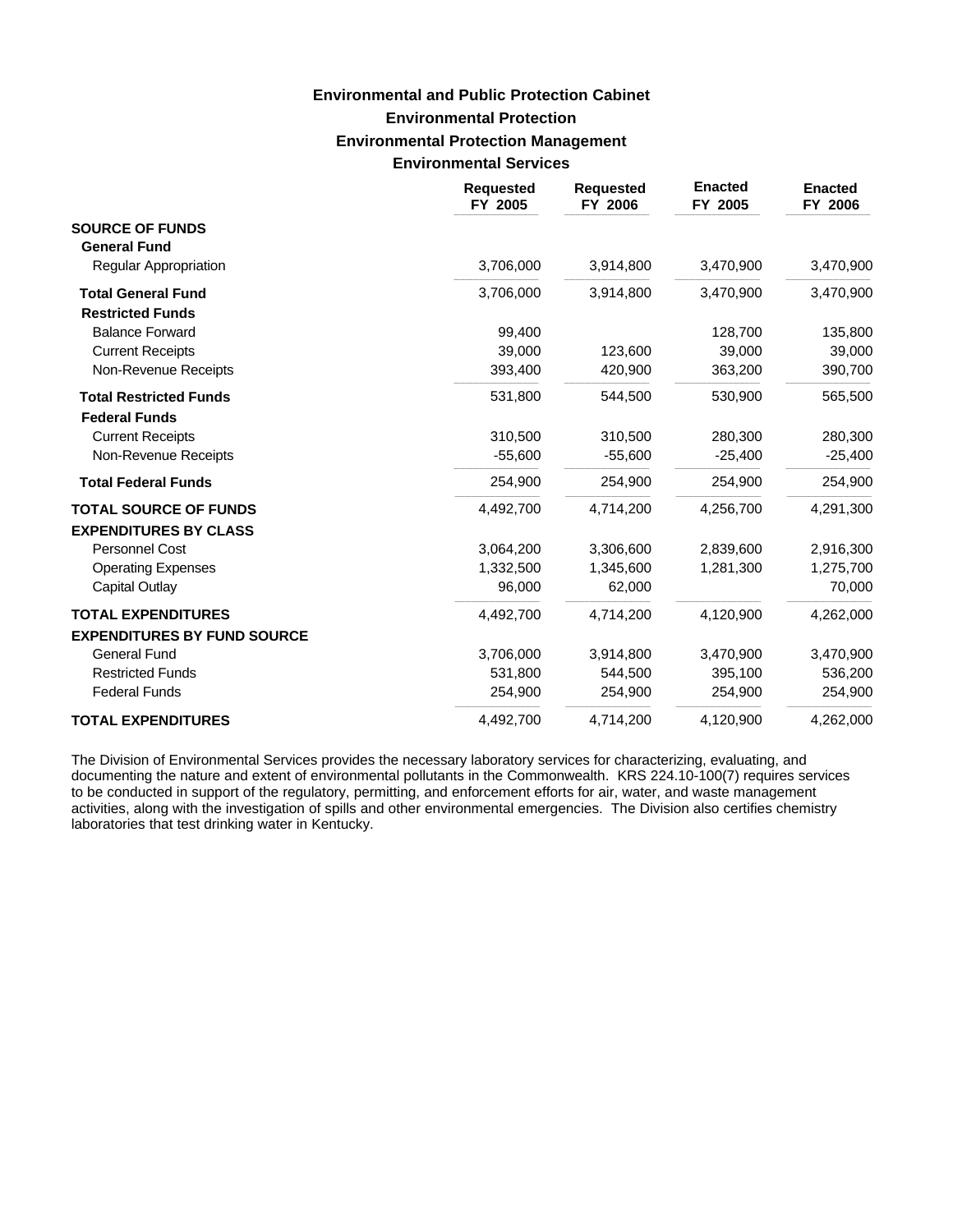### **Environmental Protection Environmental Protection Management Air Quality Environmental and Public Protection Cabinet**

| <b>Requested</b><br>FY 2005 | <b>Requested</b><br>FY 2006          | <b>Enacted</b><br>FY 2005 | <b>Enacted</b><br>FY 2006 |
|-----------------------------|--------------------------------------|---------------------------|---------------------------|
|                             |                                      |                           |                           |
|                             |                                      |                           |                           |
| 1,636,900                   | 1,782,000                            | 1,751,200                 | 1,551,200                 |
| 1,636,900                   | 1,782,000                            | 1,751,200                 | 1,551,200                 |
|                             |                                      |                           |                           |
| 2,212,800                   | 1,332,600                            | 3,937,900                 | 788,200                   |
| 10,109,700                  | 10,124,600                           | 7,191,200                 | 9,536,700                 |
| $-291,300$                  | $-330,100$                           | $-291,300$                | $-330,100$                |
|                             |                                      | $-244,200$                |                           |
| 12,031,200                  | 11,127,100                           | 10,593,600                | 9,994,800                 |
|                             |                                      |                           | 2,228,800                 |
|                             |                                      |                           | $-188,700$                |
|                             |                                      |                           |                           |
| 2,581,300                   | 2,696,700                            | 2,040,100                 | 2,040,100                 |
| 16,249,400                  | 15,605,800                           | 14,384,900                | 13,586,100                |
|                             |                                      |                           |                           |
| 10,558,300                  | 11,375,700                           | 9,239,900                 | 9,453,900                 |
| 1,843,400                   | 1,813,400                            | 2,001,500                 | 1,801,500                 |
| 719,400                     | 733,100                              | 719,400                   | 733,100                   |
| 1,795,700                   | 1,683,600                            | 1,635,900                 | 1,597,600                 |
| 14,916,800                  | 15,605,800                           | 13,596,700                | 13,586,100                |
|                             |                                      |                           |                           |
| 1,636,900                   | 1,782,000                            | 1,751,200                 | 1,551,200                 |
| 10,698,600                  | 11,127,100                           | 9,805,400                 | 9,994,800                 |
| 2,581,300                   | 2,696,700                            | 2,040,100                 | 2,040,100                 |
| 14,916,800                  | 15,605,800                           | 13,596,700                | 13,586,100                |
|                             | An wuunty<br>2,770,000<br>$-188,700$ | 2,885,400<br>$-188,700$   | 2,228,800<br>$-188,700$   |

The Division of Air Quality is responsible for the identification and implementation of measures necessary to achieve and maintain ambient air quality standards as mandated by the federal Clean Air Act and KRS 224.10-100. The Division accomplishes these goals by operating a comprehensive program of air quality monitoring; planning, construction, and operation permitting; and source inspections and enforcement to ensure compliance with air pollution laws and regulations.

The 1990 Clean Air Act Amendments imposed new permitting requirements to protect air quality. Federal law requires that an emission fee be levied on facilities with significant air pollutants to fund the implementation of the new requirements. If a state does not have continued authorization, the fee will be collected by the U.S. Environmental Protection Agency to fund a federal permitting program.

#### **Policy**

In fiscal year 2005, restricted funds in the amount of \$244,200 shall be transferred to the credit of the General Fund.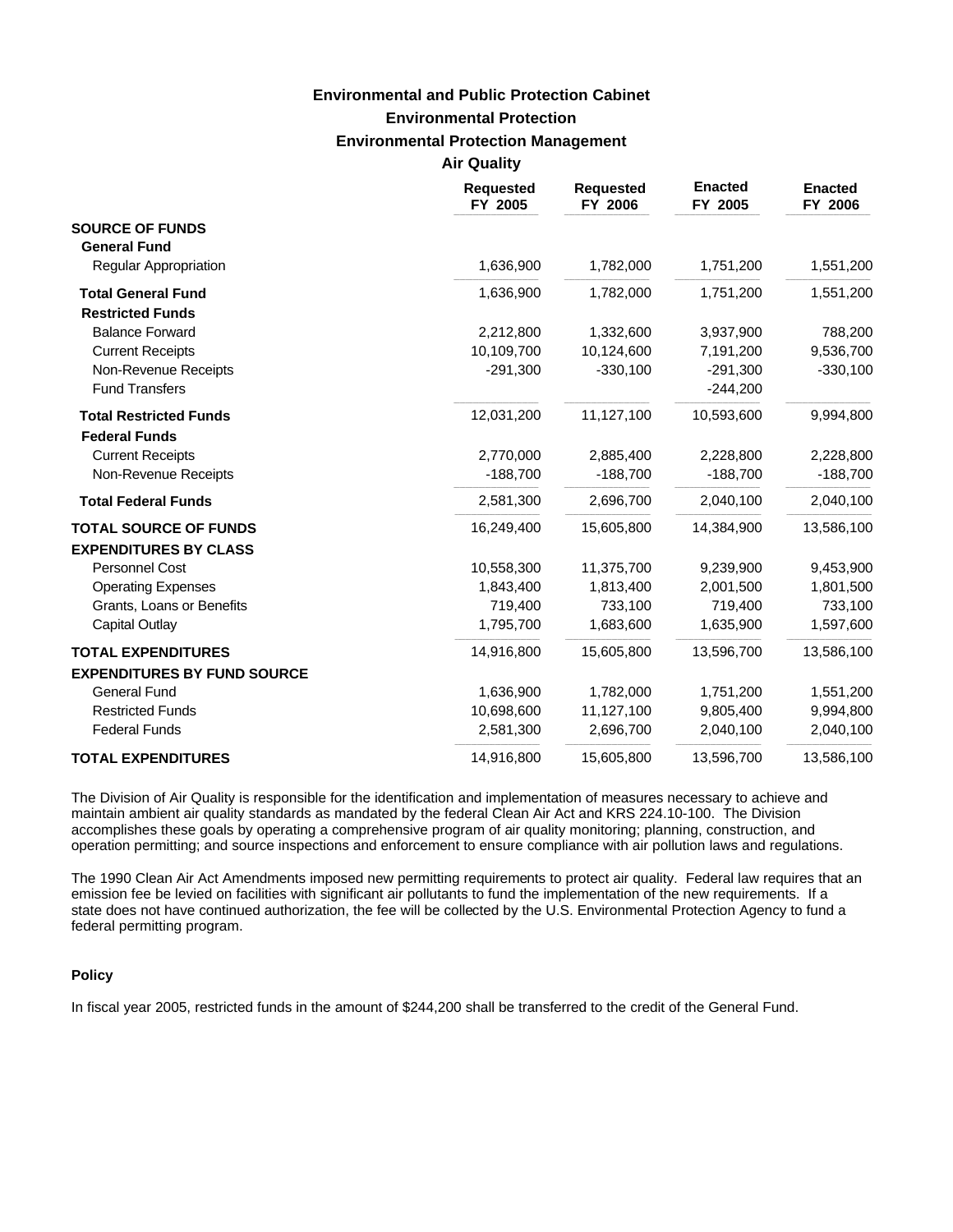## **Environmental Protection Environmental Protection Management Maxey Flats Environmental and Public Protection Cabinet**

|                                                           | <b>Requested</b><br>FY 2005 | <b>Requested</b><br>FY 2006 | <b>Enacted</b><br>FY 2005 | <b>Enacted</b><br>FY 2006 |
|-----------------------------------------------------------|-----------------------------|-----------------------------|---------------------------|---------------------------|
| <b>SOURCE OF FUNDS</b><br><b>General Fund</b>             |                             |                             |                           |                           |
| Regular Appropriation                                     | 1,327,100                   | 1,313,600                   | 485,100                   | 485,100                   |
| <b>Total General Fund</b>                                 | 1,327,100                   | 1,313,600                   | 485,100                   | 485,100                   |
| <b>TOTAL SOURCE OF FUNDS</b>                              | 1,327,100                   | 1,313,600                   | 485,100                   | 485,100                   |
| <b>EXPENDITURES BY CLASS</b>                              |                             |                             |                           |                           |
| <b>Personnel Cost</b>                                     | 361,200                     | 388,400                     | 338,300                   | 338,300                   |
| <b>Operating Expenses</b>                                 | 850,000                     | 849,600                     | 88,300                    | 88,300                    |
| Grants, Loans or Benefits                                 | 58,500                      | 58,500                      | 58,500                    | 58,500                    |
| Capital Outlay                                            | 57,400                      | 17,100                      |                           |                           |
| <b>TOTAL EXPENDITURES</b>                                 | 1,327,100                   | 1,313,600                   | 485,100                   | 485,100                   |
| <b>EXPENDITURES BY FUND SOURCE</b><br><b>General Fund</b> | 1,327,100                   | 1,313,600                   | 485,100                   | 485,100                   |
| <b>TOTAL EXPENDITURES</b>                                 | 1,327,100                   | 1,313,600                   | 485,100                   | 485,100                   |

Maxey Flats, originally operated as a low-level nuclear waste disposal site, was closed in 1977. The Commonwealth of Kentucky assumed ownership and responsibility for the toxic site in 1978, providing long-term monitoring and maintenance activities of the site. A combination of state appropriations and federal funds has been used to minimize negative health impacts on the neighboring vicinity while moving toward final site closure. The Commonwealth will continue to be responsible for operating and maintaining the site in perpetuity.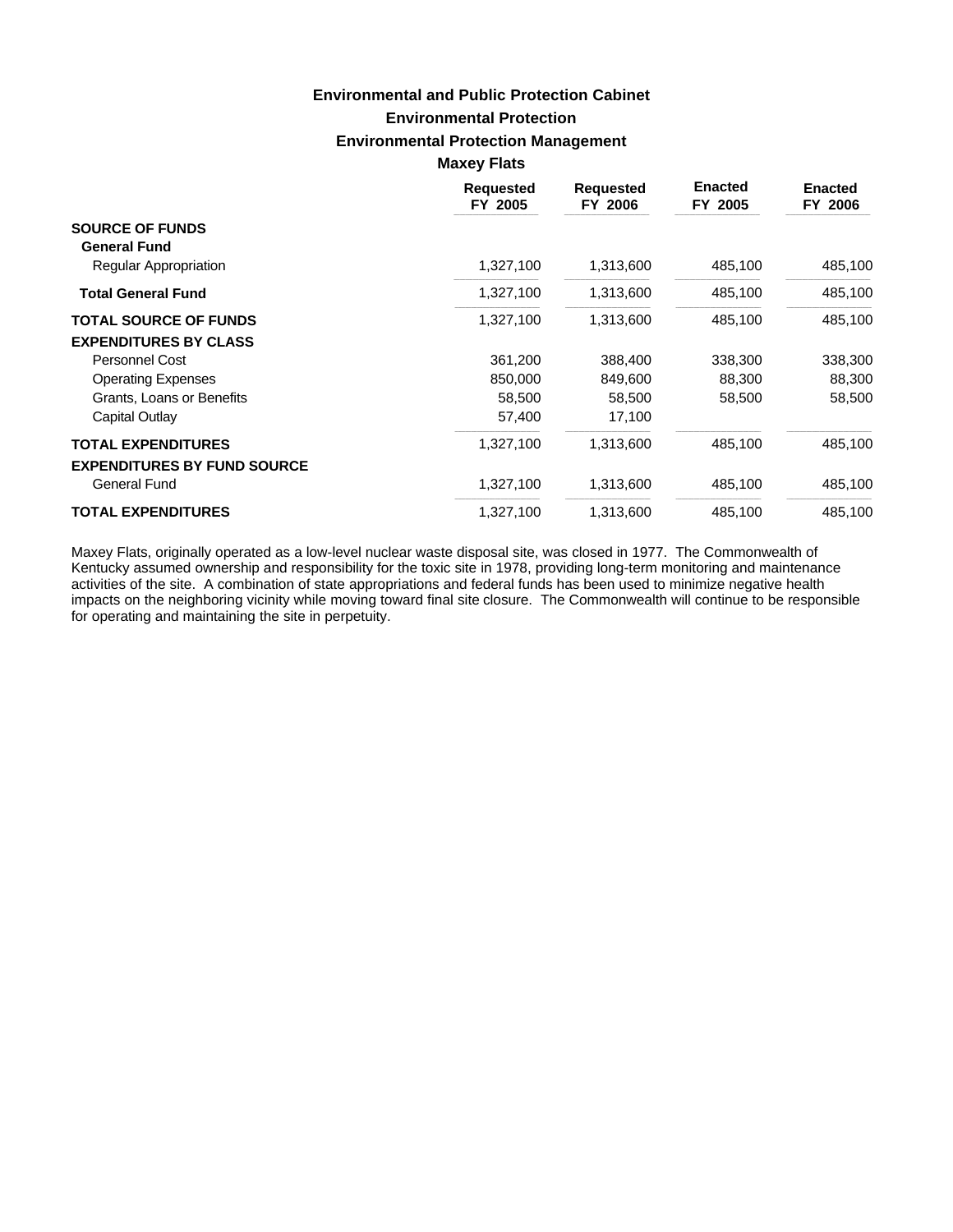### **Environmental and Public Protection Cabinet**

### **Environmental Protection**

### **Petroleum Storage Tank Environment Assurance Fund**

|                                                      | <b>Requested</b><br>FY 2005 | <b>Requested</b><br>FY 2006 | <b>Enacted</b><br>FY 2005 | <b>Enacted</b><br>FY 2006 |
|------------------------------------------------------|-----------------------------|-----------------------------|---------------------------|---------------------------|
| <b>SOURCE OF FUNDS</b><br><b>General Fund</b>        |                             |                             |                           |                           |
| <b>Regular Appropriation</b>                         |                             |                             |                           | 1,719,000                 |
| <b>Total General Fund</b><br><b>Restricted Funds</b> |                             |                             |                           | 1,719,000                 |
| <b>Balance Forward</b>                               | 50,800                      | 9,468,300                   | 2,620,700                 | 20,611,500                |
| <b>Current Receipts</b>                              | 519.000                     | 1,624,500                   | 465.000                   |                           |
| Non-Revenue Receipts                                 | 45,980,800                  | 46,618,300                  | 46,236,000                | 71,929,300                |
| <b>Fund Transfers</b>                                | $-297,200$                  |                             | $-297,200$                | $-63,471,400$             |
| <b>Total Restricted Funds</b>                        | 46,253,400                  | 57,711,100                  | 49,024,500                | 29,069,400                |
| <b>TOTAL SOURCE OF FUNDS</b>                         | 46,253,400                  | 57.711.100                  | 49.024.500                | 30,788,400                |
| <b>EXPENDITURES BY CLASS</b>                         |                             |                             |                           |                           |
| <b>Personnel Cost</b>                                | 3,812,900                   | 4,150,100                   | 3,529,400                 | 3,569,400                 |
| <b>Operating Expenses</b>                            | 32,739,400                  | 32,741,600                  | 24,383,600                | 25,000,000                |
| <b>Debt Service</b>                                  |                             |                             |                           | 1,719,000                 |
| Capital Outlay                                       | 530,000                     | 500,000                     | 500,000                   | 500,000                   |
| <b>TOTAL EXPENDITURES</b>                            | 37,082,300                  | 37,391,700                  | 28,413,000                | 30,788,400                |
| <b>EXPENDITURES BY FUND SOURCE</b><br>General Fund   |                             |                             |                           | 1,719,000                 |
| <b>Restricted Funds</b>                              | 37,082,300                  | 37,391,700                  | 28,413,000                | 29,069,400                |
| <b>TOTAL EXPENDITURES</b>                            | 37,082,300                  | 37,391,700                  | 28,413,000                | 30,788,400                |

The Petroleum Storage Tank Environmental Assurance Fund, pursuant to KRS Chapter 224, assists owners and operators of underground storage tanks to meet federal environmental mandates and provides reimbursement for eligible clean-up costs and third party damages in the event of a release into the environment. Formerly an independent office within the Public Protection Cabinet, the Fund was reorganized with the passage of Senate Bill 41 during the 2005 Regular Session of the General Assembly. It is now managed by the Department for Environmental Protection Division of Waste Management.

#### **Policy**

Notwithstanding KRS 224.60 to KRS 224.60-155, the Petroleum Storage Tank Environment Assurance Fund (PSTEAF) shall transfer \$291,200 in fiscal year 2004-2005 and \$63,471,400 in fiscal year 2005- 2006 to the General Fund.

Included within the General Fund appropriation in fiscal year 2006 is \$1,719,000 for debt service to support bond funds in the amount of \$25 million. These bond funds are included within the operating budget as Restricted Funds appropriation and will be used to make PSTEAF claim payments.

Any Restricted Funds receipts generated by PSTEAF in fiscal year 2005 in excess of the amounts appropriated above shall be allocated to the Fund's Financial Responsibility Account to help ensure that the agency meets its reserve balance requirements in fiscal year 2005-2006.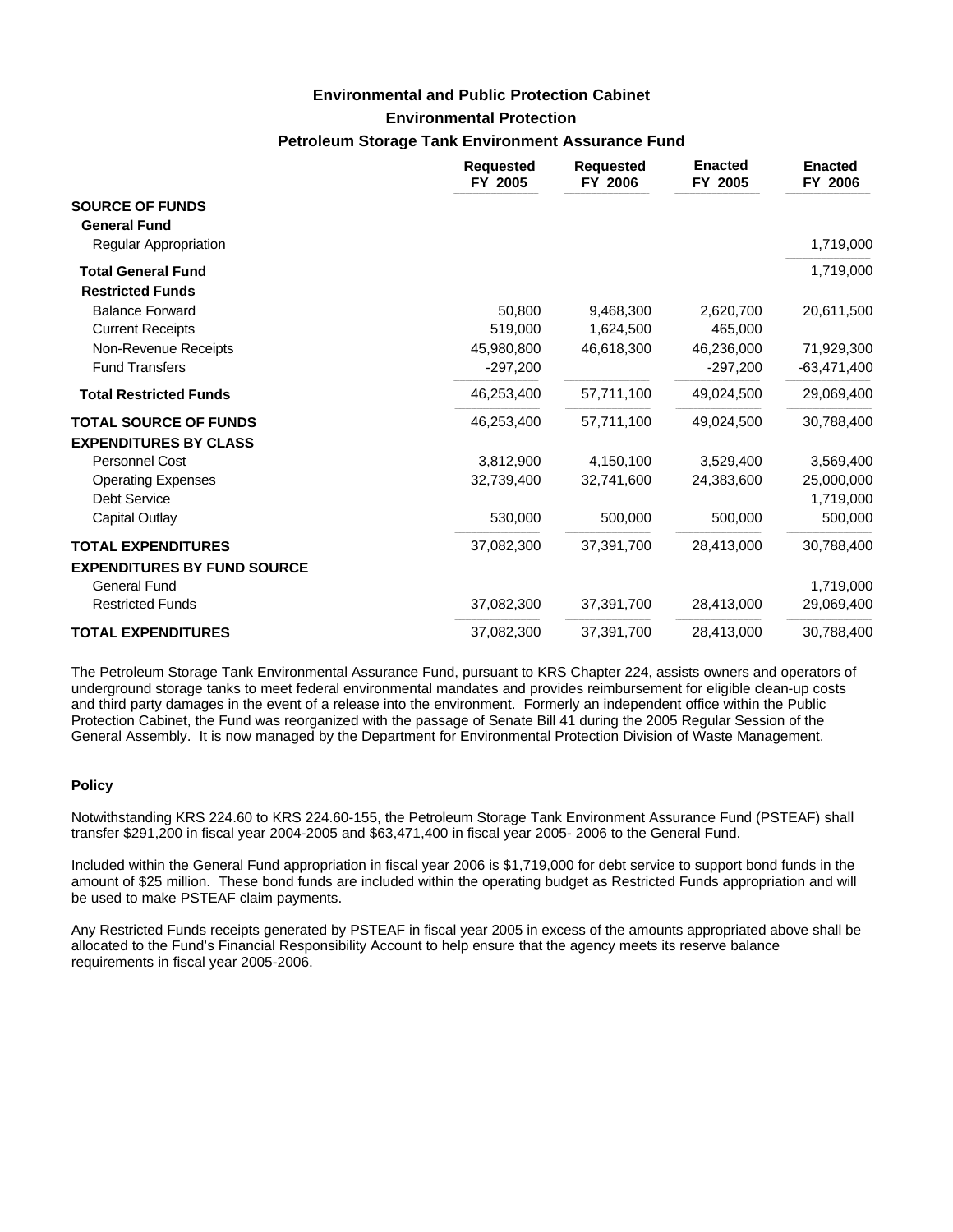# **Environmental and Public Protection Cabinet**

### **Natural Resources**

|                                             | <b>Requested</b><br>FY 2005 | <b>Requested</b><br>FY 2006 | <b>Enacted</b><br>FY 2005 | <b>Enacted</b><br>FY 2006 |
|---------------------------------------------|-----------------------------|-----------------------------|---------------------------|---------------------------|
| <b>SOURCE OF FUNDS</b>                      |                             |                             |                           |                           |
| <b>General Fund</b>                         |                             |                             |                           |                           |
| Regular Appropriation                       | 42,861,800                  | 44,354,600                  | 33,381,800                | 33,789,900                |
| <b>Total General Fund</b>                   | 42,861,800                  | 44,354,600                  | 33,381,800                | 33,789,900                |
| <b>Tobacco Settlement-Phase I</b>           |                             |                             |                           |                           |
| Tobacco Settlement - I                      | 9,000,000                   | 9,000,000                   | 9,000,000                 | 9,000,000                 |
| <b>Total Tobacco Settlement-Phase I</b>     | 9,000,000                   | 9,000,000                   | 9,000,000                 | 9,000,000                 |
| <b>Restricted Funds</b>                     |                             |                             |                           |                           |
| <b>Balance Forward</b>                      | 31,508,700                  | 25,647,500                  | 33,934,900                | 33, 147, 200              |
| <b>Current Receipts</b>                     | 5,428,100                   | 5,410,700                   | 5,357,500                 | 5,413,200                 |
| Non-Revenue Receipts                        | 4,551,600                   | 4,758,800                   | 11,850,900                | 4,434,000                 |
| <b>Total Restricted Funds</b>               | 41,488,400                  | 35,817,000                  | 51,143,300                | 42,994,400                |
| <b>Federal Funds</b>                        |                             |                             |                           |                           |
| <b>Balance Forward</b>                      | 4,800                       |                             | 4,800                     |                           |
| <b>Current Receipts</b>                     | 53,347,200                  | 54,695,100                  | 52,973,000                | 52,568,400                |
| Non-Revenue Receipts                        | $-2,974,200$                | $-3,189,100$                | $-2,934,200$              | $-3,085,100$              |
| <b>Total Federal Funds</b>                  | 50,377,800                  | 51,506,000                  | 50,043,600                | 49,483,300                |
| <b>TOTAL SOURCE OF FUNDS</b>                | 143,728,000                 | 140,677,600                 | 143,568,700               | 135,267,600               |
| <b>EXPENDITURES BY CLASS</b>                |                             |                             |                           |                           |
| Personnel Cost                              | 54,017,100                  | 57,742,700                  | 49,663,900                | 51,105,300                |
| <b>Operating Expenses</b>                   | 10,544,000                  | 10,842,100                  | 14,598,500                | 10,070,000                |
| Grants, Loans or Benefits                   | 33,801,400                  | 34,132,100                  | 29,601,400                | 30,335,900                |
| <b>Capital Outlay</b>                       | 6,947,400                   | 3,055,600                   | 3,787,100                 | 2,063,000                 |
| Construction                                | 12,770,600                  | 12,953,300                  | 12,770,600                | 12,953,300                |
| <b>TOTAL EXPENDITURES</b>                   | 118,080,500                 | 118,725,800                 | 110,421,500               | 106,527,500               |
| <b>EXPENDITURES BY FUND SOURCE</b>          |                             |                             |                           |                           |
| <b>General Fund</b>                         | 42,861,800                  | 44,354,600                  | 33,381,800                | 33,789,900                |
| Tobacco Settlement-Phase I                  | 9,000,000                   | 9,000,000                   | 9,000,000                 | 9,000,000                 |
| <b>Restricted Funds</b>                     | 15,840,900                  | 13,865,200                  | 17,996,100                | 14,254,300                |
| <b>Federal Funds</b>                        | 50,377,800                  | 51,506,000                  | 50,043,600                | 49,483,300                |
| <b>TOTAL EXPENDITURES</b>                   | 118,080,500                 | 118,725,800                 | 110,421,500               | 106,527,500               |
| <b>EXPENDITURES BY UNIT</b>                 |                             |                             |                           |                           |
| Natural Resources Management                | 48,582,700                  | 46,454,000                  | 41,265,200                | 40,973,000                |
| Mine Reclamation and Enforcement            | 36,093,800                  | 38,131,100                  | 36,590,600                | 33,404,100                |
| Abandoned Mine Land Reclamation<br>Projects | 22,000,000                  | 22,000,000                  | 22,000,000                | 22,000,000                |
| Mine Safety and Licensing                   | 11,404,000                  | 12,140,700                  | 10,565,700                | 10,150,400                |
| <b>TOTAL EXPENDITURES</b>                   | 118,080,500                 | 118,725,800                 | 110,421,500               | 106,527,500               |

Senate Bill 41, as enacted by the 2005 Regular Session of the General Assembly, created the Department for Natural Resources, which includes a Division of Forestry, a Division of Conservation, an Office of Technical and Administrative Support, a Division of Mine Reclamation and Enforcement, a Division of Mine Permits, a Division of Abandoned Mine Lands,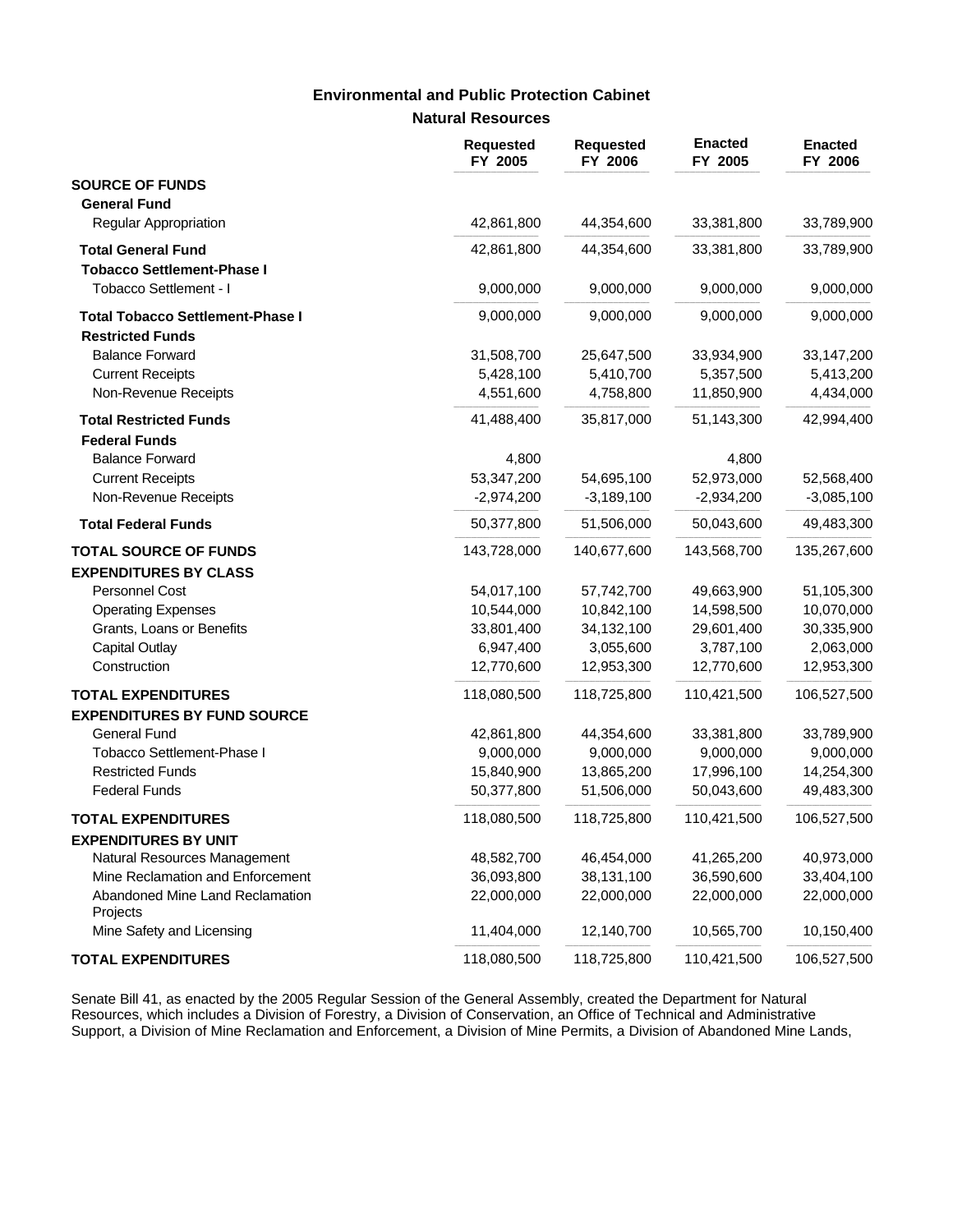a Division of Oil and Gas Conservation, and an Office of Mine Safety and Licensing. Established within the Office of Mine Safety and Licensing is a Division of Safety Inspection and Licensing, a Division of Explosives and Blasting, a Division of Investigation, and a Division of Safety Analysis, Training, and Certification. Each division is headed by a director and each office is headed by an executive director.

#### **Policy**

The Department for Natural Resources is comprised of four appropriation units: Natural Resources, Surface Mining Reclamation and Enforcement, Abandoned Mine Lands Reclamation Projects, and Mine Safety and Licensing.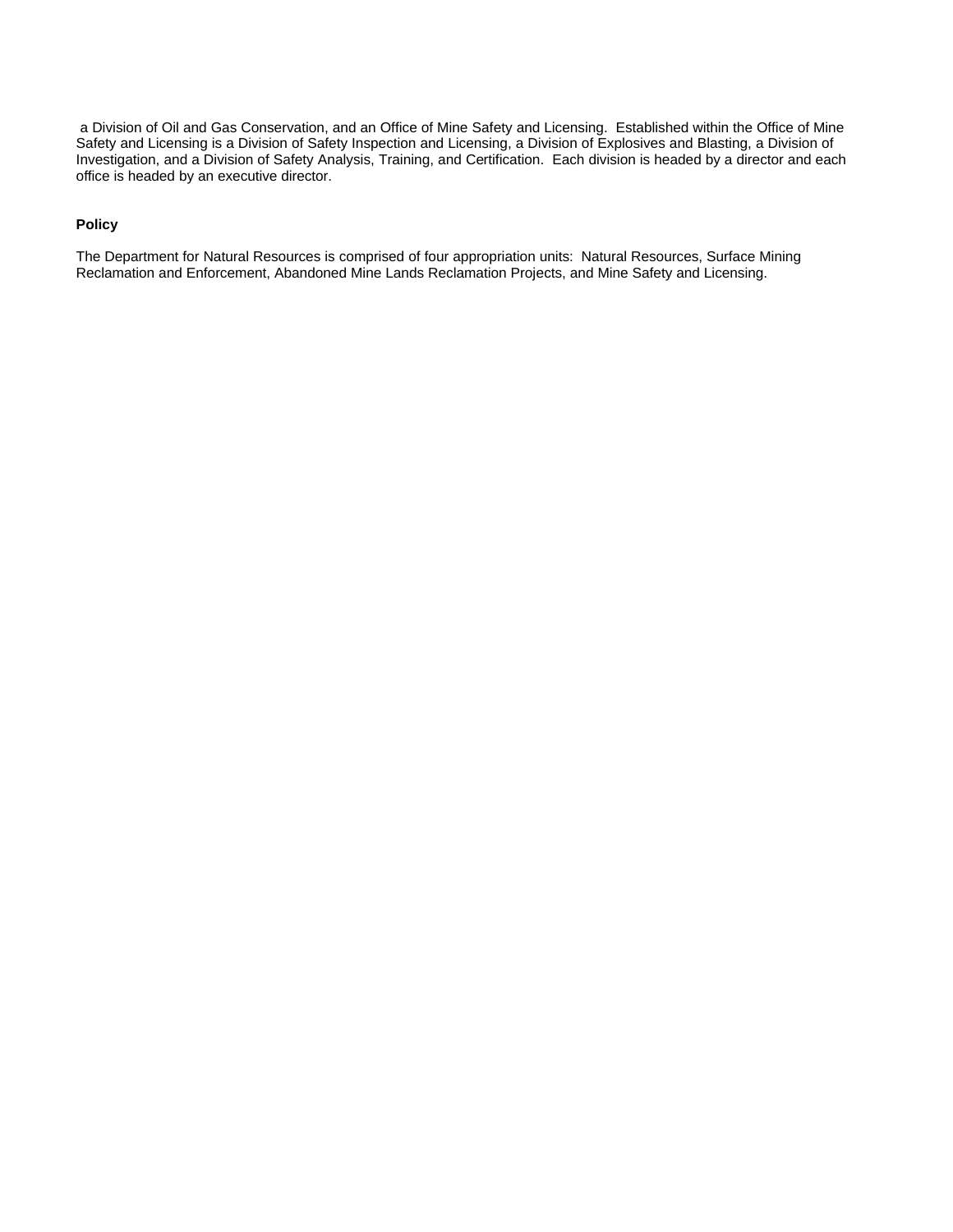# **Environmental and Public Protection Cabinet**

# **Natural Resources**

### **Natural Resources Management**

|                                         | <b>Requested</b><br>FY 2005 | <b>Requested</b><br>FY 2006 | <b>Enacted</b><br>FY 2005 | <b>Enacted</b><br>FY 2006 |
|-----------------------------------------|-----------------------------|-----------------------------|---------------------------|---------------------------|
| <b>SOURCE OF FUNDS</b>                  |                             |                             |                           |                           |
| <b>General Fund</b>                     |                             |                             |                           |                           |
| Regular Appropriation                   | 21,535,200                  | 21,426,000                  | 14,359,700                | 14,473,100                |
| <b>Total General Fund</b>               | 21,535,200                  | 21,426,000                  | 14,359,700                | 14,473,100                |
| <b>Tobacco Settlement-Phase I</b>       |                             |                             |                           |                           |
| Tobacco Settlement - I                  | 9,000,000                   | 9,000,000                   | 9,000,000                 | 9,000,000                 |
| <b>Total Tobacco Settlement-Phase I</b> | 9,000,000                   | 9,000,000                   | 9,000,000                 | 9,000,000                 |
| <b>Restricted Funds</b>                 |                             |                             |                           |                           |
| <b>Balance Forward</b>                  | 7,346,500                   | 2,564,500                   | 4,687,300                 | 3,734,100                 |
| <b>Current Receipts</b>                 | 2,418,900                   | 2,401,300                   | 2,399,900                 | 2,395,100                 |
| Non-Revenue Receipts                    | 1,044,800                   | 1,115,300                   | 4,808,500                 | 1,948,600                 |
| <b>Total Restricted Funds</b>           | 10,810,200                  | 6,081,100                   | 11,895,700                | 8,077,800                 |
| <b>Federal Funds</b>                    |                             |                             |                           |                           |
| <b>Current Receipts</b>                 | 10,196,600                  | 10,342,500                  | 10,138,700                | 10,267,700                |
| Non-Revenue Receipts                    | $-394,800$                  | $-395,600$                  | $-394,800$                | $-395,600$                |
| <b>Total Federal Funds</b>              | 9,801,800                   | 9,946,900                   | 9,743,900                 | 9,872,100                 |
| <b>TOTAL SOURCE OF FUNDS</b>            | 51,147,200                  | 46,454,000                  | 44,999,300                | 41,423,000                |
| <b>EXPENDITURES BY CLASS</b>            |                             |                             |                           |                           |
| Personnel Cost                          | 15,970,800                  | 17,152,400                  | 15,808,600                | 16,470,500                |
| <b>Operating Expenses</b>               | 3,888,800                   | 4,153,100                   | 3,854,200                 | 4,112,800                 |
| Grants, Loans or Benefits               | 22,992,800                  | 23,323,500                  | 18,992,800                | 19,527,300                |
| <b>Capital Outlay</b>                   | 5,730,300                   | 1,825,000                   | 2,609,600                 | 862,400                   |
| <b>TOTAL EXPENDITURES</b>               | 48,582,700                  | 46,454,000                  | 41,265,200                | 40,973,000                |
| <b>EXPENDITURES BY FUND SOURCE</b>      |                             |                             |                           |                           |
| <b>General Fund</b>                     | 21,535,200                  | 21,426,000                  | 14,359,700                | 14,473,100                |
| Tobacco Settlement-Phase I              | 9,000,000                   | 9,000,000                   | 9,000,000                 | 9,000,000                 |
| <b>Restricted Funds</b>                 | 8,245,700                   | 6,081,100                   | 8,161,600                 | 7,627,800                 |
| <b>Federal Funds</b>                    | 9,801,800                   | 9,946,900                   | 9,743,900                 | 9,872,100                 |
| <b>TOTAL EXPENDITURES</b>               | 48,582,700                  | 46,454,000                  | 41,265,200                | 40,973,000                |
| <b>EXPENDITURES BY UNIT</b>             |                             |                             |                           |                           |
| Commissioner                            | 552,300                     | 609,800                     | 1,559,800                 | 1,601,400                 |
| Forestry                                | 22,570,700                  | 19,560,800                  | 18,109,700                | 16,796,300                |
| Conservation                            | 20,586,900                  | 20,897,400                  | 17,047,700                | 17,345,500                |
| Energy                                  | 3,042,100                   | 3,207,100                   | 3,004,500                 | 3,255,900                 |
| Oil and Gas Conservation                | 1,830,700                   | 2,178,900                   | 1,543,500                 | 1,973,900                 |
| <b>TOTAL EXPENDITURES</b>               | 48,582,700                  | 46,454,000                  | 41,265,200                | 40,973,000                |

The Department for Natural Resources is committed to the conservation, preservation, protection, perpetuation, and enhancement of the Commonwealth's natural land resources and to the stimulation of more efficient energy utilization for the benefit of present and future generations of Kentucky citizens.

#### **Policy**

Pursuant to Senate Bill 40 and Senate Bill 41 as enacted by the 2005 Regular Session of the General Assembly, the Division of Energy was transferred to the Commerce Cabinet and renamed the Office of Energy Policy.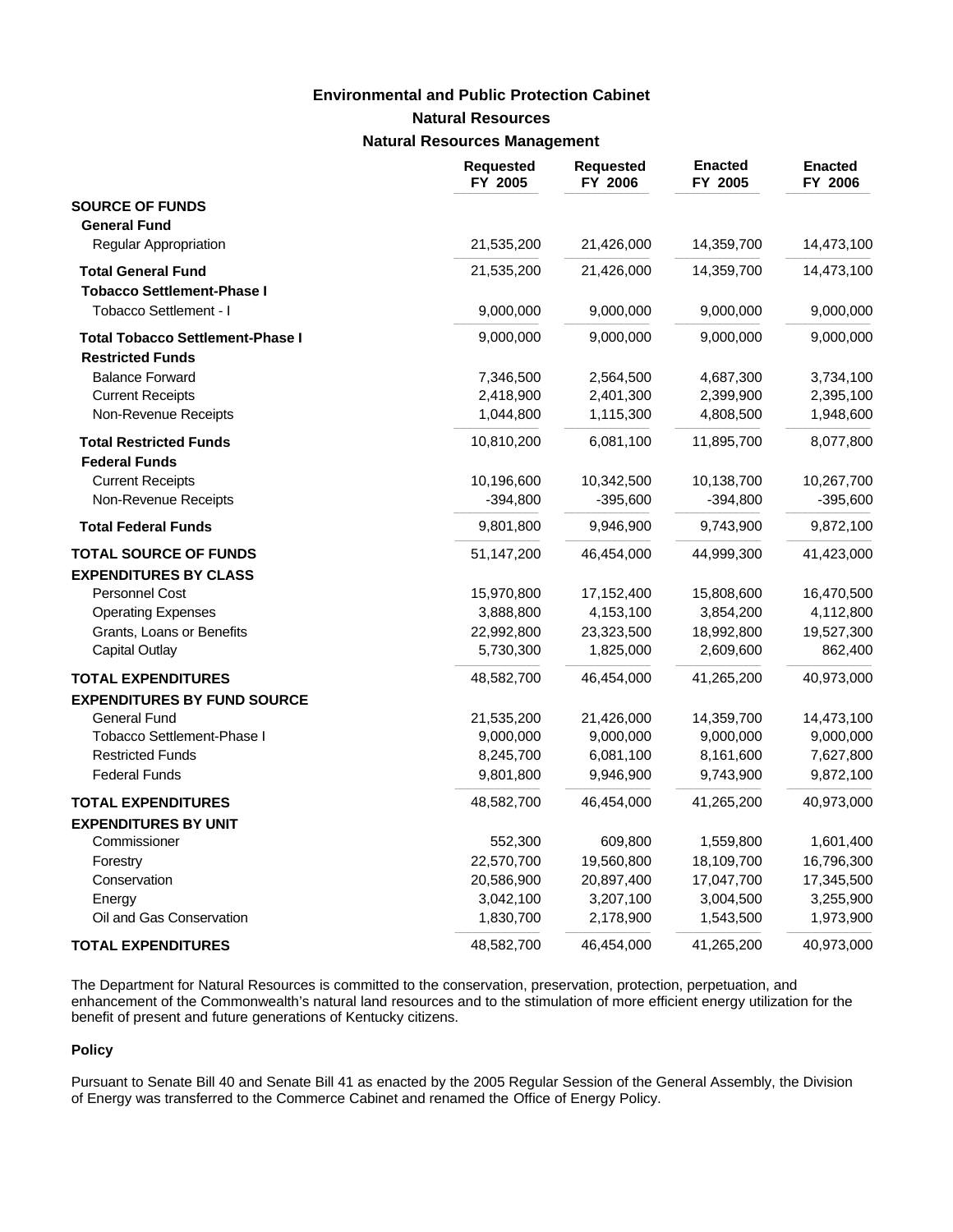#### **Commissioner**

|                                                      | <b>Requested</b><br>FY 2005 | <b>Requested</b><br>FY 2006 | <b>Enacted</b><br>FY 2005 | <b>Enacted</b><br>FY 2006 |
|------------------------------------------------------|-----------------------------|-----------------------------|---------------------------|---------------------------|
| <b>SOURCE OF FUNDS</b><br><b>General Fund</b>        |                             |                             |                           |                           |
| Regular Appropriation                                | 436,300                     | 488,200                     | 522,900                   | 636,300                   |
| <b>Total General Fund</b><br><b>Restricted Funds</b> | 436,300                     | 488,200                     | 522,900                   | 636,300                   |
| <b>Balance Forward</b>                               |                             |                             | 15,100                    | 157,900                   |
| <b>Current Receipts</b>                              |                             |                             | 200                       | 200                       |
| Non-Revenue Receipts                                 | 116,000                     | 121,600                     | 1,179,500                 | 945,900                   |
| <b>Total Restricted Funds</b>                        | 116,000                     | 121,600                     | 1,194,800                 | 1,104,000                 |
| <b>TOTAL SOURCE OF FUNDS</b>                         | 552,300                     | 609,800                     | 1,717,700                 | 1,740,300                 |
| <b>EXPENDITURES BY CLASS</b>                         |                             |                             |                           |                           |
| Personnel Cost                                       | 477,300                     | 513,300                     | 1,390,400                 | 1,440,800                 |
| <b>Operating Expenses</b><br>Capital Outlay          | 75,000                      | 73,600<br>22,900            | 169,400                   | 160,600                   |
| <b>TOTAL EXPENDITURES</b>                            | 552,300                     | 609,800                     | 1,559,800                 | 1,601,400                 |
| <b>EXPENDITURES BY FUND SOURCE</b>                   |                             |                             |                           |                           |
| <b>General Fund</b>                                  | 436,300                     | 488,200                     | 522,900                   | 636,300                   |
| <b>Restricted Funds</b>                              | 116,000                     | 121,600                     | 1,036,900                 | 965,100                   |
| <b>TOTAL EXPENDITURES</b>                            | 552,300                     | 609,800                     | 1,559,800                 | 1,601,400                 |

The Office of the Commissioner provides leadership, policy direction and management for the Department for Natural Resources. Administrative oversight is also provided for the Kentucky Heritage Land Conservation Fund Board, the Biodiversity Council, and the Forestry Best Management Practices Board.

### **Policy**

Senate Bill 41 as enacted by the 2005 General Assembly created the Office of Technical and Administrative Support. The enacted budget provides resources for this new office from the Office of the Commissioner.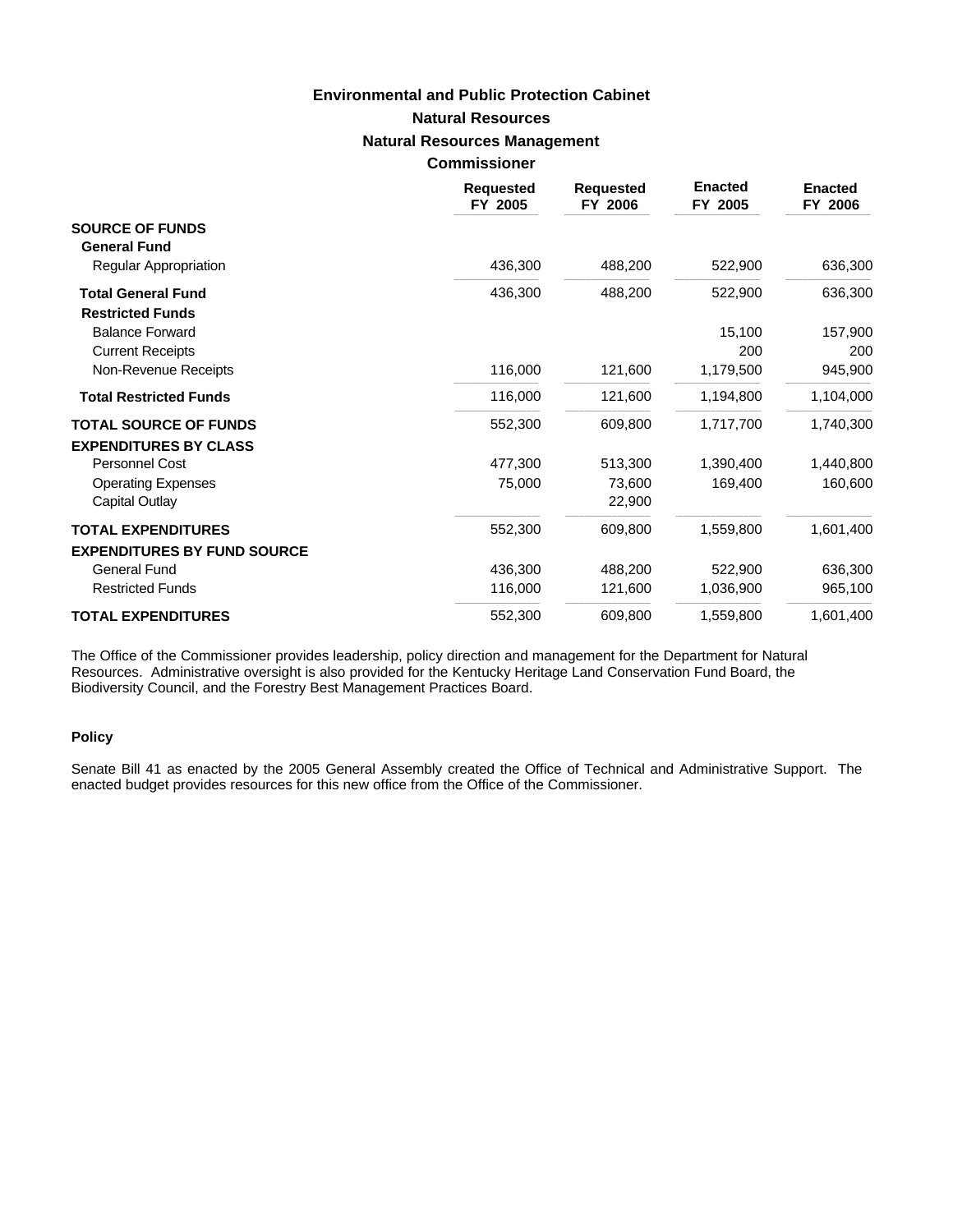|                                                       | <b>Requested</b><br>FY 2005 | <b>Requested</b><br>FY 2006 | <b>Enacted</b><br>FY 2005 | <b>Enacted</b><br>FY 2006 |
|-------------------------------------------------------|-----------------------------|-----------------------------|---------------------------|---------------------------|
| <b>SOURCE OF FUNDS</b><br><b>General Fund</b>         |                             |                             |                           |                           |
| Regular Appropriation                                 | 13,535,100                  | 13,233,500                  | 10,210,600                | 10,210,600                |
| <b>Total General Fund</b><br><b>Restricted Funds</b>  | 13,535,100                  | 13,233,500                  | 10,210,600                | 10,210,600                |
| <b>Balance Forward</b>                                | 4,895,300                   | 1,027,100                   | 2,358,700                 | 1,445,600                 |
| <b>Current Receipts</b>                               | 1,151,000                   | 1,151,000                   | 1,131,800                 | 1,072,900                 |
| Non-Revenue Receipts                                  | 393,700                     | 393,700                     | 2,251,000                 | 339,900                   |
| <b>Total Restricted Funds</b><br><b>Federal Funds</b> | 6,440,000                   | 2,571,800                   | 5,741,500                 | 2,858,400                 |
| <b>Current Receipts</b>                               | 3,905,500                   | 4,038,300                   | 3,886,000                 | 4,010,100                 |
| Non-Revenue Receipts                                  | $-282,800$                  | $-282,800$                  | $-282,800$                | $-282,800$                |
| <b>Total Federal Funds</b>                            | 3,622,700                   | 3,755,500                   | 3,603,200                 | 3,727,300                 |
| <b>TOTAL SOURCE OF FUNDS</b>                          | 23,597,800                  | 19,560,800                  | 19,555,300                | 16,796,300                |
| <b>EXPENDITURES BY CLASS</b>                          |                             |                             |                           |                           |
| <b>Personnel Cost</b>                                 | 11,769,200                  | 12,700,700                  | 11,080,500                | 11,469,800                |
| <b>Operating Expenses</b>                             | 3,021,100                   | 2,970,100                   | 2,876,500                 | 2,876,200                 |
| Grants, Loans or Benefits                             | 2,088,900                   | 2,112,900                   | 1,588,900                 | 1,612,900                 |
| <b>Capital Outlay</b>                                 | 5,691,500                   | 1,777,100                   | 2,563,800                 | 837,400                   |
| <b>TOTAL EXPENDITURES</b>                             | 22,570,700                  | 19,560,800                  | 18,109,700                | 16,796,300                |
| <b>EXPENDITURES BY FUND SOURCE</b>                    |                             |                             |                           |                           |
| <b>General Fund</b>                                   | 13,535,100                  | 13,233,500                  | 10,210,600                | 10,210,600                |
| <b>Restricted Funds</b>                               | 5,412,900                   | 2,571,800                   | 4,295,900                 | 2,858,400                 |
| <b>Federal Funds</b>                                  | 3,622,700                   | 3,755,500                   | 3,603,200                 | 3,727,300                 |
| <b>TOTAL EXPENDITURES</b>                             | 22,570,700                  | 19,560,800                  | 18,109,700                | 16,796,300                |

The Division of Forestry is responsible for providing technical assistance on sound forest management practices to private woodland owners, enhancing the state's woodlands by acquiring new forest land and reforesting idle or unproductive land, and protecting the Commonwealth's 11.9 million acres of forest resources from forest fires, disease, and insects.

#### **Policy**

General Fund baseline resources of \$240,000 annually are provided to the Division for emergency fire suppression costs. Language contained in the appropriations bill declares that expenditures in excess of this amount are eligible to be a "necessary governmental expense" to be paid from the General Fund Surplus Account (KRS 48.700) or the Budget Reserve Trust Fund (KRS 48.705).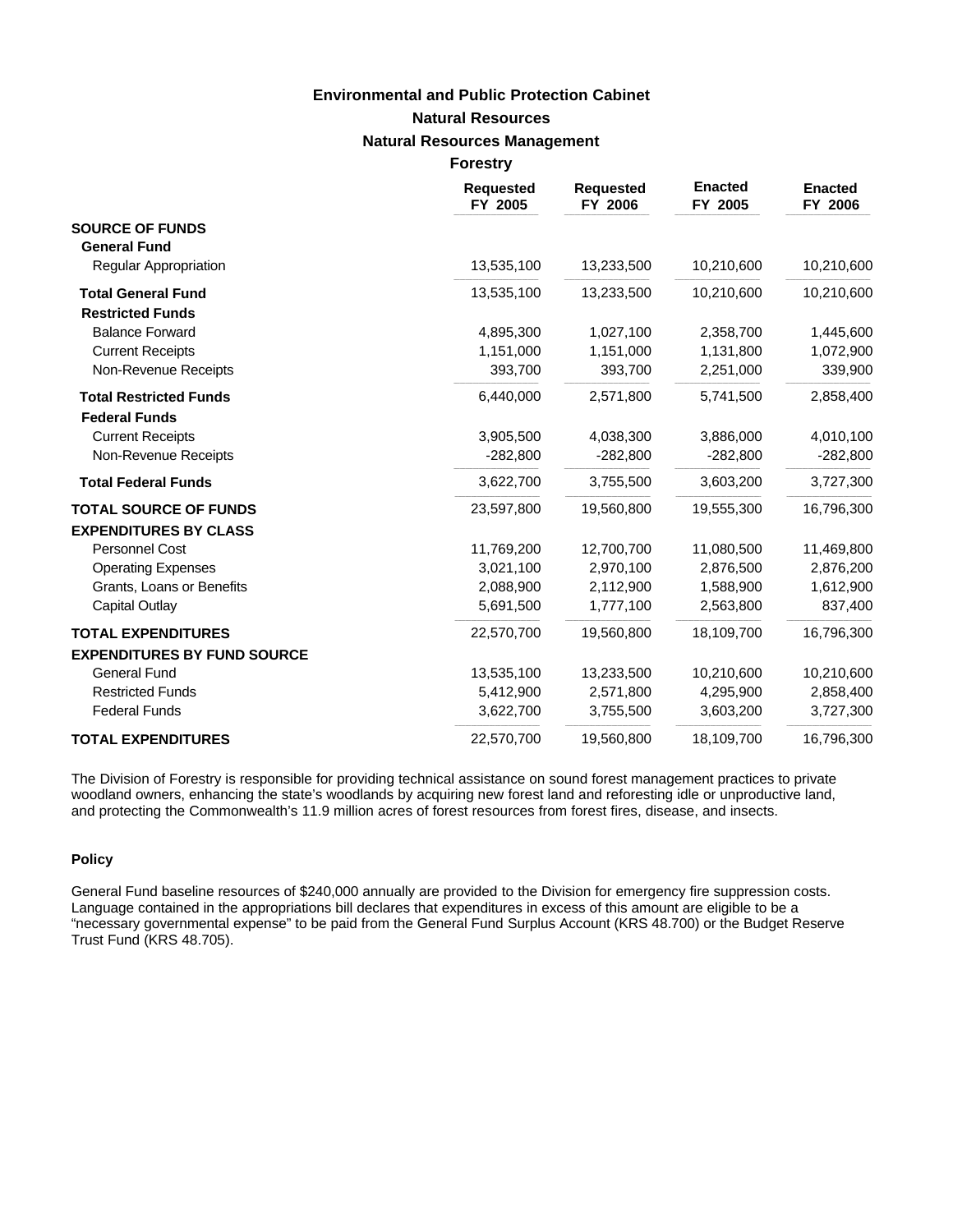| <b>Conservation</b> |
|---------------------|
|---------------------|

|                                         | <b>Requested</b><br>FY 2005 | <b>Requested</b><br>FY 2006 | <b>Enacted</b><br>FY 2005 | <b>Enacted</b><br>FY 2006 |
|-----------------------------------------|-----------------------------|-----------------------------|---------------------------|---------------------------|
| <b>SOURCE OF FUNDS</b>                  |                             |                             |                           |                           |
| <b>General Fund</b>                     |                             |                             |                           |                           |
| <b>Regular Appropriation</b>            | 5,989,600                   | 6,098,100                   | 2,440,100                 | 2,440,100                 |
| <b>Total General Fund</b>               | 5,989,600                   | 6,098,100                   | 2,440,100                 | 2,440,100                 |
| <b>Tobacco Settlement-Phase I</b>       |                             |                             |                           |                           |
| Tobacco Settlement - I                  | 9,000,000                   | 9,000,000                   | 9,000,000                 | 9,000,000                 |
| <b>Total Tobacco Settlement-Phase I</b> | 9,000,000                   | 9,000,000                   | 9.000.000                 | 9,000,000                 |
| <b>Restricted Funds</b>                 |                             |                             |                           |                           |
| <b>Balance Forward</b>                  | 1,560,300                   | 883,400                     | 982,100                   | 1,004,100                 |
| <b>Current Receipts</b>                 | 583,700                     | 566,100                     | 583,700                   | 566,500                   |
| Non-Revenue Receipts                    | 572,000                     | 572,800                     | 1,288,000                 | 572,800                   |
| <b>Total Restricted Funds</b>           | 2,716,000                   | 2,022,300                   | 2,853,800                 | 2,143,400                 |
| <b>Federal Funds</b>                    |                             |                             |                           |                           |
| <b>Current Receipts</b>                 | 3,786,700                   | 3,799,800                   | 3,779,900                 | 3,784,800                 |
| Non-Revenue Receipts                    | $-22,000$                   | $-22,800$                   | $-22,000$                 | $-22,800$                 |
| <b>Total Federal Funds</b>              | 3,764,700                   | 3,777,000                   | 3,757,900                 | 3,762,000                 |
| <b>TOTAL SOURCE OF FUNDS</b>            | 21,470,300                  | 20,897,400                  | 18,051,800                | 17,345,500                |
| <b>EXPENDITURES BY CLASS</b>            |                             |                             |                           |                           |
| <b>Personnel Cost</b>                   | 1,506,700                   | 1,619,100                   | 1,461,000                 | 1,489,800                 |
| <b>Operating Expenses</b>               | 223,800                     | 225,800                     | 230,300                   | 223,200                   |
| Grants, Loans or Benefits               | 18,832,600                  | 19,027,500                  | 15,332,600                | 15,607,500                |
| <b>Capital Outlay</b>                   | 23,800                      | 25,000                      | 23,800                    | 25,000                    |
| <b>TOTAL EXPENDITURES</b>               | 20,586,900                  | 20,897,400                  | 17,047,700                | 17,345,500                |
| <b>EXPENDITURES BY FUND SOURCE</b>      |                             |                             |                           |                           |
| <b>General Fund</b>                     | 5,989,600                   | 6,098,100                   | 2,440,100                 | 2,440,100                 |
| Tobacco Settlement-Phase I              | 9,000,000                   | 9,000,000                   | 9,000,000                 | 9,000,000                 |
| <b>Restricted Funds</b>                 | 1,832,600                   | 2,022,300                   | 1,849,700                 | 2,143,400                 |
| <b>Federal Funds</b>                    | 3,764,700                   | 3,777,000                   | 3,757,900                 | 3,762,000                 |
| <b>TOTAL EXPENDITURES</b>               | 20,586,900                  | 20,897,400                  | 17,047,700                | 17,345,500                |

The Division of Conservation provides assistance to Kentucky's 121 conservation districts in the development and implementation of sound conservation programs. Their purpose is to protect, enhance, and develop the Commonwealth's natural resources to maximize resource utilization for the greatest number of citizens over the longest time period. The Division also develops educational activities; provides local conservation districts with financial assistance and equipment loans for conservation and water quality-related work on Kentucky lands; and provides administrative services to the State Soil and Water Conservation Commission. The Division has responsibility for the Soil Conservation Technical Assistance program.

#### **Policy**

General Fund support of \$9 million each fiscal year from Tobacco Settlement Funds is provided for the state share of the Environmental Stewardship Program cost share activities.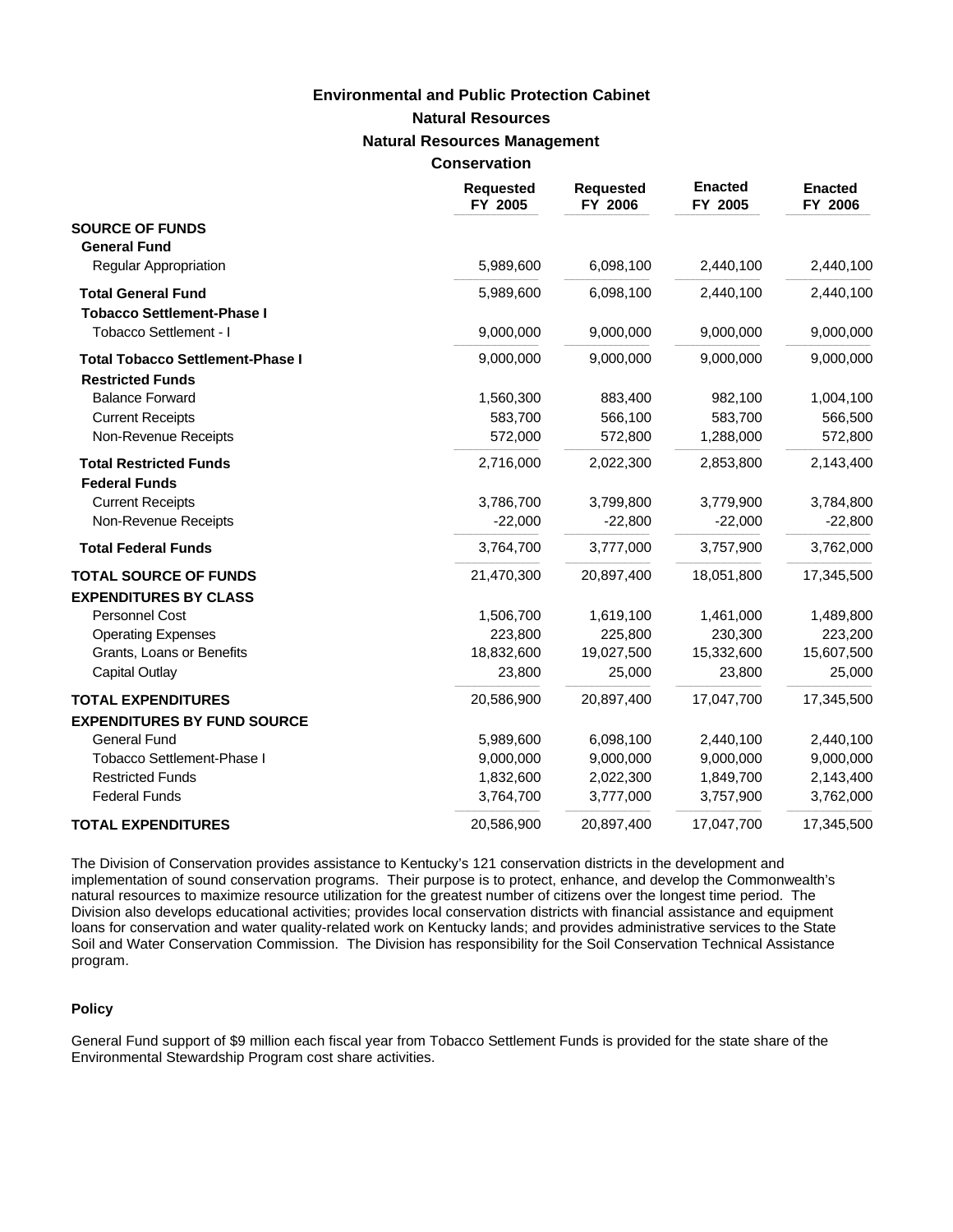**Energy**

|                                    | <b>Requested</b><br>FY 2005 | <b>Requested</b><br>FY 2006 | <b>Enacted</b><br>FY 2005 | <b>Enacted</b><br>FY 2006 |
|------------------------------------|-----------------------------|-----------------------------|---------------------------|---------------------------|
| <b>SOURCE OF FUNDS</b>             |                             |                             |                           |                           |
| <b>General Fund</b>                |                             |                             |                           |                           |
| Regular Appropriation              | 189,900                     | 189,900                     | 174,500                   | 174,500                   |
| <b>Total General Fund</b>          | 189,900                     | 189,900                     | 174,500                   | 174,500                   |
| <b>Restricted Funds</b>            |                             |                             |                           |                           |
| <b>Balance Forward</b>             | 860,600                     | 512,800                     | 1,276,900                 | 919,700                   |
| Non-Revenue Receipts               | 90,000                      | 90,000                      | 90,000                    | 90,000                    |
| <b>Total Restricted Funds</b>      | 950.600                     | 602,800                     | 1,366,900                 | 1,009,700                 |
| <b>Federal Funds</b>               |                             |                             |                           |                           |
| <b>Current Receipts</b>            | 2,504,400                   | 2,504,400                   | 2,472,800                 | 2,472,800                 |
| Non-Revenue Receipts               | $-90,000$                   | $-90,000$                   | $-90,000$                 | $-90,000$                 |
| <b>Total Federal Funds</b>         | 2,414,400                   | 2,414,400                   | 2,382,800                 | 2,382,800                 |
| <b>TOTAL SOURCE OF FUNDS</b>       | 3,554,900                   | 3,207,100                   | 3,924,200                 | 3,567,000                 |
| <b>EXPENDITURES BY CLASS</b>       |                             |                             |                           |                           |
| <b>Personnel Cost</b>              | 648,200                     | 701,400                     | 610,600                   | 626,400                   |
| <b>Operating Expenses</b>          | 322,600                     | 322,600                     | 322,600                   | 322,600                   |
| Grants, Loans or Benefits          | 2,071,300                   | 2,183,100                   | 2,071,300                 | 2,306,900                 |
| <b>TOTAL EXPENDITURES</b>          | 3,042,100                   | 3,207,100                   | 3,004,500                 | 3,255,900                 |
| <b>EXPENDITURES BY FUND SOURCE</b> |                             |                             |                           |                           |
| <b>General Fund</b>                | 189,900                     | 189,900                     | 174,500                   | 174,500                   |
| <b>Restricted Funds</b>            | 437,800                     | 602,800                     | 447,200                   | 698,600                   |
| <b>Federal Funds</b>               | 2,414,400                   | 2,414,400                   | 2,382,800                 | 2,382,800                 |
| <b>TOTAL EXPENDITURES</b>          | 3,042,100                   | 3,207,100                   | 3,004,500                 | 3,255,900                 |

The Division of Energy has responsibility for encouraging energy efficiency in all sectors of the Kentucky economy to reduce costs and enhance national energy security.

The Division provides: school, hospital, and industrial sector grants; technical assistance to citizens concerned with energy efficiency and alternative energy sources such as solar, wood, geothermal, and wind; emergency planning for energy shortages; and energy data compilation.

#### **Policy**

Pursuant to Senate Bill 40 and Senate Bill 41 as enacted by the 2005 General Assembly, the Division of Energy was transferred to the Commerce Cabinet and renamed the Office of Energy Policy.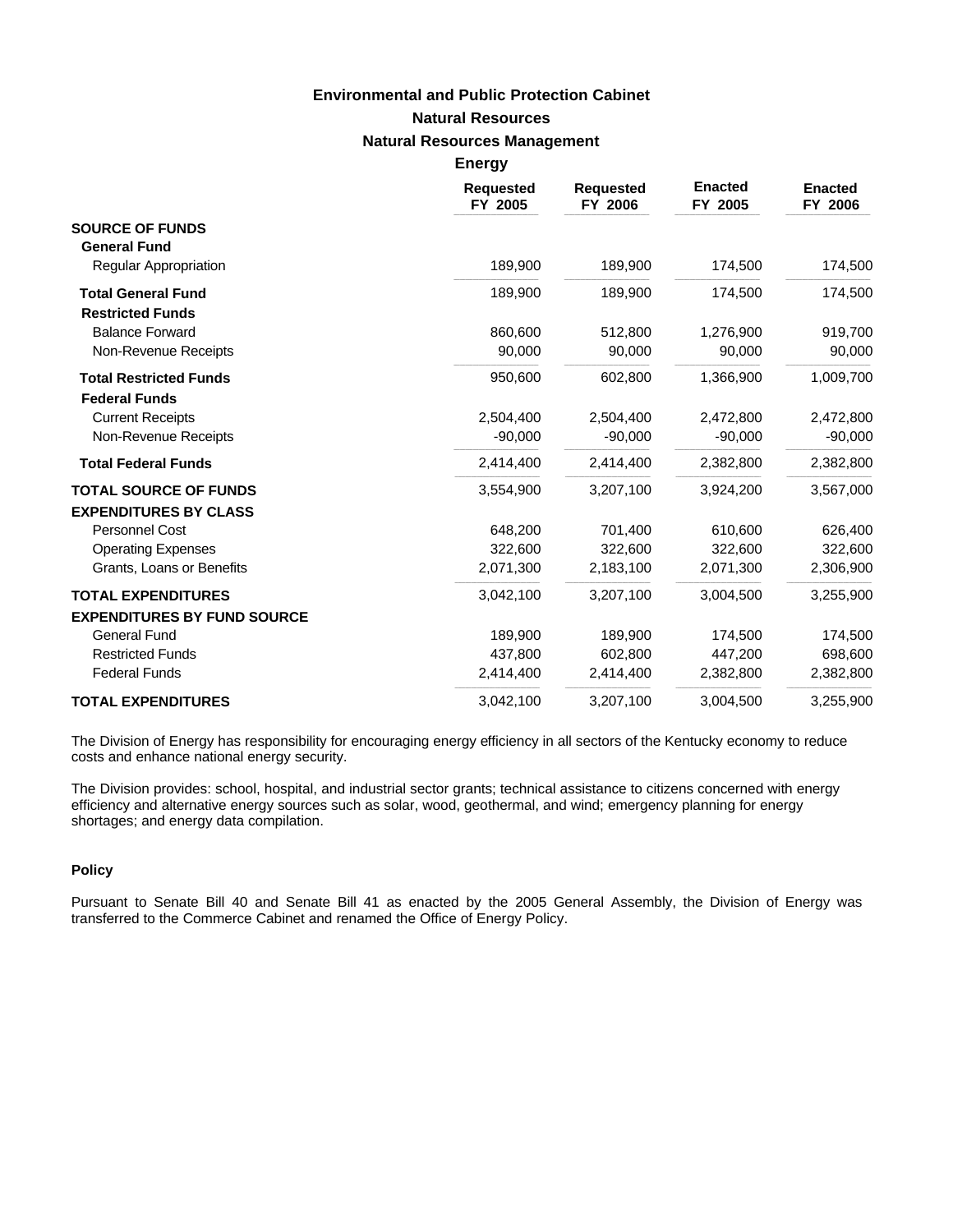# **Natural Resources Natural Resources Management Oil and Gas Conservation Environmental and Public Protection Cabinet**

|                                                      | <b>Requested</b><br>FY 2005 | <b>Requested</b><br>FY 2006 | <b>Enacted</b><br>FY 2005 | <b>Enacted</b><br>FY 2006 |
|------------------------------------------------------|-----------------------------|-----------------------------|---------------------------|---------------------------|
| <b>SOURCE OF FUNDS</b><br><b>General Fund</b>        |                             |                             |                           |                           |
| <b>Regular Appropriation</b>                         | 1,384,300                   | 1,416,300                   | 1,011,600                 | 1,011,600                 |
| <b>Total General Fund</b><br><b>Restricted Funds</b> | 1,384,300                   | 1,416,300                   | 1,011,600                 | 1,011,600                 |
| <b>Balance Forward</b>                               | 30,300                      | 141,200                     | 54,500                    | 206,800                   |
| <b>Current Receipts</b>                              | 684,200                     | 684,200                     | 684,200                   | 755,500                   |
| Non-Revenue Receipts                                 | $-126,900$                  | $-62,800$                   |                           |                           |
| <b>Total Restricted Funds</b>                        | 587,600                     | 762,600                     | 738,700                   | 962,300                   |
| <b>TOTAL SOURCE OF FUNDS</b>                         | 1,971,900                   | 2,178,900                   | 1,750,300                 | 1,973,900                 |
| <b>EXPENDITURES BY CLASS</b>                         |                             |                             |                           |                           |
| Personnel Cost                                       | 1,569,400                   | 1,617,900                   | 1,266,100                 | 1,443,700                 |
| <b>Operating Expenses</b>                            | 246,300                     | 561,000                     | 255,400                   | 530,200                   |
| Capital Outlay                                       | 15,000                      |                             | 22,000                    |                           |
| <b>TOTAL EXPENDITURES</b>                            | 1,830,700                   | 2,178,900                   | 1,543,500                 | 1,973,900                 |
| <b>EXPENDITURES BY FUND SOURCE</b>                   |                             |                             |                           |                           |
| General Fund                                         | 1,384,300                   | 1,416,300                   | 1,011,600                 | 1,011,600                 |
| <b>Restricted Funds</b>                              | 446,400                     | 762,600                     | 531,900                   | 962,300                   |
| <b>TOTAL EXPENDITURES</b>                            | 1,830,700                   | 2,178,900                   | 1,543,500                 | 1,973,900                 |

The Division of Oil and Gas, pursuant to KRS Chapter 353, is responsible for the conservation of oil and gas resources of the Commonwealth and for the protection of correlative rights of mineral owners. Requirements are to prevent waste and unnecessary loss, to encourage the maximum recovery of oil and gas, to promote safety, and to prevent contamination of underground water resources. The program is also charged with the collection of geological data obtained from the drilling of oil and gas wells for deposit in the Kentucky Geological Survey whose records are for public use. The agency also plugs abandoned wells.

Formerly a division within the Department for Mines and Minerals within the Cabinet for Public Protection, the agency was reorganized with the passage of Senate Bill 41 during the 2005 Regular Session of the General Assembly. It is now managed by the Department for Natural Resources within the Environmental and Public Protection Cabinet.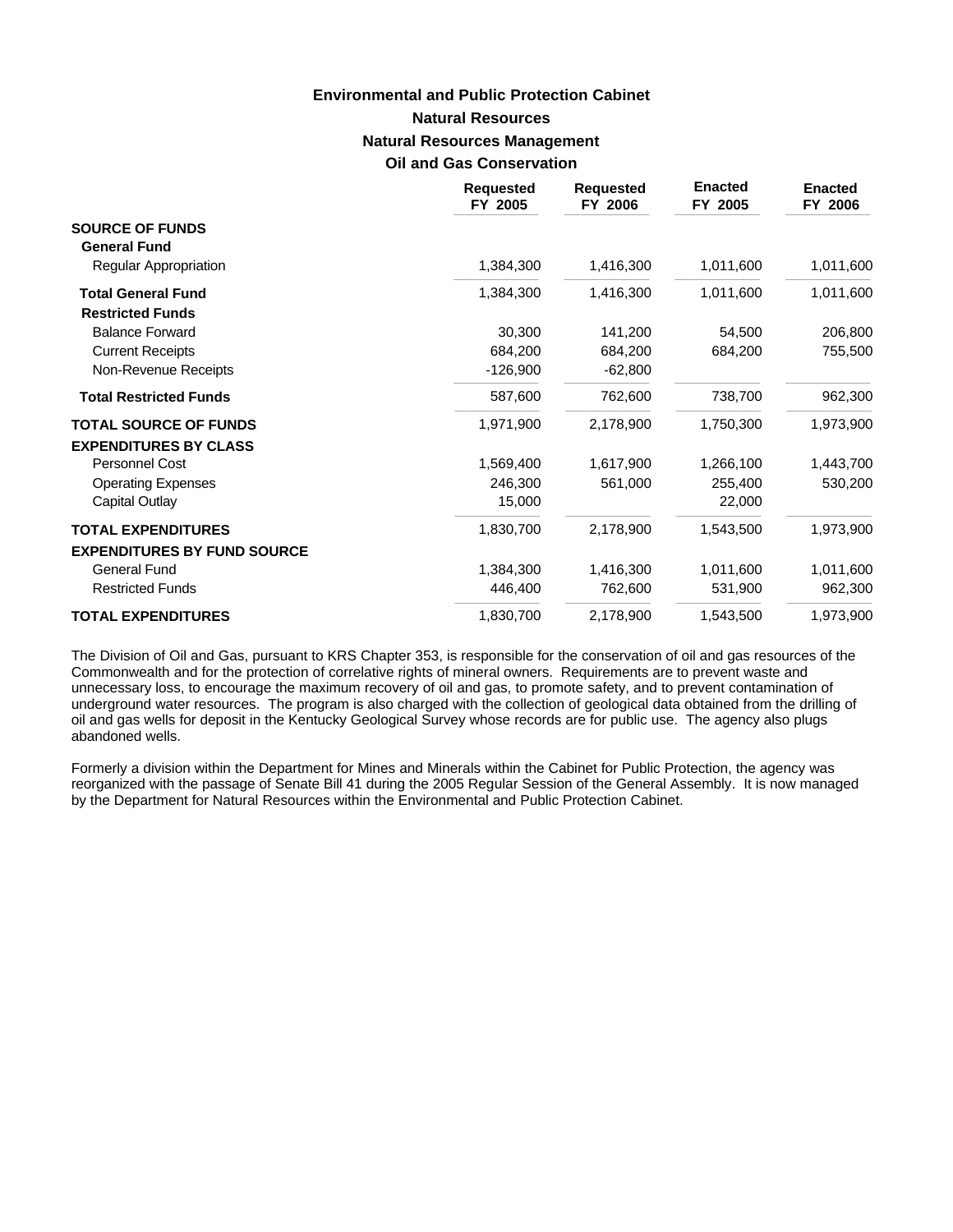### **Environmental and Public Protection Cabinet**

### **Natural Resources**

### **Mine Reclamation and Enforcement**

|                                    | <b>Requested</b><br>FY 2005 | <b>Requested</b><br>FY 2006 | <b>Enacted</b><br>FY 2005 | <b>Enacted</b><br>FY 2006 |
|------------------------------------|-----------------------------|-----------------------------|---------------------------|---------------------------|
| <b>SOURCE OF FUNDS</b>             |                             |                             |                           |                           |
| <b>General Fund</b>                |                             |                             |                           |                           |
| <b>Regular Appropriation</b>       | 11,820,600                  | 12,580,400                  | 10,216,300                | 10,295,000                |
| <b>Total General Fund</b>          | 11,820,600                  | 12,580,400                  | 10,216,300                | 10,295,000                |
| <b>Restricted Funds</b>            |                             |                             |                           |                           |
| <b>Balance Forward</b>             | 24,162,100                  | 23,082,300                  | 29,192,700                | 29,412,900                |
| <b>Current Receipts</b>            | 2,644,100                   | 2,644,300                   | 2,592,500                 | 2,653,000                 |
| Non-Revenue Receipts               | 2,581,400                   | 2,793,500                   | 7,169,300                 | 2,325,100                 |
| <b>Total Restricted Funds</b>      | 29,387,600                  | 28,520,100                  | 38,954,500                | 34,391,000                |
| <b>Federal Funds</b>               |                             |                             |                           |                           |
| <b>Current Receipts</b>            | 20,547,300                  | 21,749,300                  | 19,372,100                | 19,697,400                |
| Non-Revenue Receipts               | $-2,579,400$                | $-2,793,500$                | $-2,539,400$              | $-2,689,500$              |
| <b>Total Federal Funds</b>         | 17,967,900                  | 18,955,800                  | 16,832,700                | 17,007,900                |
| <b>TOTAL SOURCE OF FUNDS</b>       | 59,176,100                  | 60,056,300                  | 66,003,500                | 61,693,900                |
| <b>EXPENDITURES BY CLASS</b>       |                             |                             |                           |                           |
| Personnel Cost                     | 28,476,600                  | 30,249,800                  | 25,638,700                | 25,949,000                |
| <b>Operating Expenses</b>          | 4,650,900                   | 4,743,800                   | 8,235,600                 | 4,347,600                 |
| Grants, Loans or Benefits          | 1,308,600                   | 1,308,600                   | 1,108,600                 | 1,308,600                 |
| <b>Capital Outlay</b>              | 1,217,100                   | 1,205,600                   | 1,167,100                 | 1,175,600                 |
| Construction                       | 440,600                     | 623,300                     | 440,600                   | 623,300                   |
| <b>TOTAL EXPENDITURES</b>          | 36,093,800                  | 38,131,100                  | 36,590,600                | 33,404,100                |
| <b>EXPENDITURES BY FUND SOURCE</b> |                             |                             |                           |                           |
| <b>General Fund</b>                | 11,820,600                  | 12,580,400                  | 10,216,300                | 10,295,000                |
| <b>Restricted Funds</b>            | 6,305,300                   | 6,594,900                   | 9,541,600                 | 6,101,200                 |
| <b>Federal Funds</b>               | 17,967,900                  | 18,955,800                  | 16,832,700                | 17,007,900                |
| <b>TOTAL EXPENDITURES</b>          | 36,093,800                  | 38,131,100                  | 36,590,600                | 33,404,100                |
| <b>EXPENDITURES BY UNIT</b>        |                             |                             |                           |                           |
| Commissioner                       | 2,536,300                   | 2,712,300                   |                           |                           |
| Permits                            | 8,695,100                   | 9,084,200                   | 9,145,800                 | 9,448,200                 |
| <b>Field Services</b>              | 14,434,800                  | 15,391,800                  | 17,279,300                | 13,544,200                |
| Abandoned Mine Lands               | 10,427,600                  | 10,942,800                  | 10,165,500                | 10,411,700                |
| <b>TOTAL EXPENDITURES</b>          | 36,093,800                  | 38,131,100                  | 36,590,600                | 33,404,100                |

Senate Bill 41, as enacted by the 2005 Regular Session of the General Assembly, abolished the Department for Surface Mining Reclamation and Enforcement. All duties, functions, responsibilities, records, equipment, staff, and budgets of the former Department were transferred to the Department of Natural Resources.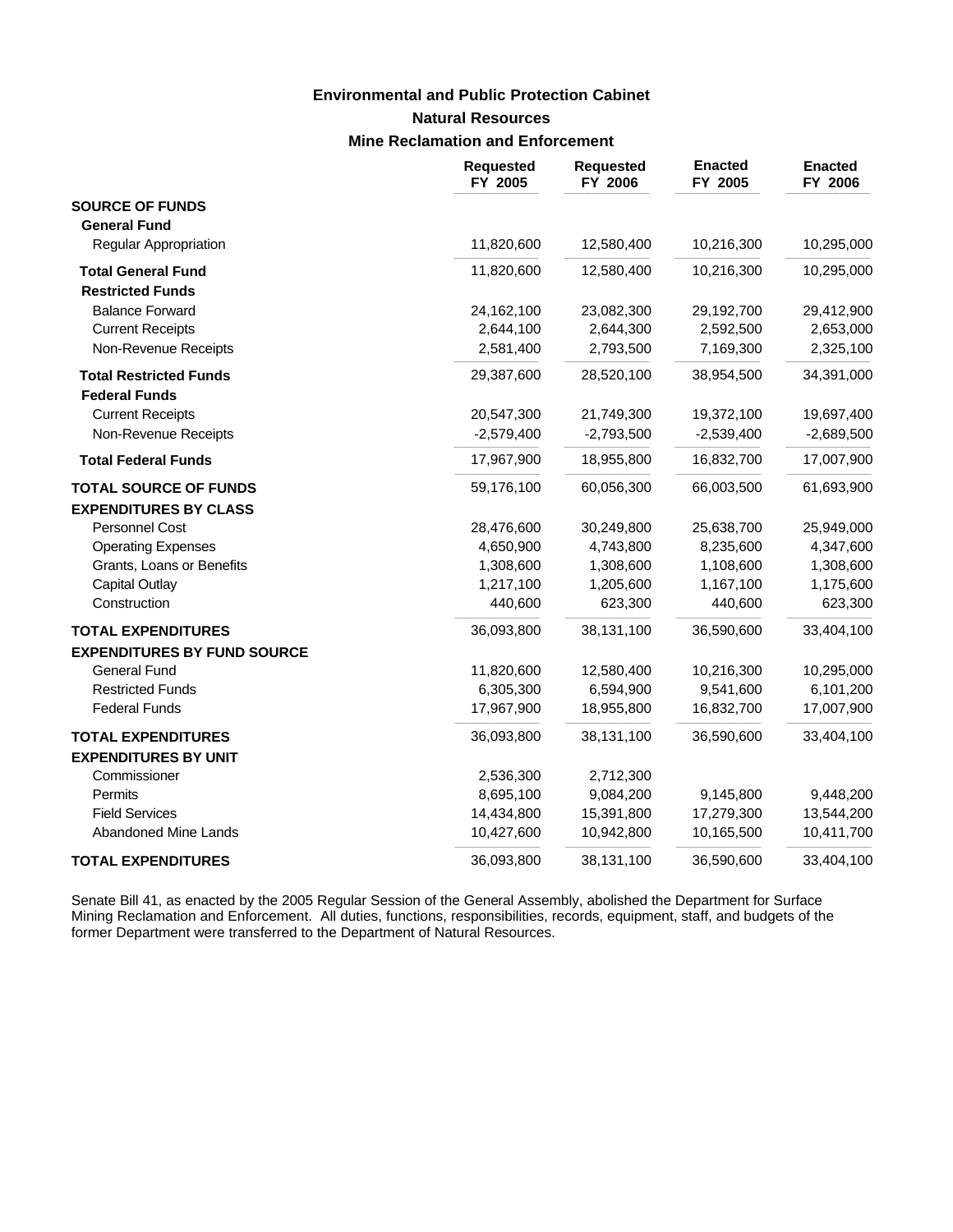### **Natural Resources Mine Reclamation and Enforcement Environmental and Public Protection Cabinet**

**Permits**

|                                                              | <b>Requested</b><br>FY 2005 | <b>Requested</b><br>FY 2006 | <b>Enacted</b><br>FY 2005 | <b>Enacted</b><br>FY 2006 |
|--------------------------------------------------------------|-----------------------------|-----------------------------|---------------------------|---------------------------|
| <b>SOURCE OF FUNDS</b><br><b>General Fund</b>                |                             |                             |                           |                           |
| <b>Regular Appropriation</b>                                 | 3,636,400                   | 3,828,400                   | 4,034,100                 | 4,112,800                 |
| <b>Total General Fund</b><br><b>Restricted Funds</b>         | 3,636,400                   | 3,828,400                   | 4,034,100                 | 4,112,800                 |
| <b>Balance Forward</b>                                       | 1,800                       | 4,700                       | 78,300                    | 211,500                   |
| <b>Current Receipts</b>                                      | 9,700                       | 9,700                       | 9,700                     | 9,700                     |
| Non-Revenue Receipts                                         | 210,000                     | 205,000                     | 627,500                   | 710,900                   |
| <b>Total Restricted Funds</b><br><b>Federal Funds</b>        | 221,500                     | 219,400                     | 715,500                   | 932,100                   |
| <b>Current Receipts</b>                                      | 5,301,900                   | 5,516,400                   | 5,027,700                 | 5,050,100                 |
| Non-Revenue Receipts                                         | $-460,000$                  | $-480,000$                  | $-420,000$                | $-440,000$                |
| <b>Total Federal Funds</b>                                   | 4,841,900                   | 5,036,400                   | 4,607,700                 | 4,610,100                 |
| <b>TOTAL SOURCE OF FUNDS</b><br><b>EXPENDITURES BY CLASS</b> | 8,699,800                   | 9,084,200                   | 9,357,300                 | 9,655,000                 |
| Personnel Cost                                               | 6,726,300                   | 7,110,400                   | 7,284,300                 | 7,385,000                 |
| <b>Operating Expenses</b>                                    | 1,200,800                   | 1,205,800                   | 1,293,500                 | 1,295,200                 |
| Grants, Loans or Benefits                                    | 708,000                     | 708,000                     | 508,000                   | 708,000                   |
| Capital Outlay                                               | 60,000                      | 60,000                      | 60,000                    | 60,000                    |
| <b>TOTAL EXPENDITURES</b>                                    | 8,695,100                   | 9,084,200                   | 9,145,800                 | 9,448,200                 |
| <b>EXPENDITURES BY FUND SOURCE</b>                           |                             |                             |                           |                           |
| <b>General Fund</b>                                          | 3,636,400                   | 3,828,400                   | 4,034,100                 | 4,112,800                 |
| <b>Restricted Funds</b>                                      | 216,800                     | 219,400                     | 504,000                   | 725,300                   |
| <b>Federal Funds</b>                                         | 4,841,900                   | 5,036,400                   | 4,607,700                 | 4,610,100                 |
| <b>TOTAL EXPENDITURES</b>                                    | 8,695,100                   | 9,084,200                   | 9,145,800                 | 9,448,200                 |

The Division of Permits is responsible for reviewing all surface mining permit applications according to standards in Kentucky statutes and the federal Surface Mining Control and Reclamation Act. The Division administers the federal Small Operator's Assistance and Lands Unsuitable for Mining programs, and reviews underground mining applications to determine the surface effects of such operations.

### **Policy**

Included in the above General Fund appropriation is \$675,000 in each fiscal year for the return of permit and acreage fees under KRS 350.139. Any required expenditure for this purpose in excess of this amount in either fiscal year is appropriated to the Department as a necessary government expense or through a current year appropriation.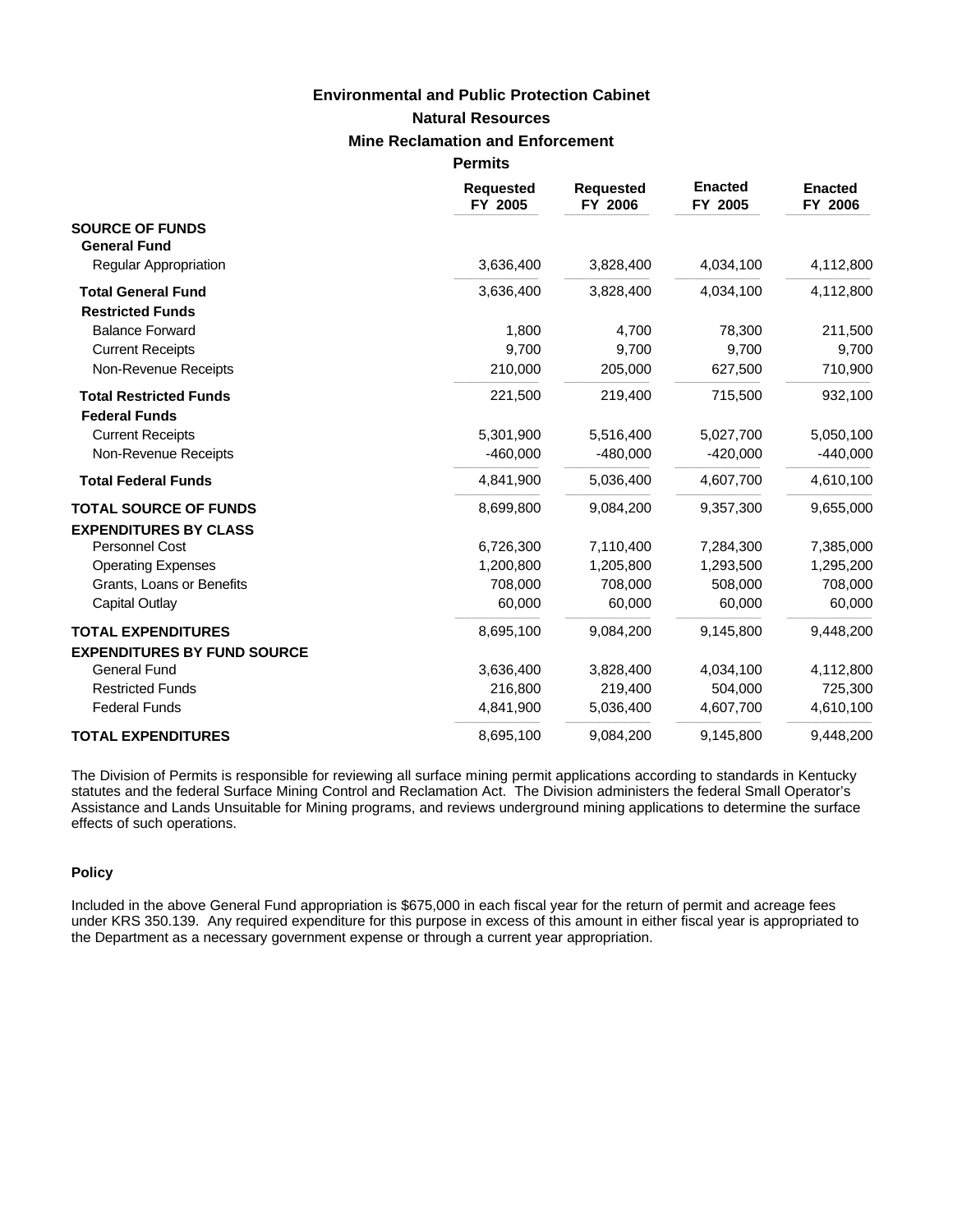# **Natural Resources Mine Reclamation and Enforcement Field Services Environmental and Public Protection Cabinet**

|                                                       | <b>Requested</b><br>FY 2005 | <b>Requested</b><br>FY 2006 | <b>Enacted</b><br>FY 2005 | <b>Enacted</b><br>FY 2006 |
|-------------------------------------------------------|-----------------------------|-----------------------------|---------------------------|---------------------------|
| <b>SOURCE OF FUNDS</b><br><b>General Fund</b>         |                             |                             |                           |                           |
| <b>Regular Appropriation</b>                          | 7,001,100                   | 7,358,300                   | 6,182,200                 | 6,182,200                 |
| <b>Total General Fund</b><br><b>Restricted Funds</b>  | 7,001,100                   | 7,358,300                   | 6,182,200                 | 6,182,200                 |
| <b>Balance Forward</b>                                | 505,800                     | 256,900                     | 453,000                   | 14,839,100                |
| <b>Current Receipts</b>                               | 68,800                      | 68,800                      | 1,135,600                 | 1,174,600                 |
| Non-Revenue Receipts                                  | 312,500                     | 504,600                     | 18,183,000                | 243,700                   |
| <b>Total Restricted Funds</b><br><b>Federal Funds</b> | 887,100                     | 830,300                     | 19,771,600                | 16,257,400                |
| <b>Current Receipts</b>                               | 7,663,400                   | 8,282,000                   | 7,024,500                 | 7,227,500                 |
| Non-Revenue Receipts                                  | $-859,900$                  | $-1,054,000$                | $-859,900$                | $-990,000$                |
| <b>Total Federal Funds</b>                            | 6,803,500                   | 7,228,000                   | 6,164,600                 | 6,237,500                 |
| <b>TOTAL SOURCE OF FUNDS</b>                          | 14,691,700                  | 15,416,600                  | 32,118,400                | 28,677,100                |
| <b>EXPENDITURES BY CLASS</b>                          |                             |                             |                           |                           |
| <b>Personnel Cost</b>                                 | 11,140,100                  | 12,030,300                  | 10,264,900                | 10,420,500                |
| <b>Operating Expenses</b>                             | 2,204,600                   | 2,291,400                   | 5,974,300                 | 2,083,600                 |
| Grants, Loans or Benefits                             | 190,500                     | 190,500                     | 190,500                   | 190,500                   |
| Capital Outlay                                        | 899,600                     | 879,600                     | 849,600                   | 849,600                   |
| <b>TOTAL EXPENDITURES</b>                             | 14,434,800                  | 15,391,800                  | 17,279,300                | 13,544,200                |
| <b>EXPENDITURES BY FUND SOURCE</b>                    |                             |                             |                           |                           |
| <b>General Fund</b>                                   | 7,001,100                   | 7,358,300                   | 6,182,200                 | 6,182,200                 |
| <b>Restricted Funds</b>                               | 630,200                     | 805,500                     | 4,932,500                 | 1,124,500                 |
| <b>Federal Funds</b>                                  | 6,803,500                   | 7,228,000                   | 6,164,600                 | 6,237,500                 |
| <b>TOTAL EXPENDITURES</b>                             | 14,434,800                  | 15,391,800                  | 17,279,300                | 13,544,200                |

The Division of Field Services is responsible for developing policies and procedures for reclamation and enforcement programs in coal and non-coal minerals and conducting an effective inspection program to carry out these policies and procedures in accordance with applicable federal and state statutes.

### **Policy**

Included in the above restricted funds appropriation is \$3,840,000 for Surface Mining Reclamation and Enforcement in fiscal year 2004-2005. Executive Order 2004-753 dated July 12, 2004, directs that funds be restored to the Surface Mining Bond Pool Fund to assure compliance with federal requirements.

In each fiscal year of the biennium, resources are provided to address needs related to non-coal activities, including limestone, sand, and gravel quarries.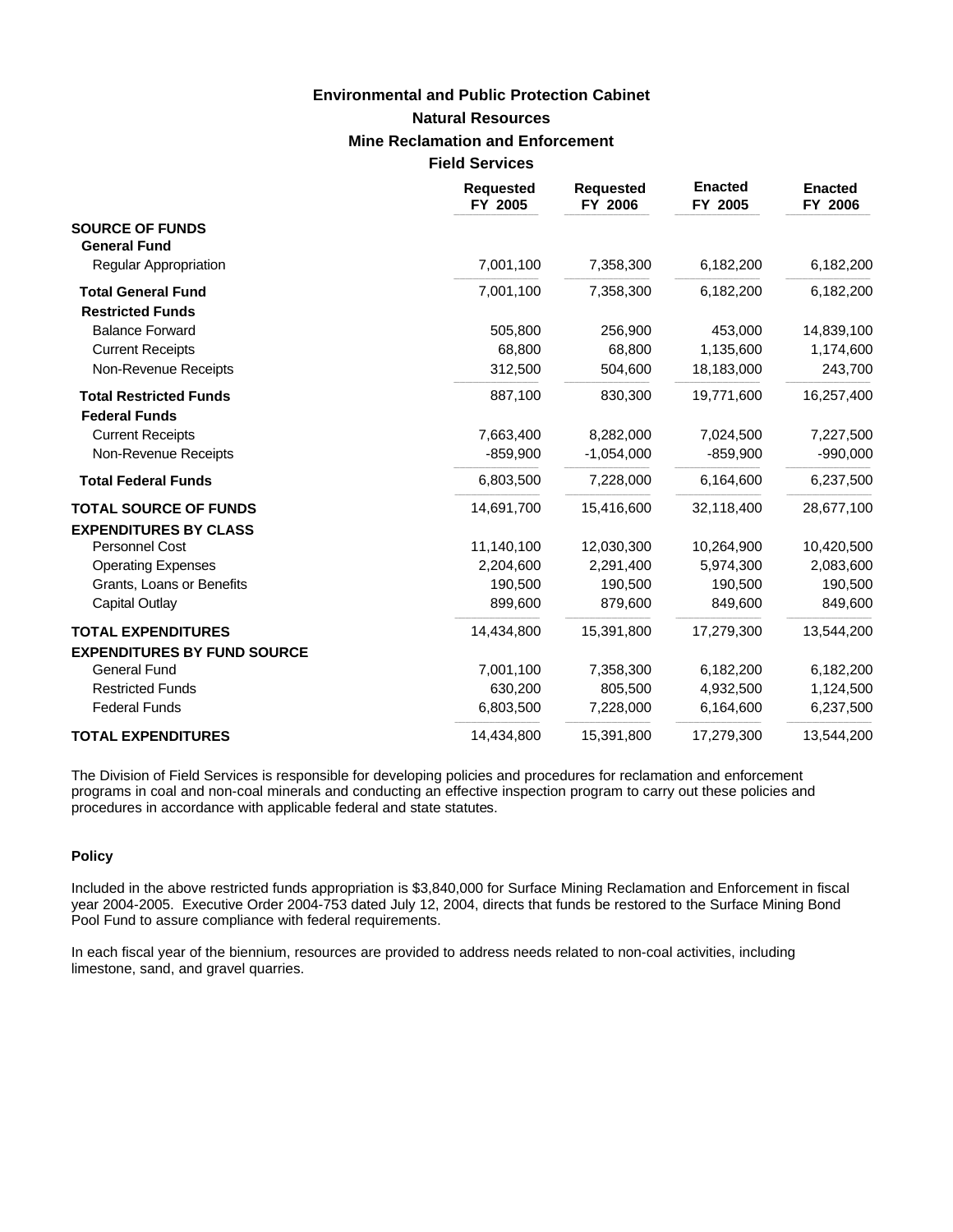# **Natural Resources Mine Reclamation and Enforcement Abandoned Mine Lands Environmental and Public Protection Cabinet**

|                                    | <b>Requested</b><br>FY 2005 | <b>Requested</b><br>FY 2006 | <b>Enacted</b><br>FY 2005 | <b>Enacted</b><br>FY 2006 |
|------------------------------------|-----------------------------|-----------------------------|---------------------------|---------------------------|
| <b>SOURCE OF FUNDS</b>             |                             |                             |                           |                           |
| <b>Restricted Funds</b>            |                             |                             |                           |                           |
| <b>Balance Forward</b>             | 9,534,600                   | 8,306,400                   | 15,291,200                | 14,362,300                |
| <b>Current Receipts</b>            | 1,428,600                   | 1,428,600                   | 1,447,200                 | 1,468,700                 |
| Non-Revenue Receipts               | 1,448,300                   | 1,410,600                   | 1,729,000                 | 1,370,500                 |
| <b>Total Restricted Funds</b>      | 12,411,500                  | 11,145,600                  | 18,467,400                | 17,201,500                |
| <b>Federal Funds</b>               |                             |                             |                           |                           |
| <b>Current Receipts</b>            | 7,582,000                   | 7,950,900                   | 7,319,900                 | 7,419,800                 |
| Non-Revenue Receipts               | $-1,259,500$                | $-1,259,500$                | $-1,259,500$              | $-1,259,500$              |
| <b>Total Federal Funds</b>         | 6,322,500                   | 6,691,400                   | 6,060,400                 | 6,160,300                 |
| <b>TOTAL SOURCE OF FUNDS</b>       | 18,734,000                  | 17,837,000                  | 24,527,800                | 23,361,800                |
| <b>EXPENDITURES BY CLASS</b>       |                             |                             |                           |                           |
| Personnel Cost                     | 8,351,600                   | 8,674,600                   | 8,089,500                 | 8,143,500                 |
| <b>Operating Expenses</b>          | 967,800                     | 968,800                     | 967,800                   | 968,800                   |
| Grants, Loans or Benefits          | 410,100                     | 410,100                     | 410,100                   | 410,100                   |
| Capital Outlay                     | 257,500                     | 266,000                     | 257,500                   | 266,000                   |
| Construction                       | 440,600                     | 623,300                     | 440,600                   | 623,300                   |
| <b>TOTAL EXPENDITURES</b>          | 10,427,600                  | 10.942.800                  | 10,165,500                | 10,411,700                |
| <b>EXPENDITURES BY FUND SOURCE</b> |                             |                             |                           |                           |
| <b>Restricted Funds</b>            | 4,105,100                   | 4,251,400                   | 4,105,100                 | 4,251,400                 |
| <b>Federal Funds</b>               | 6,322,500                   | 6,691,400                   | 6,060,400                 | 6,160,300                 |
| <b>TOTAL EXPENDITURES</b>          | 10,427,600                  | 10,942,800                  | 10,165,500                | 10,411,700                |

The Division of Abandoned Mine Lands is responsible for abandoned or unreclaimed land reclamation activities on previously surface-mined land or land used in connection with surface mining under Title IV of Public Law 95-87 and/or KRS 350.

Federal funds for this program are provided from federal tax levies imposed under Public Law 95-87 on all coal mined since August 3, 1977. Approximately 150,000 acres of abandoned mine lands in Kentucky are eligible for eventual reclamation. The Commonwealth must maintain an approved Abandoned Mine Land Reclamation program, or federal funding allocations for Kentucky reclamation projects will be reallocated to other coal-producing states. All agency and federal reclamation projects are administered from the program area. The agency, bond, and partial federal project contracts are expended from this program.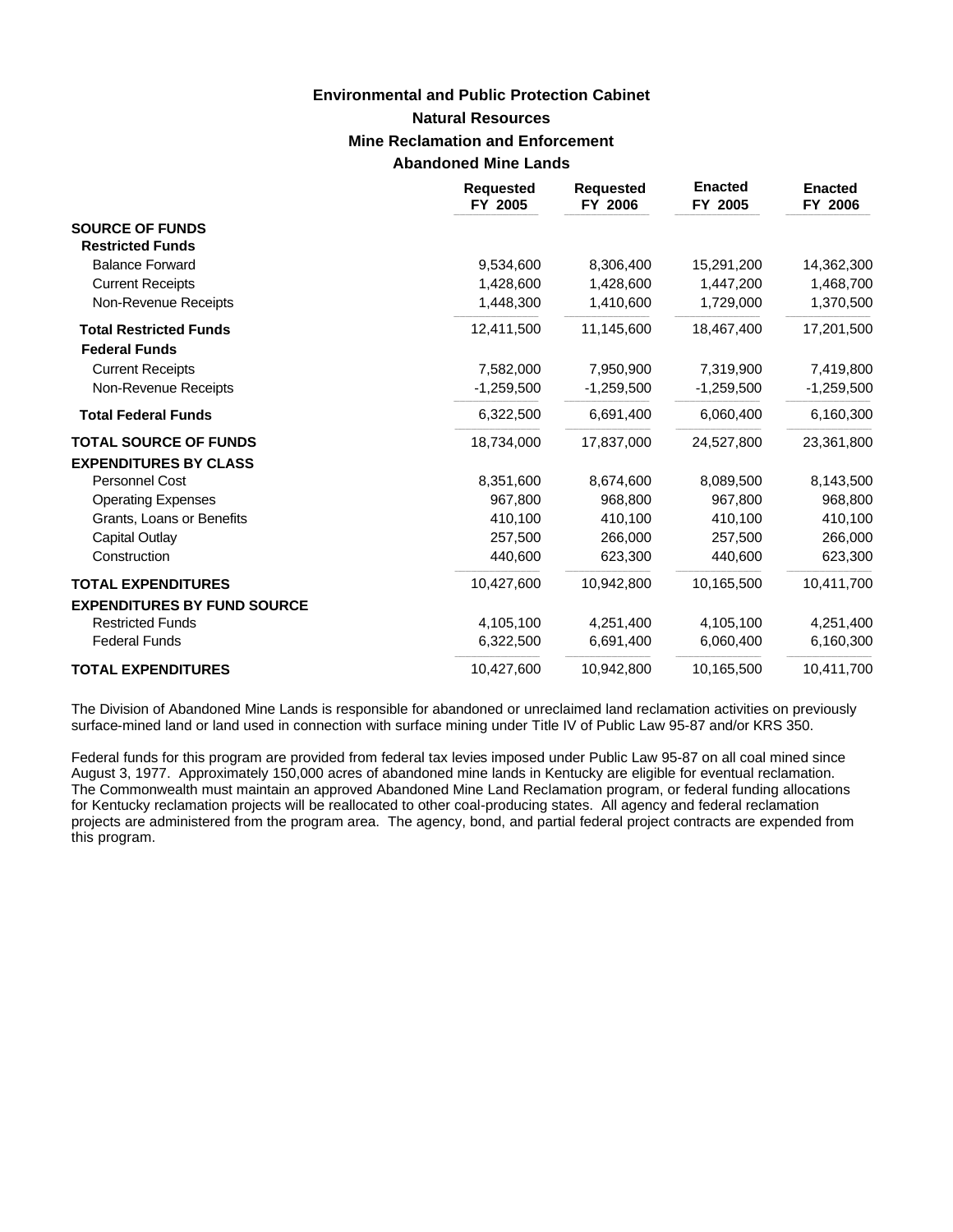### **Environmental and Public Protection Cabinet**

**Natural Resources**

### **Abandoned Mine Land Reclamation Projects**

|                                                | <b>Requested</b><br>FY 2005 | <b>Requested</b><br>FY 2006 | <b>Enacted</b><br>FY 2005 | <b>Enacted</b><br>FY 2006 |
|------------------------------------------------|-----------------------------|-----------------------------|---------------------------|---------------------------|
| <b>SOURCE OF FUNDS</b><br><b>Federal Funds</b> |                             |                             |                           |                           |
| <b>Current Receipts</b>                        | 22,000,000                  | 22,000,000                  | 22,000,000                | 22,000,000                |
| <b>Total Federal Funds</b>                     | 22,000,000                  | 22,000,000                  | 22,000,000                | 22,000,000                |
| <b>TOTAL SOURCE OF FUNDS</b>                   | 22,000,000                  | 22,000,000                  | 22,000,000                | 22,000,000                |
| <b>EXPENDITURES BY CLASS</b>                   |                             |                             |                           |                           |
| <b>Personnel Cost</b>                          | 170.000                     | 170,000                     | 170,000                   | 170,000                   |
| Grants, Loans or Benefits                      | 9,500,000                   | 9,500,000                   | 9,500,000                 | 9,500,000                 |
| Construction                                   | 12,330,000                  | 12,330,000                  | 12,330,000                | 12,330,000                |
| <b>TOTAL EXPENDITURES</b>                      | 22,000,000                  | 22,000,000                  | 22,000,000                | 22,000,000                |
| <b>EXPENDITURES BY FUND SOURCE</b>             |                             |                             |                           |                           |
| <b>Federal Funds</b>                           | 22,000,000                  | 22,000,000                  | 22,000,000                | 22,000,000                |
| <b>TOTAL EXPENDITURES</b>                      | 22,000,000                  | 22,000,000                  | 22,000,000                | 22,000,000                |

The Abandoned Mine Lands (AML) Reclamation Projects program in the Department for Natural Resources receives 100 percent federal funding for the reclamation of certain mine sites that have been abandoned or left unreclaimed under Title IV of Public Law 95-87 or KRS 350. If the Commonwealth does not maintain an approved AML Reclamation program, allocated funds for reclamation projects within the state may be reallocated to other coal-producing states. The Environmental and Public Protection Cabinet continues to reclaim abandoned mine sites through a priority ranking system which first reclaims sites which are considered the highest threat to human life and safety. A high priority is placed on providing clean, safe, potable water to the citizens of the coalfields whose drinking water supplies have been contaminated by past mining activities.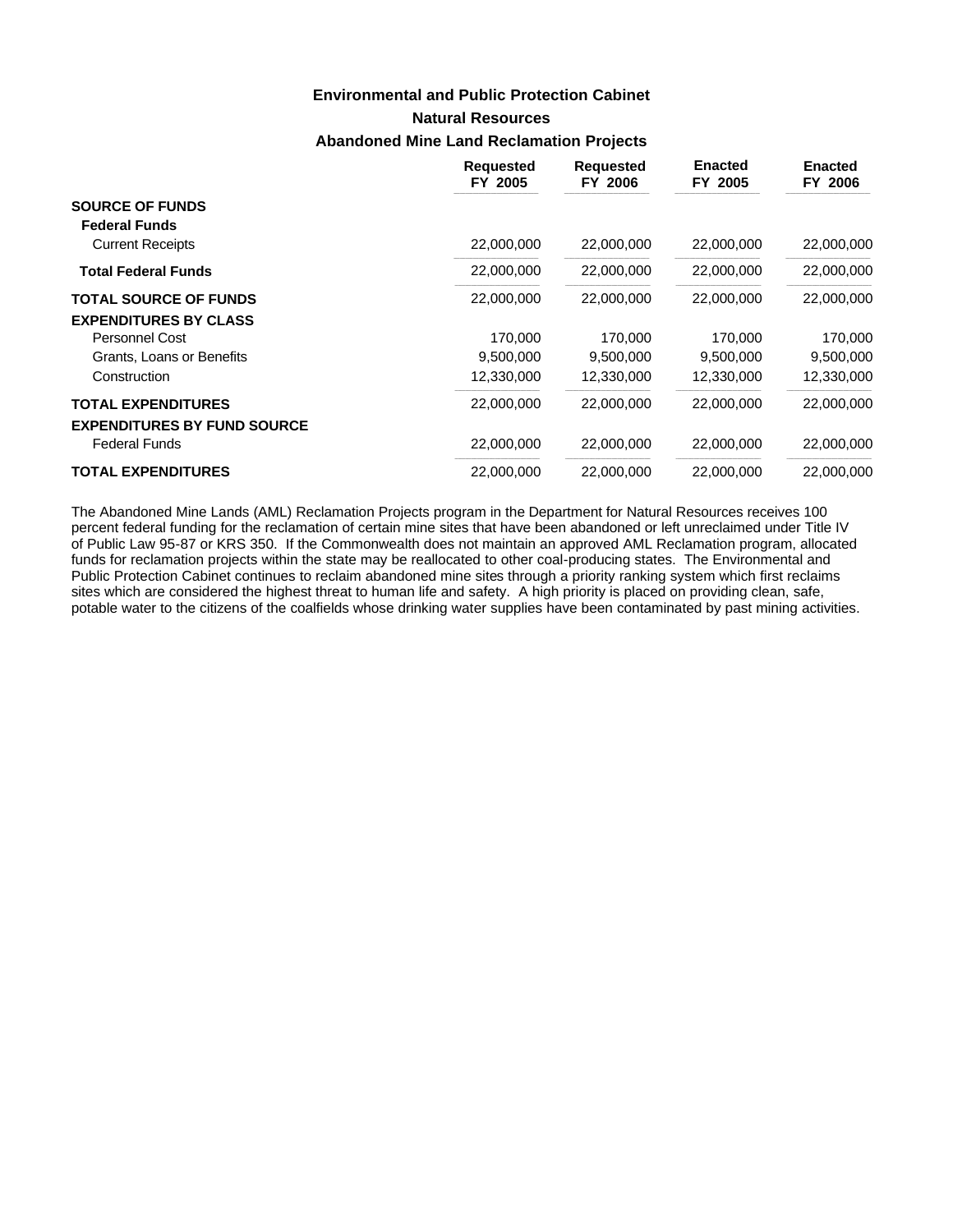### **Natural Resources Mine Safety and Licensing Environmental and Public Protection Cabinet**

|                                    | <b>Requested</b><br>FY 2005 | <b>Requested</b><br>FY 2006 | <b>Enacted</b><br>FY 2005 | <b>Enacted</b><br>FY 2006 |
|------------------------------------|-----------------------------|-----------------------------|---------------------------|---------------------------|
| <b>SOURCE OF FUNDS</b>             |                             |                             |                           |                           |
| <b>General Fund</b>                |                             |                             |                           |                           |
| <b>Regular Appropriation</b>       | 9,506,000                   | 10,348,200                  | 8,805,800                 | 9,021,800                 |
| <b>Total General Fund</b>          | 9,506,000                   | 10,348,200                  | 8,805,800                 | 9,021,800                 |
| <b>Restricted Funds</b>            |                             |                             |                           |                           |
| <b>Balance Forward</b>             | 100                         | 700                         | 54,900                    | 200                       |
| <b>Current Receipts</b>            | 365,100                     | 365,100                     | 365,100                   | 365,100                   |
| Non-Revenue Receipts               | 925,400                     | 850,000                     | $-126,900$                | 160,300                   |
| <b>Total Restricted Funds</b>      | 1,290,600                   | 1,215,800                   | 293,100                   | 525,600                   |
| <b>Federal Funds</b>               |                             |                             |                           |                           |
| <b>Balance Forward</b>             | 4,800                       |                             | 4,800                     |                           |
| <b>Current Receipts</b>            | 603,300                     | 603,300                     | 1,462,200                 | 603,300                   |
| <b>Total Federal Funds</b>         | 608,100                     | 603,300                     | 1,467,000                 | 603,300                   |
| <b>TOTAL SOURCE OF FUNDS</b>       | 11,404,700                  | 12,167,300                  | 10,565,900                | 10,150,700                |
| <b>EXPENDITURES BY CLASS</b>       |                             |                             |                           |                           |
| Personnel Cost                     | 9,399,700                   | 10,170,500                  | 8,046,600                 | 8,515,800                 |
| <b>Operating Expenses</b>          | 2,004,300                   | 1,945,200                   | 2,508,700                 | 1,609,600                 |
| <b>Capital Outlay</b>              |                             | 25,000                      | 10,400                    | 25,000                    |
| <b>TOTAL EXPENDITURES</b>          | 11,404,000                  | 12,140,700                  | 10,565,700                | 10,150,400                |
| <b>EXPENDITURES BY FUND SOURCE</b> |                             |                             |                           |                           |
| <b>General Fund</b>                | 9,506,000                   | 10,348,200                  | 8,805,800                 | 9,021,800                 |
| <b>Restricted Funds</b>            | 1,289,900                   | 1,189,200                   | 292,900                   | 525,300                   |
| <b>Federal Funds</b>               | 608,100                     | 603,300                     | 1,467,000                 | 603,300                   |
| <b>TOTAL EXPENDITURES</b>          | 11,404,000                  | 12,140,700                  | 10,565,700                | 10,150,400                |
| <b>EXPENDITURES BY UNIT</b>        |                             |                             |                           |                           |
| <b>General Administration</b>      | 1,559,500                   | 1,669,300                   | 761,600                   | 790,900                   |
| Mine Safety                        | 9,203,100                   | 9,720,000                   | 9,177,300                 | 8,732,700                 |
| <b>Explosives and Blasting</b>     | 641,400                     | 751,400                     | 626,800                   | 626,800                   |
| <b>TOTAL EXPENDITURES</b>          | 11,404,000                  | 12,140,700                  | 10,565,700                | 10,150,400                |

The Office of Mine Safety and Licensing, pursuant to KRS Chapter 351, is responsible for the regulation of mining practices to prevent injuries and fatalities in underground, strip, and auger mines. Formerly a department within the Cabinet for Public Protection, the agency was reorganized with the passage of Senate Bill 41 during the 2005 Regular Session of the General Assembly. It is now managed by the Department for Natural Resources.

The Office trains, tests and licenses mine personnel. Its mine safety instructors provide general and technical safety training and education courses to mine personnel to maintain an adequate number of certified and qualified personnel for the mining industry. Moreover, the agency encourages safe work habits of coal miners by providing quality on-the-job, one-on-one safety training for surface miners.

The Office licenses all underground and surface coal mines in the Commonwealth. It issues special permits for specific mining methods including the use of diesel equipment, roof control, extended cuts, and mining near oil and gas wells, and issues permits for additional mine openings. The agency inspects mines, regulates solid shooting (blasting) within the mines and investigates illegal mining operations.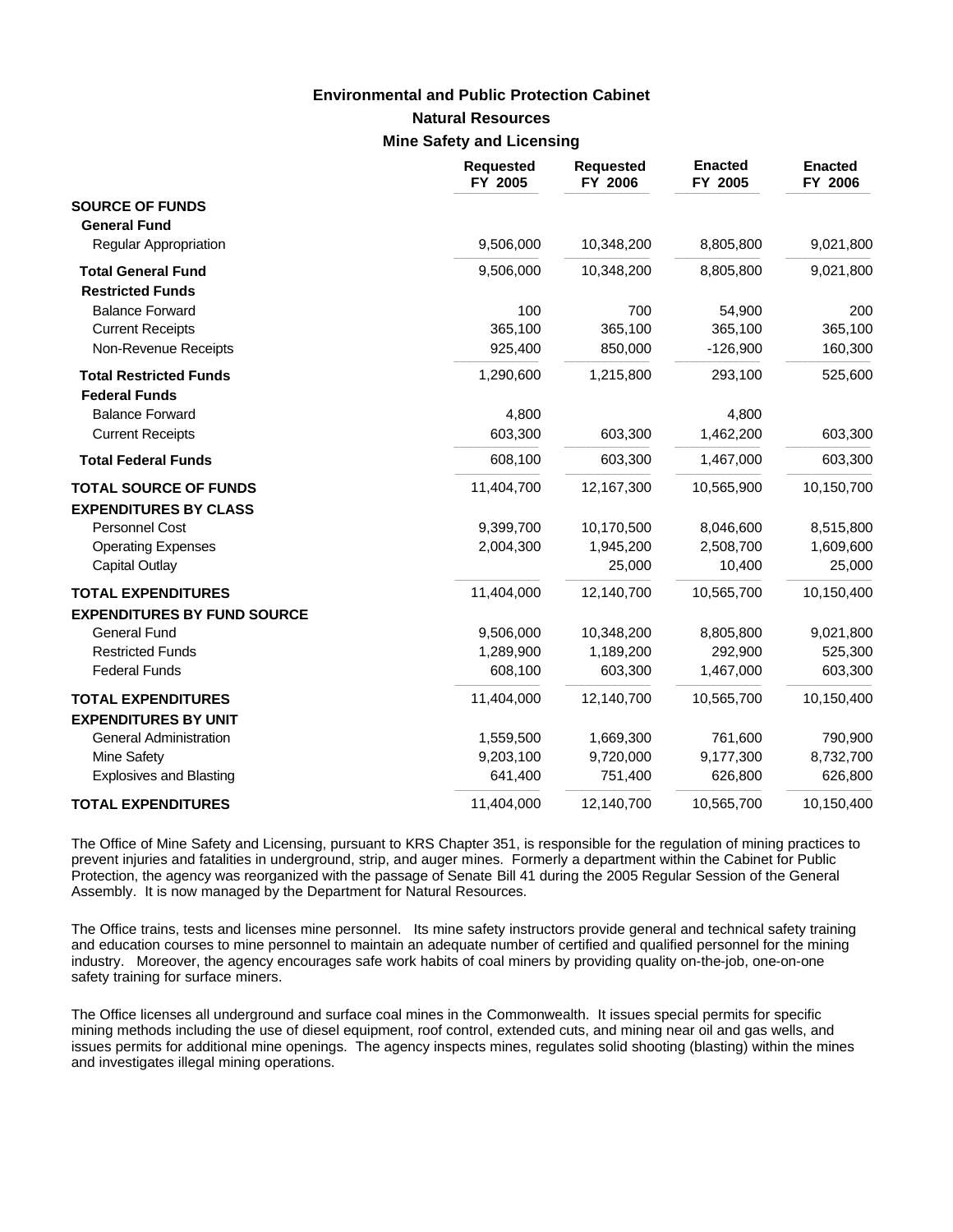The Office develops and maintains databases to track information about each mining operation. The data base includes: number of miners employed by the mine, type of operations, type of worker's compensation insurance, and the number and type of mining law violations, closures, and abatements for each mine and mine operator. A second database provides information on all individuals certified as surface mine foremen, surface mine safety analysts, underground mine foremen, underground mine instructors, underground mine inspectors, and electrical inspectors.

#### **Policy**

The Budget of the Commonwealth provides additional General Fund in the amount of \$250,000 in fiscal year 2004-2005 and \$437,400 in fiscal year 2005-2006 to support additional mine inspector positions and their associated operating costs.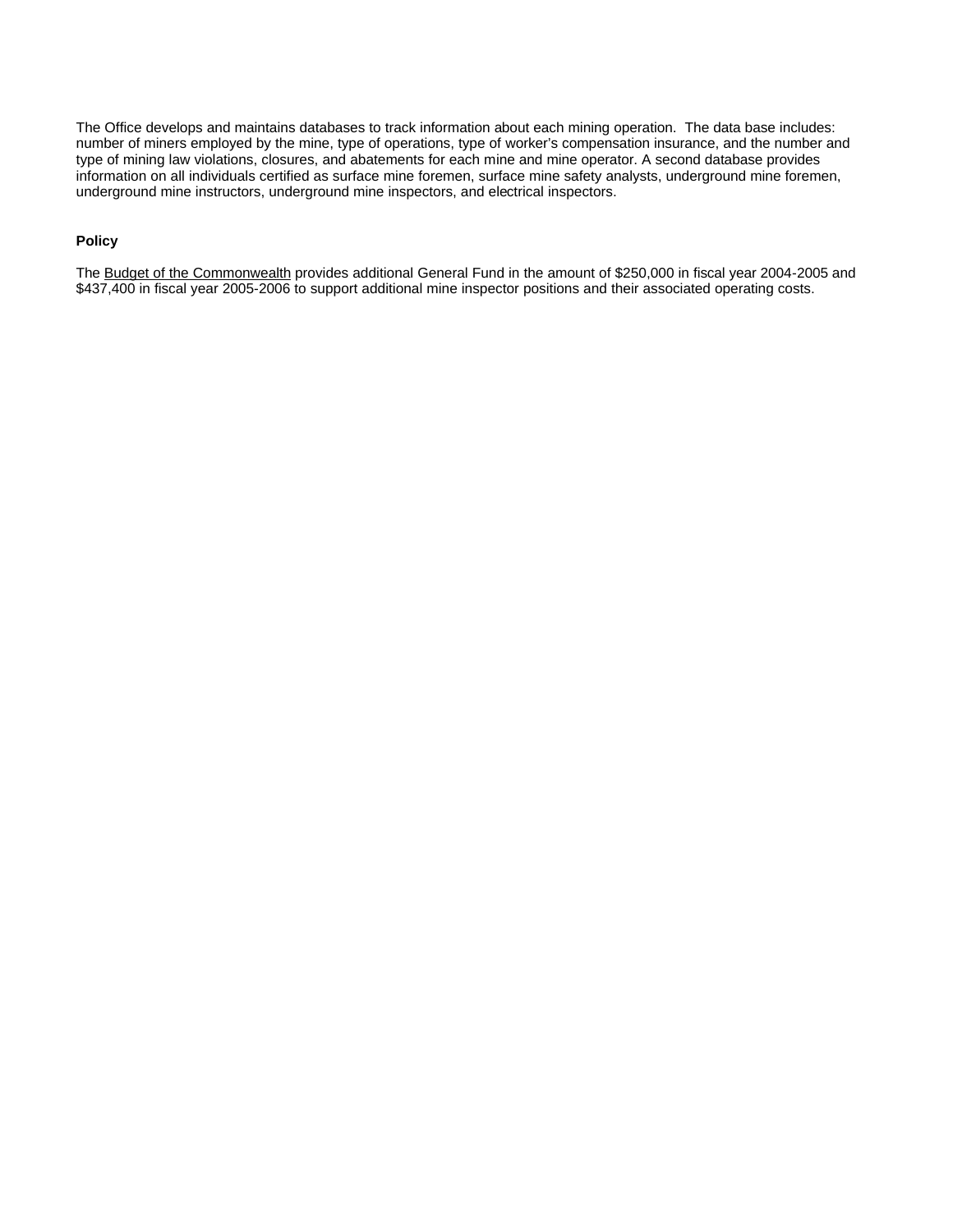### **Environmental Quality Commission Environmental and Public Protection Cabinet**

|                                                              | <b>Requested</b><br>FY 2005 | <b>Requested</b><br>FY 2006 | <b>Enacted</b><br>FY 2005 | <b>Enacted</b><br>FY 2006 |
|--------------------------------------------------------------|-----------------------------|-----------------------------|---------------------------|---------------------------|
| <b>SOURCE OF FUNDS</b><br><b>General Fund</b>                |                             |                             |                           |                           |
| Regular Appropriation                                        | 274,200                     | 310,200                     | 150,000                   | 150,000                   |
| <b>Total General Fund</b><br><b>Restricted Funds</b>         | 274,200                     | 310,200                     | 150,000                   | 150,000                   |
| <b>Balance Forward</b>                                       |                             |                             | 1,900                     | 1,000                     |
| <b>Current Receipts</b>                                      | 200                         | 200                         |                           |                           |
| Non-Revenue Receipts                                         |                             |                             | 100,000                   | 107,500                   |
| <b>Total Restricted Funds</b>                                | 200                         | 200                         | 101,900                   | 108,500                   |
| <b>TOTAL SOURCE OF FUNDS</b><br><b>EXPENDITURES BY CLASS</b> | 274,400                     | 310,400                     | 251,900                   | 258,500                   |
| Personnel Cost                                               | 231,400                     | 253,400                     | 208,200                   | 214,600                   |
| <b>Operating Expenses</b>                                    | 43,000                      | 57,000                      | 42,700                    | 43,900                    |
| <b>TOTAL EXPENDITURES</b>                                    | 274,400                     | 310,400                     | 250,900                   | 258,500                   |
| <b>EXPENDITURES BY FUND SOURCE</b>                           |                             |                             |                           |                           |
| <b>General Fund</b>                                          | 274,200                     | 310,200                     | 150,000                   | 150,000                   |
| <b>Restricted Funds</b>                                      | 200                         | 200                         | 100,900                   | 108,500                   |
| <b>TOTAL EXPENDITURES</b>                                    | 274,400                     | 310,400                     | 250,900                   | 258,500                   |

The Environmental Quality Commission, codified in KRS 224.041-224.055, is an independent citizen board with seven members representing various interests and geographic areas of the state. The Commission advises the Governor and the Environmental and Public Protection Cabinet on environmental rules, regulations, policies, plans, and procedures. The Commission also serves as a public forum for the exchange of views, concerns, information, and recommendations relating to the quality of the natural environment.

#### **Policy**

The Environmental Quality Commission is attached to the Environmental and Public Protection Cabinet's Office of the Secretary, but remains a separate budget unit. The Secretary, with the approval of the Commissioners of the Environmental Quality Commission, may employ a director and other necessary Commission staff who shall serve at the pleasure of the Commission and the Secretary.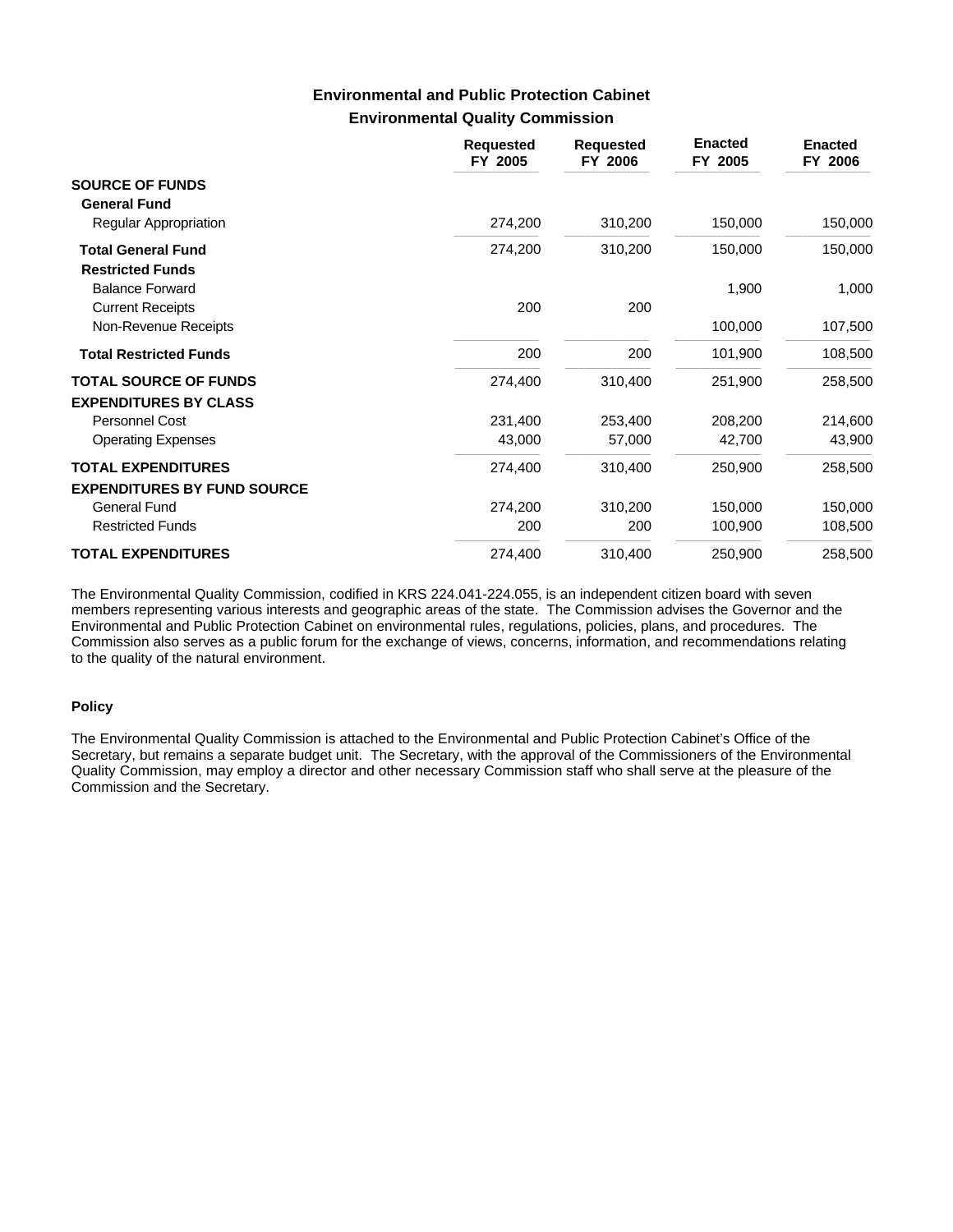### **Kentucky Nature Preserves Commission Environmental and Public Protection Cabinet**

|                                                       | <b>Requested</b><br>FY 2005 | <b>Requested</b><br>FY 2006 | <b>Enacted</b><br>FY 2005 | <b>Enacted</b><br>FY 2006 |
|-------------------------------------------------------|-----------------------------|-----------------------------|---------------------------|---------------------------|
| <b>SOURCE OF FUNDS</b><br><b>General Fund</b>         |                             |                             |                           |                           |
| <b>Regular Appropriation</b>                          | 1,925,200                   | 1,939,200                   | 1,049,300                 | 1,049,300                 |
| <b>Total General Fund</b><br><b>Restricted Funds</b>  | 1,925,200                   | 1,939,200                   | 1,049,300                 | 1,049,300                 |
| <b>Balance Forward</b>                                | 686,100                     | 656,600                     | 710,500                   | 706,500                   |
| <b>Current Receipts</b>                               | 229,700                     | 193,500                     | 229,700                   | 193,500                   |
| Non-Revenue Receipts                                  | 70,900                      | 70,900                      | 70,900                    | 70,900                    |
| <b>Total Restricted Funds</b><br><b>Federal Funds</b> | 986,700                     | 921,000                     | 1,011,100                 | 970,900                   |
| <b>Current Receipts</b>                               | 75,500                      | 75,500                      | 75,500                    | 75,500                    |
| Non-Revenue Receipts                                  | $-5,000$                    | $-5,000$                    | $-5,000$                  | $-5,000$                  |
| <b>Total Federal Funds</b>                            | 70,500                      | 70,500                      | 70,500                    | 70,500                    |
| <b>TOTAL SOURCE OF FUNDS</b>                          | 2,982,400                   | 2,930,700                   | 2,130,900                 | 2,090,700                 |
| <b>EXPENDITURES BY CLASS</b>                          |                             |                             |                           |                           |
| Personnel Cost                                        | 1,663,700                   | 1,786,700                   | 1,111,700                 | 1,140,200                 |
| <b>Operating Expenses</b>                             | 447,100                     | 454,800                     | 282,700                   | 282,700                   |
| Grants, Loans or Benefits                             | 30,000                      | 30,000                      | 30,000                    | 30,000                    |
| Capital Outlay                                        | 185,000                     | 45,800                      |                           |                           |
| <b>TOTAL EXPENDITURES</b>                             | 2,325,800                   | 2,317,300                   | 1,424,400                 | 1,452,900                 |
| <b>EXPENDITURES BY FUND SOURCE</b>                    |                             |                             |                           |                           |
| <b>General Fund</b>                                   | 1,925,200                   | 1,939,200                   | 1,049,300                 | 1,049,300                 |
| <b>Restricted Funds</b>                               | 330,100                     | 307,600                     | 304,600                   | 333,100                   |
| <b>Federal Funds</b>                                  | 70,500                      | 70,500                      | 70,500                    | 70,500                    |
| <b>TOTAL EXPENDITURES</b>                             | 2,325,800                   | 2,317,300                   | 1,424,400                 | 1,452,900                 |

The Kentucky Nature Preserves Commission, pursuant to KRS 146.410-146.530, has two mandated goals: to inventory the Commonwealth for its natural diversity, including its plants, animal life, biological communities, and areas of natural significance; and to protect these natural features by establishing a system of nature preserves. Pursuant to KRS 224.10- 022, the Commission is attached to the Environmental and Public Protection Cabinet's Office of the Secretary.

Acquisition and management funds for nature preserves are derived through a tax refund check-off system under KRS 141.450-141.480, through gifts, grants, devises and bequests pursuant to KRS 146.465 and through allocations from the Kentucky Heritage Land Conservation Fund pursuant to KRS 146.570. The Commission, together with the Kentucky Department of Fish and Wildlife Resources, shares equally the receipts generated by the Non-game Species Protection and Habitat Acquisition program.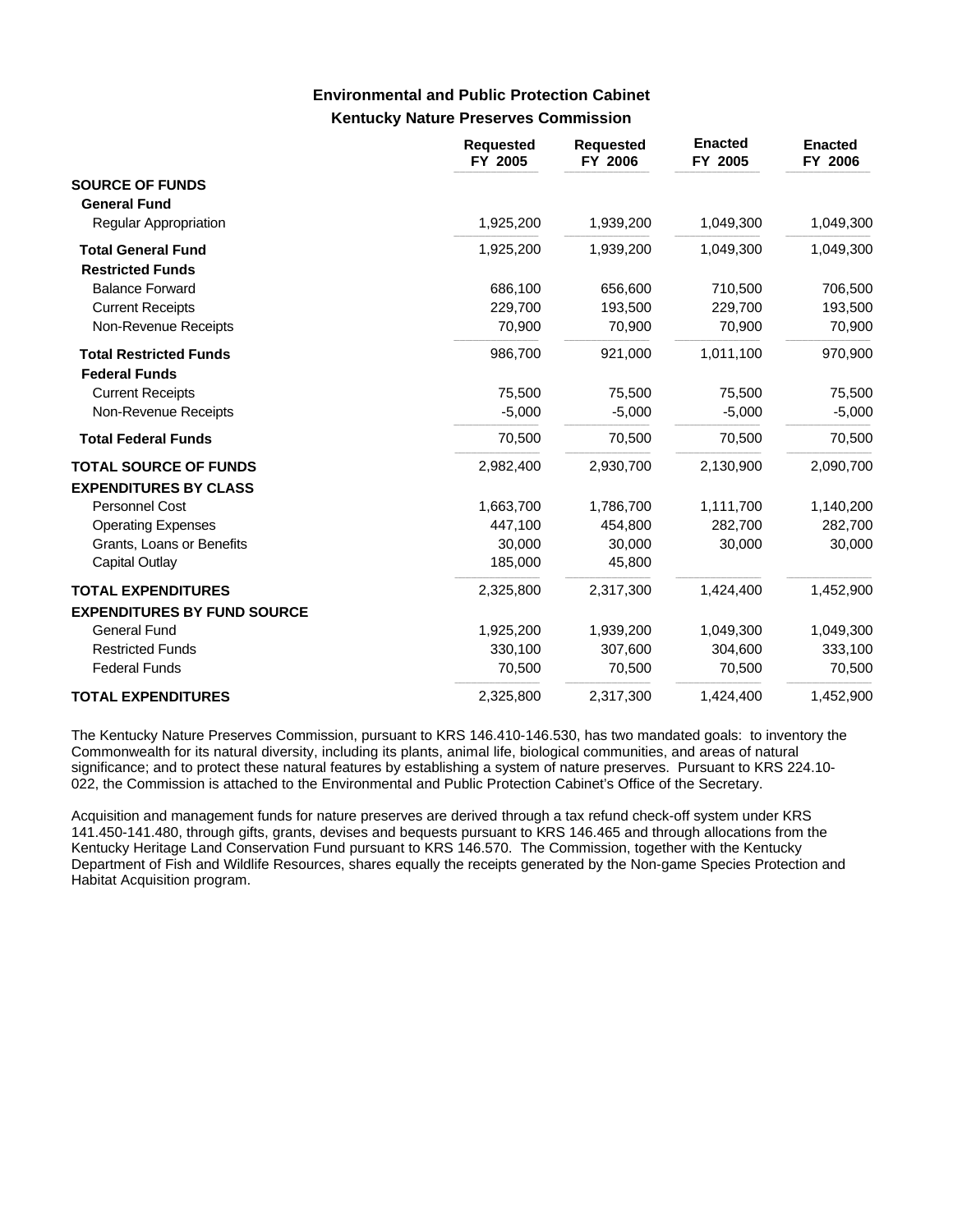# **Public Protection Environmental and Public Protection Cabinet**

|                                                             | <b>Requested</b><br>FY 2005 | <b>Requested</b><br>FY 2006 | <b>Enacted</b><br>FY 2005  | <b>Enacted</b><br>FY 2006   |
|-------------------------------------------------------------|-----------------------------|-----------------------------|----------------------------|-----------------------------|
| <b>SOURCE OF FUNDS</b><br><b>General Fund</b>               |                             |                             |                            |                             |
| Regular Appropriation<br>Continuing Appropriation           | 29,392,800<br>2,326,300     | 31,965,100<br>2,276,300     | 16,437,800<br>1,807,300    | 16,714,100                  |
| <b>Total General Fund</b>                                   | 31,719,100                  | 34,241,400                  | 18,245,100                 | 16,714,100                  |
| <b>Tobacco Settlement-Phase I</b><br>Tobacco Settlement - I | 17,555,100                  | 17,725,000                  | 16,782,600                 | 16,751,700                  |
| <b>Total Tobacco Settlement-Phase I</b>                     | 17,555,100                  | 17,725,000                  | 16,782,600                 | 16,751,700                  |
| <b>Restricted Funds</b>                                     |                             |                             |                            |                             |
| <b>Balance Forward</b>                                      | 32,143,300                  | 39,794,500                  | 22,637,100                 | 18,234,300                  |
| <b>Current Receipts</b>                                     | 68,723,500                  | 70,565,600                  | 65,051,900                 | 67,215,400                  |
| Non-Revenue Receipts<br><b>Fund Transfers</b>               | 15,017,300                  | 15,544,300                  | 11,227,700<br>$-8,890,200$ | 12,331,000<br>$-14,052,400$ |
| <b>Total Restricted Funds</b>                               | 115,884,100                 | 125,904,400                 | 90,026,500                 | 83,728,300                  |
| <b>Federal Funds</b>                                        |                             |                             |                            |                             |
| <b>Balance Forward</b>                                      | 321,300                     | 321,300                     | 321,300                    | 321,300                     |
| <b>Current Receipts</b>                                     | 801,900                     | 822,300                     | 5,151,100                  | 797,400                     |
| <b>Total Federal Funds</b>                                  | 1,123,200                   | 1,143,600                   | 5,472,400                  | 1,118,700                   |
| <b>TOTAL SOURCE OF FUNDS</b>                                | 166,281,500                 | 179,014,400                 | 130,526,600                | 118,312,800                 |
| <b>EXPENDITURES BY CLASS</b>                                |                             |                             |                            |                             |
| Personnel Cost                                              | 94,447,500<br>17,153,000    | 100,989,000<br>17,243,100   | 80,174,100<br>17,042,400   | 79,279,000<br>16,966,800    |
| <b>Operating Expenses</b><br>Grants, Loans or Benefits      | 11,295,400                  | 11,026,800                  | 11,775,900                 | 10,890,200                  |
| Debt Service                                                | 589,000                     | 589,000                     | 589,000                    | 589,000                     |
| <b>Capital Outlay</b>                                       | 407,300                     | 402,500                     | 407,300                    | 402,500                     |
| Construction                                                |                             |                             | 175,000                    |                             |
| <b>TOTAL EXPENDITURES</b>                                   | 123,892,200                 | 130,250,400                 | 110,163,700                | 108,127,500                 |
| <b>EXPENDITURES BY FUND SOURCE</b>                          |                             |                             |                            |                             |
| <b>General Fund</b>                                         | 29,442,800                  | 32,015,100                  | 16,437,800                 | 16,714,100                  |
| Tobacco Settlement-Phase I                                  | 17,555,100                  | 17,725,000                  | 16,782,600                 | 16,751,700                  |
| <b>Restricted Funds</b>                                     | 76,089,600                  | 79,676,400                  | 71,792,200                 | 73,864,300                  |
| <b>Federal Funds</b>                                        | 801,900                     | 822,300                     | 5,151,100                  | 797,400                     |
| <b>TOTAL EXPENDITURES</b>                                   | 123,889,400                 | 130,238,800                 | 110,163,700                | 108,127,500                 |
| <b>EXPENDITURES BY UNIT</b>                                 |                             |                             |                            |                             |
| <b>Public Protection Commissioner</b>                       | 2,023,500                   | 2,152,200                   | 1,463,000                  | 1,512,900                   |
| Board of Claims/Crime Victims'<br>Compensation Bd.          | 4,416,300                   | 4,502,100                   | 4,187,400                  | 4,209,500                   |
| Alcoholic Beverage Control                                  | 5,923,500                   | 6,216,600                   | 5,715,400                  | 5,759,300                   |
| <b>Financial Institutions</b>                               | 9,211,800                   | 9,791,400                   | 8,224,900                  | 8,594,800                   |
| Insurance                                                   | 55,001,200                  | 58,358,900                  | 43,469,100                 | 40,558,800                  |
| Horse Racing Authority                                      | 13,932,500                  | 13,804,200                  | 14,511,800                 | 13,684,500                  |
| Housing, Buildings and Construction                         | 16,567,900                  | 17,667,100                  | 16,092,400                 | 17,060,400                  |
| <b>Public Service Commission</b>                            | 12,509,400                  | 13,171,200                  | 12,427,700                 | 12,691,100                  |
| <b>Tax Appeals</b>                                          | 509,900                     | 541,800                     | 486,100                    | 486,100                     |
| Charitable Gaming<br>Boxing and Wrestling Authority         | 3,663,700<br>129,700        | 3,903,600<br>129,700        | 3,476,600<br>109,300       | 3,470,100<br>100,000        |
| <b>TOTAL EXPENDITURES</b>                                   | 123,889,400                 | 130,238,800                 | 110,163,700                | 108,127,500                 |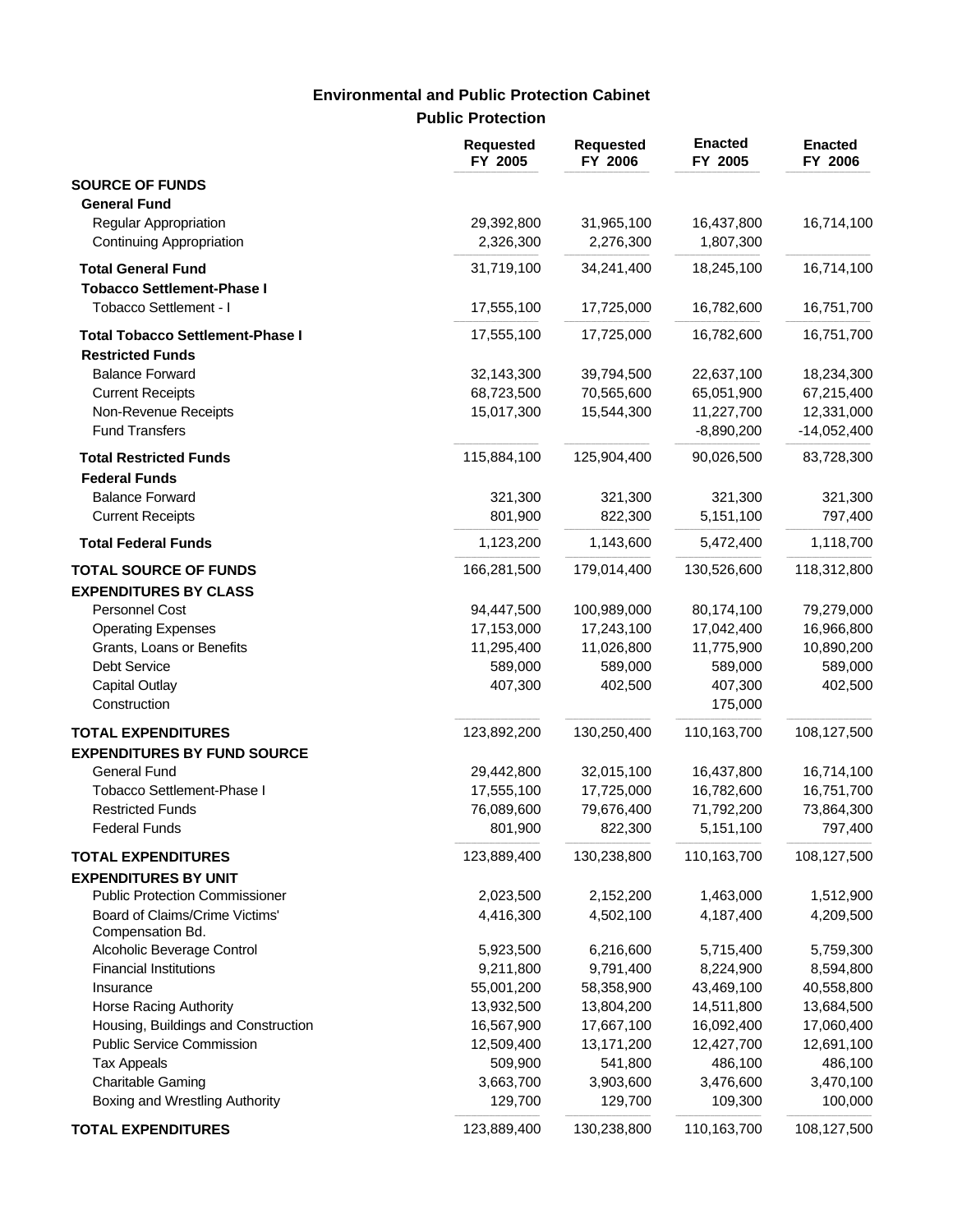The Commissioner's Office provides the coordination and direction for planning and management of the agencies within and attached to the Public Protection Department. The Commissioner guides Departmental agencies in policy and program implementation and is responsible for operating each agency in the most efficient and cost effective manner possible while maintaining a high quality of service to the businesses, trades and professionals it licenses and regulates, as well as the general public.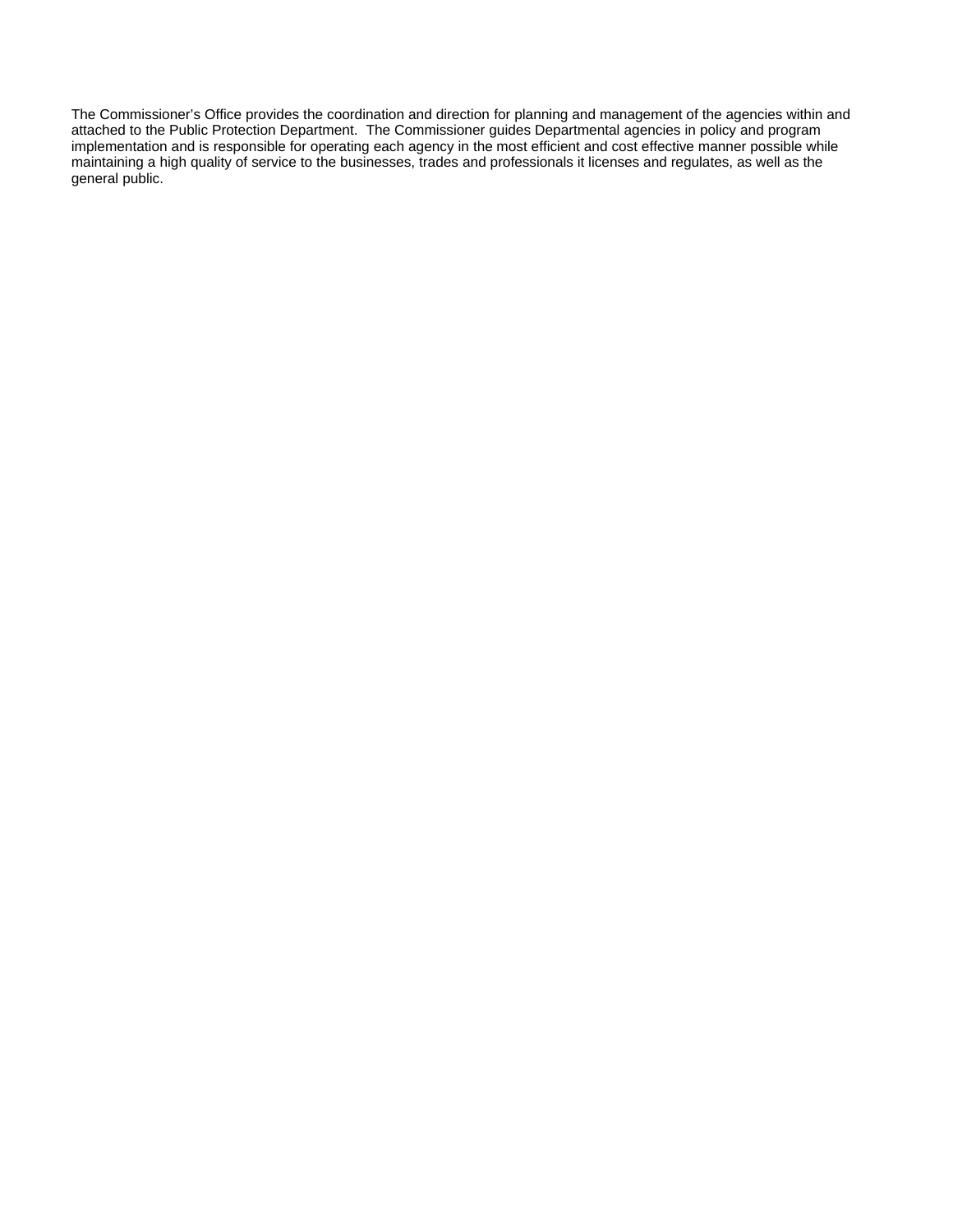# **Public Protection Public Protection Commissioner Environmental and Public Protection Cabinet**

|                                    | <b>Requested</b><br>FY 2005 | <b>Requested</b><br>FY 2006 | <b>Enacted</b><br>FY 2005 | <b>Enacted</b><br>FY 2006 |
|------------------------------------|-----------------------------|-----------------------------|---------------------------|---------------------------|
| <b>SOURCE OF FUNDS</b>             |                             |                             |                           |                           |
| <b>Restricted Funds</b>            |                             |                             |                           |                           |
| <b>Balance Forward</b>             | 380,100                     | 84.800                      | 380,100                   | 84,800                    |
| Non-Revenue Receipts               | 1,728,200                   | 2,107,600                   | 1,167,700                 | 1,428,100                 |
| <b>Total Restricted Funds</b>      | 2,108,300                   | 2,192,400                   | 1,547,800                 | 1,512,900                 |
| <b>TOTAL SOURCE OF FUNDS</b>       | 2,108,300                   | 2,192,400                   | 1,547,800                 | 1,512,900                 |
| <b>EXPENDITURES BY CLASS</b>       |                             |                             |                           |                           |
| <b>Personnel Cost</b>              | 1,694,000                   | 1,820,400                   | 1,170,100                 | 1,201,500                 |
| <b>Operating Expenses</b>          | 329,500                     | 331,800                     | 292,900                   | 311,400                   |
| <b>TOTAL EXPENDITURES</b>          | 2,023,500                   | 2,152,200                   | 1,463,000                 | 1,512,900                 |
| <b>EXPENDITURES BY FUND SOURCE</b> |                             |                             |                           |                           |
| <b>Restricted Funds</b>            | 2,023,500                   | 2,152,200                   | 1,463,000                 | 1,512,900                 |
| <b>TOTAL EXPENDITURES</b>          | 2,023,500                   | 2,152,200                   | 1,463,000                 | 1,512,900                 |

The Commissioner's Office provides the coordination and direction for planning and management of the agencies within and attached to the Public Protection Department. The Commissioner guides Departmental agencies in policy and program implementation and is responsible for operating each agency in the most efficient and cost effective manner possible while maintaining a high quality of service to the businesses, trades and professionals it licenses and regulates, as well as, the general public.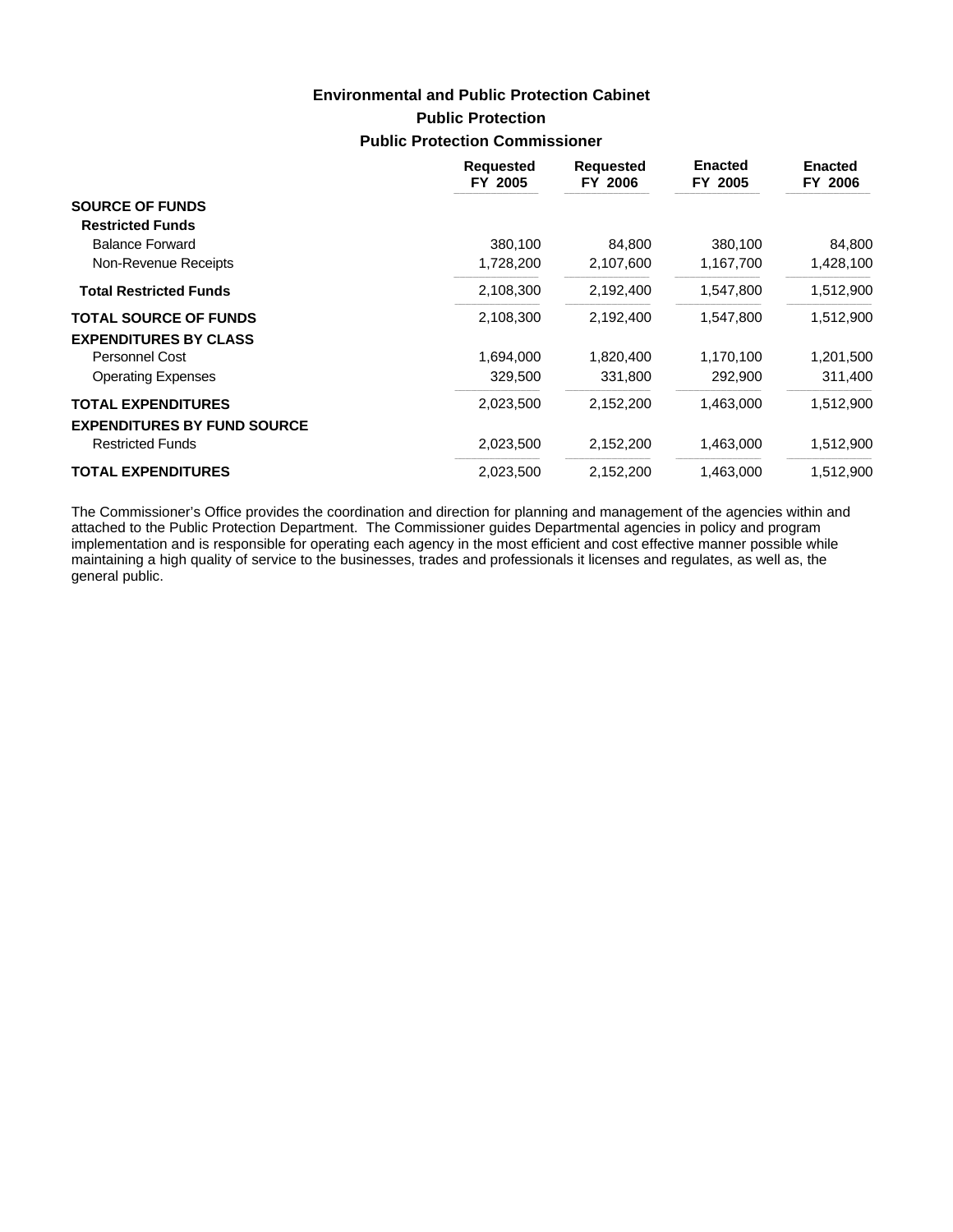**Public Protection**

### **Board of Claims/Crime Victims' Compensation Bd.**

|                                                       | <b>Requested</b><br>FY 2005 | <b>Requested</b><br>FY 2006 | <b>Enacted</b><br>FY 2005 | <b>Enacted</b><br>FY 2006 |
|-------------------------------------------------------|-----------------------------|-----------------------------|---------------------------|---------------------------|
| <b>SOURCE OF FUNDS</b>                                |                             |                             |                           |                           |
| <b>General Fund</b>                                   |                             |                             |                           |                           |
| Regular Appropriation                                 | 898,700                     | 937,600                     | 813,000                   | 813,000                   |
| <b>Total General Fund</b>                             | 898,700                     | 937,600                     | 813,000                   | 813,000                   |
| <b>Restricted Funds</b>                               |                             |                             |                           |                           |
| <b>Balance Forward</b>                                | 1,044,300                   | 564,500                     | 1,546,300                 | 1,061,000                 |
| <b>Current Receipts</b>                               | 2,403,400                   | 2,414,800                   | 2,403,400                 | 2,414,800                 |
| Non-Revenue Receipts                                  | 94,300                      | 88,600                      | 94,300                    | 88,600                    |
| <b>Fund Transfers</b>                                 |                             |                             | $-148,700$                |                           |
| <b>Total Restricted Funds</b><br><b>Federal Funds</b> | 3,542,000                   | 3,067,900                   | 3,895,300                 | 3,564,400                 |
| <b>Balance Forward</b>                                | 4,900                       | 4,900                       | 4,900                     | 4,900                     |
| <b>Current Receipts</b>                               | 540,100                     | 540,100                     | 540,100                   | 540,100                   |
| <b>Total Federal Funds</b>                            | 545,000                     | 545,000                     | 545,000                   | 545,000                   |
| <b>TOTAL SOURCE OF FUNDS</b>                          | 4,985,700                   | 4,550,500                   | 5,253,300                 | 4,922,400                 |
| <b>EXPENDITURES BY CLASS</b>                          |                             |                             |                           |                           |
| Personnel Cost                                        | 1,271,800                   | 1,359,100                   | 1,042,900                 | 1,066,500                 |
| <b>Operating Expenses</b>                             | 2,944,500                   | 2,943,000                   | 2,944,500                 | 2,943,000                 |
| Grants, Loans or Benefits                             | 200,000                     | 200,000                     | 200,000                   | 200,000                   |
| <b>TOTAL EXPENDITURES</b>                             | 4,416,300                   | 4,502,100                   | 4,187,400                 | 4,209,500                 |
| <b>EXPENDITURES BY FUND SOURCE</b>                    |                             |                             |                           |                           |
| <b>General Fund</b>                                   | 898,700                     | 937,600                     | 813,000                   | 813,000                   |
| <b>Restricted Funds</b>                               | 2,977,500                   | 3,024,400                   | 2,834,300                 | 2,856,400                 |
| <b>Federal Funds</b>                                  | 540,100                     | 540,100                     | 540,100                   | 540,100                   |
| <b>TOTAL EXPENDITURES</b>                             | 4,416,300                   | 4,502,100                   | 4,187,400                 | 4,209,500                 |
| <b>EXPENDITURES BY UNIT</b>                           |                             |                             |                           |                           |
| <b>Board of Claims</b>                                | 1,404,300                   | 1,491,600                   | 1,175,400                 | 1,199,000                 |
| Crime Victims' Board                                  | 2,296,100                   | 2,294,600                   | 2,296,100                 | 2,294,600                 |
| Crime Victims' Board Federal Grants                   | 515,900                     | 515,900                     | 515,900                   | 515,900                   |
| Sexual Assault Examination Program                    | 200,000                     | 200,000                     | 200,000                   | 200,000                   |
| <b>TOTAL EXPENDITURES</b>                             | 4,416,300                   | 4,502,100                   | 4,187,400                 | 4,209,500                 |

The Board of Claims, pursuant to KRS Chapter 44, is the only forum through which a citizen may sue the state for alleged negligence. Awards of less than \$1,000 are paid from funds of the state agency determined to be at fault. Awards over \$1,000 are paid from appropriations from the General Fund, and awards against the Transportation Cabinet are paid from the Road Fund. The maximum award on a single claim is \$100,000 and there is a cap of \$250,000 on multiple claims arising from the same incident.

The Crime Victims' Compensation Board, pursuant to KRS Chapter 346, is empowered to reimburse innocent crime victims up to \$25,000 for their medical expenses, lost wages that are not paid by any other source and funeral expenses up to \$5,000. The amount of time that a claimant has to submit a claim to the Board is five years. The Crime Victims Compensation Board is funded through an allocation of 3.4 percent of the state court cost fees.

The Boards are composed of the same five members appointed by the Governor. Both entities share staff services provided by the agency.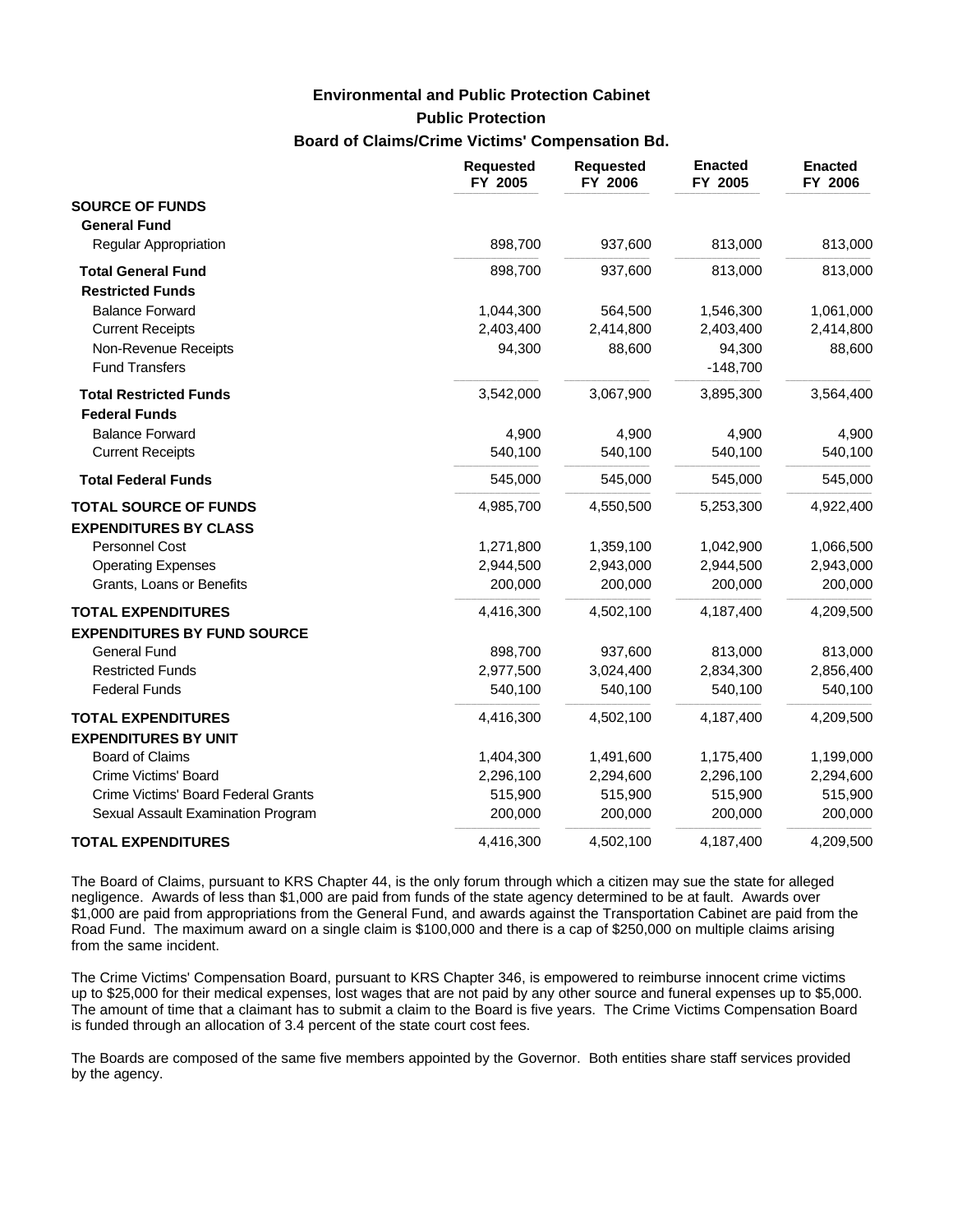Formerly administratively attached to the Cabinet for Public Protection, the agency was reorganized with the passage of Senate Bill 41 during the 2005 Regular Session of the General Assembly. The Board is an independent agency that is attached to the Department for Public Protection for administrative purposes only.

#### **Policy**

Notwithstanding KRS 216.400(8), examinations for reported victims of sexual assault shall be paid by the Crime Victims' Compensation Board in a manner consistent with KRS Chapter 346, at a rate determined by the Board. The Board will reimburse the hospital or sexual assault examination facility as provided in administrative regulations promulgated by the Board.

The Budget of the Commonwealth provides \$200,000 in General Fund dollars during each year of the biennium to fund sexual assault forensic medical examinations. These funds are combined with federal grant dollars from the Federal Crime Victims Assistance program at a 60:40 match ratio.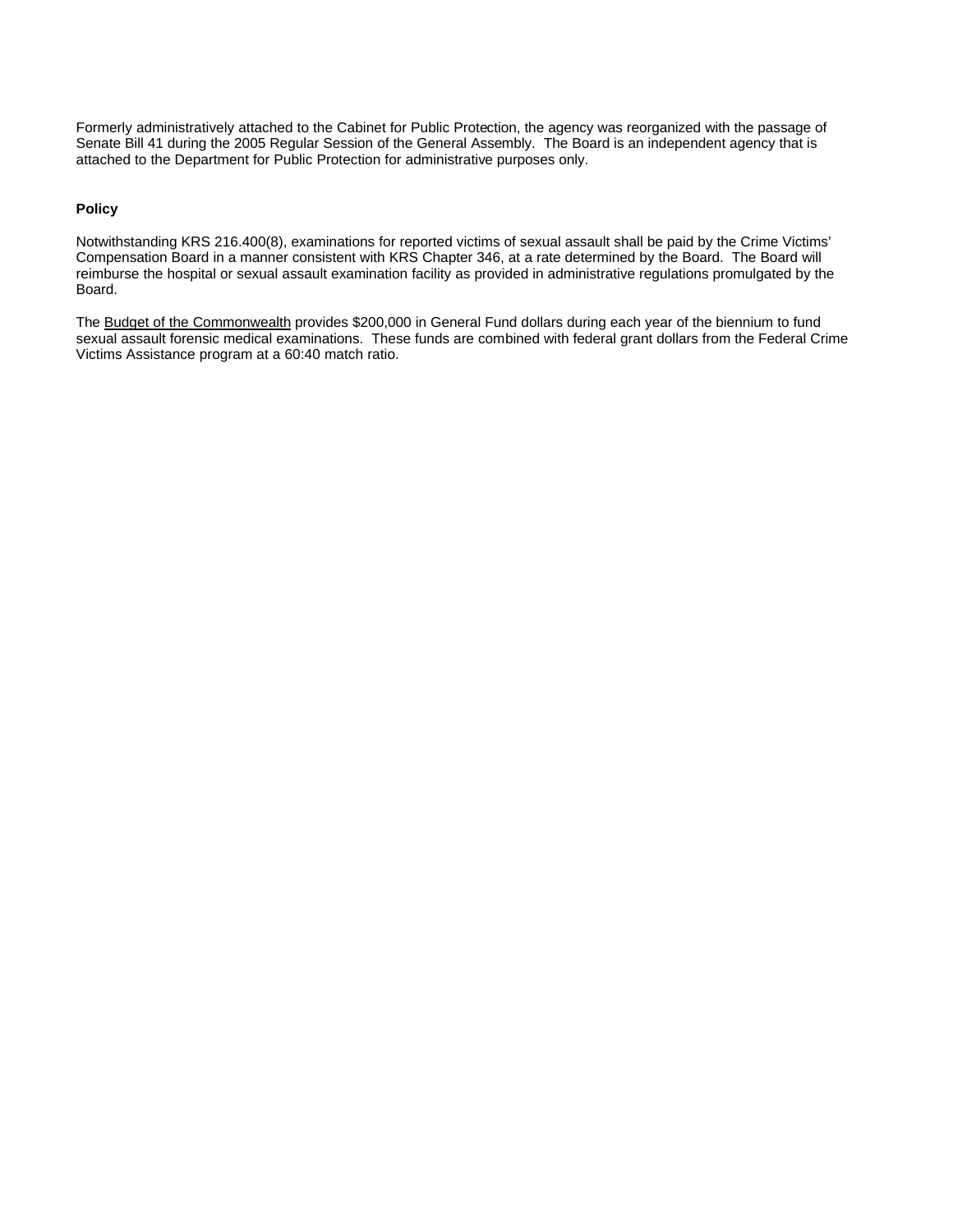## **Public Protection Alcoholic Beverage Control Environmental and Public Protection Cabinet**

|                                                      | <b>Requested</b><br>FY 2005 | <b>Requested</b><br>FY 2006 | <b>Enacted</b><br>FY 2005 | <b>Enacted</b><br>FY 2006 |
|------------------------------------------------------|-----------------------------|-----------------------------|---------------------------|---------------------------|
| <b>SOURCE OF FUNDS</b><br><b>General Fund</b>        |                             |                             |                           |                           |
| Regular Appropriation                                | 1,220,500                   | 1,225,800                   | 1,380,800                 | 1,380,800                 |
| <b>Total General Fund</b><br><b>Restricted Funds</b> | 1,220,500                   | 1,225,800                   | 1,380,800                 | 1,380,800                 |
| <b>Balance Forward</b>                               | 1,247,600                   | 1,334,400                   | 1,242,600                 | 494,900                   |
| <b>Current Receipts</b>                              | 4,789,800                   | 4,960,200                   | 4,730,100                 | 4,853,800                 |
| Non-Revenue Receipts                                 |                             |                             | $-133,500$                | $-120,700$                |
| <b>Fund Transfers</b>                                |                             |                             | $-1,009,700$              |                           |
| <b>Total Restricted Funds</b>                        | 6,037,400                   | 6,294,600                   | 4,829,500                 | 5,228,000                 |
| <b>TOTAL SOURCE OF FUNDS</b>                         | 7,257,900                   | 7,520,400                   | 6,210,300                 | 6,608,800                 |
| <b>EXPENDITURES BY CLASS</b>                         |                             |                             |                           |                           |
| Personnel Cost                                       | 4,863,800                   | 5,209,700                   | 4,655,700                 | 4,755,400                 |
| <b>Operating Expenses</b>                            | 1,044,900                   | 1,006,900                   | 1,044,900                 | 1,003,900                 |
| Capital Outlay                                       | 14,800                      |                             | 14,800                    |                           |
| <b>TOTAL EXPENDITURES</b>                            | 5,923,500                   | 6,216,600                   | 5,715,400                 | 5,759,300                 |
| <b>EXPENDITURES BY FUND SOURCE</b>                   |                             |                             |                           |                           |
| <b>General Fund</b>                                  | 1,220,500                   | 1,225,800                   | 1,380,800                 | 1,380,800                 |
| <b>Restricted Funds</b>                              | 4,703,000                   | 4,990,800                   | 4,334,600                 | 4,378,500                 |
| <b>TOTAL EXPENDITURES</b>                            | 5,923,500                   | 6,216,600                   | 5,715,400                 | 5,759,300                 |
| <b>EXPENDITURES BY UNIT</b>                          |                             |                             |                           |                           |
| Administration, Enforcement, and License             | 5,515,600                   | 5,843,400                   | 5,347,600                 | 5,395,800                 |
| <b>Tobacco Enforcement</b>                           | 407,900                     | 373,200                     | 367,800                   | 363,500                   |
| <b>TOTAL EXPENDITURES</b>                            | 5,923,500                   | 6,216,600                   | 5,715,400                 | 5,759,300                 |

The Office of Alcoholic Beverage Control (ABC), pursuant to KRS Chapters 241-244, enforces laws relating to the manufacture, sale, transportation, storage, and advertising of alcoholic beverages. The agency does not collect taxes. Formerly a department within the Cabinet for Public Protection, the agency was reorganized with the passage of Senate Bill 41 during the 2005 Regular Session of the General Assembly. It is now managed by the Department for Public Protection.

The Executive Director of the Office serves as both the agency's administrative officer and the Chairman of the Alcoholic Beverage Control Board, which also includes the Administrators of the Malt Beverage and Distilled Spirits divisions. The Governor appoints all three.

In exercising its quasi-judicial authority, the ABC Board may suspend, revoke, or cancel for cause, after hearing, any license issued relating to violation of alcoholic beverage laws. The ABC Board also conducts hearings for and appeals from an applicant whose license is refused by city or county administrators.

The Office has enforcement officers assigned throughout the state who conduct investigations, make regular inspections, and otherwise monitor compliance with ABC laws.

The Department implements laws relating to the sale and use of tobacco products.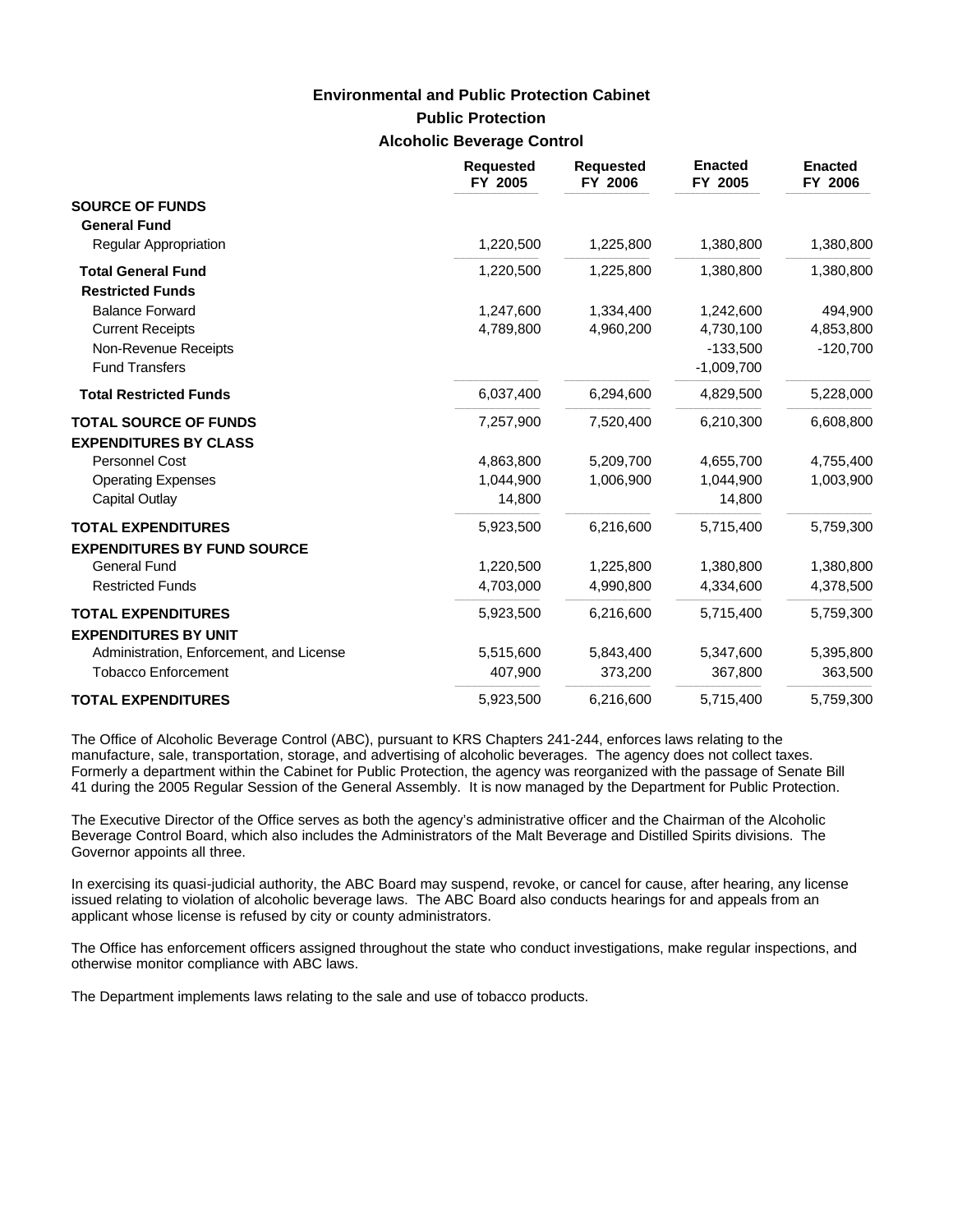## **Policy**

The Budget of the Commonwealth includes Restricted Funds in the amount of \$52,300 in fiscal year 2004-2005 and \$65,600 in fiscal year 2005-2006 which are provided for the Server Training in Alcohol Regulations (S.T.A.R.) program. The cost of the program is funded with fees from the course participants. Eastern Kentucky University provides the classroom instructors.

Included in the above General Fund appropriation is \$250,000 in each year of the biennium to carry out the provisions of KRS 438.337 relating to regulation and enforcement of tobacco sales to minors.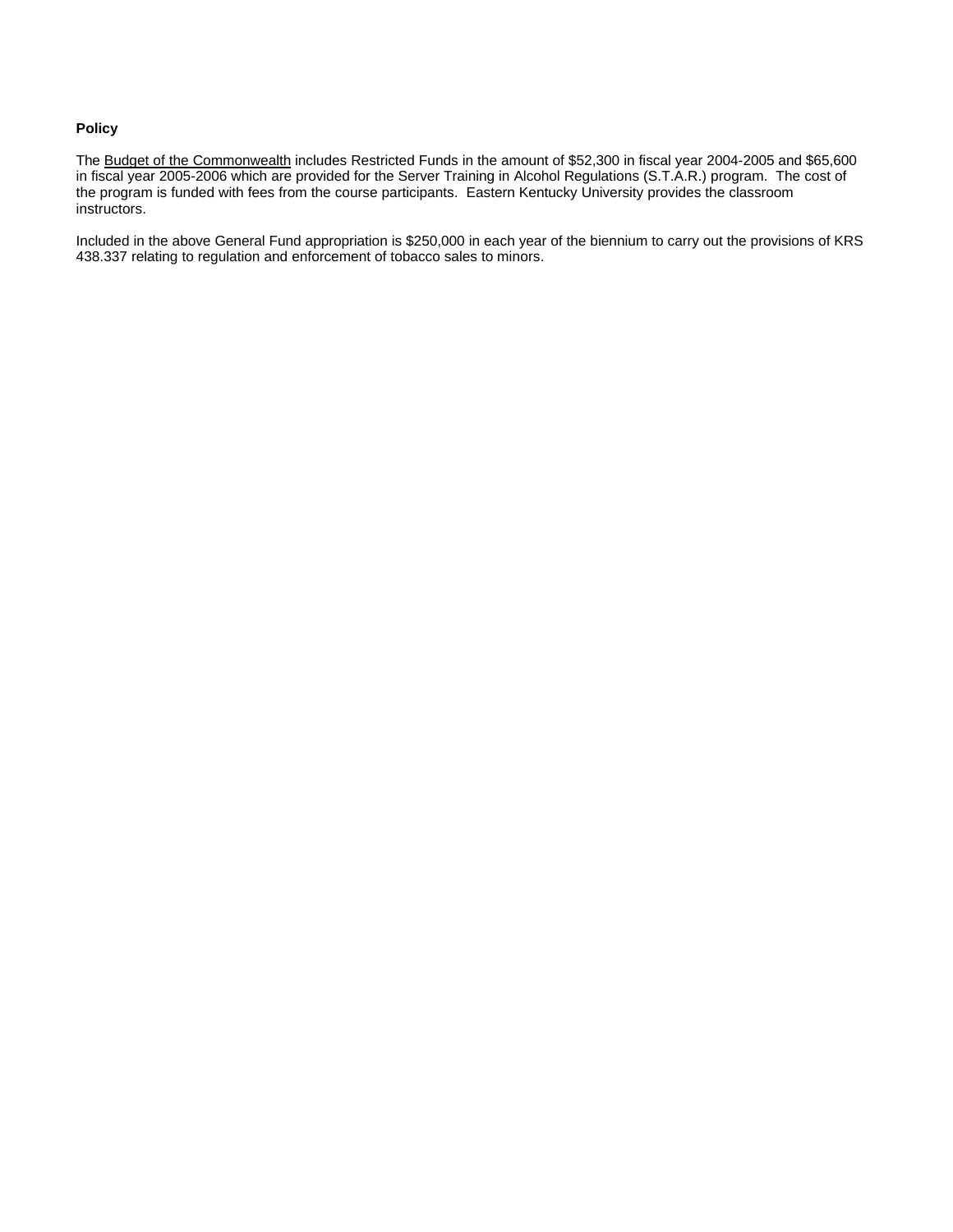### **Public Protection Financial Institutions**

|                                    | <b>Requested</b><br>FY 2005 | <b>Requested</b><br>FY 2006 | <b>Enacted</b><br>FY 2005 | <b>Enacted</b><br>FY 2006 |
|------------------------------------|-----------------------------|-----------------------------|---------------------------|---------------------------|
| <b>SOURCE OF FUNDS</b>             |                             |                             |                           |                           |
| <b>Restricted Funds</b>            |                             |                             |                           |                           |
| <b>Balance Forward</b>             | 3,429,100                   | 4,519,600                   | 3,787,200                 | 1,676,700                 |
| <b>Current Receipts</b>            | 10,626,000                  | 11,061,300                  | 10,626,000                | 11,061,200                |
| Non-Revenue Receipts               | $-323,700$                  | $-394,900$                  | $-1,091,500$              | $-1,022,000$              |
| <b>Fund Transfers</b>              |                             |                             | $-3,420,100$              | $-2,712,100$              |
| <b>Total Restricted Funds</b>      | 13,731,400                  | 15,186,000                  | 9,901,600                 | 9,003,800                 |
| <b>TOTAL SOURCE OF FUNDS</b>       | 13,731,400                  | 15,186,000                  | 9,901,600                 | 9,003,800                 |
| <b>EXPENDITURES BY CLASS</b>       |                             |                             |                           |                           |
| Personnel Cost                     | 6,884,600                   | 7,420,600                   | 5,912,800                 | 6,239,100                 |
| <b>Operating Expenses</b>          | 1,965,100                   | 1,998,700                   | 1,950,000                 | 1,983,600                 |
| Capital Outlay                     | 362,100                     | 372,100                     | 362,100                   | 372,100                   |
| <b>TOTAL EXPENDITURES</b>          | 9,211,800                   | 9,791,400                   | 8,224,900                 | 8,594,800                 |
| <b>EXPENDITURES BY FUND SOURCE</b> |                             |                             |                           |                           |
| <b>Restricted Funds</b>            | 9,211,800                   | 9,791,400                   | 8,224,900                 | 8,594,800                 |
| <b>TOTAL EXPENDITURES</b>          | 9,211,800                   | 9,791,400                   | 8,224,900                 | 8,594,800                 |
| <b>EXPENDITURES BY UNIT</b>        |                             |                             |                           |                           |
| <b>Adminstrative Services</b>      | 1,048,400                   | 1,119,200                   | 959,900                   | 990,900                   |
| <b>Financial Institutions</b>      | 5,273,700                   | 5,605,800                   | 5,093,700                 | 5,213,400                 |
| <b>Executive Director</b>          | 1,452,100                   | 1,537,100                   | 660,300                   | 845,600                   |
| <b>Securities</b>                  | 1,437,600                   | 1,529,300                   | 1,511,000                 | 1,544,900                 |
| <b>TOTAL EXPENDITURES</b>          | 9,211,800                   | 9,791,400                   | 8,224,900                 | 8,594,800                 |

The Office of Financial Institutions, pursuant to KRS Chapter 287, licenses and regulates banks, bank holding companies, trust companies, credit unions, savings and loan associations, consumer loan companies, industrial loan companies, mortgage loan companies, mortgage loan brokers, check cashing licensees, sale of check licensees, securities issuers, broker-dealers, agents and investment advisors. An Executive Director appointed by the Governor heads the Office. Formerly a department within the Cabinet for Public Protection, the agency was reorganized with the passage of Senate Bill 41 during the 2005 Regular Session of the General Assembly. It is now managed by the Department for Public Protection.

The Executive Director's Office is responsible for the overall management of the agency. The Ombudsman resolves complaints about Office licensees.

The Division of Administrative Services is comprised of three branches. The Technology branch maintains the computer network, the web sites and system upgrade planning. The Administrative Services Branch is charged with the administration of the fiscal functions including budgeting, purchasing, inventory control, training coordination, and facilities management. The Public Affairs branch coordinates all communications with the media, and handles the offices public relations efforts through coordination of educational seminars, brochures, and newsletters.

The Division of Securities carries out the registration, or exemption from registration, of securities issuances in the state. It registers broker-dealers, their agents, investment advisers, and investment adviser representatives, and conducts on-site examinations of these regulated entities. The Division investigates allegations of securities fraud or other illegal conduct of all securities entities.

The Division of Financial Institutions examines and licenses commercial banks, bank holding companies, loan production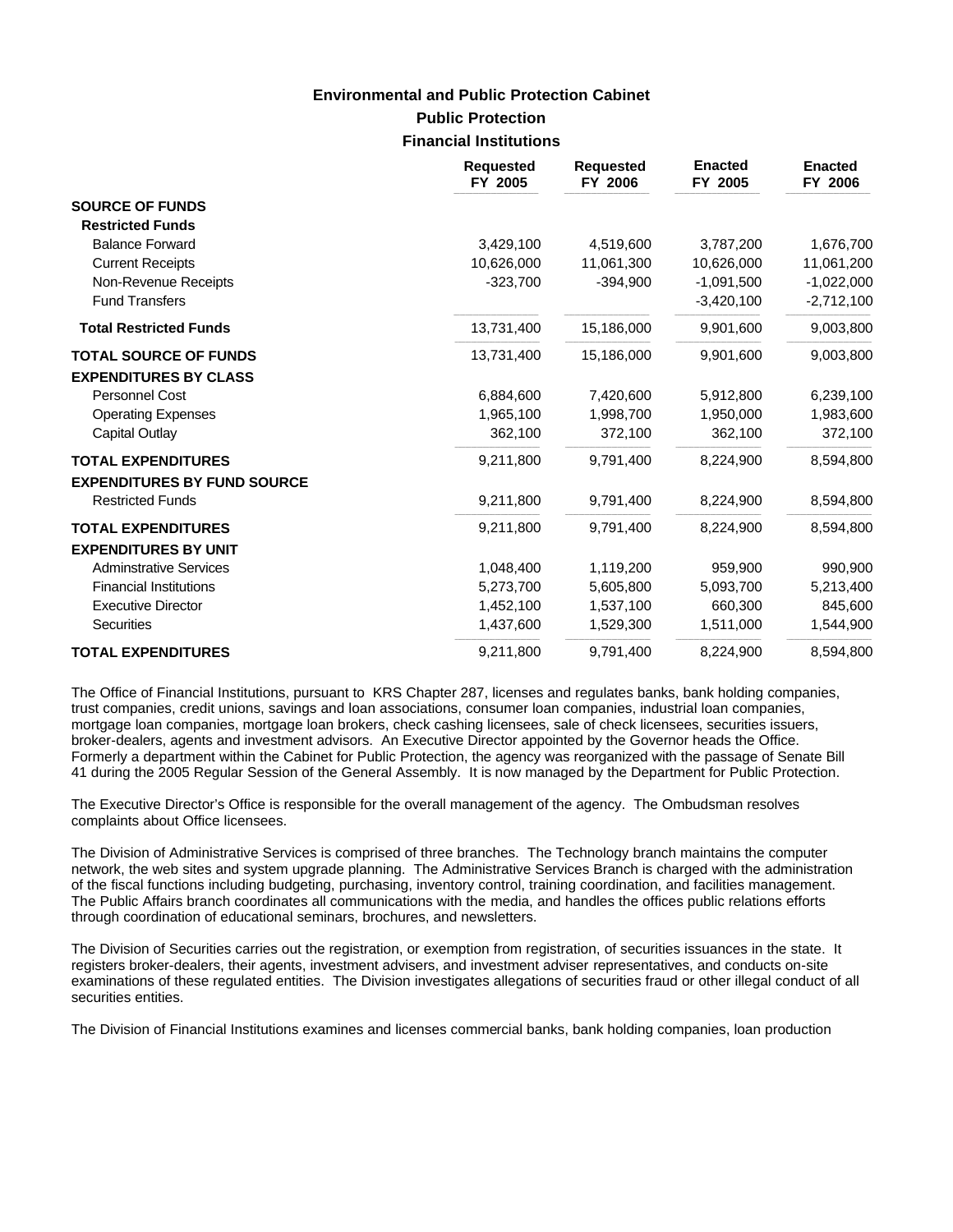offices, bank trust departments, independent trust companies, credit unions, savings and loan associations, consumer loan companies, industrial loan

companies, mortgage loan companies, mortgage loan brokers, check cashing licensees and sale of check licensees.

### **Policy**

Notwithstanding KRS 287.485, the Office of Financial Institutions shall transfer excess restricted funds of \$3,420,100 in fiscal year 2004-2005 and \$2,712,100 in fiscal year 2005-2006 to the General Fund.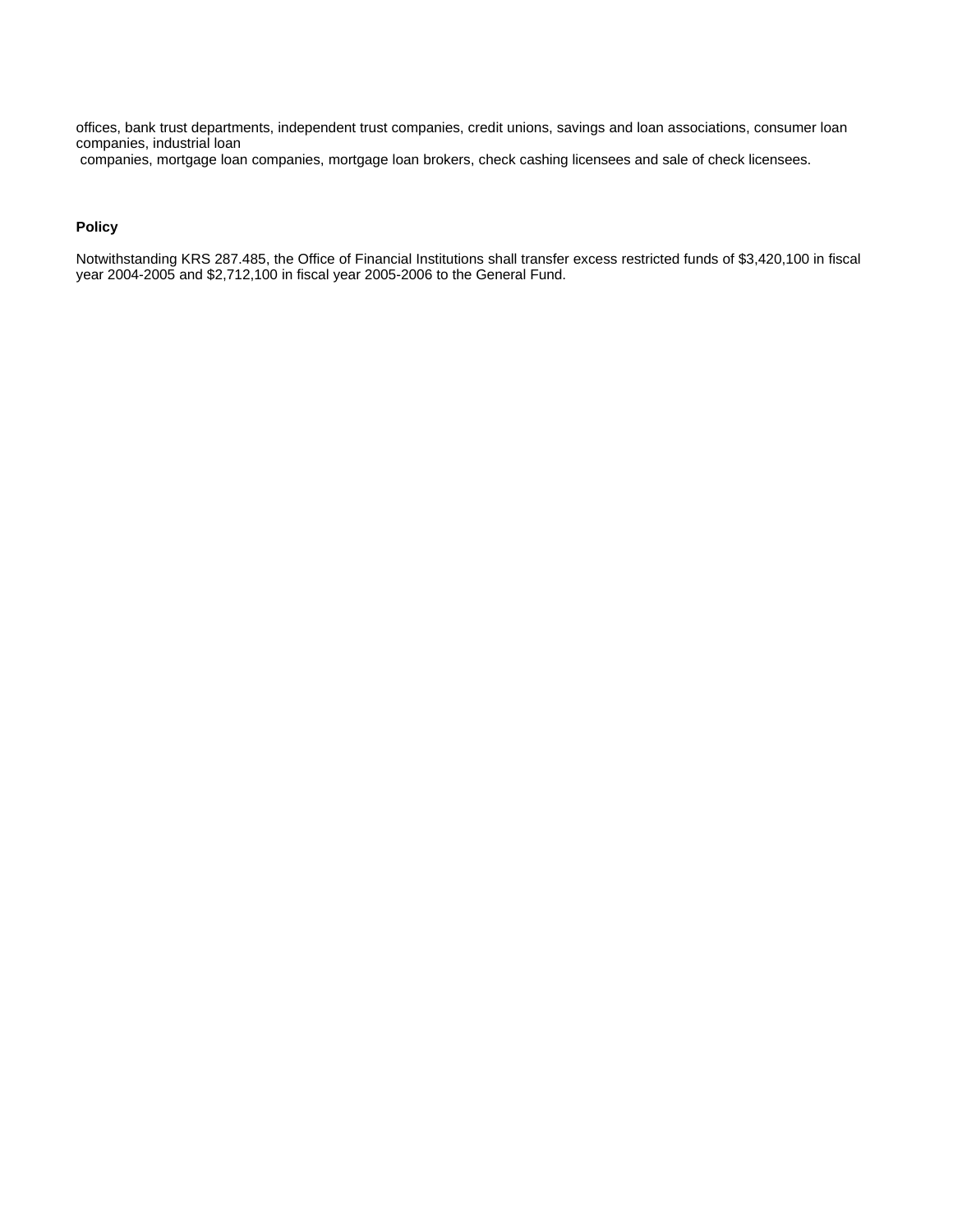**Public Protection**

**Insurance**

|                                                                    | <b>Requested</b><br>FY 2005 | <b>Requested</b><br>FY 2006 | <b>Enacted</b><br>FY 2005 | <b>Enacted</b><br>FY 2006 |
|--------------------------------------------------------------------|-----------------------------|-----------------------------|---------------------------|---------------------------|
| <b>SOURCE OF FUNDS</b><br><b>General Fund</b>                      |                             |                             |                           |                           |
| Regular Appropriation                                              | 12,253,300                  | 13,985,700                  |                           |                           |
| <b>Total General Fund</b><br><b>Tobacco Settlement-Phase I</b>     | 12,253,300                  | 13,985,700                  |                           |                           |
| Tobacco Settlement - I                                             | 17,555,100                  | 17,725,000                  | 16,782,600                | 16,751,700                |
| <b>Total Tobacco Settlement-Phase I</b><br><b>Restricted Funds</b> | 17,555,100                  | 17,725,000                  | 16,782,600                | 16,751,700                |
| <b>Balance Forward</b>                                             | 14,663,800                  | 22,642,300                  | 5,680,800                 | 7,793,500                 |
| <b>Current Receipts</b>                                            | 28,816,700                  | 29,947,200                  | 26,192,500                | 27,323,000                |
| Non-Revenue Receipts                                               | 4,354,600                   | 4,563,100                   | 2,157,400                 | 2,971,000                 |
| <b>Fund Transfers</b>                                              |                             |                             | $-3,872,800$              | $-11,340,300$             |
| <b>Total Restricted Funds</b><br><b>Federal Funds</b>              | 47,835,100                  | 57,152,600                  | 30,157,900                | 26,747,200                |
| <b>Current Receipts</b>                                            |                             |                             | 4,322,100                 |                           |
| <b>Total Federal Funds</b>                                         |                             |                             | 4,322,100                 |                           |
| <b>TOTAL SOURCE OF FUNDS</b><br><b>EXPENDITURES BY CLASS</b>       | 77,643,500                  | 88,863,300                  | 51,262,600                | 43,498,900                |
| Personnel Cost                                                     | 51,595,800                  | 54,878,900                  | 40,103,600                | 37,118,700                |
| <b>Operating Expenses</b>                                          | 3,405,400                   | 3,480,000                   | 3,365,500                 | 3,440,100                 |
| <b>TOTAL EXPENDITURES</b><br><b>EXPENDITURES BY FUND SOURCE</b>    | 55,001,200                  | 58,358,900                  | 43,469,100                | 40,558,800                |
| <b>General Fund</b>                                                | 12,253,300                  | 13,985,700                  |                           |                           |
| Tobacco Settlement-Phase I                                         | 17,555,100                  | 17,725,000                  | 16,782,600                | 16,751,700                |
| <b>Restricted Funds</b><br><b>Federal Funds</b>                    | 25,192,800                  | 26,648,200                  | 22,364,400<br>4,322,100   | 23,807,100                |
| <b>TOTAL EXPENDITURES</b>                                          | 55,001,200                  | 58,358,900                  | 43,469,100                | 40,558,800                |
| <b>EXPENDITURES BY UNIT</b>                                        |                             |                             |                           |                           |
| Office of the Executive Director                                   | 1,125,900                   | 1,200,000                   | 1,081,400                 | 1,110,200                 |
| General Administration and Support                                 | 3,333,000                   | 3,632,700                   | 1,078,500                 | 1,949,800                 |
| Property and Casualty                                              | 1,056,100                   | 1,128,300                   | 1,008,000                 | 1,031,100                 |
| Life Insurance                                                     | 891,000                     | 949,600                     | 861,800                   | 882,900                   |
| Financial Standards and Examination                                | 4,060,500                   | 4,211,900                   | 4,023,400                 | 4,139,200                 |
| <b>General Counsel</b>                                             | 1,975,900                   | 2,109,600                   | 1,890,700                 | 1,942,900                 |
| <b>Agent Licensing</b>                                             | 2,051,200                   | 2,169,000                   | 1,988,900                 | 2,044,300                 |
| <b>Consumer Protection</b>                                         | 2,427,600                   | 2,566,700                   | 2,347,600                 | 2,408,700                 |
| Insurance Fraud Investigation                                      | 1,362,900                   | 1,450,900                   | 1,312,000                 | 1,338,400                 |
| Health Insurance Policy and Managed<br>Care                        | 2,583,300                   | 2,733,100                   | 2,492,600                 | 2,557,500                 |
| Mine Subsidence Program                                            | 249,000                     | 260,100                     | 245,900                   | 252,900                   |
| State Risk and Insurance Services<br>Ky Access Program             | 764,900<br>33,119,900       | 817,800<br>35,129,200       | 731,900<br>24,406,400     | 750,200<br>20,150,700     |
| <b>TOTAL EXPENDITURES</b>                                          | 55,001,200                  | 58,358,900                  | 43,469,100                | 40,558,800                |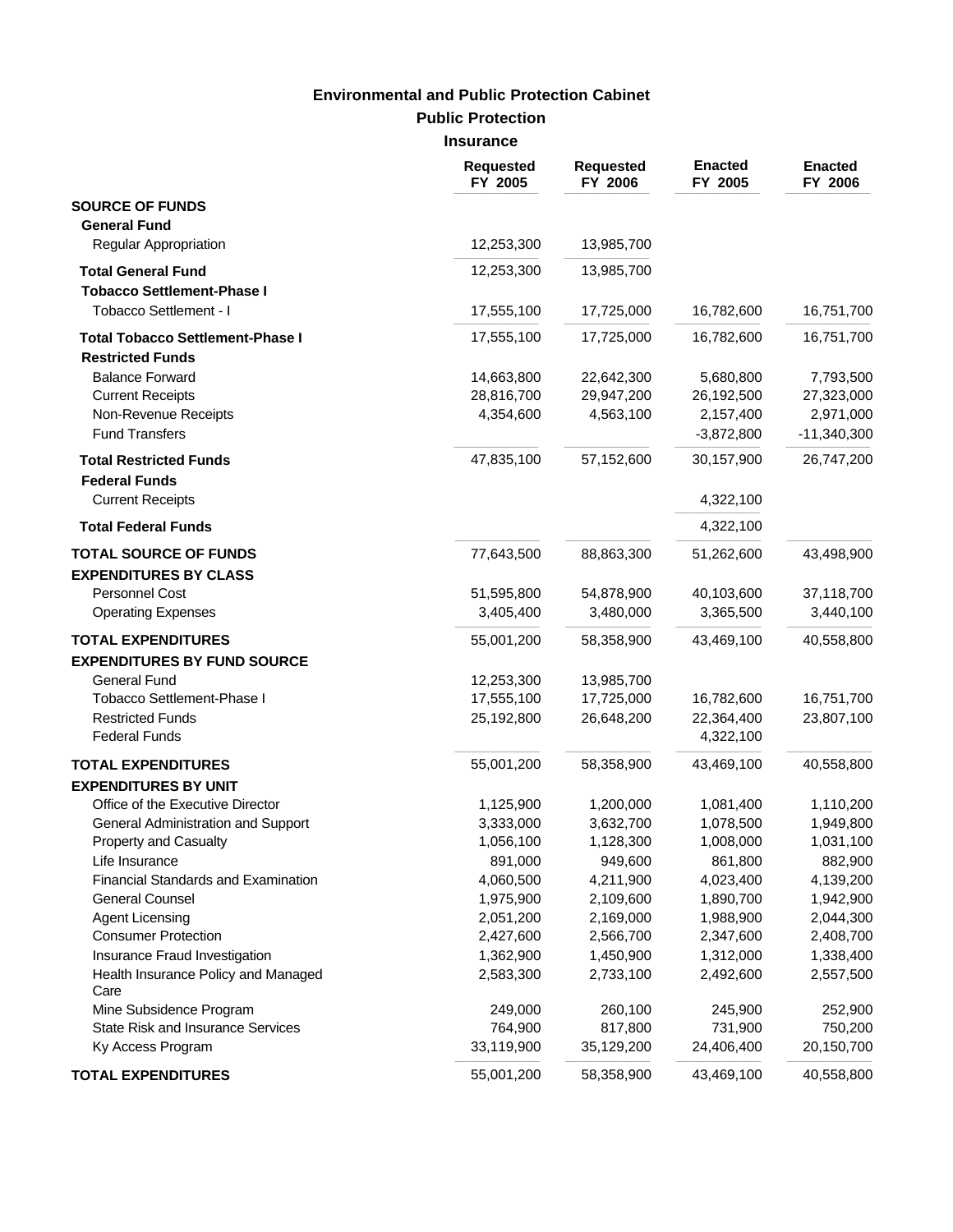The Office of Insurance, pursuant to KRS Chapter 304, has the authority to license, supervise, and regulate insurance companies doing business in Kentucky. Formerly a department within the Cabinet for Public Protection, the agency was reorganized with the passage of Senate Bill 41 during the 2005 Regular Session of the General Assembly. It is now managed by the Department for Public Protection.

The Executive Director is responsible for the overall policy, planning, direction, and management of all divisions within the Office. It is the responsibility of the director to oversee the manner in which the business of insurance is conducted in Kentucky. The director is charged with protecting the public interest, promoting viable markets, and assuring fair treatment of insurance consumers.

The Property and Casualty Division regulates coverage and marketing practices of property and casualty insurers. Through its annual review of property and casualty insurance rate and form filings, the division ensures that companies comply with the standards set forth in the Kentucky Insurance Code. The Division is also responsible for reporting medical malpractice claims, recording of no-fault rejections (tort liability), and verifying such rejection. It is responsible for the regulation of surplus lines insurance.

The Health Insurance Policy and Managed Care Division regulates admitted insurance companies and HMOs. The Division approves policies, certificates, provider networks, quality improvement programs, and rate filings. It reviews promotional literature and activities for the protection of the public. The Division handles inquiries about Medicare and long-term care insurance.

The Life Insurance Division regulates insurance companies selling life and disability income products. It is responsible for conducting research on strategies related to financial services modernization. The Division reviews policies, certificates, and rate filings.

The Financial Standards and Examination Division protects consumers by ensuring the financial solvency of insurers authorized to do business in Kentucky. The Division is responsible for conducting financial examinations, financial analyses and providing administrative oversight of the insurance industry.

The Insurance Fraud Investigation Division is the Office's enforcement unit empowered to conduct criminal investigations of suspected fraudulent insurance acts. Insurance-related fraud may be committed by applicants for insurance, policyholders, third party claimants, agents, and providers of services who are paid by insurance.

The Agent Licensing Division makes certain that only knowledgeable and qualified insurance representatives sell insurance products to Kentucky consumers. The Division administers examinations, monitors continuing education courses, and licenses agents.

The Consumer Protection and Education Division is the main link between the Office and the citizens of the Commonwealth. The division also administers the emergency response program, which provides on-site assistance to citizens or communities affected by insured disasters within the Commonwealth. An ombudsman provides additional assistance to consumers. The Market Conduct unit of Consumer Protection observes and analyzes the business practices of insurers.

The State Risk and Insurance Services Division administers the State Fire and Tornado Insurance Fund pursuant to KRS 56.070 to 56.180. It provides self-insurance for the Commonwealth's state and university-owned real and personal property. The Division resembles an insurance company and has its own brokers and agents. It develops and maintains coverage forms, makes decisions where a particular submission should be insured, determines rates, issues certificates and endorsements, and collects premiums. The Division establishes the replacement value of all insured real property and adjusts, negotiates, and settles claims. Because all risks cannot be properly covered under the State Fire and Tornado Insurance Fund, the Division assists in the placement of various types of property and liability exposures through the commercial market. The Division provides assistance to property owners who have experienced property damage resulting from collapsed underground mines through the Mine Subsidence Fund.

Kentucky Access, Kentucky's high-risk health insurance pool, was created by the 2000 General Assembly. It is a statewide health plan that offers health insurance to Kentuckians who have sufficient disposable income to afford health insurance premiums, but cannot obtain individual health insurance in the private market. The Office of Insurance has the statutory responsibility to operate and administer the Kentucky Access program. The responsibility is met through a contractual relationship between the Office and a third party administrator.

The program is funded from three revenue sources: premiums paid by policyholders, assessments of all health insurance carriers in the state, and an appropriation of the state's Master Settlement Agreement proceeds (Phase I Tobacco funds) from the Kentucky Health Care Improvement Fund.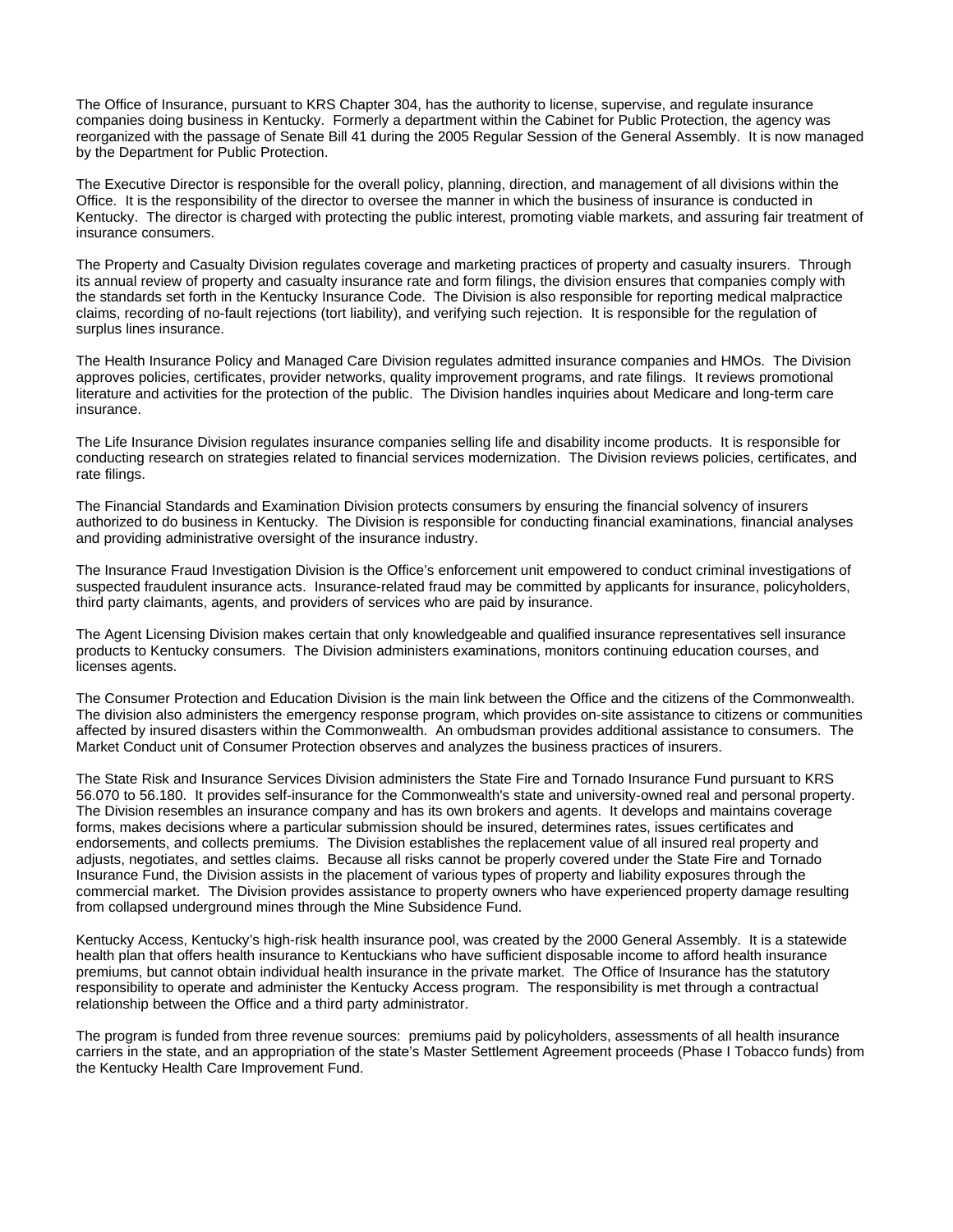#### **Policy**

Notwithstanding KRS 304.2-300, KRS 304.2-400, and KRS 304.2-440, the Office of Insurance shall transfer restricted funds of \$3,872,800 in fiscal year 2004-2005, and \$11,340,300 in fiscal year 2005-2006 to the General Fund.

Notwithstanding KRS 304.17B-003 and KRS 304.17B-021, the Office of Insurance shall transfer \$9,932,900 in fiscal year 2004-2005 and \$10,287,900 in fiscal year 2005-2006 from the Kentucky Access program to the General Fund.

Notwithstanding KRS 56.180, the Office of Insurance shall transfer \$500,000 in each year of the biennium from the Fire and Tornado Insurance Fund to the General Fund.

The Budget of the Commonwealth provides that notwithstanding KRS 304.17B-021, during the 2004-2006 biennium, the Secretary of the Environmental and Public Protection Cabinet may seek authorization from the State Budget Director to reallocate any excess unbudgeted operating funds generated by the Office of Insurance to Kentucky Access. Any such funding reallocations that are approved by the State Budget Director shall be reported to the Interim Joint Committee on Appropriations and Revenue consistent with the provisions of the appropriations bill.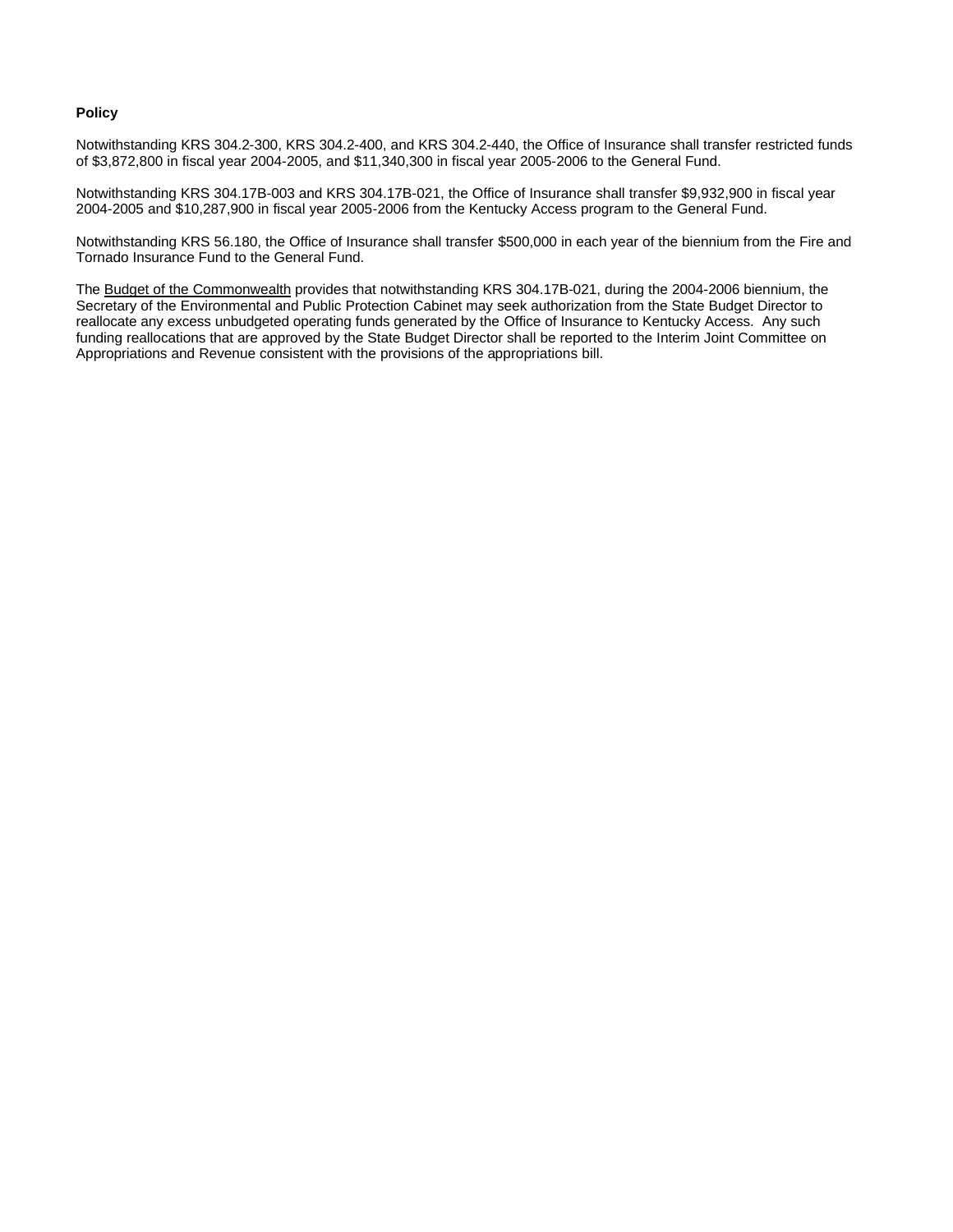# **Public Protection Horse Racing Authority Environmental and Public Protection Cabinet**

|                                    | <b>Requested</b><br>FY 2005 | <b>Requested</b><br>FY 2006 | <b>Enacted</b><br>FY 2005 | <b>Enacted</b><br>FY 2006 |
|------------------------------------|-----------------------------|-----------------------------|---------------------------|---------------------------|
| <b>SOURCE OF FUNDS</b>             |                             |                             |                           |                           |
| <b>General Fund</b>                |                             |                             |                           |                           |
| Regular Appropriation              | 522,800                     | 522,800                     | 509,700                   | 509,700                   |
| <b>Total General Fund</b>          | 522,800                     | 522,800                     | 509,700                   | 509,700                   |
| <b>Restricted Funds</b>            |                             |                             |                           |                           |
| <b>Balance Forward</b>             | 3,947,800                   | 3,484,200                   | 2,945,700                 | 1,840,100                 |
| <b>Current Receipts</b>            | 3,713,600                   | 3,731,800                   | 3,713,600                 | 3,731,800                 |
| Non-Revenue Receipts               | 9,232,500                   | 9,263,600                   | 9,232,500                 | 9,263,600                 |
| <b>Fund Transfers</b>              |                             |                             | $-49,600$                 |                           |
| <b>Total Restricted Funds</b>      | 16,893,900                  | 16,479,600                  | 15,842,200                | 14,835,500                |
| <b>TOTAL SOURCE OF FUNDS</b>       | 17,416,700                  | 17,002,400                  | 16,351,900                | 15,345,200                |
| <b>EXPENDITURES BY CLASS</b>       |                             |                             |                           |                           |
| Personnel Cost                     | 1,935,500                   | 2,063,100                   | 2,034,300                 | 2,080,000                 |
| <b>Operating Expenses</b>          | 907,600                     | 920,300                     | 907,600                   | 920,300                   |
| Grants, Loans or Benefits          | 11,089,400                  | 10,820,800                  | 11,569,900                | 10,684,200                |
| <b>TOTAL EXPENDITURES</b>          | 13,932,500                  | 13,804,200                  | 14,511,800                | 13,684,500                |
| <b>EXPENDITURES BY FUND SOURCE</b> |                             |                             |                           |                           |
| <b>General Fund</b>                | 522,800                     | 522,800                     | 509,700                   | 509,700                   |
| <b>Restricted Funds</b>            | 13,409,700                  | 13,281,400                  | 14,002,100                | 13,174,800                |
| <b>TOTAL EXPENDITURES</b>          | 13,932,500                  | 13,804,200                  | 14,511,800                | 13,684,500                |
| <b>EXPENDITURES BY UNIT</b>        |                             |                             |                           |                           |
| Administration and Regulation      | 2,713,600                   | 2,849,400                   | 2,812,400                 | 2,866,300                 |
| Equine Drug Research Fund          | 650,500                     | 650,500                     | 1,083,000                 | 650,500                   |
| Thoroughbred Development Fund      | 8,600,000                   | 8,322,700                   | 8,325,700                 | 8,186,100                 |
| Standardbred Development Fund      | 666,800                     | 666,800                     | 666,800                   | 666,800                   |
| <b>Standardbred Horsemen Fees</b>  | 700,000                     | 700,000                     | 700,000                   | 700,000                   |
| County Fair Purse Fund             | 161,800                     | 166,700                     | 270,300                   | 166,700                   |
| <b>Thoroughbred Breeders</b>       | 274,400                     | 282,700                     | 276,300                   | 282,700                   |
| Backside Improvement Comm          | 165,400                     | 165,400                     | 377,300                   | 165,400                   |
| <b>TOTAL EXPENDITURES</b>          | 13,932,500                  | 13,804,200                  | 14,511,800                | 13,684,500                |

The Kentucky Horse Racing Authority, pursuant to KRS Chapter 230, is responsible for the regulation of thoroughbred and harness horse racing and the fostering of thoroughbred and harness horse breeding within the Commonwealth. The Authority has the responsibility to prescribe rules, regulations, and conditions under which all thoroughbred, harness horse, quarter horse, Appaloosa, and Arabian racing and wagering may be conducted in the Commonwealth.

Senate Bill 156, enacted by the 2004 Regular Session of the General Assembly, abolished the Kentucky Racing Commission and created the Kentucky Horse Racing Authority. The reconstituted agency's mission was substantially broadened to include increasing Kentucky's signature industry's economic contribution to the state. The Authority's charge is to:

- Advance horse industry-related economic growth;
- Strengthen ties between Kentucky's universities and the horse industry;
- Ensure that Kentucky remains on the cutting-edge of equine research; and
- Promote Kentucky's horse and tourism industry.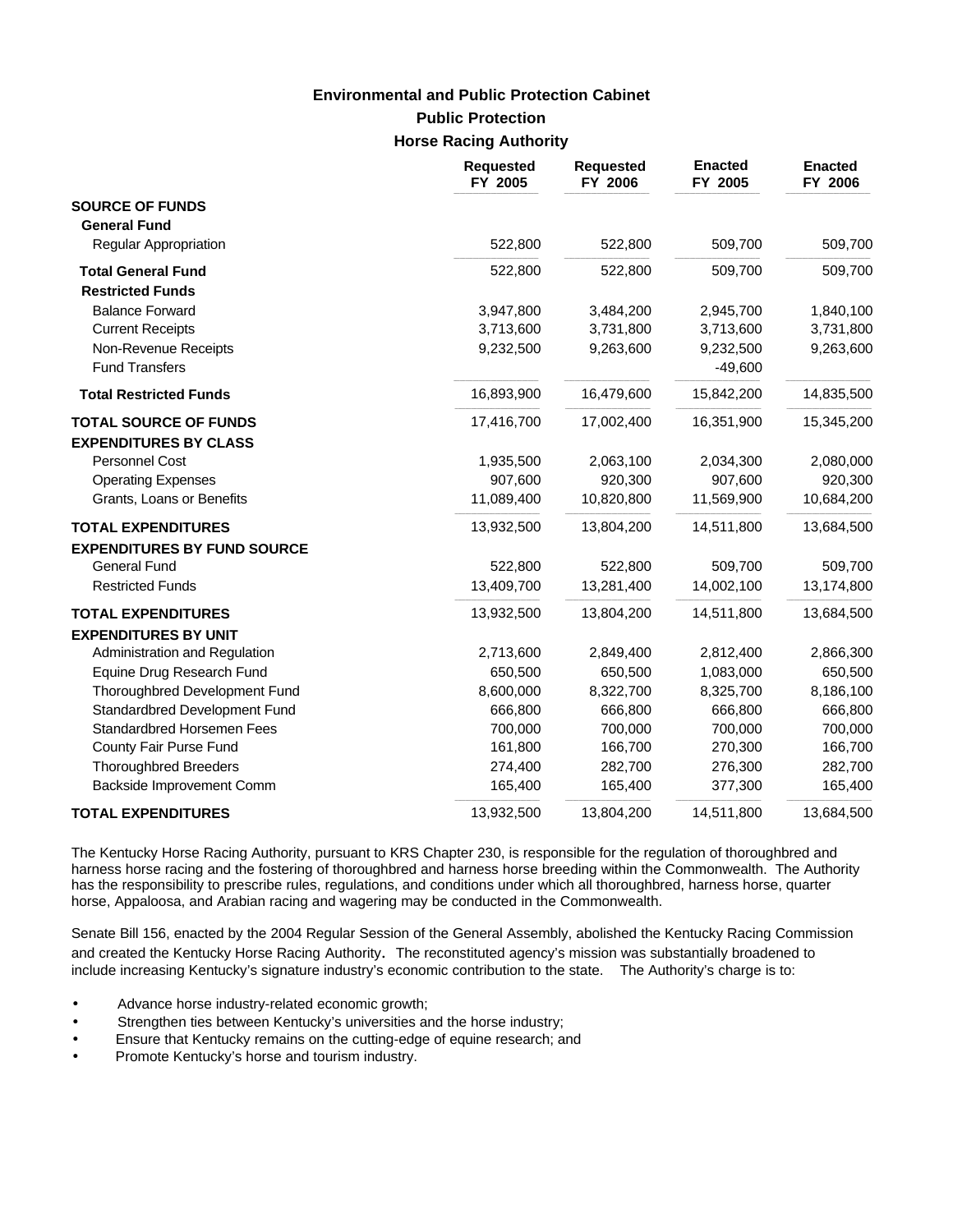The Authority is an independent agency that is attached to the Department for Public Protection for administrative purposes only.

Administration and Regulation of Racing is the administrative and oversight body of the Authority. The Division of Racing and Security oversees the state veterinarians and support staff. The security function supervises drug testing and interdiction on the track's backside. The Division of Licensing is responsible for licensing all individuals who participate in thoroughbred and harness racing.

The Equine Drug Research Council advises the Authority on research programs. One-tenth of one percent of the thoroughbred pari-mutuel handle supports the Council. Funds are used to support drug research and testing.

The Thoroughbred Development Fund was created in 1978 to encourage breeders from other states to send their breeding stock to Kentucky to improve the caliber of breeding and racing stock in the Commonwealth. The program is funded by three-fourths of one percent of the total pari-mutuel handle.

The Standardbred Development Fund supports efforts to attract breeders from other states to send their breeding stock to Kentucky, to increase the number of owners in Kentucky, and to increase the number of horses bred in Kentucky. One percent of the pari-mutuel handle from the harness horse racing tracks is deposited in a revolving fund account for the Standardbred Development Fund.

The County Fair Purse Fund receives funding from uncashed pari-mutuel harness racing tickets and redistributes the funds in the form of purse supplements to county fairs.

The Backside Improvement Commission is charged with promoting, enhancing, and improving of the backsides of Turfway and Ellis Parks. Racing associations with an average handle of \$1,200,000 or less per racing day are required to pay onehalf of one percent to the Fund. Racing associations with an average handle of \$1,200,000 or more per racing day are required to pay three and one-half percent to the Fund.

The Thoroughbred Owners and Breeders Fund receives 6 percent of the commissions at simulcast facilities to fund capital improvements and promote off-track betting. It also supports marketing and promotion of the Kentucky thoroughbred industry.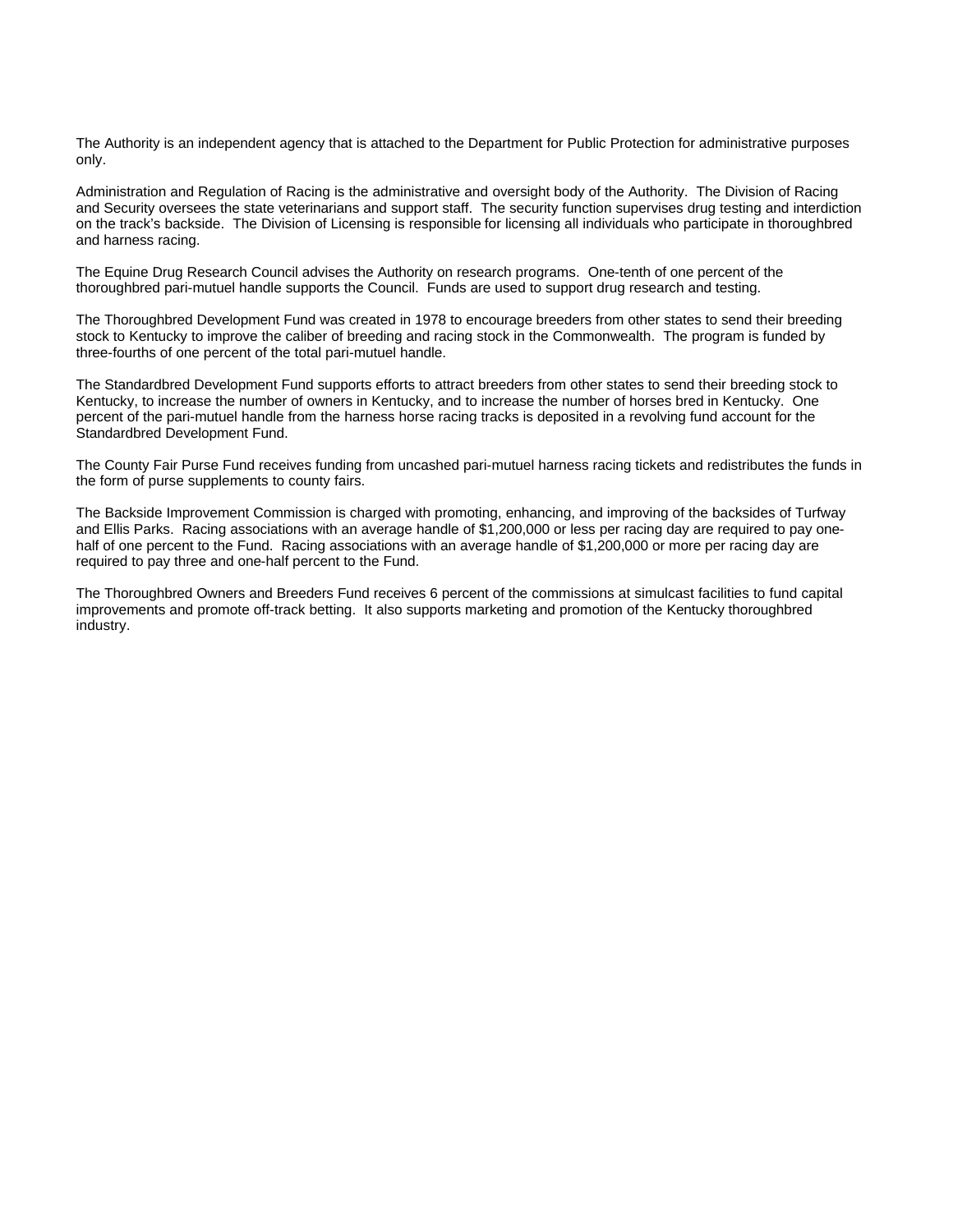# **Public Protection Housing, Buildings and Construction Environmental and Public Protection Cabinet**

|                                                            | Requested<br>FY 2005 | <b>Requested</b><br>FY 2006 | <b>Enacted</b><br>FY 2005 | <b>Enacted</b><br>FY 2006 |
|------------------------------------------------------------|----------------------|-----------------------------|---------------------------|---------------------------|
| <b>SOURCE OF FUNDS</b>                                     |                      |                             |                           |                           |
| <b>General Fund</b>                                        |                      |                             |                           |                           |
| Regular Appropriation                                      | 2,814,000            | 2,936,400                   | 2,094,100                 | 2,114,700                 |
| <b>Total General Fund</b>                                  | 2,814,000            | 2,936,400                   | 2,094,100                 | 2,114,700                 |
| <b>Restricted Funds</b>                                    |                      |                             |                           |                           |
| <b>Balance Forward</b>                                     | 6,074,600            | 6,162,400                   | 4,494,500                 | 3,329,200                 |
| <b>Current Receipts</b>                                    | 13,910,300           | 13,986,500                  | 12,952,300                | 13,396,700                |
| Non-Revenue Receipts                                       | $-68,600$            | $-83,700$                   | $-68,600$                 | $-83,700$                 |
| <b>Fund Transfers</b>                                      |                      |                             | $-90,000$                 |                           |
| <b>Total Restricted Funds</b>                              | 19,916,300           | 20,065,200                  | 17,288,200                | 16,642,200                |
| <b>Federal Funds</b>                                       |                      |                             |                           |                           |
| <b>Current Receipts</b>                                    |                      |                             | 39,300                    |                           |
| <b>Total Federal Funds</b>                                 |                      |                             | 39,300                    |                           |
| <b>TOTAL SOURCE OF FUNDS</b>                               | 22,730,300           | 23,001,600                  | 19,421,600                | 18,756,900                |
| <b>EXPENDITURES BY CLASS</b>                               |                      |                             |                           |                           |
| Personnel Cost                                             | 13,448,000           | 14,547,700                  | 12,782,000                | 14,092,300                |
| <b>Operating Expenses</b>                                  | 3,107,900            | 3,107,400                   | 3,123,400                 | 2,956,100                 |
| <b>Capital Outlay</b>                                      | 12,000               | 12,000                      | 12,000                    | 12,000                    |
| Construction                                               |                      |                             | 175,000                   |                           |
| <b>TOTAL EXPENDITURES</b>                                  | 16,567,900           | 17,667,100                  | 16,092,400                | 17,060,400                |
| <b>EXPENDITURES BY FUND SOURCE</b>                         |                      |                             |                           |                           |
| <b>General Fund</b>                                        | 2,814,000            | 2,936,400                   | 2,094,100                 | 2,114,700                 |
| <b>Restricted Funds</b>                                    | 13,753,900           | 14,730,700                  | 13,959,000                | 14,945,700                |
| <b>Federal Funds</b>                                       |                      |                             | 39,300                    |                           |
| <b>TOTAL EXPENDITURES</b>                                  | 16,567,900           | 17,667,100                  | 16,092,400                | 17,060,400                |
| <b>EXPENDITURES BY UNIT</b>                                |                      |                             |                           |                           |
| General Administration and Management                      | 1,608,500            | 1,730,900                   | 888,600                   | 1,120,000                 |
| <b>Regulation of Minimum Safety</b><br>Standards/Fire Prev | 6,719,900            | 7,148,600                   | 5,903,500                 | 6,437,200                 |
| Plumbing                                                   | 4,755,400            | 5,074,600                   | 4,988,200                 | 5,090,000                 |
| <b>HVACC</b>                                               | 915,900              | 971,600                     | 1,427,000                 | 1,322,600                 |
| <b>Building Codes Enforcement</b>                          | 2,568,200            | 2,741,400                   | 2,885,100                 | 3,090,600                 |
| <b>TOTAL EXPENDITURES</b>                                  | 16,567,900           | 17,667,100                  | 16.092.400                | 17,060,400                |

The Office of Housing, Buildings, and Construction, pursuant to under KRS Chapter 198B, regulates all construction of buildings through enforcement of building and fire codes, including: elevators, boilers, manufactured housing, hazardous materials, electrical and plumbing installation. The agency enforces a uniform building code for the Commonwealth with an effective building inspection program that prevents fire and life-safety hazards. Formerly a department within the Cabinet for Public Protection, the agency was reorganized with the passage of Senate Bill 41 during the 2005 Regular Session of the General Assembly. It is now managed by the Department for Public Protection.

The Regulation of Minimum Safety Standards program enforces life safety codes and state and federal laws and regulations by performing property inspections, reviewing plans for remodeled or improved property, regulating the use and storage of hazardous materials, and responding to related emergencies. The program includes inspection and plan review of boilers, pressure piping, and elevators; monitoring the construction and sales of mobile homes and recreational vehicles; and the testing and licensing of electrical inspectors, boiler contractors, underground petroleum storage tank contractors, and sprinkler system contractors.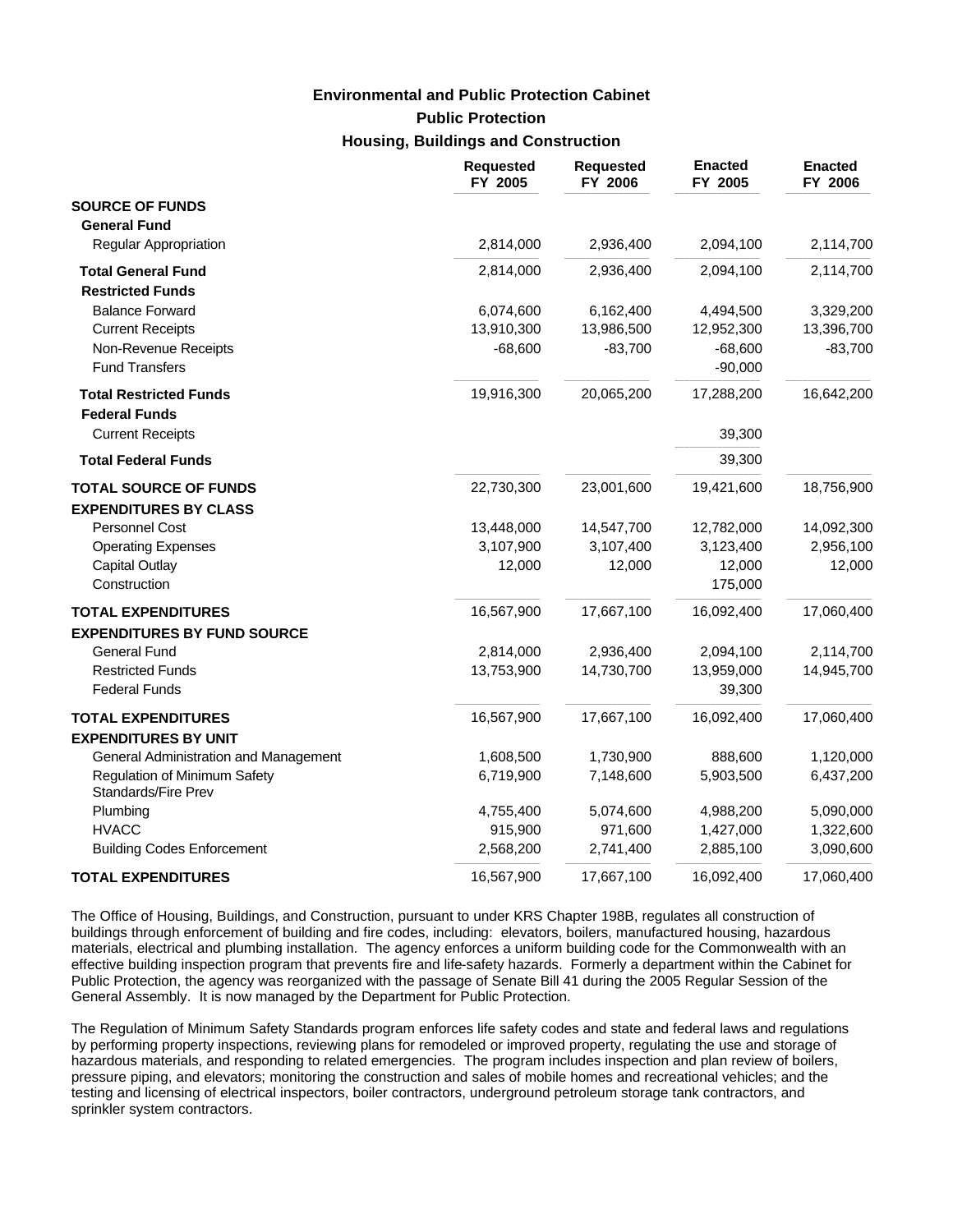The Plumbing Division, a fee-supported program, enforces the State Plumbing Law. Activities include inspection of plumbing systems in all buildings throughout the state, approval of plans in all types of public buildings, renewal of master and journeyman plumbers' licenses, assistance to the State Plumbing Code Committee in its review of the plumbing code regulations, and review and approval of new materials and techniques.

The Heating, Ventilation, and Air Conditioning (HVAC) program is responsible for the annual licensing and oversight of the activities of heating, ventilation, and air conditioning contractors, mechanics, and apprentices. The HVAC Board reviews HVAC codes and regulations governing the testing of candidates for licensure. The program oversees the continuing education for HVAC Master and Journeyman.

The Building Codes Enforcement program provides overall coordination and enforcement of the Kentucky Uniform Building Code and provides inspection, plan review, and technical services to the building community. The program is funded primarily from plan review fees.

#### **Policy**

The Budget of the Commonwealth provides Restricted Funds of \$1.7 million in each fiscal year of the biennium to support 51 new positions which include 11 plan reviewers, 10 building inspectors, 20 plumbing inspectors and 10 heating, ventilation and cooling inspectors.

Notwithstanding KRS 318.136, Housing, Buildings and Construction shall transfer \$90,100 in fiscal year 2004-2005 to the General Fund.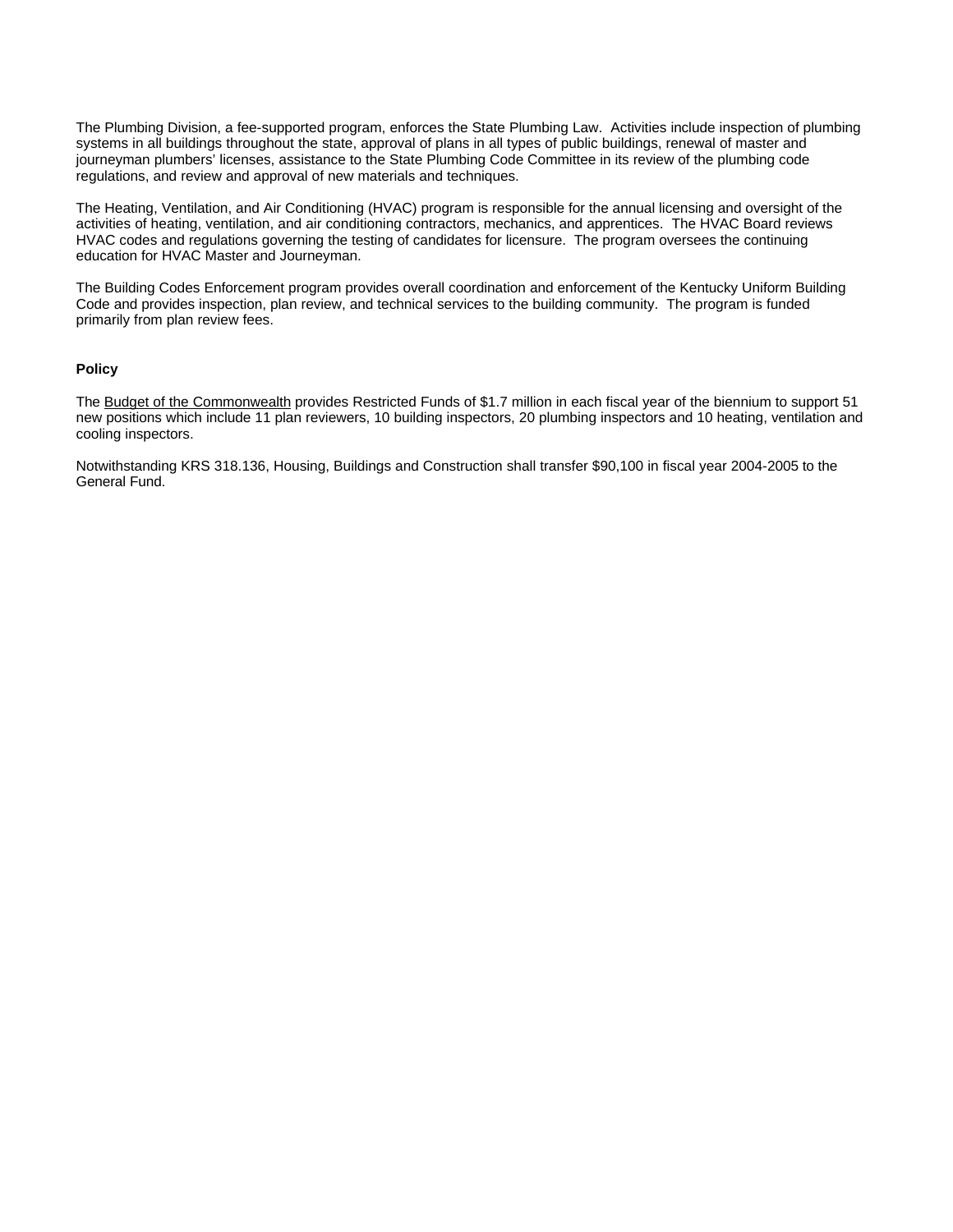# **Public Protection Public Service Commission Environmental and Public Protection Cabinet**

|                                                           | <b>Requested</b><br>FY 2005 | <b>Requested</b><br>FY 2006 | <b>Enacted</b><br>FY 2005 | <b>Enacted</b><br>FY 2006 |
|-----------------------------------------------------------|-----------------------------|-----------------------------|---------------------------|---------------------------|
| <b>SOURCE OF FUNDS</b>                                    |                             |                             |                           |                           |
| <b>General Fund</b>                                       |                             |                             |                           |                           |
| <b>Regular Appropriation</b>                              | 11,173,600                  | 11,815,000                  | 11,154,100                | 11,409,800                |
| <b>Continuing Appropriation</b>                           | 2,326,300                   | 2,276,300                   | 1,807,300                 |                           |
| <b>Total General Fund</b>                                 | 13,499,900                  | 14,091,300                  | 12,961,400                | 11,409,800                |
| <b>Restricted Funds</b>                                   |                             |                             |                           |                           |
| <b>Balance Forward</b>                                    | 163,100                     | 163,100                     | 267,000                   | 163,100                   |
| <b>Current Receipts</b>                                   | 1,024,000                   | 1,024,000                   | 1,024,000                 | 1,024,000                 |
| <b>Fund Transfers</b>                                     |                             |                             | $-103,900$                |                           |
| <b>Total Restricted Funds</b>                             | 1,187,100                   | 1,187,100                   | 1,187,100                 | 1,187,100                 |
| <b>Federal Funds</b>                                      |                             |                             |                           |                           |
| <b>Balance Forward</b>                                    | 316,400                     | 316,400                     | 316,400                   | 316,400                   |
| <b>Current Receipts</b>                                   | 261,800                     | 282,200                     | 249,600                   | 257,300                   |
| <b>Total Federal Funds</b>                                | 578,200                     | 598,600                     | 566,000                   | 573,700                   |
| <b>TOTAL SOURCE OF FUNDS</b>                              | 15,265,200                  | 15,877,000                  | 14,714,500                | 13,170,600                |
| <b>EXPENDITURES BY CLASS</b>                              |                             |                             |                           |                           |
| Personnel Cost                                            | 9,241,600                   | 9,905,300                   | 9,169,700                 | 9,438,300                 |
| <b>Operating Expenses</b>                                 | 2,663,200                   | 2,670,100                   | 2,650,600                 | 2,645,400                 |
| <b>Debt Service</b>                                       | 589,000                     | 589,000                     | 589,000                   | 589,000                   |
| <b>Capital Outlay</b>                                     | 18,400                      | 18,400                      | 18,400                    | 18,400                    |
| <b>TOTAL EXPENDITURES</b>                                 | 12,512,200                  | 13,182,800                  | 12,427,700                | 12,691,100                |
| <b>EXPENDITURES BY FUND SOURCE</b><br><b>General Fund</b> | 11,223,600                  | 11,865,000                  | 11,154,100                | 11,409,800                |
| <b>Restricted Funds</b>                                   | 1,024,000                   | 1,024,000                   | 1,024,000                 | 1,024,000                 |
| <b>Federal Funds</b>                                      | 261,800                     | 282,200                     | 249,600                   | 257,300                   |
| <b>TOTAL EXPENDITURES</b>                                 | 12,509,400                  | 13,171,200                  | 12,427,700                | 12,691,100                |
| <b>EXPENDITURES BY UNIT</b>                               |                             |                             |                           |                           |
| <b>Executive Director</b>                                 | 5,770,700                   | 5,975,900                   | 5,933,700                 | 5,880,000                 |
| <b>Financial Analysis</b>                                 | 2,089,600                   | 2,252,200                   | 1,930,100                 | 1,980,100                 |
| Engineering                                               | 1,628,700                   | 1,745,800                   | 1,654,700                 | 1,780,300                 |
| Division of Filings                                       | 1,947,500                   | 2,055,200                   | 1,913,600                 | 2,035,800                 |
| <b>Consumer Services</b>                                  | 549,100                     | 577,700                     | 496,300                   | 500,300                   |
| <b>Gas Pipeline Safety</b>                                | 523,800                     | 564,400                     | 499,300                   | 514,600                   |
| <b>TOTAL EXPENDITURES</b>                                 | 12,509,400                  | 13,171,200                  | 12,427,700                | 12,691,100                |

The Public Service Commission, pursuant to KRS Chapter 278, regulates the intrastate rates and services of over 500 investor-owned electric, natural gas, telephone, water and sewage utilities, rural electric and telephone cooperatives, and water districts. The three-member Commission performs its regulatory functions through written orders following adjudicative and rulemaking procedures outlined in statute. Formerly the Commission was administratively attached to the Cabinet for Public Protection; the agency was reorganized with the passage of Senate Bill 41 during the 2005 Regular Session of the General Assembly. It is now and independent agency attached to the Department for Public Protection for administrative purposes only.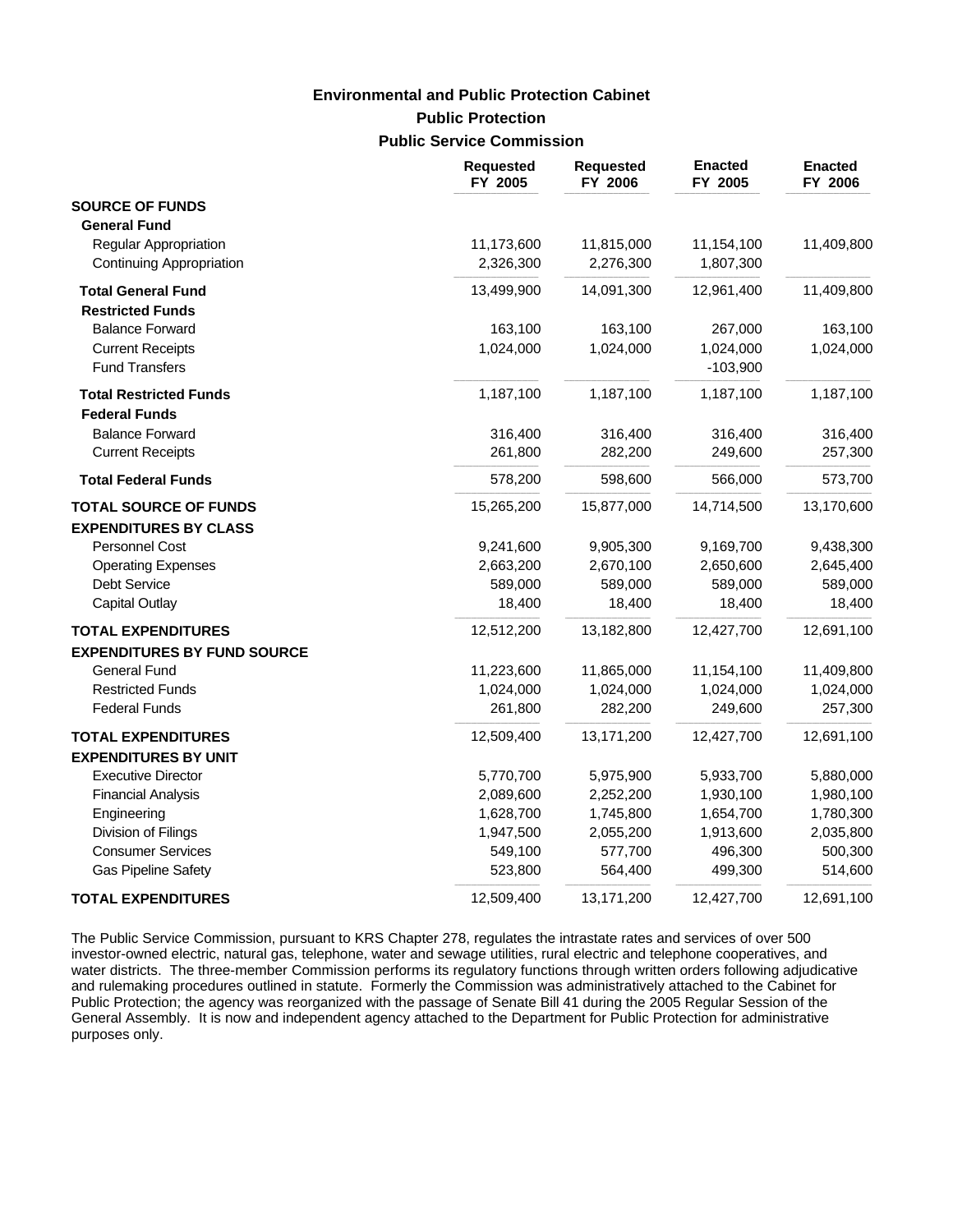The Commission's goal is to ensure that every utility charges fair, just, and reasonable rates for the services rendered and that those services are adequate and efficient.

The agency is funded by an assessment of all utilities under the Commission's jurisdiction based on the annual gross intrastate revenues.

The Commission staff is organized into the Divisions of Consumer Services, Filings, Engineering, Financial Analysis and Gas Pipeline Safety.

#### **Policy**

Notwithstanding KRS 278.150(3), \$1,807,300 in fiscal year 2004-2005 shall lapse to the credit of the General Fund. In fiscal year 2004-2005, Restricted Funds in the amount of \$103,900 shall be transferred to the credit of the General Fund. The millage rate will be established based on the regular appropriation for the agency.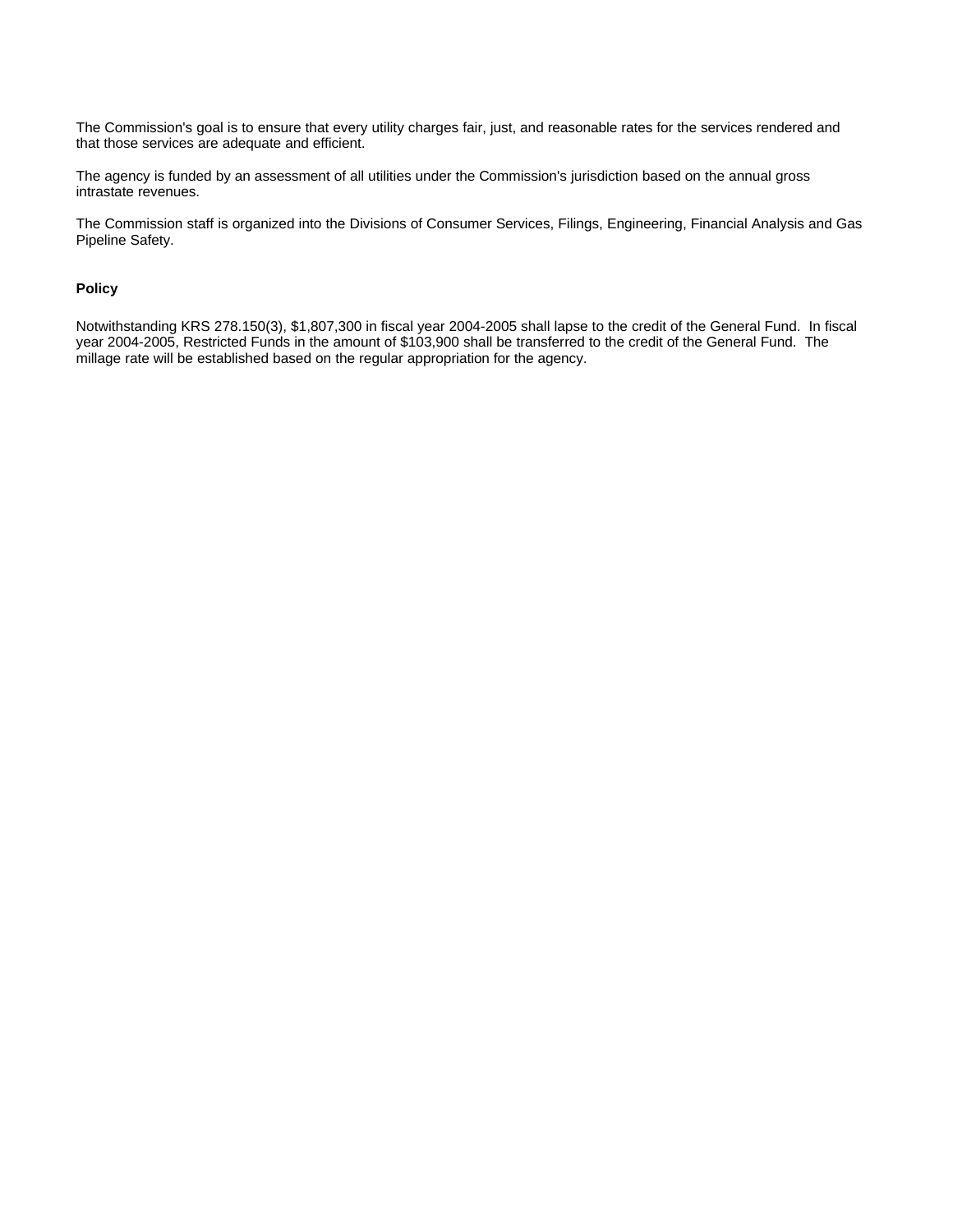**Public Protection**

**Tax Appeals**

|                                    | <b>Requested</b><br>FY 2005 | <b>Requested</b><br>FY 2006 | <b>Enacted</b><br>FY 2005 | <b>Enacted</b><br><b>FY 2006</b> |
|------------------------------------|-----------------------------|-----------------------------|---------------------------|----------------------------------|
| <b>SOURCE OF FUNDS</b>             |                             |                             |                           |                                  |
| <b>General Fund</b>                |                             |                             |                           |                                  |
| Regular Appropriation              | 509,900                     | 541,800                     | 486,100                   | 486,100                          |
| <b>Total General Fund</b>          | 509,900                     | 541,800                     | 486.100                   | 486,100                          |
| <b>TOTAL SOURCE OF FUNDS</b>       | 509,900                     | 541,800                     | 486,100                   | 486,100                          |
| <b>EXPENDITURES BY CLASS</b>       |                             |                             |                           |                                  |
| Personnel Cost                     | 448.800                     | 480.700                     | 437,500                   | 437,500                          |
| <b>Operating Expenses</b>          | 61,100                      | 61,100                      | 48.600                    | 48.600                           |
| <b>TOTAL EXPENDITURES</b>          | 509,900                     | 541,800                     | 486.100                   | 486.100                          |
| <b>EXPENDITURES BY FUND SOURCE</b> |                             |                             |                           |                                  |
| General Fund                       | 509,900                     | 541,800                     | 486,100                   | 486,100                          |
| <b>TOTAL EXPENDITURES</b>          | 509.900                     | 541.800                     | 486.100                   | 486.100                          |

The Board of Tax Appeals, pursuant to KRS Chapter 131, is an independent administrative review agency with exclusive jurisdiction to hear and resolve appeals arising from final rulings, orders, and determinations of any agency of state or county government relating to revenue and taxation.

The Board consists of three members appointed by the Governor for staggered four-year terms. One member is designated by the Governor as chairman.

Formerly administratively attached to the Cabinet for Public Protection, the agency was reorganized with the passage of Senate Bill 41 during the 2005 Regular Session of the General Assembly. The Board is an independent agency that is attached to the Department for Public Protection for administrative purposes only.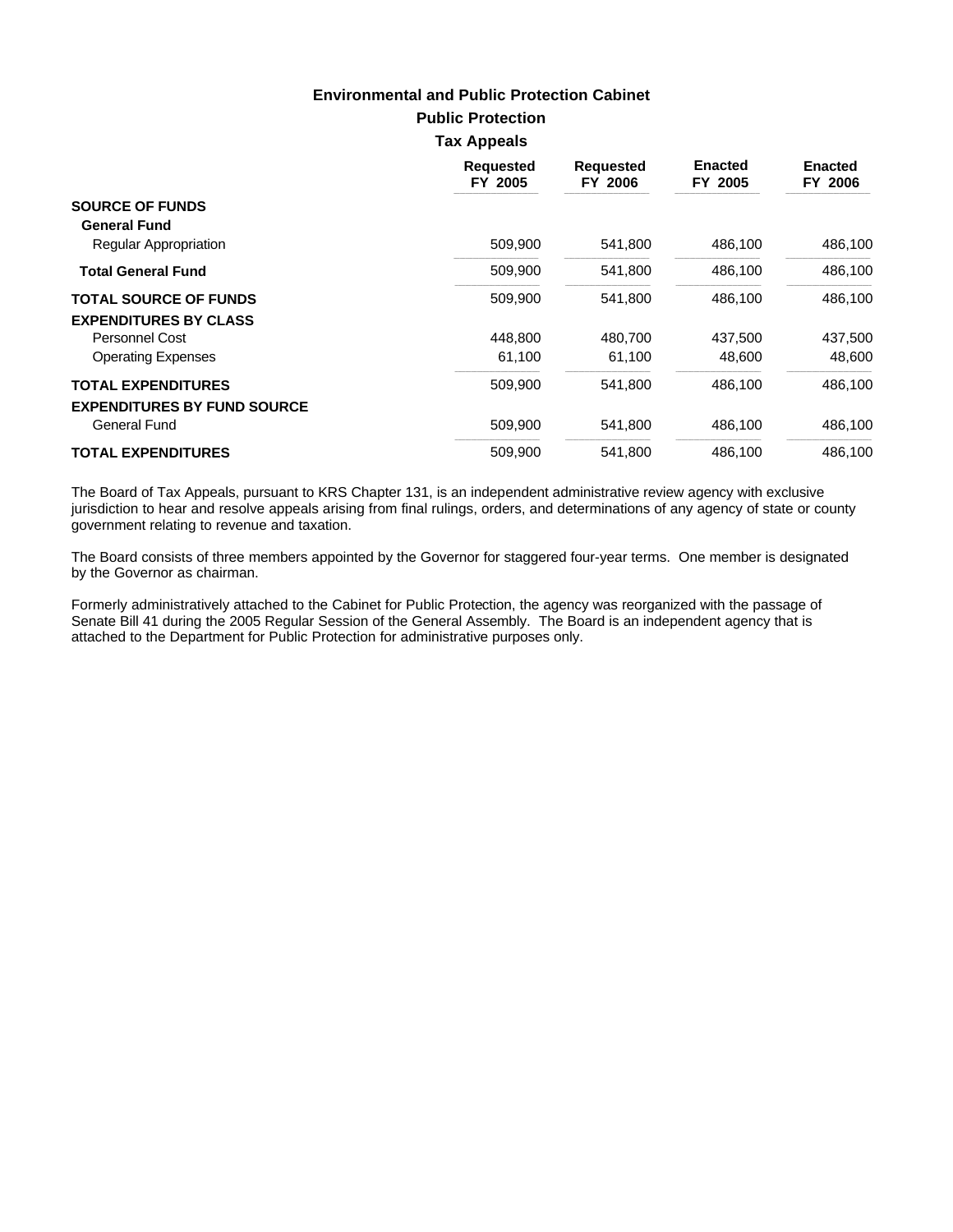# **Public Protection Environmental and Public Protection Cabinet**

## **Charitable Gaming**

|                                    | <b>Requested</b><br>FY 2005 | <b>Requested</b><br>FY 2006 | <b>Enacted</b><br>FY 2005 | <b>Enacted</b><br>FY 2006 |
|------------------------------------|-----------------------------|-----------------------------|---------------------------|---------------------------|
| <b>SOURCE OF FUNDS</b>             |                             |                             |                           |                           |
| <b>Restricted Funds</b>            |                             |                             |                           |                           |
| <b>Balance Forward</b>             | 1,192,900                   | 839,200                     | 2,279,400                 | 1,791,000                 |
| <b>Current Receipts</b>            | 3,310,000                   | 3,310,100                   | 3,310,000                 | 3,310,100                 |
| Non-Revenue Receipts               |                             |                             | $-130,600$                | $-193,900$                |
| <b>Fund Transfers</b>              |                             |                             | $-191,200$                |                           |
| <b>Total Restricted Funds</b>      | 4,502,900                   | 4,149,300                   | 5,267,600                 | 4,907,200                 |
| <b>TOTAL SOURCE OF FUNDS</b>       | 4,502,900                   | 4,149,300                   | 5,267,600                 | 4,907,200                 |
| <b>EXPENDITURES BY CLASS</b>       |                             |                             |                           |                           |
| Personnel Cost                     | 2,971,000                   | 3,210,900                   | 2,793,300                 | 2,786,800                 |
| <b>Operating Expenses</b>          | 686,700                     | 686,700                     | 677,300                   | 677,300                   |
| Grants, Loans or Benefits          | 6,000                       | 6,000                       | 6,000                     | 6,000                     |
| <b>TOTAL EXPENDITURES</b>          | 3,663,700                   | 3,903,600                   | 3,476,600                 | 3,470,100                 |
| <b>EXPENDITURES BY FUND SOURCE</b> |                             |                             |                           |                           |
| <b>Restricted Funds</b>            | 3,663,700                   | 3,903,600                   | 3,476,600                 | 3,470,100                 |
| <b>TOTAL EXPENDITURES</b>          | 3,663,700                   | 3,903,600                   | 3,476,600                 | 3,470,100                 |

The Office for Charitable Gaming, pursuant to KRS Chapter 238, is charged with the licensure and regulation of charitable organizations conducting gaming in the Commonwealth. The agency performs inspections, issues licenses, and conducts audits of charitable gaming establishments. Formerly a department within the Cabinet for Public Protection, the agency was reorganized with the passage of Senate Bill 41 during the 2005 Regular Session of the General Assembly. It is now managed by the Department for Public Protection.

#### **Policy**

The Budget of the Commonwealth continues the Charitable Gaming Gross Receipts fee at a level of .53 percent through the biennium.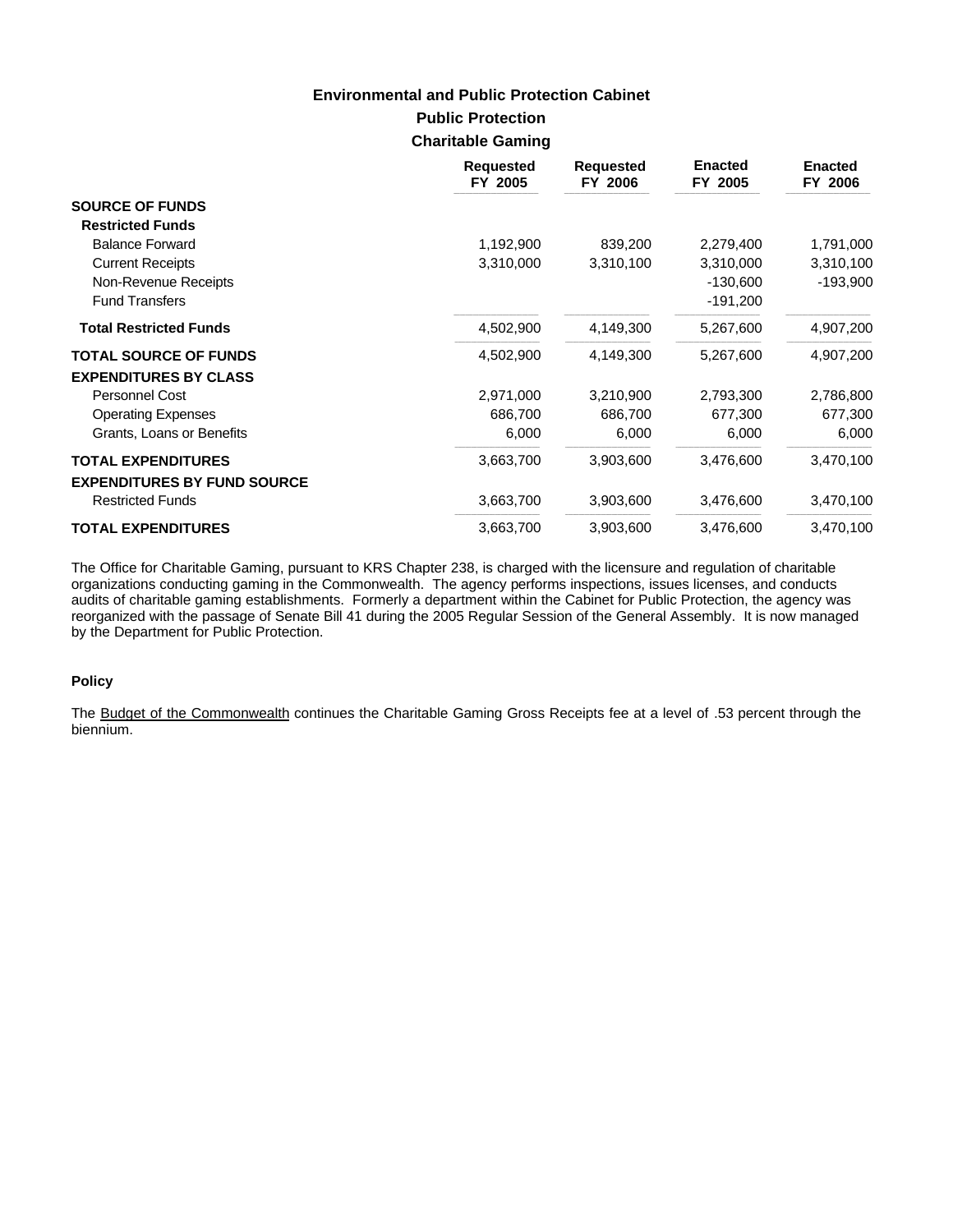# **Public Protection Boxing and Wrestling Authority Environmental and Public Protection Cabinet**

|                                    | <b>Requested</b><br>FY 2005 | <b>Requested</b><br>FY 2006 | <b>Enacted</b><br>FY 2005 | <b>Enacted</b><br>FY 2006 |
|------------------------------------|-----------------------------|-----------------------------|---------------------------|---------------------------|
| <b>SOURCE OF FUNDS</b>             |                             |                             |                           |                           |
| <b>Restricted Funds</b>            |                             |                             |                           |                           |
| <b>Balance Forward</b>             |                             |                             | 13,500                    |                           |
| <b>Current Receipts</b>            | 129,700                     | 129,700                     | 100,000                   | 100,000                   |
| <b>Fund Transfers</b>              |                             |                             | $-4,200$                  |                           |
| <b>Total Restricted Funds</b>      | 129,700                     | 129,700                     | 109,300                   | 100,000                   |
| <b>TOTAL SOURCE OF FUNDS</b>       | 129,700                     | 129,700                     | 109,300                   | 100,000                   |
| <b>EXPENDITURES BY CLASS</b>       |                             |                             |                           |                           |
| <b>Personnel Cost</b>              | 92,600                      | 92,600                      | 72,200                    | 62,900                    |
| <b>Operating Expenses</b>          | 37,100                      | 37,100                      | 37,100                    | 37,100                    |
| <b>TOTAL EXPENDITURES</b>          | 129,700                     | 129,700                     | 109,300                   | 100,000                   |
| <b>EXPENDITURES BY FUND SOURCE</b> |                             |                             |                           |                           |
| <b>Restricted Funds</b>            | 129,700                     | 129,700                     | 109,300                   | 100,000                   |
| <b>TOTAL EXPENDITURES</b>          | 129,700                     | 129,700                     | 109,300                   | 100,000                   |

The Boxing and Wrestling Authority, pursuant to KRS Chapter 229, is sole authority over professional boxing and wrestling in Kentucky. Senate Bill 66, enacted by the 2005 Regular Session of the Kentucky General Assembly, abolished the Athletic Commission, replacing it with the five-member Authority to direct, manage and control all professional boxing, sparring and wrestling matches or exhibitions. Moreover, the authority has jurisdiction over all licenses to hold boxing, sparring or wrestling matches or exhibitions for prizes or purses or where an admission fee is received and over all licenses and all persons who participate in the boxing, sparring or wrestling matches or exhibitions. The Authority licenses contestants, wrestlers or boxers, judges, managers, physicians, referees, timekeepers and trainers. The Authority is an independent agency that is attached to the Department for Public Protection within the Environmental and Public Protection Cabinet for administrative purposes only.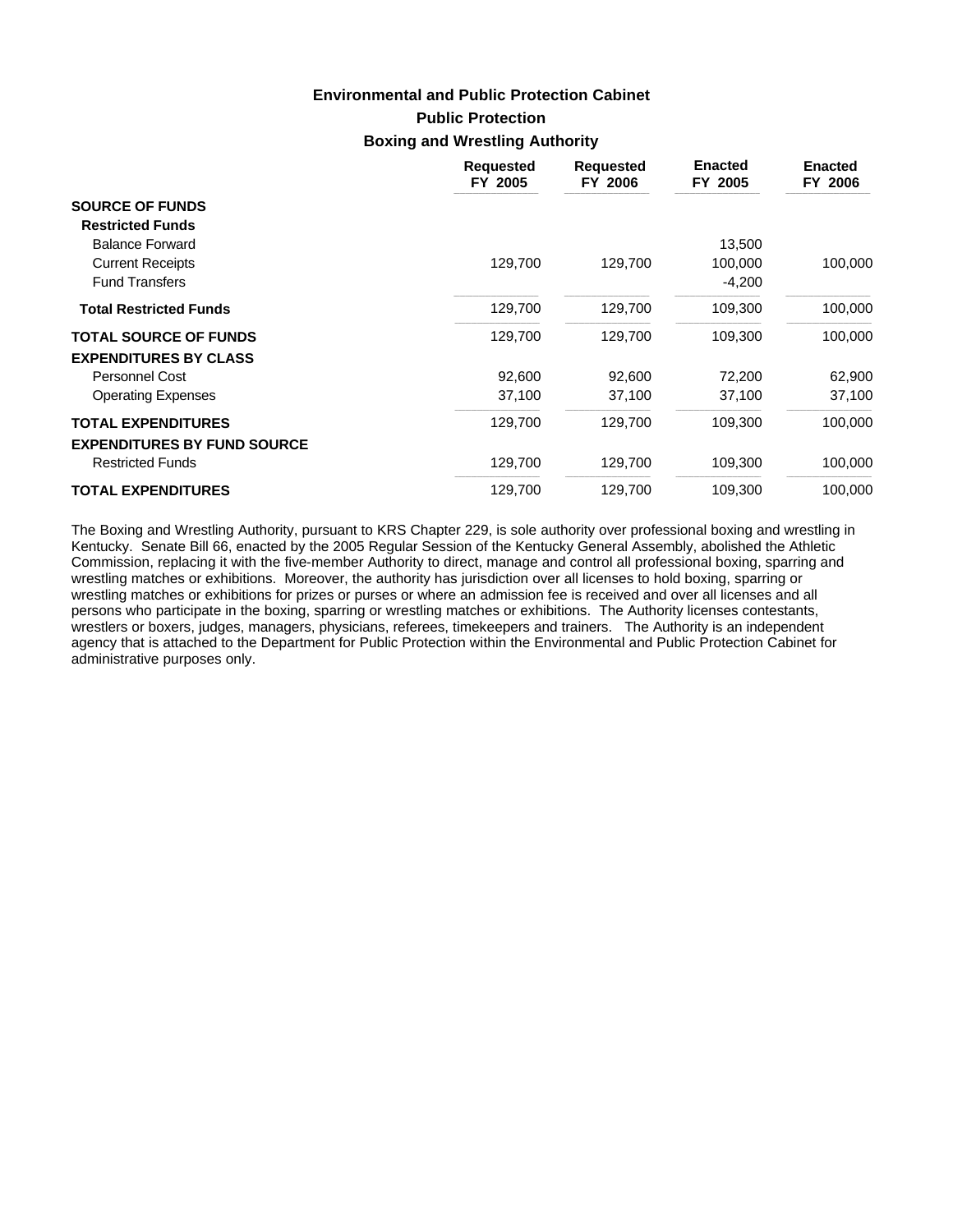|                                                 | Labor                       |                             |                           |                           |
|-------------------------------------------------|-----------------------------|-----------------------------|---------------------------|---------------------------|
|                                                 | <b>Requested</b><br>FY 2005 | <b>Requested</b><br>FY 2006 | <b>Enacted</b><br>FY 2005 | <b>Enacted</b><br>FY 2006 |
| <b>SOURCE OF FUNDS</b>                          |                             |                             |                           |                           |
| <b>General Fund</b>                             |                             |                             |                           |                           |
| Regular Appropriation                           | 2,278,700                   | 2,380,700                   | 2,349,100                 | 2,349,100                 |
| <b>Total General Fund</b>                       | 2,278,700                   | 2,380,700                   | 2,349,100                 | 2,349,100                 |
| <b>Restricted Funds</b>                         |                             |                             |                           |                           |
| <b>Balance Forward</b>                          | 4,000,000                   | 4,000,000                   | 4,000,000                 | 4,000,000                 |
| <b>Current Receipts</b>                         | 2,000,000                   | 1,800,000                   | 2,200,000                 | 1,800,000                 |
| Non-Revenue Receipts                            | 109,524,900                 | 108,236,200                 | 124,975,200               | 123,135,300               |
| <b>Total Restricted Funds</b>                   | 115,524,900                 | 114,036,200                 | 131, 175, 200             | 128,935,300               |
| <b>Federal Funds</b><br><b>Current Receipts</b> | 3,379,700                   | 3,379,700                   | 3,233,100                 | 3,233,100                 |
| <b>Total Federal Funds</b>                      | 3,379,700                   | 3,379,700                   | 3,233,100                 | 3,233,100                 |
| <b>TOTAL SOURCE OF FUNDS</b>                    | 121,183,300                 | 119,796,600                 | 136,757,400               | 134,517,500               |
| <b>EXPENDITURES BY CLASS</b>                    |                             |                             |                           |                           |
| Personnel Cost                                  | 11,034,300                  | 11,884,200                  | 22,278,000                | 23,002,900                |
| <b>Operating Expenses</b>                       | 3,631,500                   | 3,539,400                   | 7,771,800                 | 6,964,400                 |
| Grants, Loans or Benefits                       | 102,390,000                 | 100,240,000                 | 102,366,000               | 100,200,000               |
| <b>Capital Outlay</b>                           | 127,500                     | 133,000                     | 341,600                   | 350,200                   |
| <b>TOTAL EXPENDITURES</b>                       | 117,183,300                 | 115,796,600                 | 132,757,400               | 130,517,500               |
| <b>EXPENDITURES BY FUND SOURCE</b>              |                             |                             |                           |                           |
| <b>General Fund</b>                             | 2,278,700                   | 2,380,700                   | 2,349,100                 | 2,349,100                 |
| <b>Restricted Funds</b>                         | 111,524,900                 | 110,036,200                 | 127, 175, 200             | 124,935,300               |
| <b>Federal Funds</b>                            | 3,379,700                   | 3,379,700                   | 3,233,100                 | 3,233,100                 |
| <b>TOTAL EXPENDITURES</b>                       | 117,183,300                 | 115,796,600                 | 132,757,400               | 130,517,500               |
| <b>EXPENDITURES BY UNIT</b>                     |                             |                             |                           |                           |
| Labor Commissioner                              |                             |                             | 3,895,900                 | 4,241,700                 |
| <b>Workplace Standards</b>                      | 107,393,200                 | 105,503,100                 | 107,193,900               | 104,893,000               |
| Occupational Safety and Health                  | 9,790,100                   | 10,293,500                  | 8,576,000                 | 8,761,900                 |
| <b>Workers Claims</b>                           |                             |                             | 13,091,600                | 12,620,900                |
| <b>TOTAL EXPENDITURES</b>                       | 117,183,300                 | 115,796,600                 | 132,757,400               | 130,517,500               |

The Department of Labor consists of the Office of the Commissioner, the Office of Labor Management Relations and Mediation, the Office of Workplace Standards and the Division of Administrative Services.

Attached administratively to the Department of Labor are the Kentucky Labor Management Council, the Kentucky Employees Insurance Association, the State Labor Relations Board, the Workers' Compensation Funding Commission, the Workers' Compensation Advisory Council, the Occupational Safety and Health Standards Board, the Prevailing Wage Review Board, the Apprenticeship and Training Council, the Employees Mutual Insurance Authority, the Workers Compensation Nominating Commission and the Office of Workers Claims.

#### **Policy**

During the 2005 Session of the General Assembly, Senate Bill 41, Section 33, established the reorganized Department of Labor within the Environmental and Public Protection Cabinet and re-established the Workers Compensation Board attached administratively to the Office of the Secretary of the Environmental and Public Protection Cabinet.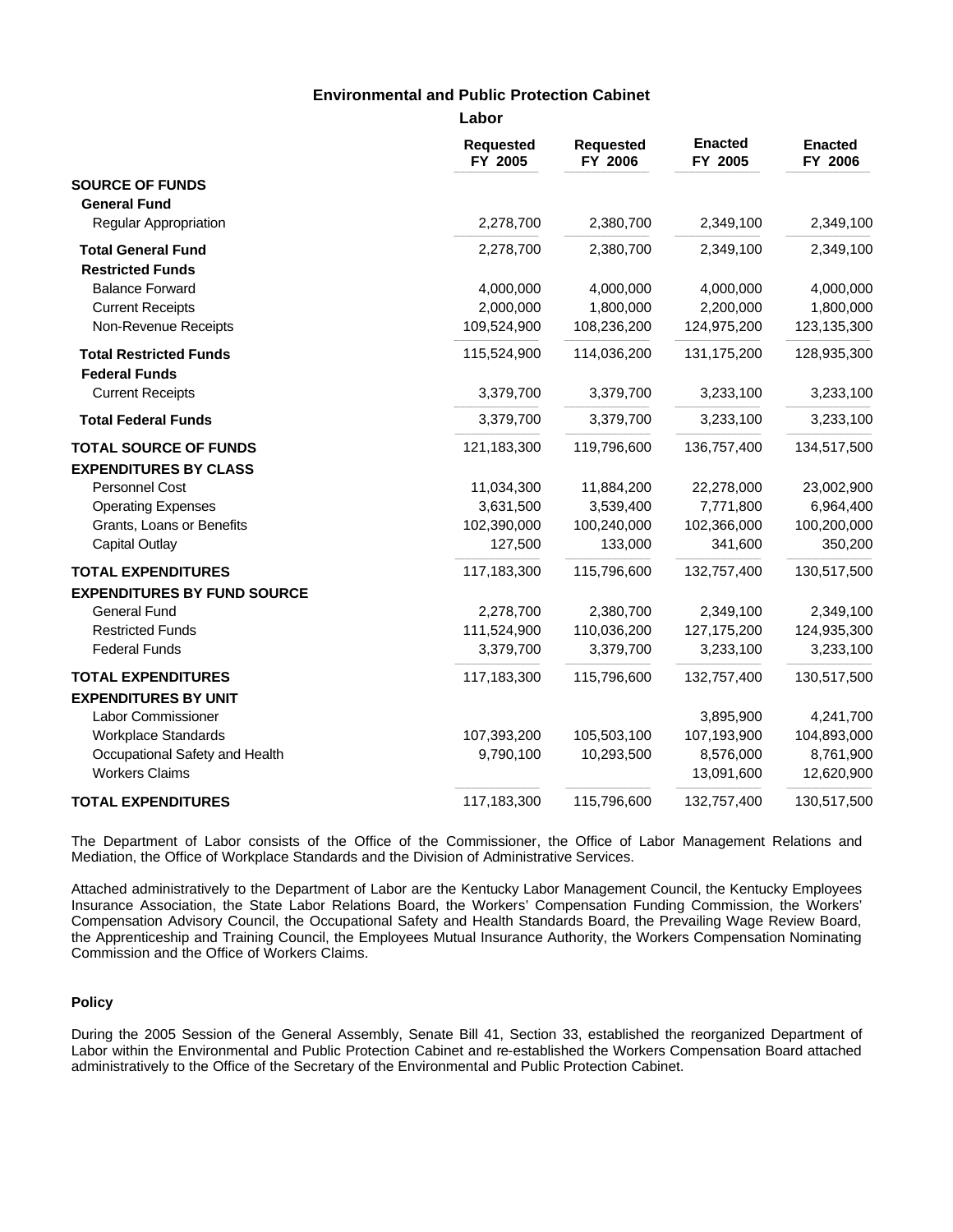**Labor Labor Commissioner**

|                                                   | <b>Requested</b><br>FY 2005 | <b>Requested</b><br>FY 2006 | <b>Enacted</b><br>FY 2005 | <b>Enacted</b><br>FY 2006 |
|---------------------------------------------------|-----------------------------|-----------------------------|---------------------------|---------------------------|
| <b>SOURCE OF FUNDS</b><br><b>Restricted Funds</b> |                             |                             |                           |                           |
| Non-Revenue Receipts                              |                             |                             | 3,895,900                 | 4,241,700                 |
| <b>Total Restricted Funds</b>                     |                             |                             | 3,895,900                 | 4,241,700                 |
| <b>TOTAL SOURCE OF FUNDS</b>                      |                             |                             | 3,895,900                 | 4,241,700                 |
| <b>EXPENDITURES BY CLASS</b>                      |                             |                             |                           |                           |
| <b>Personnel Cost</b>                             |                             |                             | 2,795,900                 | 3,128,200                 |
| <b>Operating Expenses</b>                         |                             |                             | 1,000,000                 | 1,008,300                 |
| Capital Outlay                                    |                             |                             | 100,000                   | 105,200                   |
| <b>TOTAL EXPENDITURES</b>                         |                             |                             | 3,895,900                 | 4,241,700                 |
| <b>EXPENDITURES BY FUND SOURCE</b>                |                             |                             |                           |                           |
| <b>Restricted Funds</b>                           |                             |                             | 3,895,900                 | 4,241,700                 |
| <b>TOTAL EXPENDITURES</b>                         |                             |                             | 3,895,900                 | 4,241,700                 |

The organizational units under the direction of the Commissioner of Labor are the Office of the Commissioner, the Office of Workplace Standards, the Office of Labor Management Relations and Mediation and the Division of Administrative Services. The Commissioner of Labor also oversees administrative duties of the Office of Workers Claims, with the Executive Director of the Office of Workers Claims being responsible for the daily programmatic activities. The Kentucky Occupational Safety and Health (KOSH) Review Commission is an independent agency administered by an executive director.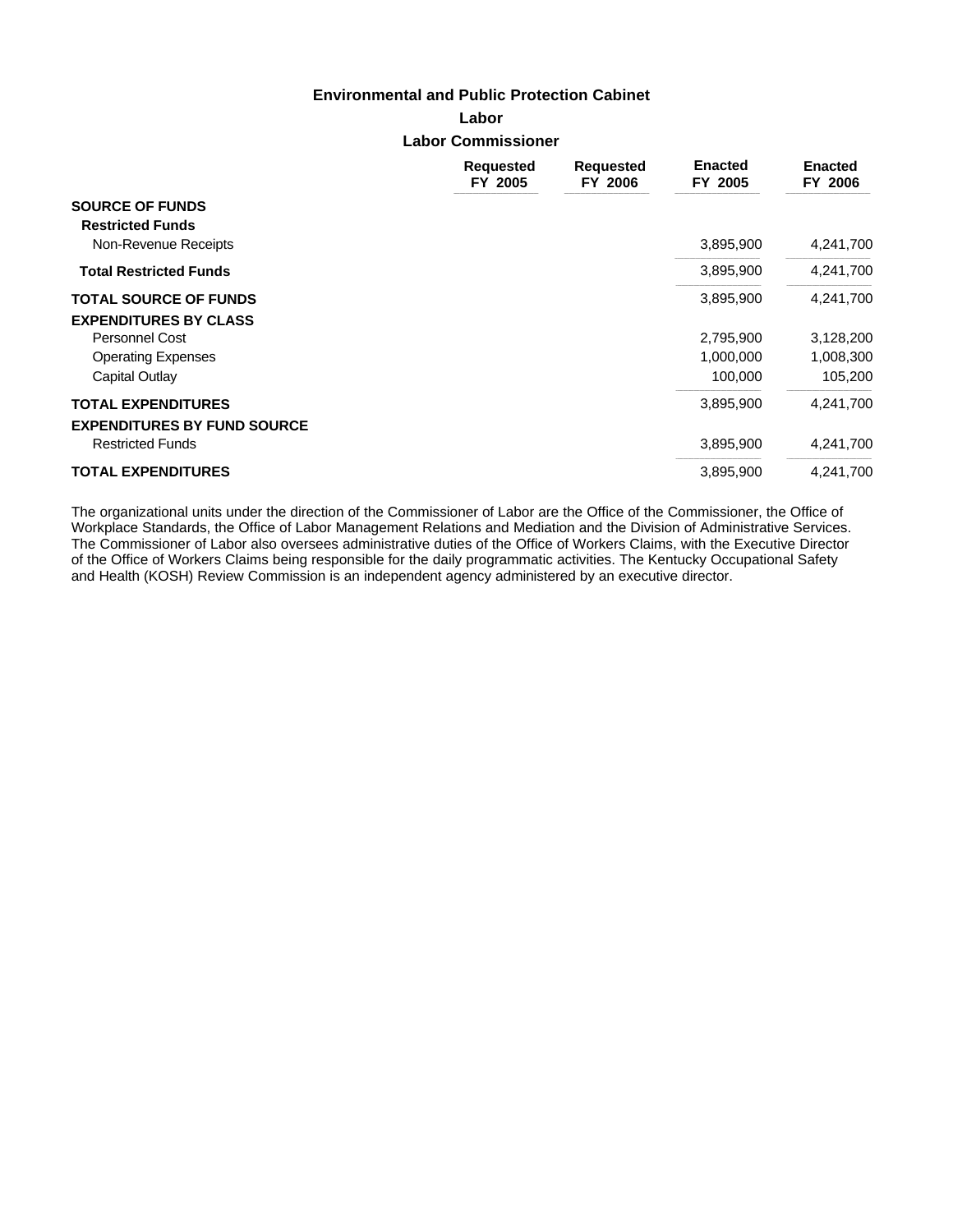# **Labor Workplace Standards**

|                                    | <b>Requested</b><br>FY 2005 | <b>Requested</b><br>FY 2006 | <b>Enacted</b><br>FY 2005 | <b>Enacted</b><br>FY 2006 |
|------------------------------------|-----------------------------|-----------------------------|---------------------------|---------------------------|
| <b>SOURCE OF FUNDS</b>             |                             |                             |                           |                           |
| <b>General Fund</b>                |                             |                             |                           |                           |
| Regular Appropriation              | 2,278,700                   | 2,380,700                   | 2,349,100                 | 2,349,100                 |
| <b>Total General Fund</b>          | 2,278,700                   | 2,380,700                   | 2,349,100                 | 2,349,100                 |
| <b>Restricted Funds</b>            |                             |                             |                           |                           |
| <b>Balance Forward</b>             | 4,000,000                   | 4,000,000                   | 4,000,000                 | 4,000,000                 |
| <b>Current Receipts</b>            | 2,000,000                   | 1,800,000                   | 2,200,000                 | 1,800,000                 |
| Non-Revenue Receipts               | 103,114,500                 | 101,322,400                 | 102,644,800               | 100,743,900               |
| <b>Total Restricted Funds</b>      | 109,114,500                 | 107,122,400                 | 108,844,800               | 106,543,900               |
| <b>TOTAL SOURCE OF FUNDS</b>       | 111,393,200                 | 109,503,100                 | 111,193,900               | 108,893,000               |
| <b>EXPENDITURES BY CLASS</b>       |                             |                             |                           |                           |
| Personnel Cost                     | 4,131,400                   | 4,459,500                   | 3,655,200                 | 3,995,500                 |
| <b>Operating Expenses</b>          | 1,111,800                   | 1,043,600                   | 1,388,700                 | 897,500                   |
| Grants, Loans or Benefits          | 102,150,000                 | 100,000,000                 | 102,150,000               | 100,000,000               |
| <b>TOTAL EXPENDITURES</b>          | 107,393,200                 | 105,503,100                 | 107,193,900               | 104,893,000               |
| <b>EXPENDITURES BY FUND SOURCE</b> |                             |                             |                           |                           |
| <b>General Fund</b>                | 2,278,700                   | 2,380,700                   | 2,349,100                 | 2,349,100                 |
| <b>Restricted Funds</b>            | 105,114,500                 | 103,122,400                 | 104,844,800               | 102,543,900               |
| <b>TOTAL EXPENDITURES</b>          | 107,393,200                 | 105,503,100                 | 107,193,900               | 104,893,000               |
| <b>EXPENDITURES BY UNIT</b>        |                             |                             |                           |                           |
| <b>Executive Director</b>          | 260,100                     | 241,300                     |                           | 237,600                   |
| <b>Employment Standards</b>        | 2,278,700                   | 2,380,700                   | 2,549,100                 | 1,835,000                 |
| <b>Workers Compensation Funds</b>  | 104,854,400                 | 102,881,100                 | 104,644,800               | 102,425,100               |
| <b>Labor Management Relations</b>  |                             |                             |                           | 395,300                   |
| <b>TOTAL EXPENDITURES</b>          | 107,393,200                 | 105,503,100                 | 107,193,900               | 104,893,000               |

The Office of Workplace Standards consists of the Division of Employment Standards, Apprenticeship and Training and the Division of Workers' Compensation Funds.

## **Policy**

During the 2005 Session of the General Assembly, Senate Bill 41, Section 33, established the reorganized Office of Workplace Standards within the Department of Labor and the Environmental and Public Protection Cabinet.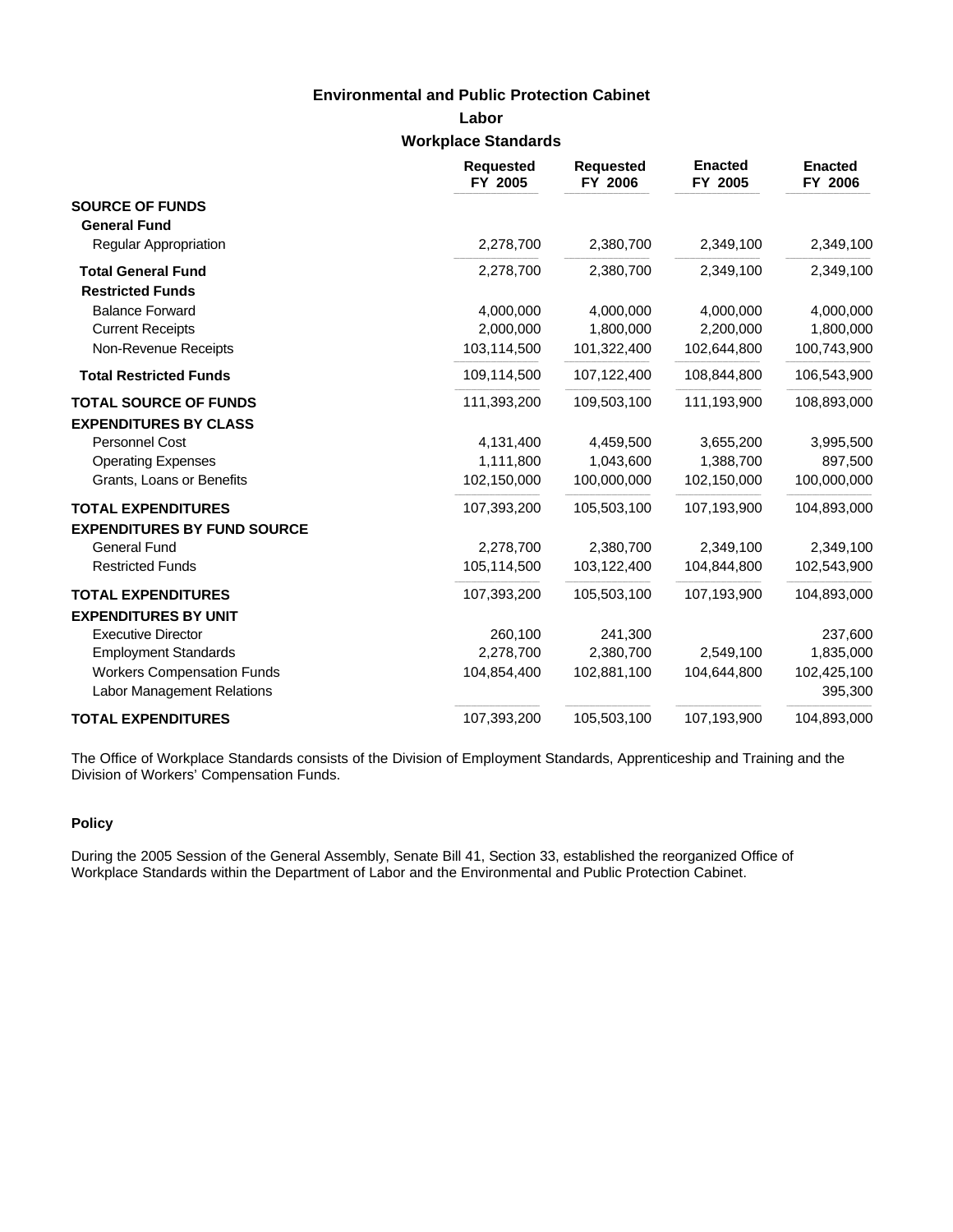# **Labor Occupational Safety and Health**

|                                                                 | <b>Requested</b><br>FY 2005 | <b>Requested</b><br>FY 2006 | <b>Enacted</b><br>FY 2005 | <b>Enacted</b><br>FY 2006 |
|-----------------------------------------------------------------|-----------------------------|-----------------------------|---------------------------|---------------------------|
| <b>SOURCE OF FUNDS</b><br><b>Restricted Funds</b>               |                             |                             |                           |                           |
| Non-Revenue Receipts                                            | 6,410,400                   | 6,913,800                   | 5,342,900                 | 5,528,800                 |
| <b>Total Restricted Funds</b><br><b>Federal Funds</b>           | 6,410,400                   | 6,913,800                   | 5,342,900                 | 5,528,800                 |
| <b>Current Receipts</b>                                         | 3,379,700                   | 3,379,700                   | 3,233,100                 | 3,233,100                 |
| <b>Total Federal Funds</b>                                      | 3,379,700                   | 3,379,700                   | 3,233,100                 | 3,233,100                 |
| <b>TOTAL SOURCE OF FUNDS</b><br><b>EXPENDITURES BY CLASS</b>    | 9,790,100                   | 10,293,500                  | 8,576,000                 | 8,761,900                 |
| Personnel Cost                                                  | 6,902,900                   | 7,424,700                   | 5,873,300                 | 6,142,700                 |
| <b>Operating Expenses</b>                                       | 2,519,700                   | 2,495,800                   | 2,359,200                 | 2,286,200                 |
| Grants, Loans or Benefits                                       | 240,000                     | 240,000                     | 216,000                   | 200,000                   |
| Capital Outlay                                                  | 127,500                     | 133,000                     | 127,500                   | 133,000                   |
| <b>TOTAL EXPENDITURES</b><br><b>EXPENDITURES BY FUND SOURCE</b> | 9,790,100                   | 10,293,500                  | 8,576,000                 | 8,761,900                 |
| <b>Restricted Funds</b>                                         | 6,410,400                   | 6,913,800                   | 5,342,900                 | 5,528,800                 |
| <b>Federal Funds</b>                                            | 3,379,700                   | 3,379,700                   | 3,233,100                 | 3,233,100                 |
| <b>TOTAL EXPENDITURES</b><br><b>EXPENDITURES BY UNIT</b>        | 9,790,100                   | 10,293,500                  | 8,576,000                 | 8,761,900                 |
| <b>Executive Director</b>                                       |                             |                             |                           | 250,000                   |
| Compliance                                                      | 4,777,000                   | 5,031,200                   | 4,207,100                 | 4,176,200                 |
| <b>Education and Training</b>                                   | 5,013,100                   | 5,262,300                   | 4,368,900                 | 4,335,700                 |
| <b>TOTAL EXPENDITURES</b>                                       | 9,790,100                   | 10,293,500                  | 8,576,000                 | 8,761,900                 |

The Office of Occupation Safety and Health consists of the Division of Compliance and the Division of Education and Training.

### **Policy**

During the 2005 Session of the General Assembly, Senate Bill 41, Section 33, establishes the reorganized Office of Occupational Safety and Health within the Department of Labor and the Environmental and Public Protection Cabinet.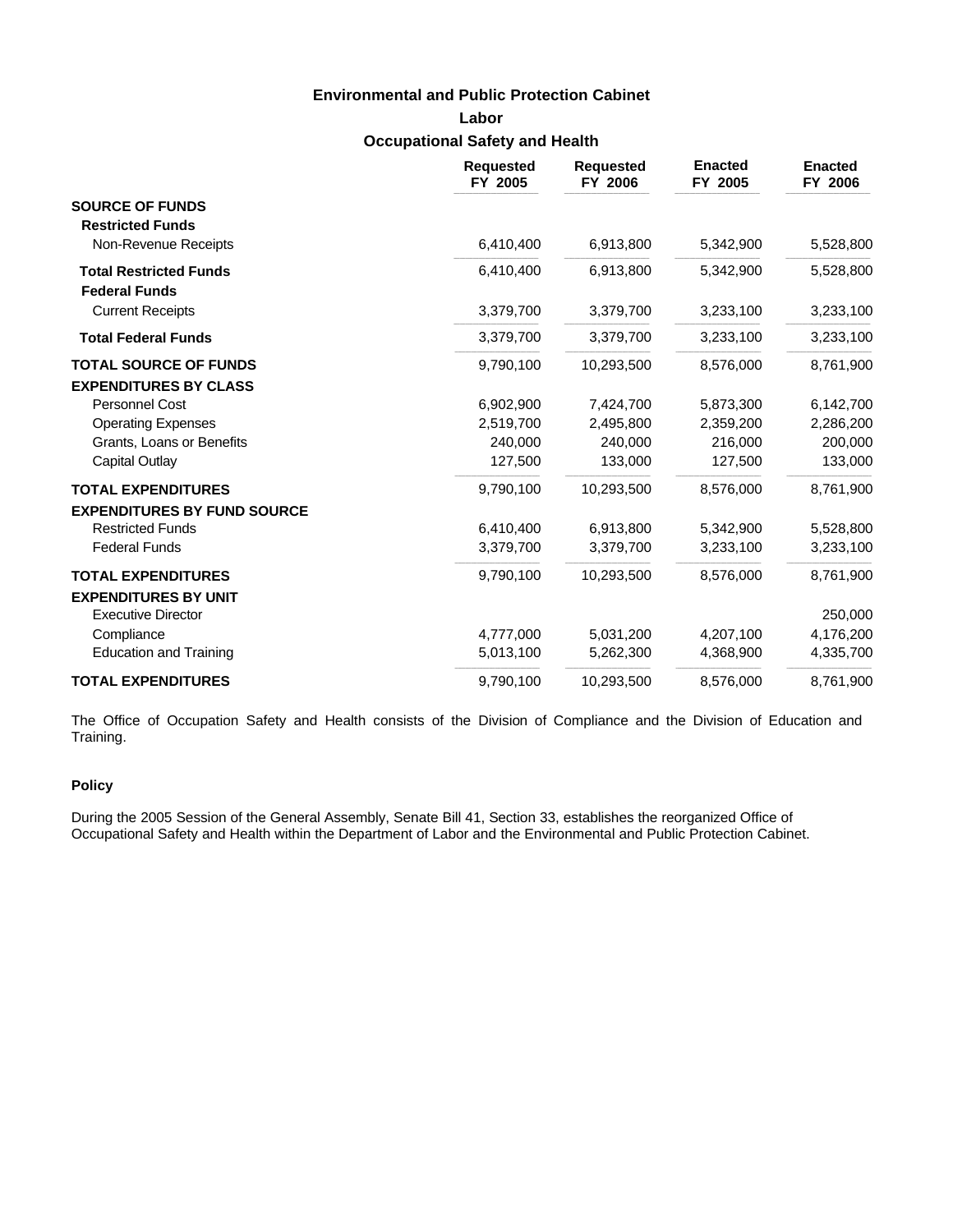**Labor**

**Workers Claims**

|                                                   | <b>Requested</b><br>FY 2005 | <b>Requested</b><br>FY 2006 | <b>Enacted</b><br>FY 2005 | <b>Enacted</b><br>FY 2006 |
|---------------------------------------------------|-----------------------------|-----------------------------|---------------------------|---------------------------|
| <b>SOURCE OF FUNDS</b><br><b>Restricted Funds</b> |                             |                             |                           |                           |
| Non-Revenue Receipts                              |                             |                             | 13,091,600                | 12,620,900                |
| <b>Total Restricted Funds</b>                     |                             |                             | 13,091,600                | 12,620,900                |
| <b>TOTAL SOURCE OF FUNDS</b>                      |                             |                             | 13,091,600                | 12,620,900                |
| <b>EXPENDITURES BY CLASS</b>                      |                             |                             |                           |                           |
| Personnel Cost                                    |                             |                             | 9,953,600                 | 9,736,500                 |
| <b>Operating Expenses</b>                         |                             |                             | 3,023,900                 | 2,772,400                 |
| Capital Outlay                                    |                             |                             | 114,100                   | 112,000                   |
| <b>TOTAL EXPENDITURES</b>                         |                             |                             | 13,091,600                | 12,620,900                |
| <b>EXPENDITURES BY FUND SOURCE</b>                |                             |                             |                           |                           |
| <b>Restricted Funds</b>                           |                             |                             | 13,091,600                | 12,620,900                |
| <b>TOTAL EXPENDITURES</b>                         |                             |                             | 13,091,600                | 12,620,900                |

The Commonwealth of Kentucky adopted a Workers' Compensation Act in 1916 under which employees were granted replacement income and medical services for disability arising from on-the-job accidents. In exchange, employers were afforded immunity from common lawsuits.

Since then, Kentucky's Workers' Compensation Program has undergone incremental changes generally marked by expansion of coverage to include additional work-related conditions (i.e., occupational diseases) and increases in the amount of benefits granted workers. Reforms were adopted during the 1994 Regular Session of the General Assembly with the passage of House Bill 928. Before 1994, the main function of the department was to adjudicate disputes between employers and employees about entitlement to benefits. As a result of the 1994 statutory changes, the means of delivering industrial health care was altered, and efforts began to limit the expansion of benefits and the administrative and adjudicative arms of the program were strengthened.

House Bill 1, passed by the 1996 Extraordinary Session of the General Assembly, significantly expanded the reform of the workers' compensation program. Adopted on December 12, 1996, this legislation emphasized administrative resolution of benefit disputes rather than adjudicative claims processing. The law also represented a marked shift toward more fiscal responsibility in the workers' compensation program and was intended to roll back the estimated cost of \$1 billion paid each year by the Commonwealth's employers to sustain the program. Through this reform legislation, the program is being restored to its core purpose of promptly delivering wage replacement benefits and medical services to industrially injured workers in a nonadversarial manner.

Funding for Workers Claims is provided by the Kentucky Workers' Compensation Funding Commission's special assessments imposed upon workers' compensation premiums paid by employers and self-insureds.

### **Policy**

During the 2005 Session of the General Assembly, Senate Bill 41, Section 33, established the reorganized Office of Workers Claims including the Division of Claims Processing and Appeals, Information, Research, Security and Compliance and the Division of Ombudsman and Special Services attached administratively to the Department of Labor within the Environmental and Public Protection Cabinet.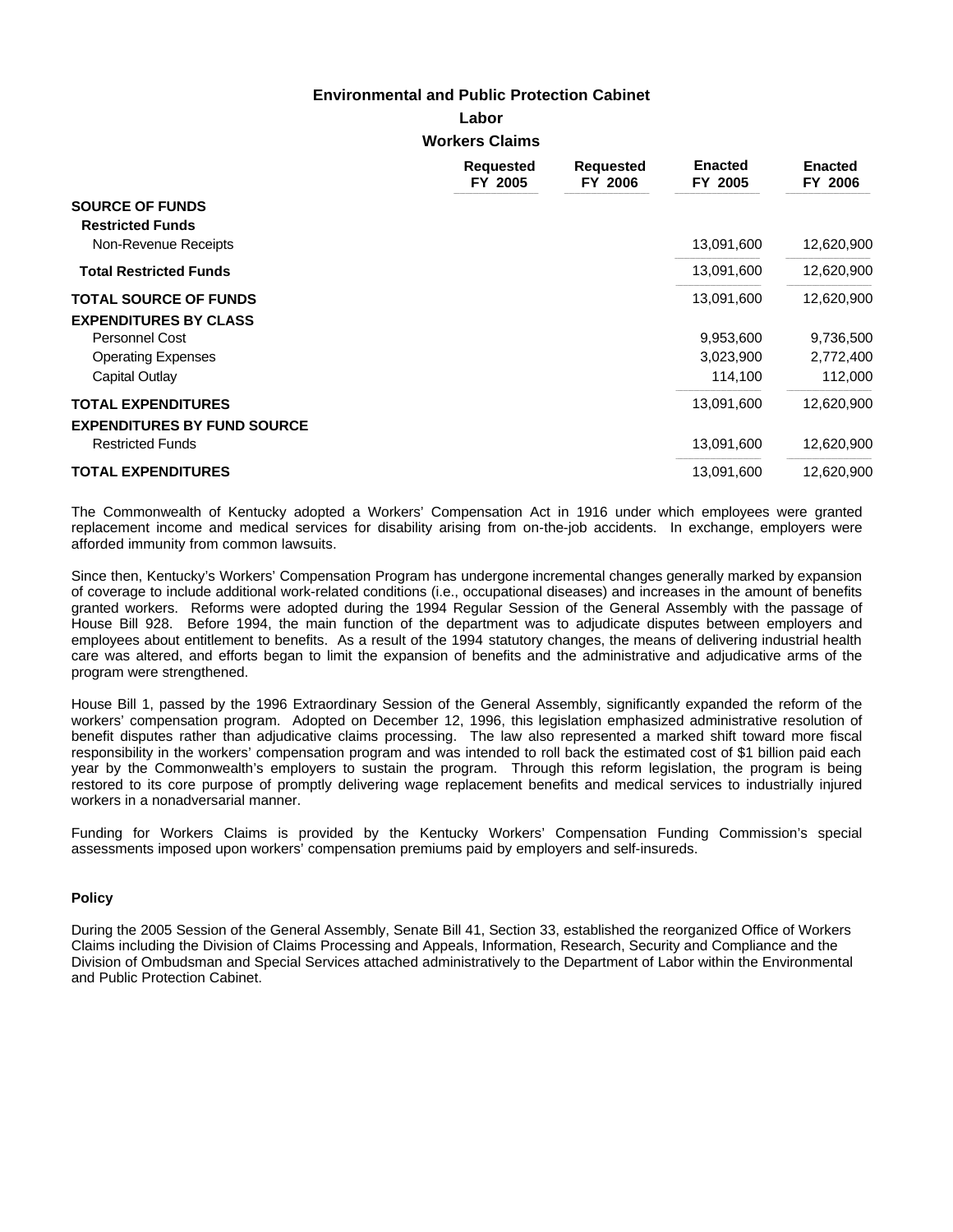# **Ky Occupational Safety and Health Review Commission Environmental and Public Protection Cabinet**

|                                    | <b>Requested</b><br>FY 2005 | <b>Requested</b><br>FY 2006 | <b>Enacted</b><br>FY 2005 | <b>Enacted</b><br>FY 2006 |
|------------------------------------|-----------------------------|-----------------------------|---------------------------|---------------------------|
| <b>SOURCE OF FUNDS</b>             |                             |                             |                           |                           |
| <b>Restricted Funds</b>            |                             |                             |                           |                           |
| Non-Revenue Receipts               | 637.100                     | 613,100                     | 479,300                   | 447,500                   |
| <b>Total Restricted Funds</b>      | 637,100                     | 613,100                     | 479,300                   | 447,500                   |
| <b>TOTAL SOURCE OF FUNDS</b>       | 637.100                     | 613,100                     | 479.300                   | 447.500                   |
| <b>EXPENDITURES BY CLASS</b>       |                             |                             |                           |                           |
| Personnel Cost                     | 593,700                     | 549,300                     | 438,800                   | 393,700                   |
| <b>Operating Expenses</b>          | 43,400                      | 63,800                      | 40,500                    | 53,800                    |
| <b>TOTAL EXPENDITURES</b>          | 637,100                     | 613,100                     | 479,300                   | 447.500                   |
| <b>EXPENDITURES BY FUND SOURCE</b> |                             |                             |                           |                           |
| <b>Restricted Funds</b>            | 637,100                     | 613,100                     | 479,300                   | 447.500                   |
| <b>TOTAL EXPENDITURES</b>          | 637,100                     | 613,100                     | 479,300                   | 447,500                   |

The Kentucky Occupational Safety and Health Review Commission is an independent quasi-judicial administrative agency which hears and rules on appeals of citations issued by the Division of Occupational Safety and Health Compliance in the Labor Department.

The Review Commission receives and processes over 200 cases per year and holds hearings are held throughout the state. Written findings of fact, conclusions of law, and the recommended decisions issued by the hearing officers may be appealed to the Commission and then to Franklin Circuit Court.

Funding for the Commission consists of restricted agency funds provided by assessments of the Workers Compensation Funding Commission.

#### **Policy**

During the 2005 Session of the General Assembly, Senate Bill 41, Section 1, established the Kentucky Occupational Safety and Health Review Commission within the Environmental and Public Protection Cabinet and attached it administratively to the Office of the Secretary.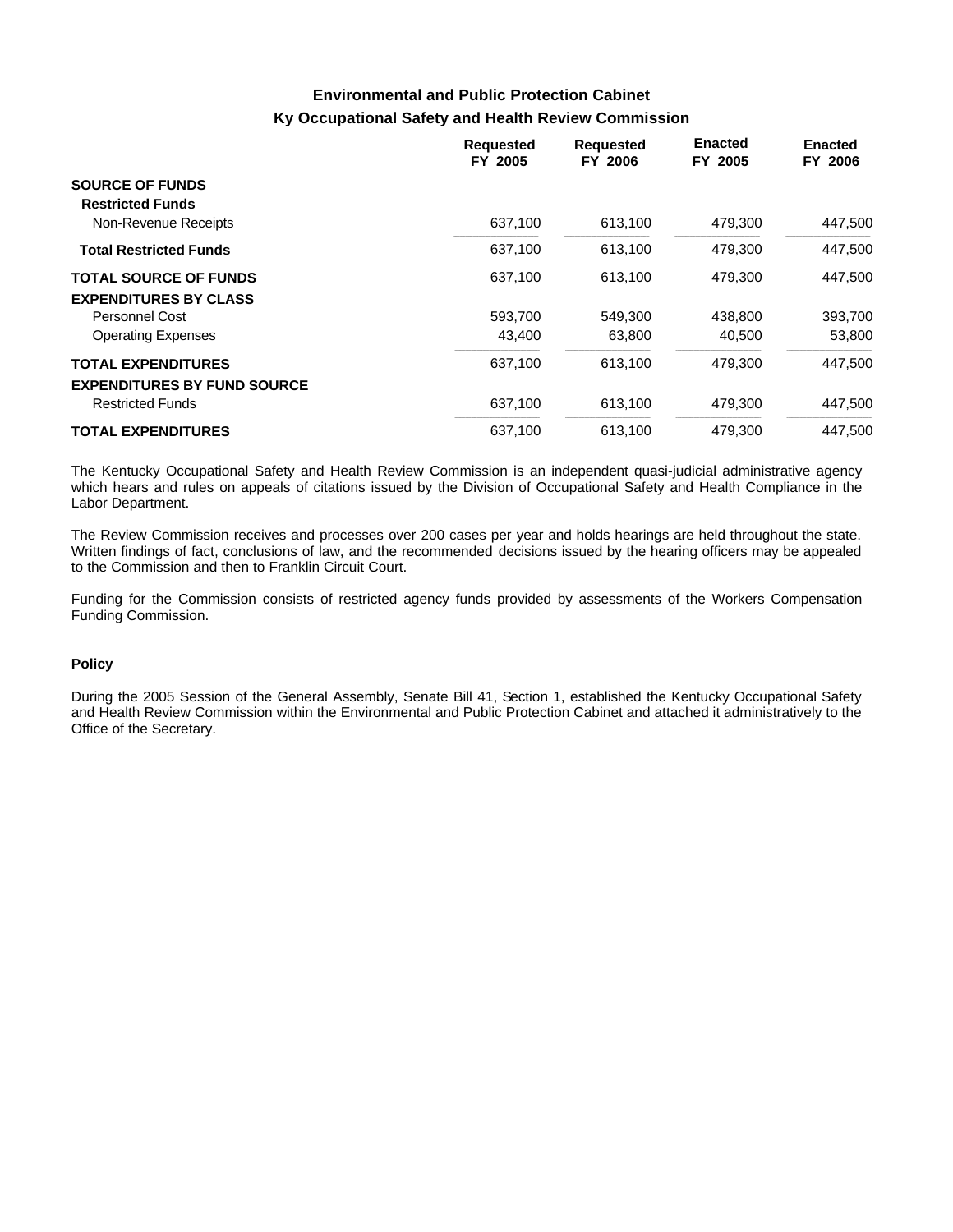## **Workers' Compensation Board Environmental and Public Protection Cabinet**

|                                                                 | <b>Requested</b><br>FY 2005 | <b>Requested</b><br>FY 2006 | <b>Enacted</b><br>FY 2005 | <b>Enacted</b><br>FY 2006 |
|-----------------------------------------------------------------|-----------------------------|-----------------------------|---------------------------|---------------------------|
| <b>SOURCE OF FUNDS</b><br><b>Restricted Funds</b>               |                             |                             |                           |                           |
| <b>Current Receipts</b>                                         |                             |                             | 900,000                   | 922,200                   |
| <b>Total Restricted Funds</b>                                   |                             |                             | 900,000                   | 922,200                   |
| <b>TOTAL SOURCE OF FUNDS</b>                                    |                             |                             | 900,000                   | 922,200                   |
| <b>EXPENDITURES BY CLASS</b>                                    |                             |                             |                           |                           |
| Personnel Cost                                                  |                             |                             | 750,700                   | 772,900                   |
| <b>Operating Expenses</b>                                       |                             |                             | 149,300                   | 149,300                   |
| <b>TOTAL EXPENDITURES</b><br><b>EXPENDITURES BY FUND SOURCE</b> |                             |                             | 900,000                   | 922,200                   |
| <b>Restricted Funds</b>                                         |                             |                             | 900,000                   | 922,200                   |
| <b>TOTAL EXPENDITURES</b>                                       |                             |                             | 900,000                   | 922,200                   |

The Kentucky Workers Compensation Board rules on appeals of decisions rendered by administrative law judges in the Kentucky Workers Claims and Compensation system. The board consists of three members appointed by the Governor to four year terms. These members must posses the qualifications of appeals court justices and are held to those same professional ethical standards of behavior and compensation. A decision from two of the three board members constitutes a decision of the board.

### **Policy**

During the 2005 Session of the General Assembly, the Kentucky Workers Compensation Board was re-established in Section 1 of Senate Bill 41. The board is attached administratively to the Office of the Secretary of the Environmental and Public Protection Cabinet.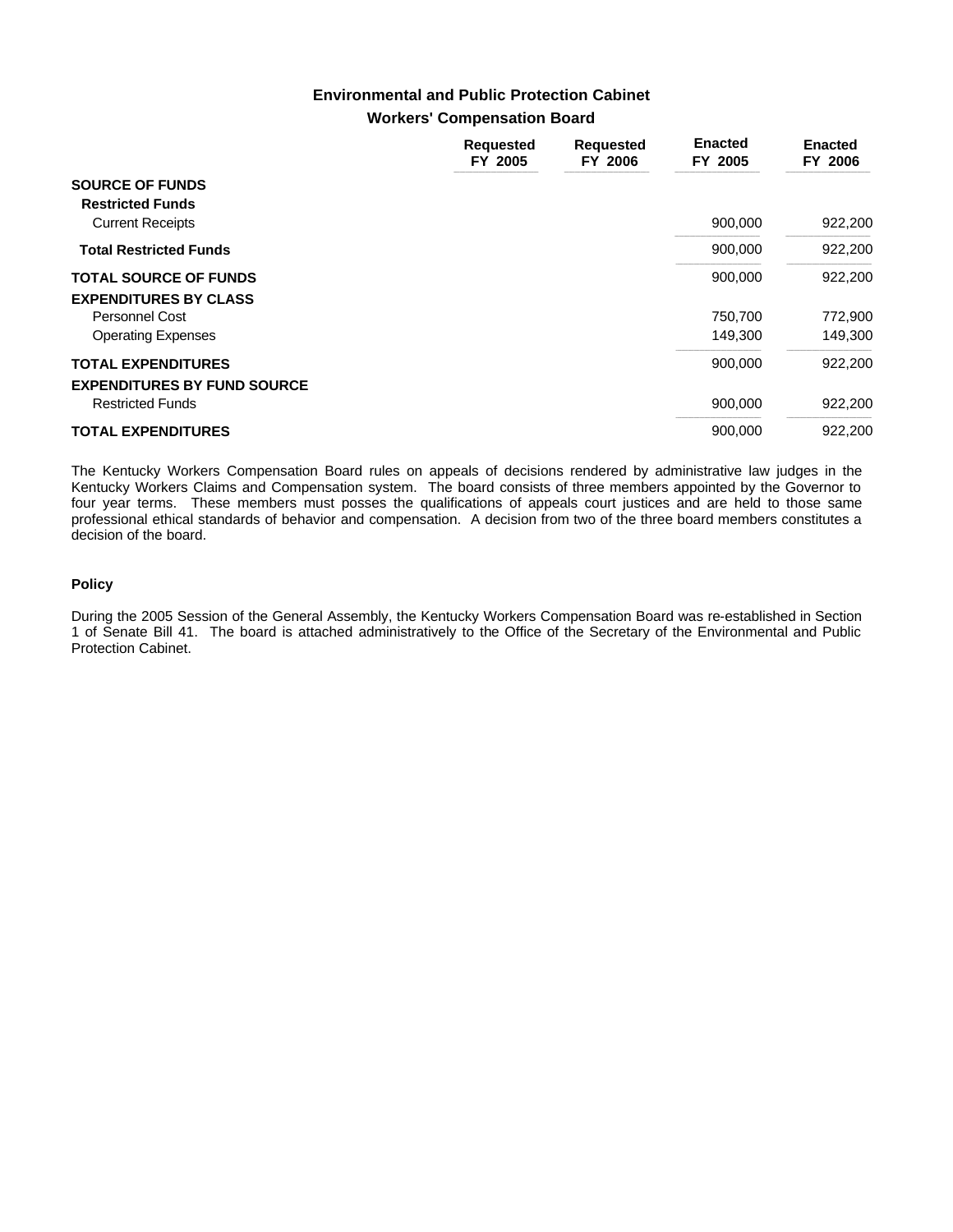## **Workers' Compensation Funding Commission Environmental and Public Protection Cabinet**

|                                                    | <b>Requested</b><br>FY 2005 | <b>Requested</b><br>FY 2006 | <b>Enacted</b><br>FY 2005 | <b>Enacted</b><br>FY 2006 |
|----------------------------------------------------|-----------------------------|-----------------------------|---------------------------|---------------------------|
| <b>SOURCE OF FUNDS</b>                             |                             |                             |                           |                           |
| <b>General Fund</b>                                |                             |                             |                           |                           |
| Regular Appropriation                              | 19,000,000                  | 19,000,000                  |                           |                           |
| <b>Total General Fund</b>                          | 19,000,000                  | 19,000,000                  |                           |                           |
| <b>Restricted Funds</b>                            |                             |                             |                           |                           |
| <b>Balance Forward</b>                             | 10,623,500                  | 7,993,100                   | 10,623,500                | 7,686,900                 |
| <b>Current Receipts</b>                            | 132,840,000                 | 126,932,000                 | 134,040,000               | 128,132,000               |
| Non-Revenue Receipts                               | 4,915,600                   | 11,494,200                  | $-20,800$                 | 4,500,000                 |
| <b>Total Restricted Funds</b>                      | 148,379,100                 | 146,419,300                 | 144,642,700               | 140,318,900               |
| <b>TOTAL SOURCE OF FUNDS</b>                       | 167,379,100                 | 165,419,300                 | 144,642,700               | 140,318,900               |
| <b>EXPENDITURES BY CLASS</b>                       |                             |                             |                           |                           |
| Personnel Cost                                     | 1,450,800                   | 1,663,500                   | 1,257,900                 | 1,391,300                 |
| <b>Operating Expenses</b>                          | 157,935,200                 | 157,893,400                 | 135,697,900               | 133,215,900               |
| <b>TOTAL EXPENDITURES</b>                          | 159,386,000                 | 159,556,900                 | 136,955,800               | 134,607,200               |
| <b>EXPENDITURES BY FUND SOURCE</b>                 |                             |                             |                           |                           |
| General Fund                                       | 19,000,000                  | 19,000,000                  |                           |                           |
| <b>Restricted Funds</b>                            | 140,386,000                 | 140,556,900                 | 136,955,800               | 134,607,200               |
| <b>TOTAL EXPENDITURES</b>                          | 159,386,000                 | 159,556,900                 | 136,955,800               | 134,607,200               |
| <b>EXPENDITURES BY UNIT</b>                        |                             |                             |                           |                           |
| <b>Workers' Compensation Funding</b><br>Commission | 1,807,600                   | 2,036,000                   | 1,585,200                 | 1,732,000                 |
| <b>Benefit Reserve</b>                             | 151,056,700                 | 149,969,500                 | 128,865,300               | 125,350,400               |
| <b>KCWP Fund</b>                                   | 6,521,700                   | 7,551,400                   | 6,505,300                 | 7,524,800                 |
| <b>TOTAL EXPENDITURES</b>                          | 159,386,000                 | 159,556,900                 | 136,955,800               | 134,607,200               |

The Workers' Compensation Funding Commission was created through the passage of House Bill 1 by the 1987 Extraordinary Session of the General Assembly. House Bill 928, passed by the 1994 General Assembly, transferred the Commission to the Labor Cabinet for administrative purposes. The agency has the public purpose of controlling, investing, and managing the funds collected pursuant to KRS Chapter 342.

The Commission collects two separate assessments as required by KRS Chapter 342. One assessment is imposed on Kentucky workers' compensation premiums received by all insurance carriers and group self-insurers, and on a calculationbased premium equivalent for employers carrying their own risk. A second assessment is imposed on such premiums received from employers engaged in the severance or processing of coal. In addition to these assessments, House Bill 1 of the 1996 Extraordinary Session also mandates that beginning with fiscal year 1998 and all fiscal years thereafter, the Revenue Cabinet credit \$19 million in coal severance tax revenues levied under KRS 143.020 to the Benefit Reserve Fund within the Commission. These funds, coupled with the two assessments, are to be used: to fund and pre-fund the liabilities of the Special Fund and the Coal Workers' Pneumoconiosis Fund; finance the administration and operations of the Special Fund and the Coal Workers' Pneumoconiosis Fund; finance the administration and operations of the Funding Commission; finance all programs in the Labor Cabinet except the Division of Employment Standards and Mediation and the Office of Labor-Management Relations; and pay the liabilities and fund the operating budget for the Uninsured Employers' Fund in the Office of the Attorney General.

These assessments are credited to the Commission's Benefit Reserve Fund and the excess of collections over Special Fund liabilities, the Coal Workers' Pneumoconiosis Fund liabilities and budgeted expenditures are invested according to the Commission's policies and in compliance with KRS Chapter 386. The agency may perform or contract for audits of those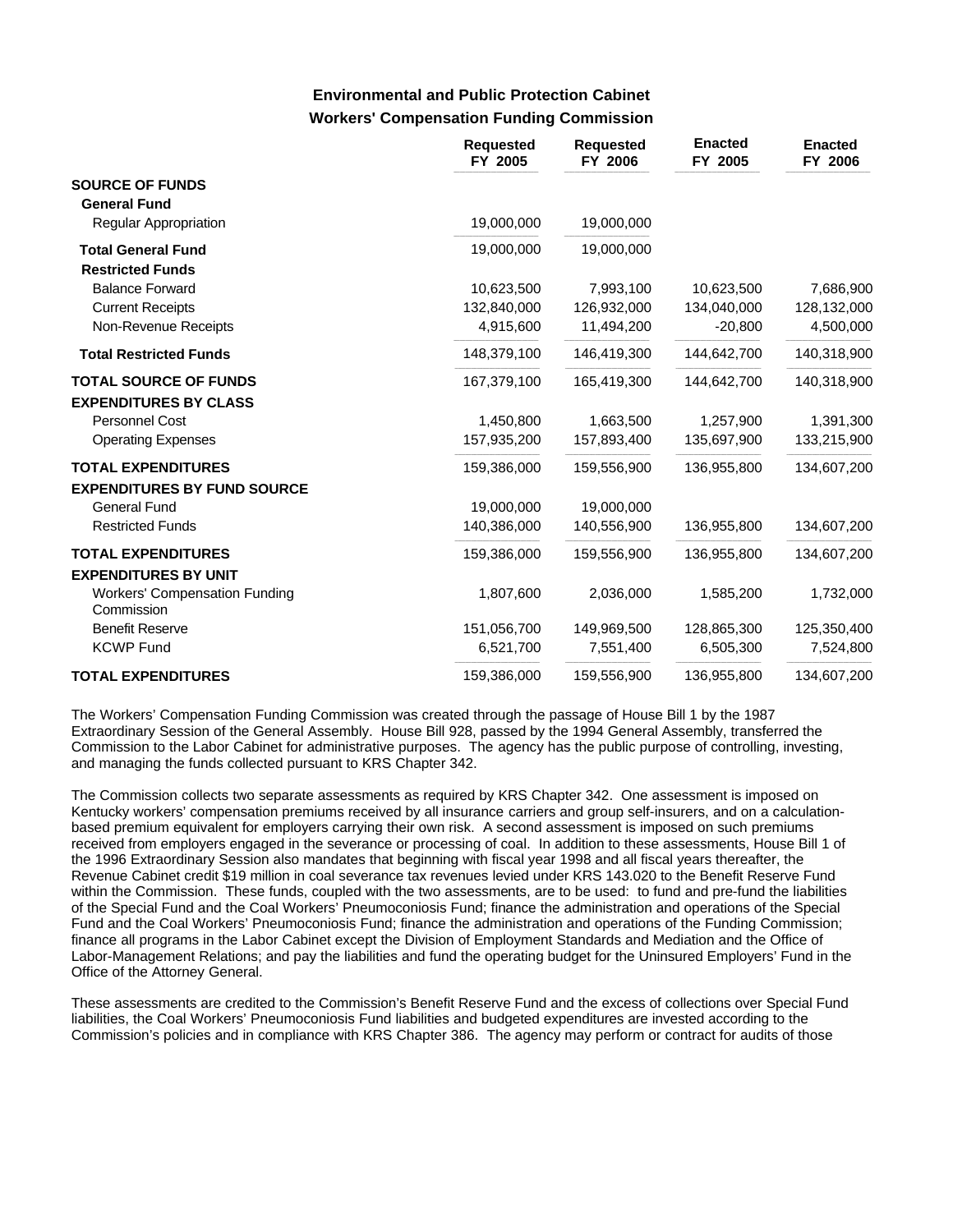entities subject to assessments, and may coordinate with other governmental agencies to ensure compliance with the statutes relating to workers' compensation funding.

The Board is required to engage a certified public accountant to conduct an annual examination of the Commission's affairs and report the findings to the Governor and the Auditor of Public Accounts.

Included in the operating expenses are the fund transfers which represent the amounts the Commission will transfer to the Labor Cabinet and the Uninsured Employers' Fund for those programs statutorily supported by assessments.

The Commission maintains a diverse financial long term investment portfolio and has an agreement with the Office of Financial Management, within the Finance and Administration Cabinet, for short-term overnight investment advantages.

#### **Policy**

During the 2005 Session of the General Assembly, Senate Bill 41, Section 33, established the Kentucky Workers' Compensation Funding Commission within the Environmental and Public Protection Cabinet, attached administratively to the Department of Labor.

Notwithstanding KRS 342.122(1)(c), \$19,000,000 from the General Fund will not be appropriated to the Funding Commission in either year of the 2004-2006 biennium.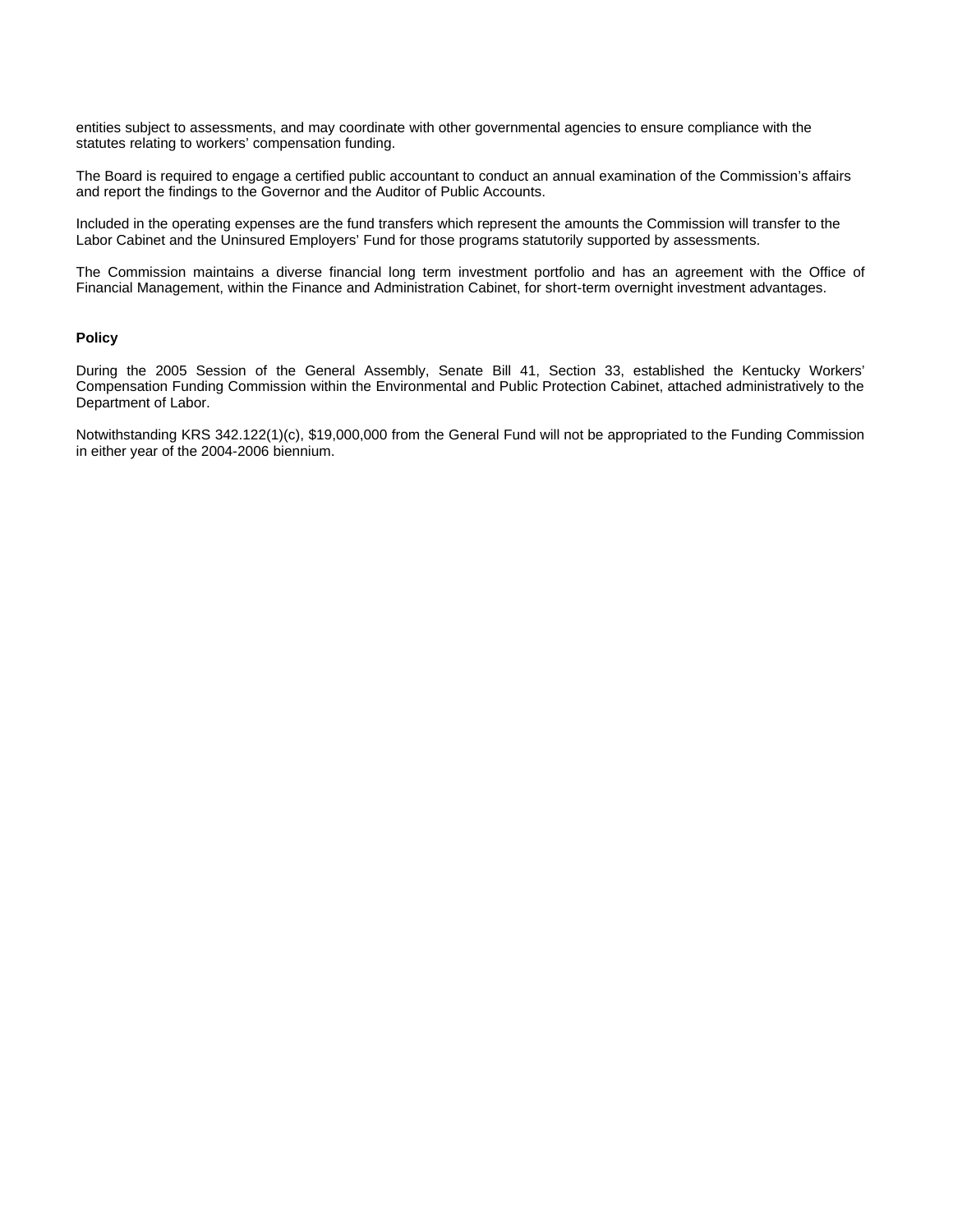## **Mine Safety Review Commission Environmental and Public Protection Cabinet**

|                                                      | <b>Requested</b><br>FY 2005 | <b>Requested</b><br>FY 2006 | <b>Enacted</b><br>FY 2005 | <b>Enacted</b><br>FY 2006 |
|------------------------------------------------------|-----------------------------|-----------------------------|---------------------------|---------------------------|
| <b>SOURCE OF FUNDS</b><br><b>General Fund</b>        |                             |                             |                           |                           |
| Regular Appropriation                                | 267,400                     | 274,500                     | 230,500                   | 230,500                   |
| <b>Total General Fund</b><br><b>Restricted Funds</b> | 267,400                     | 274,500                     | 230,500                   | 230,500                   |
| <b>Balance Forward</b>                               | 500                         | 500                         | 500                       |                           |
| <b>Total Restricted Funds</b>                        | 500                         | 500                         | 500                       |                           |
| <b>TOTAL SOURCE OF FUNDS</b>                         | 267,900                     | 275,000                     | 231,000                   | 230,500                   |
| <b>EXPENDITURES BY CLASS</b>                         |                             |                             |                           |                           |
| <b>Personnel Cost</b>                                | 212,400                     | 219,500                     | 176,000                   | 175,500                   |
| <b>Operating Expenses</b>                            | 55,000                      | 55,000                      | 55,000                    | 55,000                    |
| <b>TOTAL EXPENDITURES</b>                            | 267,400                     | 274,500                     | 231,000                   | 230,500                   |
| <b>EXPENDITURES BY FUND SOURCE</b>                   |                             |                             |                           |                           |
| General Fund<br><b>Restricted Funds</b>              | 267,400                     | 274,500                     | 230,500<br>500            | 230,500                   |
| <b>TOTAL EXPENDITURES</b>                            | 267,400                     | 274,500                     | 231,000                   | 230,500                   |

The Mine Safety Review Commission, pursuant to KRS Chapter 351, protects the health and safety of coal miners by insuring the enforcement of mine safety regulations. Its three members, appointed by the governor, conduct hearings on safety violations and impose penalties for serious violations. The Commission has the power to revoke or suspend a mine's license or an individual miner's certification and fine certified miners up to the equivalent of wages for ten working days for their first offense.

Formerly the Commission was administratively attached to the Cabinet for Public Protection, Office of the Secretary. The agency was reorganized with the passage of Senate Bill 41 during the 2005 Regular Session of the General Assembly. It is now and independent agency attached to the Cabinet for Environmental and Public Protection, Office of the Secretary, for administrative purposes only.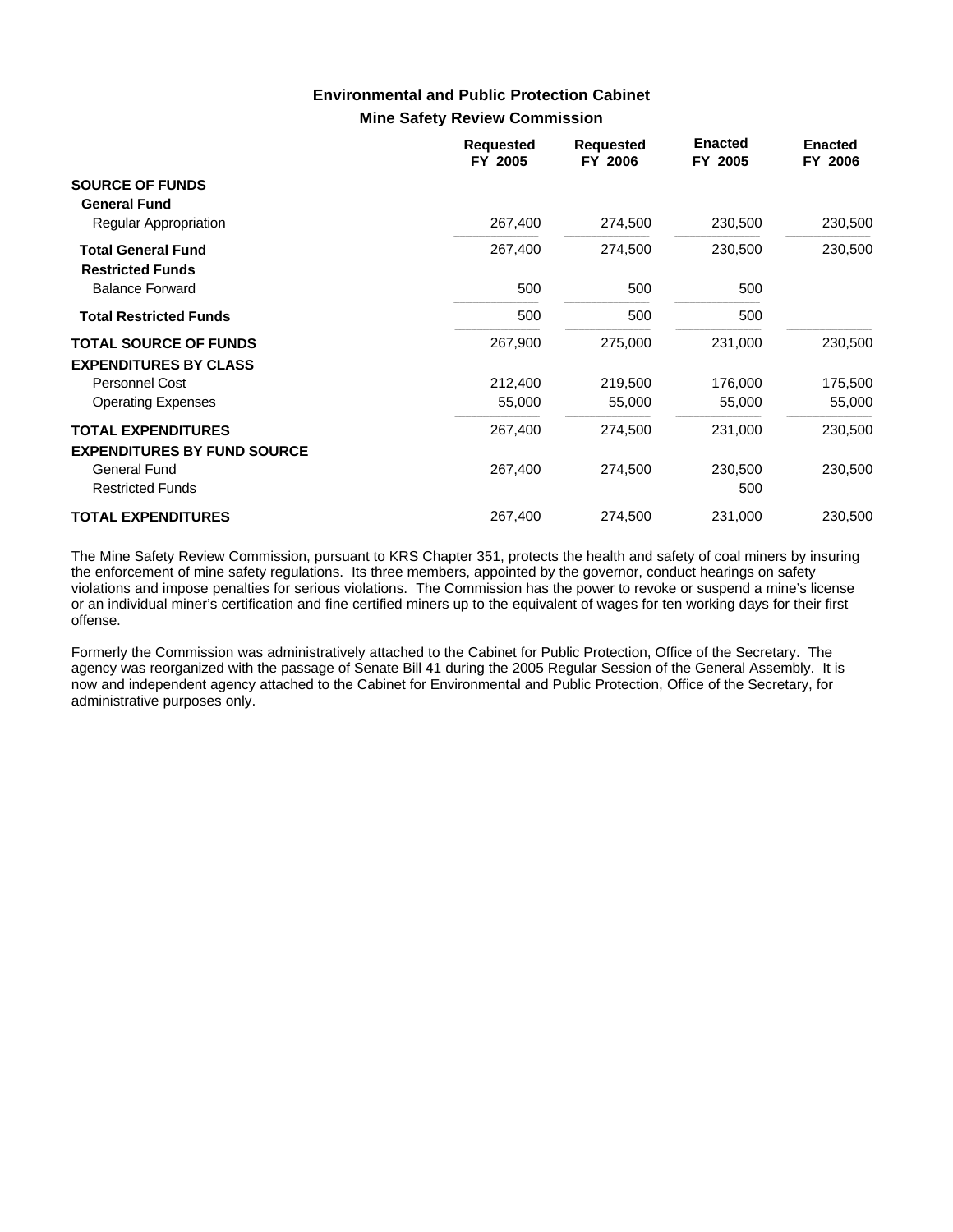# **Finance and Administration Cabinet**

|                                                     | <b>Requested</b><br>FY 2005 | <b>Requested</b><br>FY 2006 | <b>Enacted</b><br>FY 2005 | <b>Enacted</b><br>FY 2006 |
|-----------------------------------------------------|-----------------------------|-----------------------------|---------------------------|---------------------------|
| <b>SOURCE OF FUNDS</b><br><b>General Fund</b>       |                             |                             |                           |                           |
| Regular Appropriation                               | 441,829,600                 | 460,263,200                 | 384,509,500               | 417,594,600               |
| <b>Total General Fund</b>                           | 441,829,600                 | 460,263,200                 | 384,509,500               | 417,594,600               |
| <b>Tobacco Settlement-Phase I</b>                   |                             |                             |                           |                           |
| Tobacco Settlement - I                              | 10,388,200                  | 10,380,400                  | 6,291,600                 | 15,488,200                |
| <b>Total Tobacco Settlement-Phase I</b>             | 10,388,200                  | 10,380,400                  | 6,291,600                 | 15,488,200                |
| <b>Restricted Funds</b>                             |                             |                             |                           |                           |
| <b>Balance Forward</b>                              | 13,999,100                  | 10,454,700                  | 14,588,000                | 11,486,100                |
| <b>Current Receipts</b>                             | 105,701,900                 | 110,035,500                 | 101,797,600               | 102,528,700               |
| Non-Revenue Receipts                                | 196,300                     | 224,400                     | $-25,600$                 | $-25,600$                 |
| <b>Fund Transfers</b>                               |                             |                             | $-215,300$                |                           |
| <b>Total Restricted Funds</b>                       | 119,897,300                 | 120,714,600                 | 116,144,700               | 113,989,200               |
| <b>Federal Funds</b>                                |                             |                             |                           |                           |
| <b>Current Receipts</b>                             | 4,021,800                   | 2,878,300                   | 4,021,800                 | 2,878,300                 |
| <b>Total Federal Funds</b><br><b>Road Fund</b>      | 4,021,800                   | 2,878,300                   | 4,021,800                 | 2,878,300                 |
| Regular Appropriation                               | 4,756,000                   | 4,331,000                   | 4,756,000                 | 4,331,000                 |
| <b>Total Road Fund</b>                              | 4,756,000                   | 4,331,000                   | 4,756,000                 | 4,331,000                 |
| <b>TOTAL SOURCE OF FUNDS</b>                        | 580,892,900                 | 598,567,500                 | 515,723,600               | 554,281,300               |
| <b>EXPENDITURES BY CLASS</b>                        |                             |                             |                           |                           |
| Personnel Cost                                      | 161,740,800                 | 173,869,200                 | 147,582,200               | 148,590,500               |
| <b>Operating Expenses</b>                           | 94,350,500                  | 94,847,700                  | 87,681,200                | 89,280,600                |
| Grants, Loans or Benefits                           | 10,750,000                  | 9,750,000                   | 10,250,000                | 9,250,000                 |
| Debt Service                                        | 298,875,900                 | 307,822,900                 | 253,919,000               | 293,047,600               |
| <b>Capital Outlay</b>                               | 921,000                     | 645,000                     | 1,305,100                 | 515,000                   |
| Construction                                        | 3,800,000                   | 3,500,000                   | 3,500,000                 | 3,500,000                 |
| <b>TOTAL EXPENDITURES</b>                           | 570,438,200                 | 590,434,800                 | 504,237,500               | 544,183,700               |
| <b>EXPENDITURES BY FUND SOURCE</b>                  |                             |                             |                           |                           |
| General Fund                                        | 441,829,600                 | 460,263,200                 | 384,509,500               | 417,594,600               |
| Tobacco Settlement-Phase I                          | 10,388,200                  | 10,380,400                  | 6,291,600                 | 15,488,200                |
| <b>Restricted Funds</b>                             | 109,442,600                 | 112,581,900                 | 104,658,600               | 103,891,600               |
| <b>Federal Funds</b>                                | 4,021,800                   | 2,878,300                   | 4,021,800                 | 2,878,300                 |
| Road Fund                                           | 4,756,000                   | 4,331,000                   | 4,756,000                 | 4,331,000                 |
| <b>TOTAL EXPENDITURES</b>                           | 570,438,200                 | 590,434,800                 | 504,237,500               | 544,183,700               |
| <b>EXPENDITURES BY UNIT</b>                         |                             |                             |                           |                           |
| General Administration                              | 16,933,200                  | 17,302,500                  | 19,758,500                | 19,282,900                |
| Controller                                          | 15,797,200                  | 16,889,900                  | 16,153,700                | 15,278,500                |
| <b>Debt Service</b>                                 | 283,400,900                 | 278,878,900                 | 253,904,000               | 293,032,600               |
| <b>Facilities and Support Services</b>              | 52,534,400                  | 68,185,300                  | 36,780,400                | 36,524,600                |
| <b>County Costs</b>                                 | 27,867,200                  | 27,867,200                  | 20,506,500                | 20,606,500                |
| Commonwealth Office of Technology                   | 62,079,900                  | 61,748,700                  | 57,825,700                | 57,764,600                |
| Revenue<br><b>Property Valuation Administrators</b> | 74,106,600<br>37,718,800    | 78,989,100<br>40,573,200    | 66,011,000<br>33,297,700  | 67,651,400<br>34,042,600  |
|                                                     |                             |                             |                           |                           |
| <b>TOTAL EXPENDITURES</b>                           | 570,438,200                 | 590,434,800                 | 504,237,500               | 544,183,700               |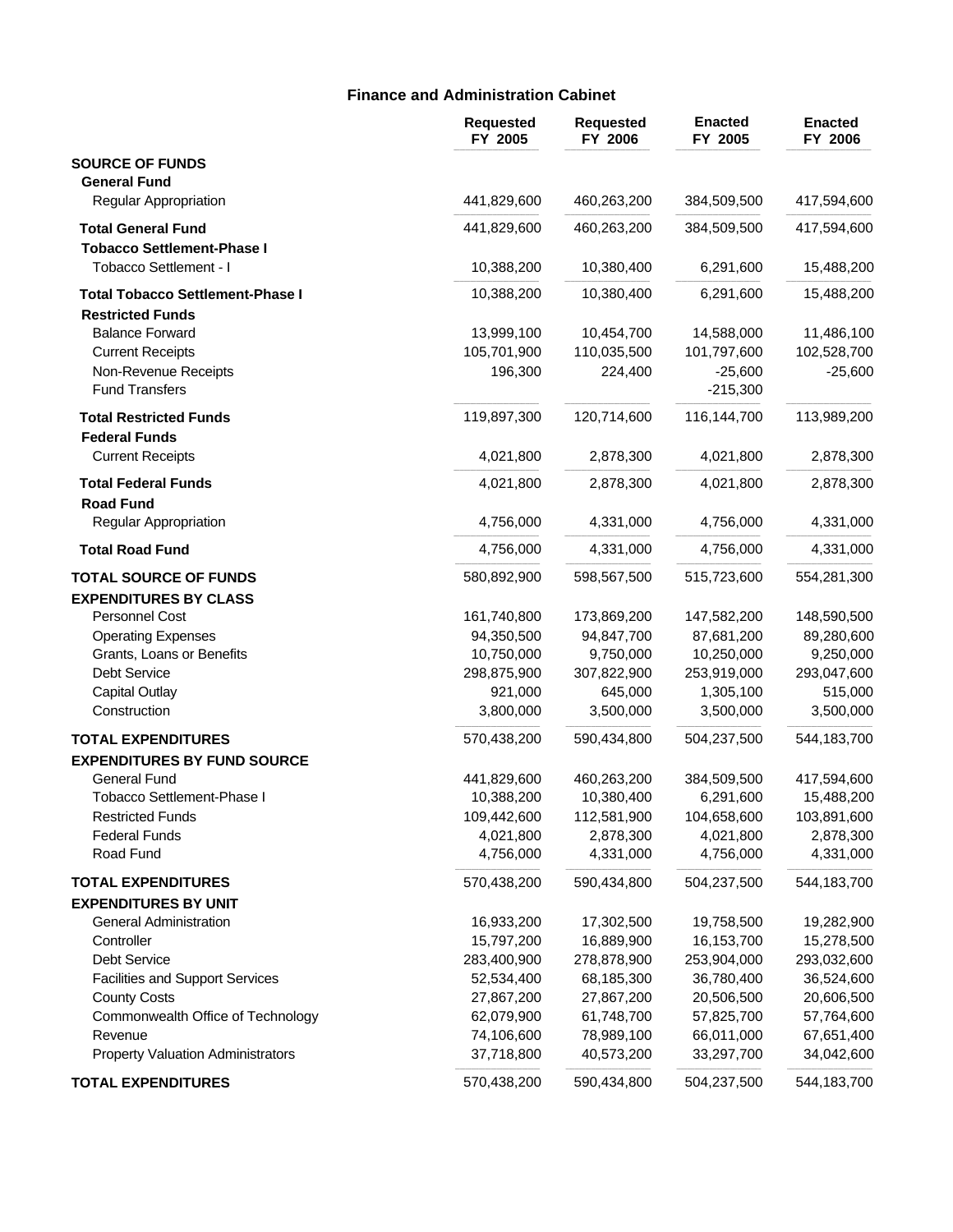The Finance and Administration Cabinet is responsible for managing the financial resources of the Commonwealth and providing central administrative services to agencies of state and local government. The mission of the Finance and Administration Cabinet is to enable its customers to achieve their missions through leadership assistance in the delivery of quality services, effective administration, and sound financial management. The Cabinet provides leadership, coordination, and support to other state agencies to ensure accountability and integrity in the use of public resources. The Finance and Administration Cabinet constantly strives to conduct government business more effectively. Moreover, among the highest priorities of the Cabinet is providing the eight Cabinets and all other agencies of state government with the resources necessary to carry out their stated missions by equitable and efficient revenue collection.

The Cabinet's duties include construction of state facilities, property management, tax administration and collection, management of the Commonwealth's information technology systems, expenditure control, and state purchasing.

The Department of Revenue is the statutory agency of state government responsible for the thorough and equitable administration of all state revenue laws, and for the assessment and collection of state taxes. In fulfilling this responsibility, the Department seeks to ensure taxpayers' voluntary compliance with the revenue laws and regulations, to enforce such laws in those instances where necessary, and to supervise and assist county property valuation administrators in their implementation of the property tax laws.

The Commonwealth Office of Technology (COT) provides leadership, policy direction, and technical support to all executive branch agencies of state government in the application of information technology and the delivery of information services. This broad statement of responsibility encompasses major information resource functions such as data center operations; voice, data, and video communications; application development; data and security administration; computer and data communications, hardware selection and installation; and related end user and customer support services. The workload for COT is highly sensitive to agency programmatic shifts, particularly changes mandated by state and federal legislation.

### **Policy**

Executive Order 2003-064 transferred the following entities from the former Revenue Cabinet to the Finance and Administration Cabinet:

- The Department of Property Valuation
- The Department of Tax Administration
- The Department of Law
- The Department of Information Ombudsman
- The Office of Financial and Administrative Services

Executive Order 2003-064 transferred the following entity from the Governor's Office to the Finance and Administration Cabinet:

• The Governor's Office for Technology

Executive Order 2003-064 transferred the following entity from the Education, Arts, and Humanities Cabinet to the Finance and Administration CAbinet:

• Kentucky Teachers' Retirement System Board of Trustees

All of the above Executive Orders were ratified by the 2005 Session of the General Assembly in Senate Bill 49.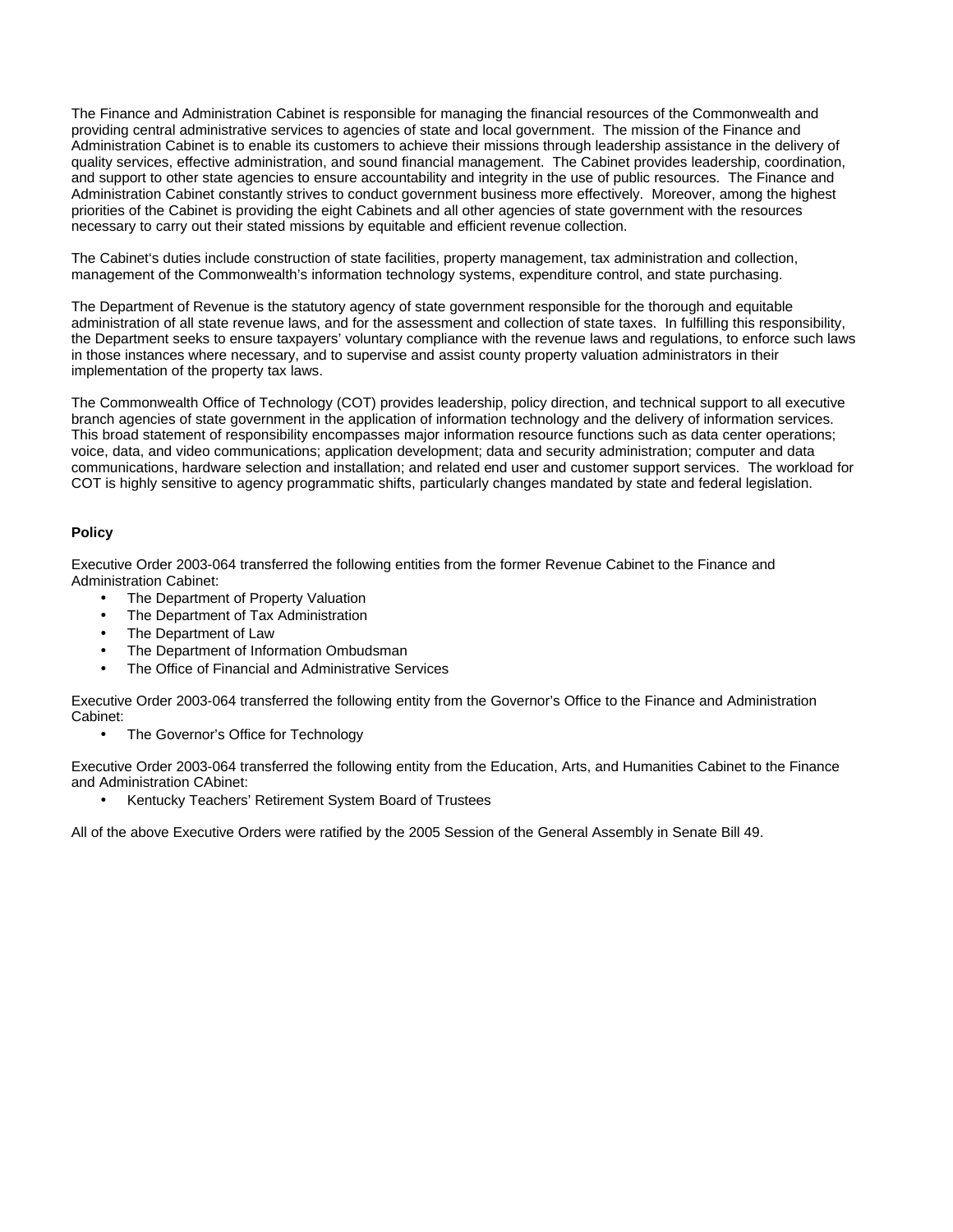# **General Administration Finance and Administration Cabinet**

|                                                   | <b>Requested</b><br>FY 2005 | <b>Requested</b><br>FY 2006 | <b>Enacted</b><br>FY 2005 | <b>Enacted</b><br>FY 2006 |
|---------------------------------------------------|-----------------------------|-----------------------------|---------------------------|---------------------------|
| <b>SOURCE OF FUNDS</b>                            |                             |                             |                           |                           |
| <b>General Fund</b>                               |                             |                             |                           |                           |
| Regular Appropriation                             | 9,336,200                   | 9,733,300                   | 11,916,700                | 11,938,200                |
| <b>Total General Fund</b>                         | 9,336,200                   | 9,733,300                   | 11,916,700                | 11,938,200                |
| <b>Restricted Funds</b>                           |                             |                             |                           |                           |
| <b>Balance Forward</b>                            | 2,212,700                   | 1,287,600                   | 2,159,800                 | 1,366,500                 |
| <b>Current Receipts</b>                           | 6,512,900                   | 6,712,900                   | 6,765,500                 | 7,040,500                 |
| Non-Revenue Receipts                              | $-124,000$                  | $-124,000$                  |                           |                           |
| <b>Total Restricted Funds</b><br><b>Road Fund</b> | 8,601,600                   | 7,876,500                   | 8,925,300                 | 8,407,000                 |
| Regular Appropriation                             | 283,000                     | 283,000                     | 283,000                   | 283,000                   |
| <b>Total Road Fund</b>                            | 283,000                     | 283,000                     | 283,000                   | 283,000                   |
| <b>TOTAL SOURCE OF FUNDS</b>                      | 18,220,800                  | 17,892,800                  | 21,125,000                | 20,628,200                |
| <b>EXPENDITURES BY CLASS</b>                      |                             |                             |                           |                           |
| Personnel Cost                                    | 9,863,600                   | 10,650,300                  | 12,638,300                | 12,690,800                |
| <b>Operating Expenses</b>                         | 3,675,600                   | 3,558,200                   | 4,021,100                 | 3,998,100                 |
| Grants, Loans or Benefits                         | 3,000,000                   | 3,000,000                   | 2,500,000                 | 2,500,000                 |
| <b>Capital Outlay</b>                             | 94,000                      | 94,000                      | 599,100                   | 94,000                    |
| Construction                                      | 300,000                     |                             |                           |                           |
| <b>TOTAL EXPENDITURES</b>                         | 16,933,200                  | 17,302,500                  | 19,758,500                | 19,282,900                |
| <b>EXPENDITURES BY FUND SOURCE</b>                |                             |                             |                           |                           |
| General Fund                                      | 9,336,200                   | 9,733,300                   | 11,916,700                | 11,938,200                |
| <b>Restricted Funds</b>                           | 7,314,000                   | 7,286,200                   | 7,558,800                 | 7,061,700                 |
| Road Fund                                         | 283,000                     | 283,000                     | 283,000                   | 283,000                   |
| <b>TOTAL EXPENDITURES</b>                         | 16,933,200                  | 17,302,500                  | 19,758,500                | 19,282,900                |
| <b>EXPENDITURES BY UNIT</b>                       |                             |                             |                           |                           |
| Secretary                                         | 5,403,500                   | 5,573,500                   | 4,264,500                 | 4,269,400                 |
| <b>Technology Operations</b>                      | 896,600                     | 967,700                     |                           |                           |
| <b>General Counsel</b>                            | 655,600                     | 685,700                     | 3,826,400                 | 3,902,700                 |
| <b>Administrative Services</b>                    | 1,654,000                   | 1,757,500                   | 3,703,800                 | 3,719,800                 |
| Occupations and Professions                       | 894,300                     | 923,000                     | 814,000                   | 785,000                   |
| Printing                                          | 3,983,900                   | 4,182,000                   | 3,800,500                 | 3,803,100                 |
| <b>Postal Services</b>                            | 3,445,300                   | 3,213,100                   | 3,349,300                 | 2,802,900                 |
| <b>TOTAL EXPENDITURES</b>                         | 16,933,200                  | 17,302,500                  | 19,758,500                | 19,282,900                |

The General Administration appropriation unit provides coordination and management of the Cabinet. It is comprised of the Office of the Secretary, Office of Public Information, Office of General Counsel, Office of Equal Employment Opportunity, Contract Compliance, and the Office of Administrative Services; including the divisions of Occupations and Professions, Printing, and Postal Services.

The Office of the Secretary, which includes the Office of Public Information, develops executive policy and directs the overall management of the Commonwealth's property and financial assets. Office staff coordinates fiscal and personnel administration for the Cabinet, reviews all internal reorganizations, prepares the Cabinet legislative package, and handles inquiries and issues that arise from the General Assembly, the news media, and the general public. The Secretary of Finance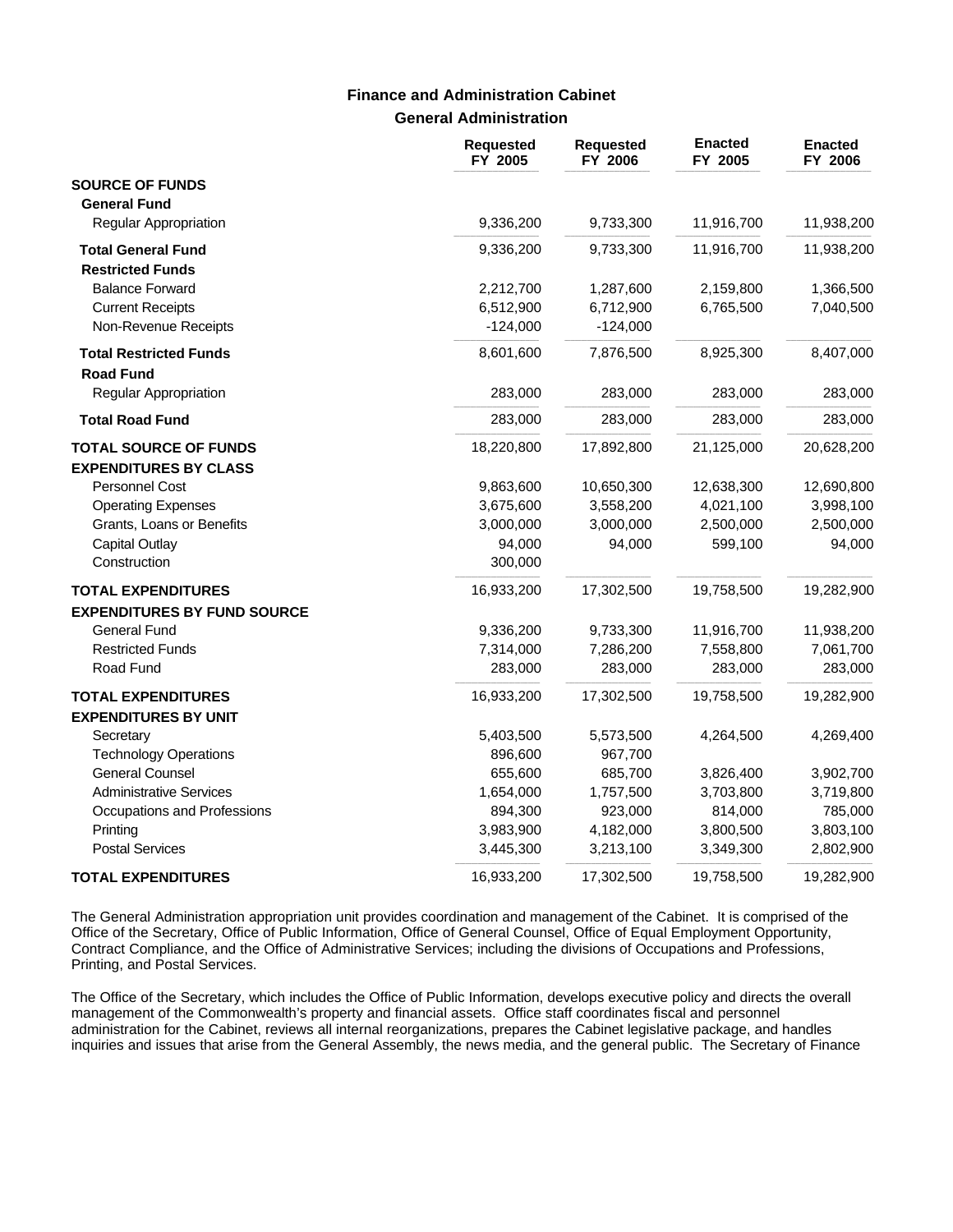serves on numerous boards and commissions including the Kentucky Economic Development Partnership Board, the Kentucky Economic Development Finance Authority, the Kentucky Infrastructure Authority, the Kentucky Higher Education Assistance Authority and the Kentucky Housing Corporation.

The Office of Equal Employment Opportunity (EEO) and Contract Compliance is responsible for developing, implementing, and monitoring the Finance and Administration Cabinet's affirmative action plan, as required by KRS 18A.138. The Office also monitors all contracts in excess of \$250,000 awarded by the Cabinet to ensure compliance with the affirmative action provisions of the Kentucky Equal Opportunity Act.

The Office of General Counsel provides legal services to the departments of the Finance and Administration Cabinet and Cabinet-related entities. Members of this office represent the Secretary of the Cabinet in civil litigation. The unit also reviews legislation being considered by the General Assembly.

The Office of Administrative Services manages personnel, fiscal policy, and payroll functions for all units within the Finance and Administration Cabinet, the Governor's Office, the Executive Branch Ethics Commission, the School Facilities Construction Commission, and the Lieutenant Governor's Office. This unit prepares the Cabinet's budget and manages the Cabinet's personal property inventory. The Office has responsibility for the management and oversight of the Division of Occupations and Professions, the Division of Printing, and the Division of Postal Services.

The Division of Occupations and Professions provides administrative services and technical assistance to state licensing boards and commissions. Currently, the Division directly supports the following twenty (20) organizations: Alcohol and Drug Counselors, Art Therapy, Athlete Agents, Dietitians and Nutritionists, Fee-Based Pastoral Counselors, Hearing Instrument Specialists, Interpreters for the Deaf and Hard of Hearing, Marriage and Family Therapists, Massage Therapists, Nursing Home Administrators, Occupational Therapy, Ophthalmic Dispensers, Private Investigators, Professional Counselors, Professional Geologists, Proprietary Education, Psychology, Social Work, Speech-Language Pathology and Audiology, and Veterinary Examiners. The services provided by the Division include personnel, property management, budget management, contracting, complaint management, fee collection, enforcement of statutes and regulations, and other issues identified as important to performing the duties of the agency.

The Division of Printing, established by KRS 42.025, is responsible for the printing and duplicating needs of state agencies as deemed necessary by the Finance and Administration Cabinet. The Division is a full service, self-supporting printing facility that includes inventory selection, pre-press with high resolution output, printing, color copying, large format printing, bindery, finishing, and delivery. Also included are four Quick Copy Centers in convenient locations in the Frankfort/Franklin County area with the ability to receive printing requests via network connections. The Division of Printing provides on-demand printing and shipping of forms used by agencies in their provision of services to reduce warehousing costs. The Division also provides electronic form development and maintains a forms library on a state government web site.

The Division of Postal Services has recently consolidated from five locations into one mail management center which provides a more secure environment of the Commonwealths mail. The Division provides messenger service to all state agencies and performs mail processing functions for over 125 state agencies. This division advises agencies about USPS rules, regulations, and services.

#### **Policy**

Included in the Budget of the Commonwealth is \$2,500,000 in fiscal year 2004-2005 and \$2,500,000 in fiscal year 2005-2006 from the General Fund for the Affordable Housing Trust Fund.

The functions of Technology Operations were reassigned to the Commonwealth Office of Technology in the reorganization ratified by Senate Bill 49 in 2005.

The Office of Capital Plaza Operations was transferred to the Commerce Cabinet in the reorganization ratified by Senate Bill 49 and Senate Bill 40 in 2005.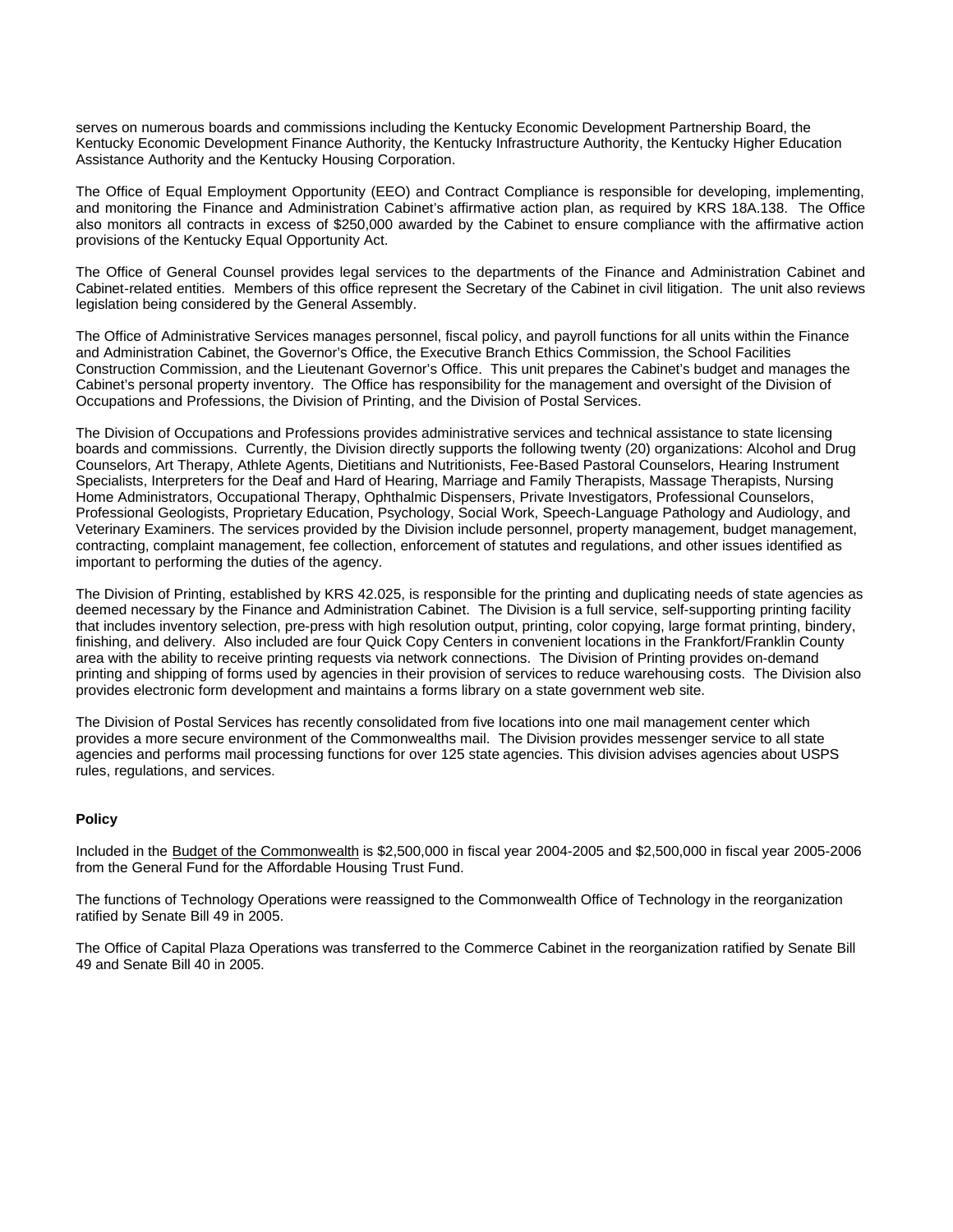### **Finance and Administration Cabinet**

**Controller**

|                                                | <b>Requested</b><br>FY 2005 | <b>Requested</b><br>FY 2006 | <b>Enacted</b><br>FY 2005 | <b>Enacted</b><br>FY 2006 |
|------------------------------------------------|-----------------------------|-----------------------------|---------------------------|---------------------------|
| <b>SOURCE OF FUNDS</b>                         |                             |                             |                           |                           |
| <b>General Fund</b>                            |                             |                             |                           |                           |
| <b>Regular Appropriation</b>                   | 10,067,300                  | 12,022,100                  | 10,714,700                | 10,832,100                |
| <b>Total General Fund</b>                      | 10,067,300                  | 12,022,100                  | 10,714,700                | 10,832,100                |
| <b>Restricted Funds</b>                        |                             |                             |                           |                           |
| <b>Balance Forward</b>                         | 1,048,700                   | 478,800                     | 1,743,900                 | 1,138,800                 |
| <b>Current Receipts</b>                        | 1,615,000                   | 1,885,000                   | 1,615,000                 | 1,885,000                 |
| Non-Revenue Receipts                           | 295,000                     | 323,100                     | $-31,100$                 | $-31,100$                 |
| <b>Total Restricted Funds</b>                  | 2,958,700                   | 2,686,900                   | 3,327,800                 | 2,992,700                 |
| <b>Federal Funds</b>                           |                             |                             |                           |                           |
| <b>Current Receipts</b>                        | 3,250,000                   | 2,250,000                   | 3,250,000                 | 2,250,000                 |
| <b>Total Federal Funds</b>                     | 3,250,000                   | 2,250,000                   | 3,250,000                 | 2,250,000                 |
| <b>TOTAL SOURCE OF FUNDS</b>                   | 16,276,000                  | 16,959,000                  | 17,292,500                | 16,074,800                |
| <b>EXPENDITURES BY CLASS</b><br>Personnel Cost | 6,089,400                   | 6,528,000                   | 6,431,500                 | 6,480,900                 |
| <b>Operating Expenses</b>                      | 6,442,800                   | 6,452,900                   | 6,457,200                 | 6,532,600                 |
| Grants, Loans or Benefits                      | 3,250,000                   | 2,250,000                   | 3,250,000                 | 2,250,000                 |
| <b>Debt Service</b>                            | 15,000                      | 1,659,000                   | 15,000                    | 15,000                    |
| <b>TOTAL EXPENDITURES</b>                      | 15,797,200                  | 16,889,900                  | 16,153,700                | 15,278,500                |
| <b>EXPENDITURES BY FUND SOURCE</b>             |                             |                             |                           |                           |
| <b>General Fund</b>                            | 10,067,300                  | 12,022,100                  | 10,714,700                | 10,832,100                |
| <b>Restricted Funds</b>                        | 2,479,900                   | 2,617,800                   | 2,189,000                 | 2,196,400                 |
| <b>Federal Funds</b>                           | 3,250,000                   | 2,250,000                   | 3,250,000                 | 2,250,000                 |
| <b>TOTAL EXPENDITURES</b>                      | 15,797,200                  | 16,889,900                  | 16,153,700                | 15,278,500                |
| <b>EXPENDITURES BY UNIT</b>                    |                             |                             |                           |                           |
| Controller                                     | 6,508,400                   | 8,326,200                   | 6,057,300                 | 6,066,500                 |
| Social Security                                | 394,500                     | 419,700                     | 343,200                   | 350,600                   |
| <b>Rural Empowerment Zone</b>                  | 3,000,000                   | 2,000,000                   | 3,000,000                 | 2,000,000                 |
| Appalachian Ky Initiative                      | 250,000                     | 250,000                     | 250,000                   | 250,000                   |
| <b>Financial Management</b>                    | 3,642,400                   | 3,755,100                   | 3,502,800                 | 3,502,800                 |
| Material & Procurement Services                | 1,792,500                   | 1,914,200                   | 1,675,100                 | 1,676,800                 |
| <b>Customer Resource Center</b>                |                             |                             | 600,300                   | 600,300                   |
| Policy and Audit                               | 209,400                     | 224,700                     | 725,000                   | 831,500                   |
| <b>TOTAL EXPENDITURES</b>                      | 15,797,200                  | 16,889,900                  | 16,153,700                | 15,278,500                |

The Office of the Controller provides management for financial accounting control policies and procedures; financial accounting systems; debt management; state purchasing; administration of the Old-Age, Survivors, Disability and Hospital Insurance program; and functions relating to the county fee systems for local entities. The State Controller functions as the Commonwealth's Chief Accounting Officer and participates in the development and maintenance of the Commonwealth's strategic financial management program.

The Division of Local Government Services administers, for the benefit of state employees and political subdivisions within the Commonwealth, the Old Age and Survivors Insurance program under Section 218 of the federal Social Security Act. This program is responsible for ensuring that the social security obligations of the state and its political subdivisions are met.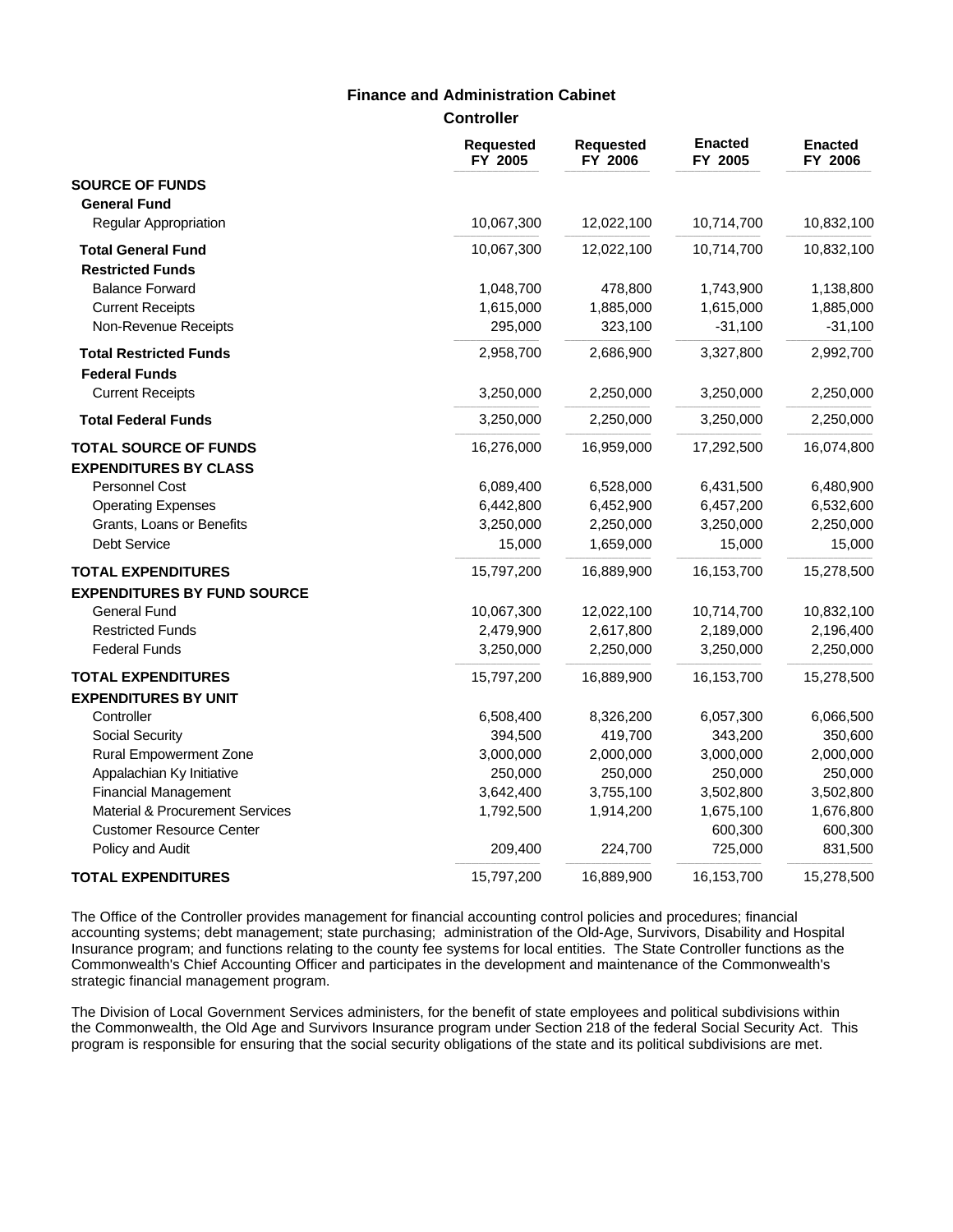To fulfill this responsibility, the State Office for Social Security periodically visits each of the political subdivisions for a procedural, compliance, and fiscal audit pursuant to KRS 61.410 - 61.500. The Division also provides personnel, accounting, and other administrative services to counties through the County Costs, County Fees, and PVA programs.

The Division of Statewide Accounting Services is responsible for maintenance and operation of the central statewide accounting system and provides centralized accounting of all receipts and disbursements of the Commonwealth. In addition, this Division prepares daily, monthly, and annual financial reports, which constitute a complete report of the financial activities and condition of the Commonwealth.

The Office of Financial Management manages the state's investments and debt. This includes managing cash flow to maximize the return on state investments, making debt service payments, managing the sale of bonds, and reporting to the General Assembly on all investment and debt matters. The Office is responsible for developing a long-term debt plan for the Commonwealth, including the development of criteria for the issuance of debt, providing an evaluation of how much total state debt is justified, and evaluating revenue projections relative to proposed revenue bond issues. The Office handles all investments on behalf of the General Fund, the Capital Construction Fund, the Transportation Fund, and approximately 50 other accounts.

The Office of Material and Procurement Services is responsible for the central purchasing and materials management for state government (excluding construction and road maintenance). The Office supports the Procurement Desktop software module of MARS, designing and testing modifications to the software to ensure it meets the needs of using agencies. The Procurement Services Branch and the Procurement of Technology Services Branch are responsible, with respect to their area of expertise, for purchasing all commodities and non-professional services for state agencies that exceed an agency's small purchase authority limit. The Government Contract Review Branch provides administrative oversight and review of all personal service contracts and Memoranda of Agreement, and ensures compliance with the provisions of KRS 45A prior to forwarding contracts to the Legislative Research Commission, Government Contract Review Committee, for approval.

The Office of the Customer Resource Center (CRC) operates a help desk to support nearly 5,000 users of the MARS system and is responsible for training Commonwealth employees on all MARS products. In addition, CRC is responsible for developing and analyzing reports to identify areas that need improvement.

The Office of Policy and Audit is responsible for assuring the reliability and integrity of information used to support management decision making, evaluating how state assets are safeguarded, providing risk and insurance management to the Cabinet, and appraising the economy and efficiency of resource use. Staff also ascertains whether the operations and programs are being implemented as planned, and performs special studies at the request of management.

### **Policy**

Notwithstanding KRS 61.470(4) or any other statute or provision of law to the contrary, no money is appropriated for the Social Security Contingent Liability Fund established by KRS 61.470(4). Any expenditures that may be required by KRS 61.470(4) are hereby deemed necessary government expenses and shall be paid first from the General Fund Surplus Account (KRS 48.700) if available or from any available balance in either the Judgments budget unit appropriation or the Budget Reserve Trust Fund Account (KRS 48.705), subject to the conditions and procedures provided in the Appropriations Act.

Included in the Budget of the Commonwealth is \$100,000 in General Funds in fiscal year 2004-2005 and \$100,000 in fiscal year 2005-2006 to replace the investment income that has historically accrued to this program from the Social Security Contingent Liability Fund. Also included in the **Budget of the Commonwealth** is an anticipated increase in the state-banking contract of \$400,000 in General Fund in both fiscal years of the upcoming biennium. The fiscal year 2003-2004 cost of the state-banking contract is approximately \$1,157,000.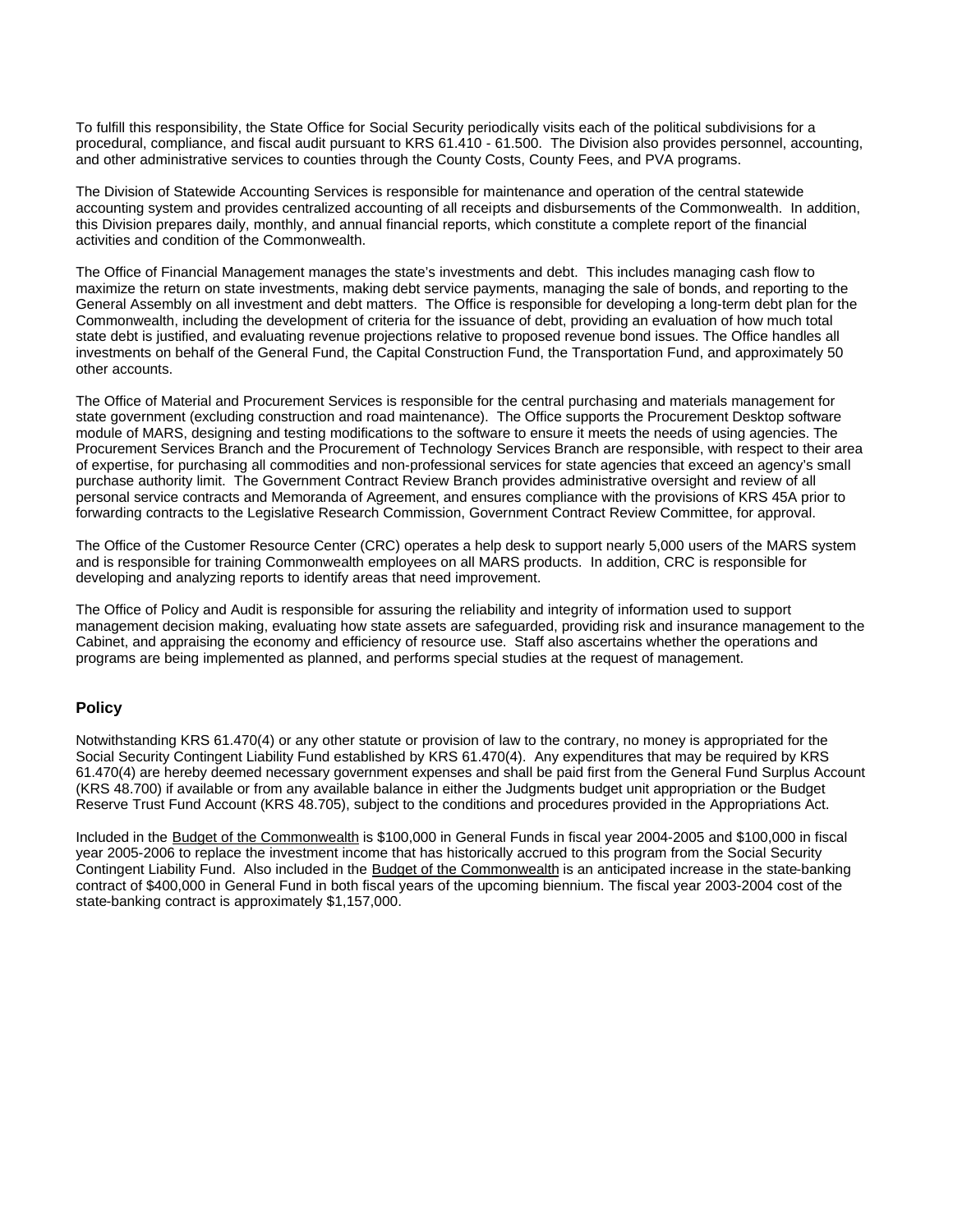### **Finance and Administration Cabinet**

**Debt Service**

|                                                                 | <b>Requested</b><br>FY 2005 | <b>Requested</b><br>FY 2006 | <b>Enacted</b><br>FY 2005 | <b>Enacted</b><br>FY 2006 |
|-----------------------------------------------------------------|-----------------------------|-----------------------------|---------------------------|---------------------------|
| <b>SOURCE OF FUNDS</b><br><b>General Fund</b>                   |                             |                             |                           |                           |
| Regular Appropriation                                           | 270,257,700                 | 266,168,500                 | 244,857,400               | 275,214,400               |
| <b>Total General Fund</b><br><b>Tobacco Settlement-Phase I</b>  | 270,257,700                 | 266,168,500                 | 244,857,400               | 275,214,400               |
| Tobacco Settlement - I                                          | 10,213,200                  | 10,205,400                  | 6,116,600                 | 15,313,200                |
| <b>Total Tobacco Settlement-Phase I</b><br><b>Road Fund</b>     | 10,213,200                  | 10,205,400                  | 6,116,600                 | 15,313,200                |
| <b>Regular Appropriation</b>                                    | 2,930,000                   | 2,505,000                   | 2,930,000                 | 2,505,000                 |
| <b>Total Road Fund</b>                                          | 2,930,000                   | 2,505,000                   | 2,930,000                 | 2,505,000                 |
| <b>TOTAL SOURCE OF FUNDS</b><br><b>EXPENDITURES BY CLASS</b>    | 283,400,900                 | 278.878.900                 | 253.904.000               | 293,032,600               |
| <b>Debt Service</b>                                             | 283,400,900                 | 278,878,900                 | 253,904,000               | 293,032,600               |
| <b>TOTAL EXPENDITURES</b><br><b>EXPENDITURES BY FUND SOURCE</b> | 283,400,900                 | 278,878,900                 | 253,904,000               | 293,032,600               |
| General Fund                                                    | 270,257,700                 | 266.168.500                 | 244,857,400               | 275,214,400               |
| <b>Tobacco Settlement-Phase I</b>                               | 10,213,200                  | 10,205,400                  | 6,116,600                 | 15,313,200                |
| Road Fund                                                       | 2,930,000                   | 2,505,000                   | 2,930,000                 | 2,505,000                 |
| <b>TOTAL EXPENDITURES</b>                                       | 283,400,900                 | 278,878,900                 | 253,904,000               | 293,032,600               |

#### **Policy**

Pursuant to the 2004-2006 Branch Budget Request Manual and consistent with the intent of KRS Chapter 56, previously authorized State Property and Buildings Commission General Fund debt service for all agencies is now consolidated in the Finance and Administration Cabinet. All new 2004-2006 State Property and Buildings Commission General Fund debt service (except that which directly affects the Finance and Administrative Cabinet's programs) is reflected in budgets of the affected agencies.

The Budget of the Commonwealth includes General Fund debt service totaling \$7,493,000 to support new Finance and Administration Cabinet projects contained in House Bill 267.

The Budget of the Commonwealth includes General Fund-Tobacco debt service totaling \$9,200,000 in fiscal year 2006 for new water and sewer projects authorized in House Bill 267.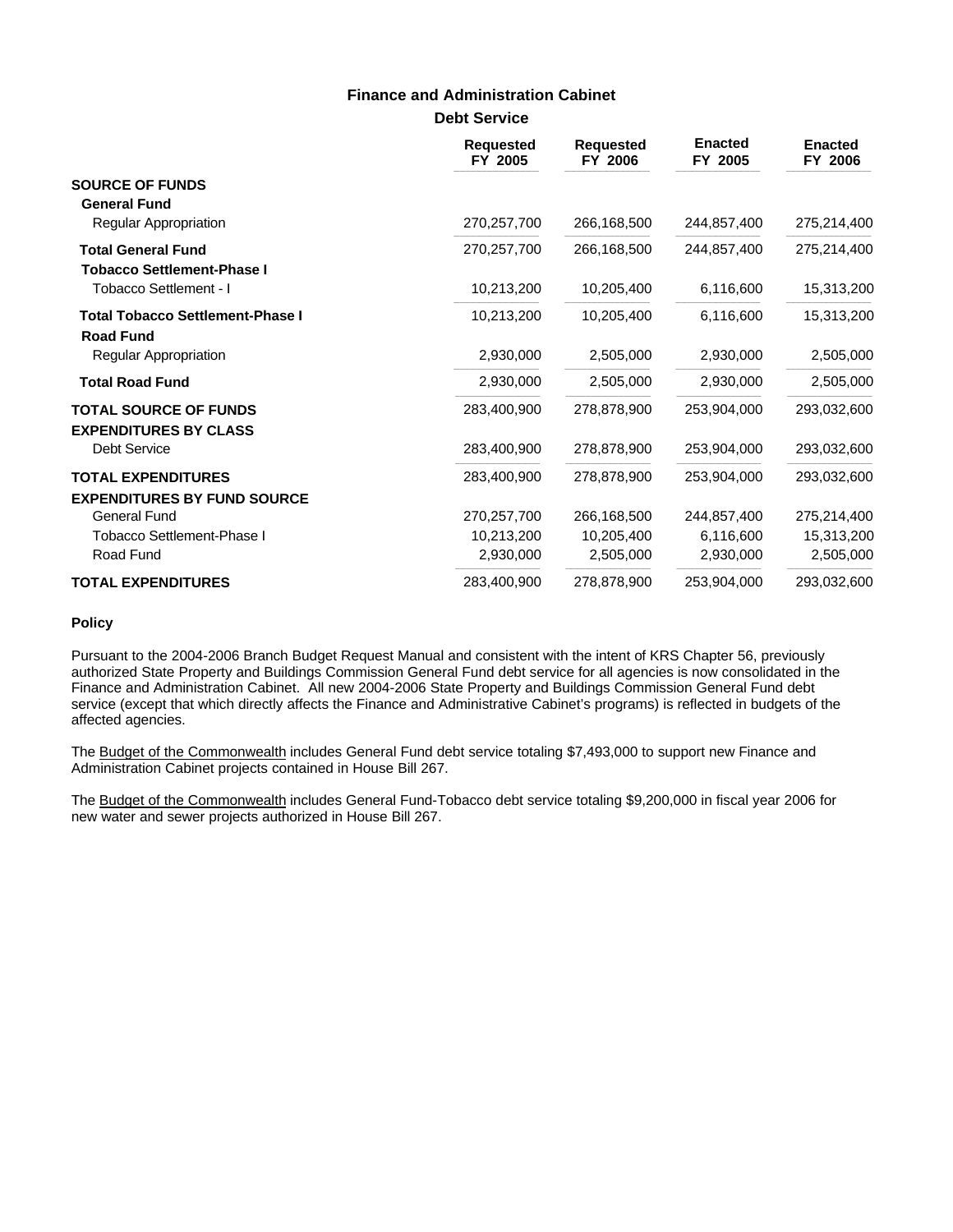### **Facilities and Support Services Finance and Administration Cabinet**

|                                    | <b>Requested</b><br>FY 2005 | <b>Requested</b><br>FY 2006 | <b>Enacted</b><br>FY 2005 | <b>Enacted</b><br>FY 2006 |
|------------------------------------|-----------------------------|-----------------------------|---------------------------|---------------------------|
| <b>SOURCE OF FUNDS</b>             |                             |                             |                           |                           |
| <b>General Fund</b>                |                             |                             |                           |                           |
| <b>Regular Appropriation</b>       | 21,697,800                  | 36,711,100                  | 7,243,900                 | 7,242,600                 |
| <b>Total General Fund</b>          | 21,697,800                  | 36,711,100                  | 7,243,900                 | 7,242,600                 |
| <b>Restricted Funds</b>            |                             |                             |                           |                           |
| <b>Balance Forward</b>             | 4,073,200                   | 3,466,000                   | 3,506,900                 | 2,524,000                 |
| <b>Current Receipts</b>            | 30,229,400                  | 30,936,300                  | 28,553,600                | 28,532,100                |
| <b>Total Restricted Funds</b>      | 34,302,600                  | 34,402,300                  | 32,060,500                | 31,056,100                |
| <b>TOTAL SOURCE OF FUNDS</b>       | 56,000,400                  | 71,113,400                  | 39,304,400                | 38,298,700                |
| <b>EXPENDITURES BY CLASS</b>       |                             |                             |                           |                           |
| <b>Personnel Cost</b>              | 19,448,000                  | 20,916,100                  | 16,671,500                | 16,683,400                |
| <b>Operating Expenses</b>          | 17,520,400                  | 17,563,200                  | 17,402,900                | 17,420,200                |
| <b>Debt Service</b>                | 12,860,000                  | 27,285,000                  |                           |                           |
| <b>Capital Outlay</b>              | 706,000                     | 421,000                     | 706,000                   | 421,000                   |
| Construction                       | 2,000,000                   | 2,000,000                   | 2,000,000                 | 2,000,000                 |
| <b>TOTAL EXPENDITURES</b>          | 52,534,400                  | 68,185,300                  | 36,780,400                | 36,524,600                |
| <b>EXPENDITURES BY FUND SOURCE</b> |                             |                             |                           |                           |
| <b>General Fund</b>                | 21,697,800                  | 36,711,100                  | 7,243,900                 | 7,242,600                 |
| <b>Restricted Funds</b>            | 30,836,600                  | 31,474,200                  | 29,536,500                | 29,282,000                |
| <b>TOTAL EXPENDITURES</b>          | 52,534,400                  | 68,185,300                  | 36,780,400                | 36,524,600                |
| <b>EXPENDITURES BY UNIT</b>        |                             |                             |                           |                           |
| <b>Commissioner's Office</b>       | 616,500                     | 660,000                     | 545,100                   | 545,100                   |
| Engineering                        | 3,049,500                   | 3,263,300                   | 2,695,100                 | 2,695,100                 |
| Contracting and Administration     | 1,634,400                   | 1,751,200                   | 1,381,000                 | 1,381,000                 |
| <b>Real Property</b>               | 1,548,500                   | 1,666,500                   | 1,128,500                 | 1,128,500                 |
| <b>Historic Properties</b>         | 748,000                     | 793,600                     | 472,900                   | 471,600                   |
| <b>Building Services</b>           | 28,039,400                  | 42,774,100                  | 14,954,500                | 14,736,000                |
| <b>Mechanical Maintenance</b>      | 15,218,200                  | 15,540,300                  | 14,653,800                | 14,617,800                |
| <b>Federal Surplus Property</b>    | 575,300                     | 606,300                     | 547,800                   | 547,800                   |
| <b>State Surplus Property</b>      | 1,104,600                   | 1,130,000                   | 401,700                   | 401,700                   |
| <b>TOTAL EXPENDITURES</b>          | 52,534,400                  | 68,185,300                  | 36,780,400                | 36,524,600                |

The Department for Facilities and Support Services consists of the Commissioner's Office and five offices/divisions: Engineering and Contract Administration; Historic Properties; Real Properties; Surplus Properties; and the Office of Building and Mechanical Services. The Department manages the State's facilities construction program, maintains Finance and Administration Cabinet buildings, provides management and oversight of state-owned historical buildings and sites, and provides real property acquisition, disposition, leasing, and inventory services.

The Commissioner's Office coordinates and supervises the activities of the five offices/divisions authorized in KRS 42.027.

The Division of Engineering and Contract Administration provides professional and technical engineering and architectural services to state agencies, reviews capital construction design documents, acts as a liaison between the Department and state agencies on new construction and major maintenance projects, and monitors construction and maintenance contracts for compliance with plans and specifications. Responsible for administering the procurement process for construction projects of the Commonwealth of Kentucky, excluding roads and bridges. Procurement procedures and practices are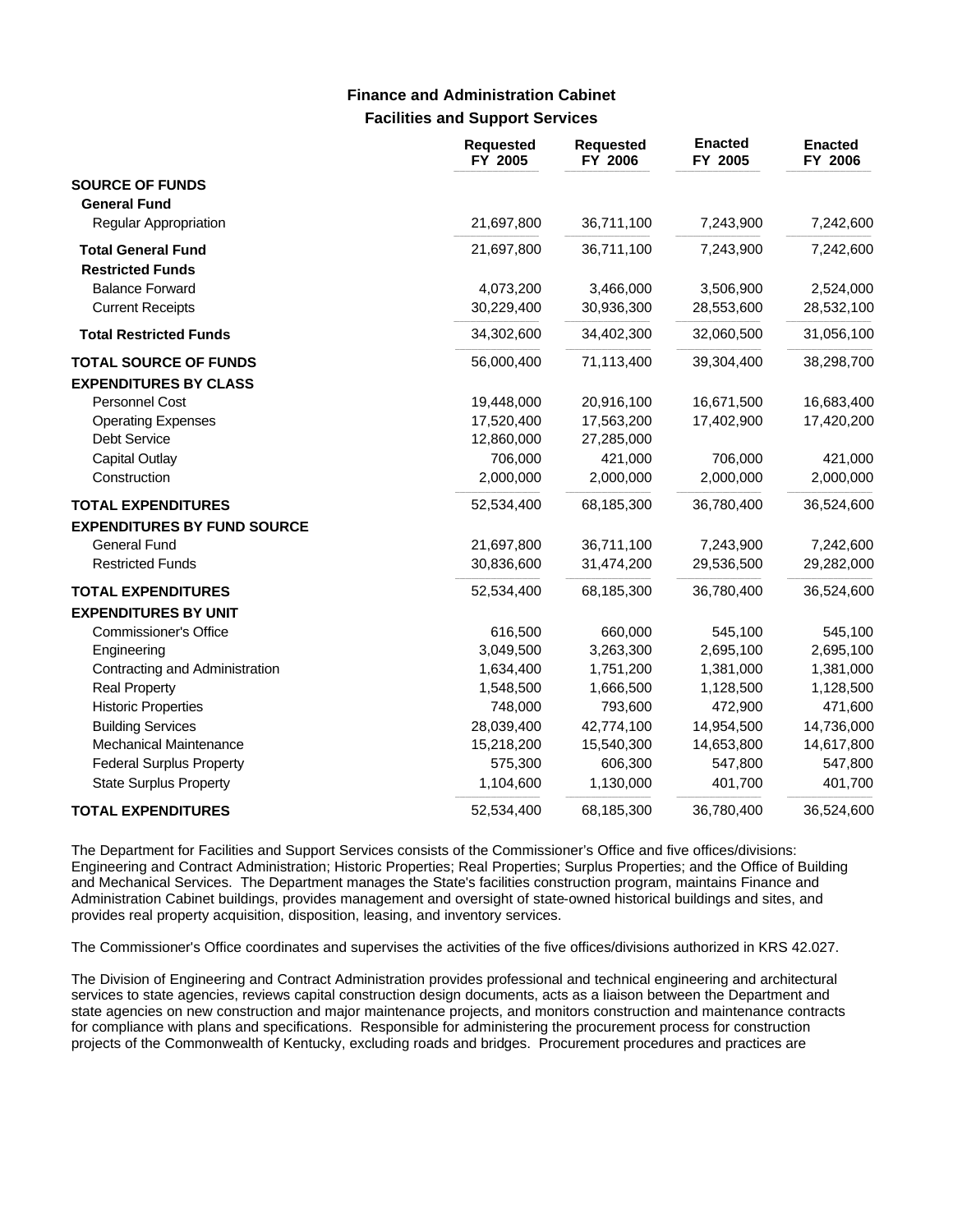prescribed by the Kentucky Model Procurement Code, KRS 45A, and the related administrative regulations. The Division prepares invitations to bid, opens and evaluates those bids, and awards contracts. The General Contracting branch provides general construction procurement, administers the advertising and awarding of state general construction projects and related support systems, provides procurement information to state agencies, and administers procurement programs for new building construction, renovation, and mechanical, electrical, and HVAC systems. The Specialized Contracting branch administers the advertising and awarding of state specialized construction projects and related support systems, provides procurement information to state agencies, administers programs such as reclamation under the Abandoned Mines Lands Program, the procurement of state-owned telephone switching systems, asbestos abatement projects, and master agreements for maintenance of elevators, escalators, and similar services. The Administrative Services branch and the Pre-Audit Branch provide support services to the Division and Department.

The Division of Real Properties provides buildings and parking facilities for state agencies throughout the Commonwealth. The Leased Properties branch is responsible for administering space requests for leased property, acquisitions of privatelyowned leased property for state use, lease renewals and cancellations, modifications to leased property, and related activities. The State Properties branch administers space assignments for state-owned real property, acquisitions and sales of real properties, leases of state-owned real property to other entities, easements on state-owned real property, appraisals and appraisal reviews for acquisitions and dispositions, authorization of demolition of state-owned buildings, and relocation assistance. The Inventory and Property Utilization branch plans space utilization including minor building alterations and renovations and interior space standards and administers inventory of state-owned real property, inventory of state-owned leased-out real property, inventory of state leased-in real property, building use permits, reserved parking assignments in Frankfort, and deed and easement records of state-owned real property.

The Division of Historic Properties, in accordance with KRS 42.019 and KRS 11.026, is responsible for the preservation and maintenance of Finance and Administration Cabinet-owned historic sites including the Kentucky State Capitol, Executive Mansion, Old Governor's Mansion, Berry Hill Mansion, and the Vest-Lindsey State Meeting House. The Division consults with the Department of Parks to preserve and maintain those historic sites under the management and control of the Tourism Development Cabinet. The same consultation services are provided to other agencies within state government as requested. The Director of the Division of Historic Properties serves as State Curator and a member of the Historic Properties Advisory Commission. The Commission is statutorily responsible for overseeing the maintenance, restoration, preservation, and care of furnishings and grounds of the Executive Mansion, Old Governor's Mansion, and State Capitol grounds. Historic Properties staff is responsible for scheduling and coordinating events held in the public areas of the Capitol Building and grounds. Staff have established and implemented policies and guidelines for the use of this space to allow public access while preserving and protecting the historic and architectural integrity of the buildings and grounds.

The Office of Building and Mechanical Services, which includes the Division of Building Services and the Division of Mechanical Services, as authorized by KRS 42.027, provide services for all Finance and Administration Cabinet-operated buildings and for the state agencies occupying those facilities.

In Frankfort, the Office is responsible for several buildings including the Capitol, New Capitol Annex, Old Capitol, Old Capitol Annex, Capital Plaza Complex, Human Resources Building, Executive Mansion, Old Governor's Mansion, New State Office Building, Library and Archives Building, Central Lab Facility, the Kentucky History Center and the new Transportation Cabinet building. The Office also service buildings at the London Regional and Madisonville State Office Complexes as well as the Spindletop Research Complex in Fayette County and offices in Ashland, Jackson, Louisville, Owensboro, and Richmond that were formerly owned and operated by Health and Family Services. Services provided include minor renovations; maintaining parking lots, sidewalks and ramps; janitorial and landscaping services; maintaining the heating, ventilating, and air conditioning systems; maintaining special equipment within the buildings as requested; roof repair; fire alarm and security systems; electrical systems; energy conservation; maintaining elevators and escalators; maintaining emergency power systems; and after-hours emergency services.

Additionally, the Office is responsible for developing plans and specifications for a wide variety of construction projects. After plans and specifications are complete and have been approved, the Office oversees the construction phase and provides contract administration.

#### **Policy**

The Budget of the Commonwealth assumes no increase in the rate charges for rent and utilities so they will remain at the fiscal year 2004 level throughout the biennium. The actual receipts reflected will be higher due to the increased square footage under management.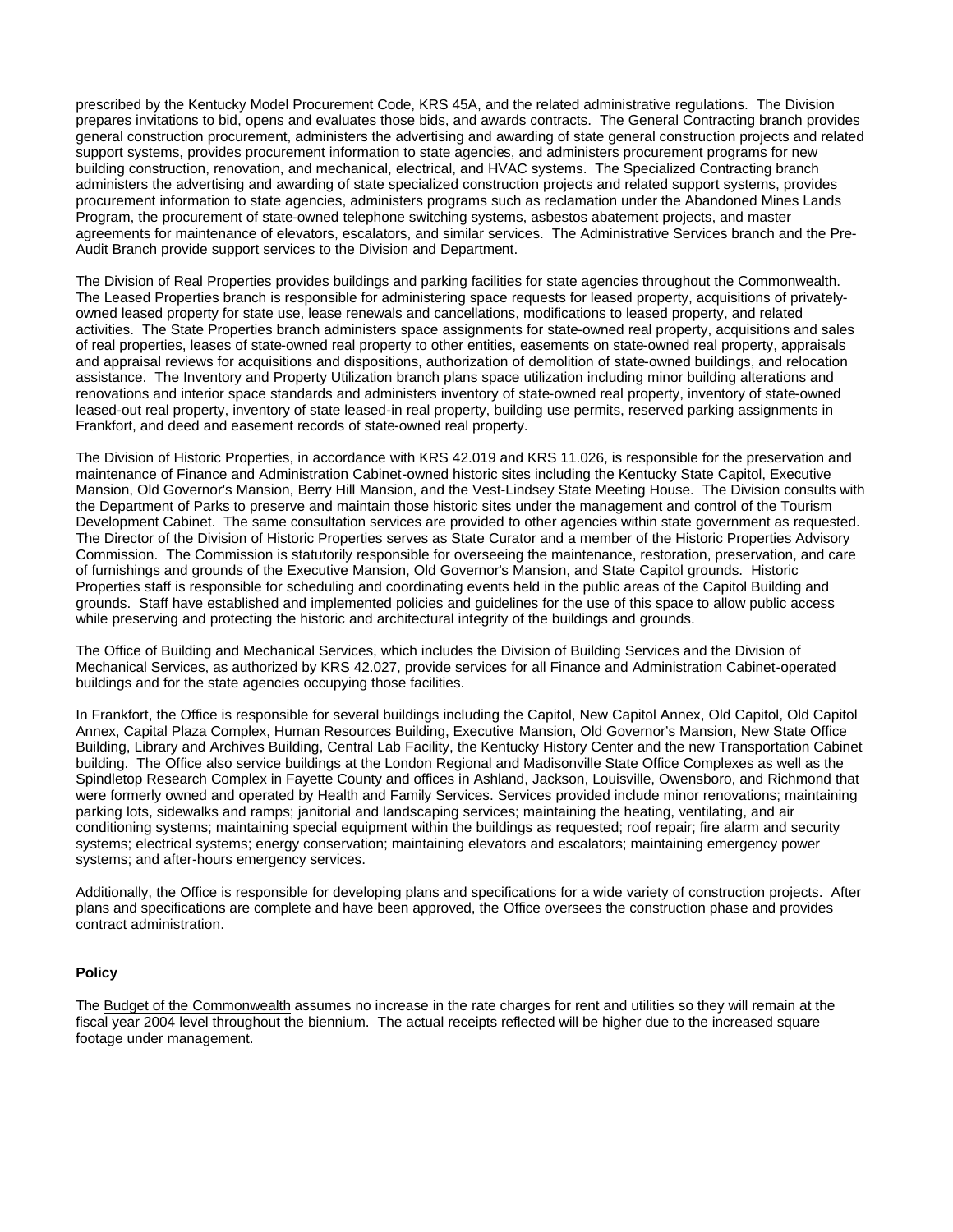### **Finance and Administration Cabinet**

**County Costs**

|                                    | <b>Requested</b><br>FY 2005 | <b>Requested</b><br>FY 2006 | <b>Enacted</b><br>FY 2005 | <b>Enacted</b><br>FY 2006 |
|------------------------------------|-----------------------------|-----------------------------|---------------------------|---------------------------|
| <b>SOURCE OF FUNDS</b>             |                             |                             |                           |                           |
| <b>General Fund</b>                |                             |                             |                           |                           |
| Regular Appropriation              | 25,942,200                  | 25,942,200                  | 18,581,500                | 18,681,500                |
| <b>Total General Fund</b>          | 25,942,200                  | 25,942,200                  | 18,581,500                | 18,681,500                |
| <b>Restricted Funds</b>            |                             |                             |                           |                           |
| <b>Balance Forward</b>             | 108,100                     | 54,000                      | 46,100                    | 45,400                    |
| <b>Current Receipts</b>            | 1,870,900                   | 1,871,000                   | 1,924,300                 | 1,925,000                 |
| <b>Total Restricted Funds</b>      | 1,979,000                   | 1,925,000                   | 1,970,400                 | 1,970,400                 |
| <b>TOTAL SOURCE OF FUNDS</b>       | 27,921,200                  | 27,867,200                  | 20,551,900                | 20,651,900                |
| <b>EXPENDITURES BY CLASS</b>       |                             |                             |                           |                           |
| Personnel Cost                     | 1,900,000                   | 1,900,000                   | 1,900,000                 | 1,900,000                 |
| <b>Operating Expenses</b>          | 21,642,200                  | 21,642,200                  | 14,281,500                | 14,381,500                |
| Grants, Loans or Benefits          | 4,325,000                   | 4,325,000                   | 4,325,000                 | 4,325,000                 |
| <b>TOTAL EXPENDITURES</b>          | 27,867,200                  | 27,867,200                  | 20,506,500                | 20,606,500                |
| <b>EXPENDITURES BY FUND SOURCE</b> |                             |                             |                           |                           |
| <b>General Fund</b>                | 25,942,200                  | 25,942,200                  | 18,581,500                | 18,681,500                |
| <b>Restricted Funds</b>            | 1,925,000                   | 1,925,000                   | 1,925,000                 | 1,925,000                 |
| <b>TOTAL EXPENDITURES</b>          | 27,867,200                  | 27,867,200                  | 20,506,500                | 20,606,500                |
| <b>EXPENDITURES BY UNIT</b>        |                             |                             |                           |                           |
| Public Defender Program            | 1,850,000                   | 1,850,000                   | 1,850,000                 | 1,850,000                 |
| Witnesses                          | 150,000                     | 150,000                     | 150,000                   | 150,000                   |
| <b>DUI Service Fees</b>            | 1,425,000                   | 1,425,000                   | 1,425,000                 | 1,425,000                 |
| <b>Sheriffs Fees'</b>              | 8,229,600                   | 8,229,600                   | 7,800,000                 | 7,800,000                 |
| County Clerks (Make Tax Bills)     | 400,000                     | 400,000                     | 400,000                   | 400,000                   |
| <b>Board Of Assessment Appeals</b> | 75,000                      | 75,000                      | 75,000                    | 75,000                    |
| Fugitive From Justice              | 2,700,000                   | 2,700,000                   | 1,700,000                 | 1,700,000                 |
| Jury Fund                          | 4,200,000                   | 4,200,000                   | 3,700,000                 | 3,800,000                 |
| <b>Sheriffs Expense Allowance</b>  | 500,000                     | 500,000                     | 500,000                   | 500,000                   |
| Premium On Sheriffs' Bonds         | 6,500                       | 6,500                       | 6,500                     | 6,500                     |
| <b>Base Court Revenue</b>          | 5,431,100                   | 5,431,100                   |                           |                           |
| Access to Justice                  | 2,900,000                   | 2,900,000                   | 2,900,000                 | 2,900,000                 |
| <b>TOTAL EXPENDITURES</b>          | 27,867,200                  | 27,867,200                  | 20,506,500                | 20,606,500                |

County Costs are paid to local officials for the performance of functions required by state statutes. For example, a sheriff is paid by the state for services rendered to the state for enforcing state laws. This falls within the Criminal Prosecutions program. A witness in a state court trial is paid by the state for performing a function required by state statute. This is an example of the Miscellaneous Fee program. Payments under the County Costs program are statutorily mandated and are regarded as necessary government expenses.

Under KRS 27A.630, as amended by House Bill 163 in the 2003 session of the General Assembly, filing fees for civil actions include \$20 in Circuit Court and \$10 in District Court to support access to justice by indigent clients. The fees are paid to the General Fund, and the Finance and Administration Cabinet distributes them monthly to non-profit agencies designated by the Chief Justice in each judicial district to provide the legal services.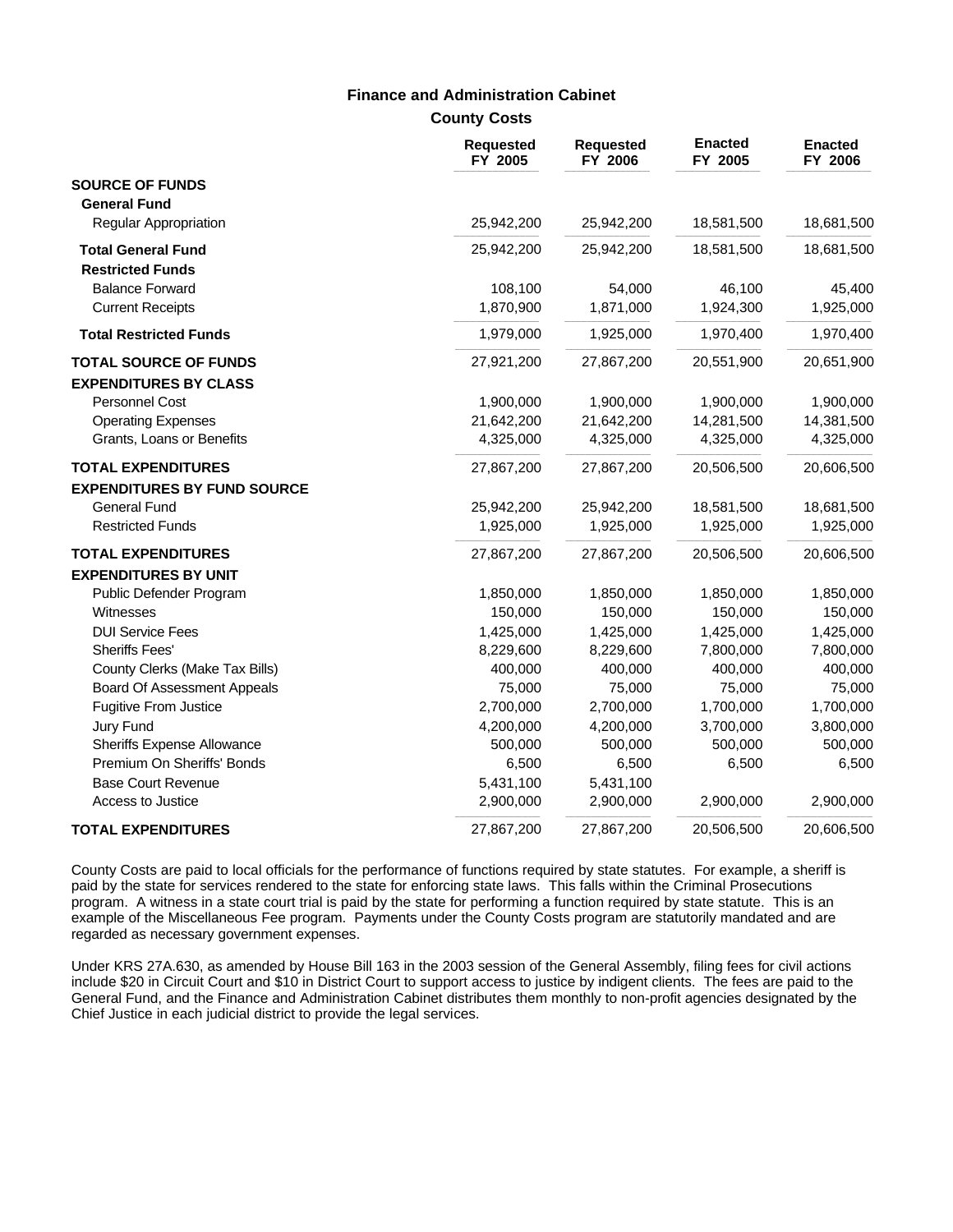KRS 31.185 requires the fiscal court or legislative body of an urban county government, containing less than ten Circuit Judges, to annually appropriate twelve and one-half (\$0.125) cents per capita, of the population of the county as determined by the Council of Local Governments' most recent population statistics, to a special account to be administered by the Finance and Administration Cabinet. The funds, which shall not lapse, shall be used to pay all court orders (KRS 31.185) that have been entered into as a result of a needy defendant's motion for funding assistance. If the funds are depleted in any given year, any unpaid court orders will be paid as a judgment against the Commonwealth.

#### **Policy**

Funds required to pay county costs are appropriated and additional funds may be allotted from the General Fund Surplus Account (KRS 48.700) or the Budget Reserve Trust Fund Account (KRS 48.705) by the Secretary of the Finance and Administration Cabinet, subject to the conditions and procedures provided in the Appropriations Act.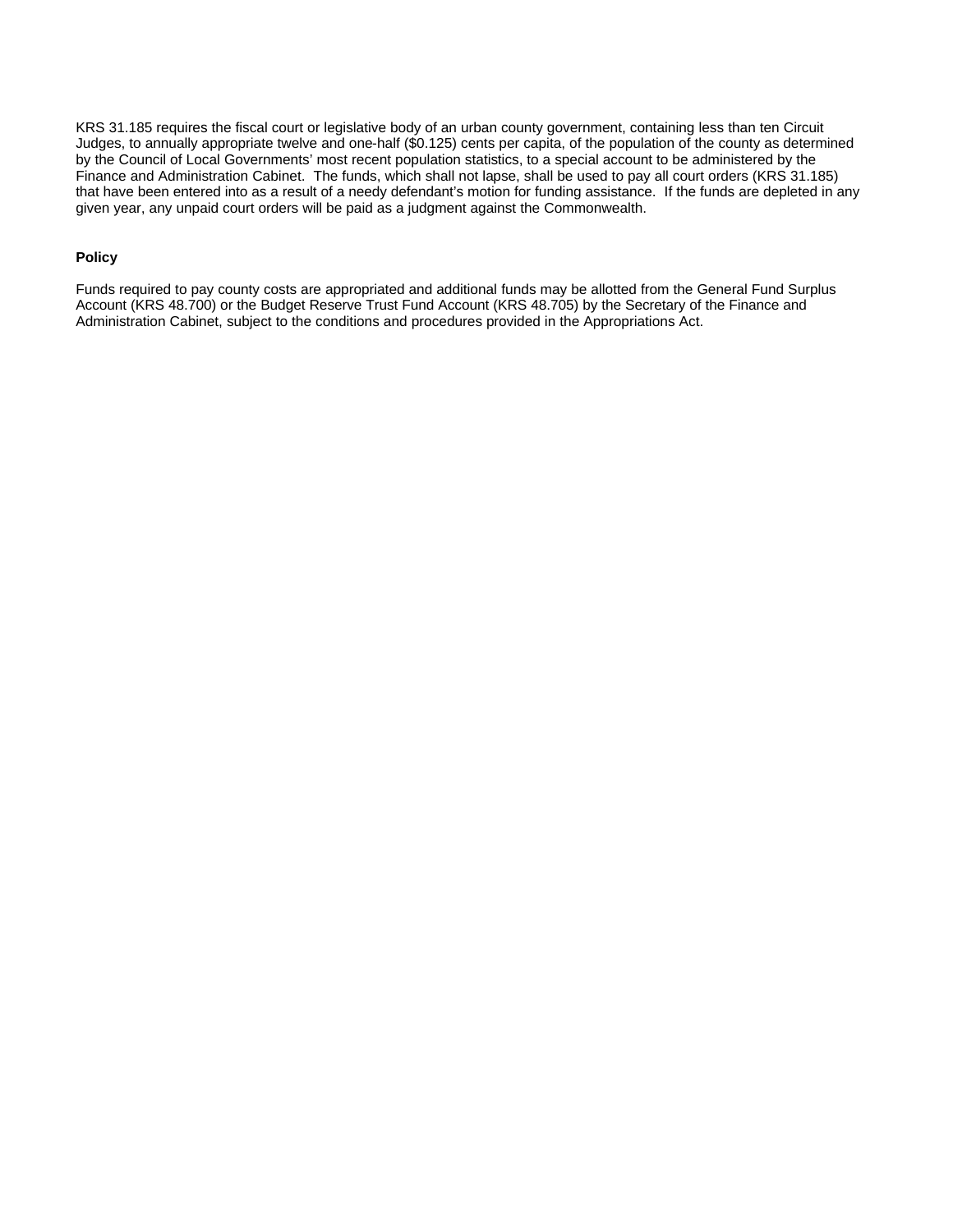## **Commonwealth Office of Technology Finance and Administration Cabinet**

|                                           | <b>Requested</b><br>FY 2005 | <b>Requested</b><br>FY 2006 | <b>Enacted</b><br>FY 2005 | <b>Enacted</b><br>FY 2006 |
|-------------------------------------------|-----------------------------|-----------------------------|---------------------------|---------------------------|
| <b>SOURCE OF FUNDS</b>                    |                             |                             |                           |                           |
| <b>General Fund</b>                       |                             |                             |                           |                           |
| Regular Appropriation                     | 2,900,000                   | 300,000                     | 292,500                   | 292,500                   |
| <b>Total General Fund</b>                 | 2,900,000                   | 300,000                     | 292,500                   | 292,500                   |
| <b>Restricted Funds</b>                   |                             |                             |                           |                           |
| <b>Balance Forward</b>                    | 4,453,100                   | 3,696,800                   | 3,393,100                 | 3,916,800                 |
| <b>Current Receipts</b>                   | 57,501,500                  | 60,670,100                  | 57,154,600                | 56,685,500                |
| Non-Revenue Receipts                      | 25,300                      | 25,300                      | 5,500                     | 5,500                     |
| <b>Total Restricted Funds</b>             | 61,979,900                  | 64,392,200                  | 60,553,200                | 60,607,800                |
| <b>Federal Funds</b>                      |                             |                             |                           |                           |
| <b>Current Receipts</b>                   | 771,800                     | 628,300                     | 771,800                   | 628,300                   |
| <b>Total Federal Funds</b>                | 771,800                     | 628,300                     | 771,800                   | 628,300                   |
| <b>Road Fund</b><br>Regular Appropriation | 125,000                     | 125,000                     | 125,000                   | 125,000                   |
| <b>Total Road Fund</b>                    | 125,000                     | 125,000                     | 125,000                   | 125,000                   |
| <b>TOTAL SOURCE OF FUNDS</b>              | 65,776,700                  | 65,445,500                  | 61,742,500                | 61,653,600                |
| <b>EXPENDITURES BY CLASS</b>              |                             |                             |                           |                           |
| <b>Personnel Cost</b>                     | 34,843,400                  | 37,241,700                  | 33,044,900                | 33,196,000                |
| <b>Operating Expenses</b>                 | 22,961,500                  | 22,832,000                  | 23,105,800                | 22,893,600                |
| Grants, Loans or Benefits                 | 175,000                     | 175,000                     | 175,000                   | 175,000                   |
| <b>Debt Service</b>                       | 2,600,000                   |                             |                           |                           |
| Construction                              | 1,500,000                   | 1,500,000                   | 1,500,000                 | 1,500,000                 |
| <b>TOTAL EXPENDITURES</b>                 | 62,079,900                  | 61,748,700                  | 57,825,700                | 57,764,600                |
| <b>EXPENDITURES BY FUND SOURCE</b>        |                             |                             |                           |                           |
| <b>General Fund</b>                       | 2,900,000                   | 300,000                     | 292,500                   | 292,500                   |
| <b>Restricted Funds</b>                   | 58,283,100                  | 60,695,400                  | 56,636,400                | 56,718,800                |
| <b>Federal Funds</b>                      | 771,800                     | 628,300                     | 771,800                   | 628,300                   |
| Road Fund                                 | 125,000                     | 125,000                     | 125,000                   | 125,000                   |
| <b>TOTAL EXPENDITURES</b>                 | 62,079,900                  | 61,748,700                  | 57,825,700                | 57,764,600                |
| <b>EXPENDITURES BY UNIT</b>               |                             |                             |                           |                           |
| Commonwealth Office of Technology         | 6,408,500                   | 6,534,500                   | 6,172,700                 | 6,038,100                 |
| 911 Coordinator                           | 326,700                     | 340,500                     | 500,000                   | 440,000                   |
| <b>Consulting and Project Management</b>  | 13,332,300                  | 14,257,400                  | 12,696,000                | 12,750,000                |
| <b>Infrastructure Services</b>            | 39,653,100                  | 38,138,600                  | 36,286,000                | 36,359,100                |
| <b>Enterprise IT Policy and Planning</b>  | 2,359,300                   | 2,477,700                   | 2,171,000                 | 2,177,400                 |
| <b>TOTAL EXPENDITURES</b>                 | 62,079,900                  | 61,748,700                  | 57,825,700                | 57,764,600                |

In accordance with Senate Bill 49, as enacted by the 2005 General Assembly, the Governor's Office for Technology was abolished and the Commonwealth Office of Technology was created and attached to the Finance and Administration Cabinet.

The Commonwealth Office of Technology (COT) provides leadership, policy direction, and technical support to all executive branch agencies in the application of information technology and the delivery of information services. This broad statement of responsibility encompasses major information resource functions such as data center operations; voice, data, and video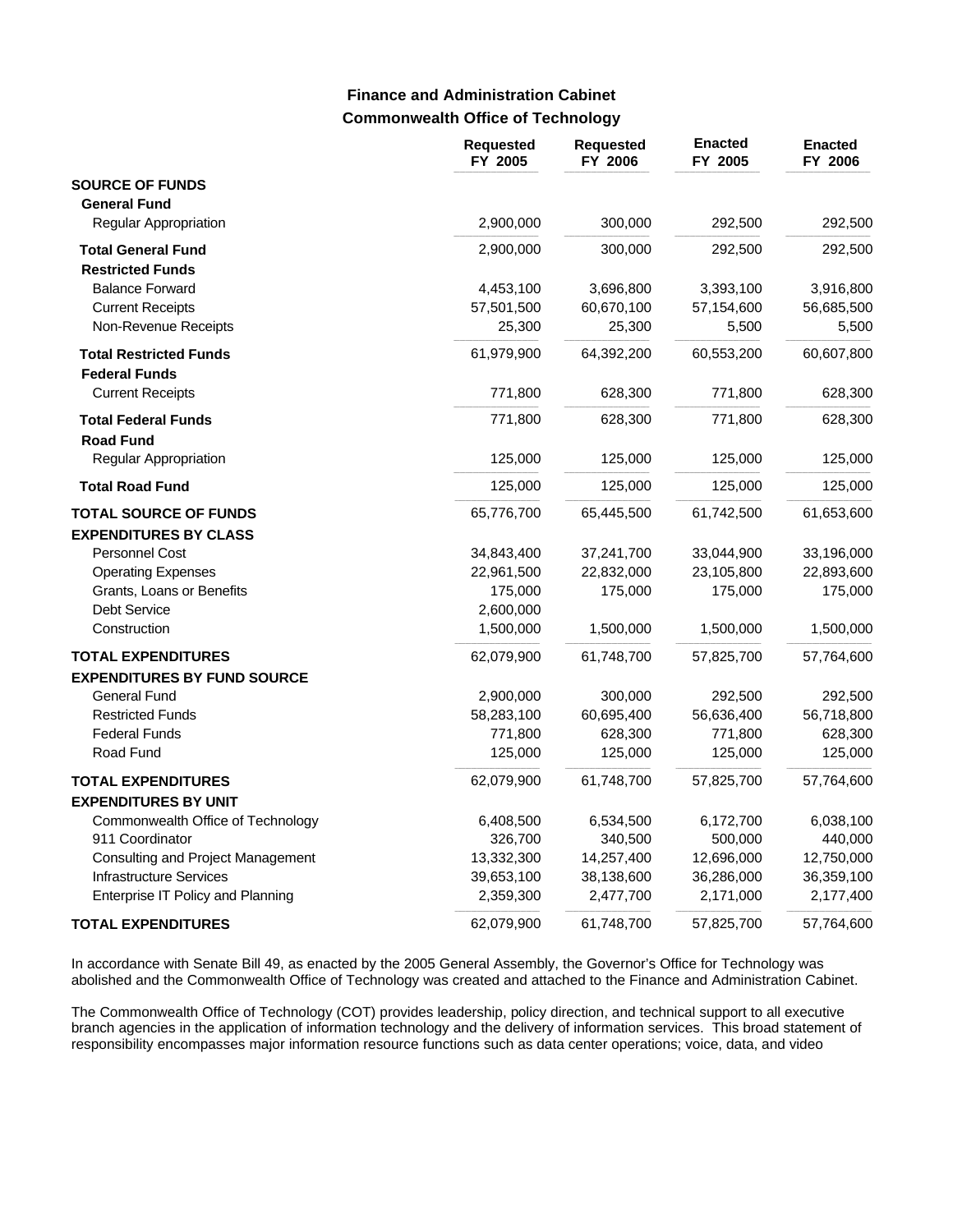communications; application development; data and security administration; computer and data communications, hardware selection and installation; and related end user and customer support services. The workload for COT is highly sensitive to agency programmatic shifts, particularly changes mandated by state and federal legislation.

The Commonwealth Office of Technology provides support for major management systems, such as:

- Automated Management and Administrative Reporting System (MARS)
- Kentucky Vehicle Registration and Information System (KVIS and AVIS)
- Revenue Tax Systems
- Driver's License System
- Uniform Payroll and Personnel System
- Kentucky State Police Systems
- **Education Technology System**
- Kentucky's Electronic Workplace for Employment Services (KEWES)

The Commonwealth Office of Technology consists of five offices, two boards, and two advisory councils as outlined below:

- ß Commissioner's Office of Technology
- ß Office of Enterprise IT Policy and Planning
- ß Division of Geographic Information
- **Office of Infrastructure Services**
- ß Office of Consulting and Project Management
- Office of the 911 Coordinator
- ß Commercial Mobile Radio Service Emergency Telecommunications Board (CMRS)
- ß Kentucky Telehealth Board
- ß Kentucky Wireless Interoperability Executive Committee (KWIEC)
- ß Kentucky Information Technology Advisory Council (ITAC)
- ß Geographic Information Advisory Council (GIAC)

The Commissioner of COT is responsible for developing strategies and policies to support and promote the effective application of information technology within state government as a means of saving money, increasing efficiency, increasing employee productivity, and improving state services to the public, including electronic access to information of the Commonwealth. The General Counsel is responsible for providing legal services for COT and for advising the Commissioner of COT on the legal implications of information technology policy as it relates to government operations.

The Office of Enterprise IT Policy and Planning is responsible for the statewide strategic information technology plan and the development of the agency information resources planning model and plan review. Other responsibilities include the formulation of information technology policy, enterprise architecture and standards, enterprise capacity planning, agency program review, and research and development. The Division of Geographic Information, which provides coordination, technical support, and planning assistance for government agencies and their instrumentalities in geo-spatial information resources development and deployment, is attached to the office of Enterprise IT Policy and Planning. Through the Division of IT Contracts and Asset Management, this Office provides oversight of business operations.

The Office of Infrastructure Services is responsible for the operation of the enterprise-computing environment. This Office includes the daily operation of the Commonwealth Data Center, operation and maintenance of the Kentucky Information Highway, and all communication services, including data, voice, video and wireless. Other responsibilities include providing help desk assistance to end users in the Commonwealth and meeting the demands of tighter security of client information in the areas of electronic commerce and network computing.

The Office of Consulting and Project Management is responsible for the analysis, design, development, maintenance and operation of many systems that support and drive mission-critical activities for the Commonwealth, including systems related to public assistance, public health and safety, administration and collection of Kentucky taxes, and the management of state government, including personnel and financial management.

The CMRS Board collects user fees monthly from subscribers of the approximately 30 wireless carriers providing wireless telephone service in Kentucky. These fees are used to fund technology upgrades at Kentucky's enhanced 911 centers and to enhance the networks operated by the carriers.

The Kentucky Telehealth Board was established in accordance with KRS 11.550 to increase remote access to specialized health care services. The Board is responsible for establishing Telehealth training centers, developing a Telehealth network of rural sites, promulgating administrative regulations, establishing protocols and standards, and maintaining a central link for the network with the Kentucky Information Highway (KIH).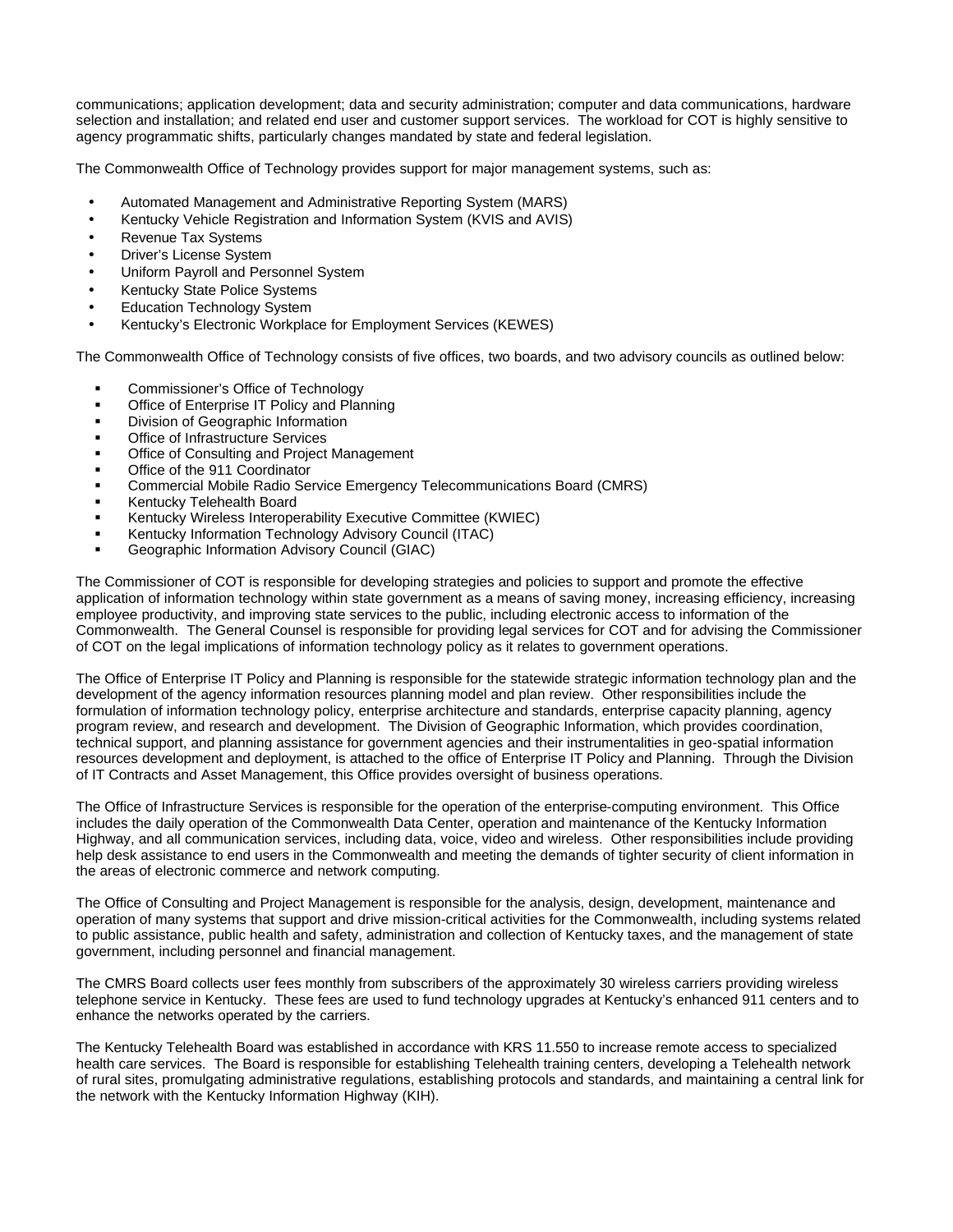The Governor's Technology Advisory Council is responsible for advising the Commissioner of COT on approaches for coordinating information technology solutions among libraries, public schools, local governments, universities and other public entities. The Council is to provide a forum for the discussion of emerging technologies that enhances electronic accessibility to various publicly funded sources of information and services.

The Geographic Information Advisory Council (GIAC) was created by Executive Order in 1992 and later ratified by the 1994 General Assembly in KRS 11.515. The Council consists of 26 members representing major state agencies, local governments, and professional organizations. There is also a non-voting legislative liaison appointed by the Legislative Research Commission. The GIAC is responsible for advising the CIO, COT and other state and local government agencies on issues relating to geographic information and geographic information systems, with the intent of encouraging the coordination of GIS programs to minimize redundancy in database creation and maintenance. The Council develops and adopts policies and standards that assist state and local jurisdictions in developing, deploying and leveraging GIS technology for the purpose of improving public administration.

The Commonwealth Office of Technology operates as an internal service fund agency with budgetary support derived primarily through the application of a federally approved cost allocation plan, which distributes costs to user agencies based upon utilization of services.

#### **Policy**

In fiscal year 2005 and 2006, the Commonwealth Office of Technology is separating "enterprise costs" from reconciled rates for billable services. This change will result in a reduced rate structure to customers. The "enterprise costs" will be recovered by an alternative method to all state agencies based on personnel cap. The overall net impact to COT is zero.

Upgrading information technology was a key component of the Governor's budget recommendation which provided the financial wherewithal to COT to modernize several critical public safety and communication systems and their components. Highlights of the funding for major systems are the following:

- ß Kentucky Emergency Warning System (KEWS) Digitize and upgrade the three decade old public safety communication infrastructure system depended upon by state agencies such as KET, KSP, KVE, Military Affairs, National Weather Service and local agencies such as county sheriffs, fire dispatch, 911 dispatch and emergency medical personnel - \$13,768,000 in bonds.
- ß Unified Criminal Justice Information System (UCJIS) E-WARRANT Modernize and implement a streamlined process for the issuance, tracking and clearance of warrants, summonses, and related documents across the Commonwealth - \$5,500,000 in bonds.
- ß Kentucky Information Highway (KIH) Upgrade networking devices \$3,500,000 in restricted funds.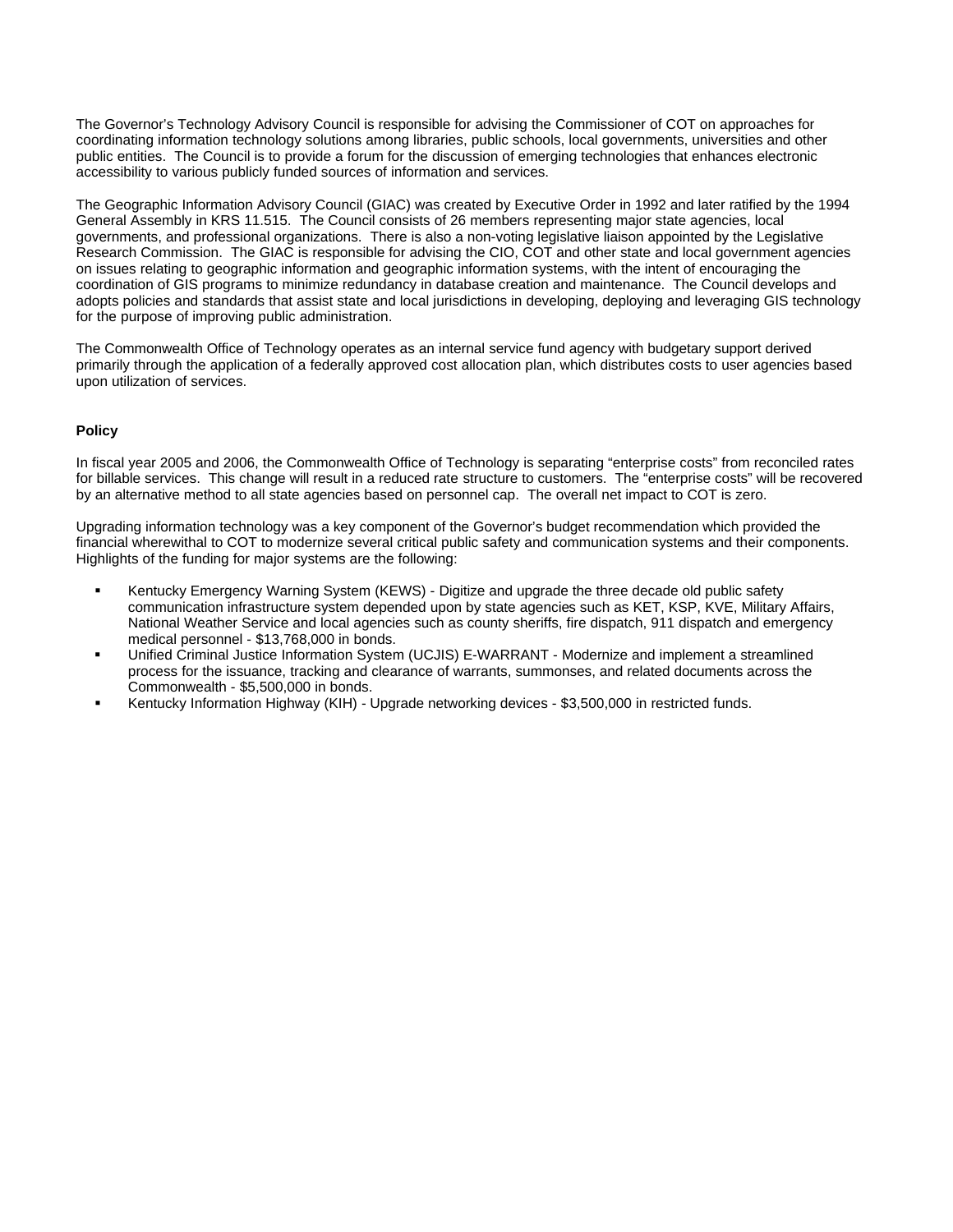#### **Revenue Finance and Administration Cabinet**

|                                         | Revenue                     |                             |                           |                           |
|-----------------------------------------|-----------------------------|-----------------------------|---------------------------|---------------------------|
|                                         | <b>Requested</b><br>FY 2005 | <b>Requested</b><br>FY 2006 | <b>Enacted</b><br>FY 2005 | <b>Enacted</b><br>FY 2006 |
| <b>SOURCE OF FUNDS</b>                  |                             |                             |                           |                           |
| <b>General Fund</b>                     |                             |                             |                           |                           |
| Regular Appropriation                   | 68,373,700                  | 73,276,900                  | 61,183,200                | 62,860,700                |
| <b>Total General Fund</b>               | 68,373,700                  | 73,276,900                  | 61,183,200                | 62,860,700                |
| <b>Tobacco Settlement-Phase I</b>       |                             |                             |                           |                           |
| Tobacco Settlement - I                  | 175,000                     | 175,000                     | 175,000                   | 175,000                   |
| <b>Total Tobacco Settlement-Phase I</b> | 175,000                     | 175,000                     | 175,000                   | 175,000                   |
| <b>Restricted Funds</b>                 |                             |                             |                           |                           |
| <b>Balance Forward</b>                  | 1,211,700                   | 1,025,700                   | 2,558,400                 | 1,504,500                 |
| <b>Current Receipts</b>                 | 3,953,900                   | 3,941,900                   | 2,284,600                 | 2,960,600                 |
| <b>Fund Transfers</b>                   |                             |                             | $-103,700$                |                           |
| <b>Total Restricted Funds</b>           | 5,165,600                   | 4,967,600                   | 4,739,300                 | 4,465,100                 |
| <b>Road Fund</b>                        |                             |                             |                           |                           |
| Regular Appropriation                   | 1,418,000                   | 1,418,000                   | 1,418,000                 | 1,418,000                 |
| <b>Total Road Fund</b>                  | 1,418,000                   | 1,418,000                   | 1,418,000                 | 1,418,000                 |
| <b>TOTAL SOURCE OF FUNDS</b>            | 75,132,300                  | 79,837,500                  | 67,515,500                | 68,918,800                |
| <b>EXPENDITURES BY CLASS</b>            |                             |                             |                           |                           |
| <b>Personnel Cost</b>                   | 52,314,600                  | 56,496,900                  | 44,030,300                | 44,028,800                |
| <b>Operating Expenses</b>               | 21,671,000                  | 22,362,200                  | 21,980,700                | 23,622,600                |
| <b>Capital Outlay</b>                   | 121,000                     | 130,000                     |                           |                           |
| <b>TOTAL EXPENDITURES</b>               | 74,106,600                  | 78,989,100                  | 66,011,000                | 67,651,400                |
| <b>EXPENDITURES BY FUND SOURCE</b>      |                             |                             |                           |                           |
| <b>General Fund</b>                     | 68,373,700                  | 73,276,900                  | 61,183,200                | 62,860,700                |
| <b>Tobacco Settlement-Phase I</b>       | 175,000                     | 175,000                     | 175,000                   | 175,000                   |
| <b>Restricted Funds</b>                 | 4,139,900                   | 4,119,200                   | 3,234,800                 | 3,197,700                 |
| Road Fund                               | 1,418,000                   | 1,418,000                   | 1,418,000                 | 1,418,000                 |
| <b>TOTAL EXPENDITURES</b>               | 74,106,600                  | 78,989,100                  | 66,011,000                | 67,651,400                |
| <b>EXPENDITURES BY UNIT</b>             |                             |                             |                           |                           |
| <b>Commissioner's Office</b>            | 26,418,900                  | 27,677,200                  | 22,464,000                | 22,970,800                |
| <b>Property Valuation</b>               | 6,655,200                   | 7,100,100                   | 5,508,700                 | 5,649,800                 |
| <b>Field Operations</b>                 | 28,977,700                  | 31,205,000                  | 11,388,600                | 11,841,100                |
| <b>Income Taxation</b>                  |                             |                             | 4,980,900                 | 5,126,600                 |
| Sales and Excise Taxes                  |                             |                             | 4,509,600                 | 4,441,400                 |
| Processing and Enforcement              | 12,054,800                  | 13,006,800                  | 17,159,200                | 17,621,700                |
| <b>TOTAL EXPENDITURES</b>               | 74,106,600                  | 78,989,100                  | 66,011,000                | 67,651,400                |

The Department of Revenue is responsible for the thorough and equitable administration of all state revenue laws, and for the assessment and collection of 47 separate state taxes. The Department aims to ensure the taxpayer's voluntary compliance with the revenue laws, to enforce such laws in those instances where necessary, and to supervise and assist county property valuation administrators in their implementation of the property tax laws.

The Commissioner's Office includes the Division of Legislative Services and the Office of the Taxpayer Ombudsman. Department-wide costs such as office rent, printing and postage, and information technology are budgeted in this unit.

The Office of Property Valuation monitors and evaluates the real property assessments produced by the 120 locally-elected Property Valuation Administrators (PVA). The division is charged with assessing the property of public service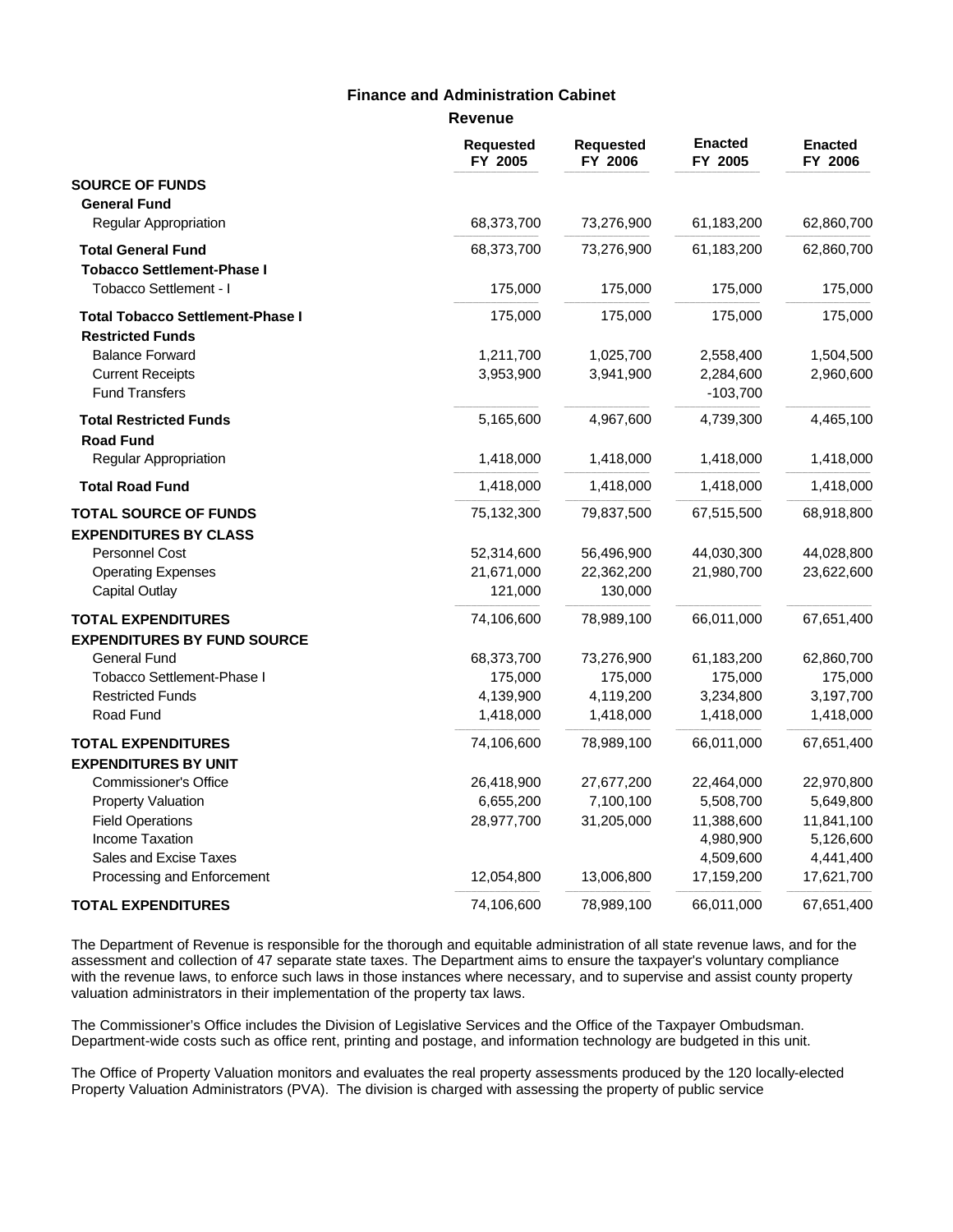companies; collecting and distributing personal property taxes; and providing education, training, and technical support to the PVA's and sheriffs.

The Office of Field Operations has 10 regional taxpayer service centers located across the state and is responsible for field audits and providing taxpayer assistance.

The Office of Income Taxation administers individual and business income taxes, including employer withholding. The Office is responsible for technical tax research, compliance, taxpayer assistance, tax-specific training, and publications.

The Office of Sales and Excise Taxes administers sales and use taxes and miscellaneous excise taxes. The Office conducts technical tax research and is responsible for compliance, taxpayer assistance, training and publications.

The Office of Processing and Enforcement receives all tax receipts, returns, refunds, documents and correspondence; registers new businesses; and maintains appropriate storage, retrieval and management of tax records for the Commonwealth.

#### **Policy**

On December 23, 2003, Executive Order 2003-064 abolished the Revenue Cabinet. Executive Order 2004-723, confirmed by the 2005 General Assembly in SB 49, transferred some of its duties to the Department of Revenue. Administrative functions such as legal services, accounting, budgeting and human resources were transferred to the Office of General Counsel, Office of Administrative Services, and Office of the Controller in the Finance and Administration Cabinet. Information technology functions were consolidated in the Commonwealth Office of Technology in the Finance and Administration Cabinet.

Additional General Fund of \$718,200 in each year of the biennium is provided for the Office of Property Valuation, to replace restricted fund support previously budgeted from the delinquent tax fund created in KRS 134.400.

The Budget of the Commonwealth includes General Fund of \$3,736,200 in fiscal year 2005 and \$3,854,400 in fiscal year 2006 for personnel and operating costs of 40 additional employees who will increase delinquent tax collections and begin collection activities on behalf of other state agencies.

Funds are provided in the Capital Budget for several important technology projects. Bond funds of \$14,062,000 in fiscal year 2005 will be used to develop a new system for administering the sales and use tax laws. Kentucky joined 39 other states in the Streamlined Sales Tax agreement, which aligns the sales tax laws so that sellers who do business in more than one state can more easily file returns and pay the tax due. The new system will permit centralized registration, on-line filing of returns, and electronic payment of taxes.

Bond funds of \$1,750,000 are provided in fiscal year 2005 to develop a system that will allow the Department of Revenue to offset a business' or a corporate officer's tax refund against amounts owed to other state or local government agencies.

Staff in the Department of Revenue presently collect debts owed to other state agencies, such as unemployment taxes and past due child support. They could provide similar services to several other agencies and the court system if the computerized files of those agencies could "talk to" the computers used by the Department. The enacted budget provides \$1,500,000 from bond funds in fiscal year 2005 to develop an interface to accomplish such data transfers.

General Funds are provided in fiscal year 2005 for the Department to purchase two new document scanners in its processing facility to replace three machines that are obsolete and no longer supported by the manufacturer. As more returns are filed electronically, the Department expects to have excess scanning capacity which will be made available to other state agencies that deal with large volumes of paper.

The Budget of the Commonwealth includes \$175,000 in Tobacco Settlement Funds in each year of the biennium to enhance the enforcement of the provisions of KRS 131.600, 131.602, and 131.604 - 131.630. These funds are provided to safeguard the master settlement agreement, the fiscal soundness of the state, and the public health.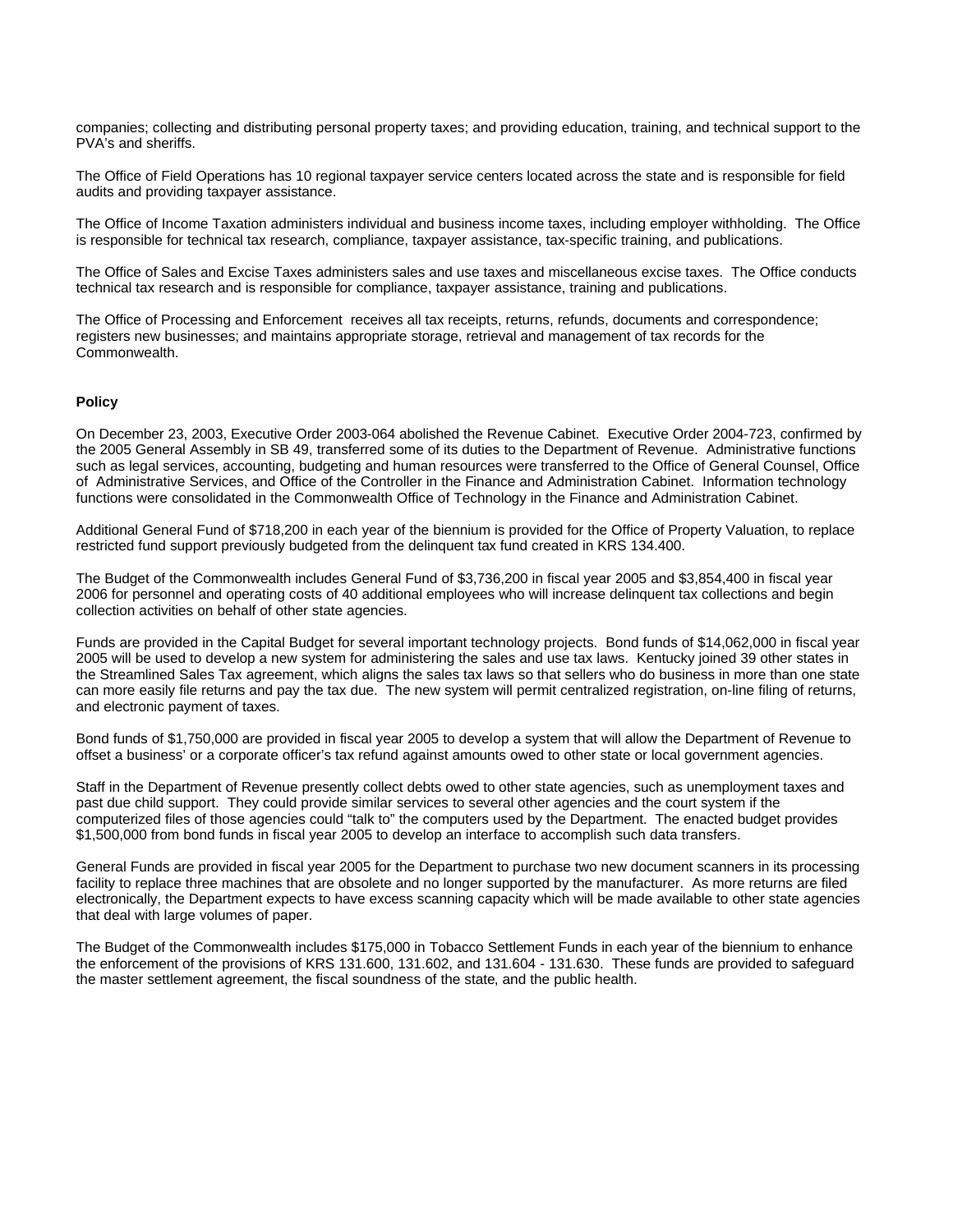### **Property Valuation Administrators Finance and Administration Cabinet**

|                                    | <b>Requested</b><br>FY 2005 | <b>Requested</b><br>FY 2006 | <b>Enacted</b><br>FY 2005 | <b>Enacted</b><br>FY 2006 |
|------------------------------------|-----------------------------|-----------------------------|---------------------------|---------------------------|
| <b>SOURCE OF FUNDS</b>             |                             |                             |                           |                           |
| <b>General Fund</b>                |                             |                             |                           |                           |
| Regular Appropriation              | 33,254,700                  | 36,109,100                  | 29,719,600                | 30,532,600                |
| <b>Total General Fund</b>          | 33,254,700                  | 36,109,100                  | 29,719,600                | 30,532,600                |
| <b>Restricted Funds</b>            |                             |                             |                           |                           |
| <b>Balance Forward</b>             | 891,600                     | 445,800                     | 1,179,800                 | 990,100                   |
| <b>Current Receipts</b>            | 4,018,300                   | 4,018,300                   | 3,500,000                 | 3,500,000                 |
| <b>Fund Transfers</b>              |                             |                             | $-111,600$                |                           |
| <b>Total Restricted Funds</b>      | 4,909,900                   | 4,464,100                   | 4,568,200                 | 4,490,100                 |
| <b>TOTAL SOURCE OF FUNDS</b>       | 38,164,600                  | 40,573,200                  | 34,287,800                | 35,022,700                |
| <b>EXPENDITURES BY CLASS</b>       |                             |                             |                           |                           |
| Personnel Cost                     | 37,281,800                  | 40,136,200                  | 32,865,700                | 33,610,600                |
| <b>Operating Expenses</b>          | 437,000                     | 437,000                     | 432,000                   | 432,000                   |
| <b>TOTAL EXPENDITURES</b>          | 37,718,800                  | 40,573,200                  | 33,297,700                | 34,042,600                |
| <b>EXPENDITURES BY FUND SOURCE</b> |                             |                             |                           |                           |
| General Fund                       | 33,254,700                  | 36,109,100                  | 29,719,600                | 30,532,600                |
| <b>Restricted Funds</b>            | 4,464,100                   | 4,464,100                   | 3,578,100                 | 3,510,000                 |
| <b>TOTAL EXPENDITURES</b>          | 37,718,800                  | 40,573,200                  | 33,297,700                | 34,042,600                |

Each of the state's 120 counties has a locally elected Property Valuation Administrator (PVA). The PVA and an appointed staff are responsible for locating, identifying, and assessing at fair market value all taxable real property (land and improvements), and tangible personal property in the county. Tax revenues generated by these assessments are used to fund services provided by the state, cities, counties, and school districts as well as special taxing districts such as fire departments, libraries, extension offices, and refuse disposal. Funding from the state, county, and city governments support the local Property Valuation Administrators' offices.

#### **Policy**

On December 23, 2003, Executive Order 2003-064 abolished the Revenue Cabinet. Executive Order 2004-723, confirmed by the 2005 General Assembly in Senate Bill 49, assigned responsibility for overseeing PVAs to the Office of Property Valuation in the Department of Revenue.

Notwithstanding KRS 132.590(3)(c), KRS 132.590(4), and KRS 132.597, Property Valuation Administrators may take necessary actions to manage expenditures within the budgeted amounts.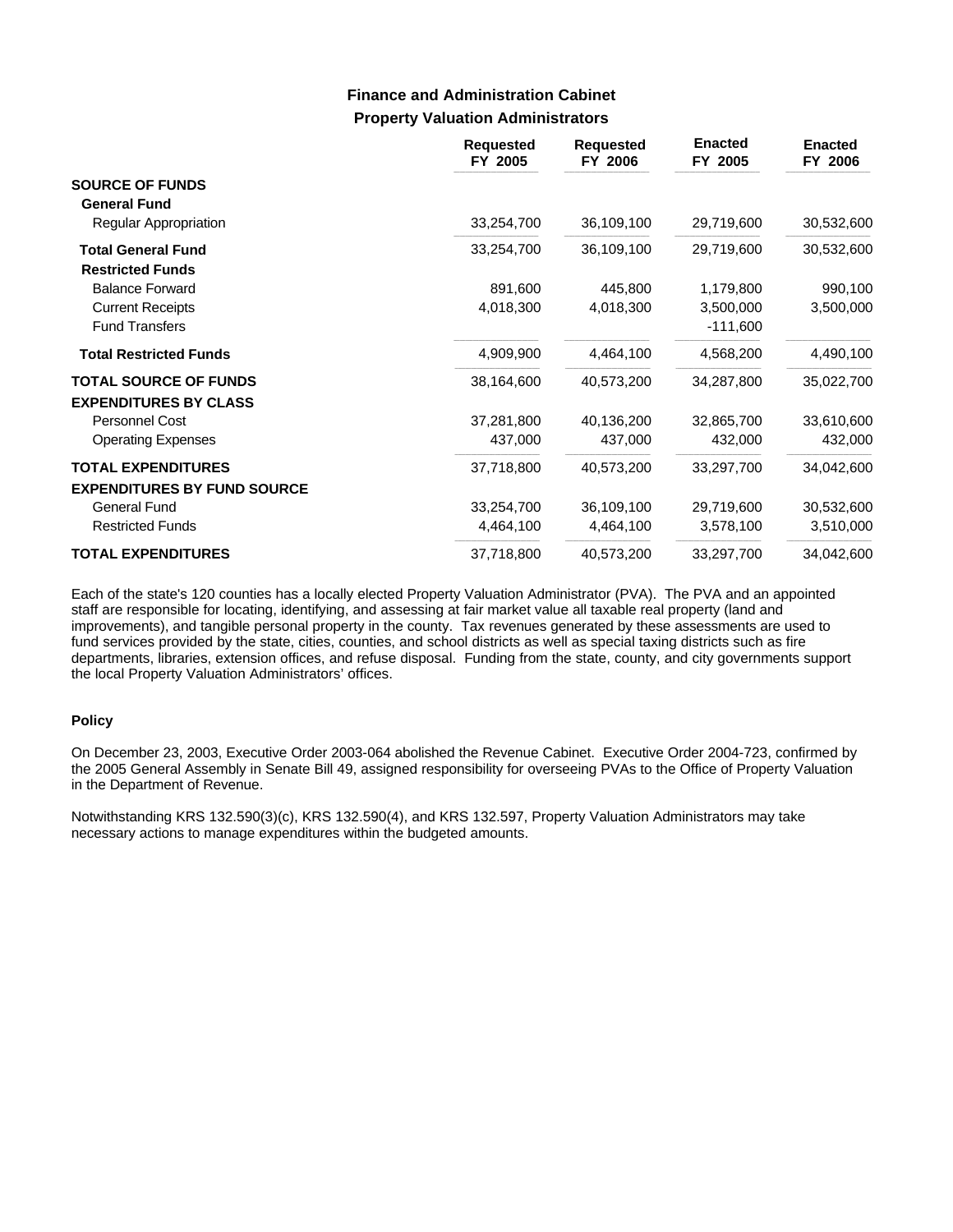### **Health and Family Services Cabinet**

|                                               | <b>Requested</b><br>FY 2005 | <b>Requested</b><br>FY 2006 | <b>Enacted</b><br>FY 2005 | <b>Enacted</b><br>FY 2006 |
|-----------------------------------------------|-----------------------------|-----------------------------|---------------------------|---------------------------|
| <b>SOURCE OF FUNDS</b>                        |                             |                             |                           |                           |
| <b>General Fund</b>                           |                             |                             |                           |                           |
| Regular Appropriation                         | 1,629,384,400               | 1,838,519,300               | 1,450,700,300             | 1,551,139,300             |
| <b>Total General Fund</b>                     | 1,629,384,400               | 1,838,519,300               | 1,450,700,300             | 1,551,139,300             |
| <b>Tobacco Settlement-Phase I</b>             |                             |                             |                           |                           |
| Tobacco Settlement - I                        | 28,158,400                  | 28,460,900                  | 26,423,400                | 27,028,400                |
| <b>Continuing Appropriation</b>               | 5,404,100                   | 5,404,100                   | 4,821,400                 |                           |
| <b>Fund Transfers</b>                         |                             |                             | $-43,900$                 |                           |
| <b>Total Tobacco Settlement-Phase I</b>       | 33,562,500                  | 33,865,000                  | 31,200,900                | 27,028,400                |
| <b>Restricted Funds</b>                       |                             |                             |                           |                           |
| <b>Balance Forward</b>                        | 39,889,500                  | 8,070,400                   | 50,974,800                | 8,533,600                 |
| <b>Current Receipts</b>                       | 551,067,700                 | 522,108,000                 | 595,688,000               | 533,051,100               |
| Non-Revenue Receipts                          | 231,595,500                 | 234,217,400                 | 242,449,700               | 240,836,600               |
| <b>Fund Transfers</b>                         |                             |                             | $-6,986,400$              | $-358,800$                |
| <b>Total Restricted Funds</b>                 | 822,552,700                 | 764,395,800                 | 882,126,100               | 782,062,500               |
| <b>Federal Funds</b>                          |                             |                             |                           |                           |
| <b>Balance Forward</b>                        | 25,600                      | 25,500                      | 41,355,300                |                           |
| <b>Current Receipts</b>                       | 3,895,993,200               | 4,099,376,100               | 3,850,122,400             | 3,776,842,700             |
| Non-Revenue Receipts                          | $-23,822,100$               | $-23,801,300$               | $-23,839,900$             | $-23,839,900$             |
| <b>Total Federal Funds</b>                    | 3,872,196,700               | 4,075,600,300               | 3,867,637,800             | 3,753,002,800             |
| <b>TOTAL SOURCE OF FUNDS</b>                  | 6,357,696,300               | 6,712,380,400               | 6,231,665,100             | 6,113,233,000             |
| <b>EXPENDITURES BY CLASS</b>                  |                             |                             |                           |                           |
| Personnel Cost                                | 620,102,200                 | 665,748,800                 | 564,026,600               | 561,630,200               |
| <b>Operating Expenses</b>                     | 164,755,600                 | 171,500,900                 | 126,944,500               | 139,701,400               |
| Grants, Loans or Benefits                     | 5,558,877,500               | 5,858,069,500               | 5,531,513,500             | 5,410,535,800             |
| Debt Service                                  |                             | 7,736,000                   |                           | 909,000                   |
| <b>Capital Outlay</b>                         | 461,000                     | 335,000                     | 646,900                   | 258,300                   |
| <b>TOTAL EXPENDITURES</b>                     | 6,344,196,300               | 6,703,390,200               | 6,223,131,500             | 6,113,034,700             |
| <b>EXPENDITURES BY FUND SOURCE</b>            |                             |                             |                           |                           |
| <b>General Fund</b>                           | 1,629,384,400               | 1,838,519,300               | 1,450,700,300             | 1,551,139,300             |
| Tobacco Settlement-Phase I                    | 28,158,400                  | 28,460,900                  | 31,200,900                | 27,028,400                |
| Restricted Funds                              | 814,482,300                 | 760,835,200                 | 873,592,500               | 781,864,200               |
| <b>Federal Funds</b>                          | 3,872,171,200               | 4,075,574,800               | 3,867,637,800             | 3,753,002,800             |
| <b>TOTAL EXPENDITURES</b>                     | 6,344,196,300               | 6,703,390,200               | 6,223,131,500             | 6,113,034,700             |
| <b>EXPENDITURES BY UNIT</b>                   |                             |                             |                           |                           |
| General Administration and Program<br>Support | 100,936,500                 | 107,133,900                 | 87,939,400                | 88,133,500                |
| Children with Special Health Care Needs       | 16,238,500                  | 17,006,700                  | 15,198,500                | 15,198,500                |
| <b>Medicaid Services</b>                      | 4,397,197,000               | 4,650,552,100               | 4,410,648,800             | 4,282,179,200             |
| Mental Health/Mental Retardation              | 430,312,700                 | 455,338,200                 | 394,834,300               | 390,414,700               |
| <b>Public Health</b>                          | 316,682,200                 | 322,278,500                 | 317,227,800               | 316,744,800               |
| Certificate of Need                           | 317,600                     | 340,500                     | 280,600                   | 323,900                   |
| <b>Human Support Services</b>                 | 49,031,200                  | 49,112,300                  | 51,146,100                | 55,564,700                |
| Ombudsman                                     |                             |                             | 6,779,400                 | 6,779,400                 |
| <b>Disability Determination Services</b>      | 43,862,500                  | 45,918,100                  | 43,709,600                | 44,758,000                |
| <b>Community Based Services</b>               | 989,618,100                 | 1,055,709,900               | 895,367,000               | 912,938,000               |
| <b>TOTAL EXPENDITURES</b>                     | 6,344,196,300               | 6,703,390,200               | 6,223,131,500             | 6,113,034,700             |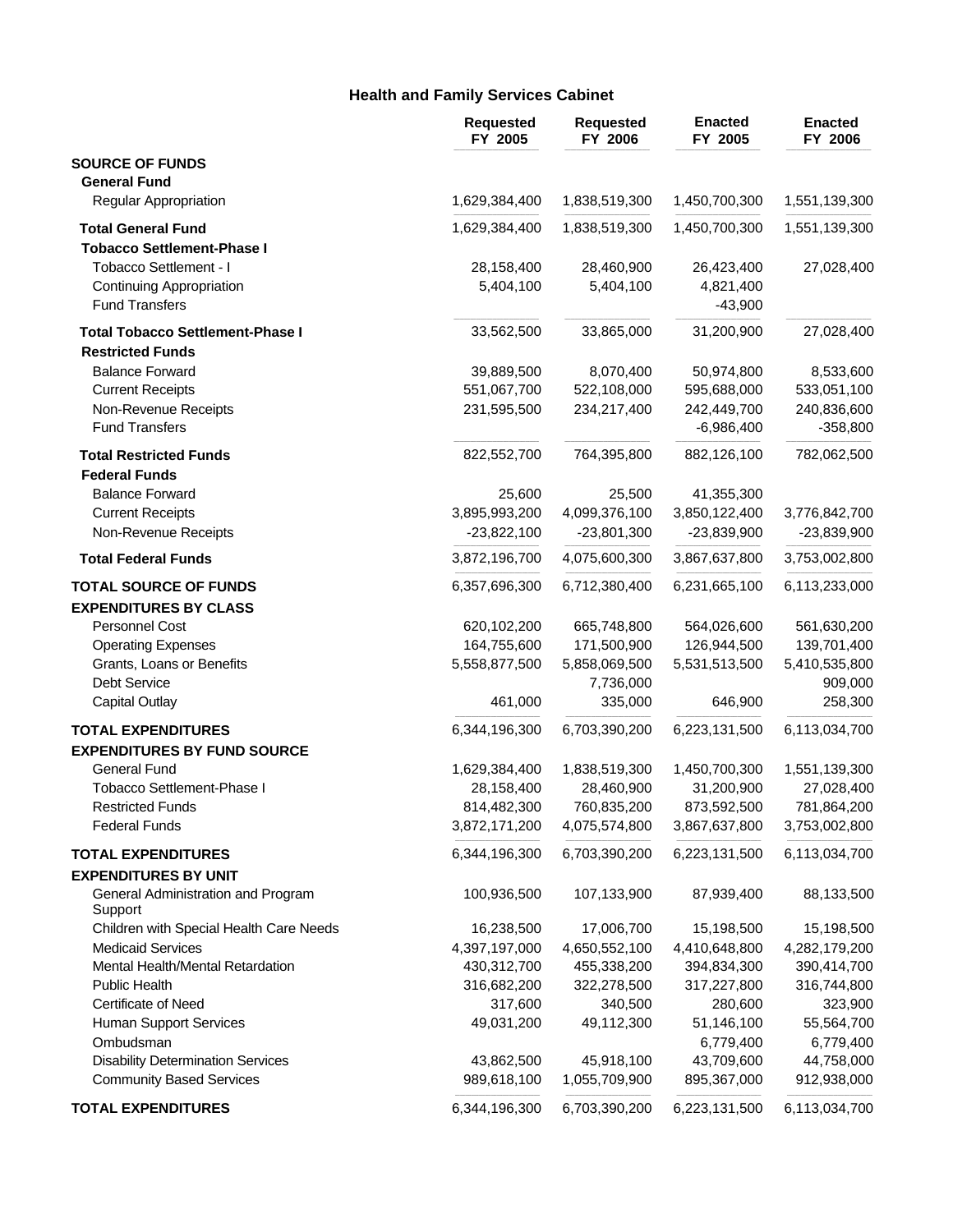The Health and Family Services Cabinet is the primary state agency responsible for leadership in protecting and promoting the health and well being of all Kentuckians through the delivery of quality health and human services. The Department for Medicaid Services, the Department for Mental Health/Mental Retardation Services, the Department for Public Health, the Department for Community Based Services, the Commission for Children with Special Health Care Needs, the Office of Certificate of Need, the Division of Aging Services, the Office of the Inspector General, Administrative Support, the Department for Disability Determination Services, the Division of Women's Physical and Mental Health, the Division of Family Resources and Youth Services Centers, the Kentucky Commission on Community Volunteerism and Service, the Office of the Ombudsman, the Division of Child Abuse and Domestic Violence Services, the Office of Legislative and Public Affairs, the Office of Legal Affairs, and the Office of the Secretary form the Health and Family Services Cabinet.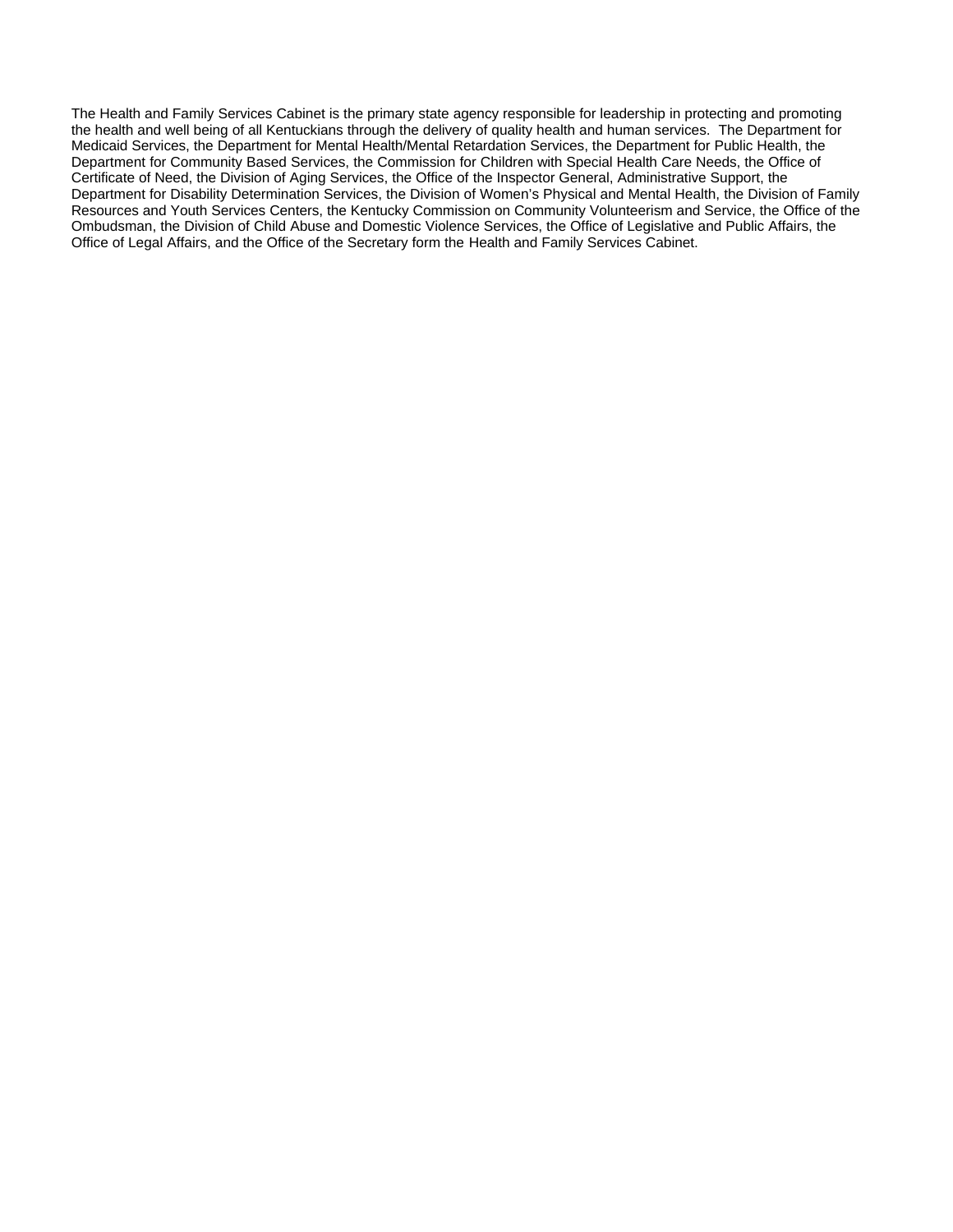### **General Administration and Program Support Health and Family Services Cabinet**

|                                                       | <b>Requested</b><br>FY 2005 | <b>Requested</b><br>FY 2006 | <b>Enacted</b><br>FY 2005 | <b>Enacted</b><br>FY 2006 |
|-------------------------------------------------------|-----------------------------|-----------------------------|---------------------------|---------------------------|
| <b>SOURCE OF FUNDS</b>                                |                             |                             |                           |                           |
| <b>General Fund</b>                                   |                             |                             |                           |                           |
| Regular Appropriation                                 | 40,820,300                  | 44,943,400                  | 35,609,200                | 35,363,200                |
| <b>Total General Fund</b>                             | 40,820,300                  | 44,943,400                  | 35,609,200                | 35,363,200                |
| <b>Restricted Funds</b>                               |                             |                             |                           |                           |
| <b>Balance Forward</b>                                | 3,231,600                   | 1,471,500                   | 3,796,200                 | 1,471,500                 |
| <b>Current Receipts</b>                               | 9,585,900                   | 9,741,800                   | 7,960,900                 | 8,155,500                 |
| Non-Revenue Receipts                                  | 536,800                     | 536,800                     | 536,800                   | 536,800                   |
| <b>Fund Transfers</b>                                 |                             |                             | $-169, 100$               |                           |
| <b>Total Restricted Funds</b><br><b>Federal Funds</b> | 13,354,300                  | 11,750,100                  | 12,124,800                | 10,163,800                |
| <b>Balance Forward</b>                                | 100                         |                             | 1,627,700                 |                           |
| <b>Current Receipts</b>                               | 48,233,300                  | 50,681,400                  | 40,049,200                | 42,606,500                |
| <b>Total Federal Funds</b>                            | 48,233,400                  | 50,681,400                  | 41,676,900                | 42,606,500                |
| <b>TOTAL SOURCE OF FUNDS</b>                          | 102,408,000                 | 107,374,900                 | 89,410,900                | 88,133,500                |
| <b>EXPENDITURES BY CLASS</b>                          |                             |                             |                           |                           |
| Personnel Cost                                        | 52,306,000                  | 56,476,500                  | 49,361,800                | 44,897,100                |
| <b>Operating Expenses</b>                             | 44,245,000                  | 44,584,900                  | 36,610,900                | 41,471,100                |
| Grants, Loans or Benefits                             | 4,276,000                   | 4,276,000                   | 1,946,200                 | 1,378,500                 |
| <b>Debt Service</b>                                   |                             | 1,687,000                   |                           | 354,000                   |
| <b>Capital Outlay</b>                                 | 109,500                     | 109,500                     | 20,500                    | 32,800                    |
| <b>TOTAL EXPENDITURES</b>                             | 100,936,500                 | 107,133,900                 | 87,939,400                | 88,133,500                |
| <b>EXPENDITURES BY FUND SOURCE</b>                    |                             |                             |                           |                           |
| <b>General Fund</b>                                   | 40,820,300                  | 44,943,400                  | 35,609,200                | 35,363,200                |
| <b>Restricted Funds</b>                               | 11,882,800                  | 11,509,100                  | 10,653,300                | 10,163,800                |
| <b>Federal Funds</b>                                  | 48,233,400                  | 50,681,400                  | 41,676,900                | 42,606,500                |
| <b>TOTAL EXPENDITURES</b>                             | 100,936,500                 | 107,133,900                 | 87,939,400                | 88,133,500                |

General Administration and Program Support consists of Administrative Support and the Office of the Inspector General.

The Administrative Support area includes the Office of the Secretary, the Office of Legal Services, and the Office of Legislative Services. The Undersecretaries for Administrative and Fiscal Affairs, Health, Human Services, and Children and Family Services are within the Office of the Secretary. These offices provide policy, administrative, legal, financial, and personnel support services to the program areas of the Cabinet.

The Office of the Inspector General provides support to other programs in the Health and Family Services Cabinet through the Division of Audits and Detection, the Division of Special Investigations, the Division of Long Term Care, the Division of Regulated Child Care, and the Division of Health Care Facilities and Services and the Division of Fraud, Waste and Abuse Identification and Prevention. Two of the above divisions are responsible for the inspections of health care facilities, child caring facilities, and child day care programs.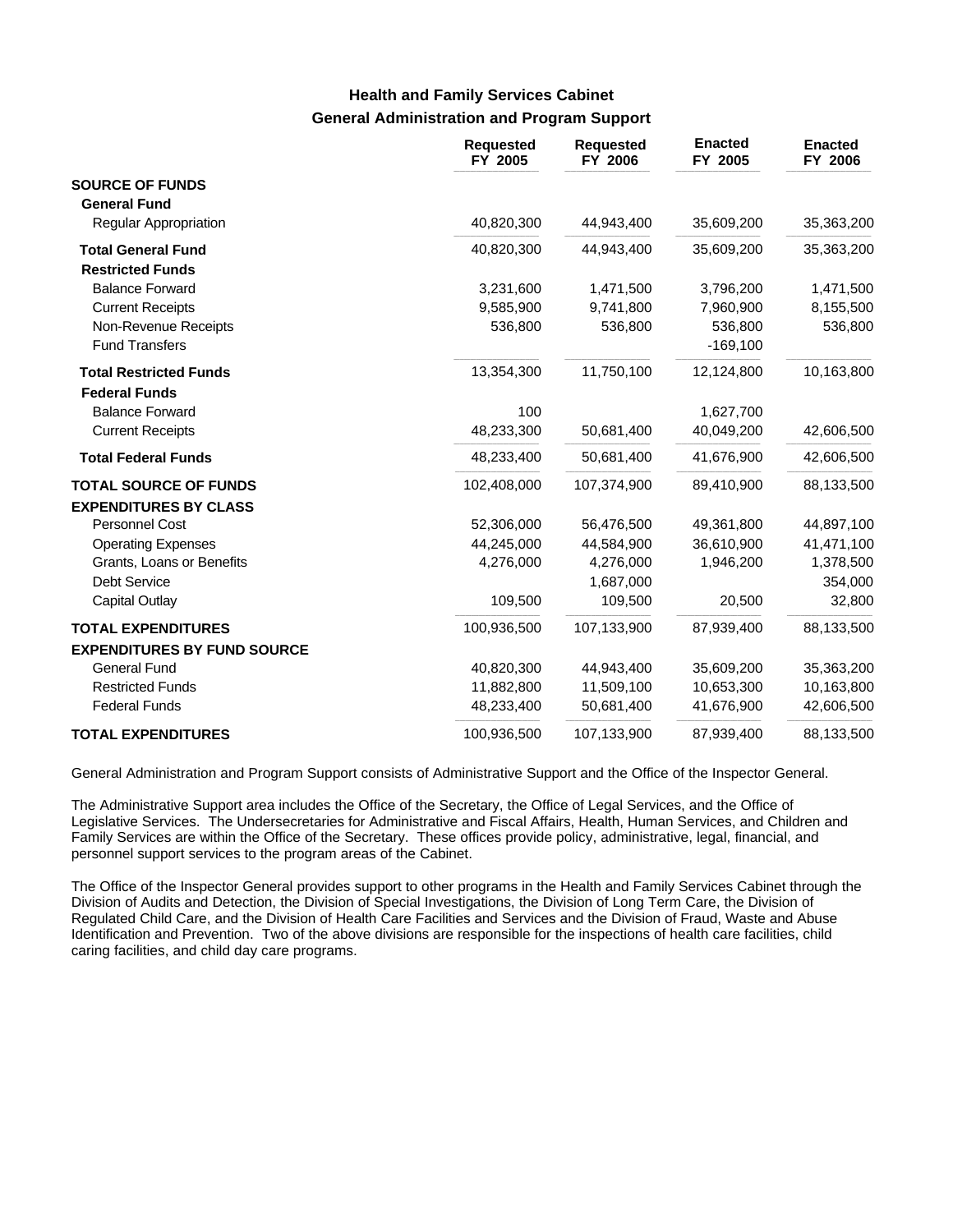# **General Administration and Program Support Administrative Support Health and Family Services Cabinet**

|                                    | <b>Requested</b><br>FY 2005 | <b>Requested</b><br>FY 2006 | <b>Enacted</b><br>FY 2005 | <b>Enacted</b><br>FY 2006 |
|------------------------------------|-----------------------------|-----------------------------|---------------------------|---------------------------|
| <b>SOURCE OF FUNDS</b>             |                             |                             |                           |                           |
| <b>General Fund</b>                |                             |                             |                           |                           |
| <b>Regular Appropriation</b>       | 35,516,000                  | 39,602,400                  | 29,308,300                | 29,062,300                |
| <b>Total General Fund</b>          | 35,516,000                  | 39,602,400                  | 29,308,300                | 29,062,300                |
| <b>Restricted Funds</b>            |                             |                             |                           |                           |
| <b>Balance Forward</b>             | 1,755,700                   | 464,000                     | 2,066,200                 | 464,000                   |
| <b>Current Receipts</b>            | 7,836,900                   | 7,992,800                   | 6,638,200                 | 7,256,000                 |
| Non-Revenue Receipts               | 536,800                     | 536,800                     | 536,800                   | 536,800                   |
| <b>Fund Transfers</b>              |                             |                             | $-169,100$                |                           |
| <b>Total Restricted Funds</b>      | 10,129,400                  | 8,993,600                   | 9,072,100                 | 8,256,800                 |
| <b>Federal Funds</b>               |                             |                             |                           |                           |
| <b>Balance Forward</b>             | 100                         |                             | 1,489,100                 |                           |
| <b>Current Receipts</b>            | 36,233,200                  | 37,782,700                  | 27,545,300                | 29,964,000                |
| <b>Total Federal Funds</b>         | 36,233,300                  | 37,782,700                  | 29,034,400                | 29,964,000                |
| <b>TOTAL SOURCE OF FUNDS</b>       | 81,878,700                  | 86,378,700                  | 67,414,800                | 67,283,100                |
| <b>EXPENDITURES BY CLASS</b>       |                             |                             |                           |                           |
| Personnel Cost                     | 36,172,100                  | 38,969,700                  | 31,159,100                | 27,517,700                |
| <b>Operating Expenses</b>          | 41,057,100                  | 41,536,500                  | 34,025,000                | 38,200,100                |
| Grants, Loans or Benefits          | 4,076,000                   | 4,076,000                   | 1,746,200                 | 1,178,500                 |
| <b>Debt Service</b>                |                             | 1,687,000                   |                           | 354,000                   |
| Capital Outlay                     | 109,500                     | 109,500                     | 20,500                    | 32,800                    |
| <b>TOTAL EXPENDITURES</b>          | 81,414,700                  | 86,378,700                  | 66,950,800                | 67,283,100                |
| <b>EXPENDITURES BY FUND SOURCE</b> |                             |                             |                           |                           |
| <b>General Fund</b>                | 35,516,000                  | 39,602,400                  | 29,308,300                | 29,062,300                |
| <b>Restricted Funds</b>            | 9,665,400                   | 8,993,600                   | 8,608,100                 | 8,256,800                 |
| <b>Federal Funds</b>               | 36,233,300                  | 37,782,700                  | 29,034,400                | 29,964,000                |
| <b>TOTAL EXPENDITURES</b>          | 81,414,700                  | 86,378,700                  | 66,950,800                | 67,283,100                |

Administrative Support provides funding for seven organizational units within the Cabinet for Health and Family Services including the Office of the Secretary, the Office of Legal Services, the Office of Legislative and Public Affairs, the Office of Fiscal Services, the Office of Technology, the Office of Human Resource Management, and the Office of Contract Oversight.

The Office of the Secretary provides oversight and leadership for the Cabinet and its programs. Within the Office of the Secretary there are four (4) Undersecretary groups with unique areas of responsibility: The Undersecretary for Administrative and Fiscal Affairs group is responsible for the Administrative and Fiscal Affairs of the Cabinet. The Undersecretary for Health group is responsible for the Department for Medicaid Services, Department for Public Health, Department for Mental Health/Mental Retardation Services and the Office of Certificate of Need. The Undersecretary for Human Services group is responsible for the Department for Disability Determination Services, Office of the Ombudsman and Department for Human Support Services. The Undersecretary for Children and Family Services is responsible for the Department for Community Based Services and Commission for Children with Special Health Care Needs.

The Office of Legal Services provides legal advice and assistance to all units of the Cabinet in any legal action in which it may be involved. This office provides legal representation for the Cabinet in federal courts, state courts, and before quasi-judicial and administrative bodies; administers all personal service contracts of the Cabinet for legal services; assists in drafting and reviewing legislation, regulations, statutes, and other legal documents and instruments; and provides the Secretary, Commissioners, and Directors in the Cabinet with the legal advice and representation necessary for them to properly administer the Cabinet's programs.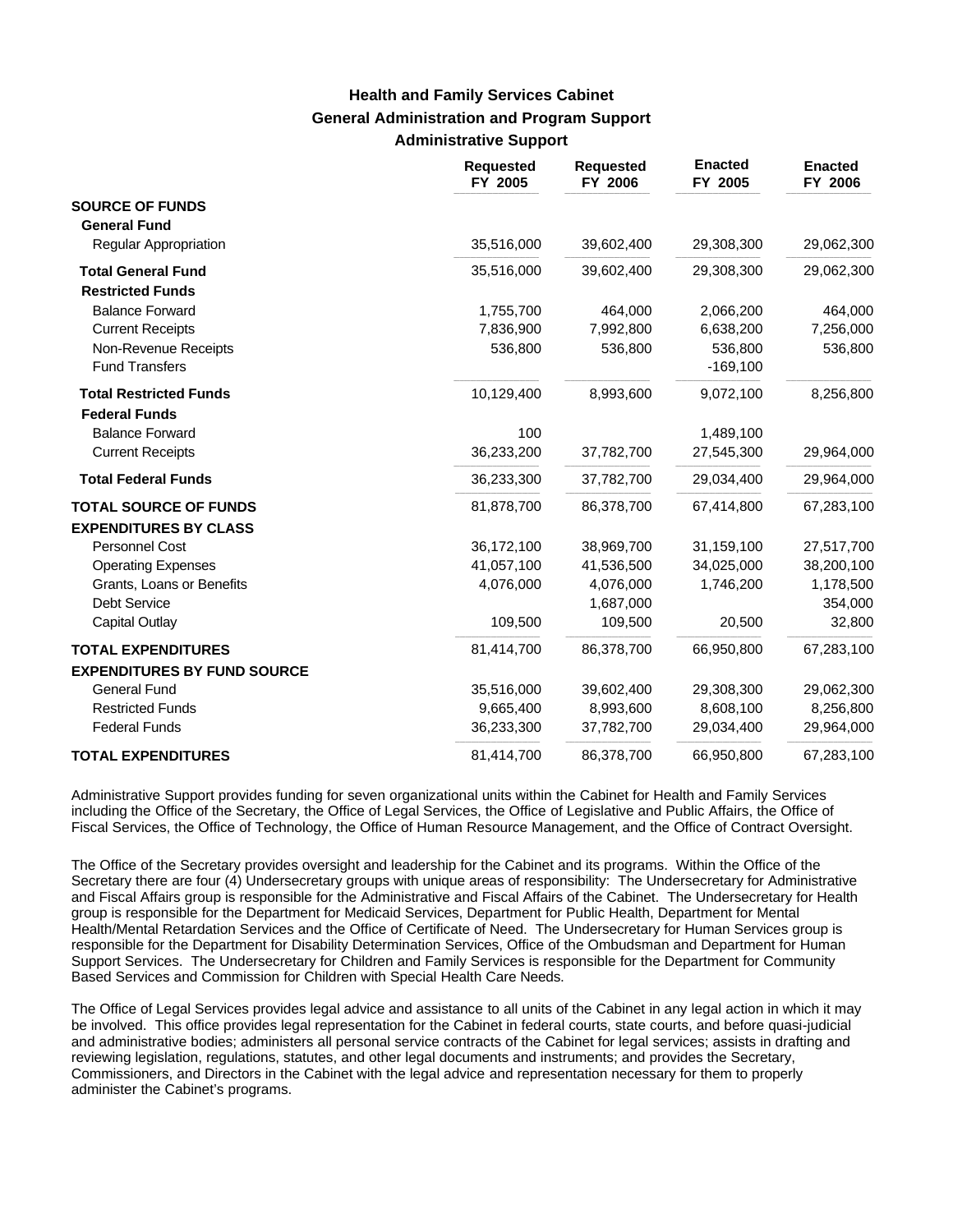The Office of Legislative and Public Affairs is responsible for providing qualified administrative law judges/hearing officials to conduct administrative hearings related to Cabinet matters, overseeing and monitoring legislative activities, and representing the Cabinet in matters of public information, including media inquiries, open records requests, press releases, public relations, and internal communications.

The Office of Fiscal Affairs provides overall administrative and support including the designing, coordinating and documenting all activities related to budget; reporting and management analysis; providing and tracking accounting and payment services, including travel, for the Cabinet; filing required financial reports; responding to audits of the Cabinet's programs; maintaining the maintenance and security of the accounting systems; monitoring all leased facilities of the Cabinet, including space design and utilization, insurance, on-site facility inspections, general maintenance and construction for the Cabinet's six state-owned properties; preparation and maintenance of the Cabinet's 6-Year Capital Plan; coordinating, tracking and monitoring capital construction projects; and maintaining and reporting the inventory of physical assets including record retention.

The Office of Technology is responsible for providing strategic direction and oversight of technology resources for the Cabinet, including technical support services, system security, statewide system services, the monitoring of technology purchase requests and other technology-related services and initiatives. The Office is also responsible for maintaining high quality technology, managing and maintaining the Cabinet's network, installing and supporting voice communication systems, and supervising the development, operation, and security of the extensive statewide application systems that support direct delivery of statewide services.

The Office of Human Resource Management serves all Cabinet employees and programs and provides payroll and health benefits administration, equal employment opportunity compliance, and professional development and training activities. This Office serves as the Cabinet's appointing authority and performs all the duties, responsibilities and functions required to maintain an effective and efficient personnel management system in accordance with the Kentucky Revised Statues, Kentucky Administrative Regulations and the policy guidelines of the Secretary of the Cabinet.

The Office of Contract Oversight is responsible for monitoring Cabinet contracts, overseeing the procurement process, providing technical support to Cabinet staff in procurement and contracting procedures, and ensuring compliance with statutes, regulations, policy, and procedures related to procurement and contracting.

#### **Policy**

General Funds of \$354,000 are provided in fiscal year 2005-2006 for debt service for the Safeguarding Children at Risk project also known as The Workers Information System (TWIST) and the Child Support Enforcement Kentucky Automated Support Enforcement System or the KASES project . The enacted budget includes General Funds of \$1,000,000 in fiscal year 2004-2005 and \$6,000,000 in FY 2005-2006 for the Kentucky Automated Eligibility System (KAMES). The enacted budget includes fund transfers of \$169,100 in fiscal year 2004-2005.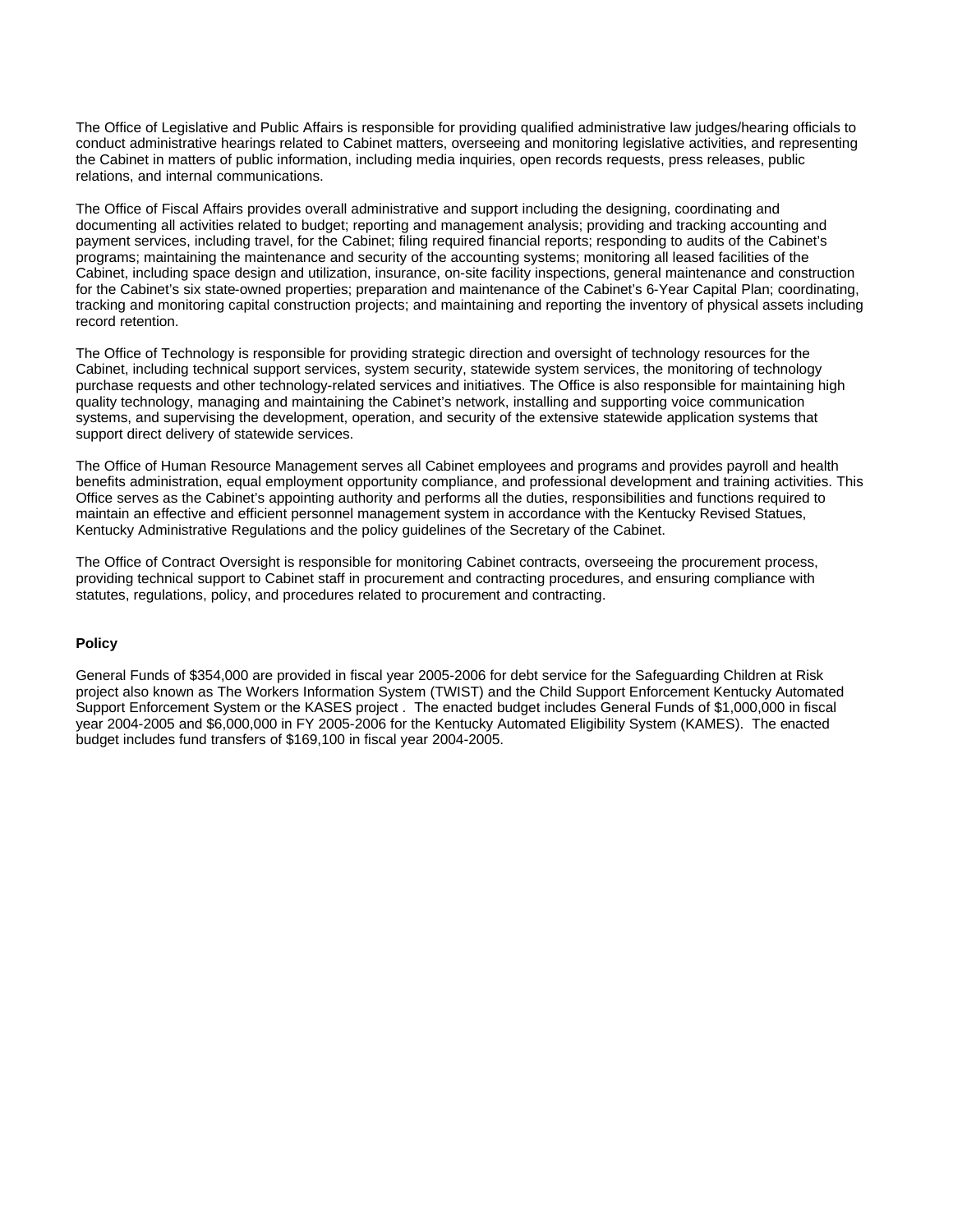### **General Administration and Program Support Inspector General Health and Family Services Cabinet**

|                                                       | <b>Requested</b><br>FY 2005 | <b>Requested</b><br>FY 2006 | <b>Enacted</b><br>FY 2005 | <b>Enacted</b><br>FY 2006 |
|-------------------------------------------------------|-----------------------------|-----------------------------|---------------------------|---------------------------|
| <b>SOURCE OF FUNDS</b><br><b>General Fund</b>         |                             |                             |                           |                           |
| <b>Regular Appropriation</b>                          | 5,304,300                   | 5,341,000                   | 6,300,900                 | 6,300,900                 |
| <b>Total General Fund</b><br><b>Restricted Funds</b>  | 5,304,300                   | 5,341,000                   | 6,300,900                 | 6,300,900                 |
| <b>Balance Forward</b>                                | 1,475,900                   | 1,007,500                   | 1,730,000                 | 1,007,500                 |
| <b>Current Receipts</b>                               | 1,749,000                   | 1,749,000                   | 1,322,700                 | 899,500                   |
| <b>Total Restricted Funds</b><br><b>Federal Funds</b> | 3,224,900                   | 2,756,500                   | 3,052,700                 | 1,907,000                 |
| <b>Balance Forward</b>                                |                             |                             | 138,600                   |                           |
| <b>Current Receipts</b>                               | 12,000,100                  | 12,898,700                  | 12,503,900                | 12,642,500                |
| <b>Total Federal Funds</b>                            | 12,000,100                  | 12,898,700                  | 12,642,500                | 12,642,500                |
| <b>TOTAL SOURCE OF FUNDS</b>                          | 20,529,300                  | 20,996,200                  | 21,996,100                | 20,850,400                |
| <b>EXPENDITURES BY CLASS</b>                          |                             |                             |                           |                           |
| Personnel Cost                                        | 16,133,900                  | 17,506,800                  | 18,202,700                | 17,379,400                |
| <b>Operating Expenses</b>                             | 3,187,900                   | 3,048,400                   | 2,585,900                 | 3,271,000                 |
| Grants, Loans or Benefits                             | 200,000                     | 200,000                     | 200,000                   | 200,000                   |
| <b>TOTAL EXPENDITURES</b>                             | 19,521,800                  | 20,755,200                  | 20,988,600                | 20,850,400                |
| <b>EXPENDITURES BY FUND SOURCE</b>                    |                             |                             |                           |                           |
| <b>General Fund</b>                                   | 5,304,300                   | 5,341,000                   | 6,300,900                 | 6,300,900                 |
| <b>Restricted Funds</b>                               | 2,217,400                   | 2,515,500                   | 2,045,200                 | 1,907,000                 |
| <b>Federal Funds</b>                                  | 12,000,100                  | 12,898,700                  | 12,642,500                | 12,642,500                |
| <b>TOTAL EXPENDITURES</b>                             | 19,521,800                  | 20,755,200                  | 20,988,600                | 20,850,400                |

The Office of the Inspector General has five divisions: the Division of Audits and Detection, the Division of Special Investigations, the Division of Regulated Child Care, the Division of Fraud, Waste and Abuse/Identification and Prevention, and the Division of Health Care Facilities and Services. The general authority for the Office of the Inspector General is codified within KRS 194A.030(6).

The Division of Audits and Detection (DOAD) examine Cabinet programs to assess contractor compliance with state and federal laws and regulations. In accordance with KRS 194A.030(6), the Division is responsible for the conduct of audits of programs within the Cabinet for Health and Family Services, their grantees and contractors. These include audits of nursing homes, home health agencies, Mental Health/Mental Retardation Boards, primary care centers, psychiatric hospitals, adult day care facilities, spouse abuse centers, child care centers, the Supports for Community Living Program, community action agencies, and child support programs. The DOAD also conducts preliminary investigations of alleged fraud and abuse, which are received over the Medicaid fraud hotline (mandated by KRS 205.8483 and 42 CFR 455) and other Medicaid fraud referrals. DOAD also acts as an independent appraisal function within the Cabinet to examine and evaluate its financial and management activities.

The Division of Special Investigations conducts investigations to detect fraud or abuse of any program by any client, or by any vendor of services with whom the Cabinet has contracted. It conducts special investigations requested by the secretary, commissioners, or agency heads into matters related to the Cabinet and its programs. The Division notifies and forwards any information relevant to possible criminal violations to the appropriate prosecuting authority. The Division operates a toll-free welfare and Medicaid fraud and abuse hotline, conducts investigations of Women, Infants, and Children (WIC) program vendors, and collects and reports data on assistance program fraud investigations by the Office of the Inspector General and the Office of the Attorney General.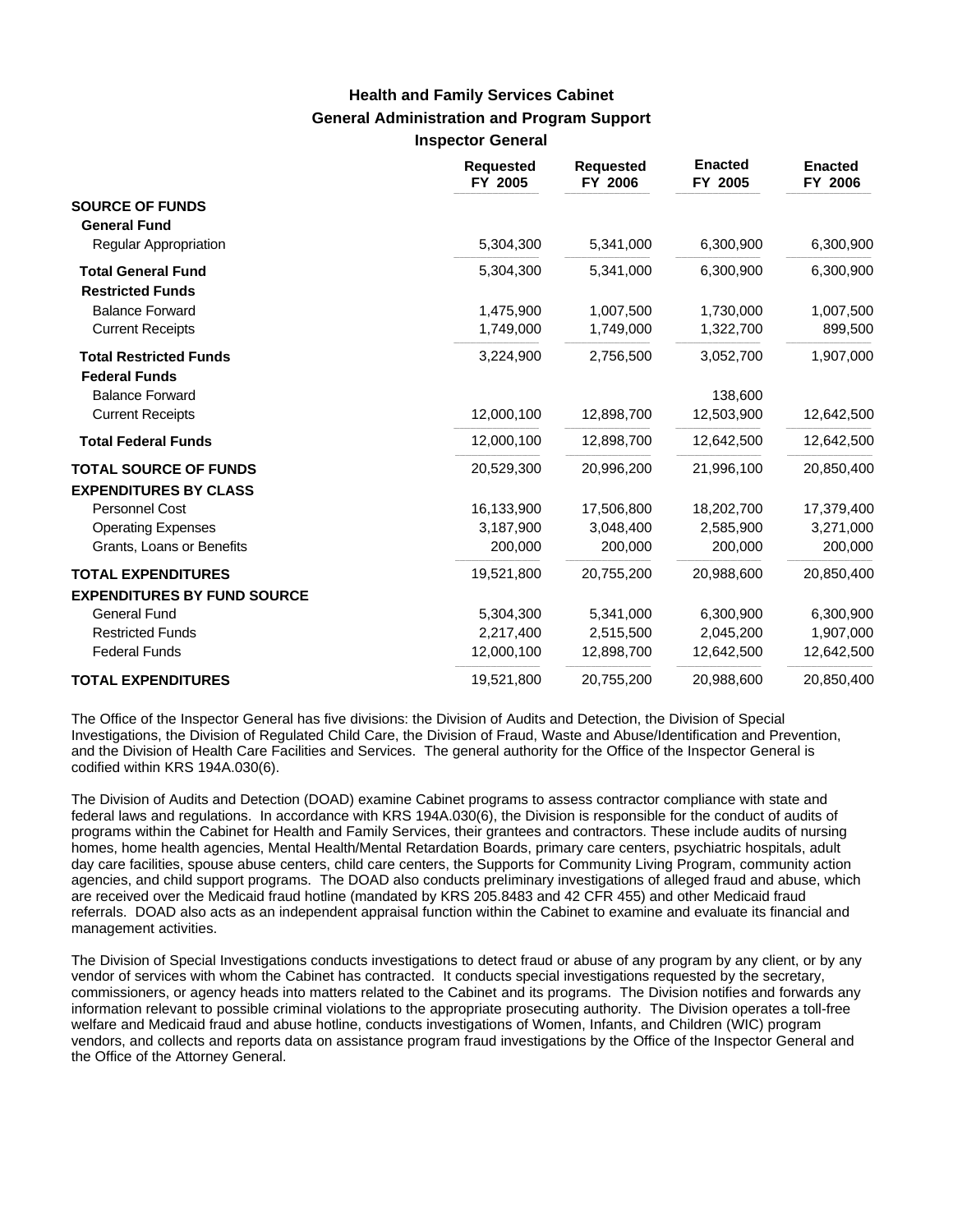The Division of Regulated Child Care is charged with the licensing of certified Family Care homes, licensed day care centers (Type I and II), child caring facilities, child-placing agencies, and private adoptive service agencies. This includes initial licensure surveys, yearly re-licensure surveys, and complaint surveys. The division also rates child care centers as part of the voluntary STARS for KIDS NOW quality initiative.

The Division of Fraud, Waste and Abuse/Identification and Prevention is responsible for planning, developing, and directing agency efforts to identify and prevent fraud, waste and abuse in the Medicaid program, and all other assistance programs administered by the Cabinet for Health and Family Services. The Division is responsible for Medicaid and health care provider, and Medicaid and welfare recipient, surveillance and utilization review, and notification on all issues of administrative compliance and enforcement, including recovery of funds. The Division is responsible for administering the enhanced KASPER (Kentucky All Schedule Prescription Enforcement Reporting) system by fully utilizing this database for all purposes under the law and maximizing the potential for this monitoring system. The Division is also responsible for specialized regulatory enforcement matters involving the dispensing of controlled substances in the Commonwealth, and policy analysis for recommendations to the respective programs within the Cabinet.

The Division of Health Care Facilities and Services conducts on-site inspections of all health facilities and Services throughout the state (including over 2,600 laboratories) to determine compliance with state licensing standards and federal Medicare and Medicaid certification requirements. The Division also investigates allegations of abuse and neglect that may occur in a licensed health facility.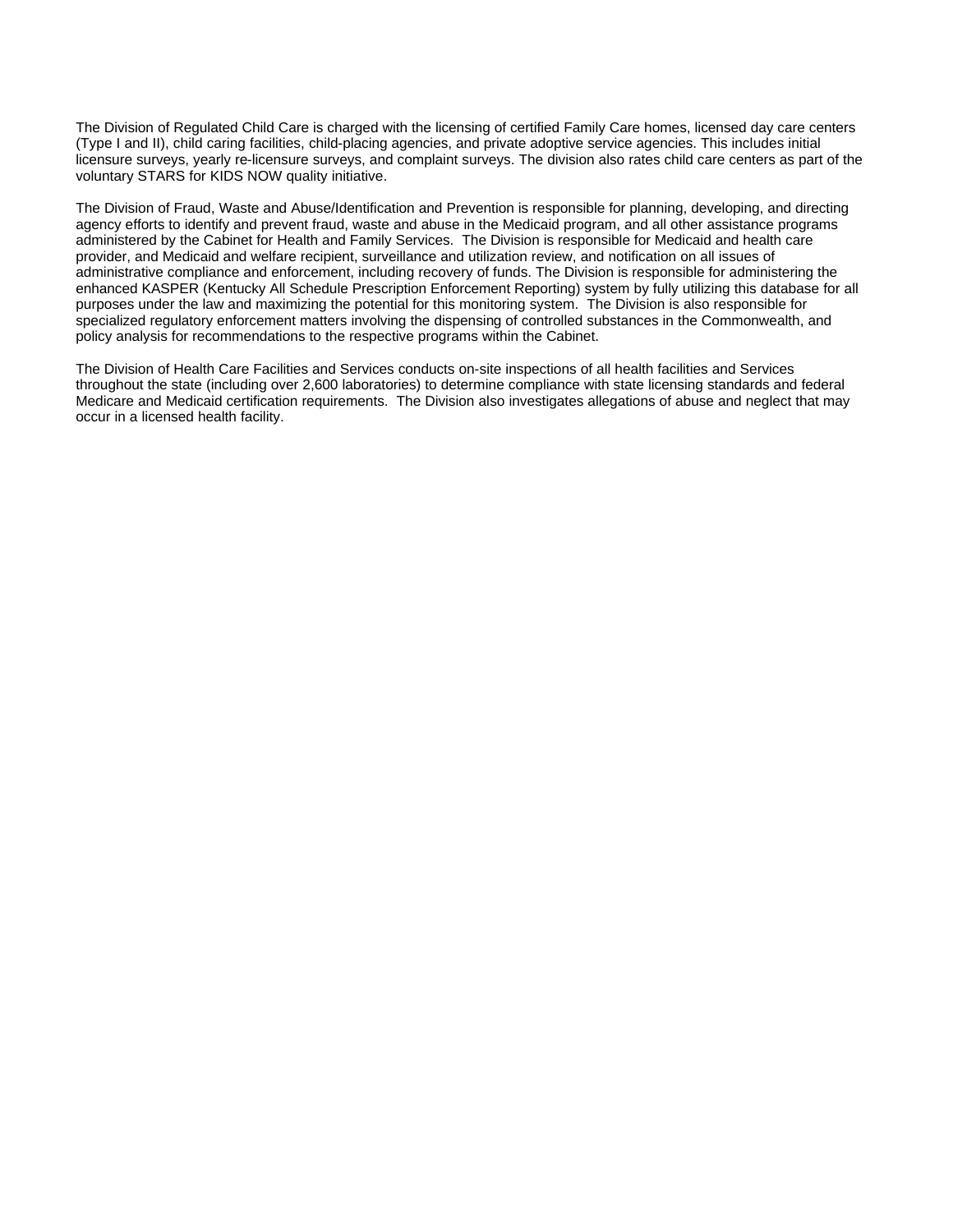### **Health and Family Services Cabinet**

#### **Ombudsman**

|                                                                        | <b>Requested</b><br>FY 2005 | <b>Requested</b><br>FY 2006 | <b>Enacted</b><br>FY 2005 | <b>Enacted</b><br>FY 2006 |
|------------------------------------------------------------------------|-----------------------------|-----------------------------|---------------------------|---------------------------|
| <b>SOURCE OF FUNDS</b><br><b>General Fund</b><br>Regular Appropriation |                             |                             | 3,767,200                 | 3,767,200                 |
|                                                                        |                             |                             |                           |                           |
| <b>Total General Fund</b><br><b>Restricted Funds</b>                   |                             |                             | 3,767,200                 | 3,767,200                 |
| <b>Current Receipts</b>                                                |                             |                             | 400,000                   | 400,000                   |
| <b>Total Restricted Funds</b><br><b>Federal Funds</b>                  |                             |                             | 400,000                   | 400,000                   |
| <b>Current Receipts</b>                                                |                             |                             | 2,612,200                 | 2,612,200                 |
| <b>Total Federal Funds</b>                                             |                             |                             | 2,612,200                 | 2,612,200                 |
| <b>TOTAL SOURCE OF FUNDS</b><br><b>EXPENDITURES BY CLASS</b>           |                             |                             | 6,779,400                 | 6,779,400                 |
| Personnel Cost                                                         |                             |                             | 6,005,700                 | 6,016,600                 |
| <b>Operating Expenses</b>                                              |                             |                             | 773,700                   | 762,800                   |
| <b>TOTAL EXPENDITURES</b><br><b>EXPENDITURES BY FUND SOURCE</b>        |                             |                             | 6,779,400                 | 6,779,400                 |
| <b>General Fund</b>                                                    |                             |                             | 3,767,200                 | 3,767,200                 |
| <b>Restricted Funds</b>                                                |                             |                             | 400,000                   | 400,000                   |
| <b>Federal Funds</b>                                                   |                             |                             | 2,612,200                 | 2,612,200                 |
| <b>TOTAL EXPENDITURES</b>                                              |                             |                             | 6,779,400                 | 6,779,400                 |

The Office of the Ombudsman consists of the Complaint Review Branch, the Quality Control Branch, the Performance Enhancement Branch, the Long Term Care Ombudsman Program and the Institutional Review Board.

The Complaint Review Branch handles calls and correspondence concerning programs under the Department for Community Based Services, the Department for Medicaid Services, Department for Mental Health/Mental Retardation Services and the Department for Public Health. The Branch issues reports to these agencies concerning complaint trends and patters and recommends corrective action.

The Quality Control Branch consists of two sections, the Public Assistance Review Section and the Food Stamp Review Section.

The Public Assistance Review Section conducts statewide Medicaid Quality Control reviews to comply with state and federal Medicaid Quality Control Standards. Reviews include Kentucky Works Program (KWP) cases, Medicaid and adult medical cases. Reports are prepared for the federal government, the Cabinet, the Department for Community Based Services and the Department of Medicaid Services.

The Food Stamp Review Section conducts Food Stamp Quality Control reviews, provide information to the federal government, the Cabinet and the Department for Community Based Services and prepare the annual state Food Stamp Quality Control sampling plan.

The Performance Enhancement Branch consists of three sections, the Quality Assurance Section, the Management Evaluation Section, and the Program Access and Compliance Section.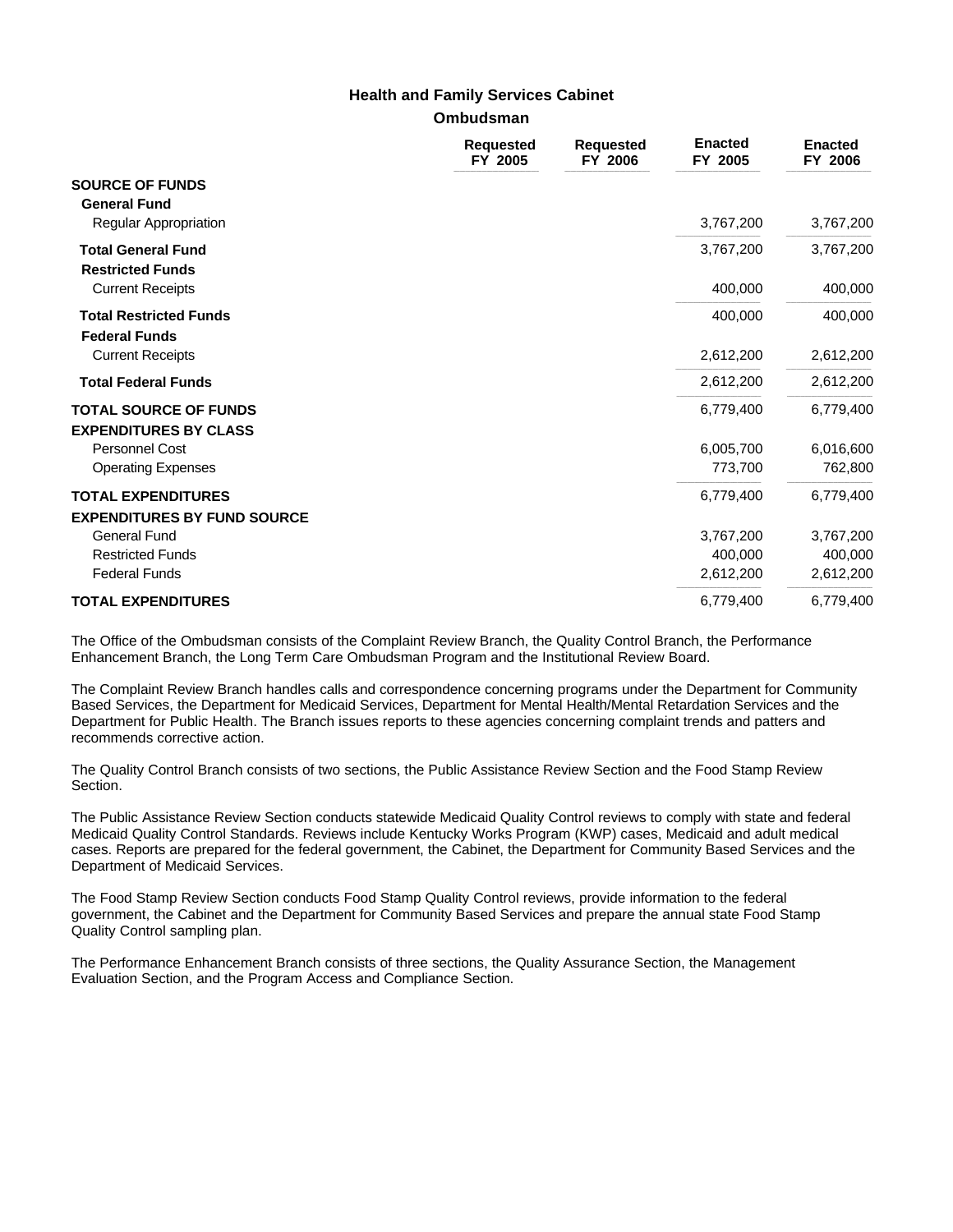The Quality Assurance Section determines Administrative Hearing eligibility of Department for Community Based Services/Division of Protection & Permanency service complaints and requests to appeal child abuse and/or child neglect substantiation and monitor and maintain the process and official files for such complaints and appeals. This section also coordinates, conducts, analyzes and issues reports on the Kentucky Child and Family Services Review (KY-CFSR) in accordance with the federally mandated Program Improvement Plan (PIP). The section coordinates record keeping for the CQI Peer Review process within Protection & Permanency.

The Management Evaluation Section conducts federal management evaluation reviews for the Food Stamp program. This section assists in writing county and regional corrective action plans and conducts exit conferences with field staff in all Kentucky counties. This section also prepares the federal food stamp corrective action state plan and ensures continuous error identifications and revises local and regional pans accordingly.

The Program Access and Compliance Section performs federally Mandated Food Stamp Access reviews of local offices to insure they comply with regulations to provide eligible clients access to services. Follow-up and exit interviews are conducted in each office. This section also seeks to identify potential barriers, works to resolve those problems and implements corrective action and continuous monitoring.

The Kentucky Long-Term Care Ombudsmen Program identifies, investigates and helps resolve complaints made by or on behalf of residents of long-term care facilities (including nursing homes, personal care homes and family care homes). The Long-Term Care Ombudsmen also advocates for changes to improve residents' quality of life and care.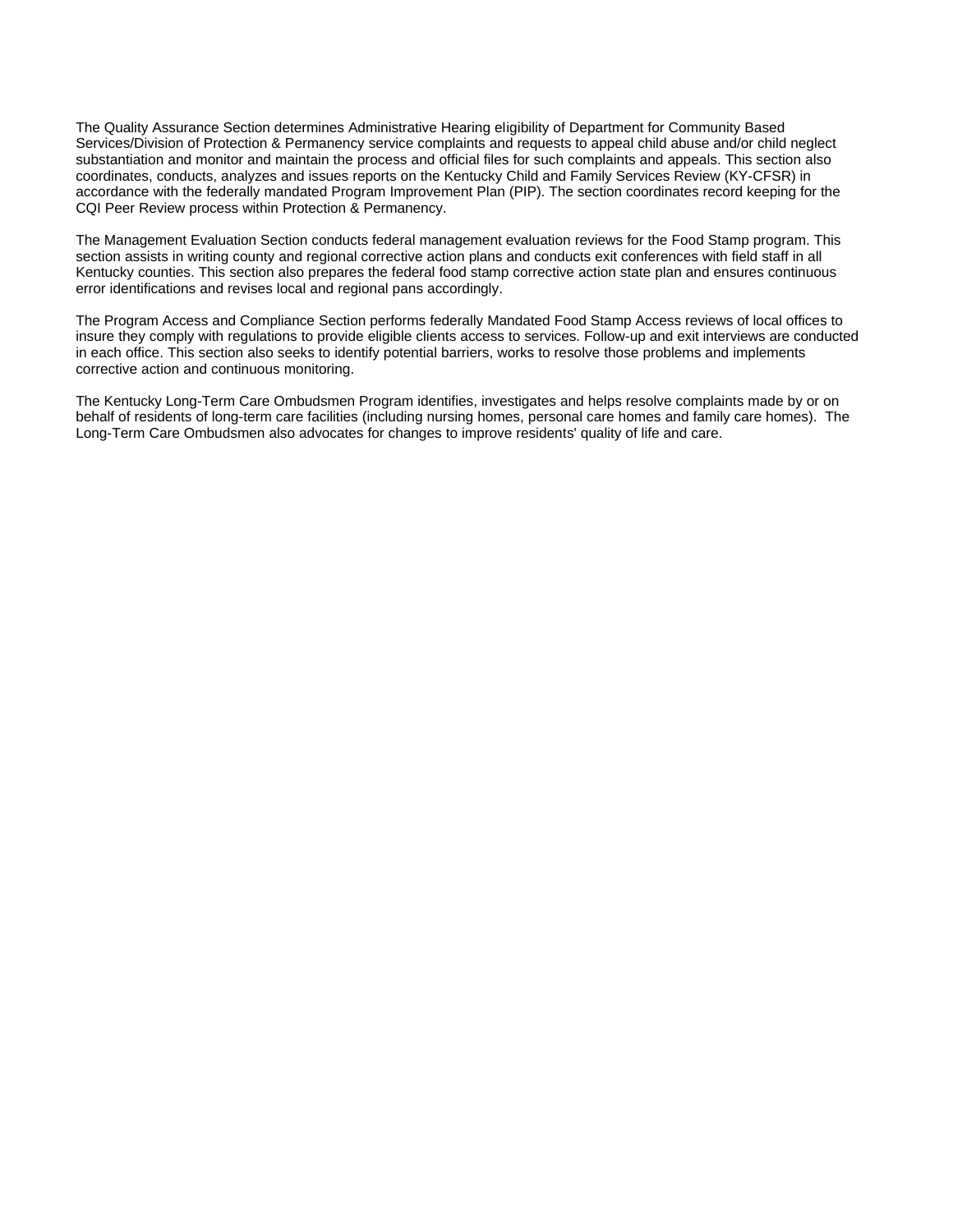# **Comm for Children with Special Health Care Needs Health and Family Services Cabinet**

|                                         | <b>Requested</b><br>FY 2005 | <b>Requested</b><br>FY 2006 | <b>Enacted</b><br>FY 2005 | <b>Enacted</b><br>FY 2006 |
|-----------------------------------------|-----------------------------|-----------------------------|---------------------------|---------------------------|
| <b>SOURCE OF FUNDS</b>                  |                             |                             |                           |                           |
| <b>General Fund</b>                     |                             |                             |                           |                           |
| <b>Regular Appropriation</b>            | 6,180,400                   | 6,948,600                   | 5,490,500                 | 5,490,500                 |
| <b>Total General Fund</b>               | 6,180,400                   | 6,948,600                   | 5,490,500                 | 5,490,500                 |
| <b>Tobacco Settlement-Phase I</b>       |                             |                             |                           |                           |
| Tobacco Settlement - I                  | 555,000                     | 555,000                     | 455,000                   | 455,000                   |
| Continuing Appropriation                | 24,600                      | 24,600                      | 43,900                    |                           |
| <b>Fund Transfers</b>                   |                             |                             | $-43,900$                 |                           |
| <b>Total Tobacco Settlement-Phase I</b> | 579,600                     | 579,600                     | 455,000                   | 455,000                   |
| <b>Restricted Funds</b>                 |                             |                             |                           |                           |
| <b>Balance Forward</b>                  |                             |                             | 357,700                   |                           |
| <b>Current Receipts</b>                 | 4,890,100                   | 4,916,100                   | 4,728,300                 | 4,666,000                 |
| <b>Fund Transfers</b>                   |                             |                             | $-446,000$                |                           |
| <b>Total Restricted Funds</b>           | 4,890,100                   | 4,916,100                   | 4,640,000                 | 4,666,000                 |
| <b>Federal Funds</b>                    |                             |                             |                           |                           |
| <b>Balance Forward</b>                  |                             |                             | 103,700                   |                           |
| <b>Current Receipts</b>                 | 4,613,000                   | 4,587,000                   | 4,509,300                 | 4,587,000                 |
| <b>Total Federal Funds</b>              | 4,613,000                   | 4,587,000                   | 4,613,000                 | 4,587,000                 |
| <b>TOTAL SOURCE OF FUNDS</b>            | 16,263,100                  | 17,031,300                  | 15,198,500                | 15,198,500                |
| <b>EXPENDITURES BY CLASS</b>            |                             |                             |                           |                           |
| Personnel Cost                          | 10,282,200                  | 11,050,400                  | 9,139,900                 | 9,412,700                 |
| <b>Operating Expenses</b>               | 1,586,700                   | 1,586,700                   | 1,586,800                 | 1,584,700                 |
| Grants, Loans or Benefits               | 4,369,600                   | 4,369,600                   | 4,440,200                 | 4,201,100                 |
| Capital Outlay                          |                             |                             | 31,600                    |                           |
| <b>TOTAL EXPENDITURES</b>               | 16,238,500                  | 17,006,700                  | 15,198,500                | 15,198,500                |
| <b>EXPENDITURES BY FUND SOURCE</b>      |                             |                             |                           |                           |
| <b>General Fund</b>                     | 6,180,400                   | 6,948,600                   | 5,490,500                 | 5,490,500                 |
| Tobacco Settlement-Phase I              | 555,000                     | 555,000                     | 455,000                   | 455,000                   |
| <b>Restricted Funds</b>                 | 4,890,100                   | 4,916,100                   | 4,640,000                 | 4,666,000                 |
| <b>Federal Funds</b>                    | 4,613,000                   | 4,587,000                   | 4,613,000                 | 4,587,000                 |
| <b>TOTAL EXPENDITURES</b>               | 16,238,500                  | 17,006,700                  | 15,198,500                | 15,198,500                |

The Commission for Children with Special Health Care Needs has over 75 years experience in providing care for children with a variety of special needs. Through the years, the Commission has evolved from providing surgeries for "crippled children" to offering comprehensive medical care for children with a range of complex needs. A family-centered approach ensures that the family is valued as an integral part of the care plan and services are provided to assist the family in meeting children's needs.

The Commission is charged with planning, developing, providing, and evaluating the public statewide system of care for children with special health care needs and providing early intervention services pursuant to:

- KRS 200.460 to 200.499: authorizes the Commission's functions;
- 902 KAR 4:070: the Commission's regulatory authority;
- KRS 200.550 and 200.560: authorizes the Hemophilia program;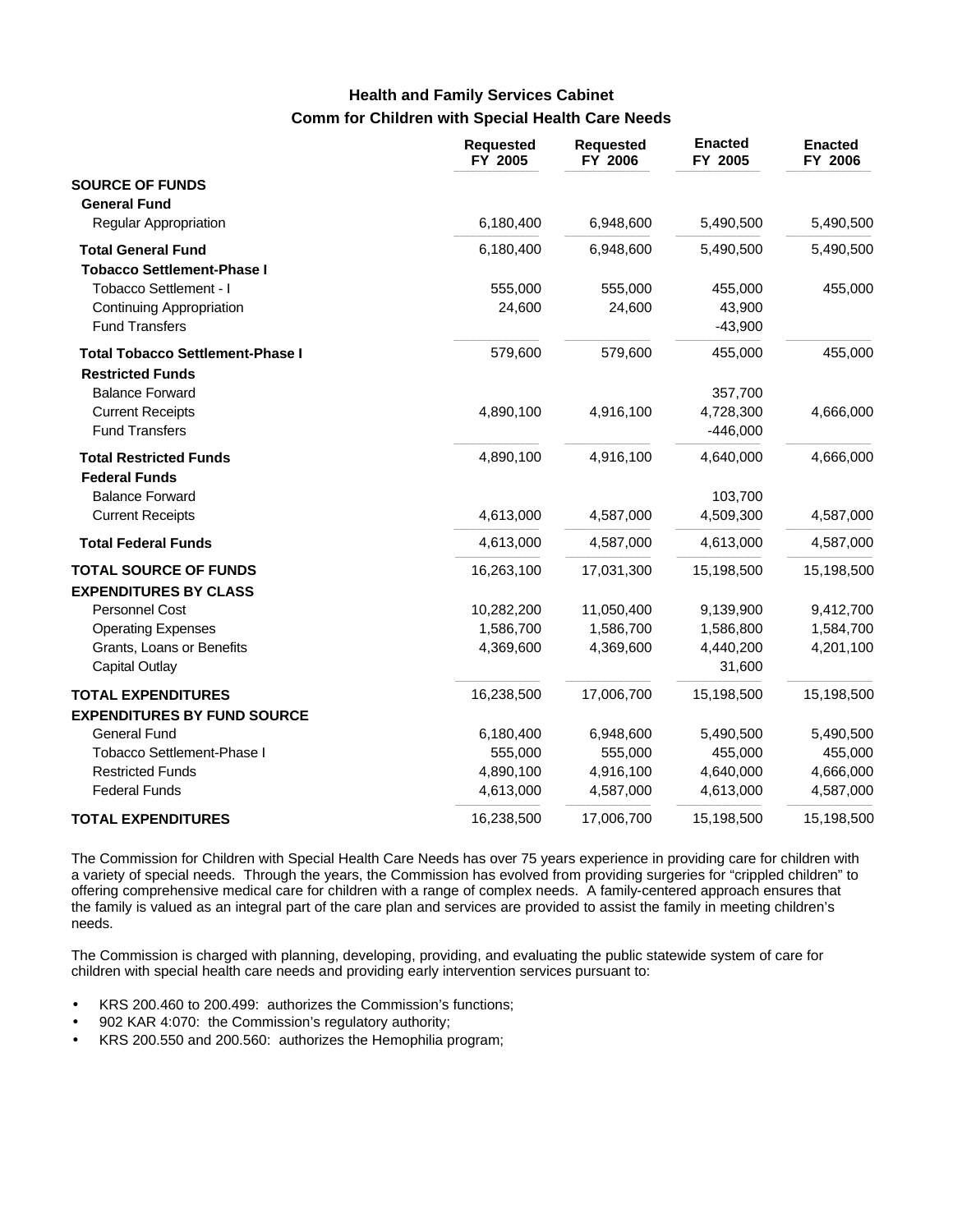- 911 KAR 1:080 SSI: Children's Support Services (SSI/CSS) mandated by the Maternal and Child Health Block Grant authorized at the federal level by Title V of the Social Security Act;
- 911 KAR 1:085: Universal Newborn Screening Grant Program.

The Commission for Children with Special Health Care Needs works collaboratively with other agencies to assure services to children with disabilities are comprehensive, community-based, family-centered, and coordinated, thus avoiding duplication and fragmentation of the service delivery system. Accessibility is a key component of the delivery system.

The family's financial status plays a role in determining whether the child is accepted into the Children with Special Health Care Needs Program and the Hemophilia Program. All families with incomes at 200 percent of the federal poverty level are accepted. A sliding fee scale based on income and number in household determines what percentage of the cost each family pays for treatment. Individuals who fall outside the program's income guidelines can also receive services through the Commission if they reside in medically under-served areas of the state, though the family is required to reimburse the Commission for treatment costs. This allows the Commission to further assist in communities where specialized medical care is unavailable.

The Commission has several ongoing initiatives. These include: the implementation of a Care Coordination and Quality Management Model for the agency's clinical programs, the CHAMPIONS Grant (to increase parental involvement), Universal Newborn Hearing Screening (UNHS), and other collaborations with community and statewide partners. The Commission also operates VISION, a vision examination program that is part of the Early Childhood Development program.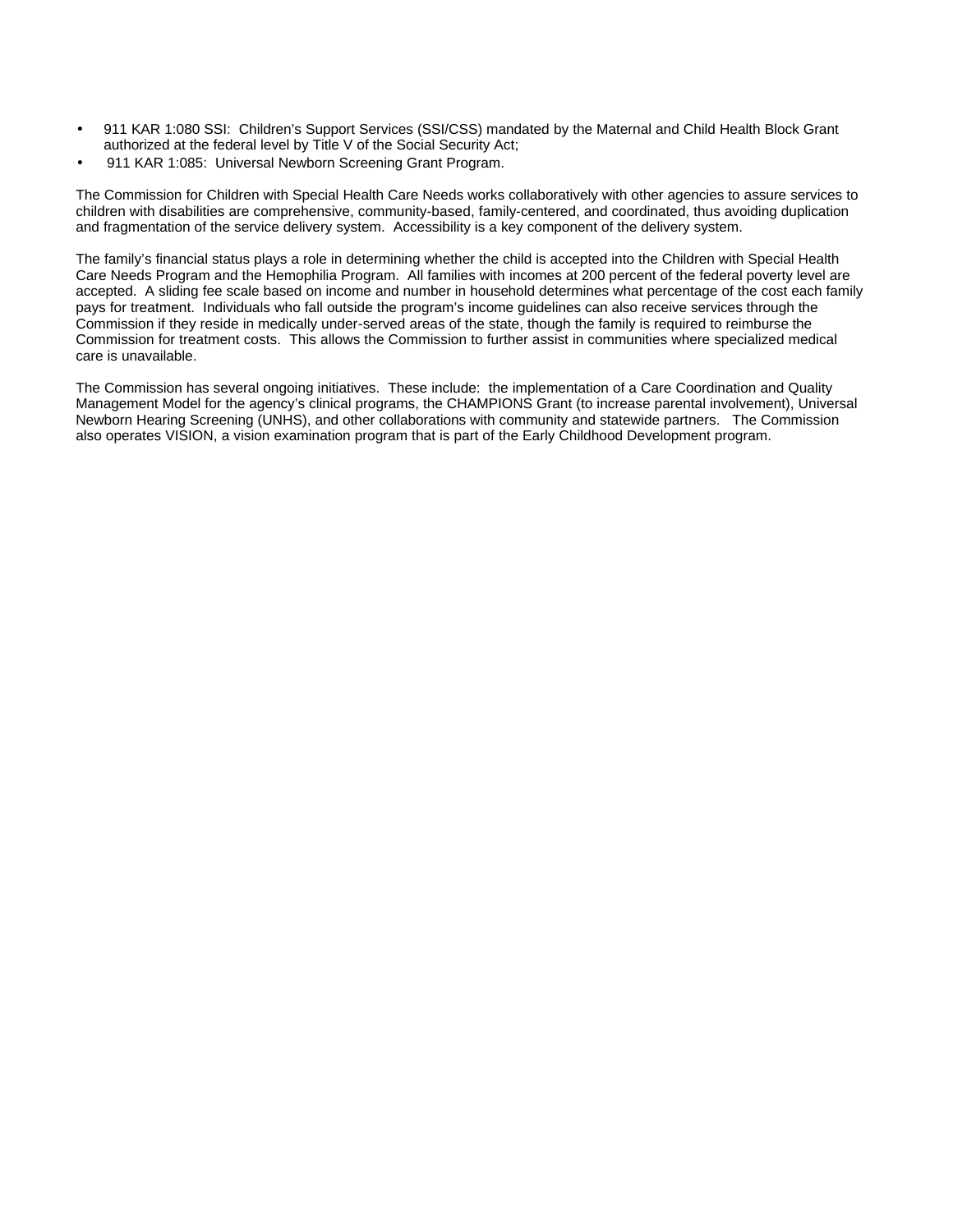### **Medicaid Services Health and Family Services Cabinet**

|                                    | <b>Requested</b><br>FY 2005 | <b>Requested</b><br>FY 2006 | <b>Enacted</b><br>FY 2005 | <b>Enacted</b><br>FY 2006 |
|------------------------------------|-----------------------------|-----------------------------|---------------------------|---------------------------|
| <b>SOURCE OF FUNDS</b>             |                             |                             |                           |                           |
| <b>General Fund</b>                |                             |                             |                           |                           |
| Regular Appropriation              | 933,788,000                 | 1,055,133,000               | 872,432,500               | 942,462,500               |
| <b>Total General Fund</b>          | 933,788,000                 | 1,055,133,000               | 872,432,500               | 942,462,500               |
| <b>Restricted Funds</b>            |                             |                             |                           |                           |
| <b>Balance Forward</b>             |                             |                             | 2,603,200                 |                           |
| <b>Current Receipts</b>            | 197,876,600                 | 156,092,600                 | 249,762,400               | 183,919,000               |
| Non-Revenue Receipts               | 204,316,300                 | 207,247,000                 | 214,140,400               | 211,147,000               |
| <b>Total Restricted Funds</b>      | 402,192,900                 | 363,339,600                 | 466,506,000               | 395,066,000               |
| <b>Federal Funds</b>               |                             |                             |                           |                           |
| <b>Balance Forward</b>             |                             |                             | 35,892,500                |                           |
| <b>Current Receipts</b>            | 3,085,056,000               | 3,255,919,400               | 3,059,657,700             | 2,968,490,600             |
| Non-Revenue Receipts               | $-23,839,900$               | $-23,839,900$               | $-23,839,900$             | $-23,839,900$             |
| <b>Total Federal Funds</b>         | 3,061,216,100               | 3,232,079,500               | 3,071,710,300             | 2,944,650,700             |
| <b>TOTAL SOURCE OF FUNDS</b>       | 4,397,197,000               | 4,650,552,100               | 4,410,648,800             | 4,282,179,200             |
| <b>EXPENDITURES BY CLASS</b>       |                             |                             |                           |                           |
| Personnel Cost                     | 62,843,200                  | 63,828,900                  | 58,503,300                | 58,503,300                |
| <b>Operating Expenses</b>          | 2,316,900                   | 2,316,900                   | 1,934,400                 | 1,934,400                 |
| Grants, Loans or Benefits          | 4,332,036,900               | 4,584,406,300               | 4,350,211,100             | 4,221,741,500             |
| <b>TOTAL EXPENDITURES</b>          | 4,397,197,000               | 4,650,552,100               | 4,410,648,800             | 4,282,179,200             |
| <b>EXPENDITURES BY FUND SOURCE</b> |                             |                             |                           |                           |
| <b>General Fund</b>                | 933,788,000                 | 1,055,133,000               | 872,432,500               | 942,462,500               |
| <b>Restricted Funds</b>            | 402,192,900                 | 363,339,600                 | 466,506,000               | 395,066,000               |
| <b>Federal Funds</b>               | 3,061,216,100               | 3,232,079,500               | 3,071,710,300             | 2,944,650,700             |
| <b>TOTAL EXPENDITURES</b>          | 4,397,197,000               | 4,650,552,100               | 4,410,648,800             | 4,282,179,200             |
| <b>EXPENDITURES BY UNIT</b>        |                             |                             |                           |                           |
| Administration                     | 85,162,100                  | 87,678,500                  | 76,348,600                | 76,348,600                |
| <b>Benefits</b>                    | 4,312,034,900               | 4,562,873,600               | 4,334,300,200             | 4,205,830,600             |
| <b>TOTAL EXPENDITURES</b>          | 4,397,197,000               | 4,650,552,100               | 4,410,648,800             | 4,282,179,200             |

Two major programs operate within the Department for Medicaid Services: the Kentucky Medical Assistance Program (regular Medicaid program) and the Kentucky Children's Health Insurance program (K-CHIP).

The Medical Assistance program pays providers for health care they provide to medically indigent Kentuckians. Eligibility for services is determined by staff in county Department for Community Based Services offices. Persons may also automatically qualify for benefits if they are eligible for Supplemental Security Income benefits administered by the Social Security Administration.

K-CHIP provides for comprehensive physical and behavioral health services for uninsured children who are not eligible for Medicaid up to 200% of the federal poverty level.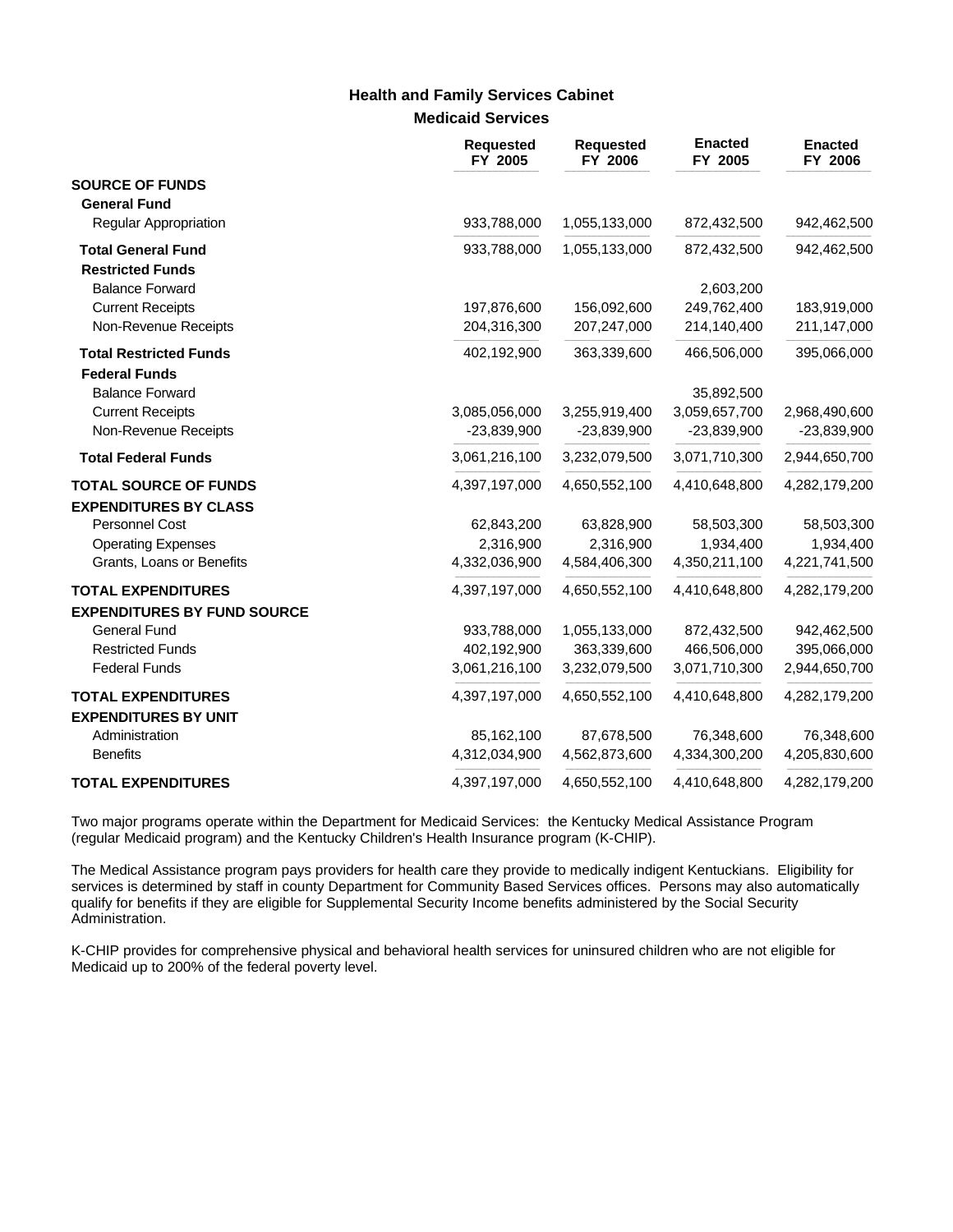### **Medicaid Services Administration Health and Family Services Cabinet**

|                                                              | <b>Requested</b><br>FY 2005 | <b>Requested</b><br>FY 2006 | <b>Enacted</b><br>FY 2005 | <b>Enacted</b><br>FY 2006 |
|--------------------------------------------------------------|-----------------------------|-----------------------------|---------------------------|---------------------------|
| <b>SOURCE OF FUNDS</b><br><b>General Fund</b>                |                             |                             |                           |                           |
| <b>Regular Appropriation</b>                                 | 18,911,200                  | 20,160,600                  | 17,067,000                | 17,067,000                |
| <b>Total General Fund</b><br><b>Restricted Funds</b>         | 18,911,200                  | 20,160,600                  | 17,067,000                | 17,067,000                |
| Non-Revenue Receipts                                         | 20,806,000                  | 20,806,000                  | 18,306,000                | 18,306,000                |
| <b>Total Restricted Funds</b><br><b>Federal Funds</b>        | 20,806,000                  | 20,806,000                  | 18,306,000                | 18,306,000                |
| <b>Balance Forward</b>                                       |                             |                             | 169,200                   |                           |
| <b>Current Receipts</b>                                      | 69,284,800                  | 70,551,800                  | 64,646,300                | 64,815,500                |
| Non-Revenue Receipts                                         | $-23,839,900$               | $-23,839,900$               | $-23,839,900$             | $-23,839,900$             |
| <b>Total Federal Funds</b>                                   | 45,444,900                  | 46,711,900                  | 40,975,600                | 40,975,600                |
| <b>TOTAL SOURCE OF FUNDS</b><br><b>EXPENDITURES BY CLASS</b> | 85,162,100                  | 87,678,500                  | 76,348,600                | 76,348,600                |
| Personnel Cost                                               | 62,843,200                  | 63,828,900                  | 58,503,300                | 58,503,300                |
| <b>Operating Expenses</b>                                    | 2,316,900                   | 2,316,900                   | 1,934,400                 | 1,934,400                 |
| Grants, Loans or Benefits                                    | 20,002,000                  | 21,532,700                  | 15,910,900                | 15,910,900                |
| <b>TOTAL EXPENDITURES</b>                                    | 85,162,100                  | 87,678,500                  | 76,348,600                | 76,348,600                |
| <b>EXPENDITURES BY FUND SOURCE</b>                           |                             |                             |                           |                           |
| <b>General Fund</b><br><b>Restricted Funds</b>               | 18,911,200<br>20,806,000    | 20,160,600<br>20,806,000    | 17,067,000<br>18,306,000  | 17,067,000<br>18,306,000  |
| <b>Federal Funds</b>                                         | 45,444,900                  | 46,711,900                  | 40,975,600                | 40,975,600                |
| <b>TOTAL EXPENDITURES</b><br><b>EXPENDITURES BY UNIT</b>     | 85,162,100                  | 87,678,500                  | 76,348,600                | 76,348,600                |
| Medical Assistance Administration                            | 83,784,500                  | 86,271,900                  | 74,995,800                | 74,995,800                |
| <b>KCHIP Administration</b>                                  | 1,377,600                   | 1,406,600                   | 1,352,800                 | 1,352,800                 |
| <b>TOTAL EXPENDITURES</b>                                    | 85,162,100                  | 87,678,500                  | 76,348,600                | 76,348,600                |

Administrative functions of the Medicaid program and the Kentucky Children's Health Insurance Program (KCHIP) include: determining the eligibility of applicants, formulating policy, processing claims, utilization management, recoupment of monies from liable third parties, collecting overpayments and cost reimbursement. Claims are paid through a fiscal agent contract and pharmacy benefits administrator. The Medicaid program contracts for medical review of acute care admissions, level of care determinations for long-term care patients, and review care of recipients in mental hospitals and psychiatric facilities. The Department for Community Based Services performs the eligibility determination function through contract.

The Department also administers KCHIP, the Kentucky Children's Health Insurance Program. This program provides health care services for uninsured children with family incomes below 200 percent of the federal poverty level. There is a daily average of 49,500 children enrolled in KCHIP.

#### **Policy**

The enacted budget includes a General Fund appropriation of \$112,500 in each fiscal year for a Medicaid fraud detection contract with the Office of the Attorney General.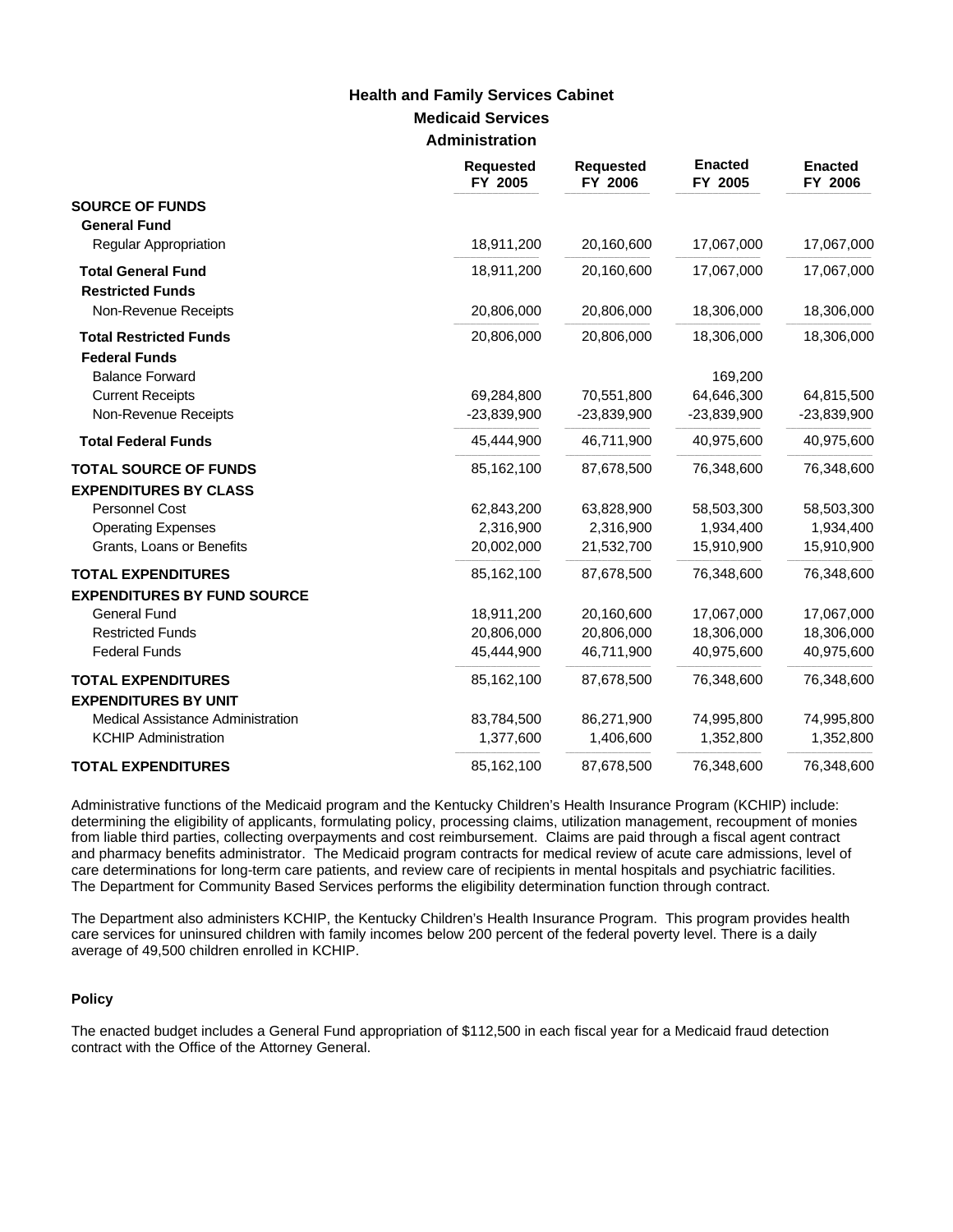### **Medicaid Services Benefits Health and Family Services Cabinet**

|                                                           | <b>Requested</b><br>FY 2005 | <b>Requested</b><br>FY 2006 | <b>Enacted</b><br>FY 2005 | <b>Enacted</b><br>FY 2006 |
|-----------------------------------------------------------|-----------------------------|-----------------------------|---------------------------|---------------------------|
| <b>SOURCE OF FUNDS</b><br><b>General Fund</b>             |                             |                             |                           |                           |
| <b>Regular Appropriation</b>                              | 914,876,800                 | 1,034,972,400               | 855,365,500               | 925,395,500               |
| <b>Total General Fund</b><br><b>Restricted Funds</b>      | 914,876,800                 | 1,034,972,400               | 855,365,500               | 925,395,500               |
| <b>Balance Forward</b>                                    |                             |                             | 2,603,200                 |                           |
| <b>Current Receipts</b>                                   | 197,876,600                 | 156,092,600                 | 249,762,400               | 183,919,000               |
| Non-Revenue Receipts                                      | 183,510,300                 | 186,441,000                 | 195,834,400               | 192,841,000               |
| <b>Total Restricted Funds</b><br><b>Federal Funds</b>     | 381,386,900                 | 342,533,600                 | 448,200,000               | 376,760,000               |
| <b>Balance Forward</b>                                    |                             |                             | 35,723,300                |                           |
| <b>Current Receipts</b>                                   | 3,015,771,200               | 3,185,367,600               | 2,995,011,400             | 2,903,675,100             |
| <b>Total Federal Funds</b>                                | 3,015,771,200               | 3,185,367,600               | 3,030,734,700             | 2,903,675,100             |
| <b>TOTAL SOURCE OF FUNDS</b>                              | 4,312,034,900               | 4,562,873,600               | 4,334,300,200             | 4,205,830,600             |
| <b>EXPENDITURES BY CLASS</b><br>Grants, Loans or Benefits | 4,312,034,900               | 4,562,873,600               | 4,334,300,200             | 4,205,830,600             |
| <b>TOTAL EXPENDITURES</b>                                 | 4,312,034,900               | 4,562,873,600               | 4,334,300,200             | 4,205,830,600             |
| <b>EXPENDITURES BY FUND SOURCE</b>                        |                             |                             |                           |                           |
| <b>General Fund</b>                                       | 914,876,800                 | 1,034,972,400               | 855,365,500               | 925,395,500               |
| <b>Restricted Funds</b>                                   | 381,386,900                 | 342,533,600                 | 448,200,000               | 376,760,000               |
| <b>Federal Funds</b>                                      | 3,015,771,200               | 3,185,367,600               | 3,030,734,700             | 2,903,675,100             |
| <b>TOTAL EXPENDITURES</b>                                 | 4,312,034,900               | 4,562,873,600               | 4,334,300,200             | 4,205,830,600             |
| <b>EXPENDITURES BY UNIT</b>                               |                             |                             |                           |                           |
| <b>Medicaid Benefits</b>                                  | 4,208,399,400               | 4,449,391,100               | 4,230,664,700             | 4,092,348,100             |
| <b>KCHIP Benefits</b>                                     | 103,635,500                 | 113,482,500                 | 103,635,500               | 113,482,500               |
| <b>TOTAL EXPENDITURES</b>                                 | 4,312,034,900               | 4,562,873,600               | 4,334,300,200             | 4,205,830,600             |

The Kentucky Medicaid program, under Title XIX of the Social Security Act and KRS 205.520, provides for preventive and remedial medical care for financially and medically indigent citizens in Kentucky who meet the income and resource criteria for eligibility. The following services are currently provided by Kentucky's Medicaid program: inpatient hospital, physician services, nursing facility services, outpatient hospital, home health, family planning, screening, lab, dental, transportation (both non-emergency and emergency), vision care, hearing care, intermediate care facilities for the mentally retarded (ICF/MR), pharmacy, Medicare premiums, community mental health, mental hospitals, psychiatric residential treatment facilities, renal dialysis services, primary care/rural health, podiatry, alternative intermediate services for mentally retarded (Supports for Community Living), ambulatory surgical centers, home and community-based waiver (HCBS), adult day care, nurse midwife, nurse anesthetist, Hospice, preventive services, targeted case management, school-based services, homebased services for children who are ventilator dependent, durable medical equipment, portable x-ray, nurse practitioners, chiropractor, and other medically necessary diagnostic and treatment services for children in the Early Periodic Screening Diagnostic and Treatment Program (EPSDT). In addition, qualified Medicare beneficiaries receive the following services: physical therapy, occupational therapy, psychological, licensed clinical social worker, physician assistant and comprehensive outpatient rehabilitative facility services.

#### **Kentucky Medical Assistance Program (KMAP) Recipient Groups**

Persons who are eligible for KMAP benefits are classified into two groups: those who already qualify for some type of financial assistance due to eligibility for another program (categorically eligible) and those eligible for medical assistance only (medically needy).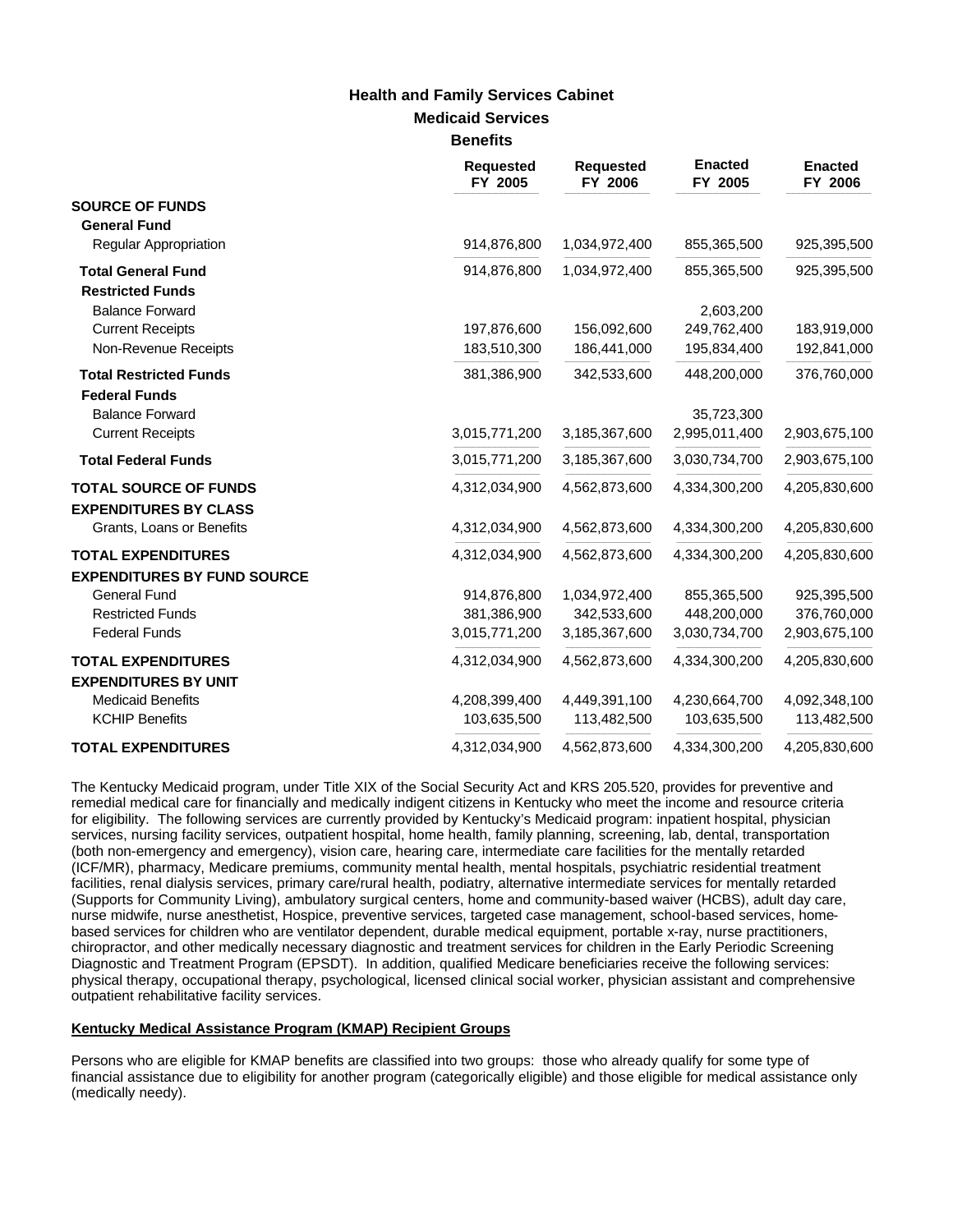**Categorically Eligible:** Persons in this group receive grant money from Temporary Assistance to Needy Families (TANF), State Supplementation, or the Supplemental Security Income (SSI) programs. Within this group are the following categories of people: needy families with dependent children; foster care children; adults 65 years of age or older with income below eligibility criteria; the needy blind; and the needy permanently and totally disabled. Any SSI or State Supplementation recipient as well as individuals who meet the technical and financial requirements of the Aid to Families with Dependent Children (AFDC) program as it existed on July 16, 1996, can qualify for Medicaid.

**Medically Needy:** Persons in this group have incomes or resources above the established level to qualify for financial assistance to meet basic needs, but have insufficient income to meet all or part of their medical needs. This group includes: pregnant women and infants with household income of less than 185 percent of the Federal Poverty Level (FPL); children under age six with household income under 133 percent of FPL; and children, ages six (6) to nineteen (19) in families with income not exceeding 100 percent of the FPL.

| <b>2004 Poverty Guidelines</b> |                       |  |  |
|--------------------------------|-----------------------|--|--|
| <b>Family Size</b>             | <b>Monthly Income</b> |  |  |
|                                | \$776                 |  |  |
| 2                              | \$1,041               |  |  |
| 3                              | \$1,306               |  |  |
| 4                              | \$1,571               |  |  |
| 5                              | \$1,836               |  |  |
| 6                              | \$2,101               |  |  |
| 7                              | \$2,366               |  |  |
| 8                              | \$2,631               |  |  |

Although the aged, blind, and disabled (both categorically and medically needy) represent only 43 percent of the recipient population, they account for approximately 69 percent of expenditures. The recommended budget assumes average monthly Medicaid eligibles of 658,854 in fiscal year 2005 and 681,925 in fiscal year 2006, and 50,000 each year for KCHIP eligibles.

#### **Projecting Benefits Cost**

Several forecasting models were combined in the preparation of the Medicaid Benefits projections. Both the Office of State Budget Director (OSBD) and the Department for Medicaid Services (DMS) prepared service-by-service cash forecasts. These forecasts examine past trends in categorical spending to generate projections for future cash expenditures for each classification of medical service (the hypothesis is that the best predictor of future expenditures is past expenditures – adjusted for policy changes). In addition to the cash models, the DMS and the OSBD operate a more elaborate proprietary model developed by a third-party consulting firm, PriceWaterhouseCoopers (PWC). That model includes a separate forecast of eligibility for each class of Medicaid recipient: Aged, Blind, Disabled; TANF/SOBRA children (with and without Medicaid); TANF/SOBRA adults (with and without Medicare); categorical eligibility associated with foster care; and a residual category for all other eligibility categories. Eligibility is used to transform the expenditure data into a "cost per eligible" for seven bundles of Medicaid services.

#### **Provider Taxes**

Although the majority of the funds that the Commonwealth uses to match federal Medicaid dollars are derived from the General Fund, approximately 14 percent of the program's fiscal year 2005 expenditure match will be secured from dedicated provider assessments. The assessments are levied on hospitals, home health agencies, alternative community services, and long-term care facilities. This budget includes language for expansion of these assessments for Community Mental Health Centers (CMHC's) and Psychiatric Residential Treatment Facilities (PRTF's), and the Passport managed care organization.

#### **Disproportionate Share Hospital (DSH) Payments**

The Governor's recommended budget includes funding for the Disproportionate Share Hospital (DSH) payments of \$195,233,300 in fiscal year 2005 and in fiscal year 2006. Disproportionate share hospital payments to state mental hospitals are budgeted at approximately \$34.6 million in each year of the biennium. This budget includes match from the university teaching hospitals in order to access the portion of DSH funds for those facilities.

#### **Passport Managed Care Plan**

The Governor's recommended budget assumes that the Region Three (Jefferson and surrounding counties) Medicaid managed care partnership will continue to operate. Other areas of the state are expected to operate under managed care provisions as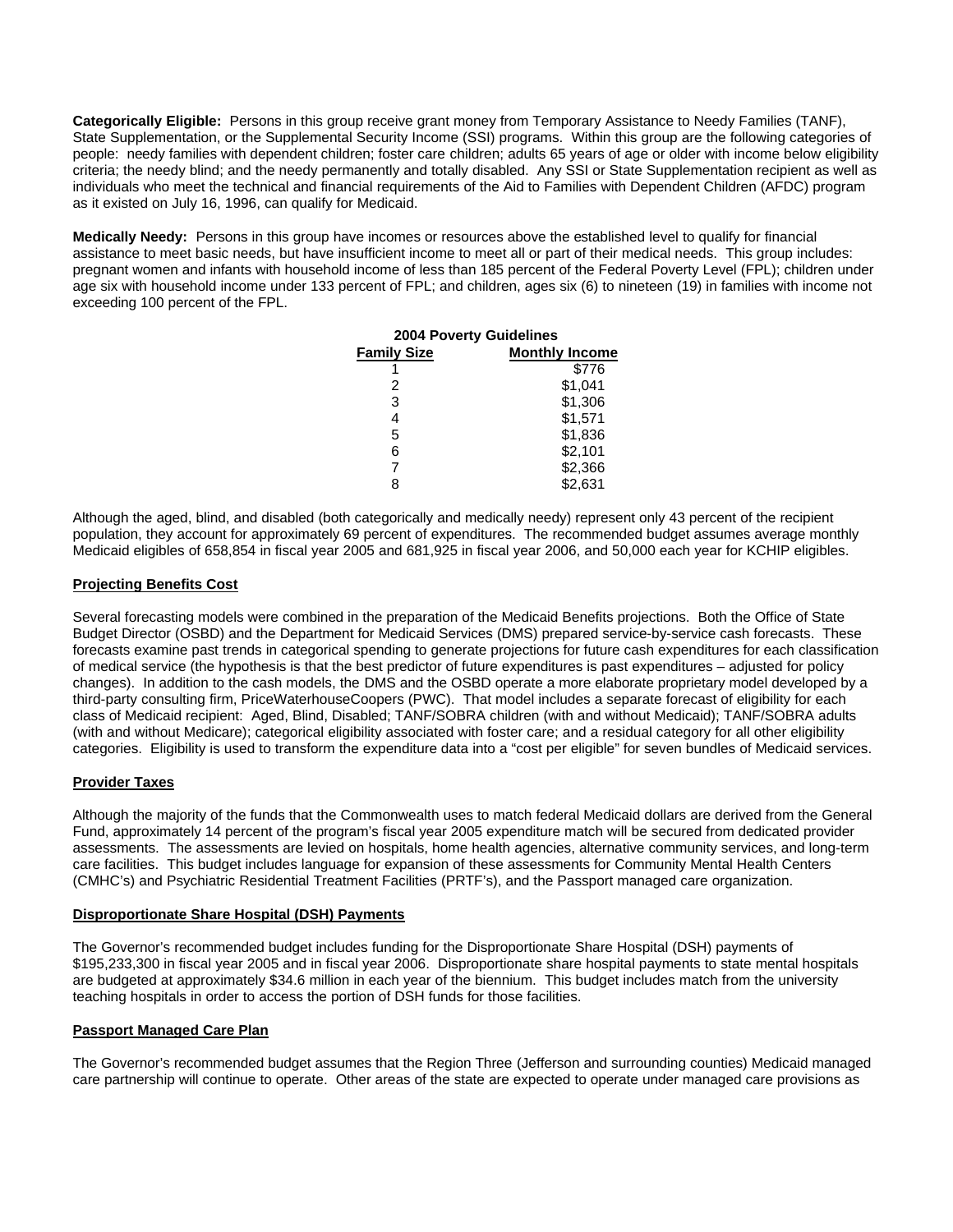allowed under the federal Balanced Budget Act of 1997, utilizing a case management model of managed care (Kentucky patient Access to Care Program, or KenPAC).

#### **Benefit Match Rate**

The Governor's recommended budget assumes a federal medical assistance percentage (FMAP) of 69.60% for state fiscal year 2005 and 69.26% for state fiscal year 2006. The federal Medicaid match rate assumed for KCHIP is 78.72% in fiscal year 2005 and 78.48% percent in fiscal year 2006.

#### **Quality and Charity Care Trust Fund**

To the extent that all parties agree, the General Fund appropriation of the Quality and Charity Care Trust Fund may be transferred to the Department for Medicaid Services Benefits.

#### **Kentucky Children's Health Insurance Program (KCHIP)**

The Kentucky Children's Health Insurance program was initiated under Title XXI of the Social Security Act and serves eligible children up to 200 percent of the federal poverty level.

The Governor's recommended budget funds KCHIP at a total of \$103,635,500 in fiscal year 2005 (55,188 children) and \$113,482,500 in fiscal year 2006 (58,584 children). The budget anticipates the continued spend-down of state funds from the "Kentucky Children's Health Insurance Program Trust Fund" as established in KRS 205.6478. Additionally, because Kentucky has been so successful in its KCHIP implementation, it received \$190 million reallocated from other states' 1998, 1999, and 2000 unspent CHIP allocations. This would carry Kentucky's CHIP program through the 2004-2006 biennium. However, as other states' CHIP programs accelerate, there will be fewer funds available for reallocation in future periods, which could leave Kentucky's CHIP program seriously underfunded in future biennia.

#### **Policy**

The enacted budget assumes a series of actions to bring Medicaid Benefits expenditures in line with available revenues. Increases in eligibles and utilization continue to drive up program costs. Much of this increase has resulted from the continued sluggishness of the economy, sharp increases in medical inflation, and the increased number of persons with long term care needs such as the elderly and disabled. The Health and Family Services Cabinet has implemented cost saving and revenue generating measures to assist in balancing this budget. This budget includes additional actions, which upon full implementation are expected to generate savings of over \$500 million over the biennium. The governor recommended and the legislature approved a General Fund increase of \$161 million in fiscal year 2005-2006. Notwithstanding the additional funds and the program changes already announced, the enacted budget will require the Cabinet to further reduce expenditures by approximately \$250 million through additional program changes. These figures presume no delays in implementation timelines, no further increase in eligibles and no federal program changes that would limit savings or revenue enhancement opportunities.

The enacted budget includes \$5,000,000 restricted funds and \$11,313,200 federal funds in fiscal year 2005-2006 from enhanced fraud and abuse recoveries from the Office of the Attorney General.

The enacted budget provides additional funds totaling \$3,302,500 (75 slots) in fiscal year 2005 and \$8,223,700 (150 slots) in fiscal year 2006 to continue the rollout of the Supports for Community Living Program.

The enacted budget continues to support the Breast and Cervical Cancer Treatment waiver program.

The enacted budget includes additional restricted and federal funds of \$900,000 in fiscal year 2005 and \$1,000,000 in fiscal year 2006 to support the Acquired Brain Injury Waiver program.

The enacted budget includes a \$300,000 restricted funds transfer from the Emergency Medical Services Board to support an ambulance fee increase. This transfer plus an additional \$300,000 restricted funds from Medicaid will allow the department to draw \$1,351,800 in federal funds.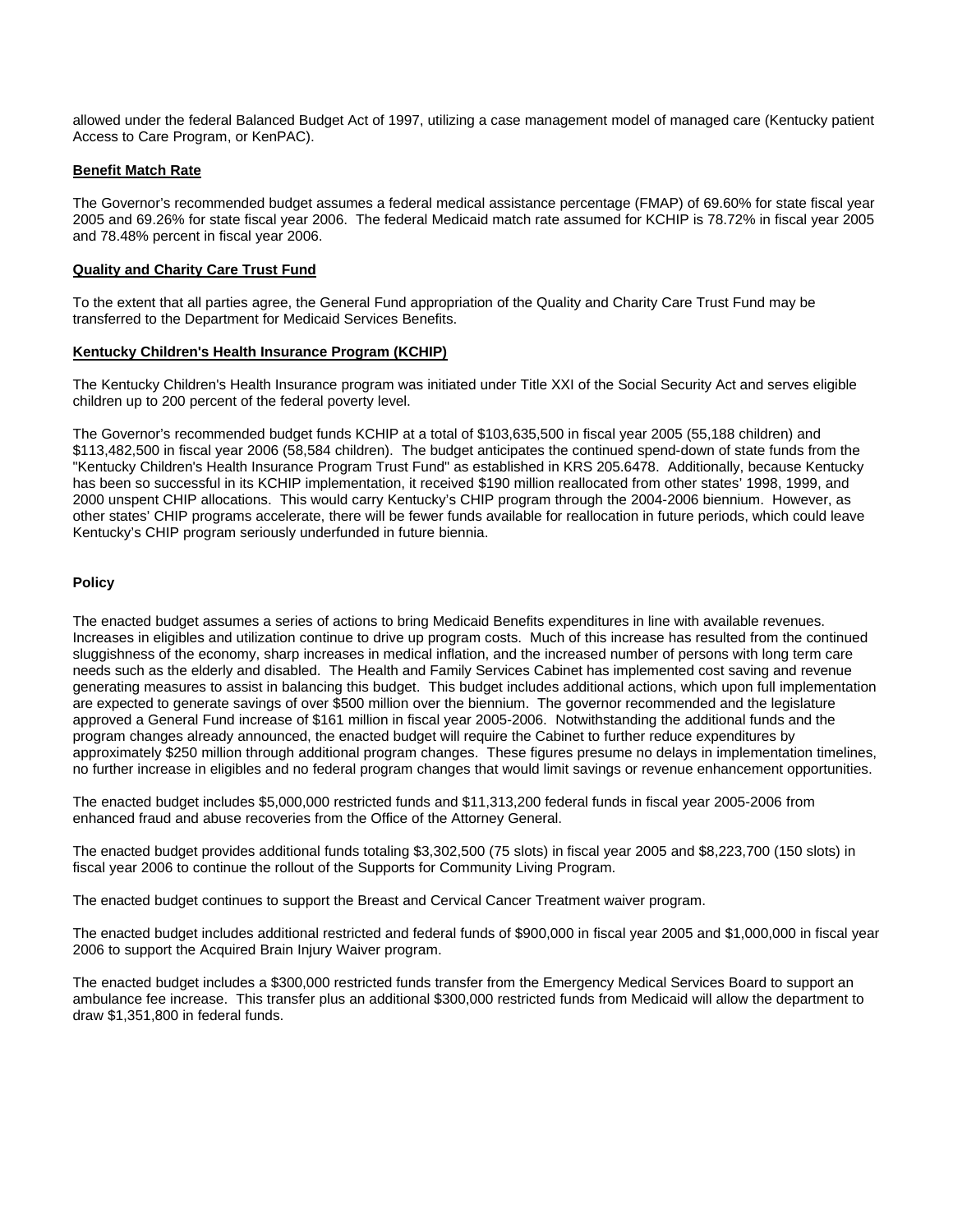# **Mental Health/Mental Retardation Services Health and Family Services Cabinet**

|                                                                    | <b>Requested</b><br>FY 2005 | <b>Requested</b><br>FY 2006 | <b>Enacted</b><br>FY 2005  | <b>Enacted</b><br>FY 2006 |
|--------------------------------------------------------------------|-----------------------------|-----------------------------|----------------------------|---------------------------|
| <b>SOURCE OF FUNDS</b><br><b>General Fund</b>                      |                             |                             |                            |                           |
| Regular Appropriation                                              | 205,876,500                 | 229,799,400                 | 166,535,000                | 166,373,700               |
| <b>Total General Fund</b><br><b>Tobacco Settlement-Phase I</b>     | 205,876,500                 | 229,799,400                 | 166,535,000                | 166,373,700               |
| Tobacco Settlement - I<br><b>Continuing Appropriation</b>          | 1,000,000<br>22,900         | 1,000,000<br>22,900         | 900,000                    | 900,000                   |
| <b>Total Tobacco Settlement-Phase I</b><br><b>Restricted Funds</b> | 1,022,900                   | 1,022,900                   | 900,000                    | 900,000                   |
| <b>Balance Forward</b><br><b>Current Receipts</b>                  | 146,286,600                 | 148,196,300                 | 7,517,100<br>146,286,600   | 143,475,900               |
| Non-Revenue Receipts<br><b>Fund Transfers</b>                      | 36,065,600                  | 36,888,200                  | 35,754,700<br>$-4,438,600$ | 36,862,600                |
| <b>Total Restricted Funds</b><br><b>Federal Funds</b>              | 182,352,200                 | 185,084,500                 | 185,119,800                | 180,338,500               |
| <b>Balance Forward</b>                                             |                             |                             | 6,300                      |                           |
| <b>Current Receipts</b><br>Non-Revenue Receipts                    | 41,066,200<br>17,800        | 39,415,700<br>38,600        | 42,273,200                 | 42,802,500                |
| <b>Total Federal Funds</b>                                         | 41,084,000                  | 39,454,300                  | 42,279,500                 | 42,802,500                |
| <b>TOTAL SOURCE OF FUNDS</b><br><b>EXPENDITURES BY CLASS</b>       | 430,335,600                 | 455,361,100                 | 394,834,300                | 390,414,700               |
| Personnel Cost                                                     | 153,683,000                 | 163,697,100                 | 135,948,100                | 138,141,300               |
| <b>Operating Expenses</b>                                          | 37,590,800                  | 41,110,800                  | 23,920,100                 | 30,261,000                |
| Grants, Loans or Benefits                                          | 238,687,400                 | 246,169,800                 | 234,801,300                | 221,576,900               |
| <b>Debt Service</b><br><b>Capital Outlay</b>                       | 351,500                     | 4,135,000<br>225,500        | 164,800                    | 210,000<br>225,500        |
|                                                                    |                             |                             |                            |                           |
| <b>TOTAL EXPENDITURES</b><br><b>EXPENDITURES BY FUND SOURCE</b>    | 430,312,700                 | 455,338,200                 | 394,834,300                | 390,414,700               |
| <b>General Fund</b>                                                | 205,876,500                 | 229,799,400                 | 166,535,000                | 166,373,700               |
| Tobacco Settlement-Phase I                                         | 1,000,000                   | 1,000,000                   | 900,000                    | 900,000                   |
| <b>Restricted Funds</b>                                            | 182,352,200                 | 185,084,500                 | 185,119,800                | 180,338,500               |
| <b>Federal Funds</b>                                               | 41,084,000                  | 39,454,300                  | 42,279,500                 | 42,802,500                |
| <b>TOTAL EXPENDITURES</b><br><b>EXPENDITURES BY UNIT</b>           | 430,312,700                 | 455,338,200                 | 394,834,300                | 390,414,700               |
| <b>Community Mental Health Services</b>                            | 127,304,300                 | 128,992,800                 | 114,283,500                | 118,637,900               |
| <b>Community Mental Retardation Services</b>                       | 30,935,400                  | 31,107,600                  | 28,499,000                 | 28,910,100                |
| General Mental Health/Mental<br><b>Retardation Support</b>         | 34,643,100                  | 42,087,900                  | 27,753,000                 | 29,895,200                |
| Residential Mental Health/Mental<br>Retardation                    | 237,429,900                 | 253,149,900                 | 224,298,800                | 212,971,500               |
| <b>TOTAL EXPENDITURES</b>                                          | 430,312,700                 | 455,338,200                 | 394,834,300                | 390,414,700               |

The Department for Mental Health/Mental Retardation Services operates mental health, mental retardation, substance abuse, developmental disability and brain injury programs. Services are provided in the community and in state-owned, stateoperated, or contracted residential facilities. Approximately 1,300 individuals are cared for daily in state facilities, and over 100 more are cared for in residential programs operated through contracts. Several thousand are treated as outpatients in community mental health centers operated by 14 regional Community Mental Health/Mental Retardation Boards.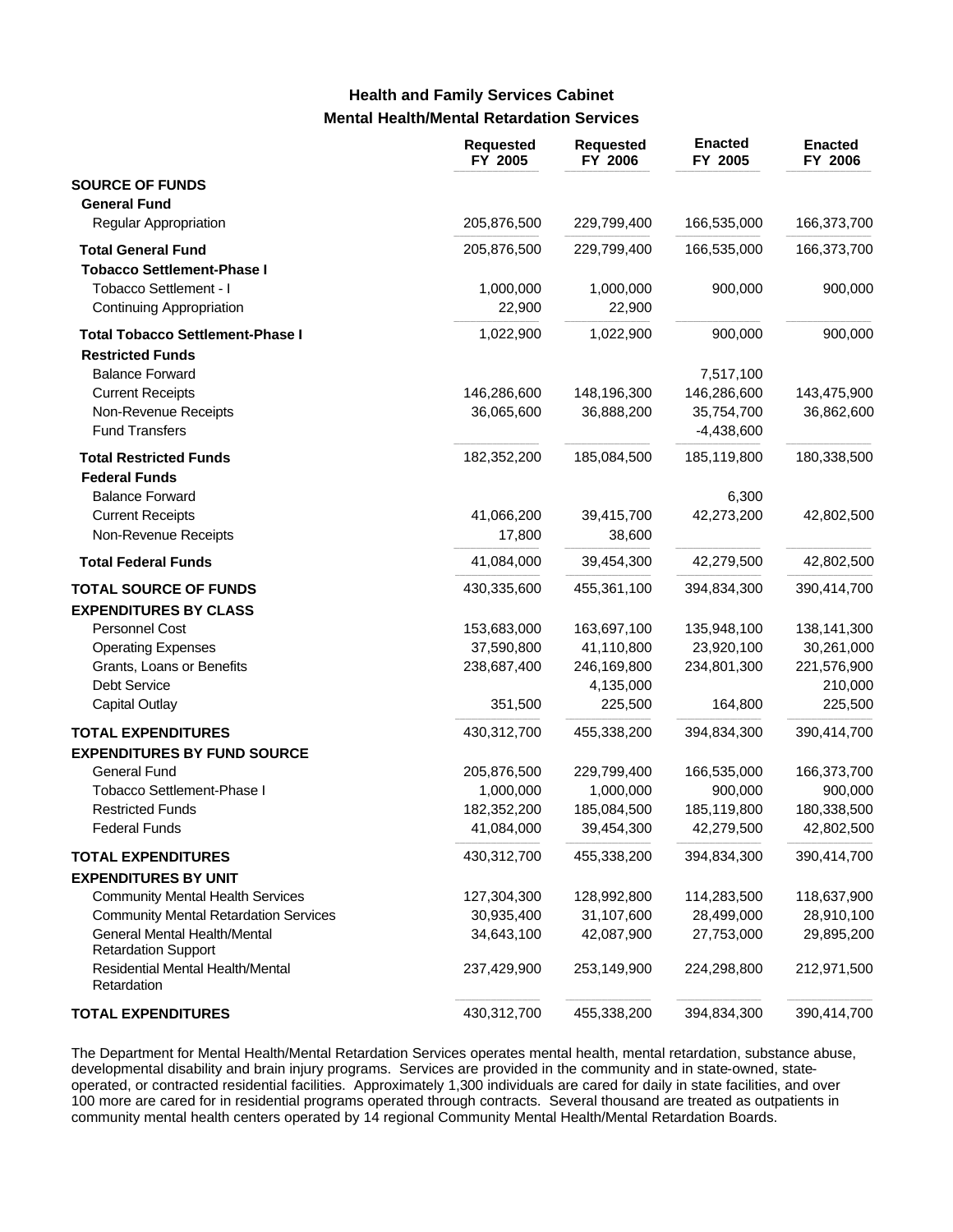# **Mental Health/Mental Retardation Services Community Mental Health Services Health and Family Services Cabinet**

|                                         | <b>Requested</b><br>FY 2005 | <b>Requested</b><br>FY 2006 | <b>Enacted</b><br>FY 2005 | <b>Enacted</b><br>FY 2006 |
|-----------------------------------------|-----------------------------|-----------------------------|---------------------------|---------------------------|
| <b>SOURCE OF FUNDS</b>                  |                             |                             |                           |                           |
| <b>General Fund</b>                     |                             |                             |                           |                           |
| <b>Regular Appropriation</b>            | 54,010,700                  | 56,568,000                  | 45,940,500                | 43,714,100                |
| <b>Total General Fund</b>               | 54,010,700                  | 56,568,000                  | 45,940,500                | 43,714,100                |
| <b>Tobacco Settlement-Phase I</b>       |                             |                             |                           |                           |
| Tobacco Settlement - I                  | 1,000,000                   | 1,000,000                   | 900,000                   | 900,000                   |
| <b>Continuing Appropriation</b>         | 22,900                      | 22,900                      |                           |                           |
| <b>Total Tobacco Settlement-Phase I</b> | 1,022,900                   | 1,022,900                   | 900,000                   | 900,000                   |
| <b>Restricted Funds</b>                 |                             |                             |                           |                           |
| <b>Balance Forward</b>                  |                             |                             | 952,400                   |                           |
| <b>Current Receipts</b>                 | 1,460,000                   | 1,460,000                   | 1,460,000                 | 1,460,000                 |
| Non-Revenue Receipts                    | 34,043,300                  | 34,851,200                  | 27,443,300                | 34,851,200                |
| <b>Total Restricted Funds</b>           | 35,503,300                  | 36,311,200                  | 29,855,700                | 36,311,200                |
| <b>Federal Funds</b>                    |                             |                             |                           |                           |
| <b>Current Receipts</b>                 | 36,790,300                  | 35,113,600                  | 37,587,300                | 37,712,600                |
| <b>Total Federal Funds</b>              | 36,790,300                  | 35,113,600                  | 37,587,300                | 37,712,600                |
| <b>TOTAL SOURCE OF FUNDS</b>            | 127,327,200                 | 129,015,700                 | 114,283,500               | 118,637,900               |
| <b>EXPENDITURES BY CLASS</b>            |                             |                             |                           |                           |
| Personnel Cost                          | 6,633,100                   | 6,667,500                   | 6,479,400                 | 5,989,900                 |
| <b>Operating Expenses</b>               | 562,900                     | 546.900                     | 536,700                   | 519,700                   |
| Grants, Loans or Benefits               | 120,108,300                 | 121,778,400                 | 107,267,400               | 112,128,300               |
| <b>TOTAL EXPENDITURES</b>               | 127,304,300                 | 128,992,800                 | 114,283,500               | 118,637,900               |
| <b>EXPENDITURES BY FUND SOURCE</b>      |                             |                             |                           |                           |
| <b>General Fund</b>                     | 54,010,700                  | 56,568,000                  | 45,940,500                | 43,714,100                |
| <b>Tobacco Settlement-Phase I</b>       | 1,000,000                   | 1,000,000                   | 900,000                   | 900,000                   |
| <b>Restricted Funds</b>                 | 35,503,300                  | 36,311,200                  | 29,855,700                | 36,311,200                |
| <b>Federal Funds</b>                    | 36,790,300                  | 35,113,600                  | 37,587,300                | 37,712,600                |
| <b>TOTAL EXPENDITURES</b>               | 127,304,300                 | 128,992,800                 | 114,283,500               | 118,637,900               |

#### **Community Mental Health Services**

Community Mental Health Services provides Kentuckians with mental health problems the services and support they need to improve their ability to function in the community. The Department contracts with 14 regional Mental Health/Mental Retardation Boards that oversee the Community Mental Health Centers as well as other local entities. In addition, Community Mental Health Services has targeted funds to the most vulnerable. These are:

- Adults with severe mental illness (KRS 210, KRS 202A);
- Children and youth with severe emotional disabilities (KRS 200.500 to KRS 200.509);
- Victims and perpetrators of sexual abuse or domestic violence (908KAR 2.070); and
- Persons having acquired traumatic brain injury (KRS 211.470 to KRS 211.478).

In accordance with KRS 210.410, community mental health centers (CMHCs) must provide persons with mental health problems with specific services such as: consultation and educational services to help individuals understand their illnesses and treatment options; therapeutic rehabilitation programs, where individuals with mental illness may receive services to assist them to live independently within the community; outpatient services; emergency services; and inpatient services, which are generally made available through referrals to state or community hospitals.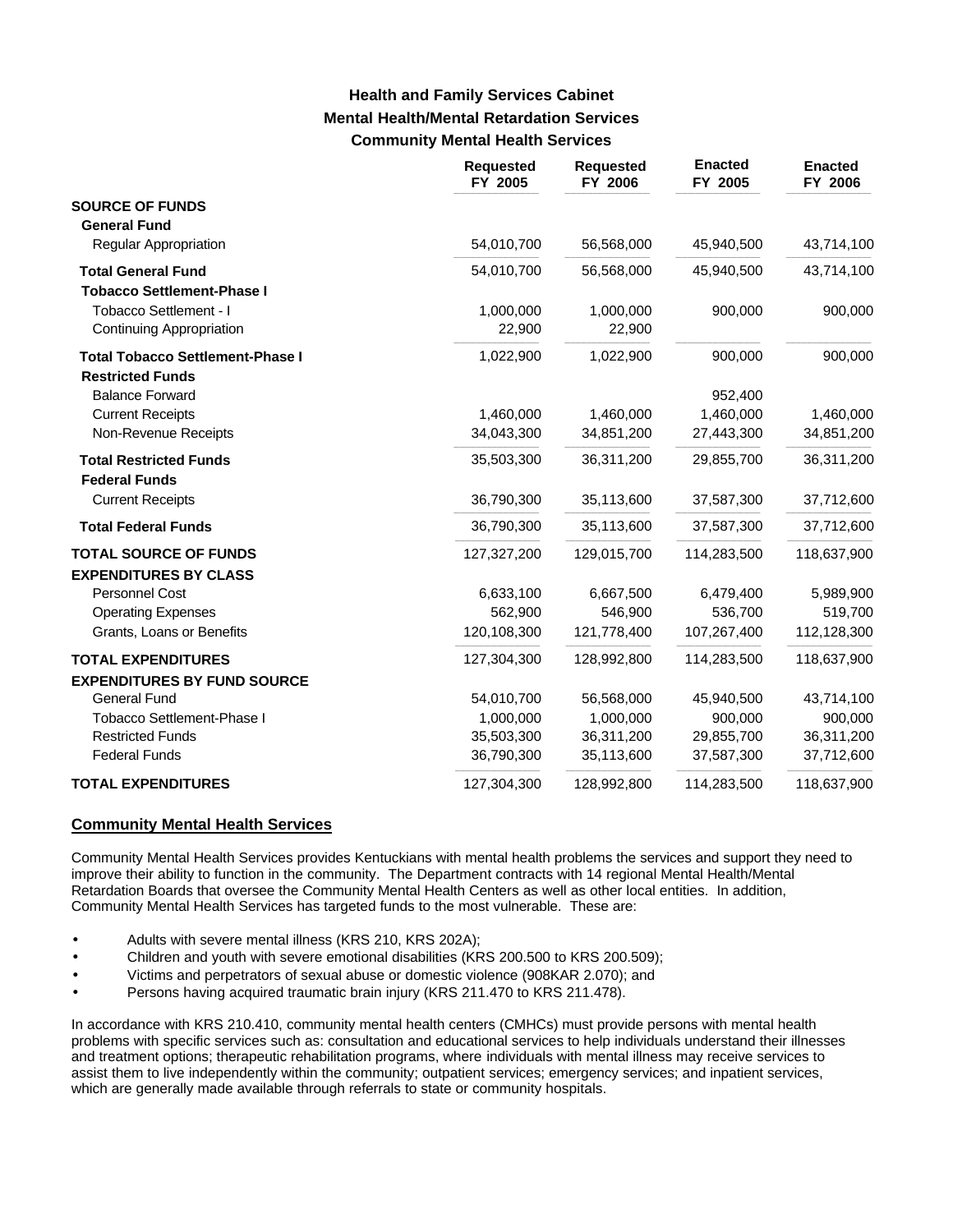State and federal funds are used to provide case management services, psychotropic medications, and housing and vocational support services for adults with severe mental illness. Funds are also provided for unique services that "wrap around" a child or adult who is at risk of psychiatric hospitalization. These funds are used to purchase goods and services that are individualized and can include peer mentoring, respite, and social skills training. To address the staggering impact of sexual or domestic violence on the mental health of its victims, treatment services for victims and perpetrators, along with rape crisis services, have been implemented through 13 rape crisis centers. Each center serves approximately nine counties.

The Community Mental Health program assists in statewide mental health planning, monitors services, provides technical assistance and training, and procures and administers federal and other funds for the mental health community.

The mission of the Brain Injury Services unit is to develop comprehensive services and support to persons with acquired brain injuries and their families. The Brain Injury Services unit administers the programmatic aspects of the Medicaid Acquired Brain Injury Waiver Program and oversees the administration of the Traumatic Brain Injury Trust Fund. The Trust Fund receives a portion of fees imposed for violations of certain traffic laws and convictions for Driving Under the Influence (DUI) violations.

#### **Community Alcohol and Drug Services**

Community Alcohol and Drug Services provides quality treatment, prevention, and education services to citizens suffering from, or at-risk of, alcohol and drug addiction. Services are provided primarily through contracts with 14 regional Mental Health/Mental Retardation Boards that oversee the Community Mental Health Centers.

These substance abuse prevention and treatment services are provided pursuant to KRS Chapter 222 (Alcohol and Drug Education, Treatment, and Rehabilitation). The receipts from alcohol intoxication fines are received pursuant to KRS 431.100. Other statutes under which the program operates include: KRS 189A (Driving Under the Influence assessment, education, and treatment) and KRS 218A.410 (Drug Forfeiture).

The Department contracts with Community Mental Health Centers and their subcontractors, schools, local government agencies, and other community-based organizations to provide services which include: community prevention programming (offered through 16 Regional Prevention Centers); school-based student assistance programs; juvenile diversion programs; DUI assessment, education, and treatment programs; social setting detoxification centers, residential treatment centers, outpatient treatment and case management services; and specialized treatment services for pregnant women, women with dependent children, adolescents, and intravenous drug users. In addition, Opiate Replacement Therapy is available to opioid

dependent persons who are at high risk for HIV/AIDS.

#### **Policy**

Included in the enacted budget is \$100,000 General Funds in fiscal year 2005-2006 for a Homelessness Prevention Pilot project.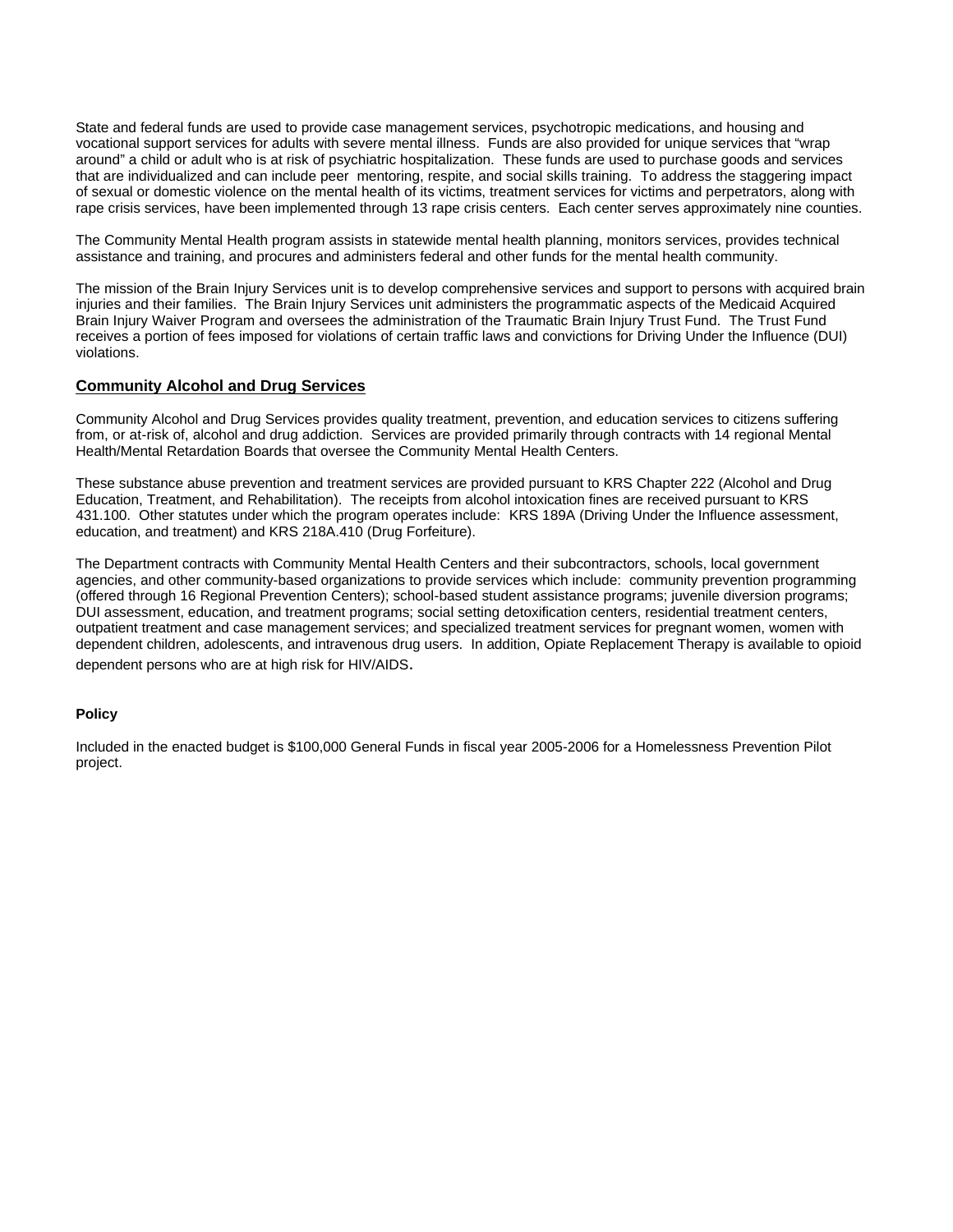# **Mental Health/Mental Retardation Services Community Mental Retardation Services Health and Family Services Cabinet**

|                                          | <b>Requested</b><br>FY 2005 | <b>Requested</b><br>FY 2006 | <b>Enacted</b><br>FY 2005 | <b>Enacted</b><br>FY 2006 |
|------------------------------------------|-----------------------------|-----------------------------|---------------------------|---------------------------|
| <b>SOURCE OF FUNDS</b>                   |                             |                             |                           |                           |
| <b>General Fund</b>                      |                             |                             |                           |                           |
| Regular Appropriation                    | 25,772,000                  | 25,882,500                  | 23,185,000                | 23,031,700                |
| <b>Total General Fund</b>                | 25,772,000                  | 25,882,500                  | 23,185,000                | 23,031,700                |
| <b>Restricted Funds</b>                  |                             |                             |                           |                           |
| <b>Current Receipts</b>                  | 22,900                      | 22,900                      | 22,900                    | 331,800                   |
| Non-Revenue Receipts                     | 2,022,300                   | 2,037,000                   | 2,011,400                 | 2,011,400                 |
| <b>Total Restricted Funds</b>            | 2,045,200                   | 2,059,900                   | 2,034,300                 | 2,343,200                 |
| <b>Federal Funds</b>                     |                             |                             |                           |                           |
| <b>Current Receipts</b>                  | 3,100,400                   | 3,126,600                   | 3,279,700                 | 3,535,200                 |
| Non-Revenue Receipts                     | 17,800                      | 38,600                      |                           |                           |
| <b>Total Federal Funds</b>               | 3,118,200                   | 3,165,200                   | 3,279,700                 | 3,535,200                 |
| <b>TOTAL SOURCE OF FUNDS</b>             | 30,935,400                  | 31,107,600                  | 28,499,000                | 28,910,100                |
| <b>EXPENDITURES BY CLASS</b>             |                             |                             |                           |                           |
| Personnel Cost                           | 3,481,400                   | 3,653,500                   | 3,250,300                 | 3,149,300                 |
| <b>Operating Expenses</b>                | 786,400                     | 786,400                     | 851,300                   | 781,300                   |
| Grants, Loans or Benefits                | 26,667,600                  | 26,667,700                  | 24,397,400                | 24,979,500                |
| <b>TOTAL EXPENDITURES</b>                | 30,935,400                  | 31,107,600                  | 28,499,000                | 28,910,100                |
| <b>EXPENDITURES BY FUND SOURCE</b>       |                             |                             |                           |                           |
| <b>General Fund</b>                      | 25,772,000                  | 25,882,500                  | 23,185,000                | 23,031,700                |
| <b>Restricted Funds</b>                  | 2,045,200                   | 2,059,900                   | 2,034,300                 | 2,343,200                 |
| <b>Federal Funds</b>                     | 3,118,200                   | 3,165,200                   | 3,279,700                 | 3,535,200                 |
| <b>TOTAL EXPENDITURES</b>                | 30,935,400                  | 31,107,600                  | 28,499,000                | 28,910,100                |
| <b>EXPENDITURES BY UNIT</b>              |                             |                             |                           |                           |
| <b>Local Mental Retardation Services</b> | 29,442,400                  | 29,584,300                  | 27,031,700                | 27,442,800                |
| Ky Developmental Disability Council      | 1,493,000                   | 1,523,300                   | 1,467,300                 | 1,467,300                 |
| <b>TOTAL EXPENDITURES</b>                | 30,935,400                  | 31,107,600                  | 28,499,000                | 28,910,100                |

Community Mental Retardation Services provides services and support to individuals with mental retardation and other developmental disabilities to help them live well within the greater community. Services are provided through contracts with the 14 Community Mental Health/Mental Retardation Boards, and for-profit and non-profit agencies which provide residential services, vocational training, and social support. Some of the residential services include support to family homes, group home placement, apartment living supervision, residence staffing, and help with other living arrangements. Individuals with disabilities have additional opportunities for self-determination through Supported Living grants, which help them to live as independently as possible in their homes and participate in the community to the fullest extent possible.

The Kentucky Council on Developmental Disabilities is administratively linked to Community Mental Retardation Services. The Council is made up of 26 members and includes consumers, parents, and local agency representatives appointed by the Governor (PL 106-402 and KRS 194.135). The Council promotes systems change, capacity building and advocacy for people with developmental disabilities. The Council on Developmental Disabilities represents the interests of approximately 110,000 Kentuckians who have developmental disabilities. The Council funds time-limited demonstration projects and engages in outreach activities to assist individuals with developmental disabilities and their families.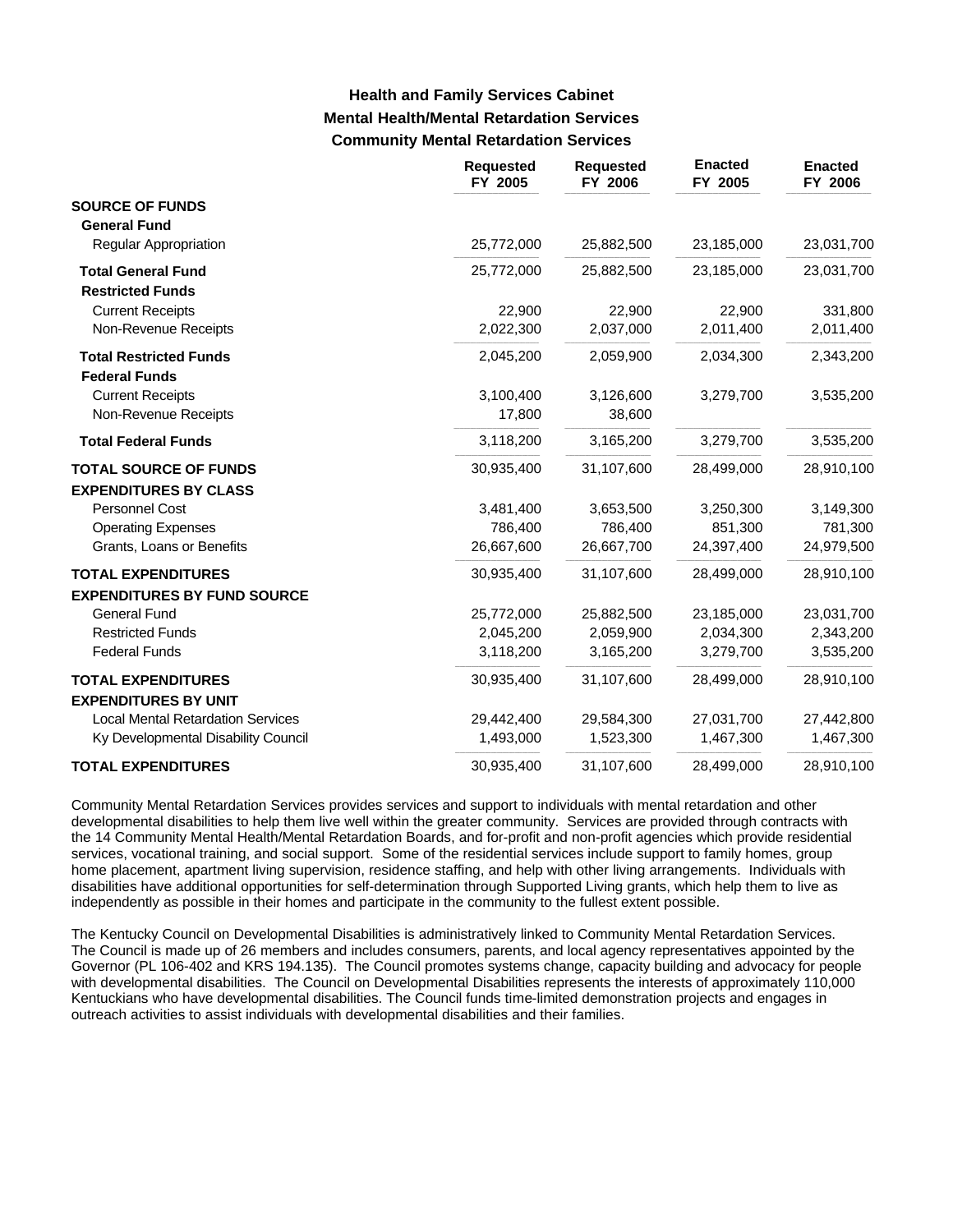# **Policy**

Included in the enacted budget is \$150,000 General Fund for a grant to Elizabethtown Communicare for a duplex in Washington County.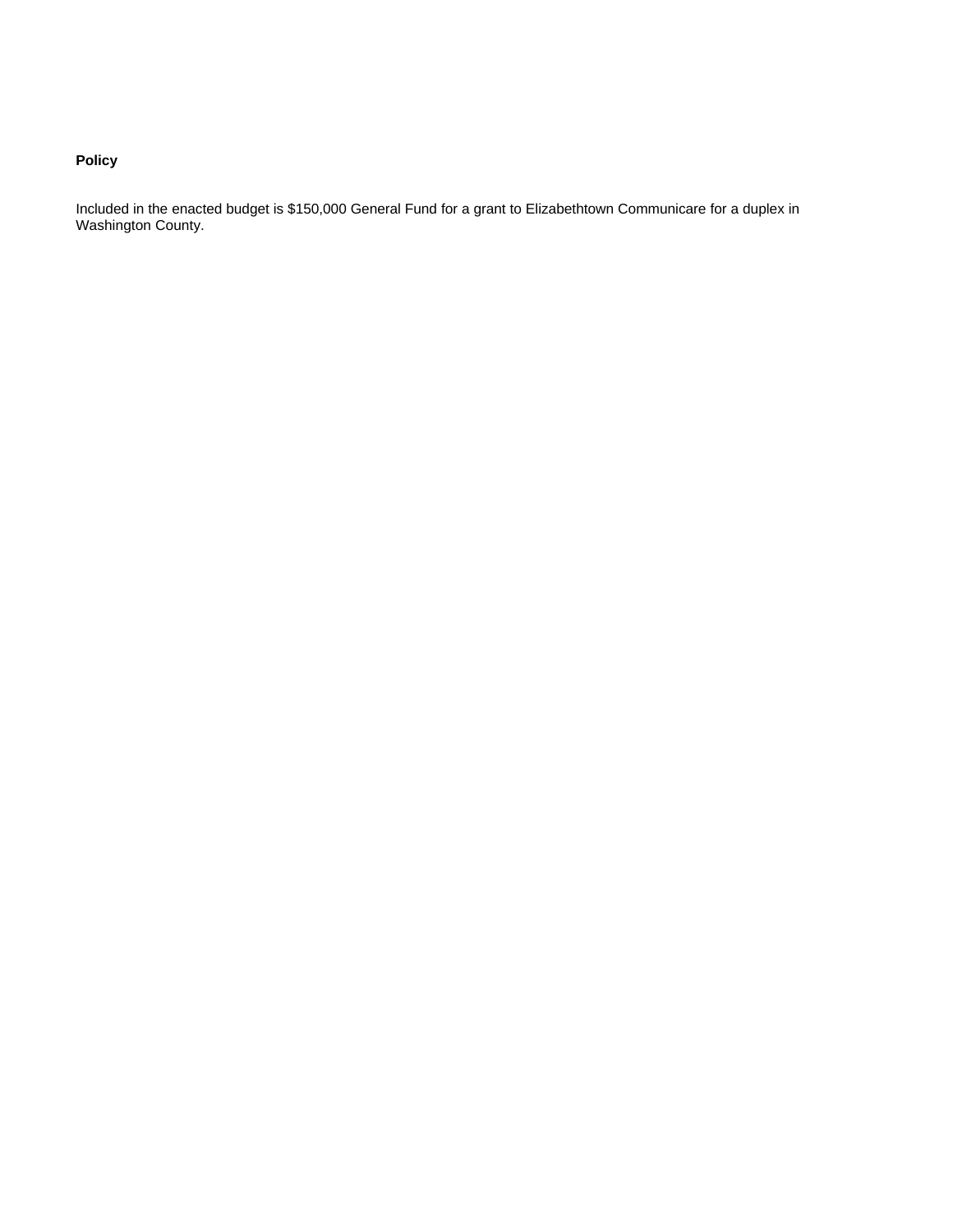# **Mental Health/Mental Retardation Services General Mental Health/Mental Retardation Support Health and Family Services Cabinet**

|                                                   | <b>Requested</b><br>FY 2005 | <b>Requested</b><br>FY 2006 | <b>Enacted</b><br>FY 2005 | <b>Enacted</b><br>FY 2006 |
|---------------------------------------------------|-----------------------------|-----------------------------|---------------------------|---------------------------|
| <b>SOURCE OF FUNDS</b><br><b>General Fund</b>     |                             |                             |                           |                           |
| <b>Regular Appropriation</b>                      | 34,643,100                  | 42,087,900                  | 27,753,000                | 29,753,000                |
| <b>Total General Fund</b><br><b>Federal Funds</b> | 34,643,100                  | 42,087,900                  | 27,753,000                | 29,753,000                |
| <b>Current Receipts</b>                           |                             |                             |                           | 142,200                   |
| <b>Total Federal Funds</b>                        |                             |                             |                           | 142,200                   |
| <b>TOTAL SOURCE OF FUNDS</b>                      | 34,643,100                  | 42,087,900                  | 27,753,000                | 29,895,200                |
| <b>EXPENDITURES BY CLASS</b>                      |                             |                             |                           |                           |
| Personnel Cost                                    | 2,514,300                   | 2,704,200                   | 2,313,100                 | 2,313,100                 |
| <b>Operating Expenses</b>                         | 1,203,400                   | 1,208,500                   | 844,500                   | 844,500                   |
| Grants, Loans or Benefits                         | 30,925,400                  | 34,040,200                  | 24,595,400                | 26,737,600                |
| <b>Debt Service</b>                               |                             | 4,135,000                   |                           |                           |
| <b>TOTAL EXPENDITURES</b>                         | 34,643,100                  | 42,087,900                  | 27,753,000                | 29,895,200                |
| <b>EXPENDITURES BY FUND SOURCE</b>                |                             |                             |                           |                           |
| <b>General Fund</b>                               | 34,643,100                  | 42,087,900                  | 27,753,000                | 29,753,000                |
| <b>Federal Funds</b>                              |                             |                             |                           | 142,200                   |
| <b>TOTAL EXPENDITURES</b>                         | 34,643,100                  | 42,087,900                  | 27,753,000                | 29,895,200                |

General Mental Health/Mental Retardation (MH/MR) Support includes the Commissioner's Office, the Division of Administration and Financial Management, and Community Care Grants. This unit's activities include policy and budget development, program monitoring, standards development, and management decision-making for the overall direction of the Department. The Department contracts with the University of Kentucky for technical and information support services.

The Community Care Grants provide the funding for the "safety net" for individuals needing mental health, mental retardation, and substance abuse services, and the infrastructure that supports and provides these services. Kentucky Revised Statute 210.420 sets the distribution formula for these funds to local community mental health centers. Local boards determine which program areas and which services will be funded based on local needs.

#### **Policy**

Included in the enacted budget is \$2,000,000 General Fund in fiscal year 2005-2006 to increase funding to local Community Mental Health Centers through Community Care grants.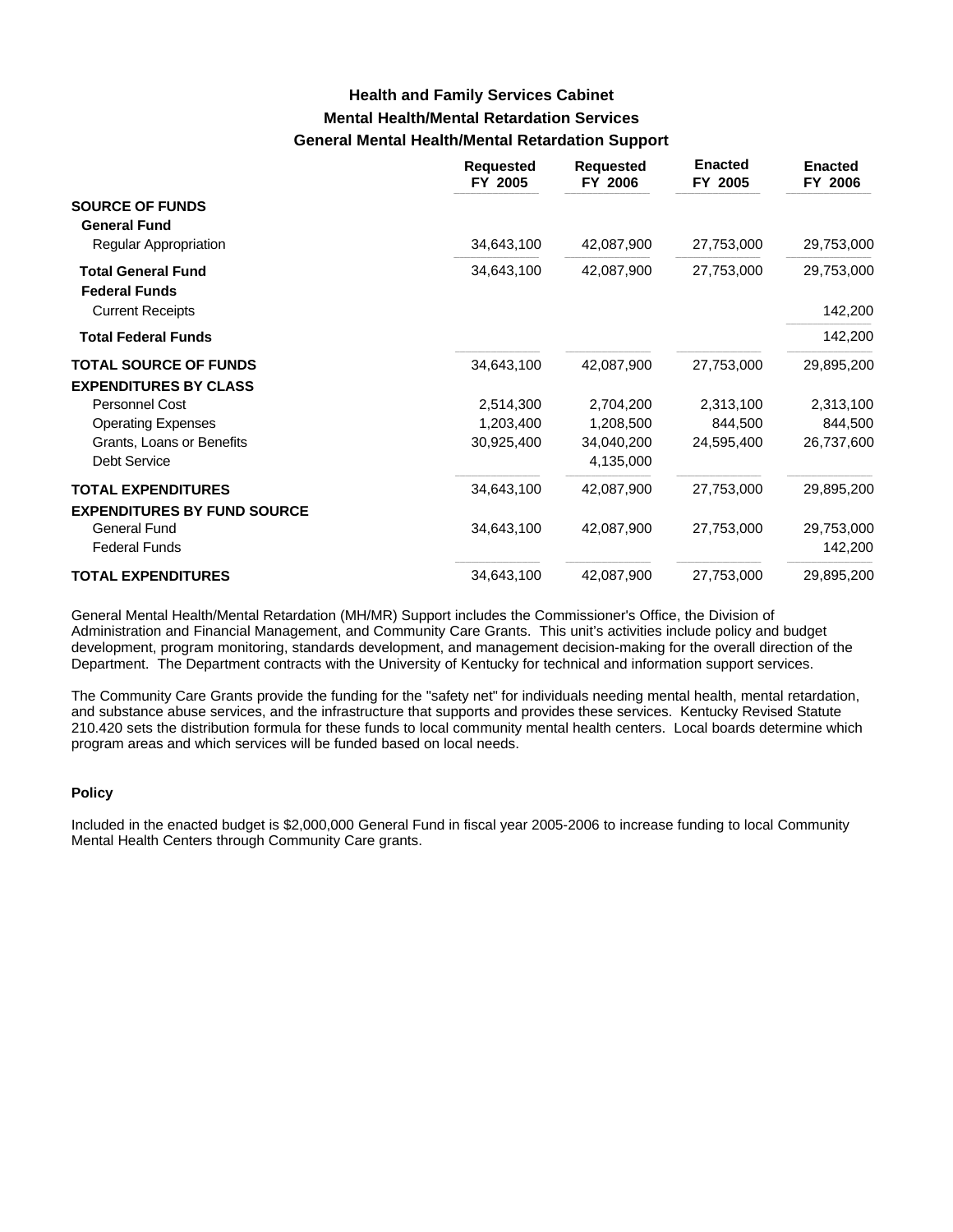# **Mental Health/Mental Retardation Services Residential Mental Health/Mental Retardation Health and Family Services Cabinet**

|                                                | Requested<br>FY 2005 | <b>Requested</b><br>FY 2006 | <b>Enacted</b><br>FY 2005 | <b>Enacted</b><br>FY 2006 |
|------------------------------------------------|----------------------|-----------------------------|---------------------------|---------------------------|
| <b>SOURCE OF FUNDS</b>                         |                      |                             |                           |                           |
| <b>General Fund</b>                            |                      |                             |                           |                           |
| <b>Regular Appropriation</b>                   | 91,450,700           | 105,261,000                 | 69,656,500                | 69,874,900                |
| <b>Total General Fund</b>                      | 91,450,700           | 105,261,000                 | 69,656,500                | 69,874,900                |
| <b>Restricted Funds</b>                        |                      |                             |                           |                           |
| <b>Balance Forward</b>                         |                      |                             | 6,564,700                 |                           |
| <b>Current Receipts</b>                        | 144,803,700          | 146,713,400                 | 144,803,700               | 141,684,100               |
| Non-Revenue Receipts                           |                      |                             | 6,300,000                 |                           |
| <b>Fund Transfers</b>                          |                      |                             | $-4,438,600$              |                           |
| <b>Total Restricted Funds</b>                  | 144,803,700          | 146,713,400                 | 153,229,800               | 141,684,100               |
| <b>Federal Funds</b><br><b>Balance Forward</b> |                      |                             | 6,300                     |                           |
| <b>Current Receipts</b>                        | 1,175,500            | 1,175,500                   | 1,406,200                 | 1,412,500                 |
|                                                |                      |                             |                           |                           |
| <b>Total Federal Funds</b>                     | 1,175,500            | 1,175,500                   | 1,412,500                 | 1,412,500                 |
| <b>TOTAL SOURCE OF FUNDS</b>                   | 237,429,900          | 253,149,900                 | 224,298,800               | 212,971,500               |
| <b>EXPENDITURES BY CLASS</b>                   |                      |                             |                           |                           |
| Personnel Cost                                 | 141,054,200          | 150,671,900                 | 123,905,300               | 126,689,000               |
| <b>Operating Expenses</b>                      | 35,038,100           | 38,569,000                  | 21,687,600                | 28,115,500                |
| Grants, Loans or Benefits                      | 60,986,100           | 63,683,500                  | 78,541,100                | 57,731,500                |
| Debt Service                                   |                      |                             |                           | 210,000                   |
| <b>Capital Outlay</b>                          | 351,500              | 225,500                     | 164,800                   | 225,500                   |
| <b>TOTAL EXPENDITURES</b>                      | 237,429,900          | 253,149,900                 | 224,298,800               | 212,971,500               |
| <b>EXPENDITURES BY FUND SOURCE</b>             |                      |                             |                           |                           |
| <b>General Fund</b>                            | 91,450,700           | 105,261,000                 | 69,656,500                | 69,874,900                |
| <b>Restricted Funds</b>                        | 144,803,700          | 146,713,400                 | 153,229,800               | 141,684,100               |
| <b>Federal Funds</b>                           | 1,175,500            | 1,175,500                   | 1,412,500                 | 1,412,500                 |
| <b>TOTAL EXPENDITURES</b>                      | 237,429,900          | 253,149,900                 | 224,298,800               | 212,971,500               |
| <b>EXPENDITURES BY UNIT</b>                    |                      |                             |                           |                           |
| <b>Acute Care</b>                              | 106,091,900          | 113,753,600                 | 102,439,200               | 94,022,500                |
| Alternate Care                                 | 12,865,500           | 13,789,600                  | 11,994,700                | 11,669,200                |
| <b>Mental Retardation</b>                      | 106,208,200          | 112,717,700                 | 99,631,200                | 97,046,100                |
| Alcohol                                        | 605,000              | 654,400<br>12,234,600       | 561,300<br>9,672,400      | 561,300<br>9,672,400      |
| Forensic                                       | 11,659,300           |                             |                           |                           |
| <b>TOTAL EXPENDITURES</b>                      | 237,429,900          | 253,149,900                 | 224,298,800               | 212,971,500               |

Residential Mental Health/Mental Retardation Services provides residential services in the areas of psychiatric hospitalization, intermediate care for persons with mental retardation, nursing facility care, forensic psychiatry, and substance abuse. The Department provides care in this program to approximately 1,300 individuals each day.

Inpatient psychiatric services are provided for adults through three psychiatric hospitals: Eastern State Hospital in Lexington [151 average daily census (adc)]; Central State Hospital in Louisville (108 adc); and Western State Hospital in Hopkinsville (143 adc). The Hazard Psychiatric Facility (82 adc) provides acute inpatient psychiatric services through a contract with Appalachian Regional Healthcare, Inc. Eastern State Hospital is operated under a management contract with Bluegrass Regional Mental Health/Mental Retardation Board, Inc.

Glasgow Nursing Facility (85 adc) and Western State Nursing Facility (122 adc) provide nursing facility services for adults with mental illness who are admitted from state psychiatric hospitals.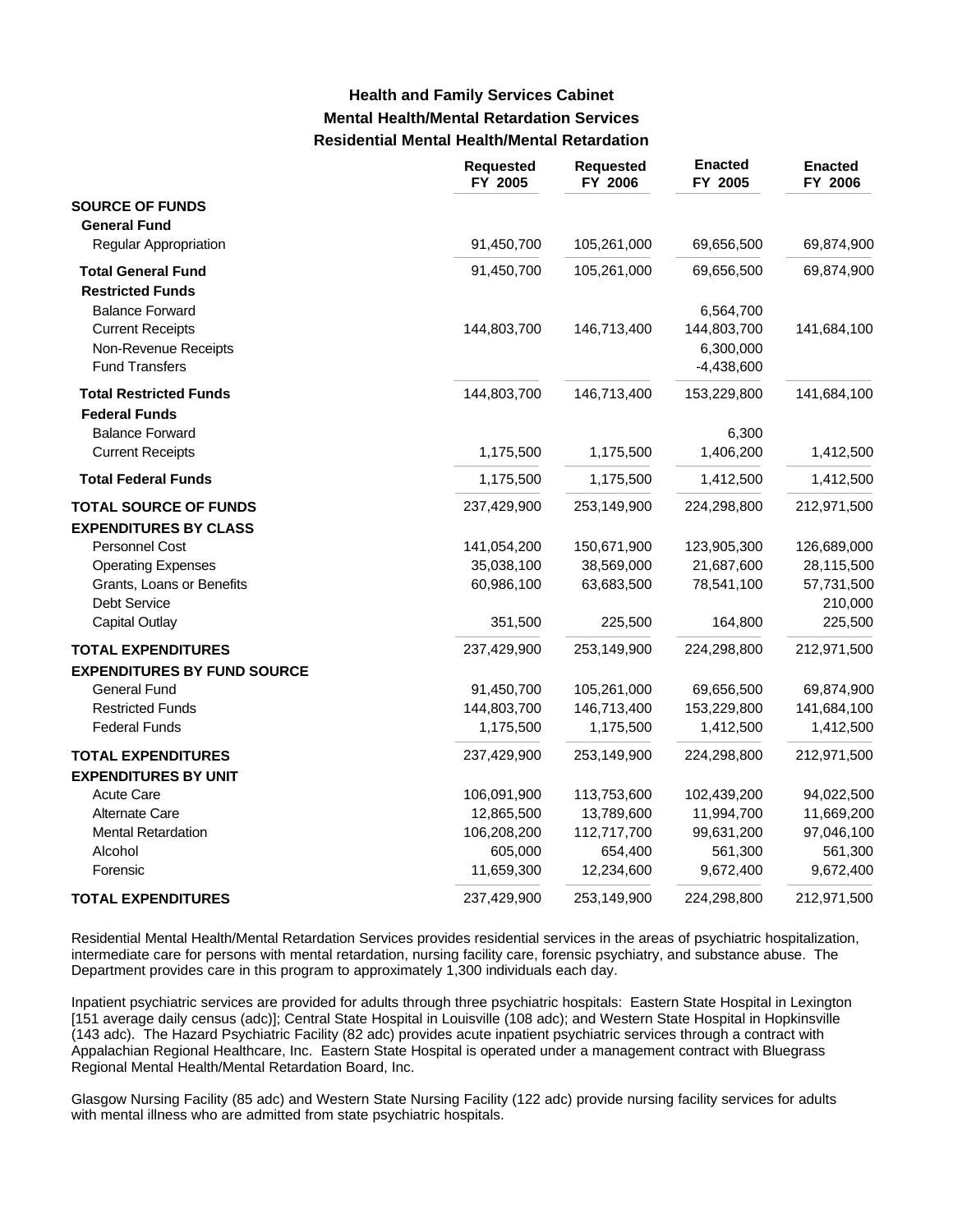Seven facilities provide intermediate care for individuals with mental retardation who are unable to live unassisted in their communities: the Communities at Oakwood in Somerset (303 adc); Outwood in Dawson Springs (70 adc); Hazelwood in Louisville (153 adc); Central State Intermediate Care Facility for the Mentally Retarded on the campus of Central State Hospital (41 adc); Del Maria in Fern Creek (8 adc); the Meadows in Mount Washington (8 adc); and Windsong in Crestwood (8 adc). Residents are assisted in self-care skills and appropriate social behavior and are provided specialized services to promote their personal growth.

Numerous initiatives are being implemented to improve the overall quality of service provided to the residents at the Communities at Oakwood. Oakwood has been divided into four separate components, each of which is fully licensed as an intermediate care facility for the mentally retarded. Collectively they are called "the Communities at Oakwood."

Volta House, a 26-adc facility on the campus of Western State Hospital in Hopkinsville, provides a 28-day inpatient program for individuals suffering from chronic or acute alcoholism.

Forensic psychiatric services are provided at the Kentucky Correctional Psychiatric Center within the Luther Luckett Correctional Complex in LaGrange (73 beds). Pretrial services are provided for persons with felony charges who are referred by district and circuit courts for evaluation of competency to stand trial. The correctional component serves post-convicted females in need of acute inpatient psychiatric treatment who are transferred from various institutions within the Department of Corrections.

#### **Policy**

Included in the enacted budget is \$210,000 General Fund debt service for roof replacement at the Communities at Oakwood and new heating, ventilation and cooling system at the Glasgow Nursing Facility. The enacted budget includes a fund transfer of \$4,438,600 to the General Fund in fiscal year 2004-2005.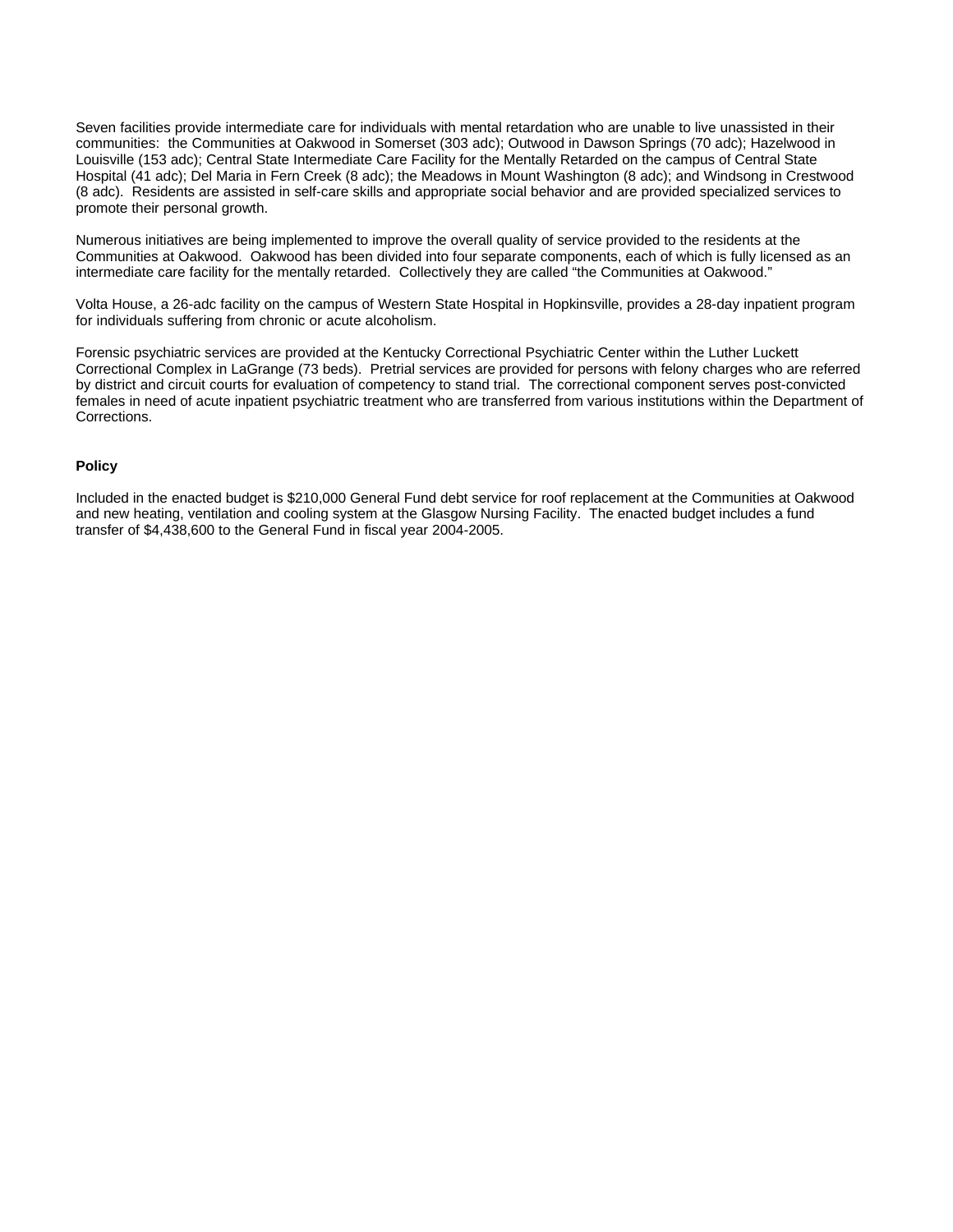# **Health and Family Services Cabinet**

**Public Health**

|                                                                | <b>Requested</b><br>FY 2005 | <b>Requested</b><br>FY 2006 | <b>Enacted</b><br>FY 2005 | <b>Enacted</b><br>FY 2006 |
|----------------------------------------------------------------|-----------------------------|-----------------------------|---------------------------|---------------------------|
| <b>SOURCE OF FUNDS</b>                                         |                             |                             |                           |                           |
| <b>General Fund</b><br><b>Regular Appropriation</b>            | 73,641,500                  | 77,376,700                  | 64,649,900                | 66,857,900                |
| <b>Total General Fund</b><br><b>Tobacco Settlement-Phase I</b> | 73,641,500                  | 77,376,700                  | 64,649,900                | 66,857,900                |
| Tobacco Settlement - I<br>Continuing Appropriation             | 18,490,500<br>5,199,900     | 18,793,000<br>5,199,900     | 16,768,000<br>4,623,800   | 17,373,000                |
| <b>Total Tobacco Settlement-Phase I</b>                        | 23,690,400                  | 23,992,900                  | 21,391,800                | 17,373,000                |
| <b>Restricted Funds</b>                                        |                             |                             |                           |                           |
| <b>Balance Forward</b>                                         | 4,007,000                   | 3,782,300                   | 4,408,700                 | 462,800                   |
| <b>Current Receipts</b>                                        | 68,635,300                  | 69,595,700                  | 67,440,200                | 70,520,900                |
| Non-Revenue Receipts                                           | 907,300                     | 907,300                     | 707,300                   | 907,300                   |
| <b>Fund Transfers</b>                                          |                             |                             | $-1,909,600$              | $-358,800$                |
| <b>Total Restricted Funds</b><br><b>Federal Funds</b>          | 73,549,600                  | 74,285,300                  | 70,646,600                | 71,532,200                |
| <b>Balance Forward</b>                                         |                             |                             | 830,000                   |                           |
| <b>Current Receipts</b>                                        | 154,782,900                 | 155,143,100                 | 160,172,300               | 160,981,700               |
| <b>Total Federal Funds</b>                                     | 154,782,900                 | 155,143,100                 | 161,002,300               | 160,981,700               |
| <b>TOTAL SOURCE OF FUNDS</b>                                   | 325,664,400                 | 330,798,000                 | 317,690,600               | 316,744,800               |
| <b>EXPENDITURES BY CLASS</b>                                   |                             |                             |                           |                           |
| <b>Personnel Cost</b>                                          | 41,332,100                  | 43,108,000                  | 40,572,100                | 38,529,100                |
| <b>Operating Expenses</b>                                      | 22,974,500                  | 22,968,600                  | 18,404,400                | 20,530,300                |
| Grants, Loans or Benefits                                      | 252,375,600                 | 254,287,900                 | 257,821,300               | 257,340,400               |
| Debt Service                                                   |                             | 1,914,000                   |                           | 345,000                   |
| <b>Capital Outlay</b>                                          |                             |                             | 430,000                   |                           |
| <b>TOTAL EXPENDITURES</b>                                      | 316,682,200                 | 322,278,500                 | 317,227,800               | 316,744,800               |
| <b>EXPENDITURES BY FUND SOURCE</b><br><b>General Fund</b>      | 73,641,500                  | 77,376,700                  | 64,649,900                | 66,857,900                |
| Tobacco Settlement-Phase I                                     | 18,490,500                  | 18,793,000                  | 21,391,800                | 17,373,000                |
| <b>Restricted Funds</b>                                        | 69,767,300                  | 70,965,700                  | 70,183,800                | 71,532,200                |
| <b>Federal Funds</b>                                           | 154,782,900                 | 155,143,100                 | 161,002,300               | 160,981,700               |
| <b>TOTAL EXPENDITURES</b>                                      | 316,682,200                 | 322,278,500                 | 317,227,800               | 316,744,800               |
| <b>EXPENDITURES BY UNIT</b>                                    |                             |                             |                           |                           |
| <b>General Health Support</b>                                  | 43,139,600                  | 45,397,700                  | 42,809,900                | 42,681,600                |
| Epidemiology and Health Planning                               | 52,432,800                  | 52,905,500                  | 51,217,000                | 50,486,900                |
| Adult and Child Health                                         | 204,608,000                 | 206,930,400                 | 207,788,700               | 206,062,200               |
| <b>Laboratory Services</b>                                     | 5,731,100                   | 5,951,100                   | 5,147,600                 | 7,253,600                 |
| Public Health Protection and Safety                            | 10,770,700                  | 11,093,800                  | 10,264,600                | 10,260,500                |
| <b>TOTAL EXPENDITURES</b>                                      | 316,682,200                 | 322,278,500                 | 317,227,800               | 316,744,800               |

The Department for Public Health (DPH) as authorized by KRS 211.025 and 211.180 develops and operates health related activities that provide services to protect and improve the health of the citizens of the Commonwealth.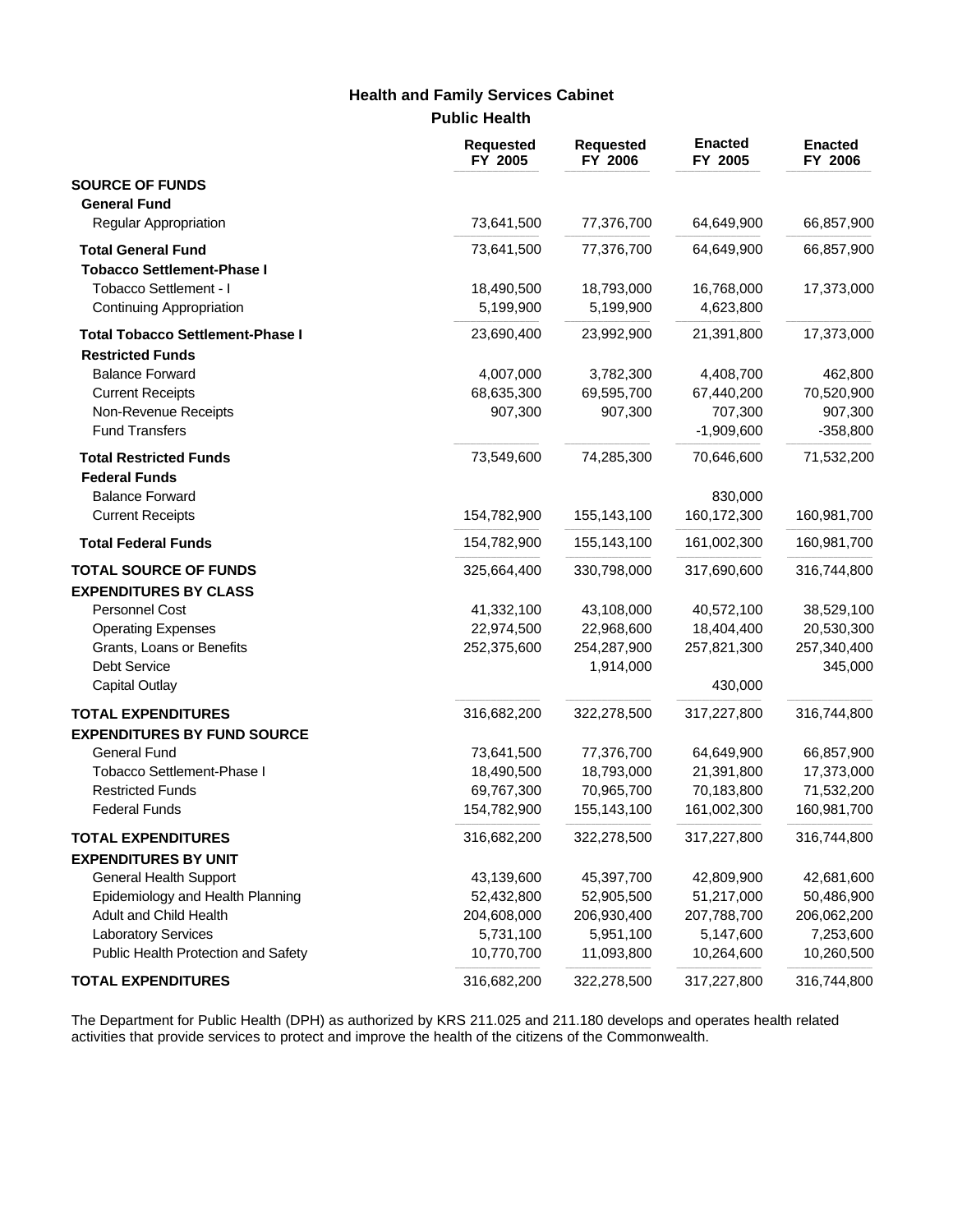The Department is responsible for programs that affect the quality of life of every citizen in the state every day. What distinguishes public health from personal preventive health services (provided by private physicians, hospitals, clinics, and other private organizations) is the systematic action on behalf of the community or society.Public health organizations are accountable to the populations they serve, and public health officials are primarily responsible for the health of the population living in their jurisdiction (county, group of counties, state). Private health providers are primarily responsible for the health of only the patients who come to them for services.

In fiscal year 2004, the public health departments of Kentucky reported the following accomplishments:

- Adult health preventive visits to 190,021
- Cancer related clinical visits (primarily breast and cervical cancer) to 61,456
- 16,827 diabetes health promotion education activities to high-risk populations
- Family planning services to 96,537
- Maternity services to 12,864
- 356,302 medical home health units/visits to 8,526 patients
- 306,922 units/visits of Medicaid Home and Community Based Services to 2,261
- Children's preventive services to 386,326
- WIC services to 193,280
- Referrals to university diagnostic centers for 481 infants with positive or inconclusive results for phenylketonuria (PKU), galactosemia, congenital hypothyroidism and sickle cell
- Genetic testing, counseling and education for 1,187 Kentuckians
- Provided 869,302 doses of vaccine for Kentuckians which were administered by both the local health departments and private providers. Data released by the Centers for Disease Control and Prevention (CDC) show that 84.2 percent of Kentucky's two-year olds have received recommended immunizations
- 96 percent of kindergarten entrants adequately immunized
- Conducted inspections of 75,040 food establishments, 1,490 X-ray and other radiation-producing machines, 6,765 dairies, and 213,965 sanitation inspections
- 822,800 laboratory tests were performed

The Cabinet for Health and Family Services and the Department for Public Health have relied on local health departments to carry out two important functions for the state: core public health activities required by statute or regulation, and preventive services to specific populations mandated by budget appropriations. The seven core functions are: enforcement of public health regulations; surveillance of public health; communicable disease control; public health education; public health policy development; reduction of risk to families and children; and disaster preparedness. Preventive services for specific populations include family planning, prenatal care, pediatric preventive check-ups, Women, Infants, and Children supplemental nutrition services (WIC), adult preventive services, and chronic disease monitoring and support services.

Local health departments may provide additional services depending on the availability of alternative revenue sources. Examples of these services include home health services, physician based ambulatory primary care services, and expanded school health services.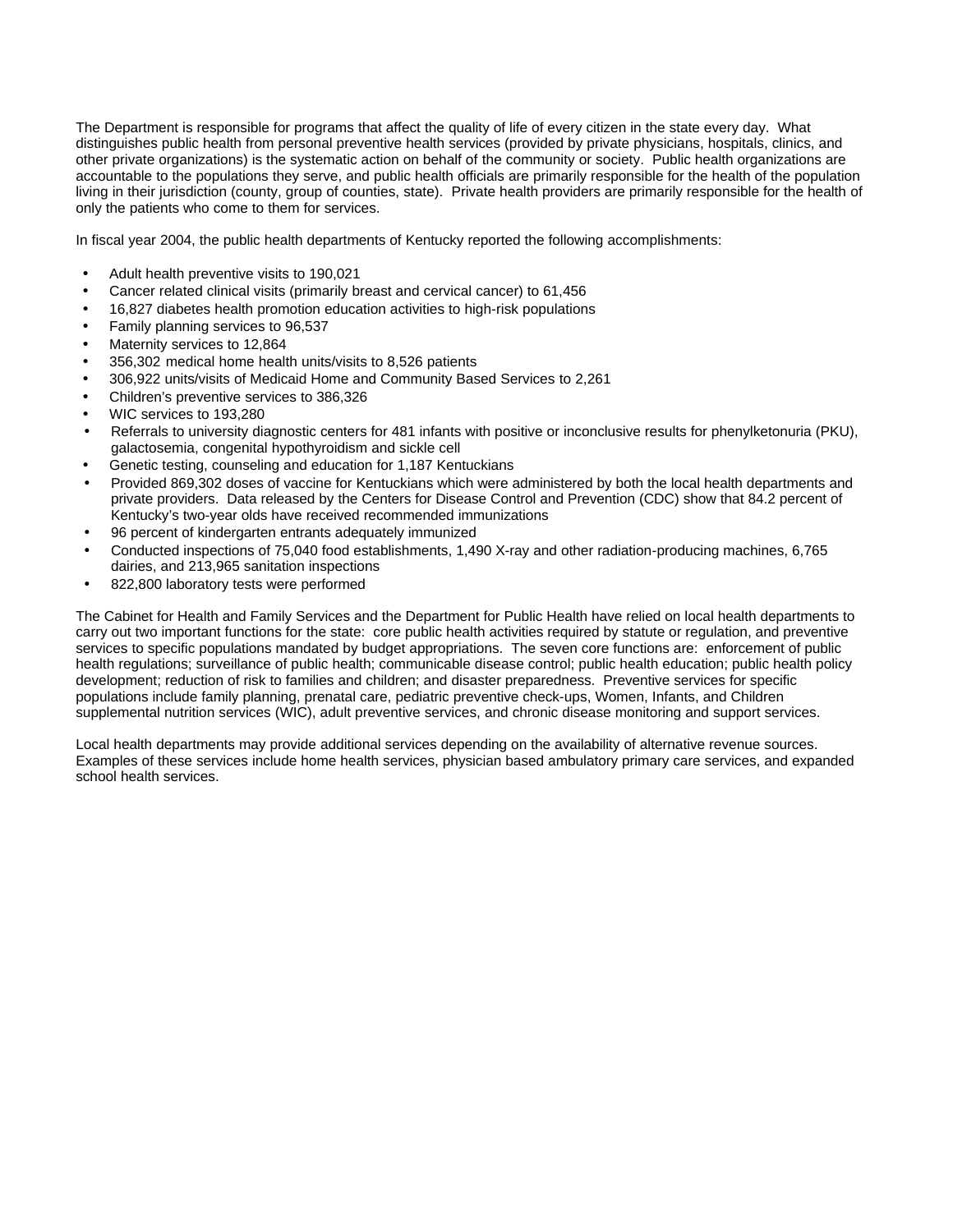# **Public Health General Health Support Health and Family Services Cabinet**

|                                                                 | <b>Requested</b><br>FY 2005 | <b>Requested</b><br>FY 2006 | <b>Enacted</b><br>FY 2005 | <b>Enacted</b><br>FY 2006 |
|-----------------------------------------------------------------|-----------------------------|-----------------------------|---------------------------|---------------------------|
| <b>SOURCE OF FUNDS</b><br><b>General Fund</b>                   |                             |                             |                           |                           |
| Regular Appropriation                                           | 17,936,600                  | 20,170,500                  | 17,152,500                | 17,497,500                |
| <b>Total General Fund</b><br><b>Restricted Funds</b>            | 17,936,600                  | 20,170,500                  | 17,152,500                | 17,497,500                |
| <b>Balance Forward</b>                                          | 1,600,000                   | 1,600,000                   | 2,321,200                 |                           |
| <b>Current Receipts</b>                                         | 22,685,700                  | 22,709,900                  | 22,666,800                | 22,666,800                |
| Non-Revenue Receipts<br><b>Fund Transfers</b>                   | 907,300                     | 907,300                     | 707,300<br>$-1,647,900$   | 907,300                   |
| <b>Total Restricted Funds</b><br><b>Federal Funds</b>           | 25,193,000                  | 25,217,200                  | 24,047,400                | 23,574,100                |
| <b>Current Receipts</b>                                         | 1,610,000                   | 1,610,000                   | 1,610,000                 | 1,610,000                 |
| <b>Total Federal Funds</b>                                      | 1,610,000                   | 1,610,000                   | 1,610,000                 | 1,610,000                 |
| <b>TOTAL SOURCE OF FUNDS</b><br><b>EXPENDITURES BY CLASS</b>    | 44,739,600                  | 46,997,700                  | 42,809,900                | 42,681,600                |
| Personnel Cost                                                  | 6,247,300                   | 6,590,700                   | 6,020,700                 | 5,865,700                 |
| <b>Operating Expenses</b>                                       | 873,400                     | 874,100                     | 797,600                   | 740,600                   |
| Grants, Loans or Benefits                                       | 36,018,900                  | 36,018,900                  | 35,991,600                | 35,730,300                |
| <b>Debt Service</b>                                             |                             | 1,914,000                   |                           | 345,000                   |
| <b>TOTAL EXPENDITURES</b><br><b>EXPENDITURES BY FUND SOURCE</b> | 43,139,600                  | 45,397,700                  | 42,809,900                | 42,681,600                |
| <b>General Fund</b>                                             | 17,936,600                  | 20,170,500                  | 17,152,500                | 17,497,500                |
| <b>Restricted Funds</b>                                         | 23,593,000                  | 23,617,200                  | 24,047,400                | 23,574,100                |
| <b>Federal Funds</b>                                            | 1,610,000                   | 1,610,000                   | 1,610,000                 | 1,610,000                 |
| <b>TOTAL EXPENDITURES</b>                                       | 43,139,600                  | 45,397,700                  | 42,809,900                | 42,681,600                |

General Health Support provides funding to two organizational units within the Department for Health Services: the Office of the Commissioner and the Division of Administration and Financial Management (AFM). During the 2004 reorganization of the Cabinet, the State Employees' Nurses Stations and the Division of Local Health Department Operations were merged into the Division of Administration and Financial Management.

The Commissioner's Office is responsible for the leadership, management, oversight, and policy direction of the Department for Public Health (DPH). The Commissioner advises the heads of major agencies in state government on policies, plans, and programs relating to matters of public health including actions necessary to respond to extraordinary events in order to safeguard the health of the citizens of the Commonwealth. The Commissioner serves as the State Health Officer for the Commonwealth. A role that continues to expand is the creation and management of anti-bioterrorism initiatives and coordination of emergency response capabilities with federal and other state agencies.

The Chief Nurse for Public Health, located in the Commissioner's Office, provides professional consultation, support, and technical assistance to the commissioner, executive staff, and state and local health departments including approximately 1,000 nurses practicing in local health departments. The Chief Nurse helps administer the nurse-managed employee health centers in Frankfort that provide direct care, blood pressure monitoring, flu shots, health education, and HIV/AIDS and CPR classes for state employees. The nurses' stations also arrange for first aid coverage for large scale state events.

The Division of Administration and Financial Management (AFM) provides all resource support to the Department for Public Health. This includes the 393 Cabinet-level personnel and nearly 4,000 personnel represented by local health departments.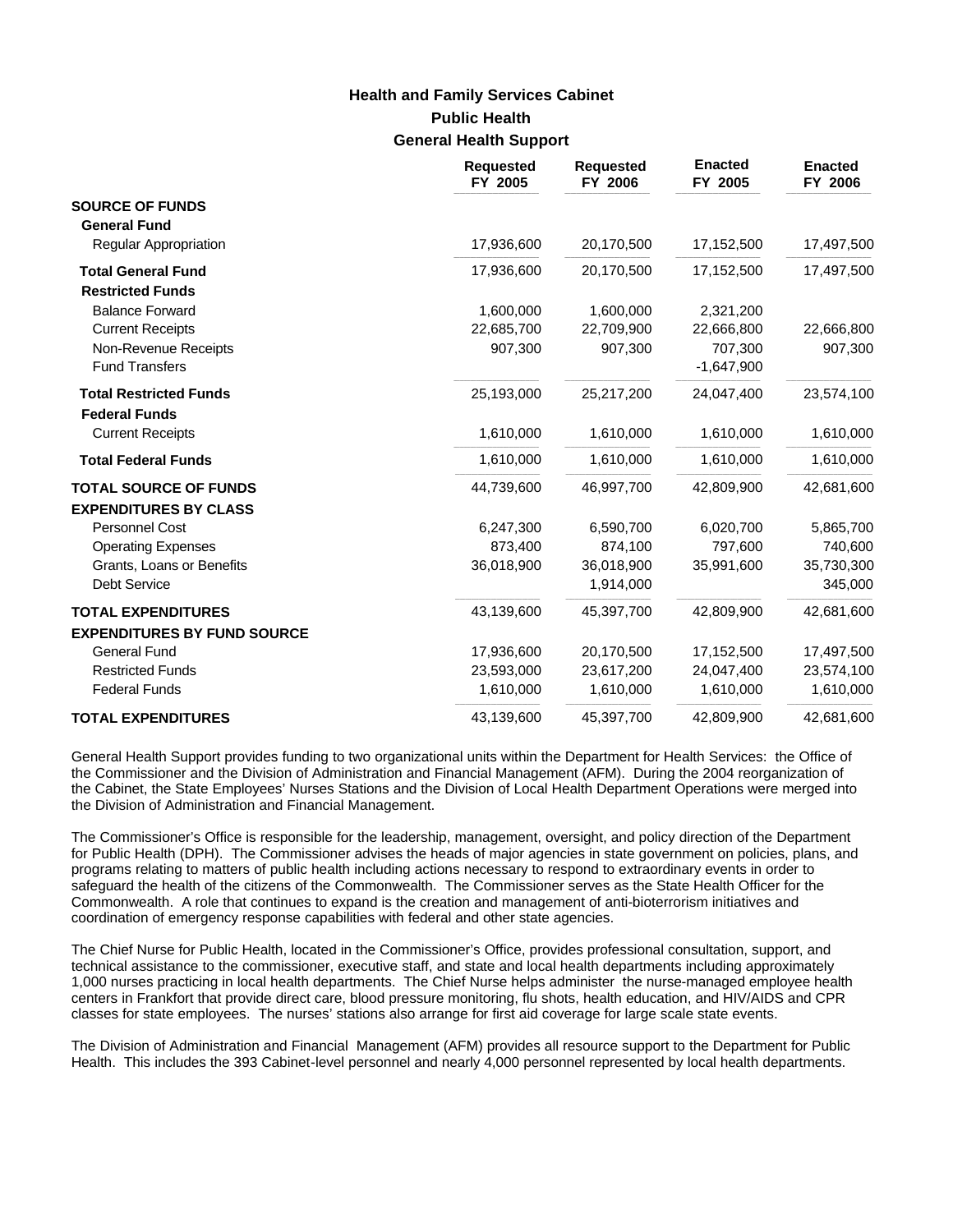The division provides all budgets and accounting support, payments, grant allocation and payments, permits and fee collection, procurement and contracting support. The division develops and oversees the DPH budget and local health departments' fiscal planning and their administrative and management practices. It provides fiscal support to all 120 counties of the Commonwealth. The division works in concert with the other department's divisions to plan, program, execute, manage and report the financial activities of the department and local health departments. The division has orchestrated a statewide Public Health initiative to ensure health department compliance with the federal Health Insurance Portability and Accountability Act (HIPAA). As lead agency, the division is responsible for planning and implementation of policy, procedural and technical changes to Department for Public Health and local health department operations as they relate to the privacy and confidentiality of patient identifiable information.

In addition, the Division is also responsible for the day-to-day operations of the 56 Local Health Departments (LHDs) across the state. This responsibility includes training and staff development, personnel management, public health nursing, medical records and forms management, reporting of clinical and community-based services, operating the online local health network that tracks approximately five million services to 710,000 patients, policy interpretation, and the Local Board of Heath nomination process. The Division is the primary liaison between the Department for Public Health (DPH) and LHDs. The Division determines allocations of \$120M to LHDs to support local and state health initiatives. In addition, the Division is responsible for coordinating the training and education activities for the Bioterrorism preparedness grant.

## **Policy**

Included in the enacted budget are fund transfers to the General Fund of \$1,647,900 in fiscal year 2004-2005. General Funds of \$345,000 are provided in fiscal year 2005-2006 for debt service to provide upgrades to the KASPER system (Kentucky All Schedule Prescription Electronic Reporting System).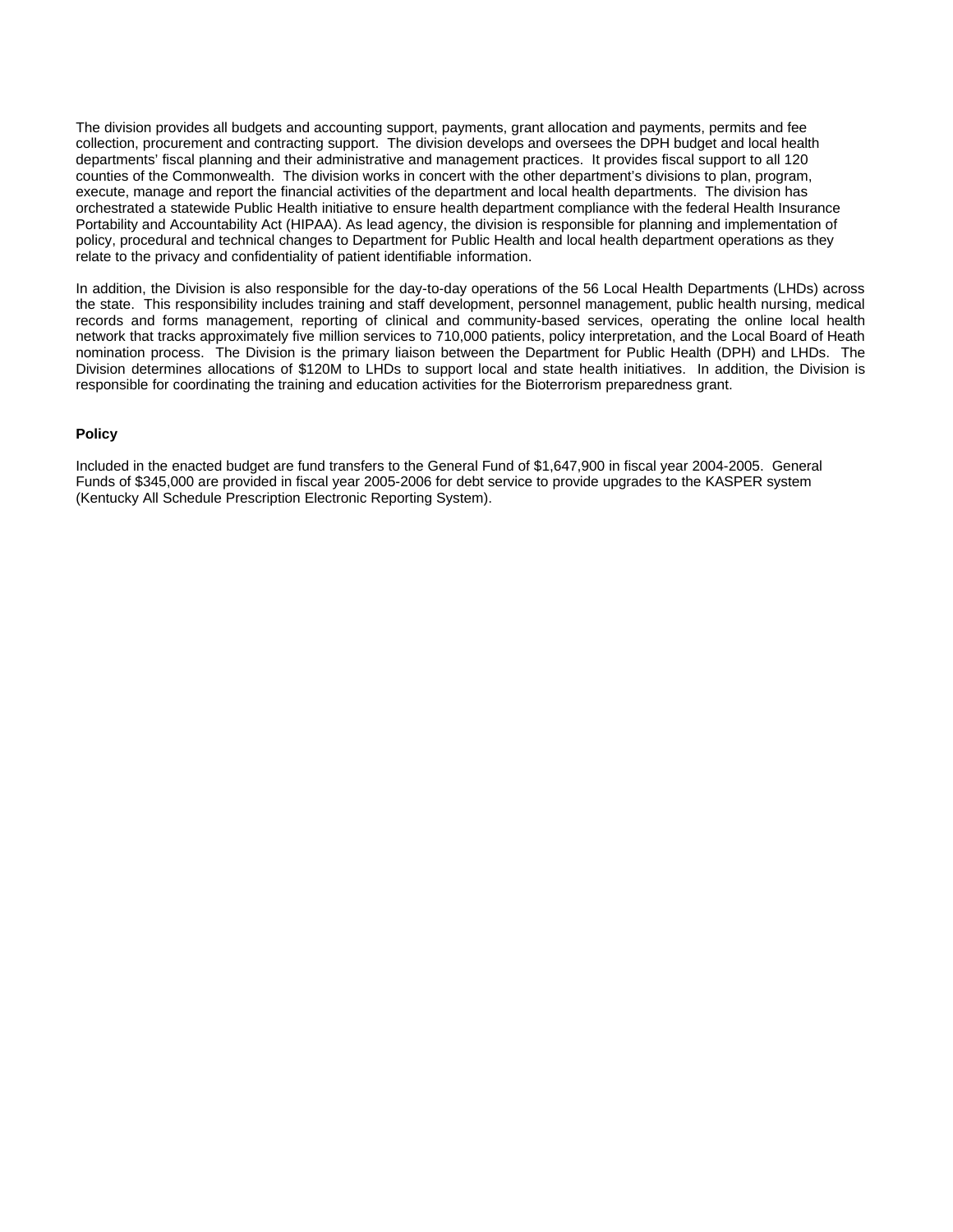# **Public Health Epidemiology and Health Planning Health and Family Services Cabinet**

|                                                        | <b>Requested</b><br>FY 2005 | <b>Requested</b><br>FY 2006 | <b>Enacted</b><br>FY 2005 | <b>Enacted</b><br>FY 2006 |
|--------------------------------------------------------|-----------------------------|-----------------------------|---------------------------|---------------------------|
| <b>SOURCE OF FUNDS</b>                                 |                             |                             |                           |                           |
| <b>General Fund</b>                                    |                             |                             |                           |                           |
| Regular Appropriation                                  | 9,403,300                   | 9,584,800                   | 8,110,200                 | 8,095,200                 |
| <b>Total General Fund</b><br><b>Restricted Funds</b>   | 9,403,300                   | 9,584,800                   | 8,110,200                 | 8,095,200                 |
| <b>Balance Forward</b>                                 | 259,900                     | 197,000                     | 259,900                   | 197,000                   |
| <b>Current Receipts</b><br><b>Fund Transfers</b>       | 1,970,000                   | 1,970,000                   | 2,538,800<br>$-261,700$   | 1,790,500<br>$-358,800$   |
| <b>Total Restricted Funds</b><br><b>Federal Funds</b>  | 2,229,900                   | 2,167,000                   | 2,537,000                 | 1,628,700                 |
| <b>Current Receipts</b>                                | 40,996,600                  | 41,153,700                  | 40,766,800                | 40,763,000                |
| <b>Total Federal Funds</b>                             | 40,996,600                  | 41,153,700                  | 40,766,800                | 40,763,000                |
| <b>TOTAL SOURCE OF FUNDS</b>                           | 52,629,800                  | 52,905,500                  | 51,414,000                | 50,486,900                |
| <b>EXPENDITURES BY CLASS</b><br>Personnel Cost         |                             |                             |                           |                           |
|                                                        | 18,048,900<br>11,909,800    | 18,536,700<br>11,894,700    | 17,748,900<br>10,226,600  | 17,222,100<br>10,700,700  |
| <b>Operating Expenses</b><br>Grants, Loans or Benefits | 22,474,100                  | 22,474,100                  | 22,991,500                | 22,564,100                |
| <b>Capital Outlay</b>                                  |                             |                             | 250,000                   |                           |
| <b>TOTAL EXPENDITURES</b>                              | 52,432,800                  | 52,905,500                  | 51,217,000                | 50,486,900                |
| <b>EXPENDITURES BY FUND SOURCE</b>                     |                             |                             |                           |                           |
| <b>General Fund</b>                                    | 9,403,300                   | 9,584,800                   | 8,110,200                 | 8,095,200                 |
| <b>Restricted Funds</b>                                | 2,032,900                   | 2,167,000                   | 2,340,000                 | 1,628,700                 |
| <b>Federal Funds</b>                                   | 40,996,600                  | 41,153,700                  | 40,766,800                | 40,763,000                |
| <b>TOTAL EXPENDITURES</b>                              | 52,432,800                  | 52,905,500                  | 51,217,000                | 50,486,900                |
| <b>EXPENDITURES BY UNIT</b>                            |                             |                             |                           |                           |
| <b>Communicable Diseases</b>                           | 11,692,800                  | 11,834,700                  | 11,042,600                | 10,233,800                |
| AIDS/HIV                                               | 10,719,400                  | 10,774,500                  | 10,663,400                | 10,753,400                |
| <b>Public Health Preparedness</b>                      | 24,924,400                  | 24,977,900                  | 24,879,800                | 24,879,800                |
| Surveillance and Health Data                           | 2,119,400                   | 2,172,200                   | 2,078,000                 | 2,078,000                 |
| <b>Health Policy</b>                                   | 693,400                     | 728,700                     | 662,700                   | 662,700                   |
| Vital                                                  | 2,283,400                   | 2,417,500                   | 1,890,500                 | 1,879,200                 |
| <b>TOTAL EXPENDITURES</b>                              | 52,432,800                  | 52,905,500                  | 51,217,000                | 50,486,900                |

The mission of the Epidemiology and Health Planning Program is to assess the occurrence of, and risk factors for, preventable and reportable diseases and injuries in the Commonwealth; to develop health policies related to the division's and department's objectives; to prepare for public health threats; to collect, safeguard and report vital event records, and to assure the provision of some core public health services. To discharge these responsibilities, the division conducts activities in six areas:

- Communicable Disease, which includes immunizations, sexually transmitted diseases (STD), tuberculosis, and other communicable diseases;
- HIV/AIDS, which includes prevention activities, services, and surveillance for HIV/AIDS;
- Surveillance and Health Data, which includes reportable disease surveillance, emerging infections, health status and health risk factor studies, injury epidemiology, and the collection and analysis of data relating to community health systems planning and development;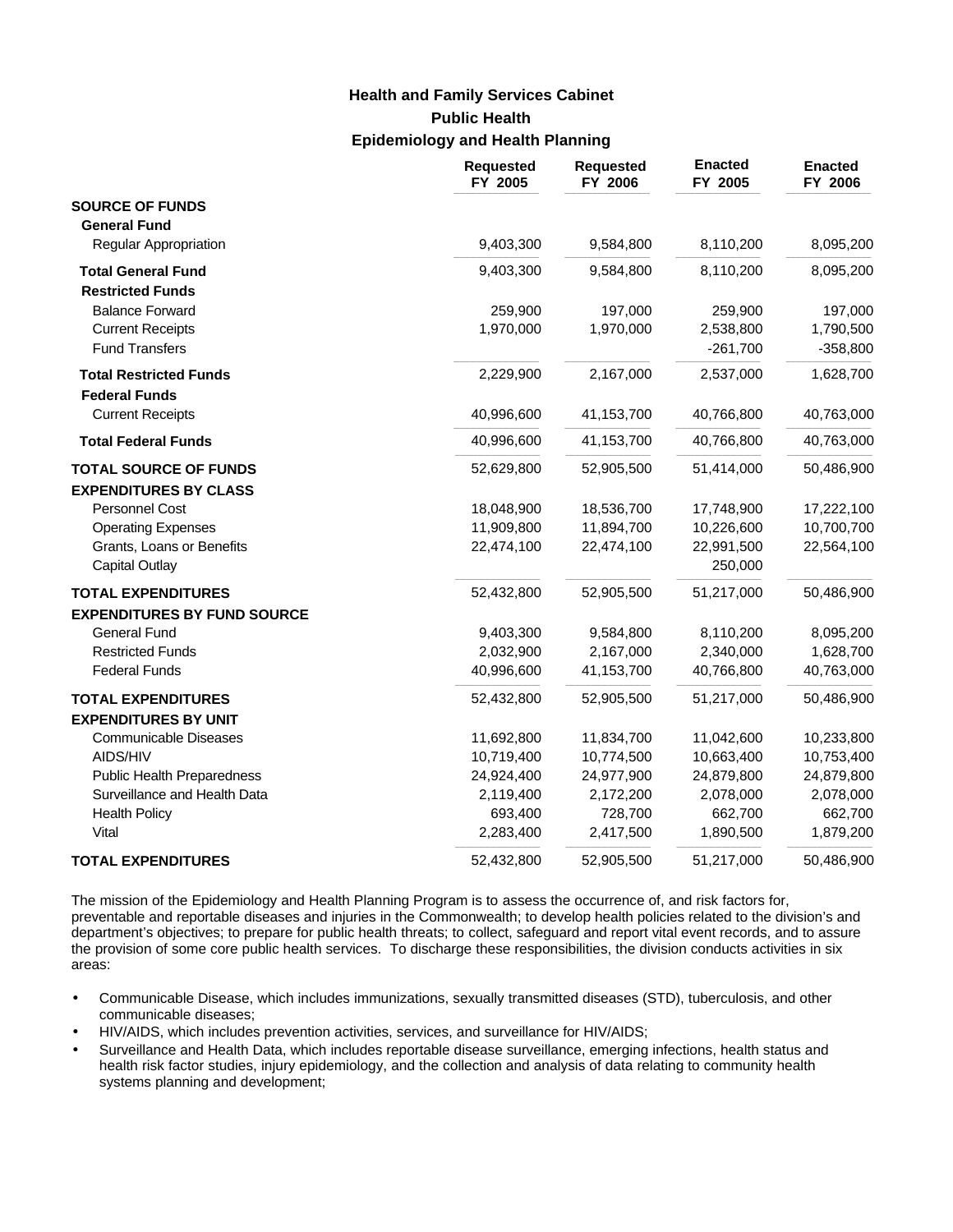- Health Policy Development, which includes collection of provider information and development of the state health plan;
- Vital Statistics, which collects and preserves mandatory records of all vital events including births, deaths, marriages, and divorces; and
- Public Health Preparedness, which includes the development, implementation, and exercising of statewide preparedness plans for biological threats, such as bioterrorism and naturally occurring disease outbreaks.

Epidemiology and Health Planning makes financial support and vaccines available to local health departments and other providers for the provision of more than 1 million immunizations each year (more, in years when outbreaks occur) to more than 400,000 persons. Immunization rates in schools, day care, health department clinics, and among the general child population are tracked. The tuberculosis control program reduces the number of cases and deaths due to tuberculosis by preventing non-infected individuals from becoming infected, keeping those infected without disease from progressing to disease, and by rendering infected individuals with disease non-infectious. Kentucky's TB case rate remains below the national average. Sexually transmitted disease and other communicable disease control assistance and consultation are provided across the Commonwealth as required.

Epidemiology and Health Planning is the designated State Center for Health Statistics. Health Data and Vital Statistics are responsible for the collection, analysis, and dissemination of health data from many sources to policy makers, health planners and consumers with the goal of developing policy that will improve the health of the population and ensure access to (and the benefit of) public health services to all Kentuckians. The maintenance of all vital records (birth, death, marriage and divorce certificates) and the response to all requests for vital statistics data are also carried out by this program.

Epidemiology and Health Planning is partially funded through federal preparedness and response to bioterrorism grants and has the responsibility of developing, coordinating and overseeing the public health response to bioterrorism. These funds are used to prepare the Commonwealth for disease outbreaks and other public health threats, increase the integration of local public health system assets, upgrade the State Laboratory to the capacity required by the Centers for Disease Control and Prevention, and provide hospitals across the state with funding to ensure preparedness for events attributable to bioterrorism.

## **Policy**

Included in the enacted budget are fund transfers to the General Fund of \$261,700 in fiscal year 2004-2005 and \$358,800 in fiscal year 2005-2006. The enacted budget includes \$90,000 in General Fund for the expansion of the AIDS Drug Assistance Program.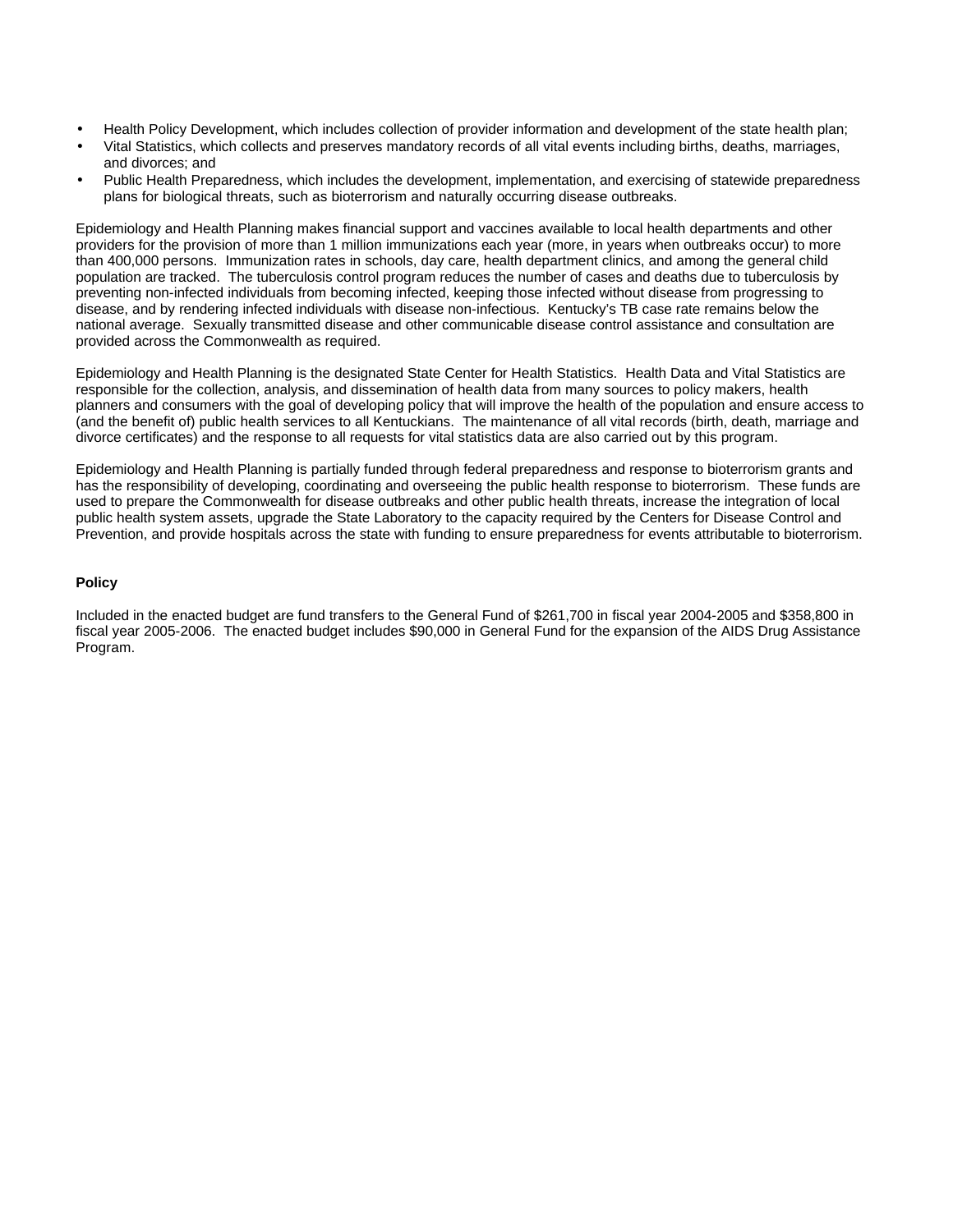# **Public Health Adult and Child Health Health and Family Services Cabinet**

|                                         | <b>Requested</b><br>FY 2005 | <b>Requested</b><br>FY 2006 | <b>Enacted</b><br>FY 2005 | <b>Enacted</b><br>FY 2006 |
|-----------------------------------------|-----------------------------|-----------------------------|---------------------------|---------------------------|
| <b>SOURCE OF FUNDS</b>                  |                             |                             |                           |                           |
| <b>General Fund</b>                     |                             |                             |                           |                           |
| <b>Regular Appropriation</b>            | 37,715,400                  | 38,630,000                  | 31,668,200                | 33,546,200                |
| <b>Total General Fund</b>               | 37,715,400                  | 38,630,000                  | 31,668,200                | 33,546,200                |
| <b>Tobacco Settlement-Phase I</b>       |                             |                             |                           |                           |
| Tobacco Settlement - I                  | 18,490,500                  | 18,793,000                  | 16,768,000                | 17,373,000                |
| Continuing Appropriation                | 5,199,900                   | 5,199,900                   | 4,623,800                 |                           |
| <b>Total Tobacco Settlement-Phase I</b> | 23,690,400                  | 23,992,900                  | 21,391,800                | 17,373,000                |
| <b>Restricted Funds</b>                 |                             |                             |                           |                           |
| <b>Balance Forward</b>                  | 1,400,000                   | 1,400,000                   | 1,400,000                 |                           |
| <b>Current Receipts</b>                 | 37,787,100                  | 38,723,300                  | 36,133,700                | 37,960,700                |
| <b>Total Restricted Funds</b>           | 39,187,100                  | 40,123,300                  | 37,533,700                | 37,960,700                |
| <b>Federal Funds</b>                    |                             |                             |                           |                           |
| <b>Balance Forward</b>                  |                             |                             | 830,000                   |                           |
| <b>Current Receipts</b>                 | 110,615,000                 | 110,784,100                 | 116,365,000               | 117,182,300               |
| <b>Total Federal Funds</b>              | 110,615,000                 | 110,784,100                 | 117,195,000               | 117,182,300               |
| <b>TOTAL SOURCE OF FUNDS</b>            | 211,207,900                 | 213,530,300                 | 207,788,700               | 206,062,200               |
| <b>EXPENDITURES BY CLASS</b>            |                             |                             |                           |                           |
| Personnel Cost                          | 9,661,800                   | 10,079,100                  | 10,062,600                | 8,763,100                 |
| <b>Operating Expenses</b>               | 5,777,600                   | 5,769,400                   | 3,382,700                 | 3,841,700                 |
| Grants, Loans or Benefits               | 189,168,600                 | 191,081,900                 | 194,343,400               | 193,457,400               |
| <b>TOTAL EXPENDITURES</b>               | 204,608,000                 | 206,930,400                 | 207,788,700               | 206,062,200               |
| <b>EXPENDITURES BY FUND SOURCE</b>      |                             |                             |                           |                           |
| <b>General Fund</b>                     | 37,715,400                  | 38,630,000                  | 31,668,200                | 33,546,200                |
| Tobacco Settlement-Phase I              | 18,490,500                  | 18,793,000                  | 21,391,800                | 17,373,000                |
| <b>Restricted Funds</b>                 | 37,787,100                  | 38,723,300                  | 37,533,700                | 37,960,700                |
| <b>Federal Funds</b>                    | 110,615,000                 | 110,784,100                 | 117,195,000               | 117,182,300               |
| <b>TOTAL EXPENDITURES</b>               | 204,608,000                 | 206,930,400                 | 207,788,700               | 206,062,200               |
| <b>EXPENDITURES BY UNIT</b>             |                             |                             |                           |                           |
| Maternal & Child Health                 | 34,850,500                  | 34,755,500                  | 36,202,400                | 37,007,400                |
| Early Childhood Development             | 32,662,800                  | 32,955,800                  | 36,996,200                | 31,662,400                |
| Health Care Improvement                 | 2,840,600                   | 2,868,100                   | 2,795,600                 | 2,710,600                 |
| Drug Enforcement                        | 1,329,600                   | 1,388,000                   | 1,508,600                 | 1,508,600                 |
| <b>Health Access</b>                    | 1,271,800                   | 1,303,500                   | 1,247,000                 | 1,247,000                 |
| <b>Chronic Diseases</b>                 | 11,320,500                  | 11,376,500                  | 11,078,700                | 12,170,000                |
| <b>KEIS</b>                             | 38,178,400                  | 40,028,700                  | 35,975,800                | 37,775,800                |
| Nutrition                               | 82,153,800                  | 82,254,300                  | 81,984,400                | 81,980,400                |
| <b>TOTAL EXPENDITURES</b>               | 204,608,000                 | 206,930,400                 | 207,788,700               | 206,062,200               |

The Adult and Child Health Improvement Program promotes and improves the health status of all Kentuckians through early childhood development programs; community based health education and prevention; preventive clinical care; nutrition counseling and food supplementation; and the promotion of an adequate network of primary care providers throughout the Commonwealth. Although improvements have been made in several areas, the overall health of Kentucky's citizens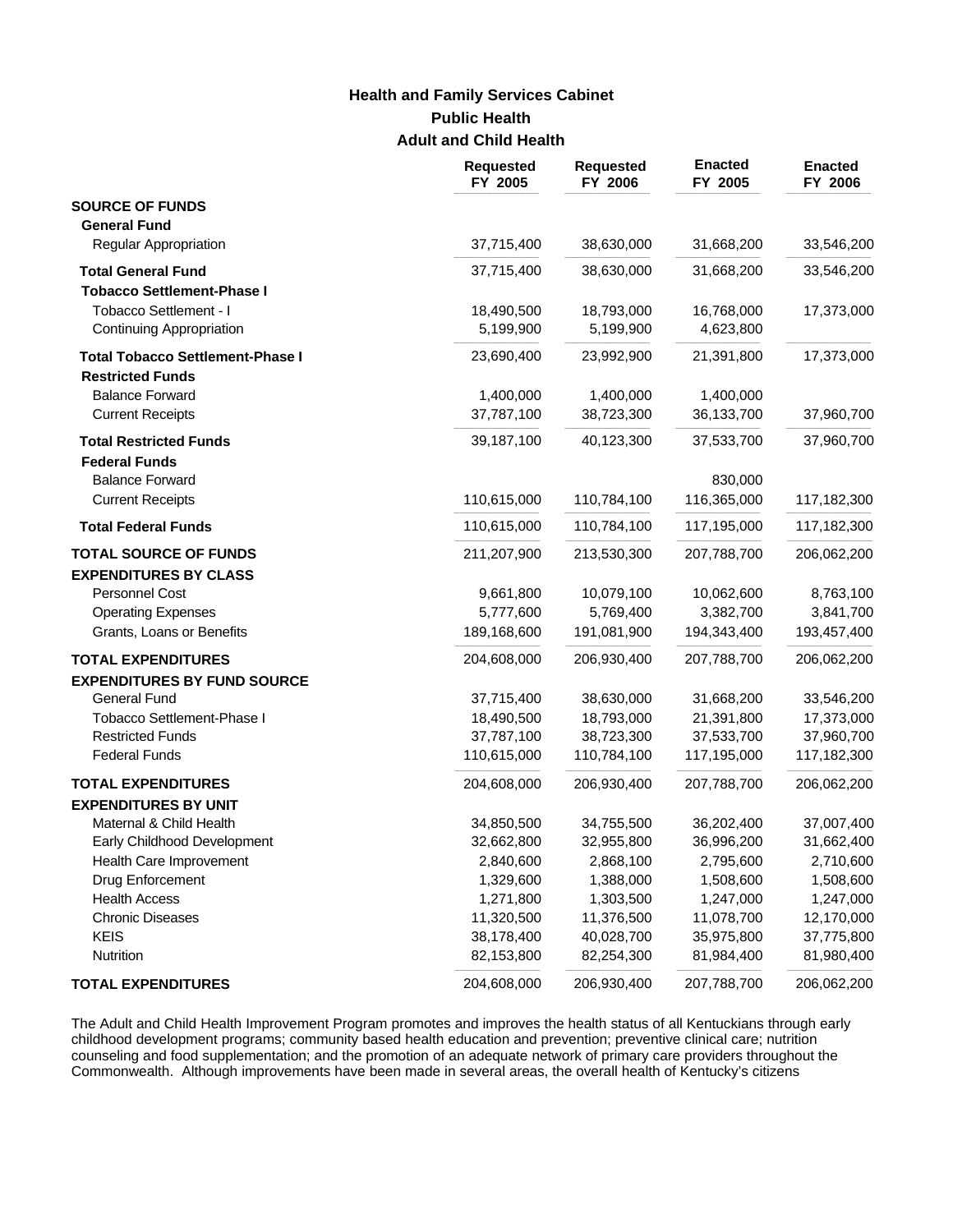still ranks near the bottom nationally. In the absence of good preventive care, many health conditions worsen and become more expensive to treat. When preventive health is more widely promoted, wellness and lifestyle changes can become a more prevalent focus. As a result, health care costs can be reduced and quality of life can improve for all Kentuckians.

The Maternal and Child Health subprogram provides oversight to many of the services and activities which focus on mothers and children including family planning, folic acid, prenatal, maternity services, newborn metabolic screening case management, genetics, Kentucky birth surveillance registry, well child prevention, lead, injury prevention, teen pregnancy prevention, coordinated school health, and breast and cervical cancer screening. To enable children to reach their full potential, preventive care must be obtained in the formative years, 0-5 years of age, when the brain is programmed to develop. In the absence of good preventive care, many health conditions worsen and become far more expensive to treat.

The Early Childhood Development subprogram provides active leadership in achieving the health goals of the state's early childhood initiatives through HANDS (Healthy Access Nurturing Development Services), Healthy Start in Child Care, Early Childhood Mental Health and KEIS (First Steps), which was transferred from the Commission on Children with Special Health Care Needs in FY 04. Approximately 21% of all children provided preventive health services are in need of further evaluation and treatment of a condition or problem that, when detected early, is less costly than if allowed to worsen. It has been estimated that every dollar spent on early intervention for children results in a cost avoidance of seven dollars. The future of Kentucky depends upon the healthy development of its youngest citizens.

The Chronic Disease subprogram focuses on community-based health promotion and education for adults and children as well as planning efforts aimed at finding local solutions to major health problems. Treatment for persons with chronic diseases makes up more than 60 percent of all medical care expenditures. Activities are directed primarily toward diabetes control, cardiovascular health, physical activity, worksite wellness and preventing substance abuse and tobacco-related diseases and conditions. Services are focused on adults without a medical "home." Referrals to other providers are made for management of problems detected.

The Nutrition subprogram administers the federally funded Special Supplemental Nutrition Program for Women, Infants, and Children (WIC) program that provide a monthly food prescription (package) as well as nutrition education to low-income pregnant and postpartum women, infants, and children at nutritional risk. Studies have shown that pregnant women who participate in WIC have fewer premature births, fewer low birth weight babies, and seek prenatal care earlier in the pregnancy. Nutritionists in local health departments provide medical nutrition therapy and follow-up nutrition care for children with special health care needs. Additionally, this subprogram provides oversight of a state nutrition and physical activity program to prevent obesity. Lifestyle changes such as regular exercise and a healthy diet can reduce the risk of cardiovascular diseases, diabetes, high blood pressure, and high cholesterol.

The Health Care Access subprogram focuses on primary care and provides dental services to the citizens of Kentucky. This subprogram administers federal grants and programs that relate to primary care such as the National Health Service Corps, Conrad State 30 J-1 Visa Waiver Program, and Appalachian Regional Commission partnership. Dental services are provided to reduce the number of decayed, missing, and filled teeth in the 18-and-under population as well as to reduce the prevalence of periodontal (gum) diseases and oral and pharyngeal cancers. Through KIDS Now, this subprogram has initiated a program to prevent early childhood caries (formerly called baby bottle tooth decay). Providing these services at \$10 per visit could save between \$5,000 and \$10,000 per child in restorative care and hospitalization if the disease progresses to its terminal state. Additionally, the subprogram houses the 1-800 hotline for the Kentucky Physicians' Care Program. This program utilizes many of Kentucky's physicians, dentists, pharmacies, and several pharmaceutical companies to provide free health care and medications to uninsured individuals.

## **Policy**

The enacted budget includes \$900,000 in General Fund in fiscal year 2005-2006 to expand the Diabetes Control Program. General Funds of \$200,000 are provided in fiscal year 2005-2006 to fund the Diabetes Research Board.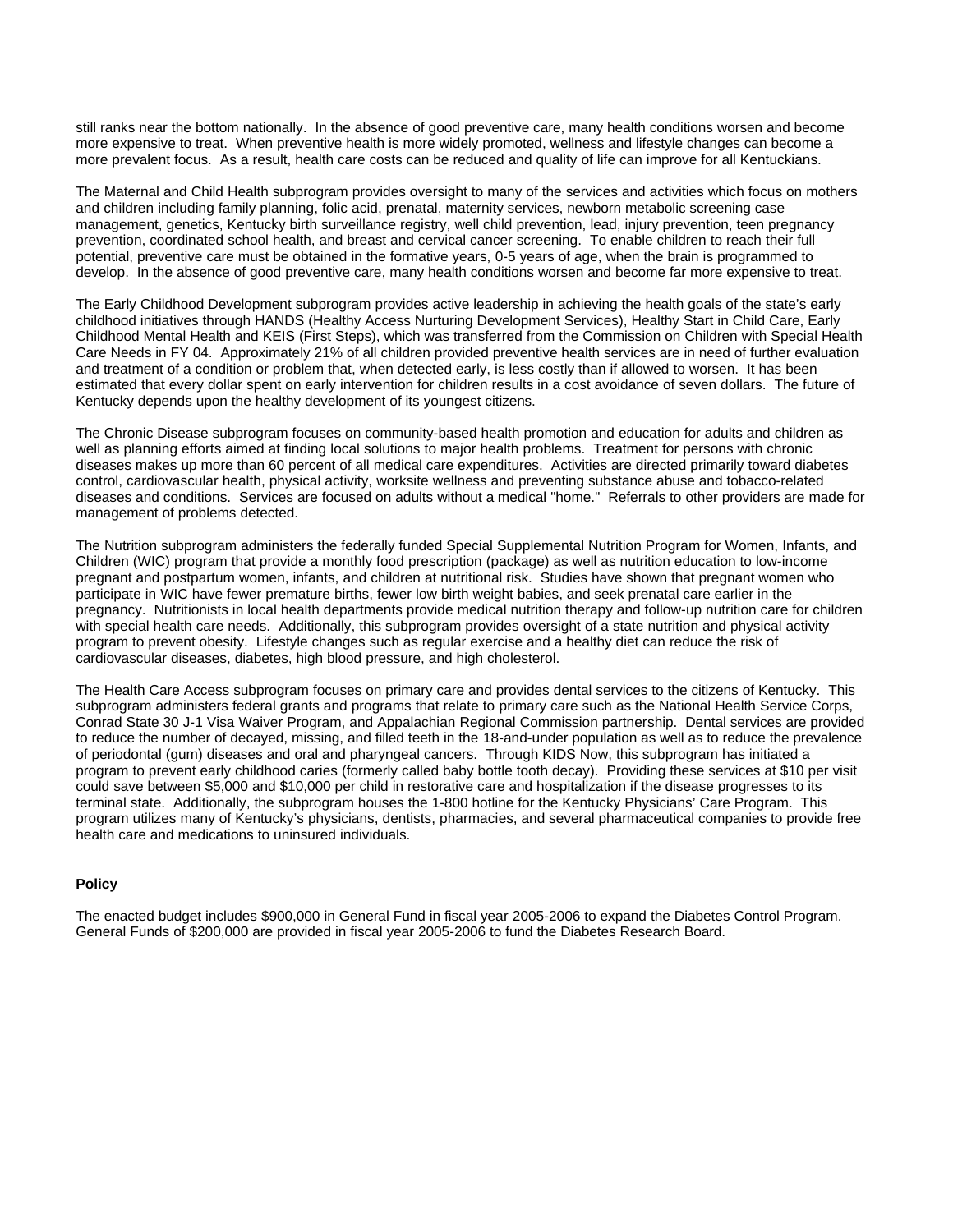# **Public Health Laboratory Services Health and Family Services Cabinet**

|                                                      | <b>Requested</b><br>FY 2005 | <b>Requested</b><br>FY 2006 | <b>Enacted</b><br>FY 2005 | <b>Enacted</b><br>FY 2006 |
|------------------------------------------------------|-----------------------------|-----------------------------|---------------------------|---------------------------|
| <b>SOURCE OF FUNDS</b><br><b>General Fund</b>        |                             |                             |                           |                           |
| <b>Regular Appropriation</b>                         | 4,635,100                   | 4,855,100                   | 4,051,600                 | 4,051,600                 |
| <b>Total General Fund</b><br><b>Restricted Funds</b> | 4,635,100                   | 4,855,100                   | 4,051,600                 | 4,051,600                 |
| <b>Balance Forward</b>                               | 479,500                     | 399,500                     | 160,000                   | 80,000                    |
| <b>Current Receipts</b>                              | 1,016,000                   | 1,016,000                   | 1,016,000                 | 3,122,000                 |
| <b>Total Restricted Funds</b>                        | 1,495,500                   | 1,415,500                   | 1,176,000                 | 3,202,000                 |
| <b>TOTAL SOURCE OF FUNDS</b>                         | 6,130,600                   | 6,270,600                   | 5,227,600                 | 7,253,600                 |
| <b>EXPENDITURES BY CLASS</b>                         |                             |                             |                           |                           |
| Personnel Cost                                       | 2,631,500                   | 2,833,500                   | 2,200,000                 | 2,410,000                 |
| <b>Operating Expenses</b>                            | 3,091,600                   | 3,109,600                   | 2,759,600                 | 3,960,000                 |
| Grants, Loans or Benefits<br>Capital Outlay          | 8,000                       | 8,000                       | 8,000<br>180,000          | 883,600                   |
| <b>TOTAL EXPENDITURES</b>                            | 5,731,100                   | 5,951,100                   | 5,147,600                 | 7,253,600                 |
| <b>EXPENDITURES BY FUND SOURCE</b>                   |                             |                             |                           |                           |
| <b>General Fund</b>                                  | 4,635,100                   | 4,855,100                   | 4,051,600                 | 4,051,600                 |
| <b>Restricted Funds</b>                              | 1,096,000                   | 1,096,000                   | 1,096,000                 | 3,202,000                 |
| <b>TOTAL EXPENDITURES</b>                            | 5,731,100                   | 5,951,100                   | 5,147,600                 | 7,253,600                 |

The Laboratory Services Program provides essential examinations of clinical and environmental specimens required to support other state programs and local health department programs. The Laboratory performs reference diagnostic testing not typically performed by private sector laboratories. Examples of testing performed by Laboratory Services include testing for newborn heritable and genetic disorders, STDs, TB, West Nile, SARS, rabies, influenza subtyping, bioterrorism, and select agents; environmental samples for water fluoride levels; milk, food, and water for evidence of contamination; pesticide analyses; and occupational safety and health chemistry.

The State Laboratory is a certified high complexity laboratory, which requires it to meet the most stringent federal requirements for quality assurance, quality control, and personnel qualifications. The program is responsible for approximately 259 local health department sites licensed on multiple-site certificates under Clinical Laboratory Improvement Act (CLIA). The program's staff provides technical direction, training sessions, on-site consultations, procedure manuals, forms for documentation, and other necessary tools.

Laboratory Services performs tests for patients in the Department for Mental Health and Mental Retardation Services' facilities, LHD, hospitals, clinics, doctor's offices, and provides occupational health chemistry analysis for the Kentucky Occupational Safety and Health Program.

General Fund support is the primary source of funding for Laboratory Services. Other funds are received from newborn screening fees and a cooperative agreement with OSHA.

### **Policy**

Included in the enacted budget is \$660,000 in Tobacco Funds for the purchase of two new tandem mass spectrometers for expanded newborn screening. The new equipment will allow the laboratory to test for an additional 25 heritable disorders in infants. Previously, Kentucky had tested for only four heritable disorders in infants.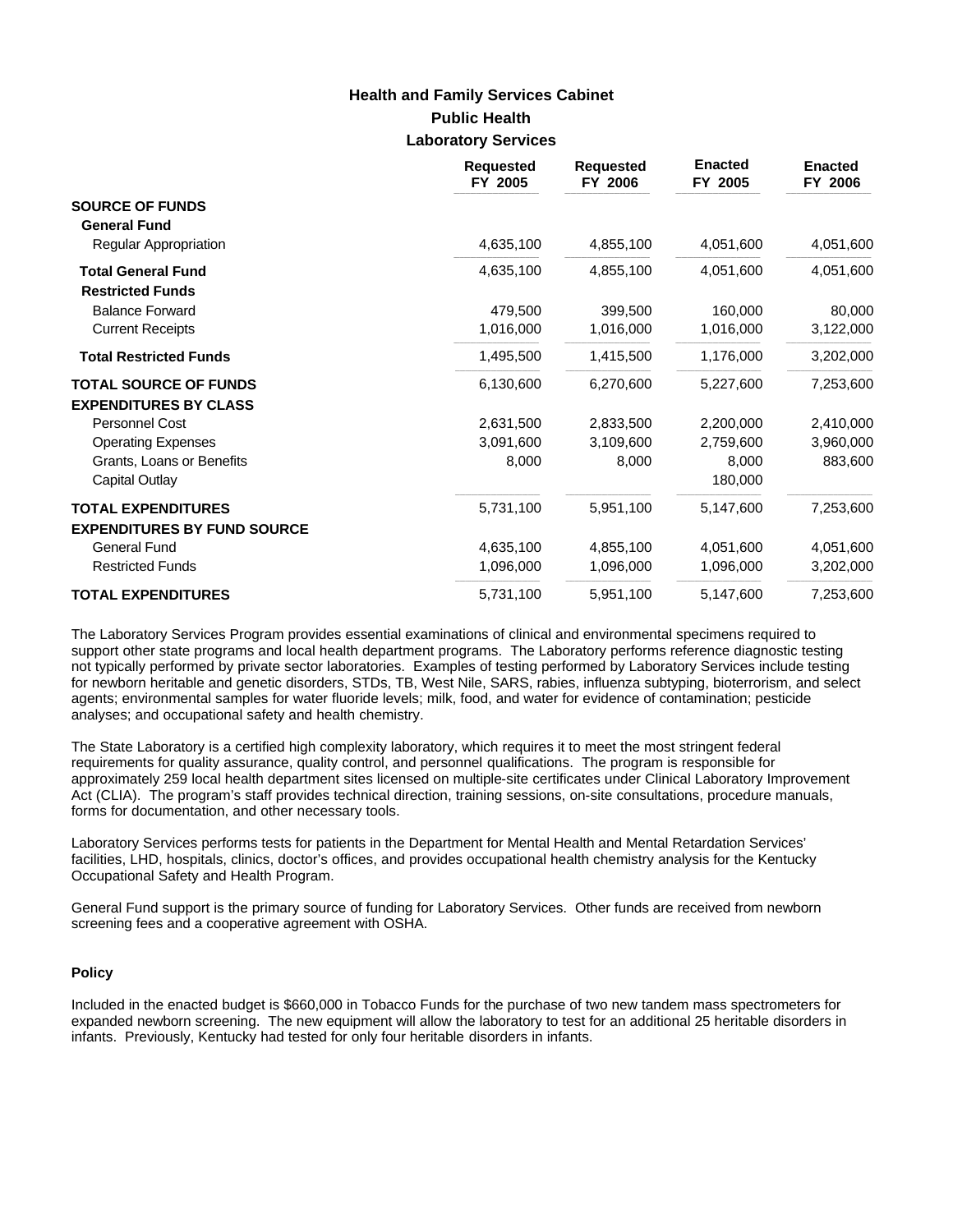# **Public Health Public Health Protection and Safety Health and Family Services Cabinet**

|                                    | <b>Requested</b><br>FY 2005 | <b>Requested</b><br>FY 2006 | <b>Enacted</b><br>FY 2005 | <b>Enacted</b><br>FY 2006 |
|------------------------------------|-----------------------------|-----------------------------|---------------------------|---------------------------|
| <b>SOURCE OF FUNDS</b>             |                             |                             |                           |                           |
| <b>General Fund</b>                |                             |                             |                           |                           |
| <b>Regular Appropriation</b>       | 3,951,100                   | 4,136,300                   | 3,667,400                 | 3,667,400                 |
| <b>Total General Fund</b>          | 3,951,100                   | 4,136,300                   | 3,667,400                 | 3,667,400                 |
| <b>Restricted Funds</b>            |                             |                             |                           |                           |
| <b>Balance Forward</b>             | 267,600                     | 185,800                     | 267,600                   | 185,800                   |
| <b>Current Receipts</b>            | 5,176,500                   | 5,176,500                   | 5,084,900                 | 4,980,900                 |
| <b>Total Restricted Funds</b>      | 5,444,100                   | 5,362,300                   | 5,352,500                 | 5,166,700                 |
| <b>Federal Funds</b>               |                             |                             |                           |                           |
| <b>Current Receipts</b>            | 1,561,300                   | 1,595,300                   | 1,430,500                 | 1,426,400                 |
| <b>Total Federal Funds</b>         | 1,561,300                   | 1,595,300                   | 1,430,500                 | 1,426,400                 |
| <b>TOTAL SOURCE OF FUNDS</b>       | 10,956,500                  | 11,093,900                  | 10,450,400                | 10,260,500                |
| <b>EXPENDITURES BY CLASS</b>       |                             |                             |                           |                           |
| <b>Personnel Cost</b>              | 4,742,600                   | 5,068,000                   | 4,539,900                 | 4,268,200                 |
| <b>Operating Expenses</b>          | 1,322,100                   | 1,320,800                   | 1,237,900                 | 1,287,300                 |
| Grants, Loans or Benefits          | 4,706,000                   | 4,705,000                   | 4,486,800                 | 4,705,000                 |
| <b>TOTAL EXPENDITURES</b>          | 10,770,700                  | 11,093,800                  | 10,264,600                | 10,260,500                |
| <b>EXPENDITURES BY FUND SOURCE</b> |                             |                             |                           |                           |
| <b>General Fund</b>                | 3,951,100                   | 4,136,300                   | 3,667,400                 | 3,667,400                 |
| <b>Restricted Funds</b>            | 5,258,300                   | 5,362,200                   | 5,166,700                 | 5,166,700                 |
| <b>Federal Funds</b>               | 1,561,300                   | 1,595,300                   | 1,430,500                 | 1,426,400                 |
| <b>TOTAL EXPENDITURES</b>          | 10,770,700                  | 11,093,800                  | 10,264,600                | 10,260,500                |
| <b>EXPENDITURES BY UNIT</b>        |                             |                             |                           |                           |
| Radiation                          | 2,387,400                   | 2,492,900                   | 2,232,100                 | 2,229,400                 |
| Milk                               | 1,402,900                   | 1,485,500                   | 1,336,700                 | 1,336,700                 |
| Food                               | 4,453,500                   | 4,509,800                   | 4,273,600                 | 4,273,600                 |
| Sanitation                         | 2,526,900                   | 2,605,600                   | 2,422,200                 | 2,420,800                 |
| <b>TOTAL EXPENDITURES</b>          | 10,770,700                  | 11,093,800                  | 10,264,600                | 10,260,500                |

The Public Health Protection and Safety Program provides a variety of environmental services, from monitoring exposure to radiation to insuring sanitation of food, milk, and public facilities. This Division provides consultation and guidance to some 300 local health department environmental-public health specialists/Registered Sanitarians, and provides regulatory oversight to many of Kentucky's business Industries.

The Radiation subprogram inspects and issues 450+ specific licenses to users of radioactive materials and registers and inspects 200+ users of radiation sources. The program monitors the transportation of radioactive waste, within and through the Commonwealth, and is equipped to respond to radiological emergencies 24 hours per day. The program registers and inspects 3,350 facilities and issues certificates and inspects approximately 5,500 operators of sources of radiation. The program monitors Paducah Gaseous Diffusion Plant and Monitors nuclear waste disposal sites (such as Maxey Flats) along with the Environmental and Public Protection Cabinet.

The Milk Safety subprogram inspects dairy farms, dairy plants, transfer and hauler facilities and milk processors. The program provides safety education to milk haulers, pasteurization equipment operators and other industry professionals.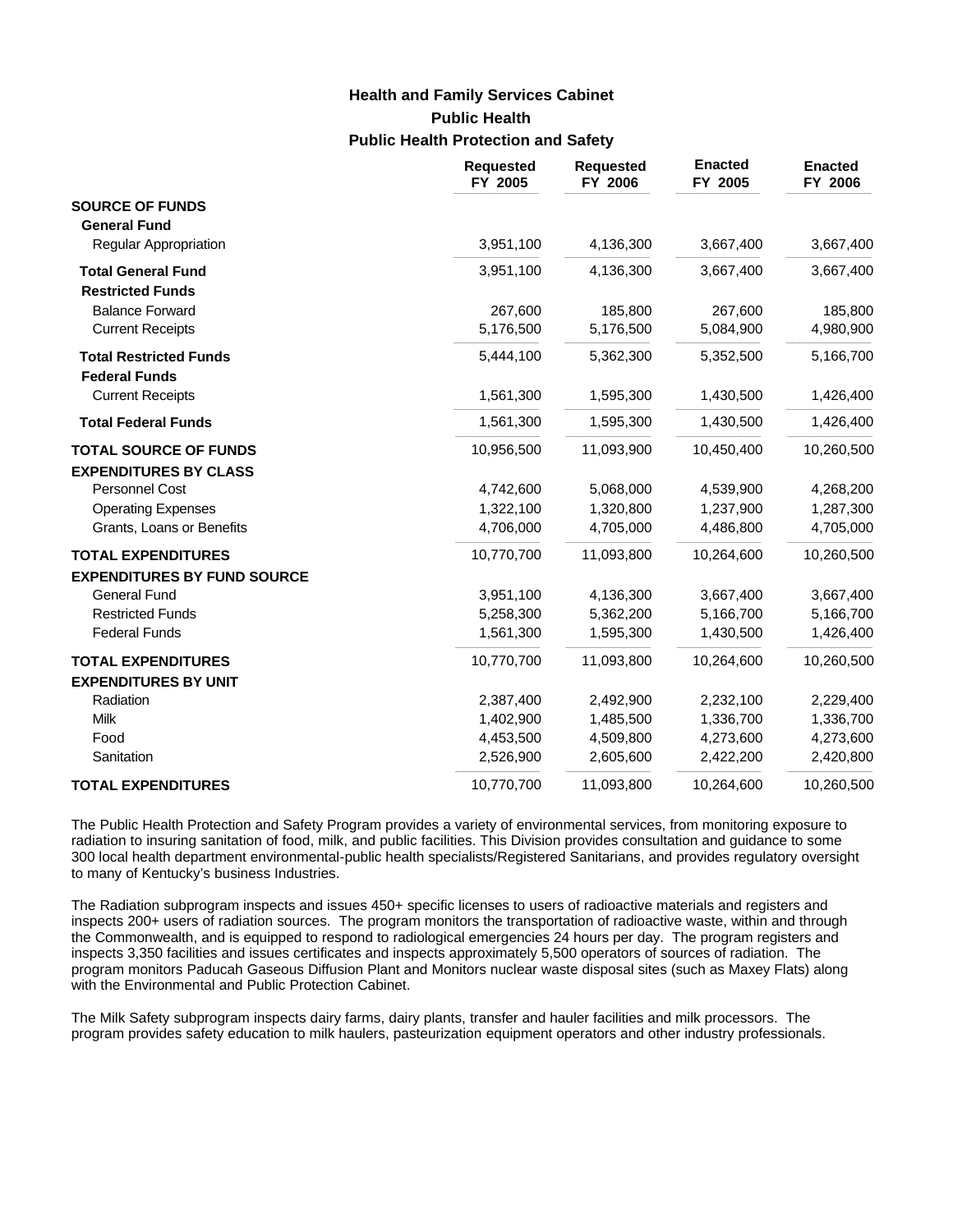The Food subprogram trains local health department employees who inspect food service establishments, retail food stores, vending machine companies, tattoo studios, boarding homes, bed and breakfast establishments, and food manufacturing and storage plants. The program oversees the farmer's market program compliance. The program collects representative samples from the state's raw agricultural producers to test for pesticide residues. The food safety program also oversees quarantines and the destruction of food, drugs and alcohol which have been contaminated by disasters such as floods.

The Sanitation subprogram establishes sanitary and safety standards for the construction and operation of public facilities including regulatory oversight for the sanitary operation of public pools, schools, mobile home parks, day camps and many other public facilities. The program oversees construction of onsite sewage disposal systems for new homes not on city sewers and trains and certifies inspectors and operators. The program manages the state consumer product safety program and radon mitigation program. The program responds to public health complaints related to dog bites, septic systems, pool malfunctions, recreational lake health issues and other environmental health issues.

The Public Safety program conducts lead abatement activities, especially in areas occupied by children. The program investigates unsafe products and provides education on safety issues. The program also provides engineering oversight for all public pools in the commonwealth, approving plans for all new construction, change and/or renovation.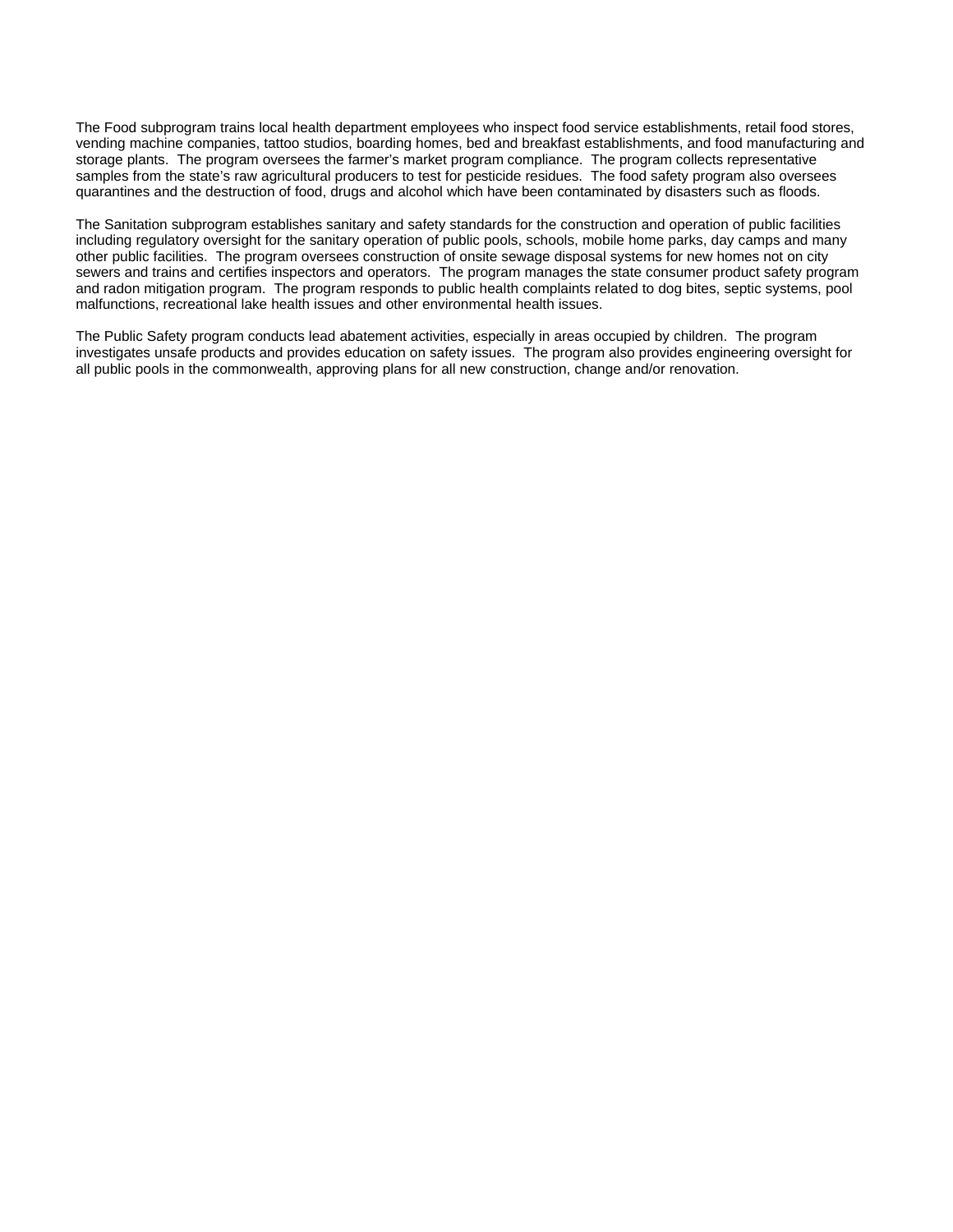## **Certificate of Need Health and Family Services Cabinet**

|                                                                 | <b>Requested</b><br>FY 2005 | <b>Requested</b><br>FY 2006 | <b>Enacted</b><br>FY 2005 | <b>Enacted</b><br>FY 2006 |
|-----------------------------------------------------------------|-----------------------------|-----------------------------|---------------------------|---------------------------|
| <b>SOURCE OF FUNDS</b><br><b>General Fund</b>                   |                             |                             |                           |                           |
| <b>Regular Appropriation</b>                                    | 154,700                     | 177,600                     | 117,700                   | 117,700                   |
| <b>Total General Fund</b><br><b>Restricted Funds</b>            | 154,700                     | 177,600                     | 117,700                   | 117,700                   |
| <b>Balance Forward</b>                                          | 117,200                     | 58,600                      | 362,900                   | 300,200                   |
| <b>Current Receipts</b><br><b>Fund Transfers</b>                | 104,300                     | 104,300                     | 104,300<br>$-4,100$       | 104,300                   |
| <b>Total Restricted Funds</b>                                   | 221,500                     | 162,900                     | 463,100                   | 404,500                   |
| <b>TOTAL SOURCE OF FUNDS</b><br><b>EXPENDITURES BY CLASS</b>    | 376,200                     | 340,500                     | 580,800                   | 522,200                   |
| Personnel Cost                                                  | 300,700                     | 323,600                     | 267,100                   | 310,400                   |
| <b>Operating Expenses</b>                                       | 16,900                      | 16,900                      | 13,500                    | 13,500                    |
| <b>TOTAL EXPENDITURES</b><br><b>EXPENDITURES BY FUND SOURCE</b> | 317,600                     | 340,500                     | 280,600                   | 323,900                   |
| <b>General Fund</b>                                             | 154,700                     | 177,600                     | 117,700                   | 117,700                   |
| <b>Restricted Funds</b>                                         | 162,900                     | 162,900                     | 162,900                   | 206,200                   |
| <b>TOTAL EXPENDITURES</b>                                       | 317,600                     | 340,500                     | 280,600                   | 323,900                   |

The Certificate of Need process ensures that the citizens of the Commonwealth will have safe, adequate and efficient medical care. KRS 194A.030 established the Office of Certificate of Need. KRS 216B provides statutory authority to promulgate administrative regulations, process approval or disapproval of applications for certificates of need, schedule public hearings, monitor the implementation of approved certificates of need, and issue advisory opinions.

A Certificate of Need must be obtained prior to the following activities:

- Establishment of a health facility;
- Obligation of a capital expenditure which exceeds the capital expenditure minimum;
- A substantial change in the bed capacity of a health facility;
- A substantial change in a previously approved project;
- Acquisition of major medical equipment;
- Alteration of a geographical area or a specific location which has been designated on a certificate of need or license; or
- Transfer of an approved certificate of need for the establishment of a new health facility or the replacement of a licensed facility.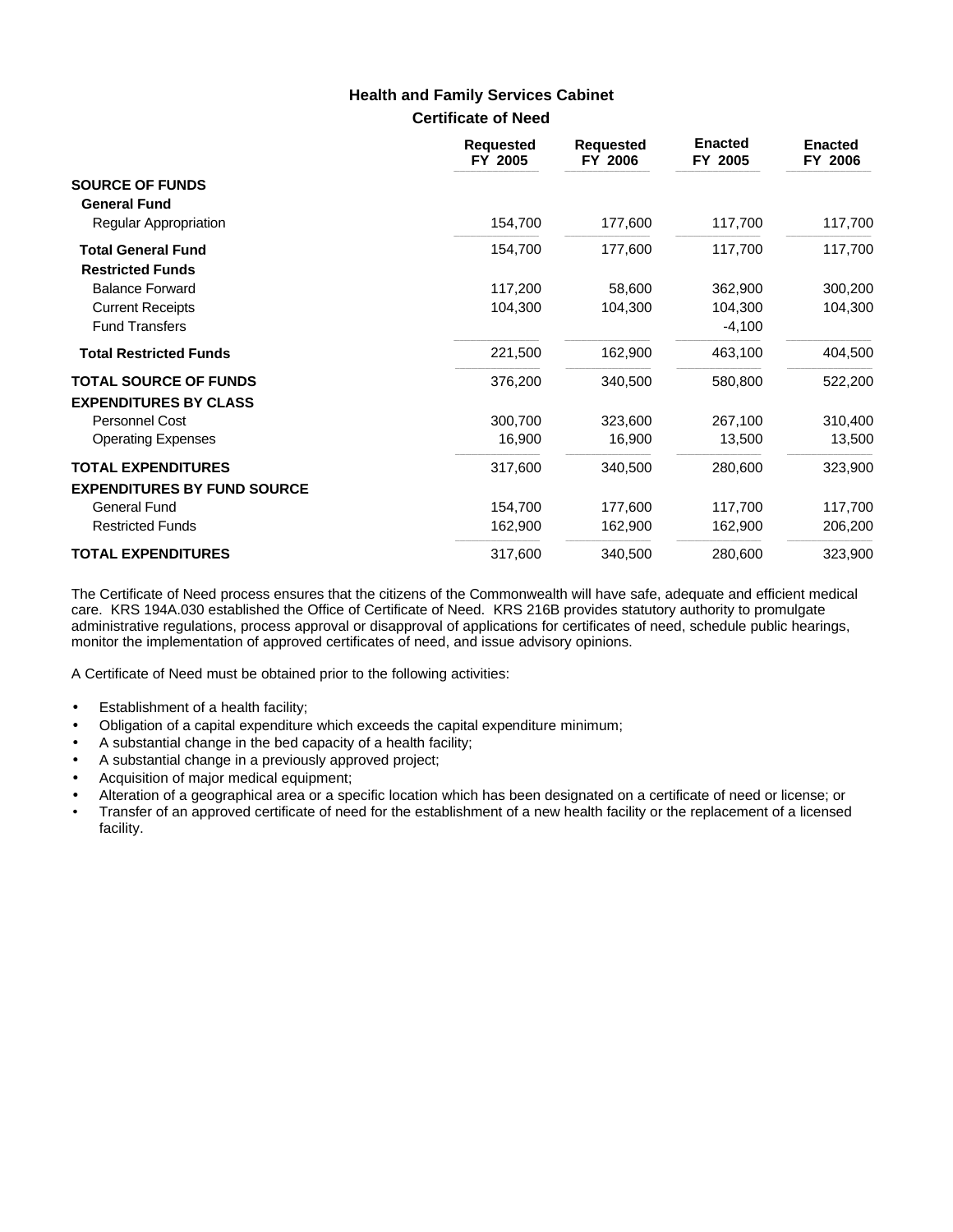# **Human Support Services Health and Family Services Cabinet**

|                                                   | <b>Requested</b><br>FY 2005 | <b>Requested</b><br>FY 2006 | <b>Enacted</b><br>FY 2005 | <b>Enacted</b><br>FY 2006 |
|---------------------------------------------------|-----------------------------|-----------------------------|---------------------------|---------------------------|
| <b>SOURCE OF FUNDS</b>                            |                             |                             |                           |                           |
| <b>General Fund</b>                               |                             |                             |                           |                           |
| <b>Regular Appropriation</b>                      | 27,527,600                  | 27,608,200                  | 26,621,600                | 30,469,900                |
| <b>Total General Fund</b>                         | 27,527,600                  | 27,608,200                  | 26,621,600                | 30,469,900                |
| <b>Restricted Funds</b>                           |                             |                             |                           |                           |
| <b>Balance Forward</b>                            | 4,900                       | 2,500                       | 69,900                    | 2,500                     |
| <b>Current Receipts</b>                           | 59,400                      | 59,900                      | 645,400                   | 645,900                   |
| Non-Revenue Receipts                              | $-2,400$                    | $-2,500$                    | $-2,400$                  | $-2,500$                  |
| <b>Fund Transfers</b>                             |                             |                             | $-19,000$                 |                           |
| <b>Total Restricted Funds</b>                     | 61,900                      | 59,900                      | 693,900                   | 645,900                   |
| <b>Federal Funds</b>                              |                             |                             |                           |                           |
| <b>Balance Forward</b>                            | 25,500                      | 25,500                      | 165,100                   |                           |
| <b>Current Receipts</b>                           | 21,444,200                  | 21,444,200                  | 23,668,000                | 24,448,900                |
| <b>Total Federal Funds</b>                        | 21,469,700                  | 21,469,700                  | 23,833,100                | 24,448,900                |
| <b>TOTAL SOURCE OF FUNDS</b>                      | 49,059,200                  | 49,137,800                  | 51,148,600                | 55,564,700                |
| <b>EXPENDITURES BY CLASS</b>                      |                             |                             |                           |                           |
| <b>Personnel Cost</b>                             | 2,032,000                   | 2,184,300                   | 2,556,700                 | 2,565,200                 |
| <b>Operating Expenses</b>                         | 270,500                     | 270,500                     | 493,800                   | 485,300                   |
| Grants, Loans or Benefits                         | 46,728,700                  | 46,657,500                  | 48,095,600                | 52,514,200                |
| <b>TOTAL EXPENDITURES</b>                         | 49,031,200                  | 49,112,300                  | 51,146,100                | 55,564,700                |
| <b>EXPENDITURES BY FUND SOURCE</b>                |                             |                             |                           |                           |
| <b>General Fund</b>                               | 27,527,600                  | 27,608,200                  | 26,621,600                | 30,469,900                |
| <b>Restricted Funds</b>                           | 59,400                      | 59,900                      | 691,400                   | 645,900                   |
| <b>Federal Funds</b>                              | 21,444,200                  | 21,444,200                  | 23,833,100                | 24,448,900                |
| <b>TOTAL EXPENDITURES</b>                         | 49,031,200                  | 49,112,300                  | 51,146,100                | 55,564,700                |
| <b>EXPENDITURES BY UNIT</b>                       |                             |                             |                           |                           |
| Family Resource and Youth Services<br>Center      |                             |                             | 211,200                   | 211,200                   |
| Child Abuse & Domestic Violence                   | 255,800                     | 267,200                     | 290,500                   | 3,825,800                 |
| Kentucky Com. Community<br>Volunteerism and Serv. |                             |                             | 2,880,700                 | 2,880,700                 |
| Aging & Support Services                          | 48,775,400                  | 48,845,100                  | 47,557,800                | 48,441,100                |
| Women's Physical & Mental Health                  |                             |                             | 205,900                   | 205,900                   |
| <b>TOTAL EXPENDITURES</b>                         | 49,031,200                  | 49,112,300                  | 51,146,100                | 55,564,700                |

Executive Order 2004-444 created the Department for Human Support Services. It is made up of five separate divisions: Women's Physical and Mental Health, Aging Services, Family Resource and Youth Service Centers, Child Abuse and Domestic Violence Services and the Kentucky Commission on Community Volunteerism and Services.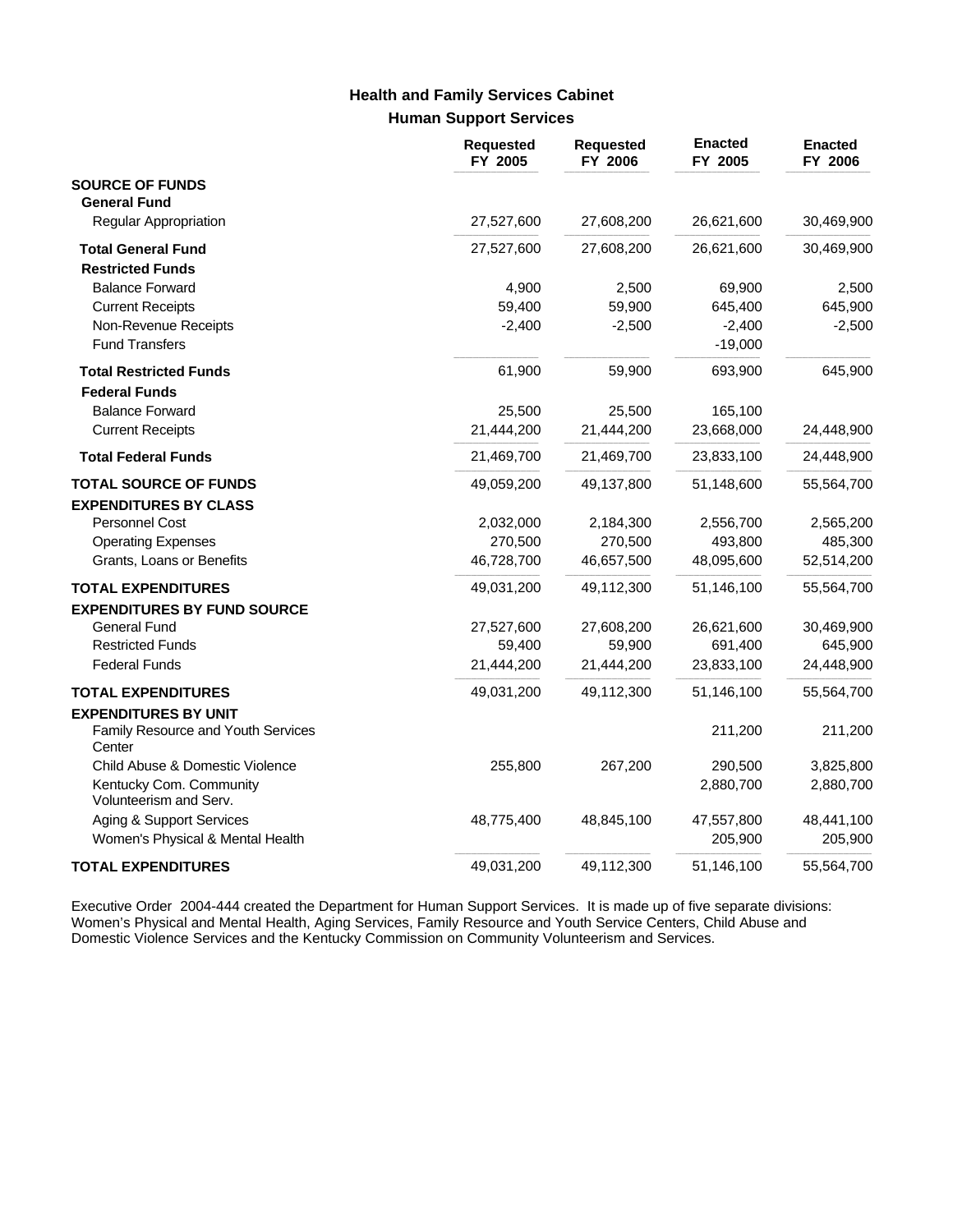# **Human Support Services Family Resource and Youth Services Center Health and Family Services Cabinet**

|                                                                 | <b>Requested</b><br>FY 2005 | <b>Requested</b><br>FY 2006 | <b>Enacted</b><br>FY 2005 | <b>Enacted</b><br>FY 2006 |
|-----------------------------------------------------------------|-----------------------------|-----------------------------|---------------------------|---------------------------|
| <b>SOURCE OF FUNDS</b><br><b>Federal Funds</b>                  |                             |                             |                           |                           |
| <b>Current Receipts</b>                                         |                             |                             | 211,200                   | 211,200                   |
| <b>Total Federal Funds</b>                                      |                             |                             | 211,200                   | 211,200                   |
| <b>TOTAL SOURCE OF FUNDS</b><br><b>EXPENDITURES BY CLASS</b>    |                             |                             | 211,200                   | 211,200                   |
| Grants, Loans or Benefits                                       |                             |                             | 211,200                   | 211,200                   |
| <b>TOTAL EXPENDITURES</b><br><b>EXPENDITURES BY FUND SOURCE</b> |                             |                             | 211,200                   | 211,200                   |
| <b>Federal Funds</b>                                            |                             |                             | 211,200                   | 211,200                   |
| <b>TOTAL EXPENDITURES</b>                                       |                             |                             | 211.200                   | 211.200                   |

The Kentucky Education Reform Act (KERA) of 1990, KRS 156.497 and KRS 156.4977 as amended, and Executive Order 2004-726, created the Division of Family Resource and Youth Services Centers (FRYSCs). The Division of Family Resource and Youth Services Centers provides administrative, technical assistance and training support to the local school-based Family Resource and Youth Services Centers (FRYSC). The primary goal of these centers is to enhance student ability to succeed in school by developing and sustaining partnerships that promote early learning and successful transition into school, academic achievement and well-being, and graduation and transition into adult life.

Each center has a unique blend of program components depending on location, available services, local need and community input designed to promote the flow of resources and supports to families in ways that strengthen their functioning and further the growth and development of each member. Services may include after school child care, literacy programs, home visits to new/expectant parents, support and training for child day care providers, referrals to social services, employment counseling, summer and part-time job development, drug/alcohol counseling and family crisis and mental health counseling. Centers also offer programs such as peer mediation, conflict resolution, pregnancy prevention and job shadowing.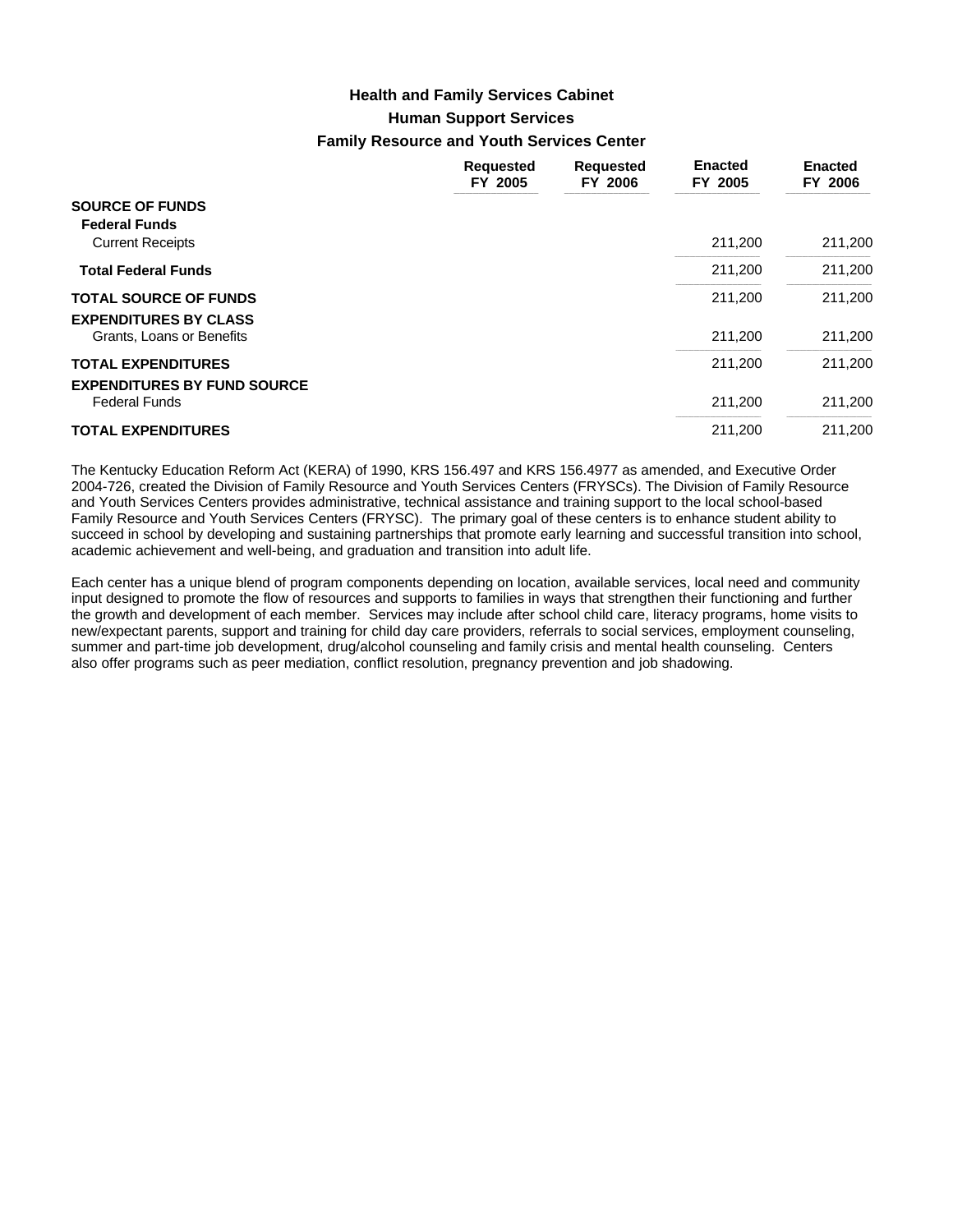# **Human Support Services Child Abuse & Domestic Violence Health and Family Services Cabinet**

|                                                   | <b>Requested</b><br>FY 2005 | <b>Requested</b><br>FY 2006 | <b>Enacted</b><br>FY 2005 | <b>Enacted</b><br>FY 2006 |
|---------------------------------------------------|-----------------------------|-----------------------------|---------------------------|---------------------------|
| <b>SOURCE OF FUNDS</b><br><b>General Fund</b>     |                             |                             |                           |                           |
| <b>Regular Appropriation</b>                      | 184,800                     | 196,200                     | 287,500                   | 3,135,800                 |
| <b>Total General Fund</b><br><b>Federal Funds</b> | 184,800                     | 196,200                     | 287,500                   | 3,135,800                 |
| <b>Balance Forward</b>                            | 25,500                      | 25,500                      |                           |                           |
| <b>Current Receipts</b>                           | 71,000                      | 71,000                      | 3,000                     | 690,000                   |
| <b>Total Federal Funds</b>                        | 96,500                      | 96,500                      | 3,000                     | 690,000                   |
| <b>TOTAL SOURCE OF FUNDS</b>                      | 281,300                     | 292,700                     | 290,500                   | 3,825,800                 |
| <b>EXPENDITURES BY CLASS</b>                      |                             |                             |                           |                           |
| Personnel Cost                                    | 222,700                     | 234,100                     | 257,800                   | 257,800                   |
| <b>Operating Expenses</b>                         | 33,100                      | 33,100                      | 32,700                    | 32,700                    |
| Grants, Loans or Benefits                         |                             |                             |                           | 3,535,300                 |
| <b>TOTAL EXPENDITURES</b>                         | 255,800                     | 267,200                     | 290,500                   | 3,825,800                 |
| <b>EXPENDITURES BY FUND SOURCE</b>                |                             |                             |                           |                           |
| <b>General Fund</b>                               | 184,800                     | 196,200                     | 287,500                   | 3,135,800                 |
| <b>Federal Funds</b>                              | 71,000                      | 71,000                      | 3,000                     | 690,000                   |
| <b>TOTAL EXPENDITURES</b>                         | 255,800                     | 267,200                     | 290,500                   | 3,825,800                 |

Pursuant to KRS 12.350, the Office of Child Abuse and Domestic Violence Services was established to address the need to increase the financial and programmatic efficiency and accountability of state and community systems and other organizations that provide services to victims of child abuse, domestic violence and sexual assault. Division staff serve as Program Managers for both the state network of Children's' Advocacy Centers and the state network of Rape Crisis Centers. The office is further charged with providing new and progressive initiatives to improve and enhance the delivery of services to victims of child abuse, domestic violence, and rape or sexual assault. Through reorganization in 2004, the office became a division aligned with the Department for Human Support Services in the Cabinet for Health and Family Services.

Additionally, KRS 403.700 provides that the Governor's Council on Domestic Violence and Sexual Assault shall be attached to the Office of Child Abuse and Domestic Violence Services. The statute further provides that the secretaries for the Justice Cabinet, Cabinet for Health Services and Cabinet for Families and Children "shall provide the necessary staff to assist the council in carrying out its duties and responsibilities."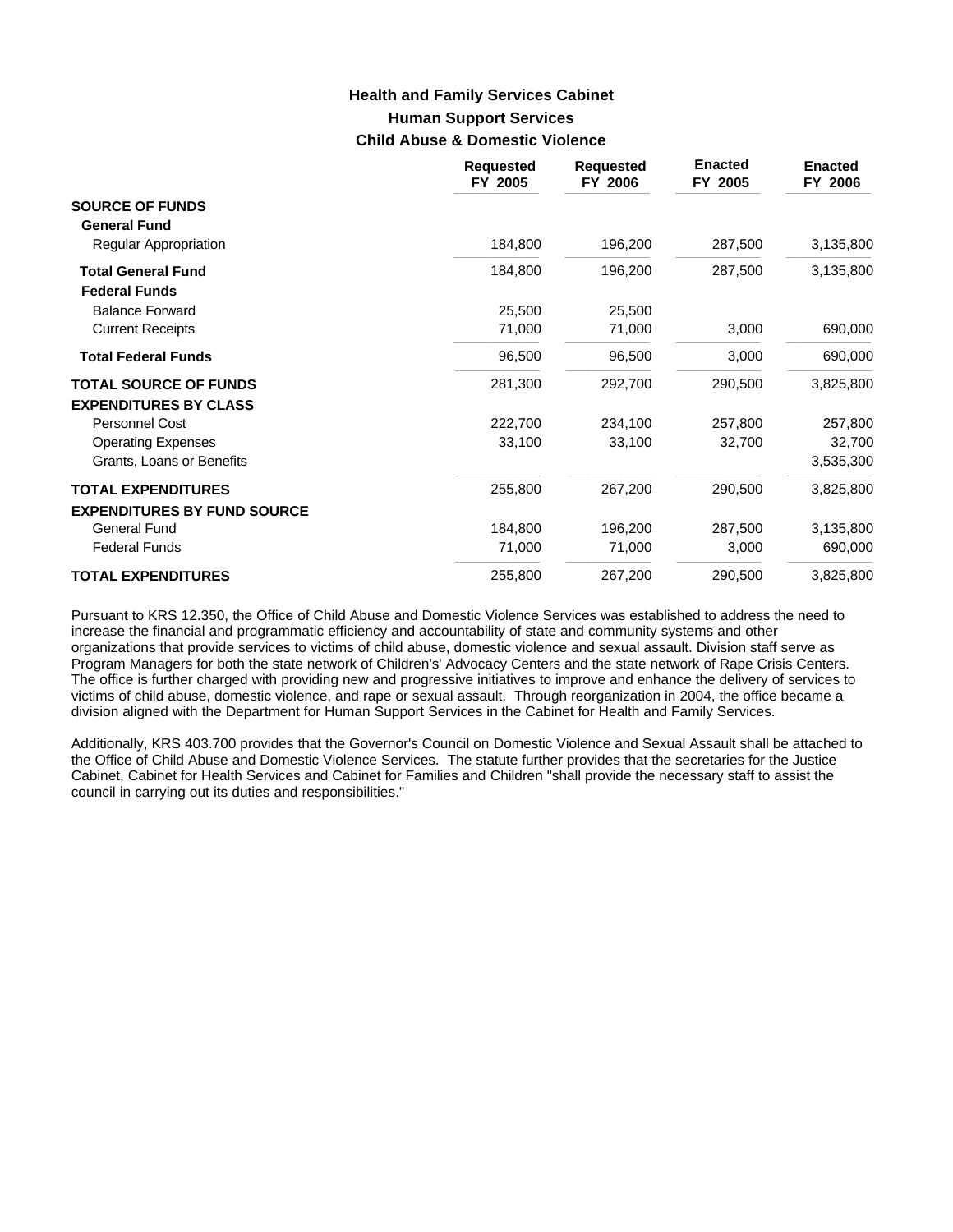## **Health and Family Services Cabinet**

## **Human Support Services**

## **Kentucky Com. Community Volunteerism and Serv.**

|                                                              | <b>Requested</b><br>FY 2005 | <b>Requested</b><br>FY 2006 | <b>Enacted</b><br>FY 2005 | <b>Enacted</b><br>FY 2006 |
|--------------------------------------------------------------|-----------------------------|-----------------------------|---------------------------|---------------------------|
| <b>SOURCE OF FUNDS</b><br><b>General Fund</b>                |                             |                             |                           |                           |
| Regular Appropriation                                        |                             |                             | 226,500                   | 226,500                   |
| <b>Total General Fund</b><br><b>Restricted Funds</b>         |                             |                             | 226,500                   | 226,500                   |
| <b>Current Receipts</b>                                      |                             |                             | 126,000                   | 126,000                   |
| <b>Total Restricted Funds</b><br><b>Federal Funds</b>        |                             |                             | 126,000                   | 126,000                   |
| <b>Current Receipts</b>                                      |                             |                             | 2,528,200                 | 2,528,200                 |
| <b>Total Federal Funds</b>                                   |                             |                             | 2,528,200                 | 2,528,200                 |
| <b>TOTAL SOURCE OF FUNDS</b><br><b>EXPENDITURES BY CLASS</b> |                             |                             | 2,880,700                 | 2,880,700                 |
| Personnel Cost                                               |                             |                             | 297,300                   | 305,800                   |
| <b>Operating Expenses</b>                                    |                             |                             | 266,400                   | 257,900                   |
| Grants, Loans or Benefits                                    |                             |                             | 2,317,000                 | 2,317,000                 |
| <b>TOTAL EXPENDITURES</b>                                    |                             |                             | 2,880,700                 | 2,880,700                 |
| <b>EXPENDITURES BY FUND SOURCE</b>                           |                             |                             |                           |                           |
| <b>General Fund</b>                                          |                             |                             | 226,500                   | 226,500                   |
| <b>Restricted Funds</b>                                      |                             |                             | 126,000                   | 126,000                   |
| <b>Federal Funds</b>                                         |                             |                             | 2,528,200                 | 2,528,200                 |
| <b>TOTAL EXPENDITURES</b>                                    |                             |                             | 2,880,700                 | 2,880,700                 |

The Kentucky Commission for Community Volunteerism and Services (KCCVS) was created in 1994 to serve as a conduit for federal funds that support AmeriCorps programs in the Commonwealth and to assume responsibility for the statewide coordination of volunteer activities. Executive Order 2004-726 reorganized the administrative support and oversight unit of the Commission from an Office to a Division.

KCCVS currently administers eight federally funded AmeriCorps programs. Three of these were awarded to Kentucky through a competitive application process while the remaining five are formula based. Federal funds are contracted to community organizations that, in turn, receive local matching funds, which include cash and in-kind services. AmeriCorps members provide household budget training, home renovation assistance, life skills training, and services to help senior citizens live independently. They train volunteers, serve the homeless, mentor at-risk youth, and offer assistance to victims of natural disasters. In addition, participants tutor children in elementary/ secondary schools and assist parents in developing skills to help their children learn to read. Children tutored by AmeriCorps members tend to advance a minimum of two reading levels during the school year. AmeriCorps alumni in Kentucky have received more than \$10,000,000 in federal educational vouchers for their years of service.

The most recent KCCVS program centers on Homeland Security efforts. Basic security measures addressing natural, environmental, or terrorist disasters are taught to area residents. Members frequently go door-to-door in an attempt to provide critical information, or they may serve with local disaster relief organizations. In addition, America's Promise - The Alliance for Youth is coordinated through KCCVS.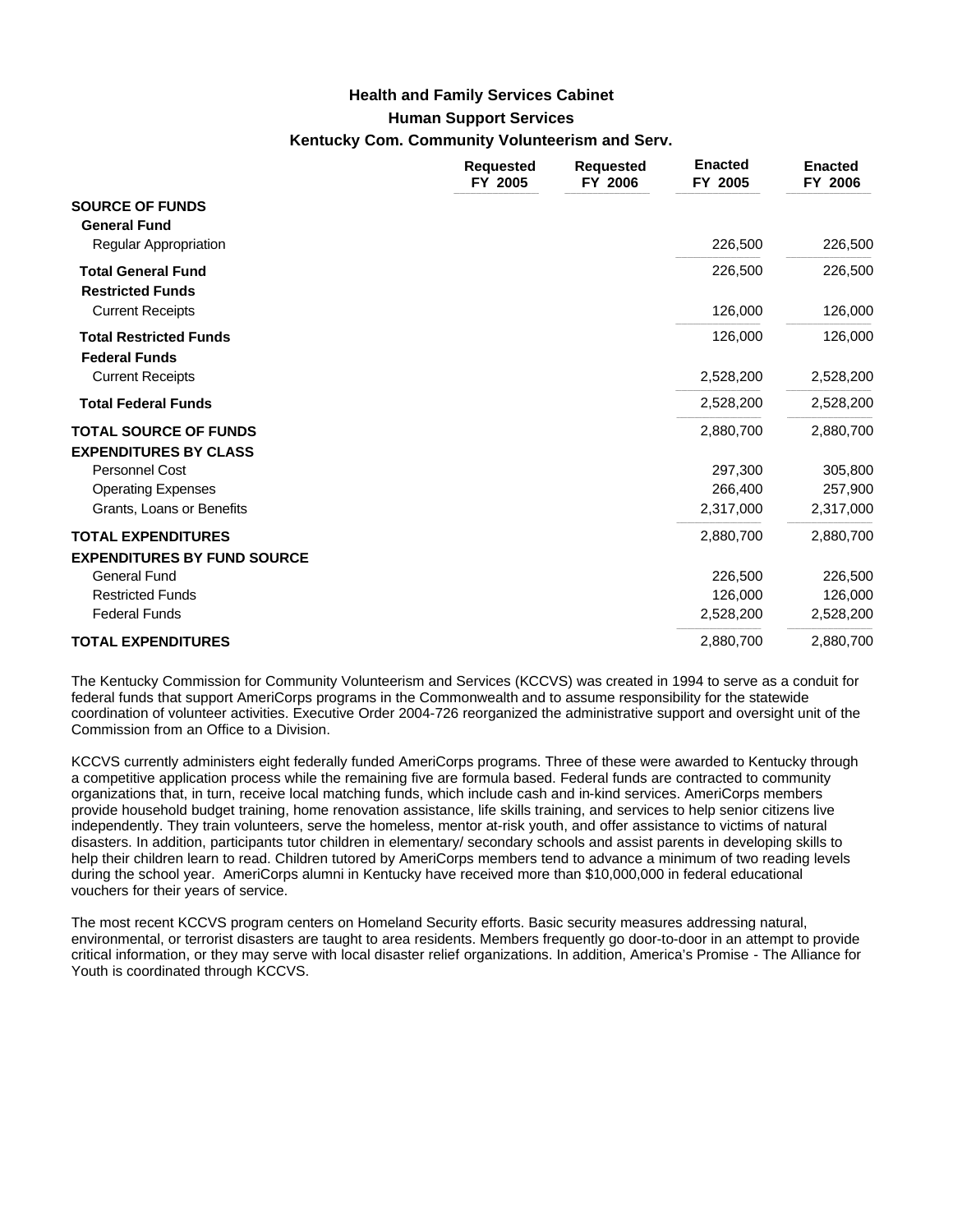# **Human Support Services Aging & Support Services Health and Family Services Cabinet**

|                                                                 | <b>Requested</b><br>FY 2005 | <b>Requested</b><br>FY 2006 | <b>Enacted</b><br>FY 2005 | <b>Enacted</b><br>FY 2006 |
|-----------------------------------------------------------------|-----------------------------|-----------------------------|---------------------------|---------------------------|
| <b>SOURCE OF FUNDS</b><br><b>General Fund</b>                   |                             |                             |                           |                           |
| Regular Appropriation                                           | 27,342,800                  | 27,412,000                  | 25,901,700                | 26,901,700                |
| <b>Total General Fund</b><br><b>Restricted Funds</b>            | 27,342,800                  | 27,412,000                  | 25,901,700                | 26,901,700                |
| <b>Balance Forward</b>                                          | 4,900                       | 2,500                       | 69,900                    | 2,500                     |
| <b>Current Receipts</b>                                         | 59,400                      | 59,900                      | 519,400                   | 519,900                   |
| Non-Revenue Receipts<br><b>Fund Transfers</b>                   | $-2,400$                    | $-2,500$                    | $-2,400$<br>$-19,000$     | $-2,500$                  |
| <b>Total Restricted Funds</b><br><b>Federal Funds</b>           | 61,900                      | 59,900                      | 567,900                   | 519,900                   |
| <b>Balance Forward</b>                                          |                             |                             | 165,100                   |                           |
| <b>Current Receipts</b>                                         | 21,373,200                  | 21,373,200                  | 20,925,600                | 21,019,500                |
| <b>Total Federal Funds</b>                                      | 21,373,200                  | 21,373,200                  | 21,090,700                | 21,019,500                |
| <b>TOTAL SOURCE OF FUNDS</b><br><b>EXPENDITURES BY CLASS</b>    | 48,777,900                  | 48,845,100                  | 47,560,300                | 48,441,100                |
| <b>Personnel Cost</b>                                           | 1,809,300                   | 1,950,200                   | 1,803,200                 | 1,803,200                 |
| <b>Operating Expenses</b>                                       | 237,400                     | 237,400                     | 187,200                   | 187,200                   |
| Grants, Loans or Benefits                                       | 46,728,700                  | 46,657,500                  | 45,567,400                | 46,450,700                |
| <b>TOTAL EXPENDITURES</b><br><b>EXPENDITURES BY FUND SOURCE</b> | 48,775,400                  | 48,845,100                  | 47,557,800                | 48,441,100                |
| <b>General Fund</b>                                             | 27,342,800                  | 27,412,000                  | 25,901,700                | 26,901,700                |
| <b>Restricted Funds</b>                                         | 59,400                      | 59,900                      | 565,400                   | 519,900                   |
| <b>Federal Funds</b>                                            | 21,373,200                  | 21,373,200                  | 21,090,700                | 21,019,500                |
| <b>TOTAL EXPENDITURES</b>                                       | 48,775,400                  | 48,845,100                  | 47,557,800                | 48,441,100                |

The Division of Aging Services is designated as the State Unit on Aging (SUA) by the Federal Administration on Aging. In accordance with the Older Americans Act (OAA) Amendments of 1965 as amended through December 2000, and 45 CFR 1321, the Division is responsible for aging issues on behalf of all older persons in Kentucky. The Division is required to carry out a wide range of functions related to service delivery, advocacy, planning, coordination, interagency linkages, informationsharing, brokering, evaluation, as well as to function as a principal clearinghouse and single point of contact for the flow of information to senior citizens, policymakers, and the public. These functions are intended to focus on the development or enhancement of comprehensive and coordinated community-based service systems designed to help elderly and adult Kentuckians maintain independence and dignity in their own homes and communities. This focus on community-based alternatives is consistent with Kentucky's plan developed in response to the Olmstead Decision of the Supreme Court.

Services are provided through two discrete activities, the Older Americans Act and Community Services. The Older Americans Act (PL 98-459) (KRS 205, KRS 209) programs provide for: Nutrition Services; Supportive Services; Long-term Ombudsman Program; Family Caregiver Support Program; and, Senior Community Services Employment Program (Title V). Community Services include: Adult Day and Alzheimer's Respite (KRS 209); Personal Care Attendant Program for Physically Disabled Adults (KRS 205.900); Homecare Program (KRS 205.455-465); State Health Insurance Assistance Program (SHIP) (Section 4360 OBRA 1990, PL 101-508); Assisted Living Facility Certification (KRS 194A.050(1), 194A.707(1)); and, Adult Day Certification.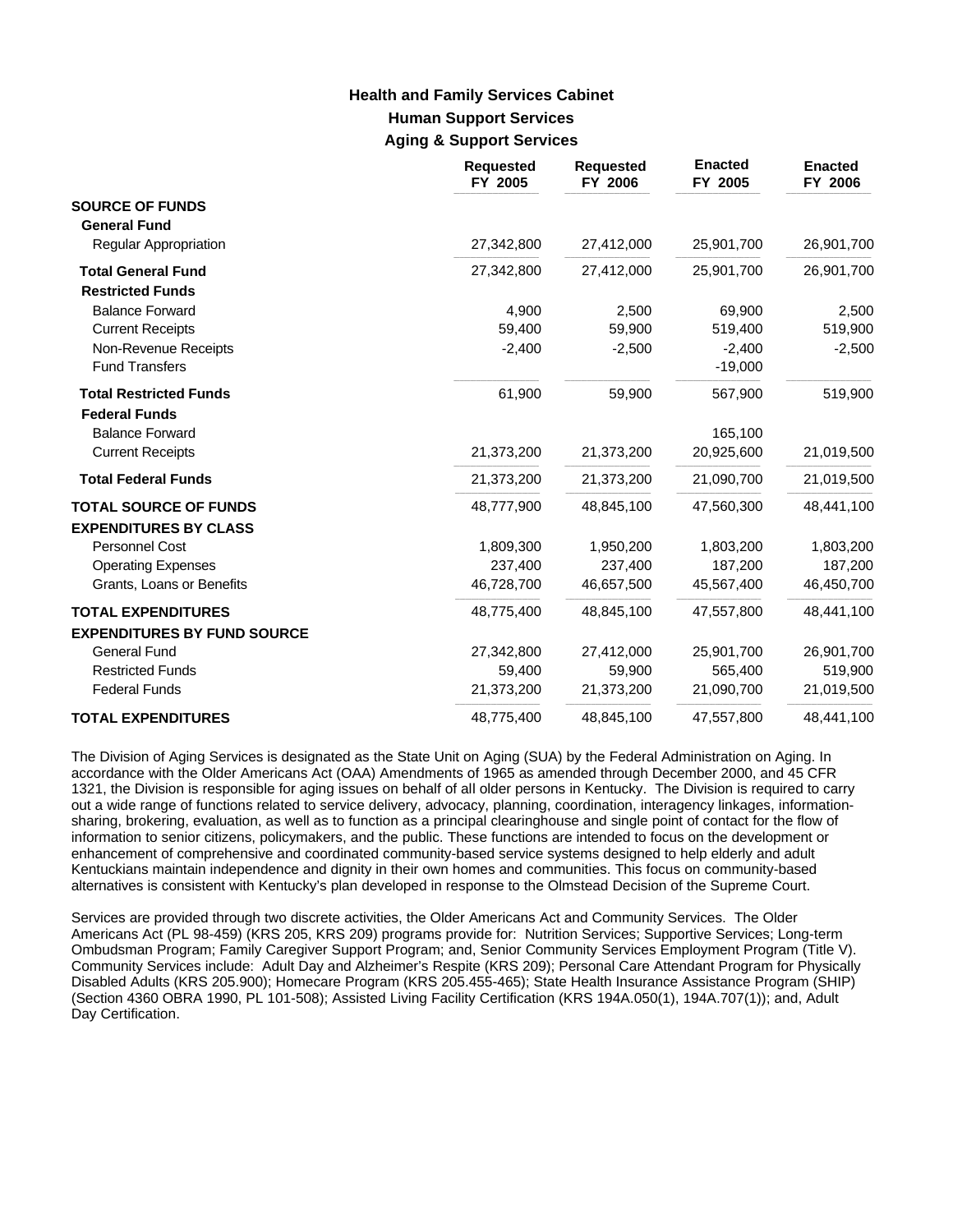## **Policy**

Included in the enacted budget is \$500,000 General Fund in fiscal year 2005-2006 to increase services to the elderly through the Area Agencies on Aging. General Fund support of \$400,000 is provided to support forty new Personal Care Attendants. Included in the enacted budget is \$100,000 General Fund in fiscal year 2005-2006 to provide operating support to the Pulaski County Alzheimer's Disease Respite Center. The enacted budget includes a \$19,000 fund transfer to the General Fund in fiscal year 2004-2005.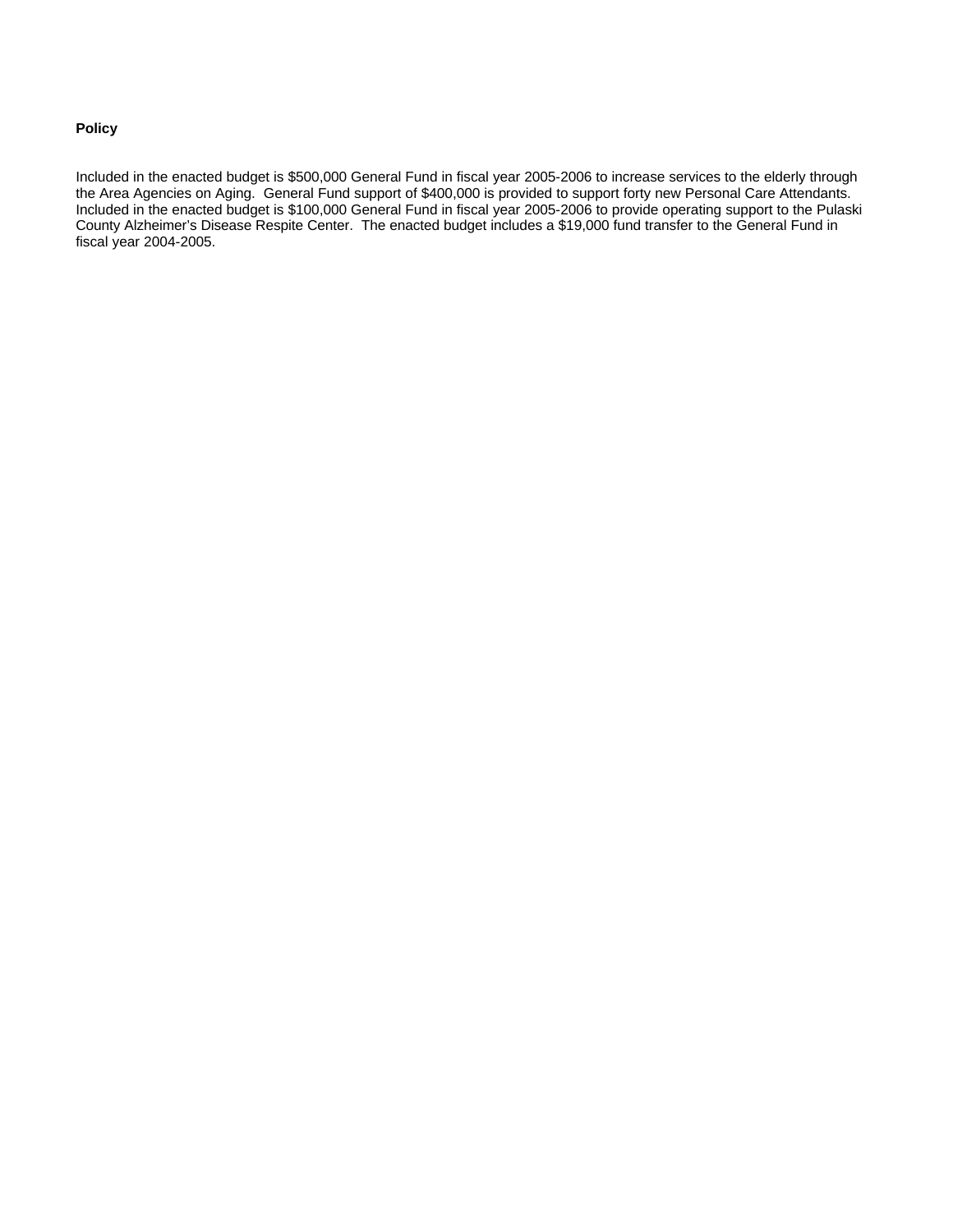# **Human Support Services Women's Physical & Mental Health Health and Family Services Cabinet**

|                                    | <b>Requested</b><br>FY 2005 | <b>Requested</b><br>FY 2006 | <b>Enacted</b><br>FY 2005 | <b>Enacted</b><br>FY 2006 |
|------------------------------------|-----------------------------|-----------------------------|---------------------------|---------------------------|
| <b>SOURCE OF FUNDS</b>             |                             |                             |                           |                           |
| <b>General Fund</b>                |                             |                             |                           |                           |
| <b>Regular Appropriation</b>       |                             |                             | 205,900                   | 205,900                   |
| <b>Total General Fund</b>          |                             |                             | 205,900                   | 205,900                   |
| <b>TOTAL SOURCE OF FUNDS</b>       |                             |                             | 205,900                   | 205,900                   |
| <b>EXPENDITURES BY CLASS</b>       |                             |                             |                           |                           |
| <b>Personnel Cost</b>              |                             |                             | 198,400                   | 198,400                   |
| <b>Operating Expenses</b>          |                             |                             | 7,500                     | 7,500                     |
| <b>TOTAL EXPENDITURES</b>          |                             |                             | 205,900                   | 205,900                   |
| <b>EXPENDITURES BY FUND SOURCE</b> |                             |                             |                           |                           |
| General Fund                       |                             |                             | 205,900                   | 205,900                   |
| <b>TOTAL EXPENDITURES</b>          |                             |                             | 205.900                   | 205.900                   |

KRS 194A.095 established the Office of Women's Health in 1998, and the Office officially opened in October, 2000 after the 2000 General Assembly changed the name to the Office of Women's Physical and Mental Health (OWPMH) to emphasize mental health issues of importance to women, along with traditional physical health issues. At that time, the Office was attached to the Office of the Secretary of Health Services with no budget appropriation. In 2004, the Office was changed to a Division (EO 2004-726) and became a part of the Department for Human Support Services. The purpose of the division is to serve as a "repository for data and information affecting women's health and mental health; analyzing and communicating trends in women's health issues and mental health; recommending data elements affecting women's health and mental health that should be collected, analyzed and reported; and administering a Women's Health Resource Center to focus on targeted preventive and comprehensive health education." The initial legislation emphasizes using all forms of media to communicate health trends and preventive measures.

In conjunction with Women's Health Awareness Month in May 2002, the OWPMH released the first comprehensive report on the health status of Kentucky's women: Kentucky Women's Health 2002: Data, Developments and Decisions. This 125-page report is a compilation of statistical data on numerous women's health issues, including hypertension, diabetes, cancer, heart disease, and osteoporosis and aging issues such as home health services and caregiver stress. Also in compliance with its mandate, the WPMH created and maintains a comprehensive web-based Women's Health Resource Center ("Center") with data and information specific to women's health in Kentucky.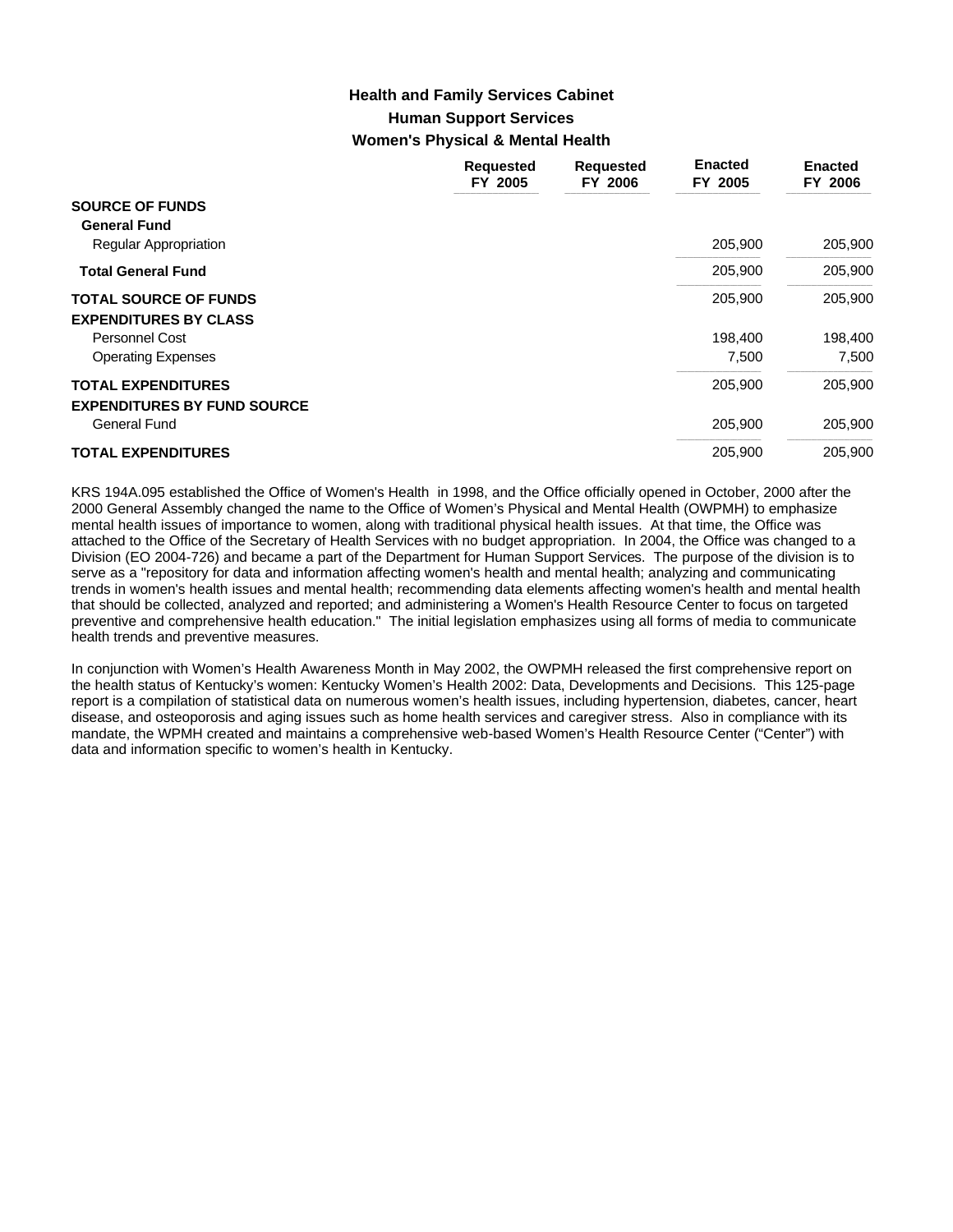# **Disability Determination Services Health and Family Services Cabinet**

|                                                 | <b>Requested</b><br>FY 2005 | <b>Requested</b><br>FY 2006 | <b>Enacted</b><br>FY 2005 | <b>Enacted</b><br>FY 2006 |
|-------------------------------------------------|-----------------------------|-----------------------------|---------------------------|---------------------------|
| <b>SOURCE OF FUNDS</b>                          |                             |                             |                           |                           |
| <b>Restricted Funds</b>                         |                             |                             |                           |                           |
| <b>Balance Forward</b>                          |                             |                             | 1,300                     |                           |
| <b>Current Receipts</b><br>Non-Revenue Receipts | 65,800                      | 65,800                      | 64,500                    | 65,800                    |
|                                                 |                             |                             |                           |                           |
| <b>Total Restricted Funds</b>                   | 65,800                      | 65,800                      | 65,800                    | 65,800                    |
| <b>Federal Funds</b>                            |                             |                             |                           |                           |
| <b>Balance Forward</b>                          |                             |                             | 1,400                     |                           |
| <b>Current Receipts</b>                         | 43,796,700                  | 45,852,300                  | 43,642,400                | 44,692,200                |
| <b>Total Federal Funds</b>                      | 43,796,700                  | 45,852,300                  | 43,643,800                | 44,692,200                |
| <b>TOTAL SOURCE OF FUNDS</b>                    | 43,862,500                  | 45,918,100                  | 43,709,600                | 44,758,000                |
| <b>EXPENDITURES BY CLASS</b>                    |                             |                             |                           |                           |
| Personnel Cost                                  | 25,786,500                  | 27,845,200                  | 25,633,600                | 26,685,100                |
| <b>Operating Expenses</b>                       | 3,643,200                   | 3,512,100                   | 3,643,200                 | 3,512,100                 |
| Grants, Loans or Benefits                       | 14,432,800                  | 14,560,800                  | 14,432,800                | 14,560,800                |
| <b>TOTAL EXPENDITURES</b>                       | 43,862,500                  | 45,918,100                  | 43,709,600                | 44,758,000                |
| <b>EXPENDITURES BY FUND SOURCE</b>              |                             |                             |                           |                           |
| <b>Restricted Funds</b>                         | 65,800                      | 65,800                      | 65,800                    | 65,800                    |
| <b>Federal Funds</b>                            | 43,796,700                  | 45,852,300                  | 43.643.800                | 44,692,200                |
| <b>TOTAL EXPENDITURES</b>                       | 43,862,500                  | 45,918,100                  | 43,709,600                | 44,758,000                |

The Department for Disability Determination Services (DDDS) determines medical eligibility for residents of the Commonwealth who apply for Social Security and Supplemental Security Income disability benefits from the federal government. The DDDS reevaluates the claims of disability recipients who have been selected for a periodic review of their medical condition and conducts face-to-face evidentiary hearings for those individuals who appeal an unfavorable review of their continuing eligibility.

The Department for Disability Determination Services workload depends upon: 1) the number of individuals who apply for disability benefits through the Social Security Administration (SSA); 2) the number of claims that SSA selects for continuing review and sends to DDDS, and 3) Congressional mandates, legal actions or other initiatives.

## **Policy**

The enacted Budget of the Commonwealth includes increased federal funds in the amount of \$1,400,000 in fiscal year 2005 and \$2,000,000 in fiscal year 2006 for 27 additional full-time equivalent positions (FTEs) in fiscal year 2005 and 36 FTEs in fiscal year 2006 to support current services.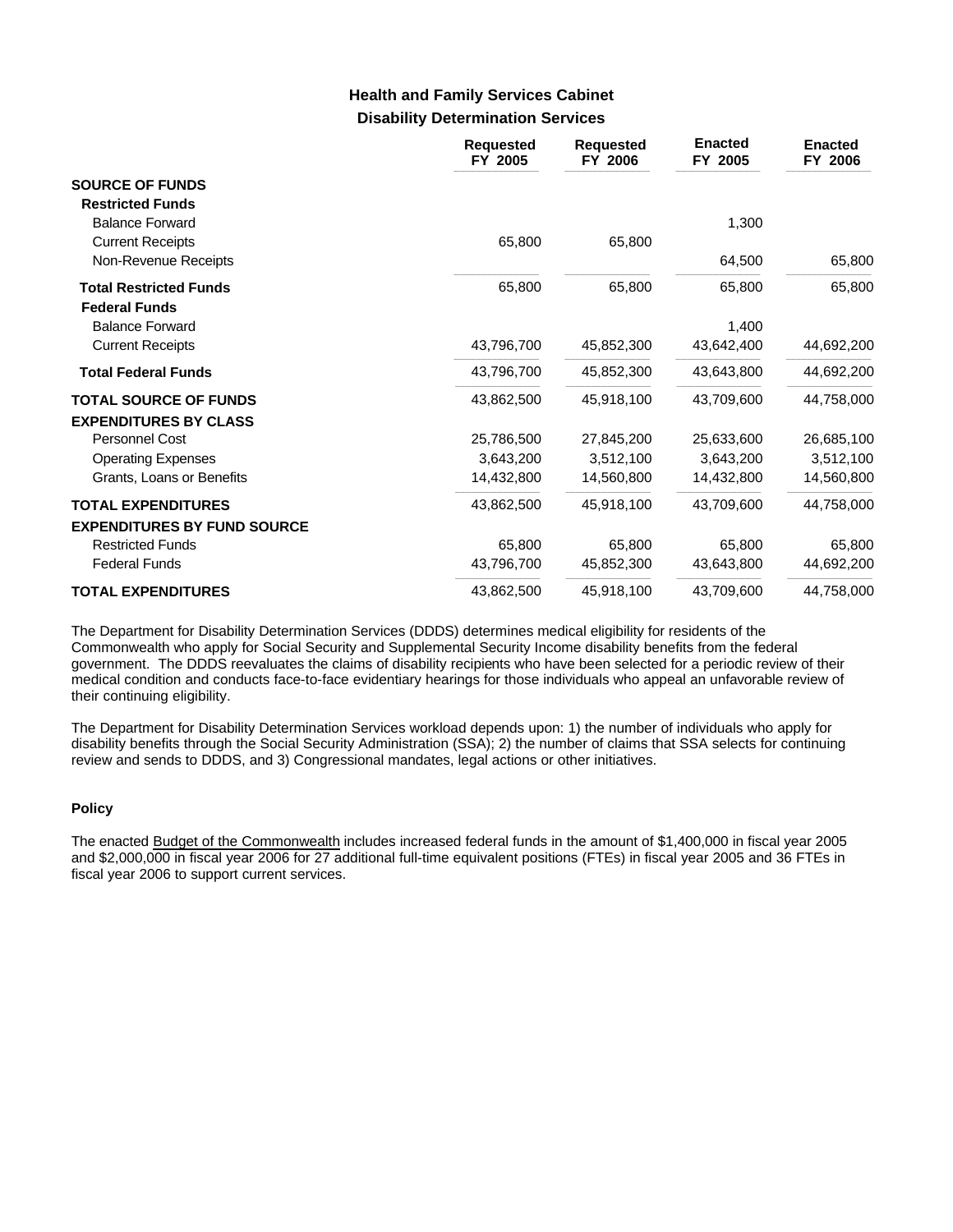## **Community Based Services Health and Family Services Cabinet**

|                                         | <b>Requested</b><br>FY 2005 | <b>Requested</b><br>FY 2006 | <b>Enacted</b><br>FY 2005 | <b>Enacted</b><br>FY 2006 |
|-----------------------------------------|-----------------------------|-----------------------------|---------------------------|---------------------------|
| <b>SOURCE OF FUNDS</b>                  |                             |                             |                           |                           |
| <b>General Fund</b>                     |                             |                             |                           |                           |
| Regular Appropriation                   | 341,395,400                 | 396,532,400                 | 275,476,700               | 300,236,700               |
| <b>Total General Fund</b>               | 341,395,400                 | 396,532,400                 | 275,476,700               | 300,236,700               |
| <b>Tobacco Settlement-Phase I</b>       |                             |                             |                           |                           |
| Tobacco Settlement - I                  | 8,112,900                   | 8,112,900                   | 8,300,400                 | 8,300,400                 |
| Continuing Appropriation                | 156,700                     | 156,700                     | 153,700                   |                           |
| <b>Total Tobacco Settlement-Phase I</b> | 8,269,600                   | 8,269,600                   | 8,454,100                 | 8,300,400                 |
| <b>Restricted Funds</b>                 |                             |                             |                           |                           |
| <b>Balance Forward</b>                  | 32,528,800                  | 2,755,500                   | 31,857,800                | 6,296,600                 |
| <b>Current Receipts</b>                 | 123,563,700                 | 133,335,500                 | 118,359,900               | 121,163,600               |
| Non-Revenue Receipts                    | $-10,228,100$               | $-11,359,400$               | $-8,751,600$              | $-8,680,400$              |
| <b>Total Restricted Funds</b>           | 145,864,400                 | 124,731,600                 | 141,466,100               | 118,779,800               |
| <b>Federal Funds</b>                    |                             |                             |                           |                           |
| <b>Balance Forward</b>                  |                             |                             | 2,728,600                 |                           |
| <b>Current Receipts</b>                 | 497,000,900                 | 526,333,000                 | 473,538,100               | 485,621,100               |
| <b>Total Federal Funds</b>              | 497,000,900                 | 526,333,000                 | 476,266,700               | 485,621,100               |
| <b>TOTAL SOURCE OF FUNDS</b>            | 992,530,300                 | 1,055,866,600               | 901,663,600               | 912,938,000               |
| <b>EXPENDITURES BY CLASS</b>            |                             |                             |                           |                           |
| Personnel Cost                          | 271,536,500                 | 297,234,800                 | 236,038,300               | 236,569,400               |
| <b>Operating Expenses</b>               | 52,111,100                  | 55,133,500                  | 39,563,700                | 39,146,200                |
| Grants, Loans or Benefits               | 665,970,500                 | 703,341,600                 | 619,765,000               | 637,222,400               |
| <b>TOTAL EXPENDITURES</b>               | 989,618,100                 | 1,055,709,900               | 895,367,000               | 912,938,000               |
| <b>EXPENDITURES BY FUND SOURCE</b>      |                             |                             |                           |                           |
| General Fund                            | 341,395,400                 | 396,532,400                 | 275,476,700               | 300,236,700               |
| Tobacco Settlement-Phase I              | 8,112,900                   | 8,112,900                   | 8,454,100                 | 8,300,400                 |
| <b>Restricted Funds</b>                 | 143,108,900                 | 124,731,600                 | 135,169,500               | 118,779,800               |
| <b>Federal Funds</b>                    | 497,000,900                 | 526,333,000                 | 476,266,700               | 485,621,100               |
| <b>TOTAL EXPENDITURES</b>               | 989,618,100                 | 1,055,709,900               | 895,367,000               | 912,938,000               |
| <b>EXPENDITURES BY UNIT</b>             |                             |                             |                           |                           |
| <b>Family Support</b>                   | 323,220,900                 | 338,813,400                 | 301,722,000               | 303,997,500               |
| <b>Child Support</b>                    | 61,308,500                  | 63,999,500                  | 57,309,600                | 57,562,000                |
| Energy                                  | 23,217,900                  | 23,222,900                  | 29,673,800                | 23,181,000                |
| <b>Child Care</b>                       | 175,248,100                 | 186,287,300                 | 157,779,600               | 167,029,700               |
| <b>Family and Community Services</b>    | 406,622,700                 | 443,386,800                 | 348,882,000               | 361,167,800               |
| <b>TOTAL EXPENDITURES</b>               | 989,618,100                 | 1,055,709,900               | 895,367,000               | 912,938,000               |

The Department for Community Based Services (DCBS) is responsible for administering the following programs: Family Support (including Temporary Assistance to Needy Families (TANF), Food Stamps, Medicaid Eligibility,and State Supplementation), Child Support, Energy Assistance, Child Care, and Family and Community Based Services (including Family Based Services, Adult Services and Alternatives for Children).

These programs benefit Kentuckians who, because of social, educational, mental, or physical impairments are without sufficient resources to meet their basic needs. The Department's mission is to preserve the family as a unit when possible and protect individuals from abuse, neglect, and exploitation with safety and permanency as the paramount goals.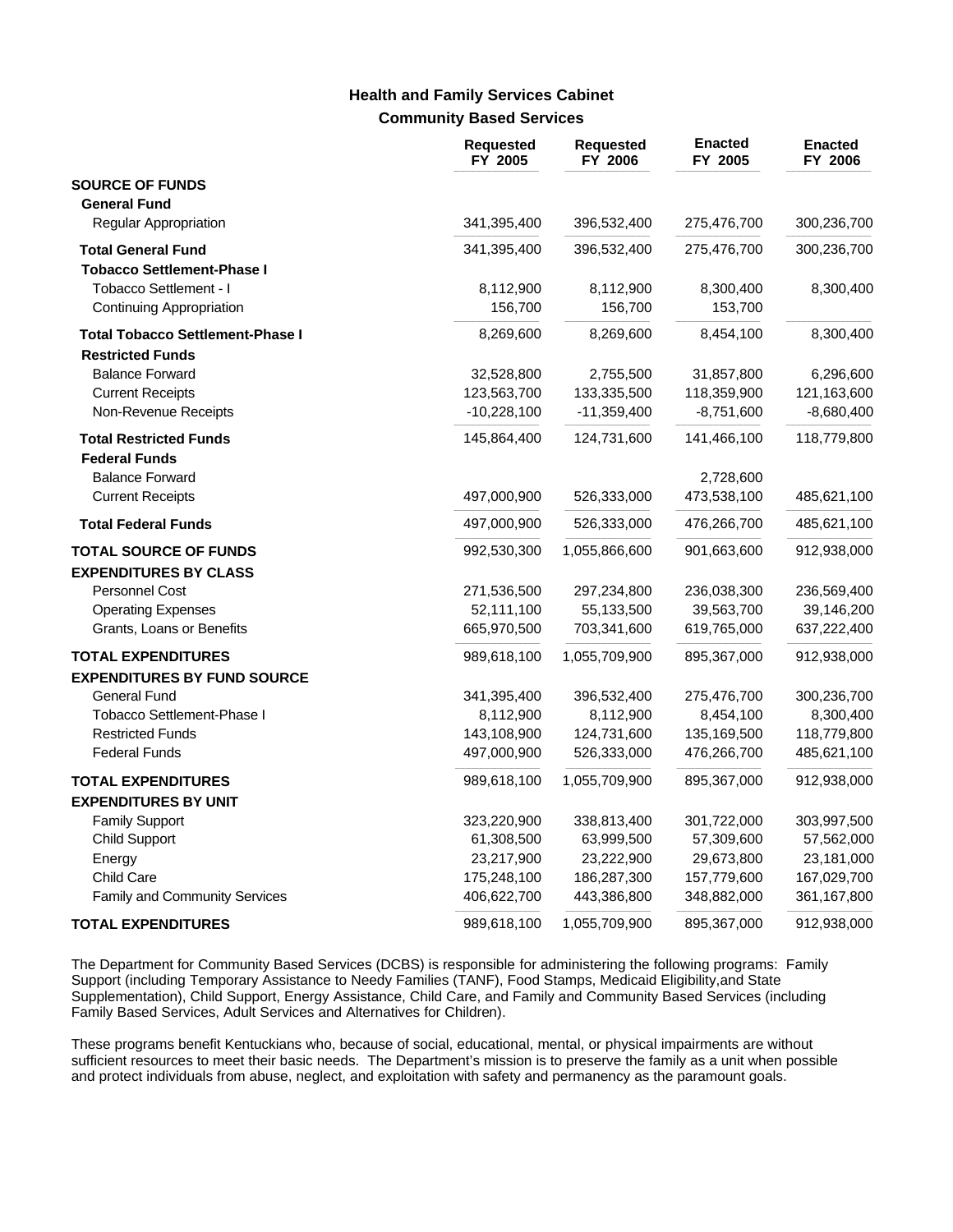# **Community Based Services Family Support Health and Family Services Cabinet**

|                                                                 | <b>Requested</b><br>FY 2005 | <b>Requested</b><br>FY 2006 | <b>Enacted</b><br>FY 2005 | <b>Enacted</b><br>FY 2006 |
|-----------------------------------------------------------------|-----------------------------|-----------------------------|---------------------------|---------------------------|
| <b>SOURCE OF FUNDS</b><br><b>General Fund</b>                   |                             |                             |                           |                           |
| Regular Appropriation                                           | 127,089,100                 | 134,859,500                 | 117,599,600               | 121,749,900               |
| <b>Total General Fund</b><br><b>Restricted Funds</b>            | 127,089,100                 | 134,859,500                 | 117,599,600               | 121,749,900               |
| <b>Balance Forward</b><br><b>Current Receipts</b>               | 3,459,100                   | 244,500                     | 2,788,100<br>671,000      | 244,500<br>450,000        |
| Non-Revenue Receipts                                            | 11,351,600                  | 12,602,400                  | 10,502,300                | 11,062,900                |
| <b>Total Restricted Funds</b><br><b>Federal Funds</b>           | 14,810,700                  | 12,846,900                  | 13,961,400                | 11,757,400                |
| <b>Balance Forward</b>                                          |                             |                             | 2,728,600                 |                           |
| <b>Current Receipts</b>                                         | 181,565,600                 | 191,107,000                 | 167,676,900               | 170,490,200               |
| <b>Total Federal Funds</b>                                      | 181,565,600                 | 191,107,000                 | 170,405,500               | 170,490,200               |
| <b>TOTAL SOURCE OF FUNDS</b><br><b>EXPENDITURES BY CLASS</b>    | 323,465,400                 | 338,813,400                 | 301,966,500               | 303,997,500               |
| Personnel Cost                                                  | 105,615,600                 | 118,998,900                 | 93,080,800                | 93,108,200                |
| <b>Operating Expenses</b><br>Grants, Loans or Benefits          | 23,730,100<br>193,875,200   | 25,477,700<br>194,336,800   | 17,105,600<br>191,535,600 | 17,107,400<br>193,781,900 |
| <b>TOTAL EXPENDITURES</b><br><b>EXPENDITURES BY FUND SOURCE</b> | 323,220,900                 | 338,813,400                 | 301,722,000               | 303,997,500               |
| <b>General Fund</b>                                             | 127,089,100                 | 134,859,500                 | 117,599,600               | 121,749,900               |
| <b>Restricted Funds</b>                                         | 14,566,200                  | 12,846,900                  | 13,716,900                | 11,757,400                |
| <b>Federal Funds</b>                                            | 181,565,600                 | 191,107,000                 | 170,405,500               | 170,490,200               |
| <b>TOTAL EXPENDITURES</b><br><b>EXPENDITURES BY UNIT</b>        | 323,220,900                 | 338,813,400                 | 301,722,000               | 303,997,500               |
| Food Stamps                                                     | 61,532,200                  | 68,542,500                  | 50,486,300                | 50,555,900                |
| <b>Medical Assistance</b>                                       | 32,607,400                  | 36,883,800                  | 28,122,500                | 27,998,500                |
| State Supplementation                                           | 21,893,000                  | 22,363,900                  | 19,465,600                | 21,775,600                |
| <b>TANF</b>                                                     | 207,188,300                 | 211,023,200                 | 203,647,600               | 203,667,500               |
| <b>TOTAL EXPENDITURES</b>                                       | 323,220,900                 | 338,813,400                 | 301,722,000               | 303,997,500               |

The Family Support Program consists of the following programs: Temporary Assistance to Needy Families (TANF), Food Stamps, Medicaid Eligibility, and State Supplementation.

The National Voter Registration Act of 1993, also known as the Motor-Voter Act, requires agencies that deliver services to persons with disabilities or provide benefits under the Kentucky Transitional Assistance Program; Women, Infants and Children Program; Medicaid; or Food Stamps; as well as Armed Forces Recruiting Stations and driver licensing stations make available voter registration applications. These agencies are mandated to distribute voter registration forms, provide assistance in completing these forms, and ensure completed forms reach the proper state election office for processing.

### **Temporary Assistance for Needy Families (TANF)**

The Personal Responsibility and Work Opportunity Reconciliation Act of 1996 (PL 104-193) amended and combined Title IV-A (AFDC) and Title IV-F (JOBS) of the Social Security Act to provide block grants to states for Temporary Assistance for Needy Families (TANF). These federal funds support the program's administrative and benefit expenditures that include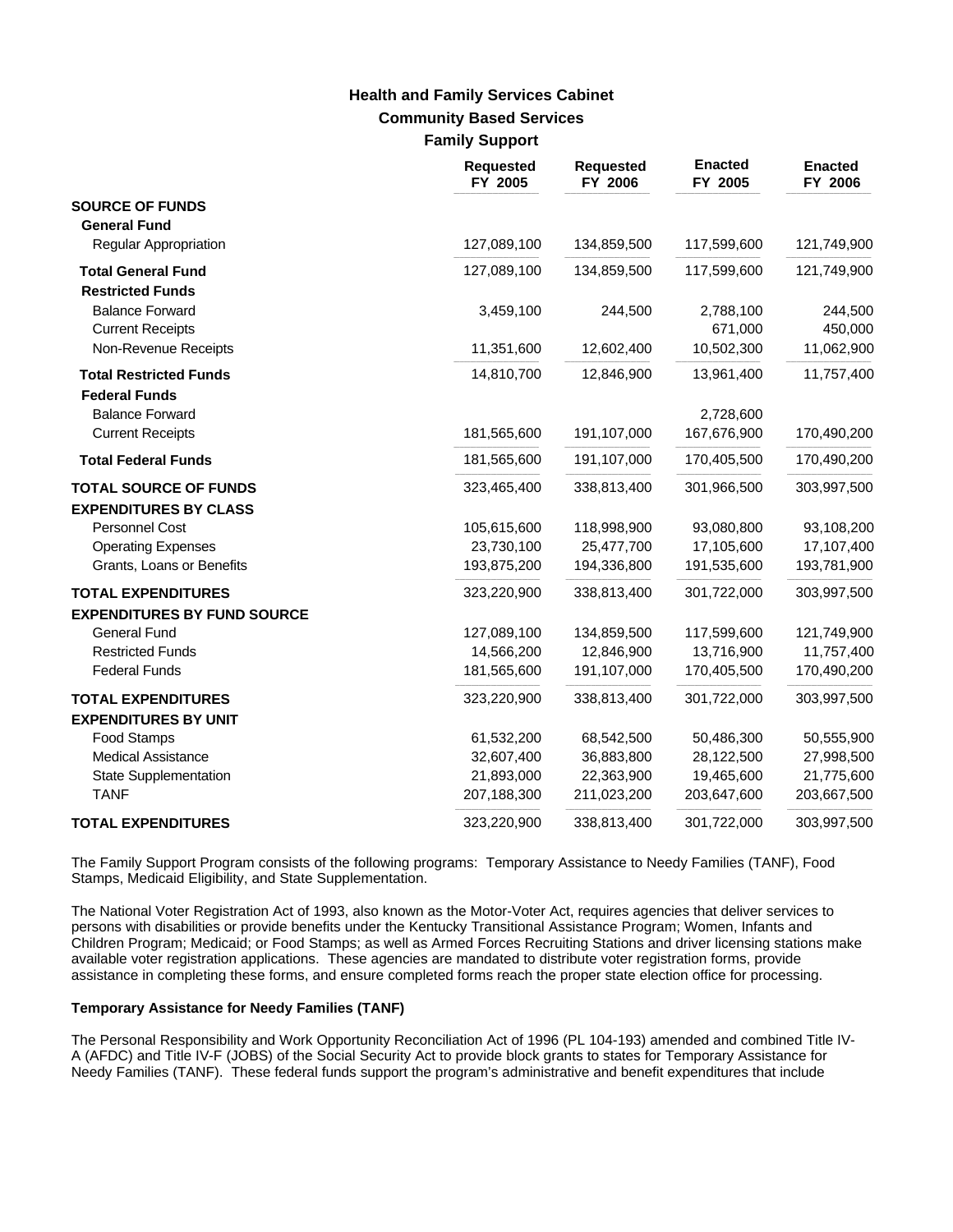personnel, operating, and indirect costs; contracts with partnering agencies; cash assistance subsidies; supportive services; child care; and transportation. A Maintenance of Effort requirement mandates that states spend an amount equal to or greater than 80 percent of fiscal year 1994 expenditures. For Kentucky, this amount is \$71.9 million. Congress is expected to reauthorize the Welfare Reform program but there may be significant changes including increasing the number of hours of participation, narrowing of direct work activities, and universal participation requirements.

The Kentucky Transitional Assistance Program (K-TAP) is the Commonwealth's cash assistance program for families with a dependent child who is deprived of parental support due to the continued absence, unemployment, incapacity, or death of one or both parents. Eligibility requirements include residency, age, and enumeration. Monthly payments are designed to help adults find a job or obtain training that leads to employment. Gross income must fall below a level appropriate for the family's size, and total family resources cannot exceed agency limits.

The Kentucky Works Program assists recipients with their transition into the workforce and attainment of self-sufficiency. Adults receiving K-TAP benefits must participate in this program and, with the help of a case manager, develop a Transitional Assistance Agreement. Kentucky Works Program activities include employment, on-the-job training, work experience training programs, a job search/job readiness component, vocational training or other educational services, community service, high school completion for teen parents, and other activities necessary to prepare for employment. Referrals to providers of transportation, child care, and supportive services such as car repairs and supplies ensure that individuals are able to take part in this program.

Safety Net Services are available to former K-TAP families who lose cash assistance as a result of time limits or failure to complete an assessment for Kentucky Works. Families with an income at or below 200 percent of the federal poverty level can access temporary benefits to meet basic needs such as shelter, food, clothing, or utilities. A total of \$635 may be authorized for four months during a 12-month period.

The Family Alternatives Diversion Program (FAD) provides an alternative for families, who, while otherwise eligible, choose not to receive K-TAP cash assistance. A maximum of \$1,300 is available to assist the family with immediate needs such as food, shelter, transportation, etc. These benefits may be authorized for a three-month period. FAD may be approved once during a 24-month period.

The Kinship Care Program provides financial assistance and support services to non-parental relatives caring for children who cannot remain in the home of their parents due to abuse, neglect, or the death of both parents. An initial, one-time amount is available to address each child's immediate needs in this new environment.

Efforts continue to partner with local communities to achieve the goals of self-sufficiency, protection, and permanency for Kentucky's families. The flexibility of the TANF block grant has allowed the Department to pursue initiatives such as change management and organizational restructuring and, as a result, better address the needs of those striving to escape a life of dependency.

## **Food Stamps**

The Food Stamp program, authorized by the Food Stamp Act of 1997 (PL 95-113) and KRS 194B.050, helps low-income persons purchase food for a nutritional diet. It is designed to promote the general welfare and safeguard the health and wellbeing of the nation's population by raising nutritional levels among low-income households. A household, which is defined as any individual, family, or group of people living with each other who buy and prepare food together, must meet eligibility standards.

The Food Stamp Employment and Training (FS E&T) program is designed to assist able-bodied food stamp recipients obtain employment that leads to self-sufficiency. This initiative, mandated in 1987 as a result of amendments to the Food Stamp Act, requires that work registrants in the 63 FS E&T designated counties participate in either vocational education training or a Work Experience Program. The remaining counties received waivers for E & T participation due to unemployment rates greater than ten percent. In August 1997, Public Law 105-33 amended the Food Stamp Act and the Food Stamp Employment and Training Program to mandate that 80 percent of federal FS E&T funding be spent on able-bodied adults between the ages of 18-49 who lack dependents, are placed in and comply with the requirements of a work program, and meet the eligibility standards of 7 U.S.C. 2015(o). The Farm Security and Rural Investment Act of 2002 (PL 107-171) subsequently eliminated the 80 percent employment and training requirement, but Kentucky continues to serve only ablebodied adults without dependents.

### **Medicaid Eligibility**

The Department for Community Based Services (DCBS), using staff in field offices located in each Kentucky county, determines eligibility for the Medicaid program under a contract with the Department for Medicaid Services. The Medicaid program is authorized under Title XIX of the U.S. Social Security Act and KRS 205.520.

### **State Supplementation**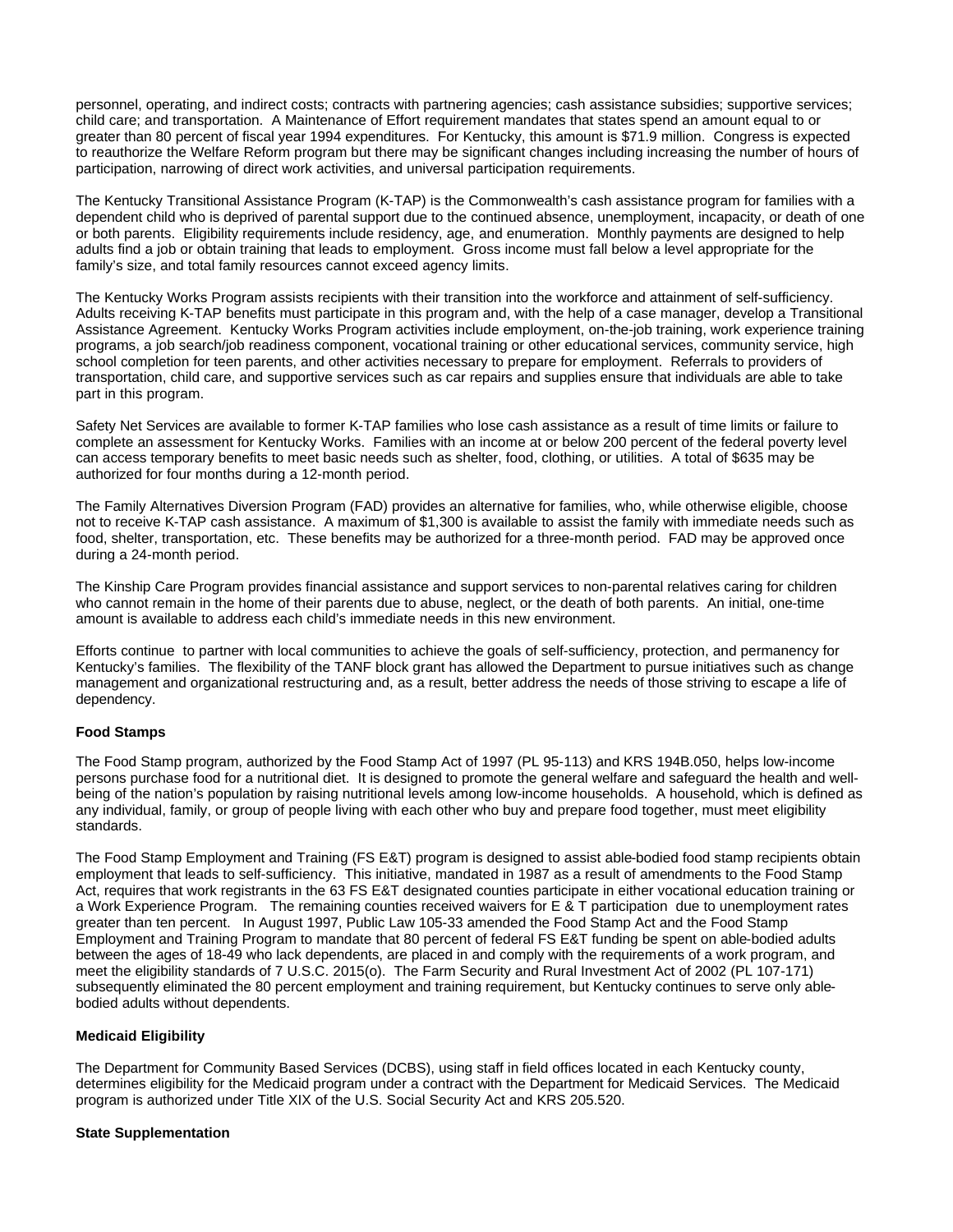The State Supplementation Program, authorized by KRS 205.245, provides financial support to aged, blind, or disabled individuals who have insufficient income to meet their needs in a licensed personal care home or family care home, or to

purchase caretaker services designed to prevent institutionalization. To be eligible, persons must meet the criteria of the Social Security Income program related to age, blindness or disability as well as additional requirements associated with citizenship, Kentucky residency, enumeration and special needs.

### **Policy**

The enacted Budget of the Commonwealth includes General Fund in the amount of \$2.3 million in fiscal year 2006 to replace fiscal year spend-down of one-time restricted funds in order to maintain operating levels. Additionally, a total of \$2,310,000 (\$1,860,000 General Fund and \$450,000 Restricted Funds) is added in fiscal year 2006 to increase the State Supplementation payments to Personal Care Homes.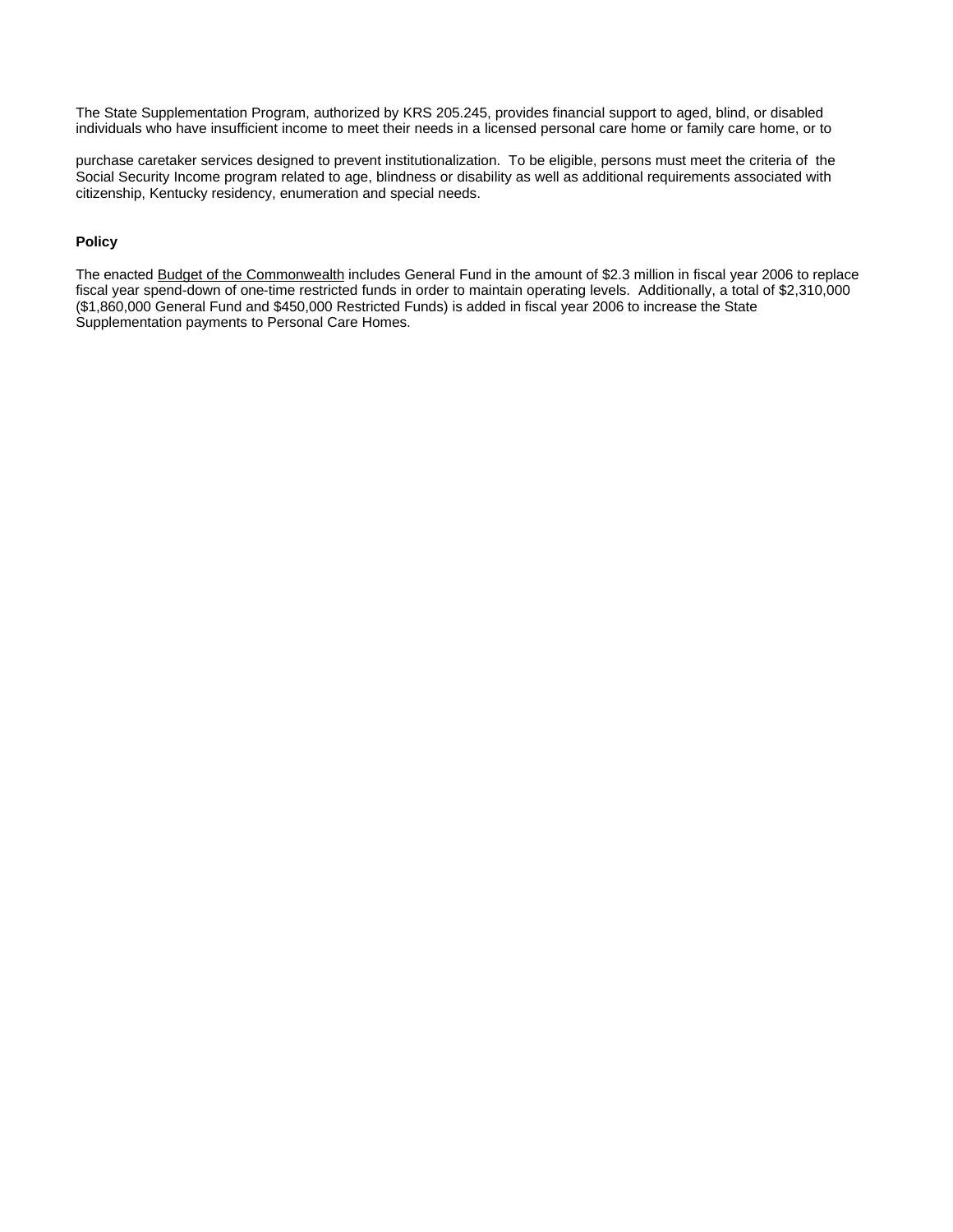# **Community Based Services Child Support Health and Family Services Cabinet**

|                                                              | <b>Requested</b><br>FY 2005 | <b>Requested</b><br>FY 2006 | <b>Enacted</b><br>FY 2005 | <b>Enacted</b><br>FY 2006 |
|--------------------------------------------------------------|-----------------------------|-----------------------------|---------------------------|---------------------------|
| <b>SOURCE OF FUNDS</b><br><b>General Fund</b>                |                             |                             |                           |                           |
| Regular Appropriation                                        | 10,764,400                  | 11,593,500                  | 4,678,000                 | 4,678,000                 |
| <b>Total General Fund</b><br><b>Restricted Funds</b>         | 10,764,400                  | 11,593,500                  | 4,678,000                 | 4,678,000                 |
| <b>Current Receipts</b>                                      | 9,799,200                   | 9,885,000                   | 14,526,000                | 14,611,800                |
| <b>Total Restricted Funds</b><br><b>Federal Funds</b>        | 9.799.200                   | 9.885.000                   | 14,526,000                | 14,611,800                |
| <b>Current Receipts</b>                                      | 40,744,900                  | 42,521,000                  | 38,105,600                | 38,272,200                |
| <b>Total Federal Funds</b>                                   | 40,744,900                  | 42,521,000                  | 38,105,600                | 38,272,200                |
| <b>TOTAL SOURCE OF FUNDS</b><br><b>EXPENDITURES BY CLASS</b> | 61,308,500                  | 63,999,500                  | 57,309,600                | 57,562,000                |
| Personnel Cost                                               | 11,111,700                  | 11.970.800                  | 10.383.100                | 10,383,300                |
| <b>Operating Expenses</b>                                    | 4,843,400                   | 5,095,600                   | 4,844,900                 | 5,097,100                 |
| Grants, Loans or Benefits                                    | 45,353,400                  | 46,933,100                  | 42,081,600                | 42,081,600                |
| <b>TOTAL EXPENDITURES</b>                                    | 61,308,500                  | 63,999,500                  | 57,309,600                | 57,562,000                |
| <b>EXPENDITURES BY FUND SOURCE</b>                           |                             |                             |                           |                           |
| <b>General Fund</b>                                          | 10,764,400                  | 11,593,500                  | 4,678,000                 | 4,678,000                 |
| <b>Restricted Funds</b>                                      | 9,799,200                   | 9,885,000                   | 14,526,000                | 14,611,800                |
| <b>Federal Funds</b>                                         | 40,744,900                  | 42,521,000                  | 38,105,600                | 38,272,200                |
| <b>TOTAL EXPENDITURES</b>                                    | 61,308,500                  | 63,999,500                  | 57,309,600                | 57,562,000                |

The Child Support Program under Title IV-D of the Social Security Act (PL 93-647) is designed to ensure that children are financially supported by parents who are legally obligated to pay child support. Both the state and federal governments share costs to conduct this program. State statutes governing the operation of this program were enacted under the Kentucky Child Support Recovery Act and are contained in KRS 205.710 - KRS 205.800.

The core functions of the child support program include locating parents; establishing paternity; establishing, enforcing, and modifying child support orders; and collecting and disbursing child support payments. Program responsibilities include the establishment and enforcement of medical support as well as the enforcement and collection of spousal support. In addition to traditional judicial processes, state and federal laws allow the Child Support Program to accomplish its mission through administrative processes such as in-hospital paternity establishment, wage assignments, liens and levies on personal property and assets, and offsetting tax refunds and unemployment benefits. The Division of Child Support maintains program administration contracts with 110 county officials to provide child support collection locally.

Child support services are automatically provided to families receiving assistance under the Kentucky Transitional Assistance Program (K-TAP) or Medicaid, and for children placed in the care of the Health and Family Services Cabinet. Payment collected for families receiving K-TAP and children in the care of the Health and Family Services Cabinet is used to reimburse the state and federal governments for benefits expended on behalf of those families and children. Families that do not participate in the cash or medical assistance programs may also apply for child support services at no cost to the family.

Public Law 104-193, the Personal Responsibility and Work Opportunity Reconciliation Act of 1996, created new requirements for the child support program. Through contracts with private vendors, this program receives new-hire information from employers and asset data from financial institutions. A state case registry has been established and data is transmitted to the federal case registry to assist in locating out-of-state parents. The State Disbursement Unit is a centralized collection site for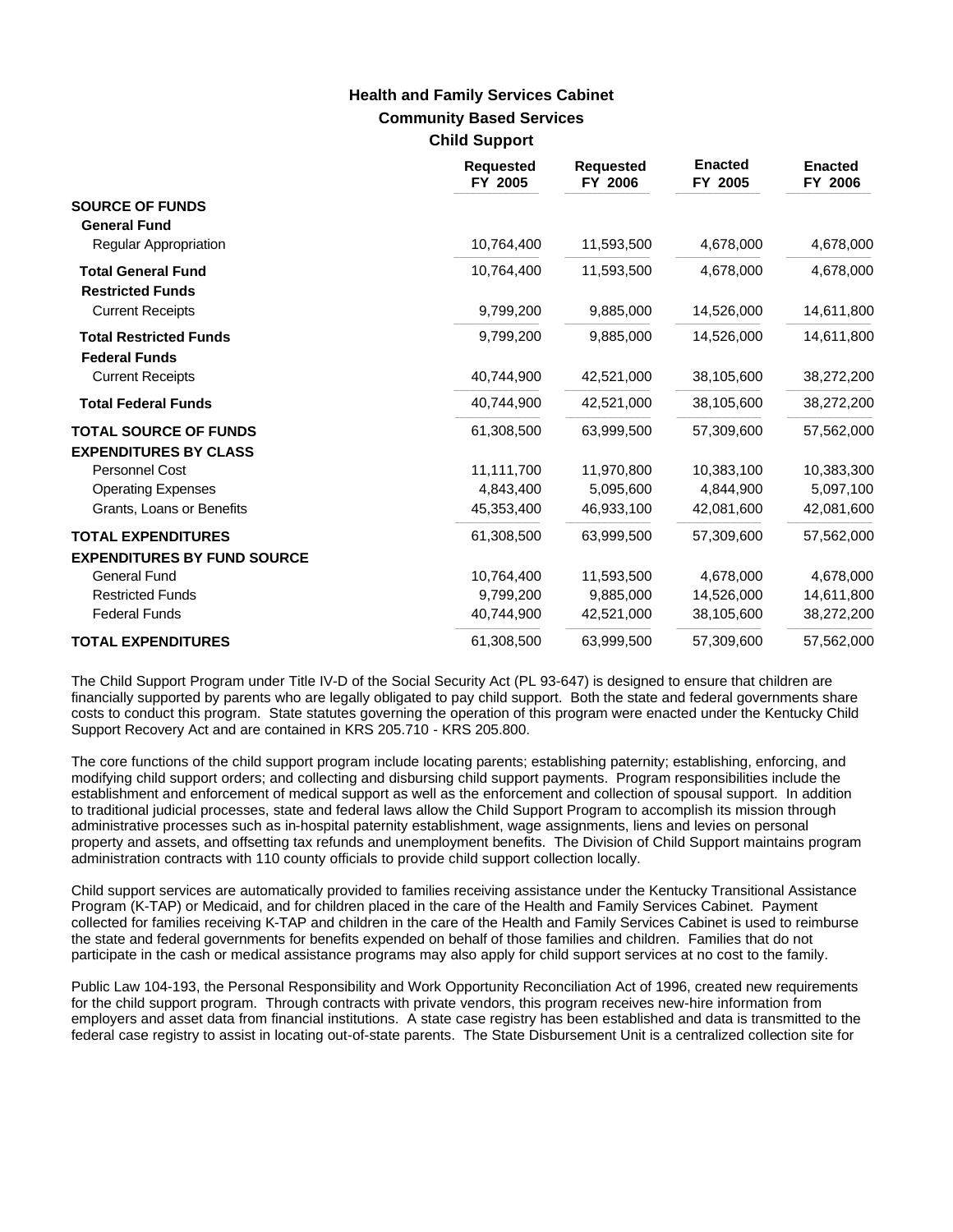all child support payments, including non-Title IV-D wages. These are private child support cases in which payments are withheld from the parent's wages. State services provided in these cases are limited to receiving payments from the employer, disbursing the payment to the family, and maintaining fiscal records.

The Personal Responsibility and Work Opportunity Reconciliation Act also revised the method for calculating incentive payments from one that focused solely on program processes to one based on program outcomes. Under this new plan, a pool of funds has been created for incentive payments to all states. However, only those states which meet the performance criteria in each of five program areas are eligible to receive a portion of the pool. Kentucky's incentive payments have increased each of the last two years.

#### **Policy**

The enacted Budget of the Commonwealth includes increased use of restricted fund transfers from the off-budget Child Support Incentives account in order to maintain the program.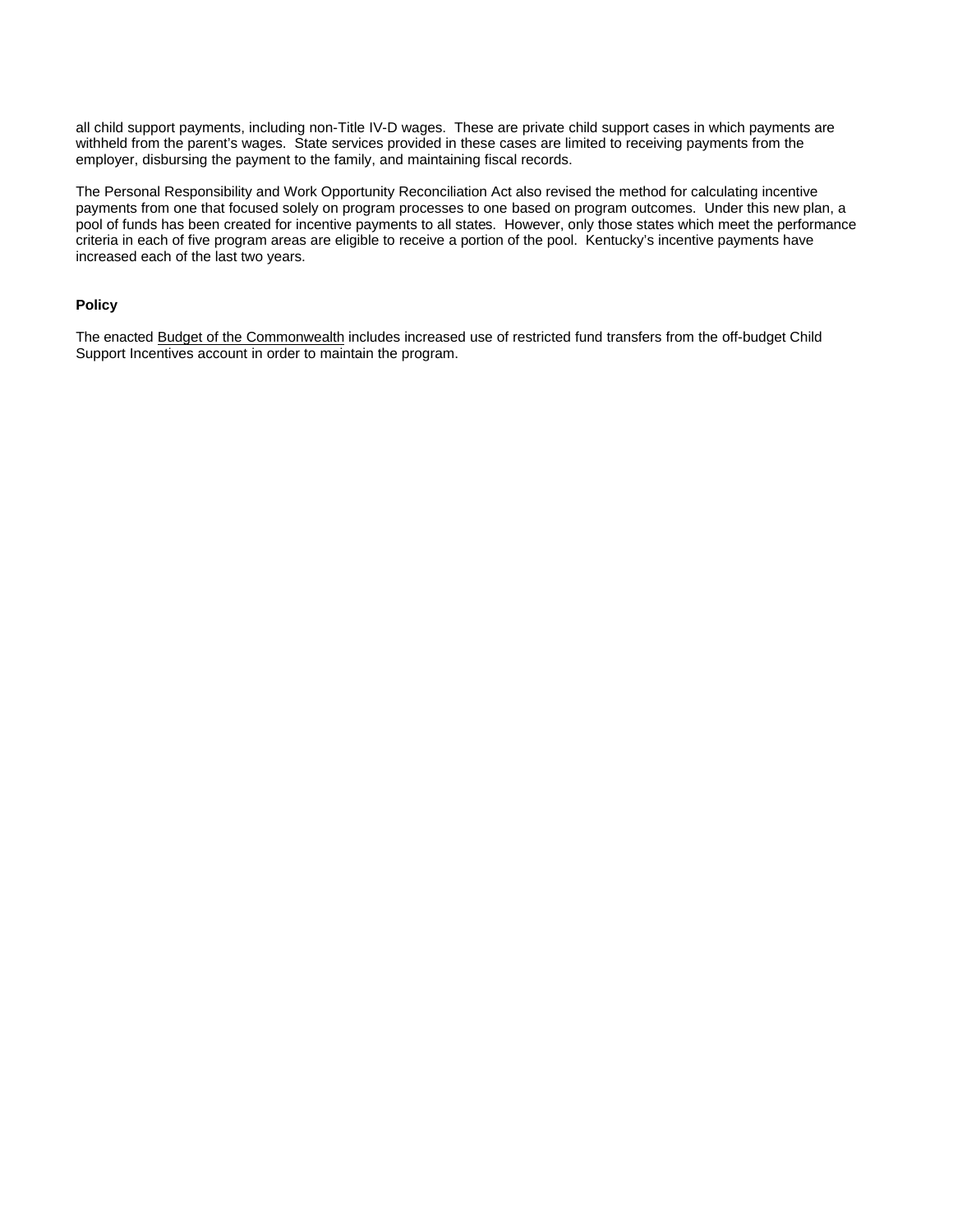## **Community Based Services Health and Family Services Cabinet**

**Energy**

|                                    | <b>Requested</b><br>FY 2005 | <b>Requested</b><br>FY 2006 | <b>Enacted</b><br>FY 2005 | <b>Enacted</b><br>FY 2006 |
|------------------------------------|-----------------------------|-----------------------------|---------------------------|---------------------------|
| <b>SOURCE OF FUNDS</b>             |                             |                             |                           |                           |
| <b>Restricted Funds</b>            |                             |                             |                           |                           |
| <b>Balance Forward</b>             | 18,900                      |                             | 18,900                    |                           |
| <b>Total Restricted Funds</b>      | 18,900                      |                             | 18,900                    |                           |
| <b>Federal Funds</b>               |                             |                             |                           |                           |
| <b>Current Receipts</b>            | 23,199,000                  | 23,222,900                  | 29,654,900                | 23,181,000                |
| <b>Total Federal Funds</b>         | 23,199,000                  | 23,222,900                  | 29,654,900                | 23,181,000                |
| <b>TOTAL SOURCE OF FUNDS</b>       | 23,217,900                  | 23,222,900                  | 29,673,800                | 23,181,000                |
| <b>EXPENDITURES BY CLASS</b>       |                             |                             |                           |                           |
| Personnel Cost                     | 370,000                     | 396,500                     | 351,700                   | 354,400                   |
| <b>Operating Expenses</b>          | 70,000                      | 71,300                      | 70,000                    | 71,500                    |
| Grants, Loans or Benefits          | 22,777,900                  | 22,755,100                  | 29,252,100                | 22,755,100                |
| <b>TOTAL EXPENDITURES</b>          | 23,217,900                  | 23,222,900                  | 29,673,800                | 23,181,000                |
| <b>EXPENDITURES BY FUND SOURCE</b> |                             |                             |                           |                           |
| <b>Restricted Funds</b>            | 18,900                      |                             | 18,900                    |                           |
| <b>Federal Funds</b>               | 23,199,000                  | 23,222,900                  | 29,654,900                | 23,181,000                |
| <b>TOTAL EXPENDITURES</b>          | 23,217,900                  | 23,222,900                  | 29.673.800                | 23,181,000                |
| <b>EXPENDITURES BY UNIT</b>        |                             |                             |                           |                           |
| <b>LIHEAP</b>                      | 15,652,100                  | 15,656,800                  | 22,123,800                | 15,649,700                |
| Weatherization                     | 7,565,800                   | 7,566,100                   | 7,550,000                 | 7,531,300                 |
| <b>TOTAL EXPENDITURES</b>          | 23,217,900                  | 23,222,900                  | 29,673,800                | 23,181,000                |

The Low Income Home Energy Assistance Program and the Weatherization Assistance Program administered through the Department for Community Based Services are federally funded programs that help low-income households meet the cost of energy expenses through direct fuel bill subsidies or energy conservation repairs to their homes.

The Home Energy Assistance Program (HEAP), authorized by KRS 205.400, provides support with home heating/cooling costs for low-income households. Eligibility criteria include: income that does not exceed 110 percent of the federal poverty level; resources that total less than \$1,500 (or \$4,000 if there is a catastrophic illness in the household); and the responsibility for home heating expenses. This program is divided into two segments: Subsidy, which provides heating assistance benefits to eligible households; and Crisis, which is designed to assist any low-income family experiencing a home energy emergency. Services include accepting applications, determining eligibility, implementing an outreach component, and coordinating this program with other energy assistance initiatives.

The Weatherization Assistance Program is designed to reduce energy consumption, lower heating bills, and ensure the health and safety of families whose annual income is at or below 125 percent of the federal poverty level. Funds are provided to conduct energy audits and heat system safety tests and repairs, reduce air infiltration, install insulation, and perform other energy-related conservation measures.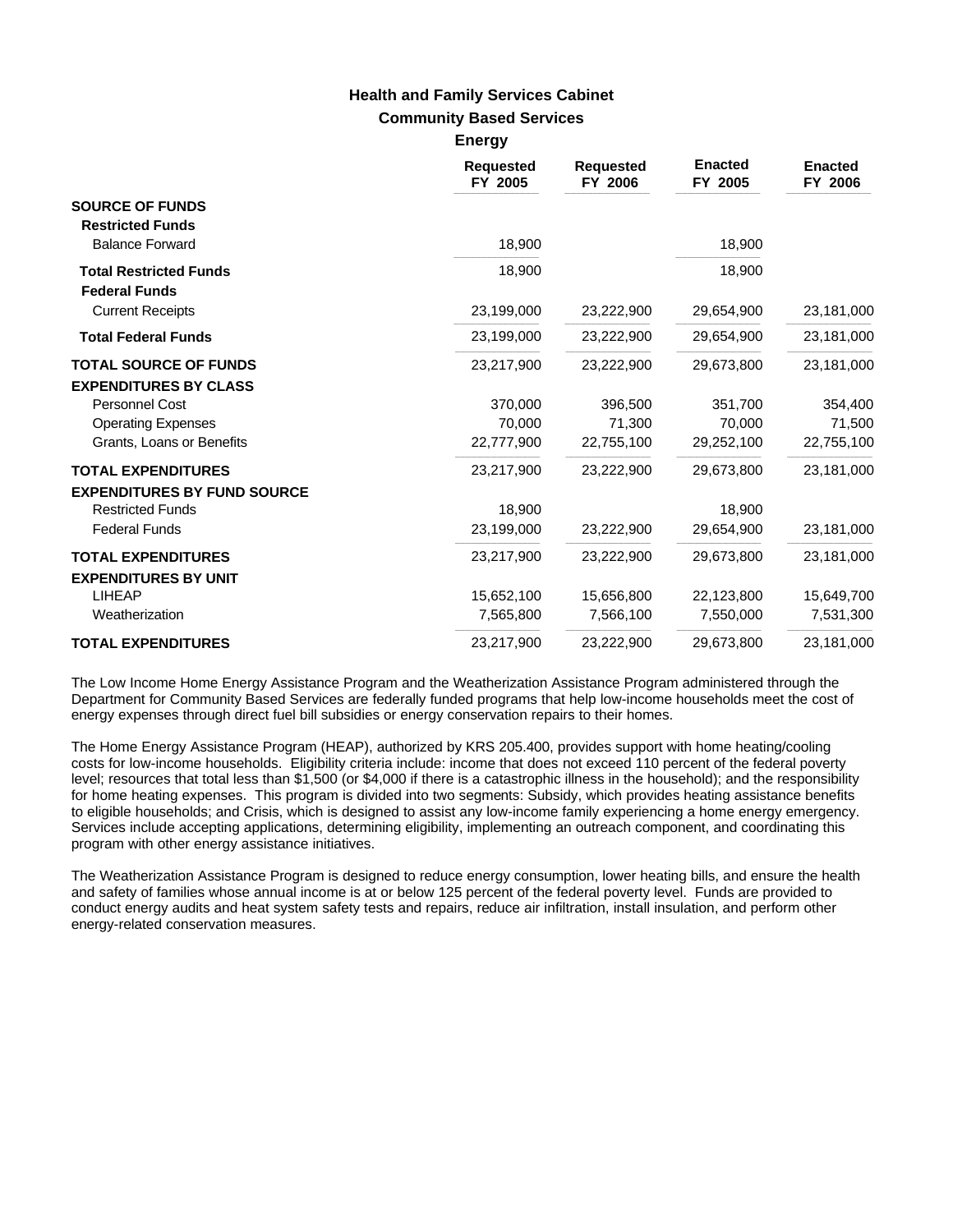## **Community Based Services Child Care Health and Family Services Cabinet**

|                                                                    | <b>Requested</b><br>FY 2005 | <b>Requested</b><br>FY 2006 | <b>Enacted</b><br>FY 2005 | <b>Enacted</b><br>FY 2006 |
|--------------------------------------------------------------------|-----------------------------|-----------------------------|---------------------------|---------------------------|
| <b>SOURCE OF FUNDS</b><br><b>General Fund</b>                      |                             |                             |                           |                           |
| <b>Regular Appropriation</b>                                       | 36,463,000                  | 38,063,000                  | 20,363,000                | 20,363,000                |
| <b>Total General Fund</b><br><b>Tobacco Settlement-Phase I</b>     | 36,463,000                  | 38,063,000                  | 20,363,000                | 20,363,000                |
| Tobacco Settlement - I                                             | 7,932,900                   | 7,932,900                   | 8,120,400                 | 8,120,400                 |
| <b>Total Tobacco Settlement-Phase I</b><br><b>Restricted Funds</b> | 7,932,900                   | 7,932,900                   | 8,120,400                 | 8,120,400                 |
| <b>Balance Forward</b>                                             | 98,100                      | 8,000                       | 98,100                    | 49,100                    |
| <b>Current Receipts</b>                                            | 8,000                       | 54,000                      | 54,000                    | 54,000                    |
| <b>Total Restricted Funds</b><br><b>Federal Funds</b>              | 106,100                     | 62,000                      | 152,100                   | 103,100                   |
| <b>Current Receipts</b>                                            | 130,754,100                 | 140,229,400                 | 129,193,200               | 138,443,200               |
| <b>Total Federal Funds</b>                                         | 130,754,100                 | 140,229,400                 | 129,193,200               | 138,443,200               |
| <b>TOTAL SOURCE OF FUNDS</b><br><b>EXPENDITURES BY CLASS</b>       | 175,256,100                 | 186,287,300                 | 157,828,700               | 167,029,700               |
| <b>Personnel Cost</b>                                              | 14,634,800                  | 14,952,600                  | 13,535,900                | 13,650,800                |
| <b>Operating Expenses</b>                                          | 749,000                     | 749,000                     | 591,900                   | 605,700                   |
| Grants, Loans or Benefits                                          | 159,864,300                 | 170,585,700                 | 143,651,800               | 152,773,200               |
| <b>TOTAL EXPENDITURES</b><br><b>EXPENDITURES BY FUND SOURCE</b>    | 175,248,100                 | 186,287,300                 | 157,779,600               | 167,029,700               |
| <b>General Fund</b>                                                | 36,463,000                  | 38,063,000                  | 20,363,000                | 20,363,000                |
| <b>Tobacco Settlement-Phase I</b>                                  | 7,932,900                   | 7,932,900                   | 8,120,400                 | 8,120,400                 |
| <b>Restricted Funds</b>                                            | 98,100                      | 62,000                      | 103,000                   | 103,100                   |
| <b>Federal Funds</b>                                               | 130,754,100                 | 140,229,400                 | 129,193,200               | 138,443,200               |
| <b>TOTAL EXPENDITURES</b>                                          | 175,248,100                 | 186,287,300                 | 157,779,600               | 167,029,700               |

Under KRS Chapter 199, the Department for Community Based Services (DCBS), through the Division of Child Care, manages day care services in the Commonwealth. The child care services delivered are designed to promote, expand, and improve the quality of care for children in Kentucky and ensure that families most in need have access to high quality child care which is developmentally appropriate, affordable, and safe. In the context of Comprehensive Family Services, child care is one of the support services directed at:

- Preventing or remedying abuse, neglect or exploitation of children,
- Preventing family dissolution,
- Preventing out-of-home placements,
- Providing early educational opportunities for at-risk children, and
- Strengthening and maintaining client families.

Priorities for allocation of available funds have been to meet protective services child care and child care needs for work participation requirements for the families receiving benefits through the Kentucky Temporary Assistance Program (K-TAP). Failure to meet participation requirements would result in substantial penalties and the loss of federal funds. After these priorities are met, remaining funds are used to provide child care subsidies for low-income working parents. This includes families who are transitioning from K-TAP and those who would be at risk of becoming dependent on K-TAP if child care were not available.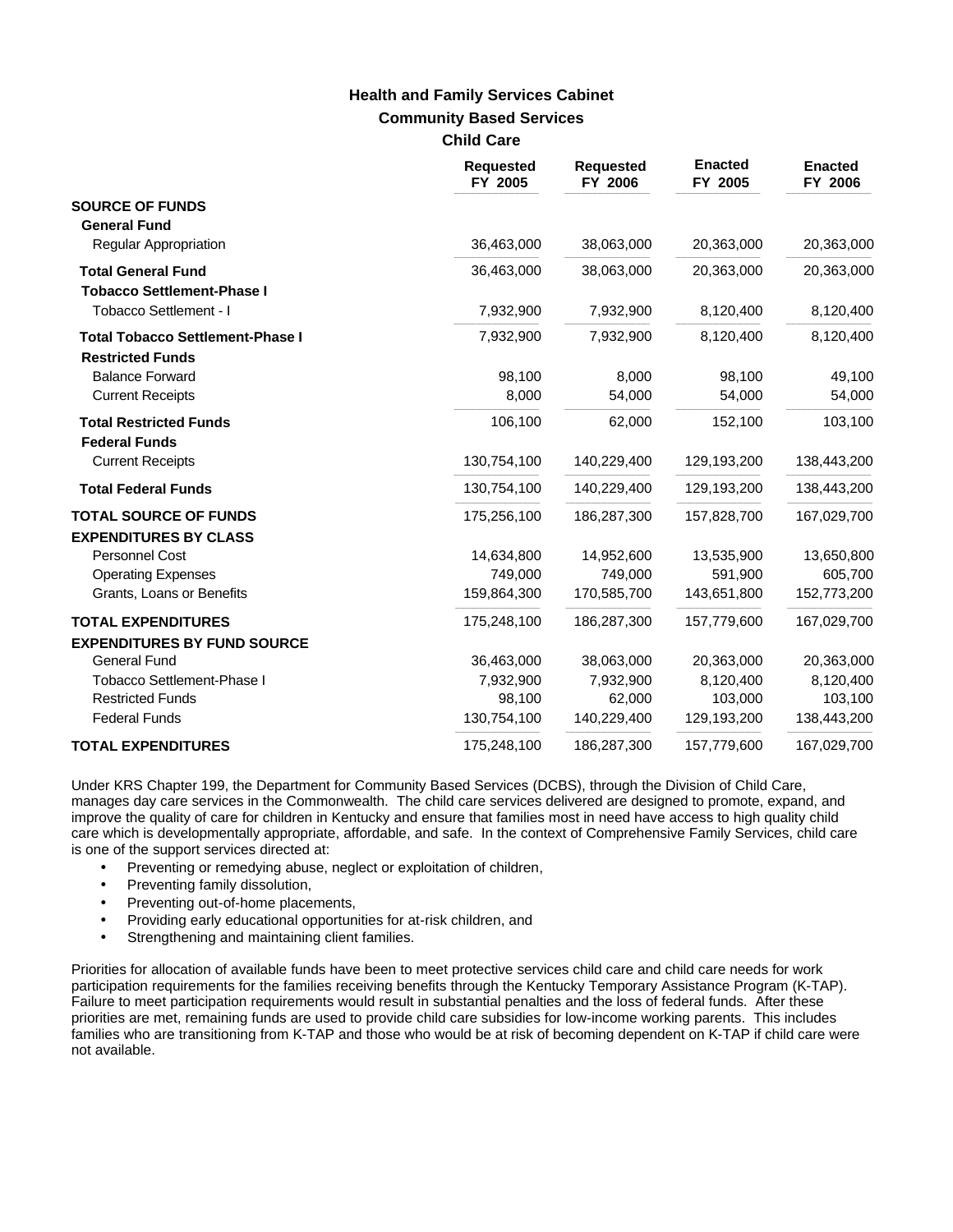The cost of services for working parents is partially offset by a sliding fee scale under which parents pay a portion of the expense based on their income and family size. Child care assistance provided to families as a result of protective services are available without regard to income. In addition, child care is provided for 12 months following discontinuance of K-TAP benefits due to employment.

The Cabinet's Division of Child Care collaborates with the Division of Early Childhood Development Services and other public and private entities in the development and implementation of the Early Childhood Development initiatives. A portion of the Tobacco Settlement Funds may be used to match federal funds to support various quality initiatives. Early care and education have been enhanced through a voluntary, research based, four star child care quality rating system (STARS for KIDS NOW) for centers and certified family child care homes. This program includes quality incentives and achievement awards for participants. Increased quality, availability, and affordability of training for all early care and education professionals has been supported by a seamless statewide system of professional development that includes core content, credentials, scholarships, grants, awards, and articulation.

Successful attainment of national child care accreditation and credentials are indicators that a child care program provides quality services. The Division of Child Care is committed to support the professional development of these providers through grants to pay national accreditation and credentialing fees. In addition, this division collaborates with the Kentucky Child Care Network (KCCN) to improve the number of quality child care resources in the Commonwealth. With the Division's assistance, KCCN provides technical support and training to childcare programs and serves as a resource for parents in obtaining quality childcare.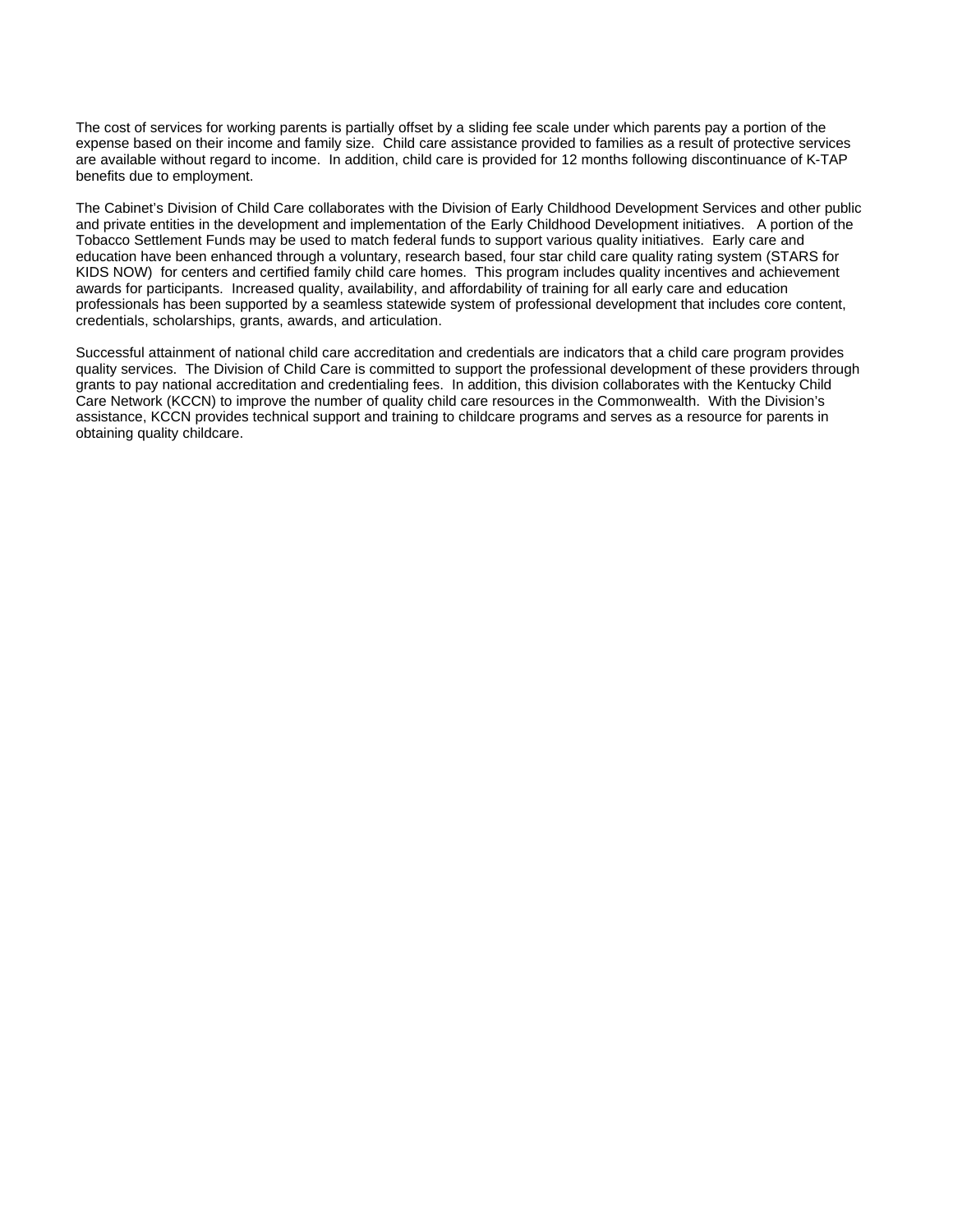# **Community Based Services Family and Community Services Health and Family Services Cabinet**

|                                         | Requested<br>FY 2005 | <b>Requested</b><br>FY 2006 | <b>Enacted</b><br>FY 2005 | <b>Enacted</b><br>FY 2006 |
|-----------------------------------------|----------------------|-----------------------------|---------------------------|---------------------------|
| <b>SOURCE OF FUNDS</b>                  |                      |                             |                           |                           |
| <b>General Fund</b>                     |                      |                             |                           |                           |
| Regular Appropriation                   | 167,078,900          | 212,016,400                 | 132,836,100               | 153,445,800               |
| <b>Total General Fund</b>               | 167,078,900          | 212,016,400                 | 132,836,100               | 153,445,800               |
| <b>Tobacco Settlement-Phase I</b>       |                      |                             |                           |                           |
| Tobacco Settlement - I                  | 180,000              | 180,000                     | 180,000                   | 180,000                   |
| <b>Continuing Appropriation</b>         | 156,700              | 156,700                     | 153,700                   |                           |
| <b>Total Tobacco Settlement-Phase I</b> | 336,700              | 336,700                     | 333,700                   | 180,000                   |
| <b>Restricted Funds</b>                 |                      |                             |                           |                           |
| <b>Balance Forward</b>                  | 28,952,700           | 2,503,000                   | 28,952,700                | 6,003,000                 |
| <b>Current Receipts</b>                 | 113,756,500          | 123,396,500                 | 103,108,900               | 106,047,800               |
| Non-Revenue Receipts                    | $-21,579,700$        | $-23,961,800$               | $-19,253,900$             | $-19,743,300$             |
| <b>Total Restricted Funds</b>           | 121,129,500          | 101,937,700                 | 112,807,700               | 92,307,500                |
| <b>Federal Funds</b>                    |                      |                             |                           |                           |
| <b>Current Receipts</b>                 | 120,737,300          | 129,252,700                 | 108,907,500               | 115,234,500               |
| <b>Total Federal Funds</b>              | 120,737,300          | 129,252,700                 | 108,907,500               | 115,234,500               |
| <b>TOTAL SOURCE OF FUNDS</b>            | 409,282,400          | 443,543,500                 | 354,885,000               | 361,167,800               |
| <b>EXPENDITURES BY CLASS</b>            |                      |                             |                           |                           |
| Personnel Cost                          | 139,804,400          | 150,916,000                 | 118,686,800               | 119,072,700               |
| <b>Operating Expenses</b>               | 22,718,600           | 23,739,900                  | 16,951,300                | 16,264,500                |
| Grants, Loans or Benefits               | 244,099,700          | 268,730,900                 | 213,243,900               | 225,830,600               |
| <b>TOTAL EXPENDITURES</b>               | 406,622,700          | 443,386,800                 | 348,882,000               | 361,167,800               |
| <b>EXPENDITURES BY FUND SOURCE</b>      |                      |                             |                           |                           |
| <b>General Fund</b>                     | 167,078,900          | 212,016,400                 | 132,836,100               | 153,445,800               |
| Tobacco Settlement-Phase I              | 180,000              | 180,000                     | 333,700                   | 180,000                   |
| <b>Restricted Funds</b>                 | 118,626,500          | 101,937,700                 | 106,804,700               | 92,307,500                |
| <b>Federal Funds</b>                    | 120,737,300          | 129,252,700                 | 108,907,500               | 115,234,500               |
| <b>TOTAL EXPENDITURES</b>               | 406,622,700          | 443,386,800                 | 348,882,000               | 361,167,800               |
| <b>EXPENDITURES BY UNIT</b>             |                      |                             |                           |                           |
| <b>Family Based Services</b>            | 106,753,400          | 114,408,300                 | 90,934,500                | 89,859,100                |
| <b>Adult Services</b>                   | 36,852,000           | 38,334,000                  | 32,513,400                | 32,513,400                |
| Alternatives For Children               | 263,017,300          | 290,644,500                 | 225,434,100               | 238,795,300               |
| <b>TOTAL EXPENDITURES</b>               | 406,622,700          | 443,386,800                 | 348,882,000               | 361,167,800               |

Family and Community Services provide support at the time of crisis to prevent the disruption of the family unit and to protect individuals from abuse, neglect, and exploitation.

The subprograms contained in Family and Community Services are Family Based Services, Adult Services, and Alternatives for Children. The legal authority for the program is in KRS Chapters 199, 209 (Adult Protection), and 600-645, and in Titles IV, XIX and XX of the Social Security Act.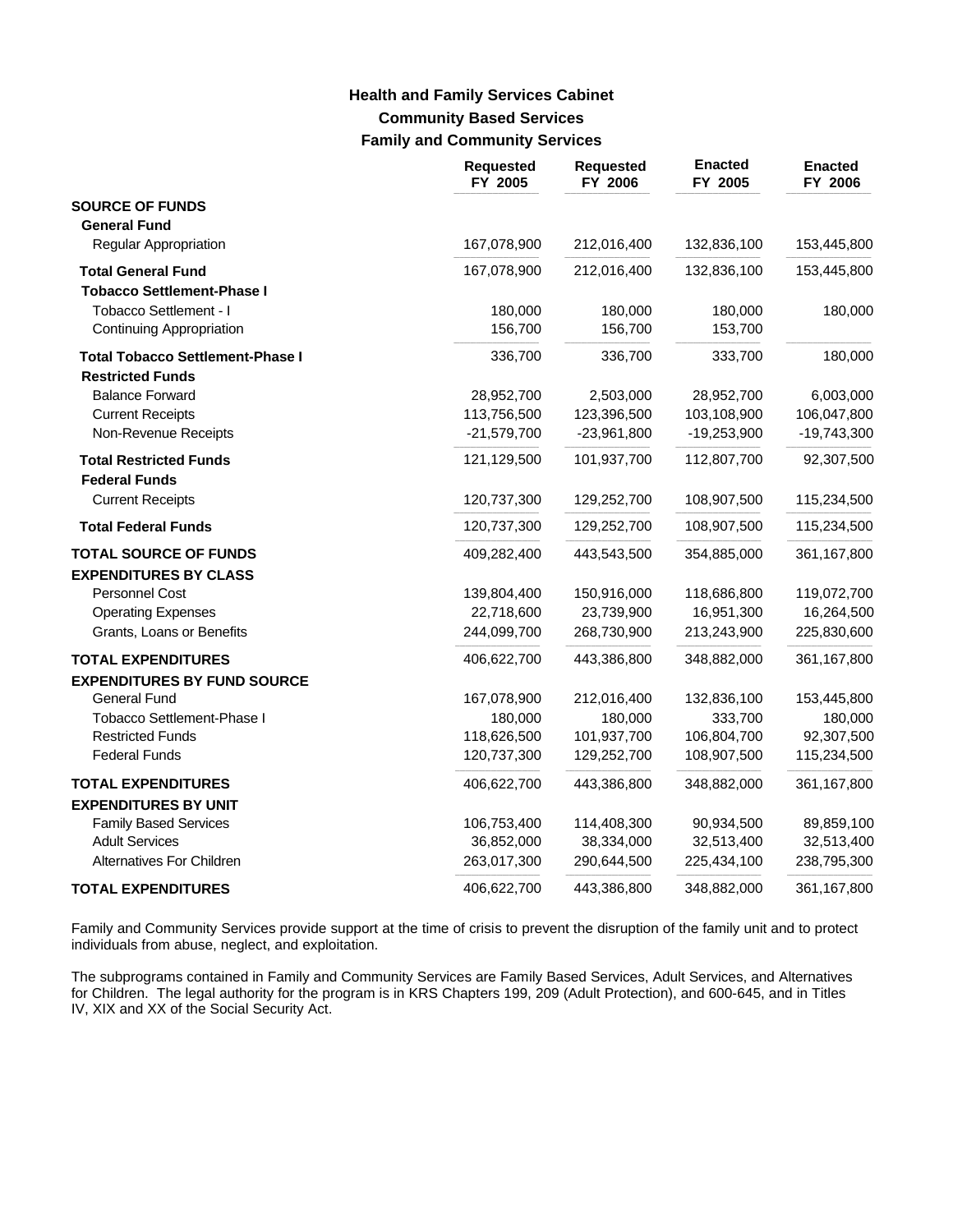### **Family Based Services**

Family-based services include child protection, reunification following out-of-home placement, home safety services, preventive services for families, community based juvenile services, family preservation services, mental health services through contracts with local comprehensive care centers, self-help services provided through local child abuse councils, and preventive assistance.

Child Protective Services safeguard the rights and welfare of abused, neglected or dependent children; aid parents or other responsible persons in recognizing and remedying conditions detrimental to the welfare of their children; and identify conditions that contribute to the neglect, abuse, or dependency of children. Child Protective Services are both preventive and corrective in nature. The Department is mandated to receive and investigate reports of the abuse or neglect of children.

Home Safety Services provide in-home support that prevents the disruption of a family unit.

Preventive Services to families who do not qualify for services under other program areas address a family's treatment needs before the situation has escalated to become abusive or neglectful.

The Preventative Assistance Program provides financial assistance to families facing a financial crisis that threatens the family or adult with disruption and out-of-home placement. The program provides a maximum of \$500 per family in a one-year period.

Family Preservation provides crisis intervention and intensive (5-20 hours per week) in-home services to families who have children at imminent risk of removal from their home. Family Reunification Services, which follow the same basic model with less intensive in-home services over a longer duration (up to 6 months), facilitate the successful return of children to the home and decrease the likelihood of repeated child placements.

Self-Help Groups provide support and education for parents in crisis or at risk of further abuse or neglect of children.

Children's Advocacy Centers ensure that agencies involved in the investigation and prosecution of child abuse coordinate efforts to significantly reduce trauma for the child. Children's Advocacy Centers also ensure that critically needed therapeutic and medical support services are available to abused children and their families.

Juvenile Services in the Community provides an array of preventive and treatment services for children adjudicated as status offenders under KRS 630. Because status offender behaviors such as running away from home, beyond parental control and truancy are most often indicative of prior abuse or neglect of the child, services are targeted at prevention of further abuse or neglect and interventions to curb the child's negative behaviors. Appropriate services may be provided directly by DCBS or arranged through local Mental Health Centers, Family Resource and Youth Service Centers, Community Partnerships, private child care agencies, and other private providers in the community.

#### **Adult Services**

Adult Services has three major components: protection, self-support and guardianship. Adult Services are directed toward preserving the vulnerable individual's independence to the maximum degree possible and protecting him/her from abuse, neglect or exploitation pursuant to KRS 209. The elements of adult services are: 1) adult protection; 2) spouse abuse protection; 3) adult home safety services (which is the direct provision of home safety services to adults at risk or in need of protection); 4) interdisciplinary evaluations to determine an adult's degree of disability and need for guardianship; 5) services provided by spouse abuse centers and crisis centers; 6) alternate care (also called patient movement and placement) which involves assisting individuals with appropriate community and institutional placements; and 7) preventive services for adults which entails assessment, planning, and guidance to individuals referred by the courts, the Cabinet's Ombudsman, neighbors, state and federal legislators or through a self-referral. This often involves finding food, shelter, clothing, and medical treatment. Adult Self-Support includes the Community Services Block Grant, which provides funding for emergency needs of economically disadvantaged citizens. This program helps to alleviate the stresses on the family unit resulting from poverty while promoting self-sufficiency. Adult Guardianship services are provided for legally disabled adult residents of Kentucky for whom the Cabinet has been appointed guardian or conservator. The staff of the Guardianship Branch act as advocates to assure that each client's civil and human rights are preserved and protected, care needs are met, living arrangements are appropriate, entitlement eligibility is maintained, and financial matters are managed.

Pursuant to KRS 209, anyone who knows or suspects that an adult, who because of mental or physical dysfunction, or a spouse (without regard to age) is being abused, neglected or exploited must report this information to the Health and Family Services Cabinet. The Cabinet is required to investigate the report, notify local law enforcement officials, offer appropriate protection and support services, and maintain case records.

Interdisciplinary Evaluations are court ordered evaluations pursuant to KRS 387.540 performed by a qualified social worker, a physician and a psychologist to assess an adult's degree of disability and to report to the court regarding the need for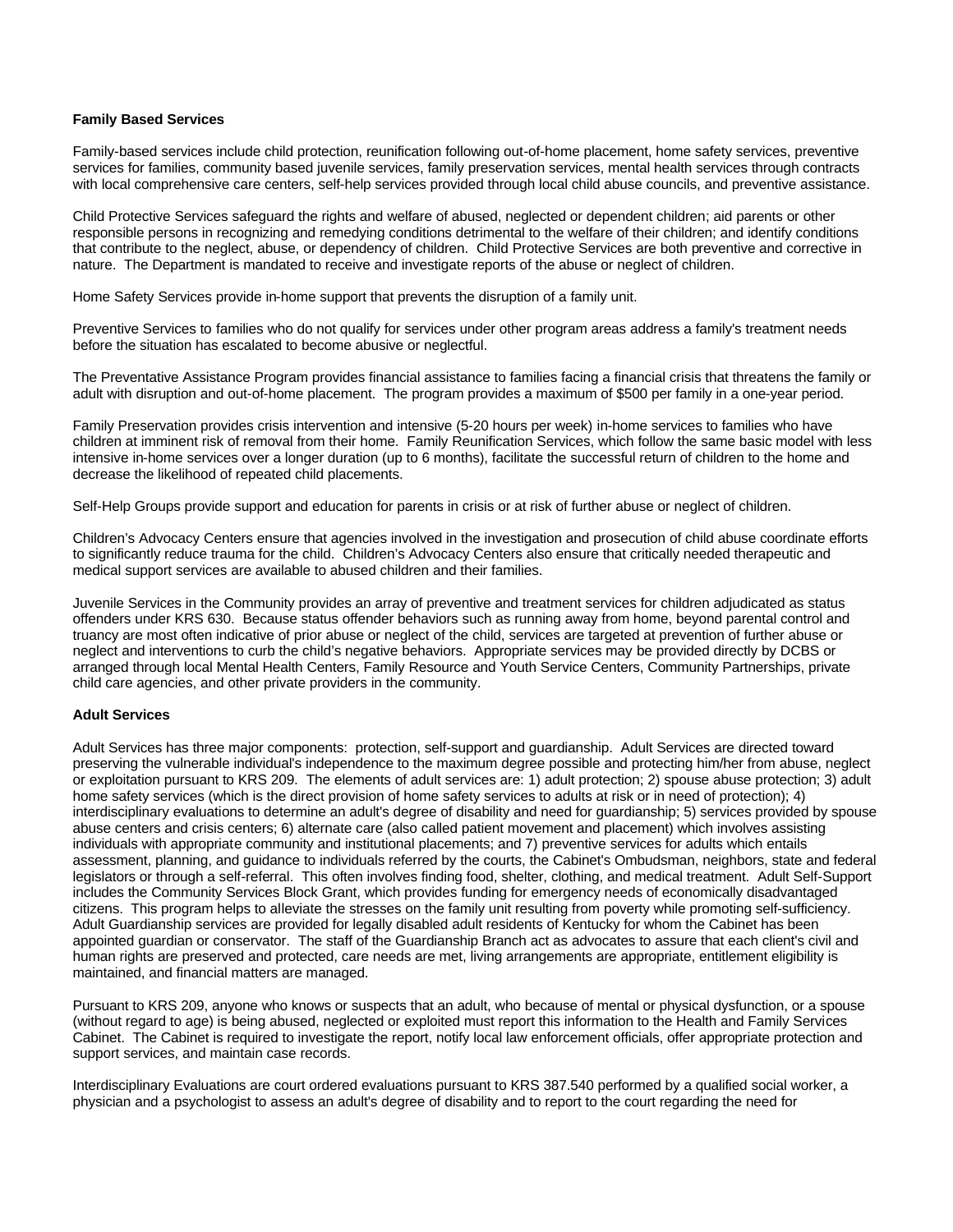#### guardianship.

Spouse Abuse Shelter Services are available in each of the 15 Area Development Districts under a contract between the department and the Kentucky Domestic Violence Association. Part of the funding for this element is provided by a portion of the marriage license fee as authorized by KRS 209.160.

Alternate Care (also referred to as Placement and Movement) services are essential in providing preventive and protective services. For individuals no longer able to care for themselves or be cared for at home, long term care facility placement is often the best alternative or only solution. The Department for Community Based Services is involved in placement and movement of individuals into, between, and out of facilities. Placement and Movement denotes assistance provided to Medicaid eligible individuals. Alternate Care denotes assistance to non-Medicaid eligible individuals.

It is estimated that approximately 56,000 Kentuckians need alternate care or placement and movement services each year. The majority of these individuals have family or friends to assist them in finding alternate living arrangements. The Department assists those individuals who are not able to locate appropriate placements. Alternate Care Services help ensure that persons are not inappropriately placed in a level of care exceeding their need and, thus, promotes cost effectiveness. These services also help ensure that persons assisted receive the care they require.

There are approximately 200 personal care homes and 200 family care homes in Kentucky. As part of Alternate Care, the Department's family service workers make quarterly site visits to each freestanding personal care home and all family care homes to see residents and determine if their social and related needs are being met. Staff also monitors bedfast-waivered individuals monthly. Bedfast-waivered individuals are persons who, because of special considerations, are permitted to remain in personal or family care homes even though their care needs exceed what these homes normally provide. The homes must make special arrangements, with a physician's concurrence, to meet the needs of bedfast-waivered persons.

## **Alternatives for Children**

Alternatives for Children provides placement resources for children who have been or are at risk of being abused or neglected. The legal authority for Alternatives for Children includes: KRS Chapters 199, 600 and 620, Titles IV-B and IV-E, and the Social Services Block Grant. Services are directed toward finding substitute care for children who must live apart from their family; working toward reuniting the child and family; and, if that is not possible, securing an alternative living arrangement which will provide permanency for the child.

Family Foster Care takes place in the home of an agency-approved family. The development of alternative resources such as the Families and Children Together Services (FACTS), Family Preservation Program, Kinship Care, and Preventative Assistance has reduced the trend of more children placed in out-of-home care.

Foster Parent Training, provided by CBS staff and contractors, is required of all foster parents. Foster parents must complete 30 hours prior to approval and placement of a child and also are required to attend annual in-service training. Parents serving special needs or medically fragile children and those from family treatment homes are required to complete additional training. Care Plus Homes provide a setting where intensively trained foster parents furnish a viable alternative placement resource for children and youth who: have serious emotional problems; are due to be released from treatment facilities; display aggressive or destructive behaviors or other disruptive behaviors; are at risk of being placed in more restrictive settings; are at risk of institutionalization; or have experienced numerous placement failures. Medically Fragile Foster Care serves children who need medical treatment and continuous monitoring but do not necessarily require the daily services of a nurse or doctor. Foster parents caring for these children are provided an increased reimbursement and must meet additional training and certification requirements.

Independent Living services are specialized services, including classroom and experiential training, designed to enhance the selfsufficiency skills of older children in foster care, private child care and other state funded living arrangements. Services are provided both directly by staff and by contract agencies. As they complete each phase of the training, youth receive a stipend. In addition, youth ages 18-21 who were formerly in care may receive room and board assistance for a limited time.

Private Child Caring/Child Placing services and emergency shelter services are essential components of a protective service program that provides temporary placement services for children who are unable to remain in their own homes because of severe abuse, neglect, exploitation, abandonment, and/or because they have specialized treatment needs.

Adoption is the legal process by which a child becomes a legal child of a person or persons other than his/her biological parents. The department provides services prior to adoption in order to bring children and families together and services after adoption through after-placement supervisory services and adoption assistance.

The Adoption 2002 Initiative is a collaborative undertaking between the state and federal governments to double the number of children adopted or placed annually in other permanent homes over a five-year period. This joint effort is designed to engage